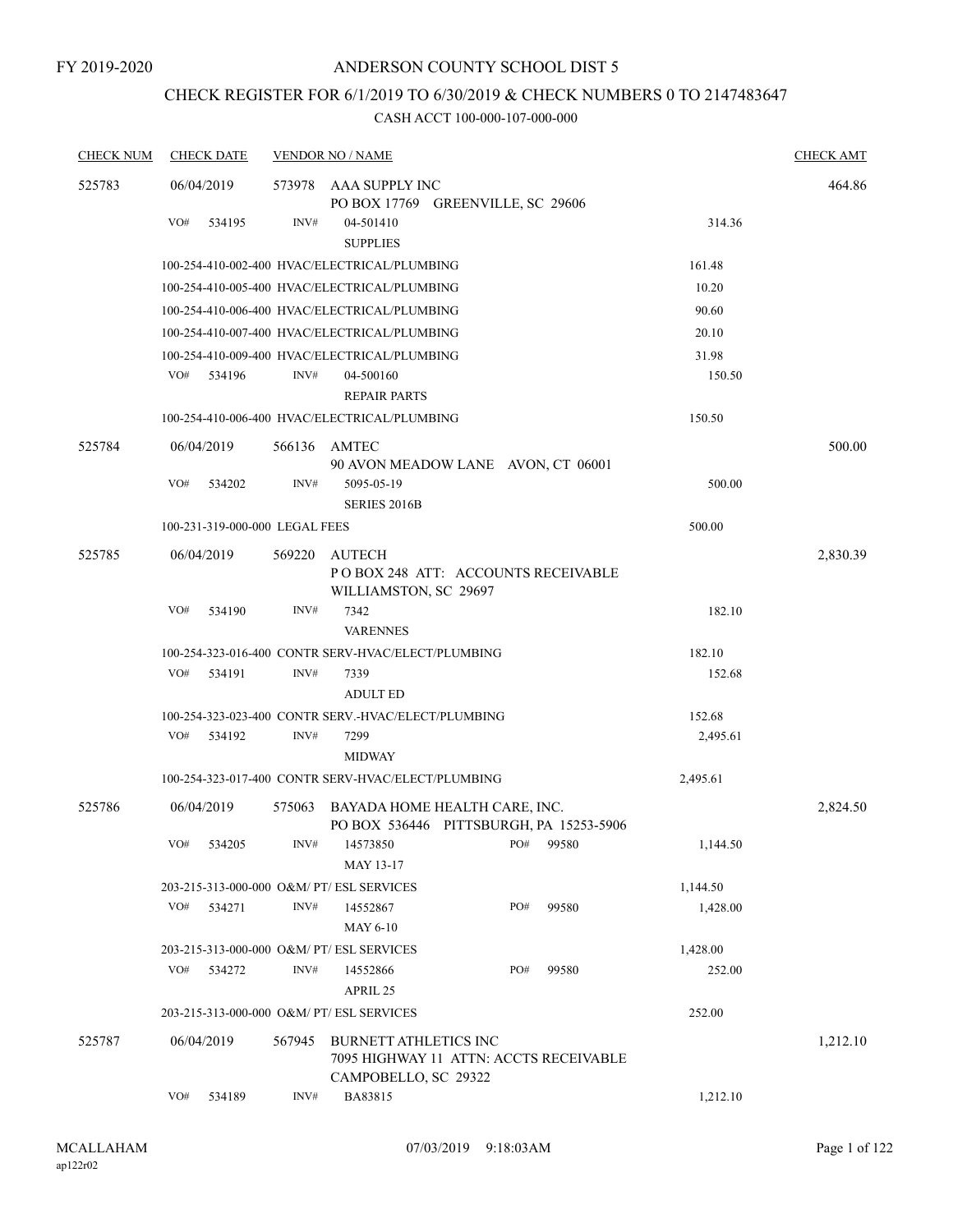# CHECK REGISTER FOR 6/1/2019 TO 6/30/2019 & CHECK NUMBERS 0 TO 2147483647

| <u>CHECK NUM</u> |                    |        |                                                                                                                     |                          |                                                                                                                                                                    |                                                                                                                                                                                                                                                                                                                                                                                                                                                                                                                                                                                                                                                                                                      |                          |                                                                                                                                                  | CHECK AMT                                                                                                                                                                                                                        |
|------------------|--------------------|--------|---------------------------------------------------------------------------------------------------------------------|--------------------------|--------------------------------------------------------------------------------------------------------------------------------------------------------------------|------------------------------------------------------------------------------------------------------------------------------------------------------------------------------------------------------------------------------------------------------------------------------------------------------------------------------------------------------------------------------------------------------------------------------------------------------------------------------------------------------------------------------------------------------------------------------------------------------------------------------------------------------------------------------------------------------|--------------------------|--------------------------------------------------------------------------------------------------------------------------------------------------|----------------------------------------------------------------------------------------------------------------------------------------------------------------------------------------------------------------------------------|
|                  |                    |        |                                                                                                                     | <b>PAINT</b>             |                                                                                                                                                                    |                                                                                                                                                                                                                                                                                                                                                                                                                                                                                                                                                                                                                                                                                                      |                          |                                                                                                                                                  |                                                                                                                                                                                                                                  |
|                  |                    |        |                                                                                                                     |                          |                                                                                                                                                                    |                                                                                                                                                                                                                                                                                                                                                                                                                                                                                                                                                                                                                                                                                                      |                          | 242.42                                                                                                                                           |                                                                                                                                                                                                                                  |
|                  |                    |        |                                                                                                                     |                          |                                                                                                                                                                    |                                                                                                                                                                                                                                                                                                                                                                                                                                                                                                                                                                                                                                                                                                      |                          | 242.42                                                                                                                                           |                                                                                                                                                                                                                                  |
|                  |                    |        |                                                                                                                     |                          |                                                                                                                                                                    |                                                                                                                                                                                                                                                                                                                                                                                                                                                                                                                                                                                                                                                                                                      |                          | 242.42                                                                                                                                           |                                                                                                                                                                                                                                  |
|                  |                    |        |                                                                                                                     |                          |                                                                                                                                                                    |                                                                                                                                                                                                                                                                                                                                                                                                                                                                                                                                                                                                                                                                                                      |                          | 242.42                                                                                                                                           |                                                                                                                                                                                                                                  |
|                  |                    |        |                                                                                                                     |                          |                                                                                                                                                                    |                                                                                                                                                                                                                                                                                                                                                                                                                                                                                                                                                                                                                                                                                                      |                          | 242.42                                                                                                                                           |                                                                                                                                                                                                                                  |
| 525788           |                    |        | 160602                                                                                                              |                          |                                                                                                                                                                    |                                                                                                                                                                                                                                                                                                                                                                                                                                                                                                                                                                                                                                                                                                      |                          |                                                                                                                                                  | 1,121.36                                                                                                                                                                                                                         |
|                  | VO#                | 534207 | INV#                                                                                                                | PO 10533<br><b>TONER</b> |                                                                                                                                                                    | PO#                                                                                                                                                                                                                                                                                                                                                                                                                                                                                                                                                                                                                                                                                                  | 10533                    | 1,121.36                                                                                                                                         |                                                                                                                                                                                                                                  |
|                  |                    |        |                                                                                                                     |                          |                                                                                                                                                                    |                                                                                                                                                                                                                                                                                                                                                                                                                                                                                                                                                                                                                                                                                                      |                          | 224.70                                                                                                                                           |                                                                                                                                                                                                                                  |
|                  |                    |        |                                                                                                                     |                          |                                                                                                                                                                    |                                                                                                                                                                                                                                                                                                                                                                                                                                                                                                                                                                                                                                                                                                      |                          | 449.40                                                                                                                                           |                                                                                                                                                                                                                                  |
|                  |                    |        |                                                                                                                     |                          |                                                                                                                                                                    |                                                                                                                                                                                                                                                                                                                                                                                                                                                                                                                                                                                                                                                                                                      |                          | 447.26                                                                                                                                           |                                                                                                                                                                                                                                  |
| 525789           |                    |        | 572600                                                                                                              | 75265                    |                                                                                                                                                                    |                                                                                                                                                                                                                                                                                                                                                                                                                                                                                                                                                                                                                                                                                                      |                          |                                                                                                                                                  | 24,400.00                                                                                                                                                                                                                        |
|                  | VO#                | 534208 | INV#                                                                                                                | 130627                   |                                                                                                                                                                    | PO#                                                                                                                                                                                                                                                                                                                                                                                                                                                                                                                                                                                                                                                                                                  | 99295                    | 24,400.00                                                                                                                                        |                                                                                                                                                                                                                                  |
|                  |                    |        |                                                                                                                     |                          |                                                                                                                                                                    |                                                                                                                                                                                                                                                                                                                                                                                                                                                                                                                                                                                                                                                                                                      |                          | 24,400.00                                                                                                                                        |                                                                                                                                                                                                                                  |
|                  |                    |        | 569437                                                                                                              |                          |                                                                                                                                                                    |                                                                                                                                                                                                                                                                                                                                                                                                                                                                                                                                                                                                                                                                                                      |                          |                                                                                                                                                  | 195.00                                                                                                                                                                                                                           |
|                  | VO#                | 534209 | INV#                                                                                                                | 732567<br><b>RENTAL</b>  |                                                                                                                                                                    |                                                                                                                                                                                                                                                                                                                                                                                                                                                                                                                                                                                                                                                                                                      |                          | 195.00                                                                                                                                           |                                                                                                                                                                                                                                  |
|                  |                    |        |                                                                                                                     |                          |                                                                                                                                                                    |                                                                                                                                                                                                                                                                                                                                                                                                                                                                                                                                                                                                                                                                                                      |                          | 195.00                                                                                                                                           |                                                                                                                                                                                                                                  |
| 525792           |                    |        | 566154                                                                                                              |                          |                                                                                                                                                                    |                                                                                                                                                                                                                                                                                                                                                                                                                                                                                                                                                                                                                                                                                                      |                          |                                                                                                                                                  | 132.34                                                                                                                                                                                                                           |
|                  | VO#                | 534281 | INV#                                                                                                                | <b>JUNE 5</b>            |                                                                                                                                                                    |                                                                                                                                                                                                                                                                                                                                                                                                                                                                                                                                                                                                                                                                                                      |                          | 132.34                                                                                                                                           |                                                                                                                                                                                                                                  |
|                  |                    |        |                                                                                                                     |                          |                                                                                                                                                                    |                                                                                                                                                                                                                                                                                                                                                                                                                                                                                                                                                                                                                                                                                                      |                          | 132.34                                                                                                                                           |                                                                                                                                                                                                                                  |
| 525793           |                    |        |                                                                                                                     |                          |                                                                                                                                                                    |                                                                                                                                                                                                                                                                                                                                                                                                                                                                                                                                                                                                                                                                                                      |                          |                                                                                                                                                  | 300.00                                                                                                                                                                                                                           |
|                  | VO#                | 534198 | INV#                                                                                                                |                          |                                                                                                                                                                    |                                                                                                                                                                                                                                                                                                                                                                                                                                                                                                                                                                                                                                                                                                      |                          | 300.00                                                                                                                                           |                                                                                                                                                                                                                                  |
|                  |                    |        |                                                                                                                     |                          |                                                                                                                                                                    |                                                                                                                                                                                                                                                                                                                                                                                                                                                                                                                                                                                                                                                                                                      |                          | 300.00                                                                                                                                           |                                                                                                                                                                                                                                  |
| 525794           |                    |        | 171100                                                                                                              |                          |                                                                                                                                                                    |                                                                                                                                                                                                                                                                                                                                                                                                                                                                                                                                                                                                                                                                                                      |                          |                                                                                                                                                  | 2,485.00                                                                                                                                                                                                                         |
|                  | VO#                | 534186 | INV#                                                                                                                | 848                      |                                                                                                                                                                    |                                                                                                                                                                                                                                                                                                                                                                                                                                                                                                                                                                                                                                                                                                      |                          | 2,485.00                                                                                                                                         |                                                                                                                                                                                                                                  |
|                  |                    |        |                                                                                                                     |                          |                                                                                                                                                                    |                                                                                                                                                                                                                                                                                                                                                                                                                                                                                                                                                                                                                                                                                                      |                          |                                                                                                                                                  |                                                                                                                                                                                                                                  |
|                  |                    |        |                                                                                                                     |                          |                                                                                                                                                                    |                                                                                                                                                                                                                                                                                                                                                                                                                                                                                                                                                                                                                                                                                                      |                          |                                                                                                                                                  |                                                                                                                                                                                                                                  |
|                  |                    |        |                                                                                                                     |                          |                                                                                                                                                                    |                                                                                                                                                                                                                                                                                                                                                                                                                                                                                                                                                                                                                                                                                                      |                          |                                                                                                                                                  | 200.00                                                                                                                                                                                                                           |
|                  | * 525791<br>525795 |        | <b>CHECK DATE</b><br>06/04/2019<br>06/04/2019<br>06/04/2019<br>06/04/2019<br>06/04/2019<br>06/04/2019<br>06/04/2019 |                          | <b>VENDOR NO / NAME</b><br>100-232-410-000-000 SUPPLIES<br>100-232-410-000-000 SUPPLIES<br>100-232-410-000-000 SUPPLIES<br>100-254-323-000-400 CONTRACT SRVS.-HVAC | 100-254-410-002-001 SUPPLIES - MAINTENANCE<br>100-254-410-003-001 SUPPLIES - MAINTENANCE<br>100-254-410-005-001 SUPPLIES - MAINTENANCE<br>100-254-410-006-001 SUPPLIES - MAINTENANCE<br>100-254-410-020-001 SUPPLIES - MAINTENANCE<br>CDW GOVERNMENT<br>CENERGISTIC, INC<br><b>JULY MGMT FEE</b><br>100-254-470-000-CEN CENERGISTIC CONTRACT<br>CHASTAIN, DENNIS L<br>ANDERSON, SC 29624<br>100-255-323-000-000 CONTRACTED SERVICES<br><b>WILSON LUNCH</b><br>100-390-410-000-000 SUPPLIES AND MATERIALS<br>569972 CHRISTOPHER HANSEN<br><b>HONORS CHOIR</b><br><b>MIDWAY ELEM</b><br>717-190-660-017-335 CHORUS CLUB EXPENSE<br>ANDERSON, SC 29622<br><b>REPLACE DOOR</b><br>565205 COWAN, DARRON^^ | CITY GLASS COMPANY, INC. | 75 REMITTANCE DRIVE SUITE 1515 ATT:<br>CHICK-FIL-A ANDERSON PAVILION<br>1641 EAST GREENVILLE STREET ATT:<br>118 TAYLORS TRAIL ANDERSON, SC 29621 | ACCOUNTS RECEIVABLE CHICAGO, IL 60675-1515<br>DEPARTMENT 41160 PO BOX 650823 DALLAS, TX<br>CHASTAIN'S HEATING & AIR 3553 KEYS STREET<br>ACCOUNTS RECEIVABLE ANDERSON, SC 29621<br>POBOX 275 ATT: ACCOUNTS RECEIVABLE<br>2,485.00 |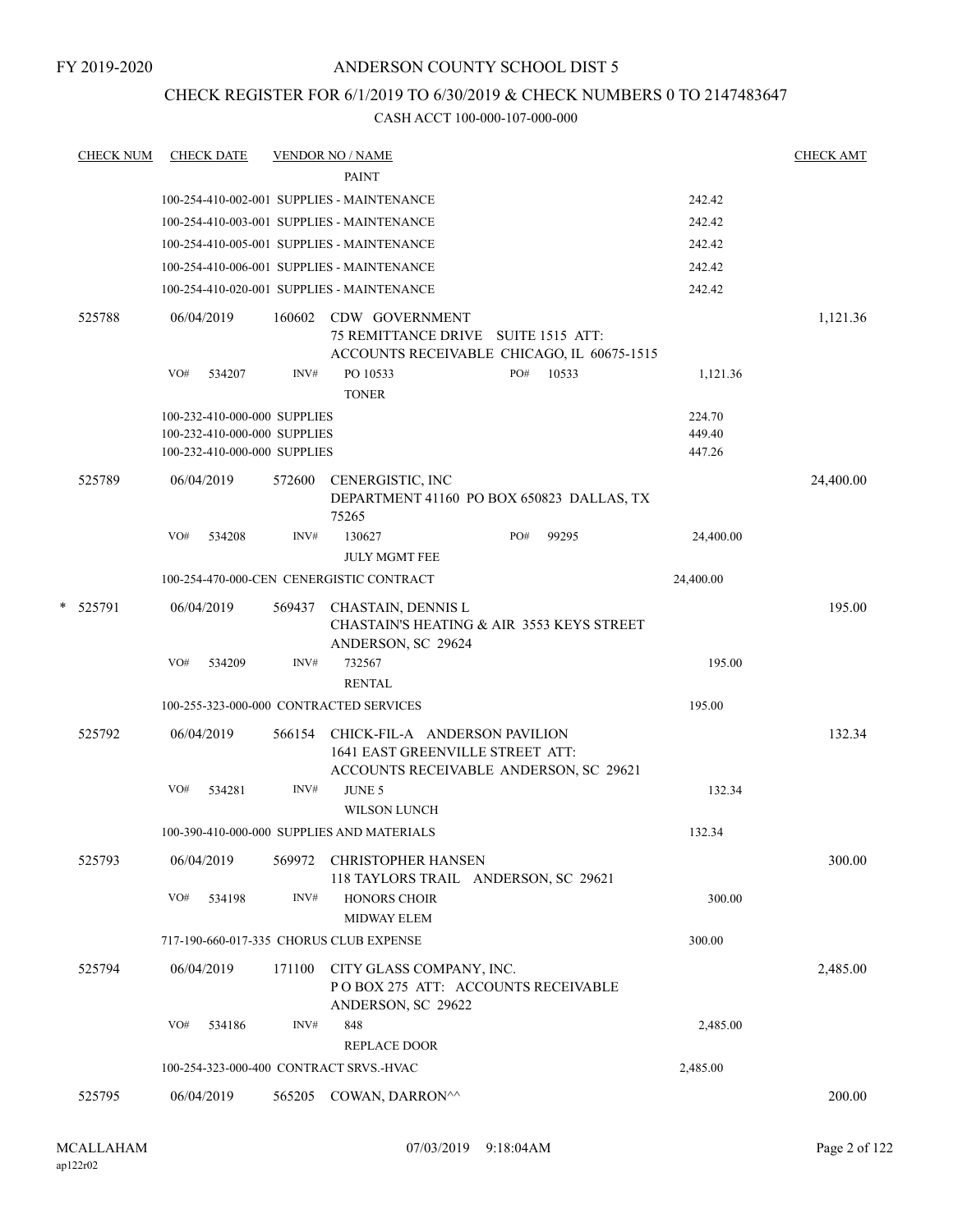# CHECK REGISTER FOR 6/1/2019 TO 6/30/2019 & CHECK NUMBERS 0 TO 2147483647

| <b>CHECK AMT</b> |
|------------------|
|                  |
|                  |
|                  |
|                  |
| 500.00           |
|                  |
|                  |
|                  |
|                  |
|                  |
| 1,968.20         |
|                  |
|                  |
|                  |
|                  |
|                  |
|                  |
|                  |
| 107.78           |
|                  |
|                  |
|                  |
|                  |
|                  |
| 4,917.25         |
|                  |
|                  |
|                  |
|                  |
| 2,200.00         |
|                  |
|                  |
|                  |
|                  |
|                  |
|                  |
|                  |
|                  |
| 431.25           |
|                  |
|                  |
|                  |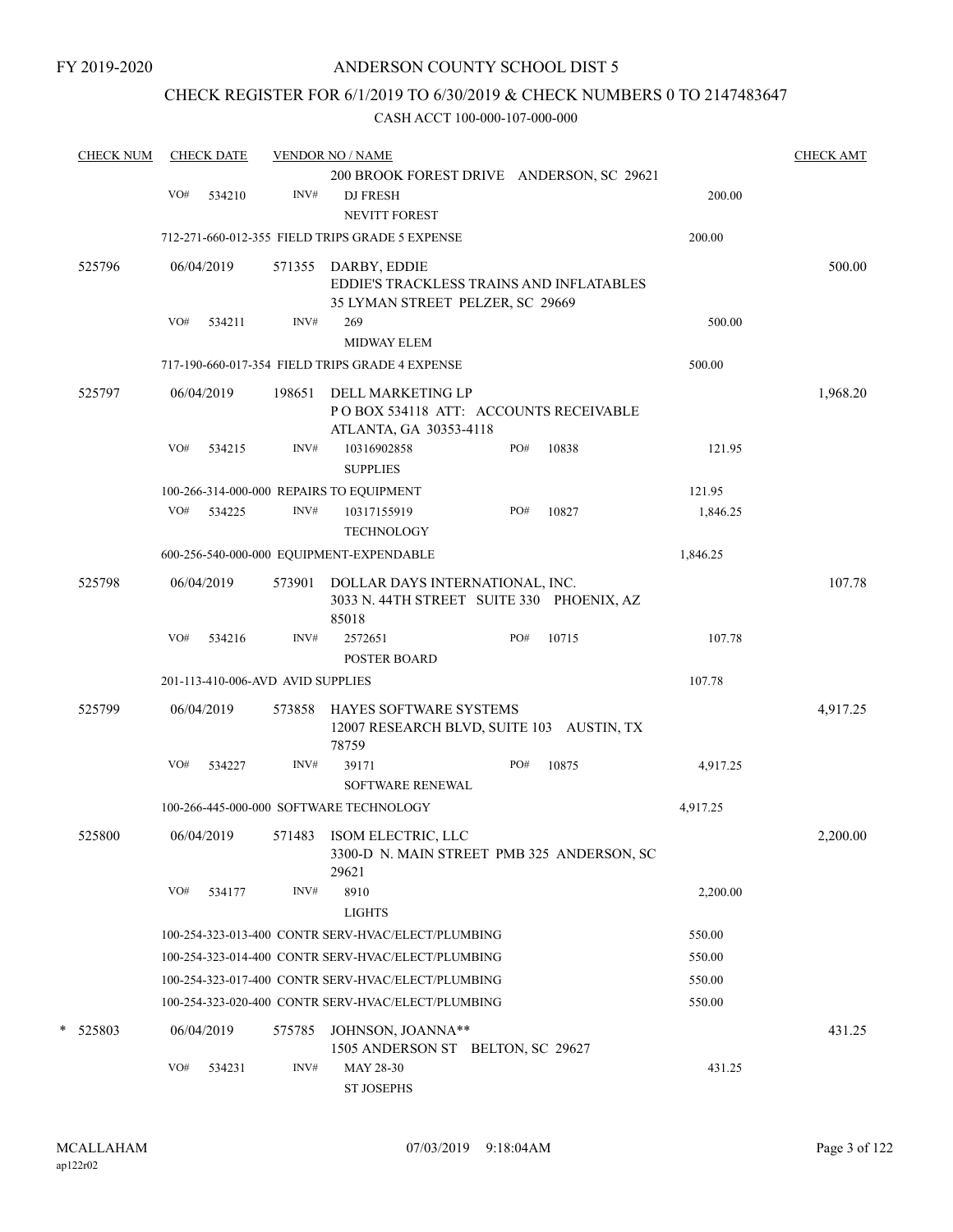# CHECK REGISTER FOR 6/1/2019 TO 6/30/2019 & CHECK NUMBERS 0 TO 2147483647

|   | <b>CHECK NUM</b> |            | <b>CHECK DATE</b>            |        | <b>VENDOR NO / NAME</b><br>201-413-312-000-SJC PS- ST.JOSEPH'S CATHOLIC                                                                                                                                                                                                                                                          |     |       | 431.25                                                          | <b>CHECK AMT</b> |
|---|------------------|------------|------------------------------|--------|----------------------------------------------------------------------------------------------------------------------------------------------------------------------------------------------------------------------------------------------------------------------------------------------------------------------------------|-----|-------|-----------------------------------------------------------------|------------------|
|   | * 525807         |            | 06/04/2019                   |        | 573740 MONKER JUMPERS, LLC<br>137 COUNTRY CLUB DRIVE PICKENS, SC 29671                                                                                                                                                                                                                                                           |     |       |                                                                 | 540.00           |
|   |                  | VO#        | 534235                       | INV#   | JUNE 3<br><b>MCCANTS</b>                                                                                                                                                                                                                                                                                                         |     |       | 540.00                                                          |                  |
|   |                  |            |                              |        | 705-271-660-005-495 7TH GRADE EXPENSE                                                                                                                                                                                                                                                                                            |     |       | 360.00                                                          |                  |
|   |                  |            |                              |        | 705-271-660-005-496 8TH GRADE EXPENSE                                                                                                                                                                                                                                                                                            |     |       | 180.00                                                          |                  |
|   | 525808           | 06/04/2019 |                              |        | 563478 NORFOLK WIRE & ELECTRONICS<br>POBOX 890608 ATT: ACCOUNTS RECEIVABLE<br>CHARLOTTE, NC 28289-0608                                                                                                                                                                                                                           |     |       |                                                                 | 421.64           |
|   |                  | VO#        | 534236                       | INV#   | 2537927<br><b>TECH SUPPLIES</b>                                                                                                                                                                                                                                                                                                  | PO# | 10003 | 355.78                                                          |                  |
|   |                  |            |                              |        | 100-266-314-000-000 REPAIRS TO EQUIPMENT                                                                                                                                                                                                                                                                                         |     |       | 355.78                                                          |                  |
|   |                  |            | VO# 534237                   | INV#   | 2537926<br><b>TECH SUPPLIES</b>                                                                                                                                                                                                                                                                                                  | PO# | 10075 | 65.86                                                           |                  |
|   |                  |            |                              |        | 100-266-314-006-000 REPAIRS TO EQUIPMENT                                                                                                                                                                                                                                                                                         |     |       | 65.86                                                           |                  |
|   | 525809           |            | 06/04/2019                   |        | 389900 OFFICE DEPOT<br>POBOX 1413 CHARLOTTE, NC 28201-1413                                                                                                                                                                                                                                                                       |     |       |                                                                 | 1,136.79         |
|   |                  | VO#        | 534239                       | INV#   | 315470652001<br><b>SUPPLIES</b>                                                                                                                                                                                                                                                                                                  |     |       | 57.45                                                           |                  |
|   |                  |            | 600-256-410-000-000 SUPPLIES |        |                                                                                                                                                                                                                                                                                                                                  |     |       | 57.45                                                           |                  |
|   |                  |            | VO# 534240                   | INV#   | 315470501001<br><b>SUPPLIES</b>                                                                                                                                                                                                                                                                                                  |     |       | 9.08                                                            |                  |
|   |                  |            | 600-256-410-000-000 SUPPLIES |        |                                                                                                                                                                                                                                                                                                                                  |     |       | 9.08                                                            |                  |
|   |                  |            | VO# 534241                   | INV#   | 316663686001<br><b>SUPPLIES</b>                                                                                                                                                                                                                                                                                                  |     |       | 229.56                                                          |                  |
|   |                  |            | 600-256-410-000-000 SUPPLIES |        |                                                                                                                                                                                                                                                                                                                                  |     |       | 229.56                                                          |                  |
|   |                  |            | VO# 534242                   | INV#   | <b>WESTSIDE HS</b><br><b>SUPPLIES</b>                                                                                                                                                                                                                                                                                            |     |       | 298.71                                                          |                  |
|   |                  |            |                              |        | 100-114-410-003-VEN SUPPLY-ADDT'L FOR LOST VENDING<br>100-114-410-003-VEN SUPPLY-ADDT'L FOR LOST VENDING<br>100-114-410-003-VEN SUPPLY-ADDT'L FOR LOST VENDING<br>100-114-410-003-VEN SUPPLY-ADDT'L FOR LOST VENDING<br>100-114-410-003-VEN SUPPLY-ADDT'L FOR LOST VENDING<br>100-114-410-003-VEN SUPPLY-ADDT'L FOR LOST VENDING |     |       | $-30.77$<br>54.10<br>277.25<br>$-107.78$<br>107.17<br>$-107.17$ |                  |
|   |                  |            | VO# 534243                   | INV#   | 100-114-410-003-VEN SUPPLY-ADDT'L FOR LOST VENDING<br>316012515001<br><b>SUPPLIES</b>                                                                                                                                                                                                                                            |     |       | 105.91<br>464.74                                                |                  |
|   |                  |            | 100-113-410-017-000 SUPPLIES |        |                                                                                                                                                                                                                                                                                                                                  |     |       | 464.74                                                          |                  |
|   |                  | VO#        | 534244                       | INV#   | 313454508001<br>313444935001                                                                                                                                                                                                                                                                                                     | PO# | 10777 | 77.25                                                           |                  |
|   |                  |            |                              |        | 264-171-410-000-000 SUMMER PRG SUPPLIES(GR.K-8)<br>264-171-410-000-000 SUMMER PRG SUPPLIES(GR.K-8)                                                                                                                                                                                                                               |     |       | 44.30<br>32.95                                                  |                  |
| ∗ | 525811           |            | 06/04/2019                   | 414400 | POSTMASTER                                                                                                                                                                                                                                                                                                                       |     |       |                                                                 | 134.00           |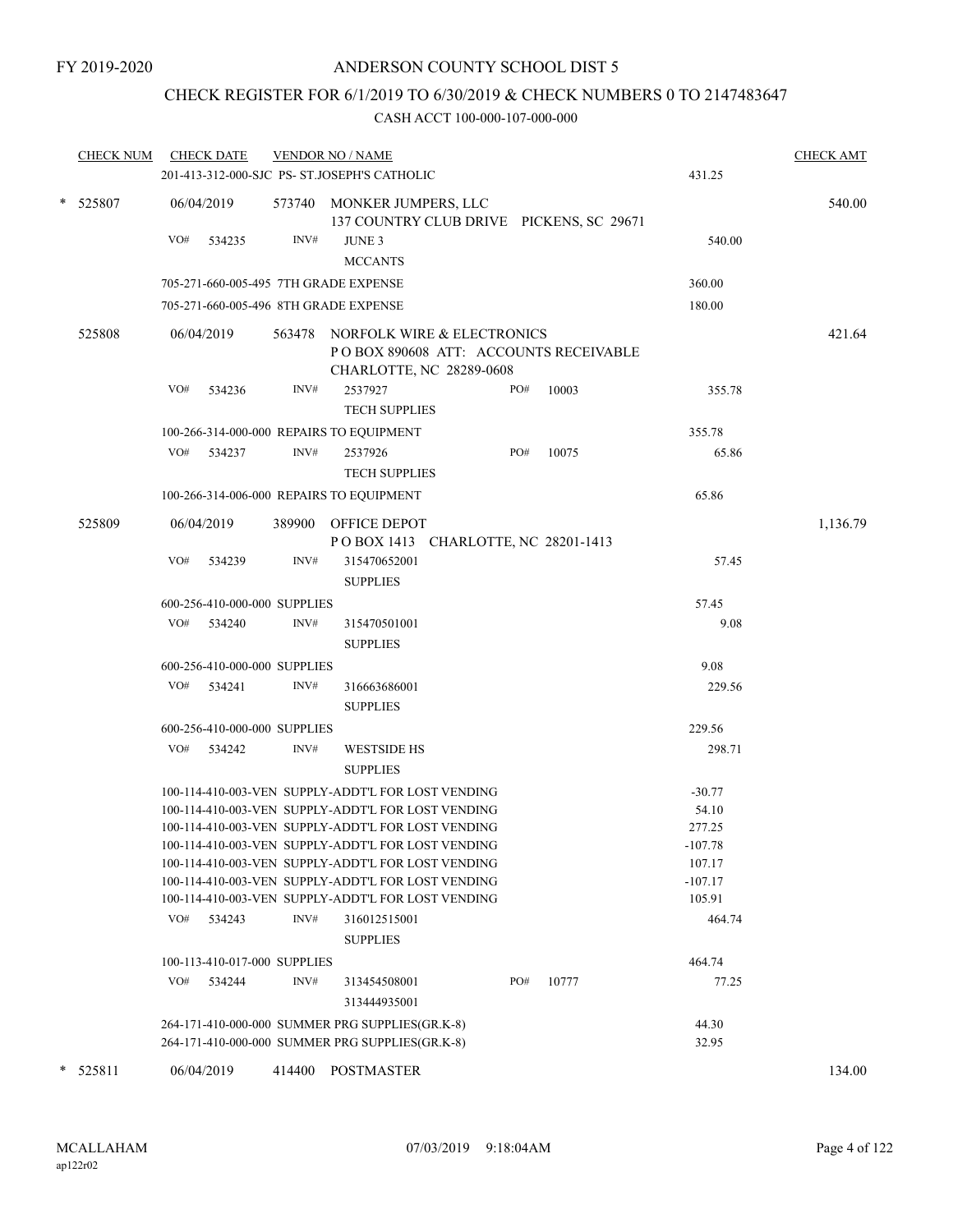# CHECK REGISTER FOR 6/1/2019 TO 6/30/2019 & CHECK NUMBERS 0 TO 2147483647

|   | <b>CHECK NUM</b> |     | <b>CHECK DATE</b> |                             | <b>VENDOR NO / NAME</b>                                                                                                  |          | <b>CHECK AMT</b> |
|---|------------------|-----|-------------------|-----------------------------|--------------------------------------------------------------------------------------------------------------------------|----------|------------------|
|   |                  |     |                   |                             | MAIN POST OFFICE ANDERSON 1900 N. MAIN<br>STREET ANDERSON, SC 29621-9998                                                 |          |                  |
|   |                  | VO# | 534269            | INV#                        | <b>BOX 439</b>                                                                                                           | 134.00   |                  |
|   |                  |     |                   |                             | <b>RENEWAL</b>                                                                                                           |          |                  |
|   |                  |     |                   | 100-252-325-000-000 RENTALS |                                                                                                                          | 134.00   |                  |
|   | $*$ 525813       |     | 06/04/2019        |                             | 573391 PSP FOODS LLC                                                                                                     |          | 313.00           |
|   |                  |     |                   |                             | 201 SAPPHIRE VALLEY ANDERSON, SC 29621                                                                                   |          |                  |
|   |                  | VO# | 534246            | INV#                        | 112                                                                                                                      | 313.00   |                  |
|   |                  |     |                   |                             | <b>MIDWAY ELEM</b>                                                                                                       |          |                  |
|   |                  |     |                   |                             | 717-190-660-017-353 FIELD TRIPS GRADE 3 EXPENSE                                                                          | 313.00   |                  |
|   | 525814           |     | 06/04/2019        |                             | 573390 RESCARE HOMECARE                                                                                                  |          | 1,188.43         |
|   |                  |     |                   |                             | PO BOX 2797 VALDOSTA, GA 31604-2797                                                                                      |          |                  |
|   |                  | VO# | 534247            | INV#                        | 7606300105910<br>PO#<br>99684<br><b>MAY 1-15</b>                                                                         | 1,188.43 |                  |
|   |                  |     |                   |                             | 203-215-313-000-000 O&M/ PT/ ESL SERVICES                                                                                | 1,188.43 |                  |
| * | 525816           |     | 06/04/2019        |                             | 448513 SC DEPT OF EDUC/ TRANSPORTATION<br>1429 SENATE STREET ROOM 1100<br><b>RUTLEDGE</b><br>BUILDING COLUMBIA, SC 29201 |          | 142.36           |
|   |                  | VO# | 534254            | INV#                        | 2756                                                                                                                     | 142.36   |                  |
|   |                  |     |                   |                             | BUS 507-2537                                                                                                             |          |                  |
|   |                  |     |                   |                             | 100-255-323-000-000 CONTRACTED SERVICES                                                                                  | 142.36   |                  |
|   | 525817           |     | 06/04/2019        |                             | 451250 SC SCHOOL FOR THE DEAF & BLIND                                                                                    |          | 2,179.88         |
|   |                  |     |                   |                             | 355 CEDAR SPRINGS ROAD ATT: ACCOUNTS                                                                                     |          |                  |
|   |                  |     |                   |                             | RECEIVABLE SPARTANBURG, SC 29302-4699                                                                                    |          |                  |
|   |                  | VO# | 534251            | INV#                        | 2000451237<br>C19-321R                                                                                                   | 1,328.64 |                  |
|   |                  |     |                   |                             | 283-126-312-000-000 CONTRACTED SERVICES                                                                                  | 1,328.64 |                  |
|   |                  | VO# | 534252            | INV#                        | 2000450699                                                                                                               | 79.00    |                  |
|   |                  |     |                   |                             | C <sub>19</sub> -338                                                                                                     |          |                  |
|   |                  |     |                   |                             | 283-126-312-000-000 CONTRACTED SERVICES                                                                                  | 79.00    |                  |
|   |                  | VO# | 534253            | INV#                        | 2000450698                                                                                                               | 772.24   |                  |
|   |                  |     |                   |                             | C19-332                                                                                                                  |          |                  |
|   |                  |     |                   |                             | 283-126-312-000-000 CONTRACTED SERVICES                                                                                  | 772.24   |                  |
|   | 525818           |     | 06/04/2019        |                             | 569972 SHANNON POSTELL                                                                                                   |          | 146.29           |
|   |                  | VO# | 534283            | INV#                        | <b>CELL PHONE</b>                                                                                                        | 146.29   |                  |
|   |                  |     |                   |                             | REIMBURSEMENT                                                                                                            |          |                  |
|   |                  |     |                   |                             | 702-271-660-002-410 GENERAL ADMINISTRATION EXPENSE                                                                       | 146.29   |                  |
|   | 525819           |     | 06/04/2019        | 473315                      | SIGNARAMA<br>4130 CLEMSON BLVD SUITE A ANDERSON, SC<br>29621                                                             |          | 442.79           |
|   |                  | VO# | 534165            | INV#                        | 11695                                                                                                                    | 442.79   |                  |
|   |                  |     |                   |                             | <b>CENTERVILLE</b>                                                                                                       |          |                  |
|   |                  |     |                   |                             | 100-254-410-007-SGN SIGN IMPROVEMENTS                                                                                    | 442.79   |                  |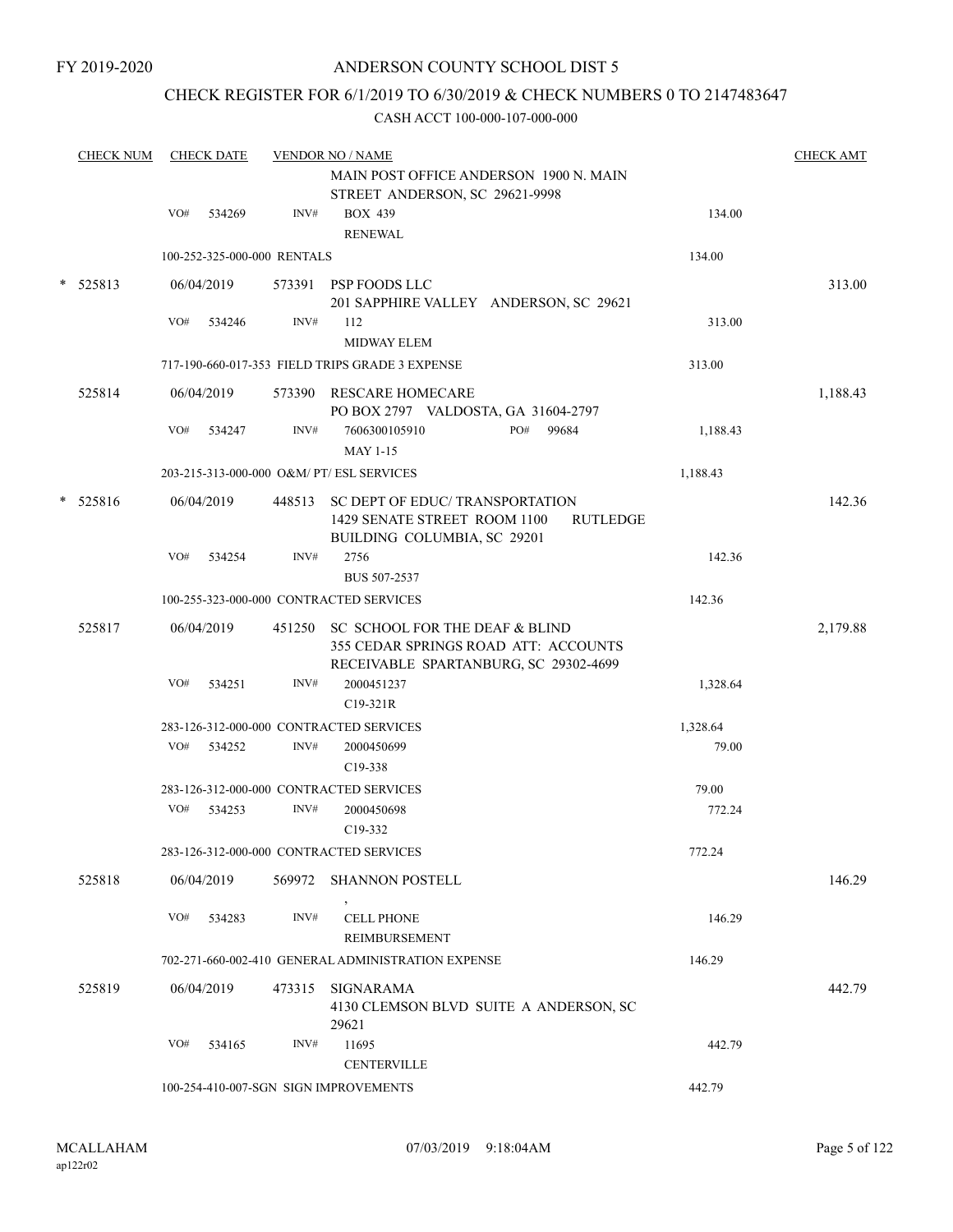# CHECK REGISTER FOR 6/1/2019 TO 6/30/2019 & CHECK NUMBERS 0 TO 2147483647

| <b>CHECK NUM</b> | <b>CHECK DATE</b>                                                                |        | <b>VENDOR NO / NAME</b>                                                        |                  | <b>CHECK AMT</b> |
|------------------|----------------------------------------------------------------------------------|--------|--------------------------------------------------------------------------------|------------------|------------------|
| 525820           | 06/04/2019                                                                       |        | 475250 SKATELAND USA<br>4142 CLEMSON BLVD ANDERSON, SC 29621                   |                  | 460.00           |
|                  | VO#<br>534256                                                                    | INV#   | <b>EOY PARTY</b><br>MIDWAY ELEM                                                | 460.00           |                  |
|                  |                                                                                  |        | 717-190-660-017-352 FIELD TRIPS GRADE 2 EXPENSE                                | 460.00           |                  |
| 525821           | 06/04/2019                                                                       |        | 574710 SOLIANT HEALTH<br>DEPT. CH 14430 PALATINE, IL 60055-4330                |                  | 2,437.50         |
|                  | VO#<br>534270                                                                    | INV#   | PO#<br>99577<br>10531857<br>MAY 20-24                                          | 2,437.50         |                  |
|                  | 283-126-312-000-000 CONTRACTED SERVICES                                          |        |                                                                                | 2,437.50         |                  |
| * 525825         | 06/04/2019                                                                       | 572636 | <b>SYSTEM ID WAREHOUSE</b><br>1400 10TH STREET PLANO, TX 75074                 |                  | 997.98           |
|                  | VO#<br>534258                                                                    | INV#   | PO#<br>10743<br>521907154<br>521906323                                         | 997.98           |                  |
|                  | 866-266-312-000-000 PURCHASED SERVICES<br>866-266-312-000-000 PURCHASED SERVICES |        |                                                                                | 449.09<br>548.89 |                  |
| 525826           | 06/04/2019                                                                       |        | 575405 TC EDUCATIONAL CONSULTING LLC<br>219 COUNTRY GLEN LANE PELZER, SC 29669 |                  | 2,500.00         |
|                  | VO#<br>534259                                                                    | INV#   | PO#<br>10286<br><b>MAY 2019</b><br><b>CENTERVILLE ELEM</b>                     | 2,500.00         |                  |
|                  |                                                                                  |        | 210-224-312-007-PD5 CONSULTANTS-SC STANDARDS                                   | 2,500.00         |                  |
| 525827           | 06/04/2019                                                                       | 572122 | THE ELECTRIC CITY NEWS<br>POBOX 1015 ANDERSON, SC 29622                        |                  | 200.00           |
|                  | VO#<br>534260                                                                    | INV#   | 6524<br><b>ADVERTISING</b>                                                     | 200.00           |                  |
|                  | 100-263-360-000-000 PRINTING AND BINDING                                         |        |                                                                                | 200.00           |                  |
| 525828           | 06/04/2019                                                                       | 574063 | THE SMOKIN PIG<br>6630 HIGHWAY 76 PENDLETON, SC 29670                          |                  | 1,333.70         |
|                  | VO#<br>534274                                                                    | INV#   | 1160 JUNE 6<br><b>ROBERT ANDERSON</b>                                          | 1,333.70         |                  |
|                  |                                                                                  |        | 100-113-410-006-VEN SUPPLY-ADDT'L FOR LOST VENDING                             | 1,333.70         |                  |
| 525829           | 06/04/2019                                                                       | 572513 | <b>UNITED LASER</b><br>P.O. BOX 6889 FLORENCE, SC 29501                        |                  | 112.35           |
|                  | VO#<br>534261                                                                    | INV#   | 181566<br><b>SUPPLIES</b>                                                      | 112.35           |                  |
|                  | 600-256-410-000-000 SUPPLIES                                                     |        |                                                                                | 112.35           |                  |
| 525830           | 06/04/2019                                                                       | 573815 | UNITED REFRIGERATION, INC<br>PO BOX 740703 ATLANTA, GA 30374-0703              |                  | 310.29           |
|                  | VO#<br>534157                                                                    | INV#   | 68069194<br><b>TOOL BAG</b>                                                    | 70.38            |                  |
|                  |                                                                                  |        | 100-254-410-000-001 MAINT. SUPPLIES-STRUCTURES                                 | 70.38            |                  |
|                  | VO# 534158                                                                       | INV#   | 67757882<br>THERMOSTAT                                                         | 36.48            |                  |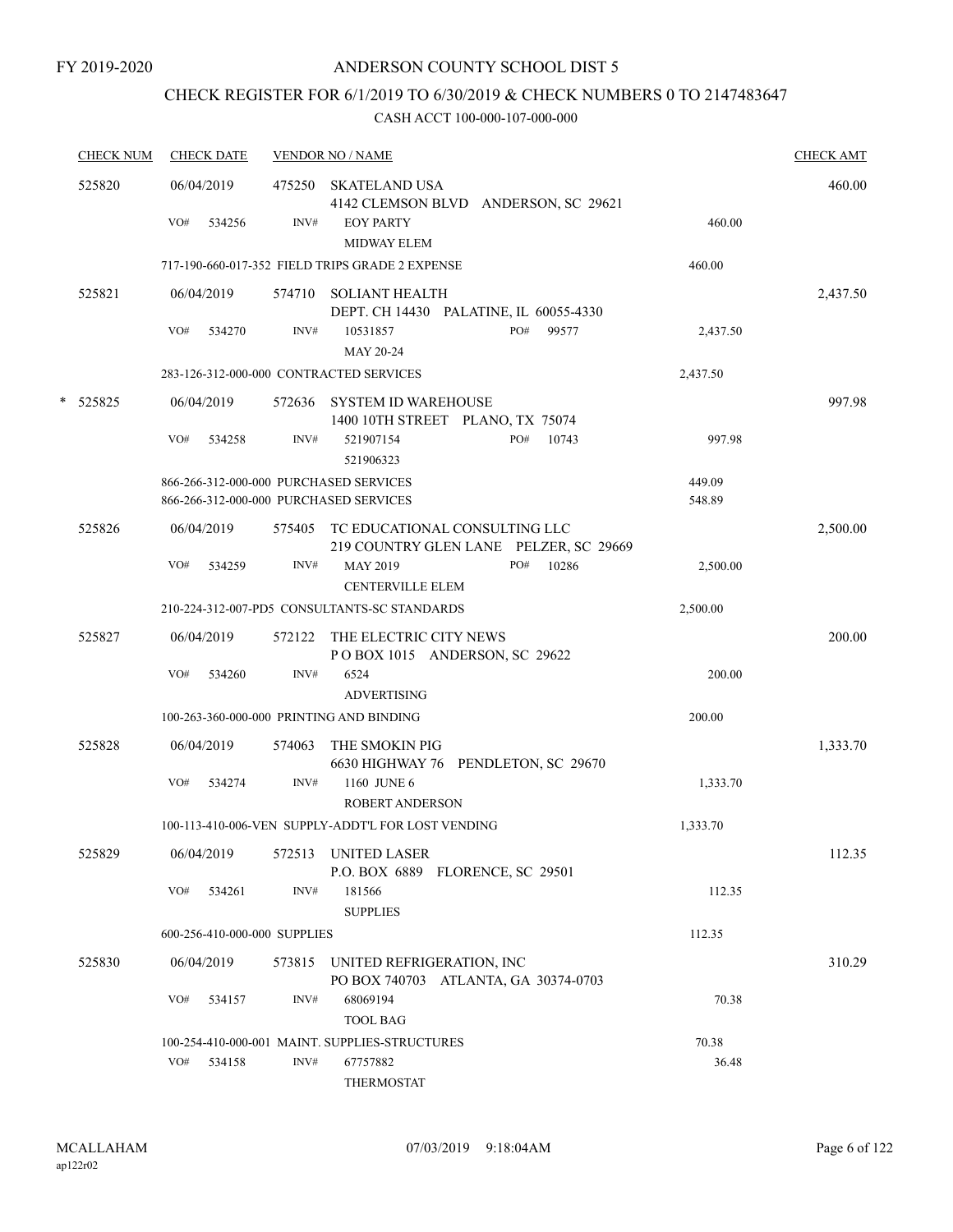# CHECK REGISTER FOR 6/1/2019 TO 6/30/2019 & CHECK NUMBERS 0 TO 2147483647

| <b>CHECK NUM</b> |     | <b>CHECK DATE</b>                   |        | <b>VENDOR NO / NAME</b>                                                                                  |          | <b>CHECK AMT</b> |
|------------------|-----|-------------------------------------|--------|----------------------------------------------------------------------------------------------------------|----------|------------------|
|                  |     |                                     |        | 600-256-323-003-000 REPAIRS TO EQUIPMENT                                                                 | 36.48    |                  |
|                  | VO# | 534159                              | INV#   | 68066047                                                                                                 | 60.15    |                  |
|                  |     |                                     |        | <b>TOOLS</b>                                                                                             |          |                  |
|                  |     | 100-254-410-000-400 HVAC SUPPLIES   |        |                                                                                                          | 60.15    |                  |
|                  | VO# | 534160                              | INV#   | 68009252                                                                                                 | 6.39     |                  |
|                  |     |                                     |        | <b>SUPPLIES</b>                                                                                          |          |                  |
|                  |     |                                     |        |                                                                                                          |          |                  |
|                  |     |                                     |        | 100-254-410-002-400 HVAC/ELECTRICAL/PLUMBING                                                             | 6.39     |                  |
|                  | VO# | 534161                              | INV#   | 67943709                                                                                                 | 136.89   |                  |
|                  |     |                                     |        | <b>BELTS</b>                                                                                             |          |                  |
|                  |     |                                     |        | 100-254-410-005-400 HVAC/ELECTRICAL/PLUMBING                                                             | 136.89   |                  |
| 525831           |     | 06/04/2019                          | 524353 | WAL-MART COMMUNITY/GEMB<br>POBOX 530934 ATT: ACCOUNTS RECEIVABLE                                         |          | 940.86           |
|                  |     |                                     |        | ATLANTA, GA 30353-0934                                                                                   |          |                  |
|                  | VO# | 534264                              | INV#   | 2017 8480                                                                                                | 940.86   |                  |
|                  |     |                                     |        | <b>MCCANTS</b>                                                                                           |          |                  |
|                  |     |                                     |        | 705-271-660-005-411 MISCELLANEOUS EXPENSE                                                                | $-9.28$  |                  |
|                  |     | 705-271-660-005-429 FACULTY EXPENSE |        |                                                                                                          | 481.60   |                  |
|                  |     |                                     |        | 705-271-660-005-582 JEKYLL ISLAND TRIP EXPENSE                                                           | 39.20    |                  |
|                  |     |                                     |        | 705-271-660-005-582 JEKYLL ISLAND TRIP EXPENSE                                                           | 247.47   |                  |
|                  |     |                                     |        | 900-121-416-005-PMA PATRINA ALEXANDER 19/20 SUPPLIES                                                     | 68.91    |                  |
|                  |     |                                     |        | 900-121-416-005-PMA PATRINA ALEXANDER 19/20 SUPPLIES                                                     | 112.96   |                  |
| 525832           |     | 06/04/2019                          | 524353 | WAL-MART COMMUNITY/GEMB<br>PO BOX 530934 ATT: ACCOUNTS RECEIVABLE<br>ATLANTA, GA 30353-0934              |          | 1,008.75         |
|                  | VO# | 534266                              | INV#   | 1013 3784<br><b>VARENNES</b>                                                                             | 1,008.75 |                  |
|                  |     |                                     |        | 716-271-660-016-201 MISCELLANEOUS EXPENSE                                                                | 1,011.25 |                  |
|                  |     |                                     |        | 716-271-660-016-201 MISCELLANEOUS EXPENSE                                                                | $-2.50$  |                  |
|                  |     |                                     |        |                                                                                                          |          |                  |
| 525833           |     | 06/04/2019                          | 524353 | WAL-MART COMMUNITY/GEMB<br>POBOX 530934 ATT: ACCOUNTS RECEIVABLE<br>ATLANTA, GA 30353-0934               |          | 311.29           |
|                  | VO# | 534265                              | INV#   | 2017 9876<br><b>WEST MARKET</b>                                                                          | 311.29   |                  |
|                  |     |                                     |        |                                                                                                          |          |                  |
|                  |     |                                     |        | 718-271-660-018-201 MISCELLANEOUS EXPENSE                                                                | 208.41   |                  |
|                  |     |                                     |        | 718-271-660-018-290 MISC. FUNDRAISER EXPENSE                                                             | 102.88   |                  |
| 525834           |     | 06/04/2019                          |        | 527500 WAYNE'S OVERHEAD DOORS, INC<br>3021 WHITEHALL ROAD ATT: ACCOUNTS<br>RECEIVABLE ANDERSON, SC 29626 |          | 169.55           |
|                  | VO# | 534156                              | INV#   | 156547                                                                                                   | 169.55   |                  |
|                  |     |                                     |        | <b>TRAILER REPAIR</b>                                                                                    |          |                  |
|                  |     | 100-254-323-000-001 CONTRACT SRVS   |        |                                                                                                          | 169.55   |                  |
|                  |     |                                     |        |                                                                                                          |          |                  |
| 525835           |     | 06/06/2019                          | 564507 | AMERICAN CANCER SOCIETY<br>154 MILESTONE WAY GREENVILLE, SC 29615                                        |          | 1,434.53         |
|                  | VO# | 534315                              | INV#   | <b>MCLEES ELEM</b><br><b>RELAY FOR LIFE</b>                                                              | 1,434.53 |                  |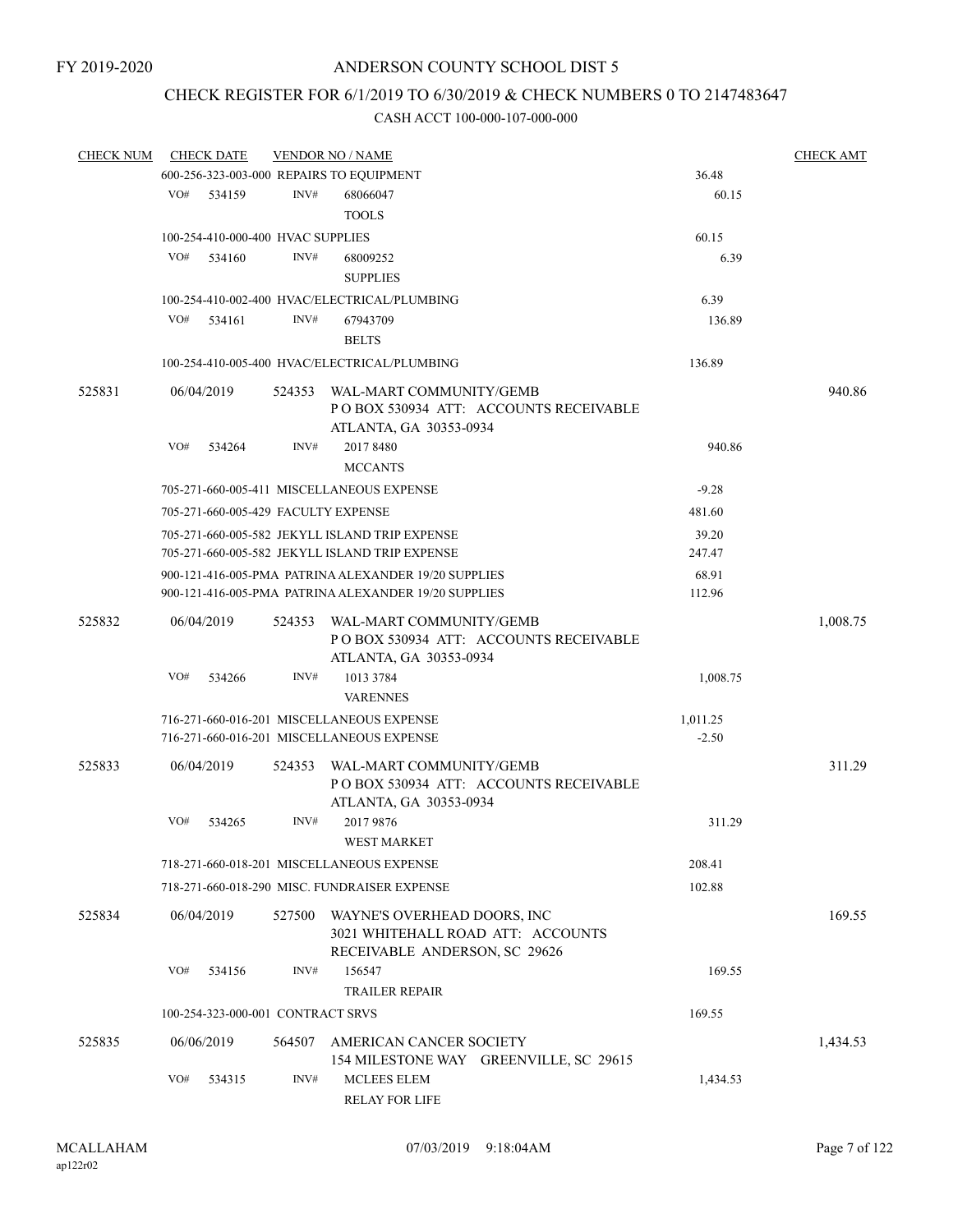# CHECK REGISTER FOR 6/1/2019 TO 6/30/2019 & CHECK NUMBERS 0 TO 2147483647

| <b>CHECK NUM</b> | <b>CHECK DATE</b>                                  |        | <b>VENDOR NO / NAME</b>                                                                             |                 | <b>CHECK AMT</b> |
|------------------|----------------------------------------------------|--------|-----------------------------------------------------------------------------------------------------|-----------------|------------------|
|                  |                                                    |        | 708-271-660-008-302 RELAY FOR LIFE EXPENSE                                                          | 1,434.53        |                  |
| 525836           | 06/06/2019                                         |        | 110100 AMSTERDAM<br>PO BOX 580 AMSTERDAM, NY 12010                                                  |                 | 131.20           |
|                  | VO#<br>534316                                      | INV#   | 6310391<br><b>PLANNERS</b>                                                                          | 131.20          |                  |
|                  |                                                    |        | 715-271-660-015-201 MISCELLANEOUS EXPENSE                                                           | 131.20          |                  |
| 525837           | 06/06/2019                                         | 112250 | ANDERSON COUNTY FINANCE DEPT<br>POBOX 8002 ATT: ALEX MCLEES ANDERSON, SC<br>29622-8002              |                 | 64,673.68        |
|                  | VO#<br>534320                                      | INV#   | PO#<br>MAY 2019<br>99821<br><b>SRO GRANT</b>                                                        | 64,673.68       |                  |
|                  |                                                    |        | 100-258-312-000-000 CONTRACTED SERVICES - RESOURCE OFFR                                             | 64,673.68       |                  |
| 525838           | 06/06/2019                                         | 568618 | APEX LEARNING INC<br>1215 4TH AVE SUITE 1500 ATT: ACCOUNTS<br>RECEIVABLE SEATTLE, WA 98161          |                 | 27,000.00        |
|                  | VO#<br>534321                                      | INV#   | 111490<br>PO#<br>10932<br>CUST #15957                                                               | 27,000.00       |                  |
|                  | 338-221-445-000-EAR TECHNOLOGY SUPPLIES            |        |                                                                                                     | 27,000.00       |                  |
| 525839           | 06/06/2019                                         |        | 575374 BAILEY, AMY^^<br>PALMETTO PRINCESS BOUTIQUE 117 BUTTERCUP<br>TRAIL ANDERSON, SC 29621        |                 | 200.00           |
|                  | VO#<br>534436                                      | INV#   | 0550<br><b>GLENVIEW BOWS</b>                                                                        | 200.00          |                  |
|                  | 720-271-660-020-611 PEP CLUB EXPENSE               |        |                                                                                                     | 200.00          |                  |
| * 525842         | 06/06/2019                                         |        | 575497 CAPITAL LIGHTING & SUPPLY, LLC<br>PO BOX 404749 ATLANTA, GA 30384                            |                 | 307.38           |
|                  | VO#<br>534393                                      | INV#   | s036830139<br><b>TOOLS &amp; SUPPLIES</b>                                                           | 116.70          |                  |
|                  |                                                    |        | 100-254-410-000-001 MAINT. SUPPLIES-STRUCTURES                                                      | 57.80           |                  |
|                  | 100-254-410-000-400 HVAC SUPPLIES<br>VO#<br>534394 | INV#   | S036757510                                                                                          | 58.90<br>190.68 |                  |
|                  |                                                    |        | <b>REPAIR PARTS</b><br>100-254-410-020-001 SUPPLIES - MAINTENANCE                                   | 190.68          |                  |
| * 525844         | 06/06/2019                                         | 160602 | CDW GOVERNMENT<br>75 REMITTANCE DRIVE SUITE 1515 ATT:<br>ACCOUNTS RECEIVABLE CHICAGO, IL 60675-1515 |                 | 1,093.54         |
|                  | VO#<br>534322                                      | INV#   | SMS9911<br>PO#<br>10918<br><b>TECH SUPPLIES</b>                                                     | 44.94           |                  |
|                  |                                                    |        | 100-266-345-000-000 TECHNOLOGY INFRASTRUCTURE                                                       | 44.94           |                  |
|                  | VO#<br>534496                                      | INV#   | PO#<br>10643<br>PO 10643<br><b>SUPPLIES</b>                                                         | 1,048.60        |                  |
|                  |                                                    |        | 100-221-410-000-000 SUPPLIES AND MATERIALS                                                          | 409.85          |                  |
|                  |                                                    |        | 100-221-410-000-001 SUPPLIES-GRANT WRITER                                                           | 638.75          |                  |
| * 525846         | 06/06/2019                                         | 570581 | CITY OF ANDERSON POLICE DEPT                                                                        |                 | 203.36           |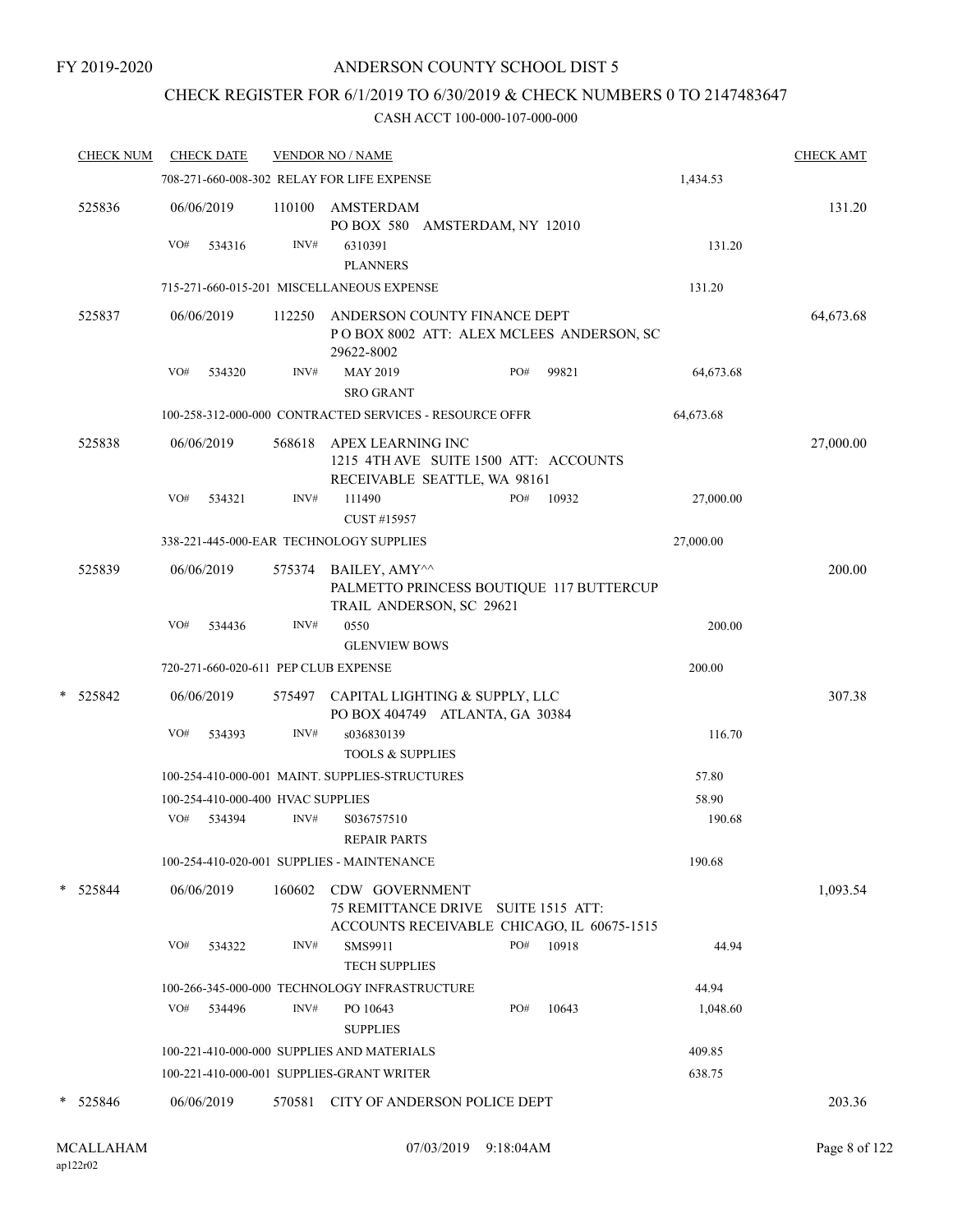# CHECK REGISTER FOR 6/1/2019 TO 6/30/2019 & CHECK NUMBERS 0 TO 2147483647

| <b>CHECK NUM</b> | <b>CHECK DATE</b>                      |        | <b>VENDOR NO / NAME</b>                                                                    |                                        |           | <b>CHECK AMT</b> |
|------------------|----------------------------------------|--------|--------------------------------------------------------------------------------------------|----------------------------------------|-----------|------------------|
|                  |                                        |        |                                                                                            | 401 SOUTH MAIN ST ANDERSON, SC 29624   |           |                  |
|                  | VO#<br>534506                          | INV#   | 05/28-05/30/19<br><b>SECURITY</b>                                                          |                                        | 203.36    |                  |
|                  | 100-181-312-023-000 PURCHASED SERVICES |        |                                                                                            |                                        | 203.36    |                  |
| 525847           | 06/06/2019                             |        | 569972 COLIN PUCKHABER                                                                     |                                        |           | 277.65           |
|                  | VO#<br>534370                          | INV#   | <b>WESTSIDE</b><br><b>LUNCH REFUND</b>                                                     |                                        | 277.65    |                  |
|                  |                                        |        | 600-000-474-003-000 REVENUES COLLECTED IN ADVANCE                                          |                                        | 277.65    |                  |
| 525848           | 06/06/2019                             | 566946 | DATA NETWORK SOLUTIONS<br>629 LAKE TIDE DRIVE ATT: ACCOUNTS<br>RECEIVABLE CHAPIN, SC 29036 |                                        |           | 7,688.77         |
|                  | VO#<br>534444                          | INV#   | 23956<br><b>BARRACUDA</b>                                                                  | PO#<br>10944                           | 7,688.77  |                  |
|                  |                                        |        | 100-266-445-000-000 SOFTWARE TECHNOLOGY                                                    |                                        | 7,688.77  |                  |
| 525849           | 06/06/2019                             | 569839 | DOMINO'S PIZZA                                                                             | 1006 N. MAIN STREET ANDERSON, SC 29621 |           | 133.85           |
|                  | VO#<br>534446                          | INV#   | 1044691<br>WHITEHALL ELEM                                                                  |                                        | 133.85    |                  |
|                  |                                        |        | 719-271-660-019-201 MISCELLANEOUS EXPENSE                                                  |                                        | 133.85    |                  |
| 525850           | 06/06/2019                             | 211302 | DUKE ENERGY                                                                                |                                        |           | 82,116.33        |
|                  |                                        |        |                                                                                            | PO BOX 70516 CHARLOTTE, NC 28272-0516  |           |                  |
|                  | VO#<br>534498                          | INV#   | 05/31/19<br><b>ELECTRICITY</b>                                                             |                                        | 82,116.33 |                  |
|                  |                                        |        | 100-254-470-000-000 ENERGY-ELECTRICITY & WATER                                             |                                        | 66.28     |                  |
|                  |                                        |        | 100-254-470-000-000 ENERGY-ELECTRICITY & WATER                                             |                                        | 4,806.66  |                  |
|                  |                                        |        | 100-254-470-001-000 ENERGY-ELECTRICITY & WATER                                             |                                        | 74.94     |                  |
|                  |                                        |        | 100-254-470-002-000 ENERGY-ELECTRICITY & WATER                                             |                                        | 21,685.61 |                  |
|                  |                                        |        | 100-254-470-003-000 ENERGY-ELECTRICITY & WATER                                             |                                        | 22,330.54 |                  |
|                  |                                        |        | 100-254-470-005-000 ENERGY-ELECTRICITY & WATER                                             |                                        | 11,461.95 |                  |
|                  |                                        |        | 100-254-470-009-000 ENERGY-ELECTRICITY & WATER                                             |                                        | 6,997.54  |                  |
|                  |                                        |        | 100-254-470-012-000 ENERGY-ELECTRICITY & WATER                                             |                                        | 24.55     |                  |
|                  |                                        |        | 100-254-470-015-000 ENERGY-ELECTRICITY & WATER                                             |                                        | 42.21     |                  |
|                  |                                        |        | 100-254-470-016-000 ENERGY-ELECTRICITY & WATER                                             |                                        | 26.60     |                  |
|                  |                                        |        | 100-254-470-018-000 ENERGY-ELECTRICITY & WATER                                             |                                        | 4,363.97  |                  |
|                  |                                        |        | 100-254-470-019-000 ENERGY-ELECTRICITY & WATER                                             |                                        | 44.19     |                  |
|                  |                                        |        | 100-254-470-021-000 ENERGY-ELECTRICITY & WATER                                             |                                        | 10,191.29 |                  |
| 525851           | 06/06/2019                             | 563495 | ELECTRIC CITY UTILITIES<br>CITY OF ANDERSON 601 SOUTH MAIN ST<br>ANDERSON, SC 29624        |                                        |           | 8,184.26         |
|                  | VO#<br>534507                          | INV#   | 05/28/19<br><b>WATER/SEWER</b>                                                             |                                        | 8,184.26  |                  |
|                  |                                        |        | 100-254-470-000-000 ENERGY-ELECTRICITY & WATER                                             |                                        | 224.83    |                  |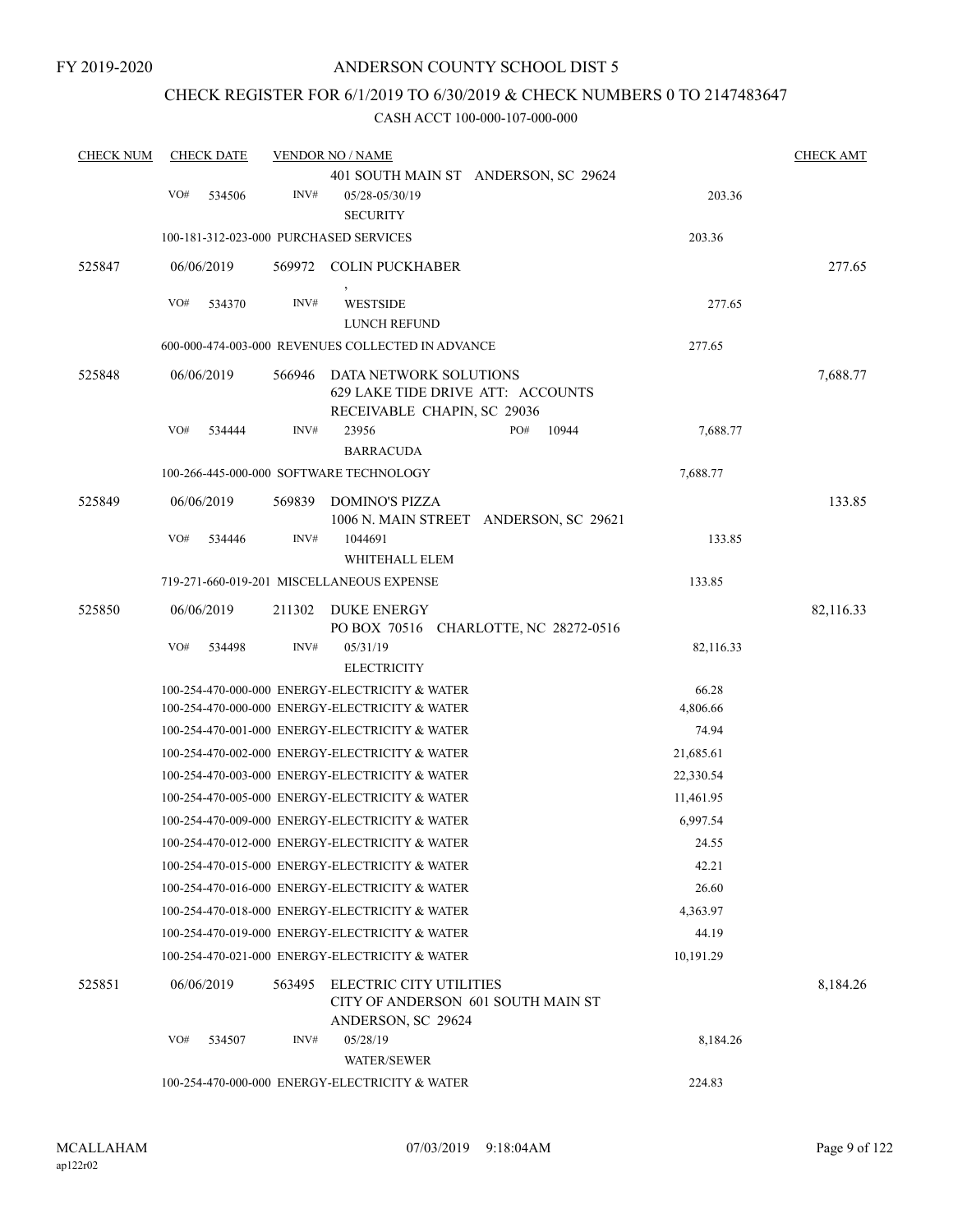# CHECK REGISTER FOR 6/1/2019 TO 6/30/2019 & CHECK NUMBERS 0 TO 2147483647

|   | <b>CHECK NUM</b> | <b>CHECK DATE</b>                       |        | <b>VENDOR NO / NAME</b>                                                                   |           | <b>CHECK AMT</b> |
|---|------------------|-----------------------------------------|--------|-------------------------------------------------------------------------------------------|-----------|------------------|
|   |                  |                                         |        | 100-254-470-003-000 ENERGY-ELECTRICITY & WATER                                            | 4,960.41  |                  |
|   |                  |                                         |        | 100-254-470-007-000 ENERGY-ELECTRICITY & WATER                                            | 1,618.32  |                  |
|   |                  |                                         |        | 100-254-470-019-000 ENERGY-ELECTRICITY & WATER                                            | 1,368.70  |                  |
|   |                  |                                         |        | 100-254-470-031-000 ENERGY-ELECTRICITY/WATER                                              | 12.00     |                  |
|   | 525852           | 06/06/2019                              | 575357 | EVOLLVE, INC.<br>129 W TORRANCE BLVD REDONDO BEACH, CA<br>90277                           |           | 13,482.00        |
|   |                  | VO#<br>534484                           | INV#   | PO#<br>24987<br>10670<br><b>EDUCATION KITS</b>                                            | 13,482.00 |                  |
|   |                  | 100-221-410-007-DIS SUPPLIES            |        |                                                                                           | 890.96    |                  |
|   |                  | 210-113-410-000-000 SUPPLIES- STEM KITS |        |                                                                                           | 12,591.04 |                  |
|   | $*$ 525854       | 06/06/2019                              | 576007 | GUYS PIZZA LLC<br>1908 SHELDON DRIVE ANDERSON, SC 29621                                   |           | 187.25           |
|   |                  | VO#<br>534451                           | INV#   | <b>EOY LUNCH</b><br><b>CONCORD ELEM</b>                                                   | 187.25    |                  |
|   |                  |                                         |        | 709-271-660-009-351 FIELD TRIPS GRADE 1 EXPENSE                                           | 187.25    |                  |
|   | 525855           | 06/06/2019                              | 267484 | HILTON GARDEN INN<br>434 COLUMBIANA DRIVE ATT: RESERVATIONS<br>COLUMBIA, SC 29212         |           | 497.04           |
|   |                  | VO#<br>534452                           | INV#   | <b>JULY 15-17</b><br>CONF#3120340329                                                      | 497.04    |                  |
|   |                  |                                         |        | 716-271-660-016-201 MISCELLANEOUS EXPENSE                                                 | 497.04    |                  |
|   | 525856           | 06/06/2019                              | 268000 | HOFFMAN & HOFFMAN, INC<br>POBOX 896000 ATT: ACCOUNTS RECEIVABLE<br>CHARLOTTE, NC 28289    |           | 642.31           |
|   |                  | VO#<br>534413                           | INV#   | 485521<br><b>REPAIR PARTS</b>                                                             | 838.43    |                  |
|   |                  |                                         |        | 100-254-410-010-400 HVAC/ELECTRICAL/PLUMBING                                              | 838.43    |                  |
|   |                  | VO#<br>534414                           | INV#   | 19964<br><b>SHIPPING CREDIT</b>                                                           | $-196.12$ |                  |
|   |                  |                                         |        | 100-254-410-010-400 HVAC/ELECTRICAL/PLUMBING                                              | $-196.12$ |                  |
| * | 525858           | 06/06/2019                              |        | 563862 JOHNSON CONTROLS<br>POBOX 93107 ATT: ACCOUNTS RECEIVABLE<br>CHICAGO, IL 60673-3107 |           | 313.81           |
|   |                  | VO# 534412                              | INV#   | 8600651001<br><b>REPAIR PARTS</b>                                                         | 313.81    |                  |
|   |                  |                                         |        | 100-254-410-005-400 HVAC/ELECTRICAL/PLUMBING                                              | 313.81    |                  |
|   | 525859           | 06/06/2019                              |        | 569972 KARA HILLIARD<br>1015 HARPERS WAY ANDERSON, SC 29621                               |           | 1,304.83         |
|   |                  | VO#<br>534313                           | INV#   | <b>EOY PARTY</b><br>REIMBURSEMENT                                                         | 1,304.83  |                  |
|   |                  |                                         |        | 717-190-660-017-355 FIELD TRIPS GRADE 5 EXPENSE                                           | 1,304.83  |                  |
|   | 525861           | 06/06/2019                              |        | 313476 LAKESHORE LEARNING MATERIALS                                                       |           | 2,613.81         |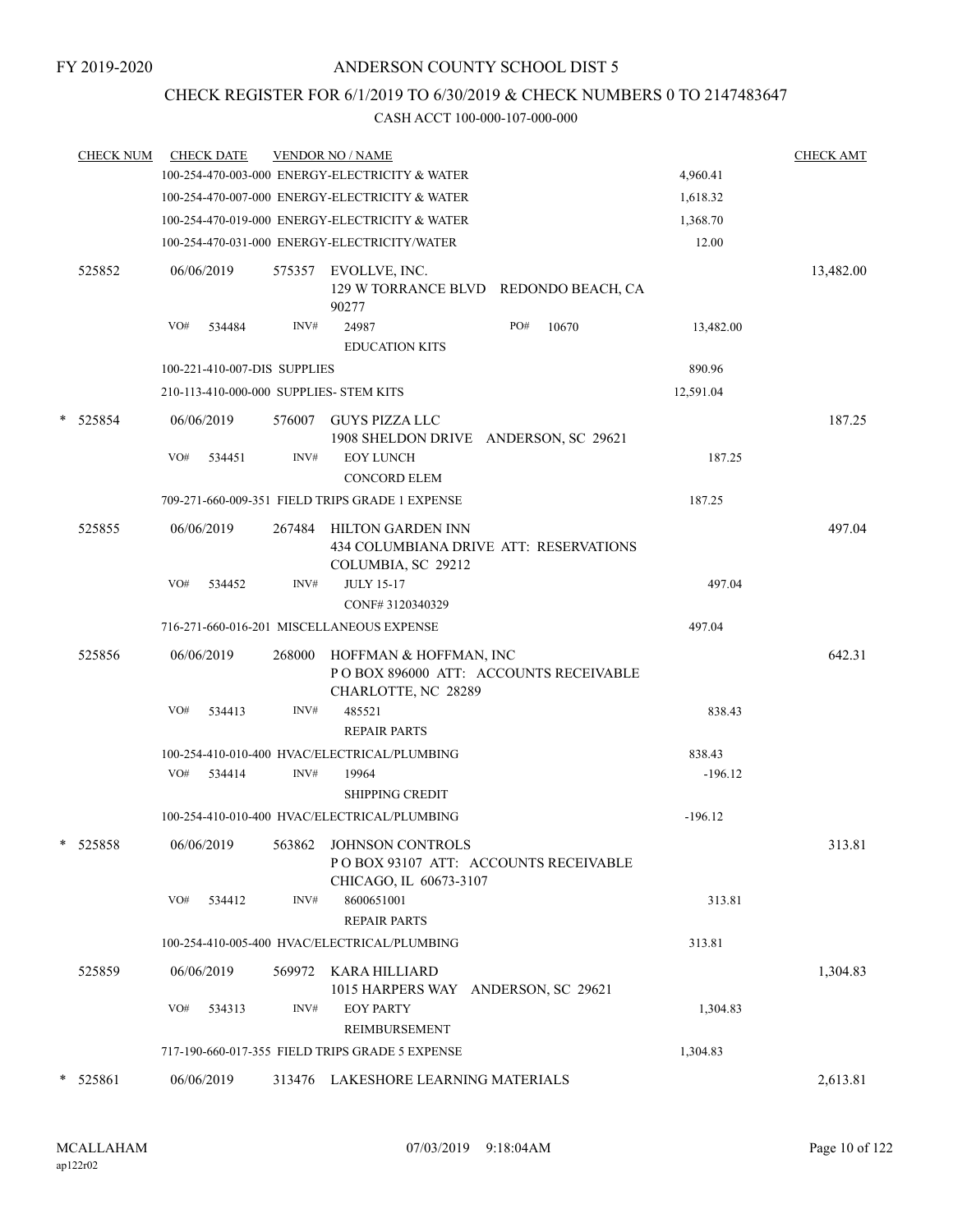# CHECK REGISTER FOR 6/1/2019 TO 6/30/2019 & CHECK NUMBERS 0 TO 2147483647

| <b>CHECK NUM</b> |                                                                         | <b>CHECK DATE</b>                 |        | <b>VENDOR NO / NAME</b>                                                                      |     |       |            | <b>CHECK AMT</b> |
|------------------|-------------------------------------------------------------------------|-----------------------------------|--------|----------------------------------------------------------------------------------------------|-----|-------|------------|------------------|
|                  | 2695 EAST DOMINGUEZ STREET ATT: ACCOUNTS<br>RECEIVABLE CARSON, CA 90895 |                                   |        |                                                                                              |     |       |            |                  |
|                  | VO#                                                                     | 534455                            | INV#   | 3019730519<br><b>NEVITT FOREST</b>                                                           | PO# | 10877 | 140.23     |                  |
|                  |                                                                         | 100-112-410-012-000 SUPPLIES      |        |                                                                                              |     |       | 140.23     |                  |
|                  | VO#                                                                     | 534456                            | INV#   | 2786010519<br>WHITEHALL                                                                      | PO# | 10767 | 2,434.52   |                  |
|                  |                                                                         | 397-112-410-019-000 SUPPLIES      |        |                                                                                              |     |       | 2,434.52   |                  |
|                  | VO#                                                                     | 534457                            | INV#   | 2388670419<br><b>CALHOUN ELEM</b>                                                            | PO# | 10641 | 39.06      |                  |
|                  |                                                                         |                                   |        | 201-112-410-014-000 SUPPLIES AND MATERIALS                                                   |     |       | 39.06      |                  |
| 525862           |                                                                         | 06/06/2019                        | 564353 | LAZER CONSTRUCTION COMPANY INC<br>PO BOX 5103 ATT: ACCOUNTS RECEIVABLE<br>ANDERSON, SC 29623 |     |       |            | 633,836.12       |
|                  | VO#                                                                     | 534458                            | INV#   | 7618-10                                                                                      |     |       | 633,836.12 |                  |
|                  |                                                                         |                                   |        | <b>SOUTHWOOD</b>                                                                             |     |       |            |                  |
|                  |                                                                         |                                   |        | 515-253-520-000-ART FINE ARTS CENTER                                                         |     |       | 633,836.12 |                  |
| 525863           |                                                                         | 06/06/2019                        |        | 570282 LITTLE CAESAR'S PIZZA<br>2902 C NORTH MAIN ST ANDERSON, SC 29621                      |     |       |            | 261.60           |
|                  | VO#                                                                     | 534459                            | INV#   | PIZZA PARTY<br><b>GLENVIEW BAND</b>                                                          |     |       | 261.60     |                  |
|                  |                                                                         |                                   |        | 720-271-660-020-601 BAND CLUB EXPENSE                                                        |     |       | 261.60     |                  |
| 525864           |                                                                         | 06/06/2019                        |        | 573808 LOGO'S SIGNS AND SCREEN PRINTING, LLC<br>2704 NORTH MAIN STREET ANDERSON, SC 29621    |     |       |            | 538.95           |
|                  | VO#                                                                     | 534460                            | INV#   | 1994                                                                                         |     |       | 538.95     |                  |
|                  |                                                                         |                                   |        | <b>GLENVIEW</b>                                                                              |     |       |            |                  |
|                  |                                                                         |                                   |        | 720-271-660-020-611 PEP CLUB EXPENSE                                                         |     |       | 538.95     |                  |
| 525865           |                                                                         | 06/06/2019                        | 571112 | LOWE'S HOME CENTERS, INC<br>408 HWY 28 BY-PASS ANDERSON, SC 29626                            |     |       |            | 939.92           |
|                  | VO#                                                                     | 534461                            | INV#   | <b>WASHER&amp;DRYER</b><br><b>ROBERT ANDERSON</b>                                            |     |       | 939.92     |                  |
|                  |                                                                         | 100-113-410-006-000 SUPPLIES      |        |                                                                                              |     |       | 919.92     |                  |
|                  |                                                                         | 100-113-410-006-000 SUPPLIES      |        |                                                                                              |     |       | 20.00      |                  |
| 525866           |                                                                         | 06/06/2019                        | 568647 | MANSFIELD OIL COMPANY<br>PO BOX 733706 DALLAS, TX 75373-3706                                 |     |       |            | 5,606.28         |
|                  | VO#                                                                     | 534329                            | INV#   | 518911<br><b>ACCT 15951</b>                                                                  |     |       | 5,606.28   |                  |
|                  |                                                                         | 100-254-411-000-001 GASOLINE      |        |                                                                                              |     |       | 5,332.53   |                  |
|                  |                                                                         | 100-255-411-000-000 GASOLINE      |        |                                                                                              |     |       | 184.66     |                  |
|                  |                                                                         | 600-256-690-000-000 OTHER OBJECTS |        |                                                                                              |     |       | 89.09      |                  |
| 525867           |                                                                         | 06/06/2019                        | 573745 | <b>MARCH OF DIMES</b><br>37 VILLA RD SUITE 317 B-123 GREENVILLE, SC                          |     |       |            | 655.00           |
|                  | VO#                                                                     | 534330                            | INV#   | 29615<br><b>DONATION</b>                                                                     |     |       | 655.00     |                  |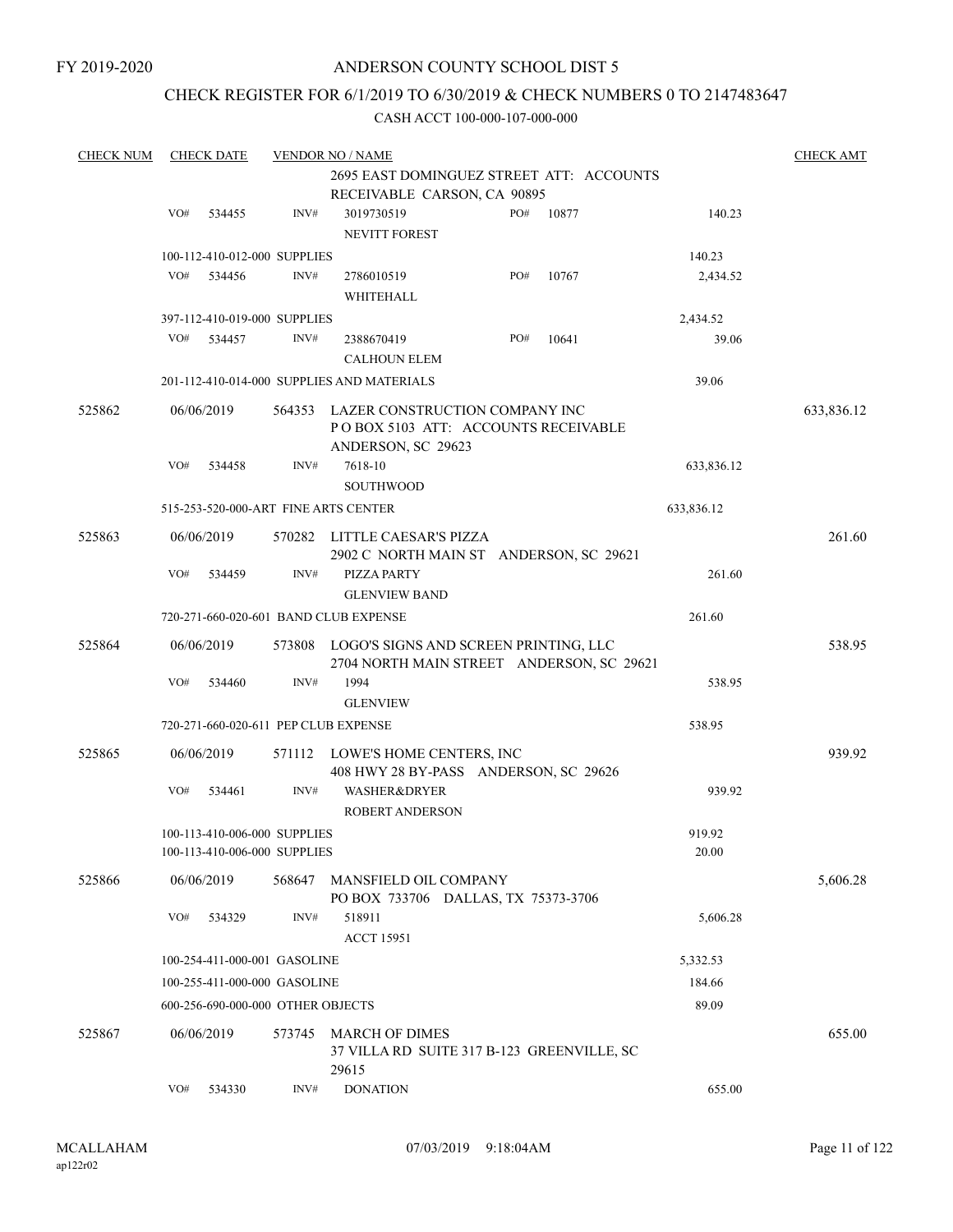# CHECK REGISTER FOR 6/1/2019 TO 6/30/2019 & CHECK NUMBERS 0 TO 2147483647

|   | <b>CHECK NUM</b> |     | <b>CHECK DATE</b>                                            |             | <b>VENDOR NO / NAME</b><br>MIDWAY ELEM                                           |     |       |                 | <b>CHECK AMT</b> |
|---|------------------|-----|--------------------------------------------------------------|-------------|----------------------------------------------------------------------------------|-----|-------|-----------------|------------------|
|   |                  |     |                                                              |             | 717-271-660-017-397 MARCH OF DIMES EXPENSE                                       |     |       | 655.00          |                  |
|   | 525868           |     | 06/06/2019                                                   | 574929      | MASTERYCONNECT, INC<br>175 WEST 200 SOUTH SUITE 1000 SALT LAKE<br>CITY, UT 84101 |     |       |                 | 8,250.00         |
|   |                  | VO# | 534332                                                       | INV#        | 19/20 LICENSE<br><b>GLENVIEW MS</b>                                              | PO# | 10930 | 8,250.00        |                  |
|   |                  |     |                                                              |             | 100-221-445-020-000 TECHNOLOGY SUPPLIES                                          |     |       | 8,250.00        |                  |
| * | 525870           |     | 06/06/2019                                                   |             | 576011 MUTTS BARBEQUE<br>1020 POWEDERSVILLE RD EASLEY, SC 29640                  |     |       |                 | 921.05           |
|   |                  | VO# | 534508                                                       | INV#        | 1003<br><b>WESTSIDE</b>                                                          |     |       | 921.05          |                  |
|   |                  |     |                                                              |             | 100-114-410-003-VEN SUPPLY-ADDT'L FOR LOST VENDING                               |     |       | 921.05          |                  |
|   | 525871           |     | 06/06/2019                                                   | 571457 NWEA | 121 NW EVERETT STREET PORTLAND, OR 97209                                         |     |       |                 | 122,822.63       |
|   |                  | VO# | 534337                                                       | INV#        | 20033<br><b>MAP GROWTH</b>                                                       | PO# | 10882 | 122,822.63      |                  |
|   |                  |     |                                                              |             | 318-003-518-000-000 ADOPTION LIST OF FORMATIVE ASSESS                            |     |       | 58,905.81       |                  |
|   |                  |     |                                                              |             | 318-003-518-000-0CO ADOPTION LIST OF FORMAT ASSESS(C/O)                          |     |       | 63,916.82       |                  |
|   | 525872           |     | 06/06/2019                                                   | 389900      | OFFICE DEPOT<br>POBOX 1413 CHARLOTTE, NC 28201-1413                              |     |       |                 | 1,651.00         |
|   |                  | VO# | 534338                                                       | INV#        | 2215743147<br><b>SUPPLIES</b>                                                    |     |       | 134.82          |                  |
|   |                  |     | 100-111-410-019-000 SUPPLIES                                 |             |                                                                                  |     |       | 134.82          |                  |
|   |                  | VO# | 534463                                                       | INV#        | PO 10905<br><b>SUPPLIES</b>                                                      | PO# | 10905 | 379.94          |                  |
|   |                  |     | 100-113-410-012-000 SUPPLIES                                 |             |                                                                                  |     |       | 207.29          |                  |
|   |                  |     | 100-113-410-012-000 SUPPLIES<br>100-113-410-012-000 SUPPLIES |             |                                                                                  |     |       | 31.66<br>140.99 |                  |
|   |                  | VO# | 534464                                                       | INV#        | 318816266001<br><b>SUPPLIES</b>                                                  | PO# | 10860 | 128.38          |                  |
|   |                  |     | 100-113-410-012-000 SUPPLIES                                 |             |                                                                                  |     |       | 128.38          |                  |
|   |                  | VO# | 534465                                                       | INV#        | 318537461001<br><b>SUPPLIES</b>                                                  | PO# | 10864 | 91.92           |                  |
|   |                  |     | 100-112-410-012-000 SUPPLIES                                 |             |                                                                                  |     |       | 91.92           |                  |
|   |                  | VO# | 534466                                                       | INV#        | 316001649001<br><b>SUPPLIES</b>                                                  | PO# | 10833 | 250.92          |                  |
|   |                  |     | 100-221-410-003-TST SUPPLIES-TESTING                         |             |                                                                                  |     |       | 250.92          |                  |
|   |                  | VO# | 534467                                                       | INV#        | 315627714001<br>315627995001                                                     | PO# | 10826 | 54.93           |                  |
|   |                  |     | 100-221-410-002-TST SUPPLIES-TESTING                         |             |                                                                                  |     |       | 27.46           |                  |
|   |                  |     | 100-221-410-003-TST SUPPLIES-TESTING                         |             |                                                                                  |     |       | 27.47           |                  |
|   |                  | VO# | 534468                                                       | INV#        | <b>WESTSIDE</b><br><b>SUPPLIES</b>                                               |     |       | 610.09          |                  |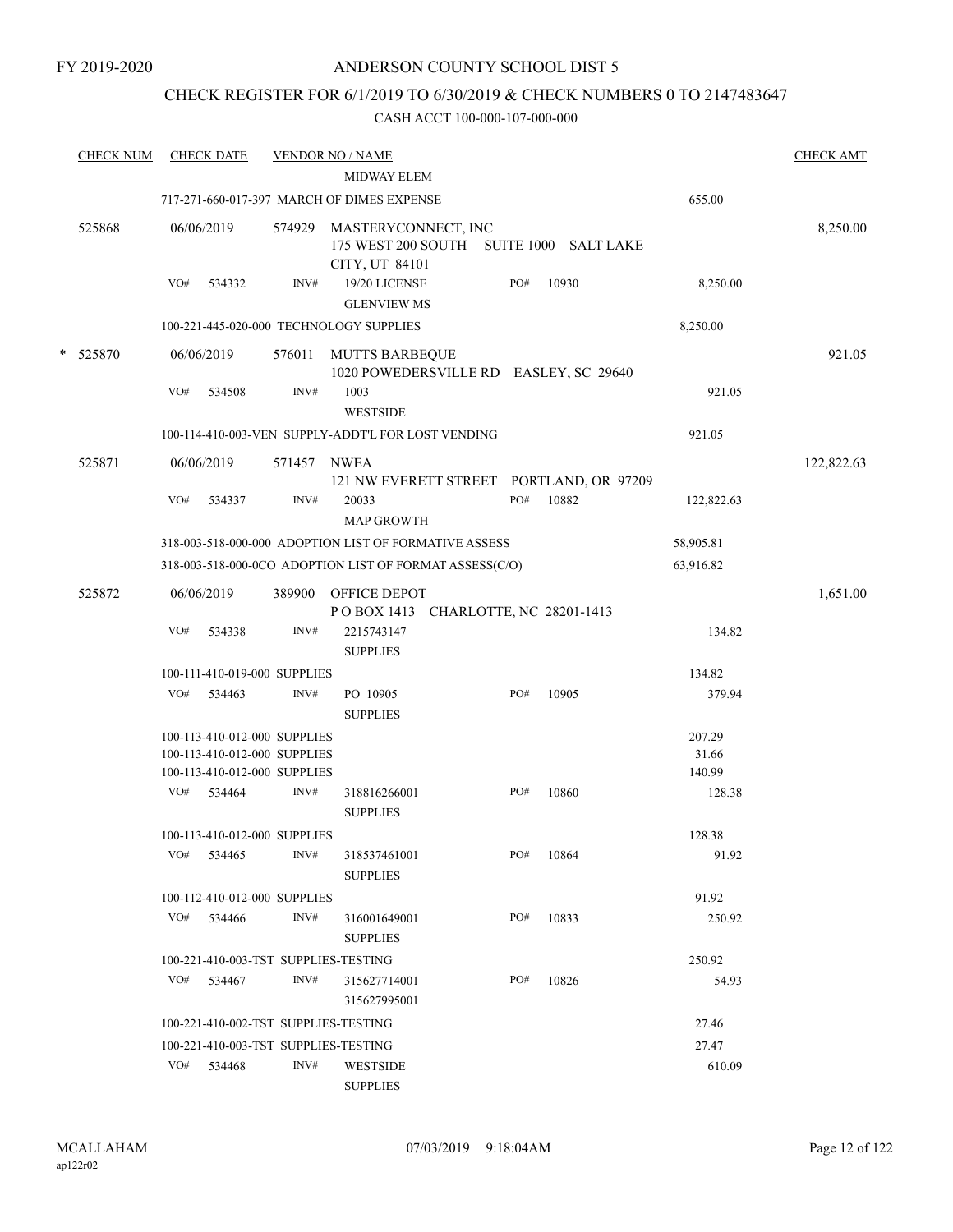# CHECK REGISTER FOR 6/1/2019 TO 6/30/2019 & CHECK NUMBERS 0 TO 2147483647

|   | <b>CHECK NUM</b> |     | <b>CHECK DATE</b>               |        | <b>VENDOR NO / NAME</b>                                              |     |       |          | <b>CHECK AMT</b> |
|---|------------------|-----|---------------------------------|--------|----------------------------------------------------------------------|-----|-------|----------|------------------|
|   |                  |     |                                 |        | 100-114-410-003-VEN SUPPLY-ADDT'L FOR LOST VENDING                   |     |       | 110.79   |                  |
|   |                  |     |                                 |        | 100-114-410-003-VEN SUPPLY-ADDT'L FOR LOST VENDING                   |     |       | 34.60    |                  |
|   |                  |     |                                 |        | 100-114-410-003-VEN SUPPLY-ADDT'L FOR LOST VENDING                   |     |       | 71.24    |                  |
|   |                  |     |                                 |        | 100-114-410-003-VEN SUPPLY-ADDT'L FOR LOST VENDING                   |     |       | 393.46   |                  |
|   | 525873           |     | 06/06/2019                      |        | 571490 OTIS ELEVATOR COMPANY<br>PO BOX 73579 CHICAGO, IL 60673-7579  |     |       |          | 1,200.00         |
|   |                  | VO# | 534408                          | INV#   | 15770001<br>SOUTHWOOD                                                |     |       | 1,200.00 |                  |
|   |                  |     |                                 |        | 100-254-323-021-400 CONTR SERV-HVAC/ELECT/PLUMBING                   |     |       | 1,200.00 |                  |
|   | 525874           |     | 06/06/2019                      |        | 574065 PARKER, DAVID<br>DLT SURGICAL LAND CLEARING 1001              |     |       |          | 950.00           |
|   |                  |     |                                 |        | DICKERSON ROAD ANDERSON, SC 29626                                    |     |       |          |                  |
|   |                  | VO# | 534339                          | INV#   | 100                                                                  | PO# | 99986 | 950.00   |                  |
|   |                  |     |                                 |        | <b>OVERGROWTH</b>                                                    |     |       |          |                  |
|   |                  |     |                                 |        | 100-254-323-018-001 CONTRACTED SERVICES                              |     |       | 950.00   |                  |
|   | 525875           |     | 06/06/2019                      | 576009 | PAWS ANIMAL WILDLIFE SANCTUARY INC<br>PO BOX 157 WATERLOO, SC 29384  |     |       |          | 300.00           |
|   |                  | VO# | 534487                          | INV#   | 09JUNE19                                                             |     |       | 300.00   |                  |
|   |                  |     |                                 |        | <b>ESOL CAMP</b>                                                     |     |       |          |                  |
|   |                  |     |                                 |        | 264-171-410-000-000 SUMMER PRG SUPPLIES(GR.K-8)                      |     |       | 300.00   |                  |
| * | 525877           |     | 06/06/2019                      |        | 568036 PIEDMONT NATURAL GAS<br>PO BOX 1246 CHARLOTTE, NC 28201-1246  |     |       |          | 1,146.57         |
|   |                  | VO# | 534500                          | INV#   | 06/03/19<br><b>NATURAL GAS</b>                                       |     |       | 1,146.57 |                  |
|   |                  |     | 100-254-472-000-000 ENERGY-GAS  |        |                                                                      |     |       | 44.73    |                  |
|   |                  |     | 100-254-472-001-000 ENERGY-GAS  |        |                                                                      |     |       | 261.23   |                  |
|   |                  |     | 100-254-472-005-000 ENERGY-GAS  |        |                                                                      |     |       | 29.34    |                  |
|   |                  |     | 100-254-472-011-000 ENERGY-GAS  |        |                                                                      |     |       | 23.54    |                  |
|   |                  |     |                                 |        |                                                                      |     |       |          |                  |
|   |                  |     | 100-254-472-015-000 ENERGY-GAS  |        |                                                                      |     |       | 55.95    |                  |
|   |                  |     | 100-254-472-016-000 ENERGY-GAS  |        |                                                                      |     |       | 24.27    |                  |
|   |                  |     | 100-254-472-021-000 ENERGY- GAS |        |                                                                      |     |       | 50.20    |                  |
|   |                  |     | 600-256-470-011-000 ENERGY      |        |                                                                      |     |       | 192.82   |                  |
|   |                  |     | 600-256-470-015-000 ENERGY      |        |                                                                      |     |       | 124.67   |                  |
|   |                  |     | 600-256-470-016-000 ENERGY      |        |                                                                      |     |       | 163.51   |                  |
|   |                  |     | 600-256-470-021-000 ENERGY      |        |                                                                      |     |       | 176.31   |                  |
|   | * 525879         |     | 06/06/2019                      | 573691 | POWERSCHOOL GROUP, LLC<br>PO BOX 398408 SAN FRANCISCO, CA 94139-8408 |     |       |          | 1,591.35         |
|   |                  | VO# | 534340                          | INV#   | 178834<br>2019-2020                                                  | PO# | 10957 | 1,591.35 |                  |
|   |                  |     |                                 |        | 100-266-445-000-000 SOFTWARE TECHNOLOGY                              |     |       | 1,591.35 |                  |
|   | 525880           |     | 06/06/2019                      | 574509 | R1SOFT                                                               |     |       |          | 2,667.41         |
|   |                  |     |                                 |        | CONTINUUM MANAGED SERVICES PO BOX<br>983122 BOSTON, MA 02298-3122    |     |       |          |                  |
|   |                  | VO# | 534323                          | INV#   | 43021                                                                | PO# | 10934 | 2,667.41 |                  |
|   |                  |     |                                 |        |                                                                      |     |       |          |                  |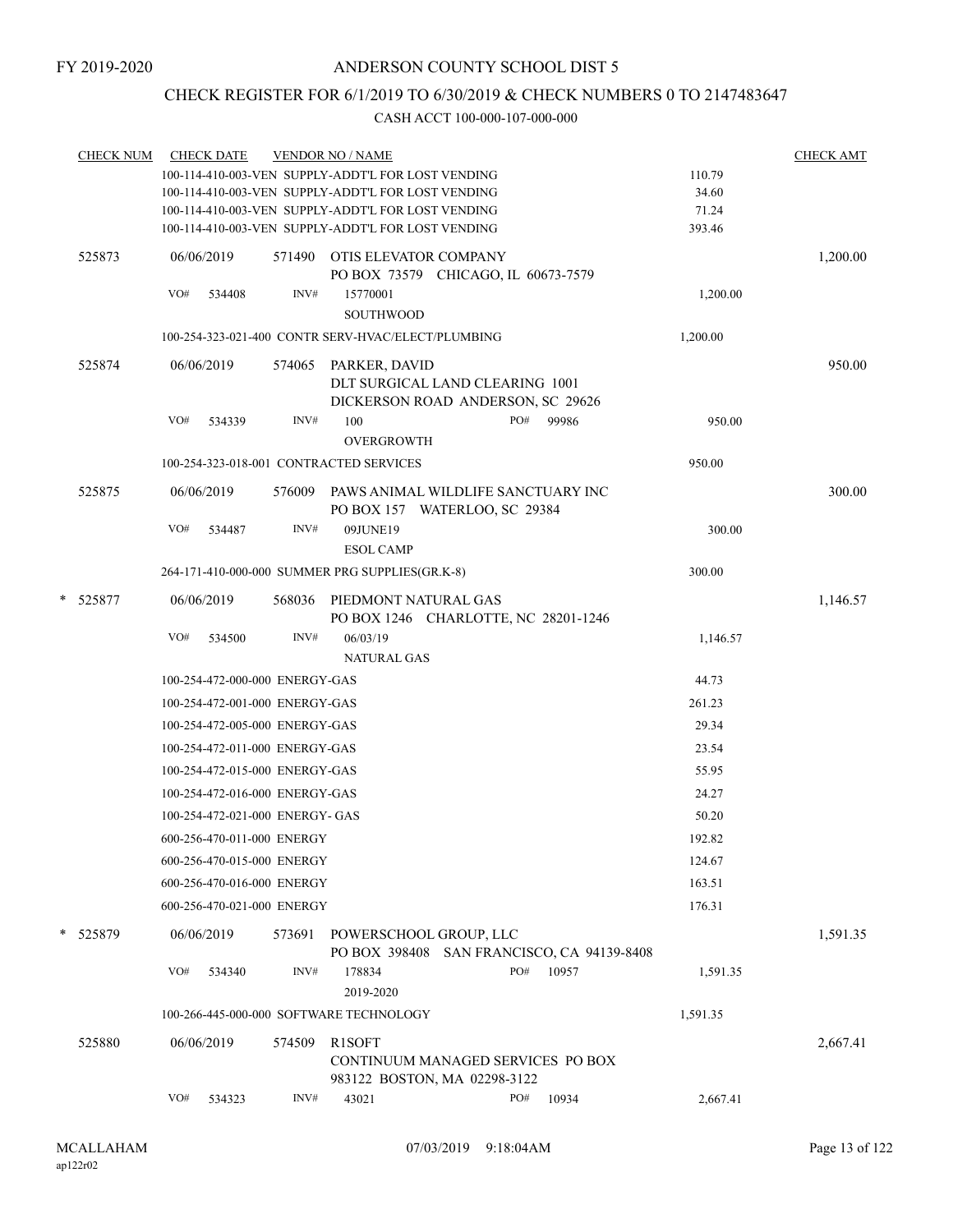# CHECK REGISTER FOR 6/1/2019 TO 6/30/2019 & CHECK NUMBERS 0 TO 2147483647

|   | <b>CHECK NUM</b> | <b>CHECK DATE</b>                        |        | <b>VENDOR NO / NAME</b><br><b>TECHNOLOGY</b>                                                                 |                | <b>CHECK AMT</b> |
|---|------------------|------------------------------------------|--------|--------------------------------------------------------------------------------------------------------------|----------------|------------------|
|   |                  |                                          |        | 100-266-445-000-000 SOFTWARE TECHNOLOGY                                                                      | 2,667.41       |                  |
|   | 525881           | 06/06/2019                               | 569778 | RAPID LUBE OF ANDERSON<br>1704 PEARMAN DAIRY ROAD ATT: ACCOUNTS<br>RECEIVABLE ANDERSON, SC 29625             |                | 229.53           |
|   |                  | VO#<br>534403                            | INV#   | 59196<br>OIL CHANGE                                                                                          | 43.02          |                  |
|   |                  |                                          |        | 100-254-412-000-001 TRUCK SERVICE - MAINTENANCE                                                              | 43.02          |                  |
|   |                  | VO# 534404                               | INV#   | 58641                                                                                                        | 46.42          |                  |
|   |                  |                                          |        | OIL CHANGE                                                                                                   |                |                  |
|   |                  |                                          |        | 100-254-412-000-001 TRUCK SERVICE - MAINTENANCE                                                              | 46.42          |                  |
|   |                  | VO# 534405                               | INV#   | 58712                                                                                                        | 47.24          |                  |
|   |                  |                                          |        | OIL CHANGE                                                                                                   |                |                  |
|   |                  |                                          |        | 100-254-412-000-001 TRUCK SERVICE - MAINTENANCE                                                              | 47.24          |                  |
|   |                  | VO#<br>534406                            | INV#   | 58887                                                                                                        | 42.95          |                  |
|   |                  |                                          |        | OIL CHANGE                                                                                                   |                |                  |
|   |                  |                                          |        | 100-254-412-000-001 TRUCK SERVICE - MAINTENANCE                                                              | 42.95          |                  |
|   |                  | VO# 534407                               | INV#   | 58996                                                                                                        | 49.90          |                  |
|   |                  |                                          |        | OIL CHANGE                                                                                                   |                |                  |
|   |                  |                                          |        | 100-254-412-000-001 TRUCK SERVICE - MAINTENANCE                                                              | 49.90          |                  |
| * | 525883           | 06/06/2019                               |        | 567525 ROWLAND MECHANICAL<br>4035 HWY 24 ANDERSON, SC 29626                                                  |                | 4,187.53         |
|   |                  | VO#<br>534472                            | INV#   | 9328-9340                                                                                                    | 4,187.53       |                  |
|   |                  |                                          |        | <b>BUS REPAIRS</b>                                                                                           |                |                  |
|   |                  |                                          |        | 100-255-323-000-ACT ACTIVITY BUS CONTRACTED SERVICES                                                         | 460.00         |                  |
|   |                  |                                          |        | 100-255-323-000-ACT ACTIVITY BUS CONTRACTED SERVICES                                                         | 1,102.93       |                  |
|   |                  |                                          |        | 100-255-323-000-ACT ACTIVITY BUS CONTRACTED SERVICES                                                         | 840.98         |                  |
|   |                  |                                          |        | 100-255-323-000-ACT ACTIVITY BUS CONTRACTED SERVICES                                                         | 46.00          |                  |
|   |                  |                                          |        | 100-255-323-000-ACT ACTIVITY BUS CONTRACTED SERVICES                                                         | 345.00         |                  |
|   |                  |                                          |        | 100-255-323-000-ACT ACTIVITY BUS CONTRACTED SERVICES                                                         | 46.00          |                  |
|   |                  |                                          |        | 100-255-323-000-ACT ACTIVITY BUS CONTRACTED SERVICES<br>100-255-323-000-ACT ACTIVITY BUS CONTRACTED SERVICES | 69.00<br>69.00 |                  |
|   |                  |                                          |        | 100-255-323-000-ACT ACTIVITY BUS CONTRACTED SERVICES                                                         | 90.99          |                  |
|   |                  |                                          |        | 100-255-323-000-ACT ACTIVITY BUS CONTRACTED SERVICES                                                         | 83.66          |                  |
|   |                  |                                          |        | 100-255-323-000-ACT ACTIVITY BUS CONTRACTED SERVICES                                                         | 87.32          |                  |
|   |                  |                                          |        | 100-255-323-000-ACT ACTIVITY BUS CONTRACTED SERVICES                                                         | 90.99          |                  |
|   |                  |                                          |        | 100-255-323-000-ACT ACTIVITY BUS CONTRACTED SERVICES                                                         | 855.66         |                  |
|   | 525884           | 06/06/2019                               |        | 576006 SAFE HAVEN & EDUCATIONAL ADVENTURES INC<br>PO BOX 14790 GREENVILLE, SC 29610                          |                | 240.00           |
|   |                  | VO#<br>534473                            | INV#   | 293                                                                                                          | 240.00         |                  |
|   |                  |                                          |        | <b>CONCORD ELEM</b>                                                                                          |                |                  |
|   |                  | 709-271-660-009-309 SCIENCE CLUB EXPENSE |        |                                                                                                              | 120.00         |                  |
|   |                  | 709-271-660-009-309 SCIENCE CLUB EXPENSE |        |                                                                                                              | 120.00         |                  |
|   | * 525886         | 06/06/2019                               | 576010 | <b>SC FORESTRY COMMISSION</b>                                                                                |                | 450.00           |
|   |                  |                                          |        | COMMUNICATIONS & PUBLIC INFORMATION 5500                                                                     |                |                  |
|   |                  |                                          |        | BROAD RIVER ROAD COLUMBIA, SC 29213                                                                          |                |                  |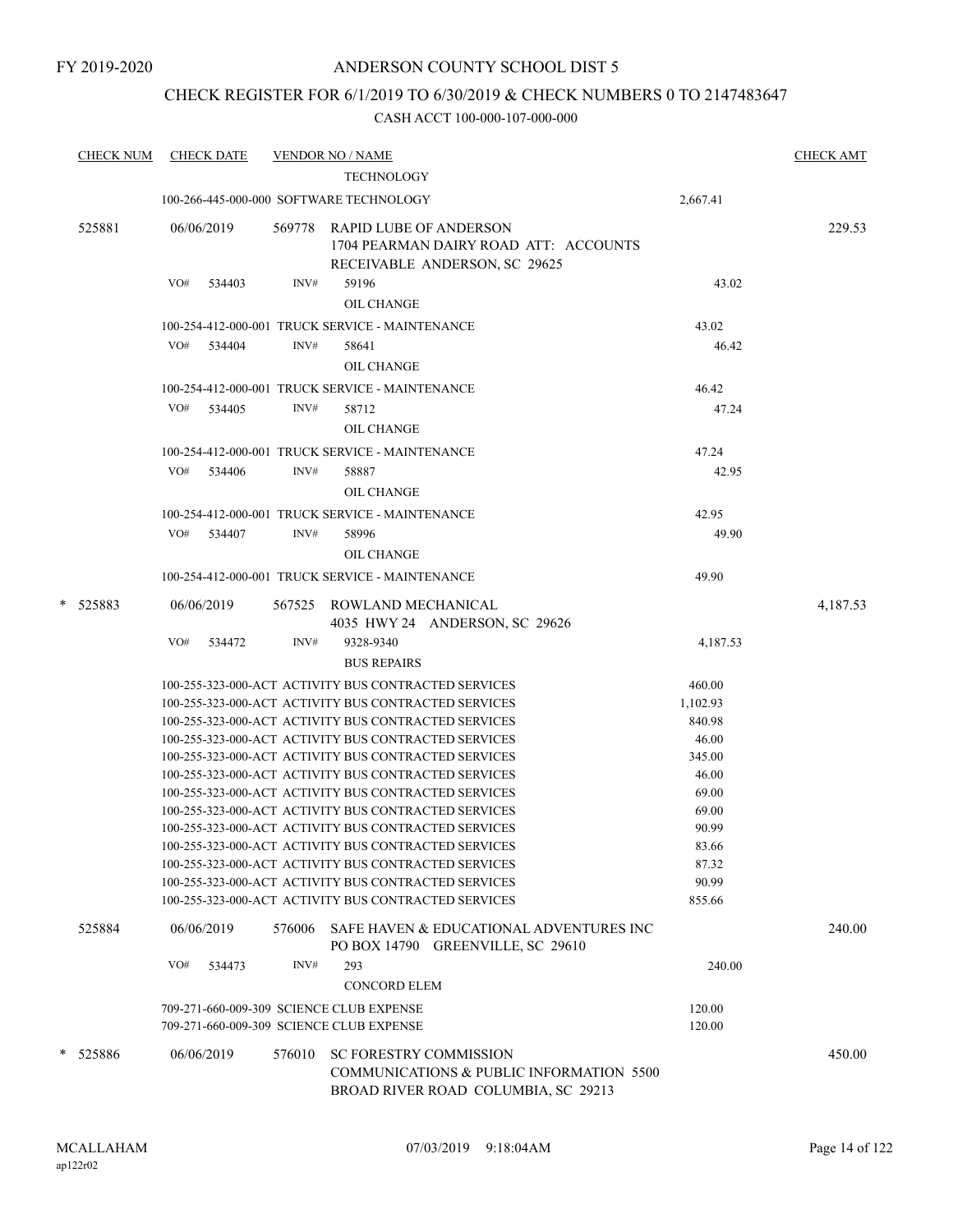# CHECK REGISTER FOR 6/1/2019 TO 6/30/2019 & CHECK NUMBERS 0 TO 2147483647

| <b>CHECK NUM</b> |     | <b>CHECK DATE</b>                      |        | <b>VENDOR NO / NAME</b>                                                                                  |     |       |          | <b>CHECK AMT</b> |
|------------------|-----|----------------------------------------|--------|----------------------------------------------------------------------------------------------------------|-----|-------|----------|------------------|
|                  | VO# | 534478                                 | INV#   | 13179<br><b>FOREST TREES SC</b>                                                                          |     |       | 450.00   |                  |
|                  |     |                                        |        | 900-171-410-000-017 CAMP DISCOVERY SUPPLIES                                                              |     |       | 450.00   |                  |
| 525887           |     | 06/06/2019                             |        | 451500 SC STATE DEPARTMENT OF EDUCATION<br>1429 SENATE ST ROOM 1101 TRANSPORTATION<br>COLUMBIA, SC 29201 |     |       |          | 3,531.51         |
|                  | VO# | 534343                                 | INV#   | <b>APRIL 2019</b><br>MILEAGE COST                                                                        |     |       | 119.41   |                  |
|                  |     | 100-223-312-002-000 Purchased Services |        |                                                                                                          |     |       | 119.41   |                  |
|                  | VO# | 534475                                 | INV#   | <b>APRIL 2019</b><br><b>TRANSPORTATION COST</b>                                                          |     |       | 76.50    |                  |
|                  |     | 201-251-331-010-000 BUS MILEAGE        |        |                                                                                                          |     |       | 76.50    |                  |
|                  | VO# | 534476                                 | INV#   | <b>APRIL 2019</b><br><b>TRANSPORTATION COST</b>                                                          |     |       | 308.51   |                  |
|                  |     |                                        |        | 201-251-331-006-000 BUS MILEAGE- EXT DAY/YEAR                                                            |     |       | 308.51   |                  |
|                  | VO# | 534477                                 | INV#   | <b>APRIL 2019</b><br><b>TRANSPORTATION COST</b>                                                          |     |       | 3,027.09 |                  |
|                  |     |                                        |        | 100-255-330-000-TRP TRANSITIONAL MILEAGE                                                                 |     |       | 3,027.09 |                  |
| 525888           |     | 06/06/2019                             | 570059 | <b>SHARP BUSINESS SYSTEMS</b><br>DEPT 1216 PO BOX 121216 DALLAS, TX<br>75312-1216                        |     |       |          | 2,434.90         |
|                  | VO# | 534348                                 | INV#   | 9001957079<br><b>COPIES</b>                                                                              |     |       | 38.67    |                  |
|                  |     |                                        |        | 100-254-410-000-055 OFFICE SUPPLIES & FURNITURE                                                          |     |       | 38.67    |                  |
|                  | VO# | 534349                                 | INV#   | 9001985608<br><b>COPIES</b>                                                                              |     |       | 50.45    |                  |
|                  |     |                                        |        | 715-271-660-015-201 MISCELLANEOUS EXPENSE                                                                |     |       | 50.45    |                  |
|                  | VO# | 534350                                 | INV#   | 9001989023<br><b>COPIES</b>                                                                              | PO# | 99373 | 1,940.70 |                  |
|                  |     | 100-114-410-002-000 SUPPLIES           |        |                                                                                                          |     |       | 1,940.70 |                  |
|                  | VO# | 534351                                 | INV#   | 9001992266<br><b>COPIES</b>                                                                              |     |       | 64.74    |                  |
|                  |     | 100-113-410-005-000 SUPPLIES           |        |                                                                                                          |     |       | 64.74    |                  |
|                  | VO# | 534480                                 | INV#   | 9001972260<br><b>COPIES</b>                                                                              |     |       | 77.69    |                  |
|                  |     | 201-112-490-019-000 COPIER COST        |        |                                                                                                          |     |       | 77.69    |                  |
|                  | VO# | 534481                                 | INV#   | 9001977183<br>9001977188                                                                                 |     |       | 111.72   |                  |
|                  |     | 201-112-490-011-000 COPIER COST        |        |                                                                                                          |     |       | 7.04     |                  |
|                  |     | 201-112-490-011-000 COPIER COST        |        |                                                                                                          |     |       | 104.68   |                  |
|                  | VO# | 534482                                 | INV#   | 9001985531<br><b>COPIES</b>                                                                              |     |       | 150.93   |                  |
|                  |     |                                        |        | 100-255-323-000-000 CONTRACTED SERVICES                                                                  |     |       | 150.93   |                  |
| * 525890         |     | 06/06/2019                             | 571007 | SIMPLIFIED OFFICE SYSTEMS<br>6220 BUSH RIVER ROAD COLUMBIA, SC 29212                                     |     |       |          | 1,023.60         |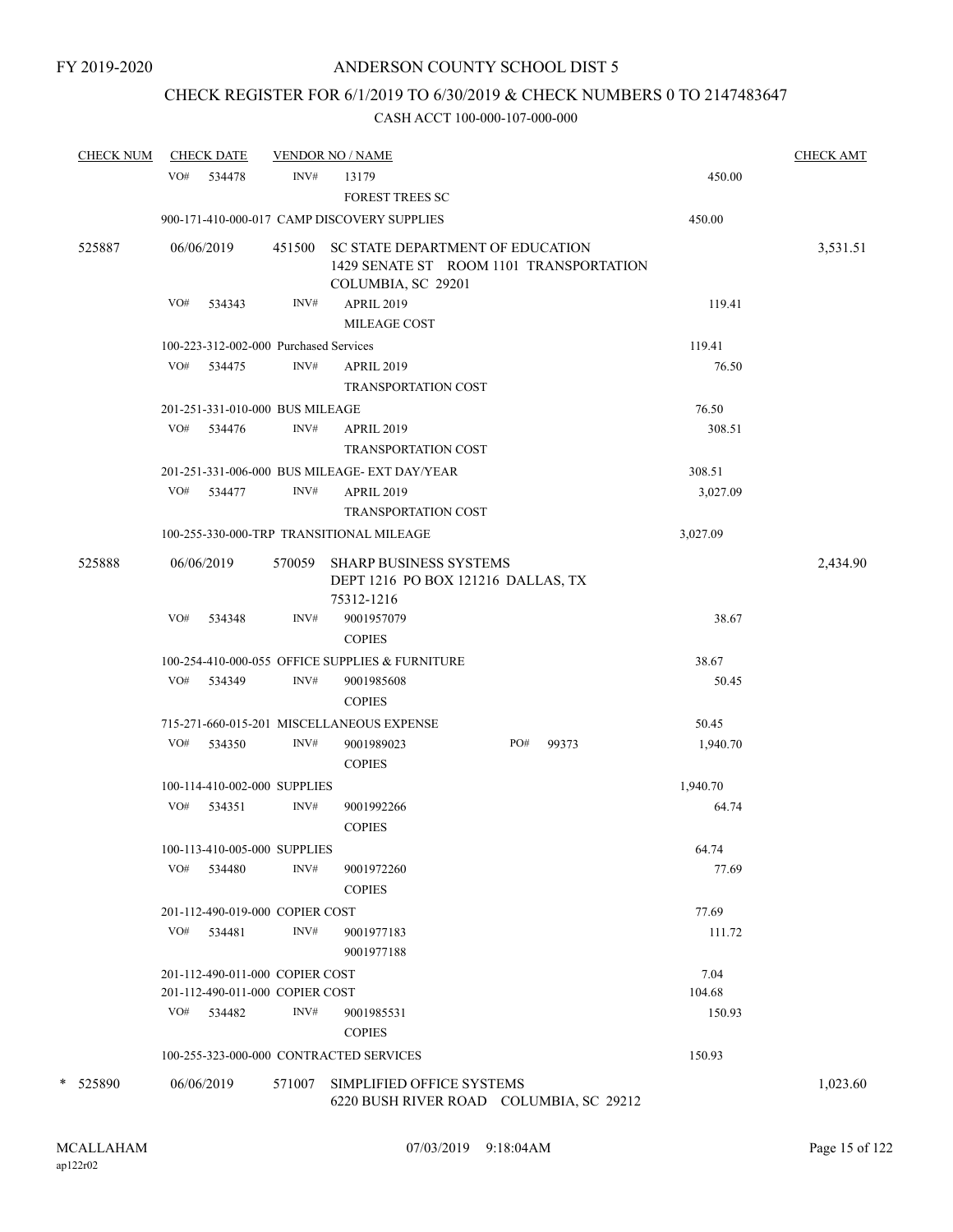# CHECK REGISTER FOR 6/1/2019 TO 6/30/2019 & CHECK NUMBERS 0 TO 2147483647

| <b>CHECK NUM</b> |     | <b>CHECK DATE</b> |                                         | <b>VENDOR NO / NAME</b>                                                                     |                  | <b>CHECK AMT</b> |
|------------------|-----|-------------------|-----------------------------------------|---------------------------------------------------------------------------------------------|------------------|------------------|
|                  | VO# | 534353            | INV#                                    | 190515-0015<br><b>COPIES</b>                                                                | 363.12           |                  |
|                  |     |                   | 100-112-410-011-000 SUPPLIES            |                                                                                             | 363.12           |                  |
|                  | VO# | 534488            | INV#                                    | 190523-0063                                                                                 | 228.52           |                  |
|                  |     |                   |                                         | <b>COPIES</b>                                                                               |                  |                  |
|                  | VO# |                   | 201-112-490-019-000 COPIER COST<br>INV# |                                                                                             | 228.52<br>137.82 |                  |
|                  |     | 534490            |                                         | 190520-0036<br><b>COPIES</b>                                                                |                  |                  |
|                  |     |                   | 201-113-490-006-000 COPIER COST         |                                                                                             | 137.82           |                  |
|                  | VO# | 534492            | INV#                                    | 190603-0057                                                                                 | 294.14           |                  |
|                  |     |                   |                                         | <b>COPIES</b>                                                                               |                  |                  |
|                  |     |                   | 717-190-660-017-362 COPIER EXPENSE      |                                                                                             | 294.14           |                  |
| 525891           |     | 06/06/2019        |                                         | 564974 SONEFELT, TIMOTHY**<br>POBOX 4260 ANDERSON, SC 29622                                 |                  | 375.00           |
|                  | VO# | 534494            | INV#                                    | <b>JUNE 17</b><br><b>SUMMER READING</b>                                                     | 375.00           |                  |
|                  |     |                   |                                         | 264-171-410-000-000 SUMMER PRG SUPPLIES(GR.K-8)                                             | 375.00           |                  |
| 525892           |     | 06/06/2019        | 564836                                  | <b>SPIRIT TELECOM</b><br>PO BOX 603030 ATT: ACCOUNTS RECEIVABLE<br>CHARLOTTE, NC 28260-3030 |                  | 188.01           |
|                  | VO# | 534354            | INV#                                    | 1527919<br><b>PHONES</b>                                                                    | 188.01           |                  |
|                  |     |                   | 100-266-340-000-000 TELEPHONE           |                                                                                             | 2.22             |                  |
|                  |     |                   | 100-266-340-000-000 TELEPHONE           |                                                                                             | 1.88             |                  |
|                  |     |                   | 100-266-340-000-000 TELEPHONE           |                                                                                             | 90.83            |                  |
|                  |     |                   | 100-266-340-001-000 TELEPHONE           |                                                                                             | 8.41             |                  |
|                  |     |                   | 100-266-340-002-000 TELEPHONE           |                                                                                             | 15.39            |                  |
|                  |     |                   | 100-266-340-003-000 TELEPHONE           |                                                                                             | 10.44            |                  |
|                  |     |                   | 100-266-340-005-000 TELEPHONE           |                                                                                             | 0.11             |                  |
|                  |     |                   | 100-266-340-007-000 TELEPHONE           |                                                                                             | 5.30             |                  |
|                  |     |                   | 100-266-340-008-000 TELEPHONE           |                                                                                             | 8.09             |                  |
|                  |     |                   | 100-266-340-009-000 TELEPHONE           |                                                                                             | 4.23             |                  |
|                  |     |                   | 100-266-340-010-000 TELEPHONE           |                                                                                             | 4.42             |                  |
|                  |     |                   | 100-266-340-011-000 TELEPHONE           |                                                                                             | 1.18             |                  |
|                  |     |                   | 100-266-340-012-000 TELEPHONE           |                                                                                             | 4.17             |                  |
|                  |     |                   | 100-266-340-014-000 TELEPHONE           |                                                                                             | 4.48             |                  |
|                  |     |                   | 100-266-340-015-000 TELEPHONE           |                                                                                             | 1.96             |                  |
|                  |     |                   | 100-266-340-016-000 TELEPHONE           |                                                                                             | 4.82             |                  |
|                  |     |                   | 100-266-340-017-000 TELEPHONE           |                                                                                             | 7.83             |                  |
|                  |     |                   | 100-266-340-018-000 TELEPHONE           |                                                                                             | 0.61             |                  |
|                  |     |                   | 100-266-340-019-000 TELEPHONE           |                                                                                             | 6.23             |                  |
|                  |     |                   | 100-266-340-021-000 TELEPHONE           |                                                                                             | 5.06             |                  |
|                  |     |                   | 124-266-340-024-000 TELEPHONE           |                                                                                             | 0.35             |                  |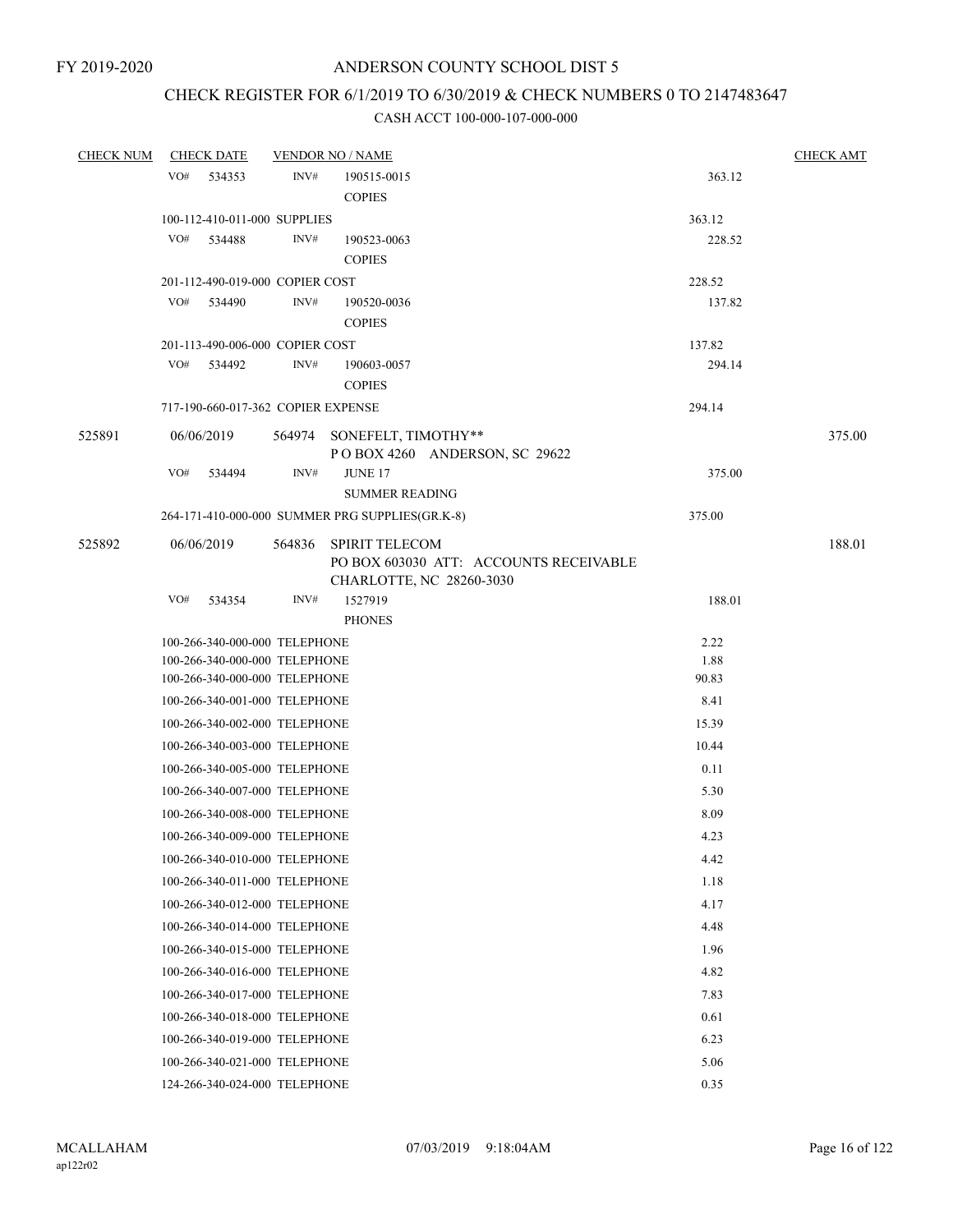# CHECK REGISTER FOR 6/1/2019 TO 6/30/2019 & CHECK NUMBERS 0 TO 2147483647

| <b>CHECK NUM</b> | <b>CHECK DATE</b>                       |        | <b>VENDOR NO / NAME</b>                                                                |     |       |          | <b>CHECK AMT</b> |
|------------------|-----------------------------------------|--------|----------------------------------------------------------------------------------------|-----|-------|----------|------------------|
| 525893           | 06/06/2019                              | 568020 | STI HOLDINGS, INC<br>SMITH TURF & IRRIGATION PO BOX 669388<br>CHARLOTTE, NC 28266-9388 |     |       |          | 374.39           |
|                  | VO#<br>534402                           | INV#   | 5752815<br><b>SUPPLILES</b>                                                            |     |       | 374.39   |                  |
|                  |                                         |        | 100-254-410-000-001 MAINT. SUPPLIES-STRUCTURES                                         |     |       | 374.39   |                  |
| * 525895         | 06/06/2019                              | 566284 | <b>TEACHER DIRECT</b><br>POBOX 12063 ATT: ACCOUNTS RECEIVABLE<br>BIRMINGHAM, AL 35202  |     |       |          | 289.64           |
|                  | VO#<br>534495                           | INV#   | 14181/19                                                                               | PO# | 10893 | 289.64   |                  |
|                  |                                         |        | CUST#400937074                                                                         |     |       |          |                  |
|                  | 100-112-410-019-000 SUPPLIES            |        |                                                                                        |     |       | 289.64   |                  |
| 525896           | 06/06/2019                              | 574177 | TEACHER SYNERGY, LLC<br>75 REMITTANCE DRIVE DEPT 6759 CHICAGO, IL<br>60675             |     |       |          | 379.59           |
|                  | VO#<br>534497                           | INV#   | 91090911<br><b>SUPPLIES</b>                                                            | PO# | 10855 | 226.60   |                  |
|                  |                                         |        | 100-112-410-012-INQ INQUIRY BASED LEARNING                                             |     |       | 226.60   |                  |
|                  | VO# 534499                              | INV#   | 91090820<br><b>SUPPLIES</b>                                                            | PO# | 10856 | 152.99   |                  |
|                  | 100-112-410-012-000 SUPPLIES            |        |                                                                                        |     |       | 152.99   |                  |
| 525897           | 06/06/2019                              | 566206 | THERAPRO, INC<br>225 ARLINGTON STREET FRAMINGHAM, MA<br>01702-8723                     |     |       |          | 234.30           |
|                  | VO#<br>534501                           | INV#   | 479867                                                                                 | PO# | 10920 | 234.30   |                  |
|                  |                                         |        | <b>SOUTH FANT</b>                                                                      |     |       |          |                  |
|                  | 203-127-410-000-000 SUPPLIES- LD/DD/OHI |        |                                                                                        |     |       | 234.30   |                  |
| 525898           | 06/06/2019                              | 565020 | THERAPY SHOPPE, INC<br>POBOX 8875 ATT: ACCOUNTS RECEIVABLE<br>GRAND RAPIDS, MI 49518   |     |       |          | 1,246.09         |
|                  | VO#<br>534502                           | INV#   | 340757<br><b>SOUTH FANT</b>                                                            | PO# | 10710 | 1,246.09 |                  |
|                  | 203-127-410-000-000 SUPPLIES- LD/DD/OHI |        |                                                                                        |     |       | 1,246.09 |                  |
| 525899           | 06/06/2019                              | 509900 | <b>CSW</b><br>TUCKER'S RESTAURANT PO BOX 6188<br>ANDERSON, SC 29623                    |     |       |          | 1,200.00         |
|                  | VO#<br>534443                           | INV#   | <b>GLENVIEW</b><br><b>FRIDAY JUNE 7</b>                                                |     |       | 1,200.00 |                  |
|                  |                                         |        | 100-113-410-020-VEN SUPPLY-ADDT'L FOR LOST VENDING                                     |     |       | 1,200.00 |                  |
| 525900           | 06/06/2019                              | 563377 | UNIFIED TECHNOLOGY SYSTEMS<br>PO BOX 161122 ATLANTA, GA 30321-1122                     |     |       |          | 175.22           |
|                  | VO#<br>534355                           | INV#   | 338580<br><b>TECH SUPPLIES</b>                                                         | PO# | 10881 | 175.22   |                  |
|                  |                                         |        | 100-266-314-011-000 REPAIRS TO EQUIPMENT                                               |     |       | 175.22   |                  |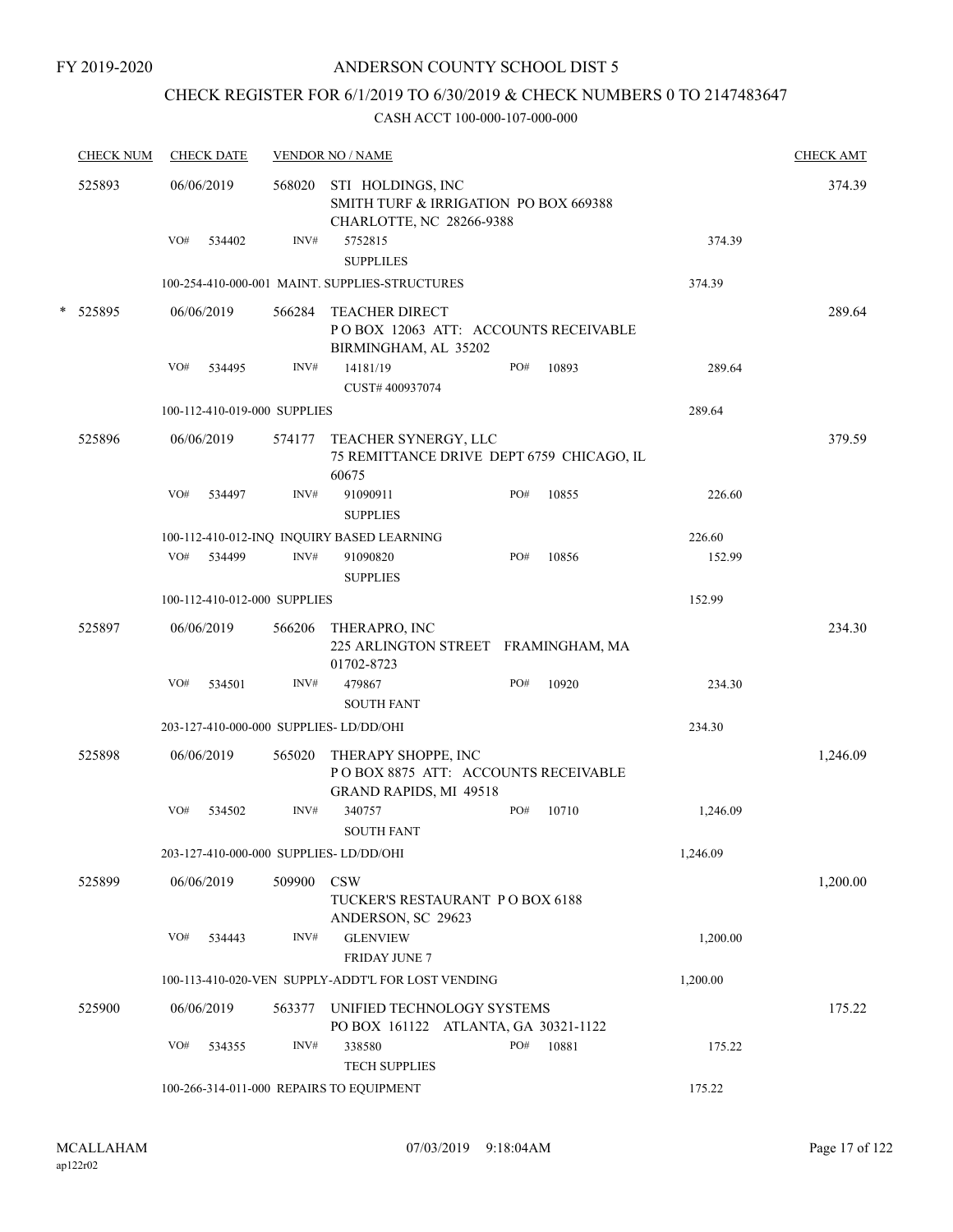# CHECK REGISTER FOR 6/1/2019 TO 6/30/2019 & CHECK NUMBERS 0 TO 2147483647

| <b>CHECK NUM</b> | <b>CHECK DATE</b>                      |                | <b>VENDOR NO / NAME</b>                                                                |          | <b>CHECK AMT</b> |  |  |  |
|------------------|----------------------------------------|----------------|----------------------------------------------------------------------------------------|----------|------------------|--|--|--|
| 525901           | 06/06/2019<br>VO#<br>534397            | INV#           | 573815 UNITED REFRIGERATION, INC<br>PO BOX 740703 ATLANTA, GA 30374-0703<br>68186944   | 86.51    | 164.36           |  |  |  |
|                  |                                        |                | <b>SUPPLIES</b>                                                                        |          |                  |  |  |  |
|                  |                                        |                | 100-254-410-014-400 HVAC/ELECTRICAL/PLUMBING                                           | 86.51    |                  |  |  |  |
|                  | VO#<br>534398                          | INV#           | 68077713<br><b>SUPPLIES</b>                                                            | 27.71    |                  |  |  |  |
|                  |                                        |                | 100-254-410-000-001 MAINT. SUPPLIES-STRUCTURES                                         | 27.71    |                  |  |  |  |
|                  | VO#<br>534399                          | $\text{INV}\#$ | 68077866<br><b>SUPPLIES</b>                                                            | 21.97    |                  |  |  |  |
|                  |                                        |                | 100-254-410-003-400 HVAC/ELECTRICAL/PLUMBING                                           | 21.97    |                  |  |  |  |
|                  | VO#<br>534400                          | INV#           | 68185426<br><b>SUPPLIES</b>                                                            | 15.88    |                  |  |  |  |
|                  |                                        |                | 100-254-410-011-400 HVAC/ELECTRICAL/PLUMBING                                           | 15.88    |                  |  |  |  |
|                  | VO#<br>534425                          | INV#           | 68136777<br><b>FILTERS</b>                                                             | 12.29    |                  |  |  |  |
|                  |                                        |                | 100-254-410-013-400 HVAC/ELECTRICAL/PLUMBING                                           | 12.29    |                  |  |  |  |
| 525902           | 06/06/2019                             | 571462         | UNIVERSITY OF GEORGIA<br>ROCK EAGLE 4-H CENTER 350 ROCK EAGLE RD<br>EATONTON, GA 31024 |          | 300.00           |  |  |  |
|                  | VO#<br>534356                          | INV#           | <b>DEPOSIT</b><br>MCCANTS 2020                                                         | 300.00   |                  |  |  |  |
|                  |                                        |                | 705-271-660-005-582 JEKYLL ISLAND TRIP EXPENSE                                         | 300.00   |                  |  |  |  |
| 525903           | 06/06/2019                             | 519401         | <b>VERIZON</b>                                                                         |          | 5,338.22         |  |  |  |
|                  | VO#<br>534287                          | INV#           | POBOX 660108 DALLAS, TX 75266-0652<br>9830857465<br>PHONE SERVICE                      | 5,338.22 |                  |  |  |  |
|                  | 100-266-340-000-000 TELEPHONE          |                |                                                                                        | 3,983.97 |                  |  |  |  |
|                  | 100-266-340-001-000 TELEPHONE          |                |                                                                                        | 117.73   |                  |  |  |  |
|                  | 100-266-340-002-000 TELEPHONE          |                |                                                                                        | 144.70   |                  |  |  |  |
|                  | 100-266-340-003-000 TELEPHONE          |                |                                                                                        | 106.38   |                  |  |  |  |
|                  | 100-266-340-006-000 TELEPHONE          |                |                                                                                        | 70.51    |                  |  |  |  |
|                  | 100-266-340-007-000 TELEPHONE          |                |                                                                                        | 66.46    |                  |  |  |  |
|                  | 100-266-340-008-000 TELEPHONE          |                |                                                                                        | 66.46    |                  |  |  |  |
|                  | 100-266-340-009-000 TELEPHONE          |                |                                                                                        | 66.45    |                  |  |  |  |
|                  | 100-266-340-010-000 TELEPHONE          |                |                                                                                        | 13.26    |                  |  |  |  |
|                  | 100-266-340-012-000 TELEPHONE          |                |                                                                                        | 13.27    |                  |  |  |  |
|                  | 100-266-340-013-000 TELEPHONE          |                |                                                                                        | 13.27    |                  |  |  |  |
|                  | 100-266-340-014-000 TELEPHONE          |                |                                                                                        | 66.45    |                  |  |  |  |
|                  | 100-266-340-015-000 TELEPHONE<br>79.72 |                |                                                                                        |          |                  |  |  |  |
|                  | 100-266-340-016-000 TELEPHONE          |                |                                                                                        | 53.19    |                  |  |  |  |
|                  | 100-266-340-017-000 TELEPHONE          |                |                                                                                        | 76.45    |                  |  |  |  |
|                  | 100-266-340-018-000 TELEPHONE          |                |                                                                                        | 13.26    |                  |  |  |  |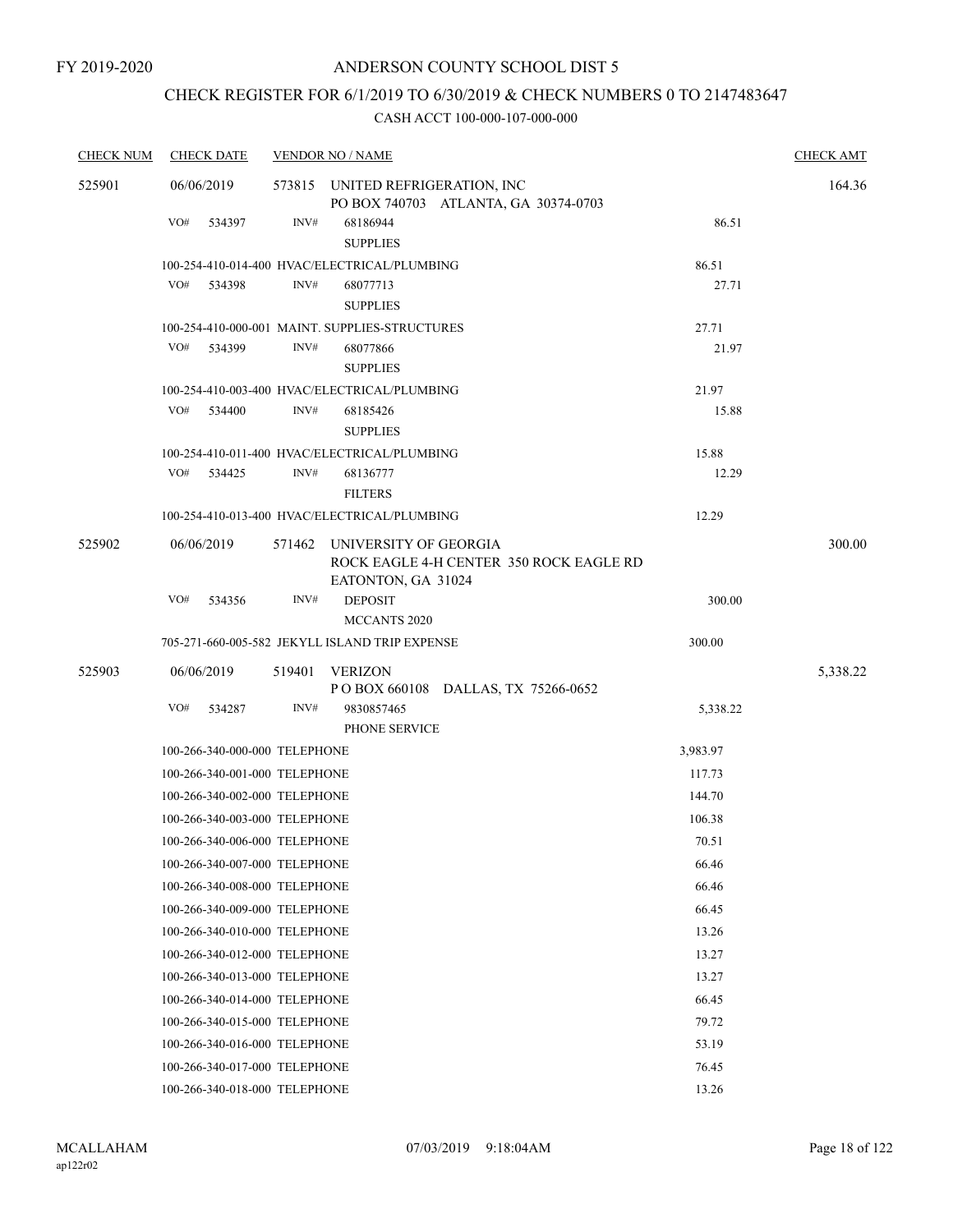# CHECK REGISTER FOR 6/1/2019 TO 6/30/2019 & CHECK NUMBERS 0 TO 2147483647

|   | <b>CHECK NUM</b> |            | <b>CHECK DATE</b>             |        | <b>VENDOR NO / NAME</b>                                                                                 |                 | <b>CHECK AMT</b> |
|---|------------------|------------|-------------------------------|--------|---------------------------------------------------------------------------------------------------------|-----------------|------------------|
|   |                  |            | 100-266-340-019-000 TELEPHONE |        |                                                                                                         | 13.27           |                  |
|   |                  |            | 100-266-340-020-000 TELEPHONE |        |                                                                                                         | 17.32           |                  |
|   |                  |            | 100-266-340-031-000 TELEPHONE |        |                                                                                                         | 53.19           |                  |
|   |                  |            | 338-221-340-000-EAR TELEPHONE |        |                                                                                                         | 38.01           |                  |
|   |                  |            | 600-256-340-000-000 TELEPHONE |        |                                                                                                         | 159.57          |                  |
|   |                  |            |                               |        | 900-188-340-000-006 HOMELESS TELEPHONE                                                                  | 105.33          |                  |
| * | 525905           | 06/06/2019 |                               | 524353 | WAL-MART COMMUNITY/GEMB<br>PO BOX 530934 ATT: ACCOUNTS RECEIVABLE<br>ATLANTA, GA 30353-0934             |                 | 1,144.62         |
|   |                  | VO#        | 534509                        | INV#   | 1013 3719                                                                                               | 1,144.62        |                  |
|   |                  |            |                               |        | <b>NEVITT FOREST</b>                                                                                    | 130.90          |                  |
|   |                  |            |                               |        | 100-112-410-012-INQ INQUIRY BASED LEARNING<br>100-112-410-012-INQ INQUIRY BASED LEARNING                | 227.48          |                  |
|   |                  |            |                               |        | 201-188-410-012-000 SUPPLIES- PARENTING                                                                 | 16.75           |                  |
|   |                  |            |                               |        | 201-188-410-012-000 SUPPLIES- PARENTING                                                                 | 210.74          |                  |
|   |                  |            |                               |        | 712-271-660-012-201 MISCELLANEOUS EXPENSE                                                               | $-9.34$         |                  |
|   |                  |            |                               |        | 712-271-660-012-201 MISCELLANEOUS EXPENSE                                                               | 28.82           |                  |
|   |                  |            |                               |        | 712-271-660-012-315 HOSPITALITY EXPENSE                                                                 | 50.91           |                  |
|   |                  |            |                               |        | 712-271-660-012-324 POSTIVE BEHAVIOR I.S. EXPENSE                                                       | 45.18           |                  |
|   |                  |            |                               |        | 712-271-660-012-324 POSTIVE BEHAVIOR I.S. EXPENSE                                                       | 54.12           |                  |
|   |                  |            |                               |        | 712-271-660-012-324 POSTIVE BEHAVIOR I.S. EXPENSE<br>712-271-660-012-324 POSTIVE BEHAVIOR I.S. EXPENSE  | 67.52<br>201.99 |                  |
|   |                  |            |                               |        | 712-271-660-012-324 POSTIVE BEHAVIOR I.S. EXPENSE                                                       | 119.55          |                  |
|   | 525906           | 06/06/2019 |                               | 524353 | WAL-MART COMMUNITY/GEMB<br>POBOX 530934 ATT: ACCOUNTS RECEIVABLE<br>ATLANTA, GA 30353-0934              |                 | 182.87           |
|   |                  | VO#        | 534512                        | INV#   | 3034 4069<br>WHITEHALL                                                                                  | 182.87          |                  |
|   |                  |            |                               |        | 719-271-660-019-201 MISCELLANEOUS EXPENSE                                                               | 182.87          |                  |
|   | 525907           | 06/06/2019 |                               | 573864 | WELLS FARGO VENDOR FIN SERV<br>PO BOX 105710 ATLANTA, GA 30348-5710                                     |                 | 144.45           |
|   |                  | VO#        | 534514                        | INV#   | 69658801<br><b>COPIER</b>                                                                               | 144.45          |                  |
|   |                  |            | 100-115-410-003-000 SUPPLIES  |        |                                                                                                         | 144.45          |                  |
|   | 525908           | 06/06/2019 |                               | 530100 | WESTERN PSYCHOLOGICAL SERVICES<br>625 ALASKA AVENUE ATT: ACCOUNTS<br>RECEIVABLE TORRANCE, CA 90503-5124 |                 | 2,414.50         |
|   |                  | VO#        | 534513                        | INV#   | 10690<br>267758<br>PO#<br><b>WEST MARKET</b>                                                            | 2,414.50        |                  |
|   |                  |            |                               |        | 203-127-410-000-000 SUPPLIES-LD/DD/OHI                                                                  | 2,414.50        |                  |
|   | 525909           | 06/06/2019 |                               |        | 532825 WHITTEN'S NURSERY & GARDEN CENTER                                                                |                 | 699.66           |
|   |                  | VO#        | 534357                        | INV#   | 1804 WHITEHALL ROAD ANDERSON, SC 29625<br>16252                                                         | 699.66          |                  |
|   |                  |            |                               |        | <b>CALHOUN ELEM</b>                                                                                     |                 |                  |
|   |                  |            |                               |        | 714-271-660-014-234 VIJAY RISHI MEMORIAL FUND EXPENSE                                                   | 699.66          |                  |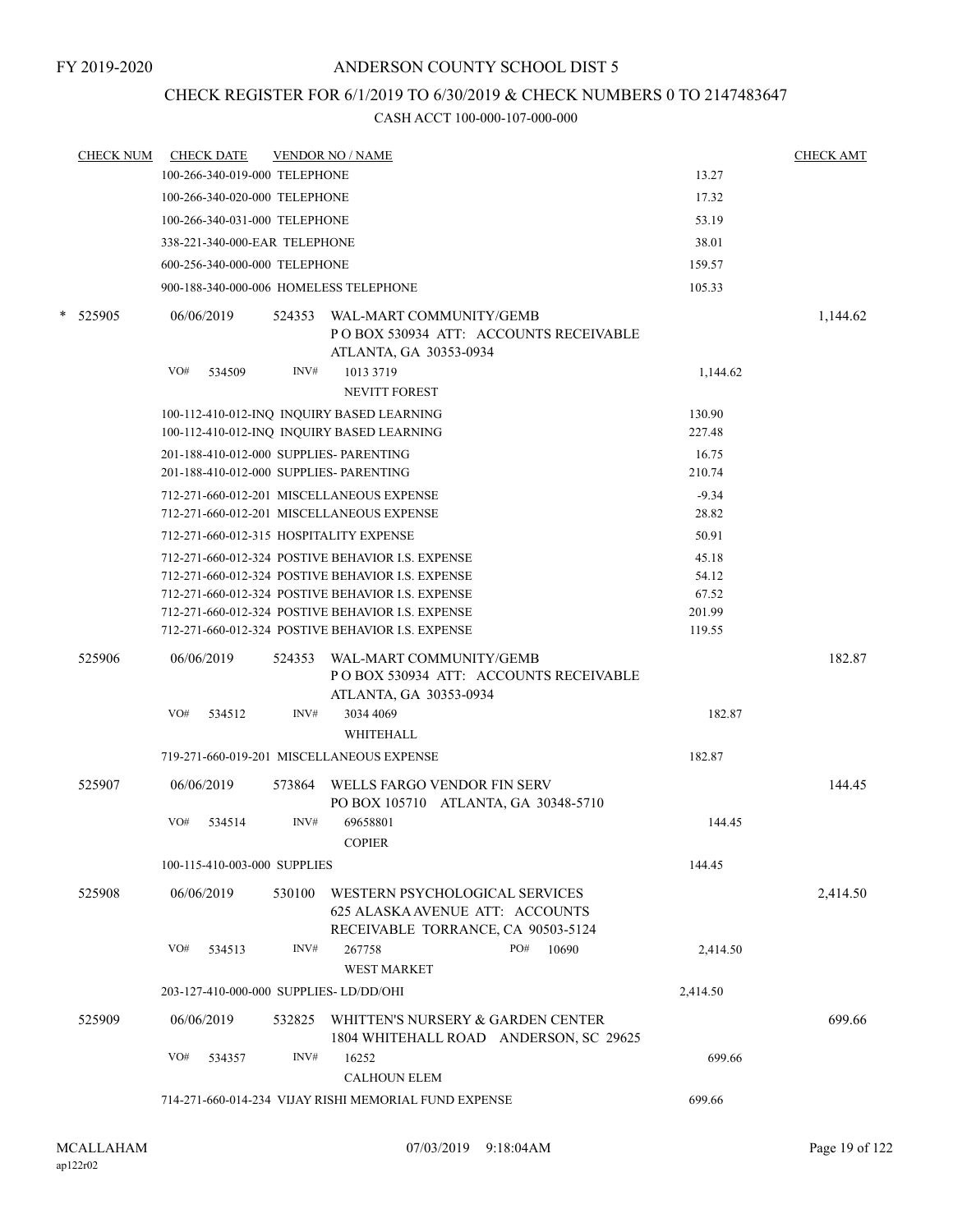FY 2019-2020

# ANDERSON COUNTY SCHOOL DIST 5

# CHECK REGISTER FOR 6/1/2019 TO 6/30/2019 & CHECK NUMBERS 0 TO 2147483647

| <b>CHECK NUM</b> | <b>CHECK DATE</b>                         |        | <b>VENDOR NO / NAME</b>                                                                                |              |                  | <b>CHECK AMT</b> |
|------------------|-------------------------------------------|--------|--------------------------------------------------------------------------------------------------------|--------------|------------------|------------------|
| 525910           | 06/07/2019                                | 575986 | YOKEUM, PATRICIA**<br>THE BARNWOOD GRILL 407 PENNINSULA DR<br>ANDERSON, SC 29626                       |              |                  | 1,784.22         |
|                  | VO#<br>534517                             | INV#   | 174406<br>MAY 31 LUNCH                                                                                 |              | 1,784.22         |                  |
|                  | 100-255-312-000-MEA MEALS                 |        |                                                                                                        |              | 1,784.22         |                  |
| 525911           | 06/10/2019                                |        | 572945 COLUMBIA MARRIOTT<br>1200 HAMPTON STREET COLUMBIA, SC 29201                                     |              |                  | 460.37           |
|                  | VO#<br>534569                             | INV#   | 6/7/19<br><b>JUNE 14 RESERVATION</b>                                                                   | PO#<br>11034 | 460.37           |                  |
|                  |                                           |        | 100-221-333-000-000 TRIPS AND CONFERENCES                                                              |              | 460.37           |                  |
| 525912           | 06/12/2019                                |        | 564507 AMERICAN CANCER SOCIETY<br>154 MILESTONE WAY GREENVILLE, SC 29615                               |              |                  | 193.00           |
|                  | VO#<br>534571                             | INV#   | <b>DONATION</b><br>NORTH POINTE ELEM                                                                   |              | 193.00           |                  |
|                  |                                           |        | 713-271-660-013-302 RELAY FOR LIFE EXPENSE                                                             |              | 193.00           |                  |
| 525913           | 06/12/2019                                | 569593 | ANMED HEALTH<br>800 NORTH FANT STREET ANDERSON, SC 29621                                               |              |                  | 437.75           |
|                  | VO#<br>534532                             | INV#   | 8706<br><b>MED WASTE</b>                                                                               |              | 437.75           |                  |
|                  | 100-213-312-000-000 PURCHASED SERVICES    |        |                                                                                                        |              | 437.75           |                  |
| 525914           | 06/12/2019                                | 566585 | <b>BANK OF AMERICA</b><br>PO BOX 15731 ATT: ACCOUNTS RECEIVABLE<br>WILMINGTON, DE 19886-5731           |              |                  | 6,993.43         |
|                  | VO#<br>534533                             | INV#   | <b>PURCHASES</b><br>8355, 7779, 7426                                                                   |              | 6,993.43         |                  |
|                  |                                           |        | 201-112-410-014-000 SUPPLIES AND MATERIALS                                                             |              | 54.54            |                  |
|                  |                                           |        | 201-223-333-000-000 TRIPS- ADMIN/HOMELESS LIAISON                                                      |              | 520.00           |                  |
|                  | 201-224-410-006-000 SUPPLIES- PD          |        |                                                                                                        |              | 61.44            |                  |
|                  | 232-188-410-000-000 SUPPLIES              |        |                                                                                                        |              | 2,555.76         |                  |
|                  |                                           |        | 232-360-490-000-000 OTHER SUPPLIES (SUPPLEMENTAL)                                                      |              | 648.69           |                  |
|                  |                                           |        | 232-360-490-000-000 OTHER SUPPLIES (SUPPLEMENTAL)<br>232-360-490-000-000 OTHER SUPPLIES (SUPPLEMENTAL) |              | 571.80<br>704.42 |                  |
|                  | 515-253-520-031-CAR CAREER CENTER         |        |                                                                                                        |              | 1,876.78         |                  |
| 525915           | 06/12/2019                                | 575063 | BAYADA HOME HEALTH CARE, INC.<br>PO BOX 536446 PITTSBURGH, PA 15253-5906                               |              |                  | 336.00           |
|                  | VO#<br>534534                             | INV#   | 14595080<br><b>MAY 24</b>                                                                              | PO#<br>99580 | 336.00           |                  |
|                  | 203-215-313-000-000 O&M/ PT/ ESL SERVICES |        |                                                                                                        |              | 336.00           |                  |
| 525916           | 06/12/2019                                | 575528 | <b>BINXKIDS</b>                                                                                        |              |                  | 1,183.00         |
|                  | VO#<br>534535                             | INV#   | 325 PENNBROOKE TRACE DULUTH, GA 30097<br>052919<br><b>CLOTHES</b>                                      |              | 1,183.00         |                  |
|                  |                                           |        | 232-360-490-000-000 OTHER SUPPLIES (SUPPLEMENTAL)                                                      |              | 1,183.00         |                  |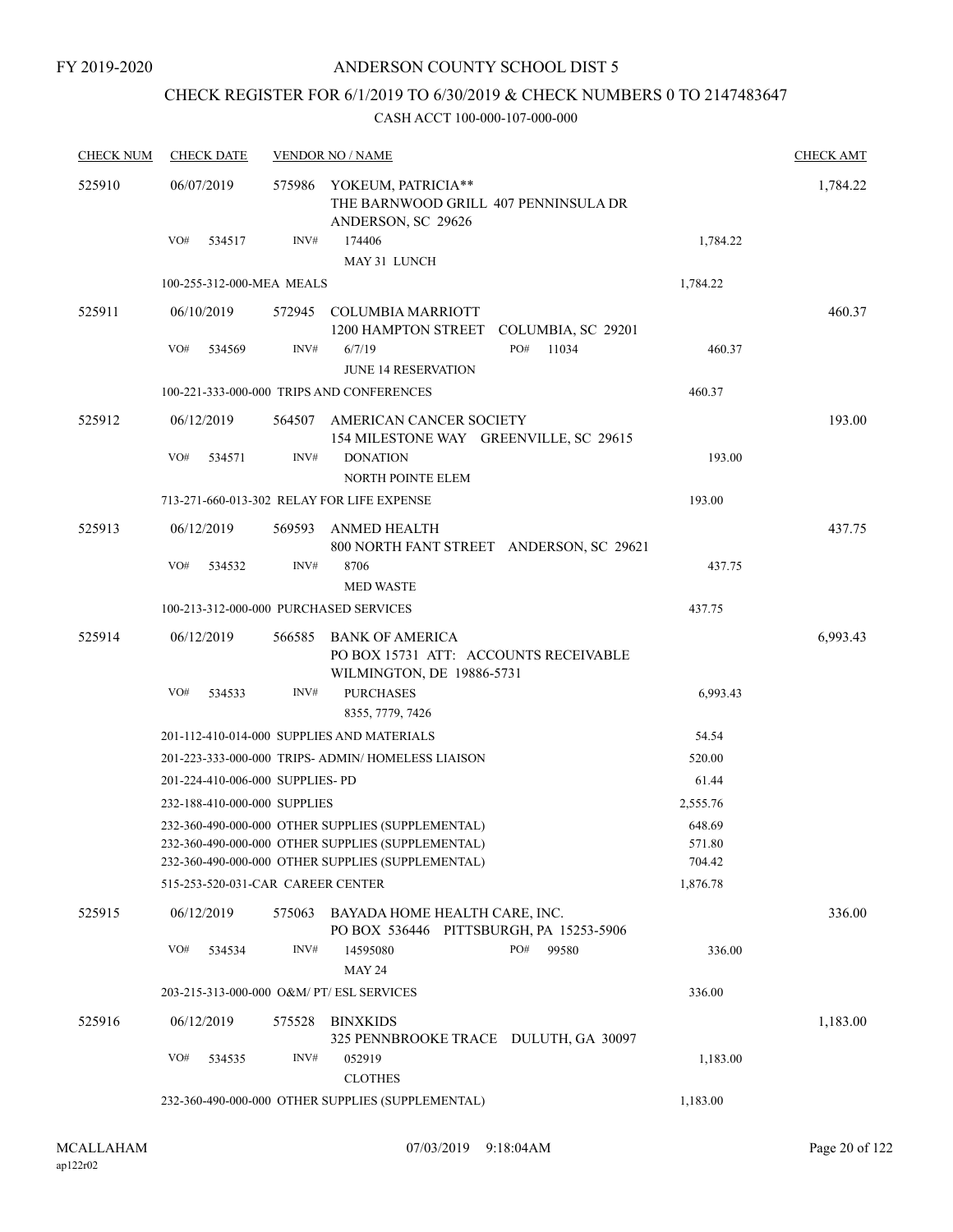# CHECK REGISTER FOR 6/1/2019 TO 6/30/2019 & CHECK NUMBERS 0 TO 2147483647

| <b>CHECK NUM</b> | <b>CHECK DATE</b>            |        | <b>VENDOR NO / NAME</b>                                                                                          |          | <b>CHECK AMT</b> |
|------------------|------------------------------|--------|------------------------------------------------------------------------------------------------------------------|----------|------------------|
| 525917           | 06/12/2019                   |        | 574126 BRAY, GERRI DAVIS**<br>ANDY DAVIS INTELLECTUAL ARTS, LLC 237<br>SANDCASTLE WAY ST SIMONS ISLAND, GA 31522 |          | 800.00           |
|                  | VO#<br>534519                | INV#   | 2019-0603<br><b>TL HANNA</b>                                                                                     | 800.00   |                  |
|                  | 850-266-410-002-000 SUPPLIES |        |                                                                                                                  | 800.00   |                  |
| * 525919         | 06/12/2019                   |        | 566708 CARROT-TOP INDUSTRIES INC<br>POBOX 820 ATT: ACCOUNTS RECEIVABLE<br>HILLSBOROUGH, NC 27278                 |          | 169.51           |
|                  | VO#<br>534575                | INV#   | 42977000<br><b>ACCT 664574</b>                                                                                   | 169.51   |                  |
|                  |                              |        | 718-271-660-018-201 MISCELLANEOUS EXPENSE                                                                        | 169.51   |                  |
| 525920           | 06/12/2019                   |        | 160602 CDW GOVERNMENT<br>75 REMITTANCE DRIVE SUITE 1515 ATT:<br>ACCOUNTS RECEIVABLE CHICAGO, IL 60675-1515       |          | 2,011.60         |
|                  | VO#<br>534540                | INV#   | PO 10815<br>PO#<br>10815<br><b>TECH SUPPLIES</b>                                                                 | 2,011.60 |                  |
|                  | 100-112-410-019-000 SUPPLIES |        |                                                                                                                  | 1,433.80 |                  |
|                  | 100-112-410-019-000 SUPPLIES |        |                                                                                                                  | 353.10   |                  |
|                  | 100-112-410-019-000 SUPPLIES |        |                                                                                                                  | 224.70   |                  |
| * 525923         | 06/12/2019                   |        | 569972 COLE BRANNON<br>604 COLLEGE HEIGHTS ANDERSON, SC 29621                                                    |          | 125.00           |
|                  | VO#<br>534614                | INV#   | <b>MIDWAY AWARDS</b><br><b>SOUND OPERATOR</b>                                                                    | 125.00   |                  |
|                  |                              |        | 717-190-660-017-355 FIELD TRIPS GRADE 5 EXPENSE                                                                  | 125.00   |                  |
| 525924           | 06/12/2019                   |        | 569972 CONCORD BAPTIST CHURCH<br>1012 CONCORD RD ANDERSON, SC 29621                                              |          | 250.00           |
|                  | VO#<br>534577                | INV#   | <b>MIDWAY ELEM</b><br><b>USE OF FACILITY</b>                                                                     | 250.00   |                  |
|                  |                              |        | 717-190-660-017-355 FIELD TRIPS GRADE 5 EXPENSE                                                                  | 250.00   |                  |
| 525925           | 06/12/2019                   | 569972 | <b>COREY SINCLAIR</b><br>308 KINGSWOOD DRIVE GREENVILLE, SC 29611                                                |          | 459.98           |
|                  | VO#<br>534525                | INV#   | <b>TUITION</b><br>AND CHRISTIAN SCHOOL                                                                           | 459.98   |                  |
|                  |                              |        | 210-370-312-000-ACS PS-ANDERSON CHRISTIAN SCHOOL                                                                 | 459.98   |                  |
| 525926           | 06/12/2019                   | 573832 | <b>CRACKER JACKS CAFE</b><br>1146 JACKSON ST ANDERSON, SC 29626                                                  |          | 307.50           |
|                  | VO#<br>534578                | INV#   | 911210<br><b>CENTERVILLE ELEM</b>                                                                                | 307.50   |                  |
|                  |                              |        | 707-190-660-007-355 FIELD TRIPS GRADE 5 EXPENSE                                                                  | 307.50   |                  |
| 525927           | 06/12/2019                   | 567489 | DE LAGE LANDEN<br>POBOX 41602 PHILADELPHIA, PA 19101-1602                                                        |          | 119.84           |
|                  | VO#<br>534579                | INV#   | 63650139<br><b>COPIER</b>                                                                                        | 119.84   |                  |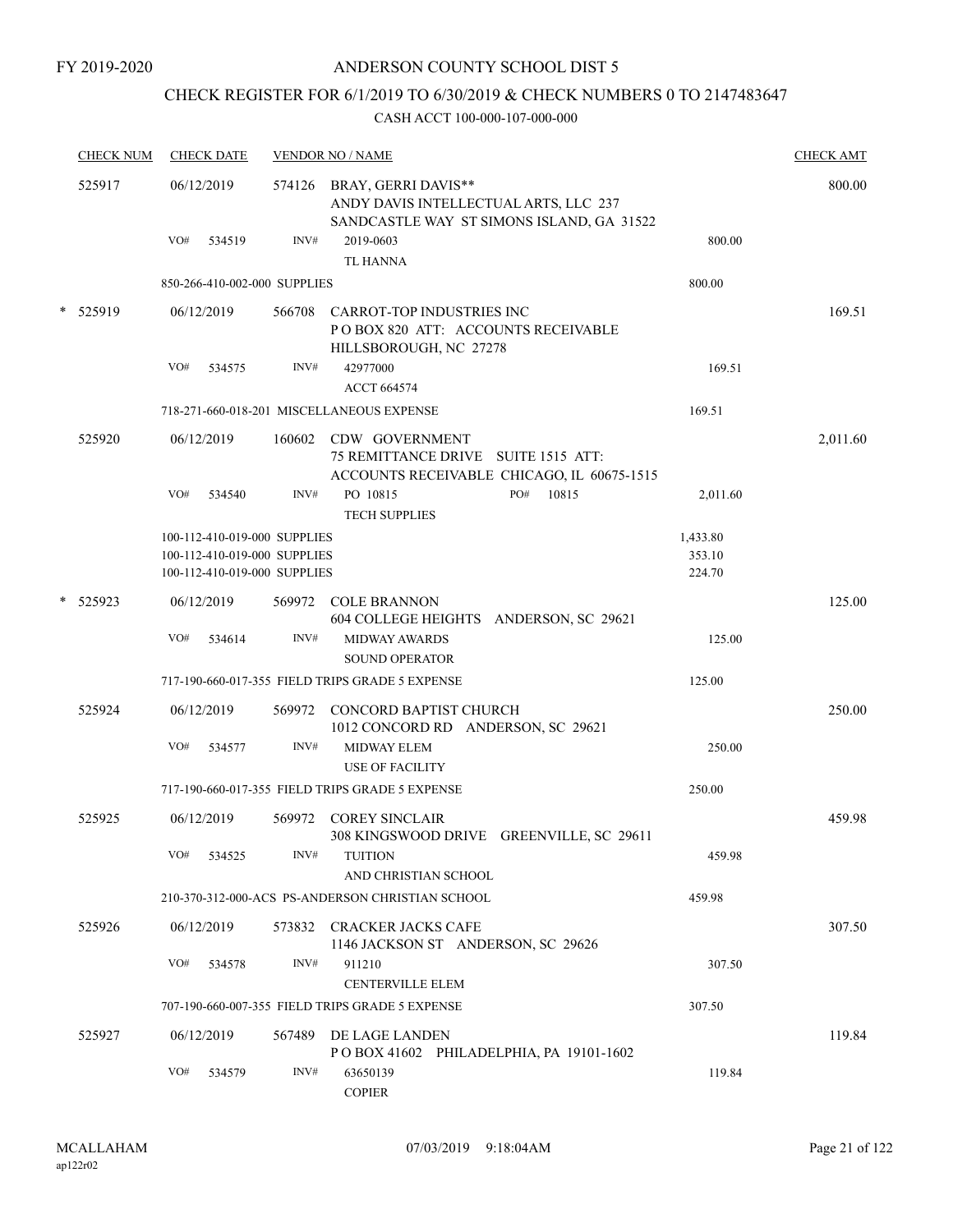# CHECK REGISTER FOR 6/1/2019 TO 6/30/2019 & CHECK NUMBERS 0 TO 2147483647

|   | <b>CHECK NUM</b> |     | <b>CHECK DATE</b>                  |        | <b>VENDOR NO / NAME</b>                                                                                  |                      | <b>CHECK AMT</b> |
|---|------------------|-----|------------------------------------|--------|----------------------------------------------------------------------------------------------------------|----------------------|------------------|
|   |                  |     | 713-271-660-013-362 COPIER EXPENSE |        |                                                                                                          | 119.84               |                  |
| * | 525929           |     | 06/12/2019                         |        | 575991 ELLEVATION INC<br>38 CHAUNCY ST., FL9 BOSTON, MA 02111                                            |                      | 26,401.00        |
|   |                  | VO# | 534544                             | INV#   | PO#<br>4223<br>10956<br>FEES 2019-2020                                                                   | 26,401.00            |                  |
|   |                  |     |                                    |        | 267-224-312-000-P11 CONTRACT TECHNOLOGY/MINI GRANT                                                       | 6,000.00             |                  |
|   |                  |     |                                    |        | 338-221-445-000-EAR TECHNOLOGY SUPPLIES                                                                  | 20,401.00            |                  |
|   | 525930           |     | 06/12/2019                         |        | 571070 EMBASSY SUITES<br>4955 KYNGS HEATH RD KISSIMMEE, FL 34746                                         |                      | 681.11           |
|   |                  | VO# | 534545                             | INV#   | <b>JUNE 22-26</b><br>HUDSON #86358817                                                                    | 681.11               |                  |
|   |                  |     |                                    |        | 394-114-410-063-000 SUPPLIES-SUCCESS CONN/ SUMMER                                                        | 681.11               |                  |
|   | 525931           |     | 06/12/2019                         |        | 573227 FUN AND FUNCTION<br>PO BOX 11 MERION STATION, PA 10109                                            |                      | 911.30           |
|   |                  | VO# | 534582                             | INV#   | 379329<br>PO#<br>10837<br><b>CUST #A04976</b>                                                            | 911.30               |                  |
|   |                  |     |                                    |        | 900-121-416-008-NKJ KELLY JEROLAMON 19/20 SUPPLIES<br>900-121-416-008-NKJ KELLY JEROLAMON 19/20 SUPPLIES | 802.78<br>108.52     |                  |
|   | 525932           |     | 06/12/2019                         | 574009 | FUN EXPRESS, LLC<br>PO BOX 14463 DES MOINES, IA 50306                                                    |                      | 259.14           |
|   |                  | VO# | 534581                             | INV#   | 696605994<br><b>MCLEES ELEM</b>                                                                          | 259.14               |                  |
|   |                  |     |                                    |        | 708-271-660-008-375 FACULTY EXPENSE                                                                      | 259.14               |                  |
|   | 525933           |     | 06/12/2019                         |        | 575782 GEORGIA BAPTIST CONFERENCE CENTER<br>462 SONRISE WAY TOCCOA, GA 30577                             |                      | 900.00           |
|   |                  | VO# | 534643                             | INV#   | <b>JUNE 14-16</b><br>MCCANTS MS                                                                          | 900.00               |                  |
|   |                  |     |                                    |        | 705-271-660-005-674 FOOTBALL EXPENSE                                                                     | 900.00               |                  |
|   | 525934           |     | 06/12/2019                         | 254200 | <b>GREENE FINNEY, LLP</b><br>800 E. WASHINGTON STREET SUITE D<br>GREENVILLE, SC 29601                    |                      | 12,000.00        |
|   |                  | VO# | 534600                             | INV#   | PO# 11016<br>16633<br>2019 AUDIT                                                                         | 12,000.00            |                  |
|   |                  |     | 100-231-318-000-000 AUDIT SERVICES |        |                                                                                                          | 12,000.00            |                  |
|   | 525935           |     | 06/12/2019                         |        | 575837 HAND2MIND, INC<br>6642 EAGLE WAY CHICAGO, IL 60678-1066                                           |                      | 15,915.18        |
|   |                  | VO# | 534552                             | INV#   | PO#<br>10764<br>60159244,7338<br><b>MATERIALS</b>                                                        | 15,915.18            |                  |
|   |                  |     |                                    |        | 201-112-410-014-000 SUPPLIES AND MATERIALS<br>201-112-410-014-000 SUPPLIES AND MATERIALS                 | 9,549.12<br>6,366.06 |                  |
|   | 525936           |     | 06/12/2019                         |        | 573217 HART, SHERRY**<br>1221 KEONE CIRCLE WILLIAMSTON, SC 29697                                         |                      | 160.00           |
|   |                  | VO# | 534640                             | INV#   | JUNE 11<br><b>BOARD MEETING</b>                                                                          | 160.00               |                  |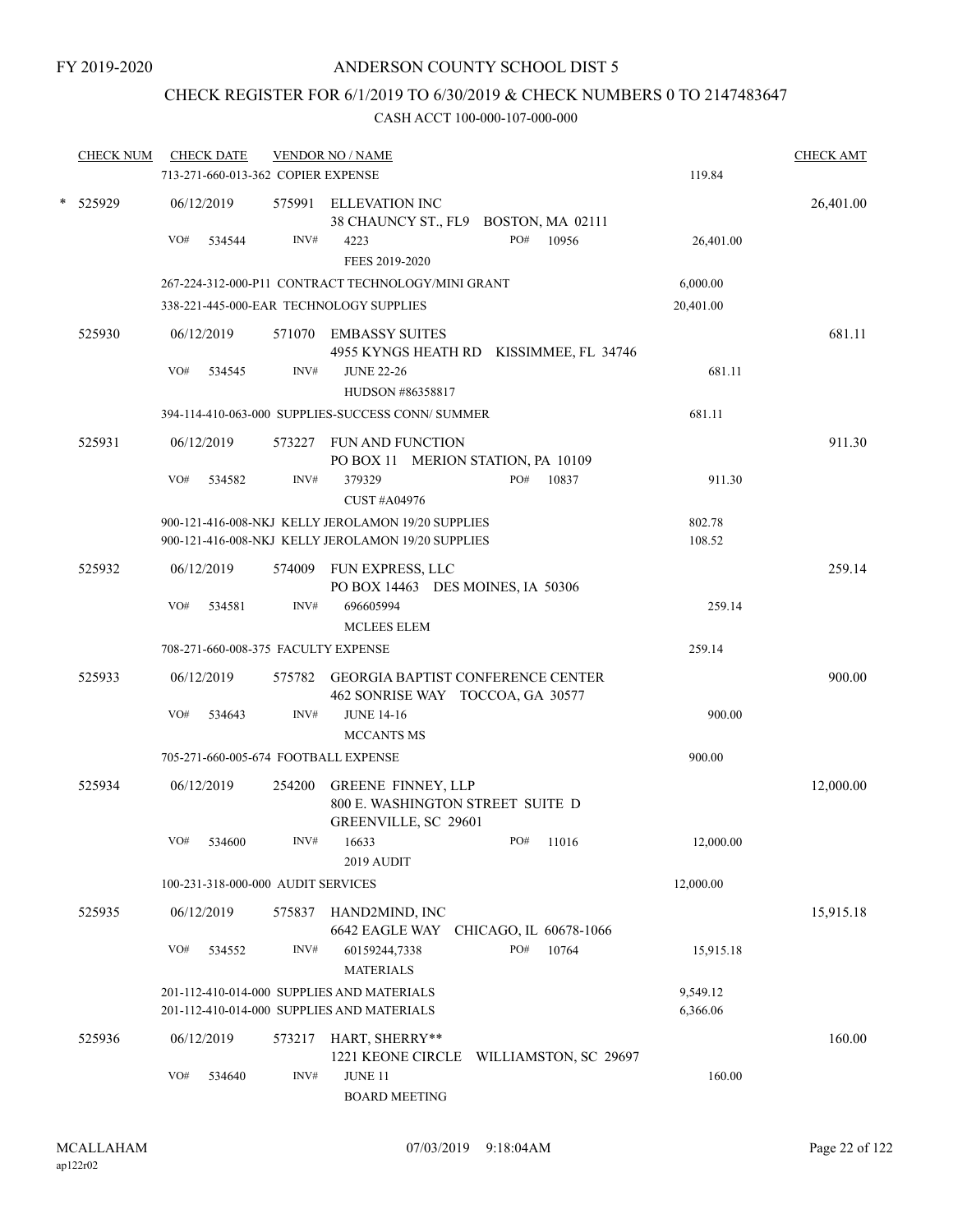# CHECK REGISTER FOR 6/1/2019 TO 6/30/2019 & CHECK NUMBERS 0 TO 2147483647

| <b>CHECK NUM</b> | <b>CHECK DATE</b><br>100-231-334-000-000 TRUSTEE EXPENSE |      | <b>VENDOR NO / NAME</b>                                                              | 160.00       | <b>CHECK AMT</b> |
|------------------|----------------------------------------------------------|------|--------------------------------------------------------------------------------------|--------------|------------------|
| 525937           | 06/12/2019                                               |      | 574572 HG REYNOLDS COMPANY INC<br>113 CONTRACT DRIVE AIKEN, SC 29801                 |              | 1,179,886.20     |
|                  | VO#<br>534553                                            | INV# | APP <sub>24</sub><br>PROJ #5-5124                                                    | 1,179,886.20 |                  |
|                  | 515-253-520-031-CAR CAREER CENTER                        |      |                                                                                      | 1,179,886.20 |                  |
| 525938           | 06/12/2019                                               |      | 575582 INVENTORY TRADING COMPANY<br>X-GRAIN SPORTSWEAR PO BOX 47 PEOSTA, IA<br>52068 |              | 204.60           |
|                  | VO#<br>534584                                            | INV# | 100493                                                                               | 204.60       |                  |
|                  |                                                          |      | <b>GLENVIEW MS</b>                                                                   |              |                  |
|                  | 720-271-660-020-674 FOOTBALL EXPENSE                     |      |                                                                                      | 204.60       |                  |
| * 525940         | 06/12/2019<br>VO#<br>534586                              | INV# | 570282 LITTLE CAESAR'S PIZZA<br>2902 C NORTH MAIN ST ANDERSON, SC 29621<br>MAY 7     | 136.25       | 136.25           |
|                  |                                                          |      | <b>GLENVIEW MS</b>                                                                   |              |                  |
|                  |                                                          |      | 720-271-660-020-616 STRINGS/ ORCHESTRA EXPENSE                                       | 136.25       |                  |
| 525941           | 06/12/2019                                               |      | 567954 MARRIOTT SPRINGHILL SUITES<br>511 LADY STREET COLUMBIA, SC 29201              |              | 518.52           |
|                  | VO#<br>534587                                            | INV# | <b>WILLIAMS</b><br>PO# 11028<br>CONF#81623245                                        | 518.52       |                  |
|                  | 201-188-333-000-000 TRIPS- PAT                           |      |                                                                                      | 518.52       |                  |
| 525942           | 06/12/2019                                               |      | 567954 MARRIOTT SPRINGHILL SUITES<br>511 LADY STREET COLUMBIA, SC 29201              |              | 345.68           |
|                  | VO#<br>534588                                            | INV# | <b>COWDEN</b><br>PO#<br>11030<br>CONF#81661578                                       | 345.68       |                  |
|                  | 201-188-333-000-000 TRIPS- PAT                           |      |                                                                                      | 345.68       |                  |
| 525943           | 06/12/2019                                               |      | 563769 MCDANIEL DEVELOPMENT SERVICES                                                 |              | 5,580.00         |
|                  | VO#<br>534589                                            | INV# | 6622 DUNCAN PLACE FREDERICK, MD 21703<br>PO#<br>11029<br>-1<br>WEB DEVELOPMENT       | 5,580.00     |                  |
|                  | 100-221-312-000-000 PURCHASED SERVICES                   |      |                                                                                      | 3,132.00     |                  |
|                  | 311-224-312-000-000 PURCHASED SERVICE                    |      |                                                                                      | 2,448.00     |                  |
| * 525945         | 06/12/2019                                               |      | 389900 OFFICE DEPOT<br>POBOX 1413 CHARLOTTE, NC 28201-1413                           |              | 474.85           |
|                  | VO#<br>534601                                            | INV# | PO#<br>10912<br>319746767001<br><b>POSTAGE</b>                                       | 220.00       |                  |
|                  | 100-112-410-019-000 SUPPLIES                             |      |                                                                                      | 220.00       |                  |
|                  | VO#<br>534602                                            | INV# | 313881703001<br><b>SUPPLIES</b>                                                      | 254.85       |                  |
|                  |                                                          |      | 707-190-660-007-201 MISCELLANEOUS EXPENSE                                            | 254.85       |                  |
| 525946           | 06/12/2019                                               |      | 571258 OKAPI EDUCATIONAL PUBLISHING, INC<br>42381 RIO NEDO TEMECULA, CA 92590-3701   |              | 4,983.82         |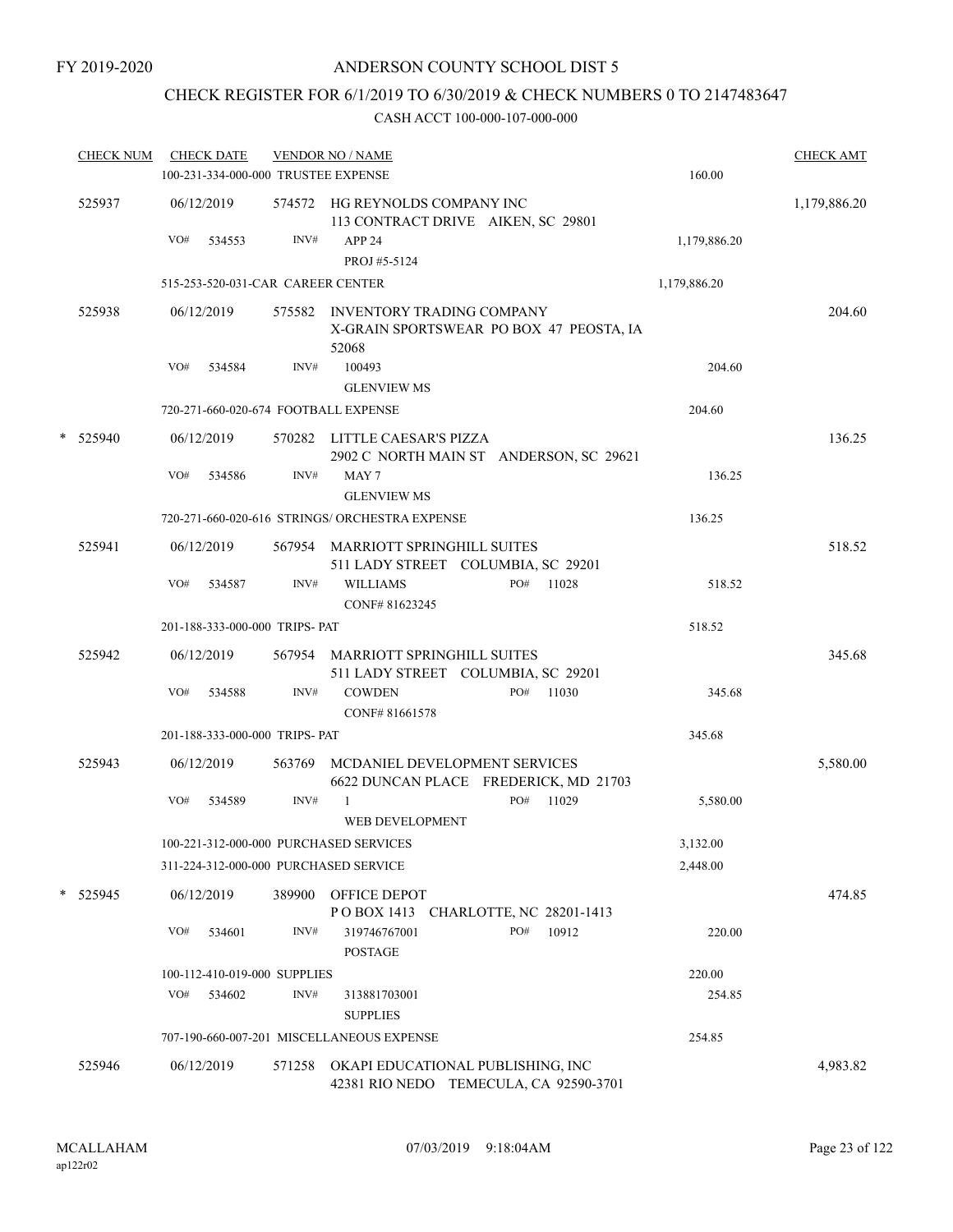# CHECK REGISTER FOR 6/1/2019 TO 6/30/2019 & CHECK NUMBERS 0 TO 2147483647

| <b>CHECK NUM</b> | <b>CHECK DATE</b>                                                                  |        | <b>VENDOR NO / NAME</b>                                                                           |                                           |                    | <b>CHECK AMT</b> |
|------------------|------------------------------------------------------------------------------------|--------|---------------------------------------------------------------------------------------------------|-------------------------------------------|--------------------|------------------|
|                  | VO#<br>534591                                                                      | INV#   | 14633<br>NORTH POINTE                                                                             |                                           | 4,983.82           |                  |
|                  | 713-271-660-013-256 FUNDRAISERS EXPENSE                                            |        |                                                                                                   |                                           | 4,983.82           |                  |
| 525948           | 06/12/2019                                                                         | 564378 | PEARSON EDUCATION, INC<br>60693                                                                   | 13036 COLLECTION CENTER DRIVE CHICAGO, IL |                    | 1,861.50         |
|                  | VO#<br>534558                                                                      | INV#   | 4916840<br>5019724                                                                                | PO#<br>10774                              | 1,861.50           |                  |
|                  | 203-127-410-000-000 SUPPLIES- LD/DD/OHI<br>203-127-410-000-000 SUPPLIES- LD/DD/OHI |        |                                                                                                   |                                           | 1,419.11<br>442.39 |                  |
| 525949           | 06/12/2019                                                                         | 576017 | SC FORESTRY FOUNDATION<br>RD COLUMBIA, SC 29212                                                   | SC PROJECT LERANING TREE 4901 BROAD RIVER |                    | 638.00           |
|                  | VO#<br>534570                                                                      | INV#   | 060519PLT<br><b>PLT GUIDES</b>                                                                    |                                           | 638.00             |                  |
|                  |                                                                                    |        | 900-171-410-000-017 CAMP DISCOVERY SUPPLIES                                                       |                                           | 638.00             |                  |
| 525950           | 06/12/2019                                                                         | 451201 | SC SCHOOL BOARDS INSURANCE TRUST                                                                  | 111 RESEARCH DRIVE COLUMBIA, SC 29203     |                    | 34,141.00        |
|                  | VO#<br>534631                                                                      | INV#   | 33993<br>2019-2020                                                                                |                                           | 34,141.00          |                  |
|                  | 100-231-640-000-000 DUES & FEES                                                    |        |                                                                                                   |                                           | 34,141.00          |                  |
| * 525952         | 06/12/2019                                                                         | 574710 | <b>SOLIANT HEALTH</b><br>DEPT. CH 14430 PALATINE, IL 60055-4330                                   |                                           |                    | 1,950.00         |
|                  | VO#<br>534565                                                                      | INV#   | 10551816<br>MAY 28-31                                                                             | PO#<br>99577                              | 1,950.00           |                  |
|                  | 283-126-312-000-000 CONTRACTED SERVICES                                            |        |                                                                                                   |                                           | 1,950.00           |                  |
| 525954           | 06/12/2019                                                                         | 575405 | TC EDUCATIONAL CONSULTING LLC                                                                     | 219 COUNTRY GLEN LANE PELZER, SC 29669    |                    | 1,000.00         |
|                  | VO#<br>534566                                                                      | INV#   | 9129 WHITEHALL<br><b>SEPT 10 &amp; OCT 14</b>                                                     |                                           | 1,000.00           |                  |
|                  | 100-112-410-019-000 SUPPLIES                                                       |        |                                                                                                   |                                           | 1,000.00           |                  |
| 525955           | 06/12/2019                                                                         |        | 576000 THE FIRST TEE OF SPARTANBURG, INC<br>1168 NORTH PLEASANTBURG DRIVE<br>GREENVILLE, SC 29607 |                                           |                    | 7,500.00         |
|                  | VO#<br>534596                                                                      | INV#   | 103<br>PE EQUIPMENT                                                                               | PO#<br>11018                              | 7,500.00           |                  |
|                  |                                                                                    |        | 100-221-410-009-000 SUPPLIES AND MATERIALS                                                        |                                           | 2,500.00           |                  |
|                  |                                                                                    |        | 100-221-410-011-000 SUPPLIES AND MATERIALS                                                        |                                           | 2,500.00           |                  |
|                  |                                                                                    |        | 100-221-410-019-000 SUPPLIES AND MATERIALS                                                        |                                           | 2,500.00           |                  |
| 525956           | 06/12/2019                                                                         | 576018 | THE GRANT EVALUATION GROUP, INC<br>2607 WOODRUFF ROAD, SUITE E 112<br>SIMPSONVILLE, SC 29681      |                                           |                    | 2,497.50         |
|                  | VO#<br>534599                                                                      | INV#   | 1056<br>VIOLENCE GRANT                                                                            |                                           | 2,497.50           |                  |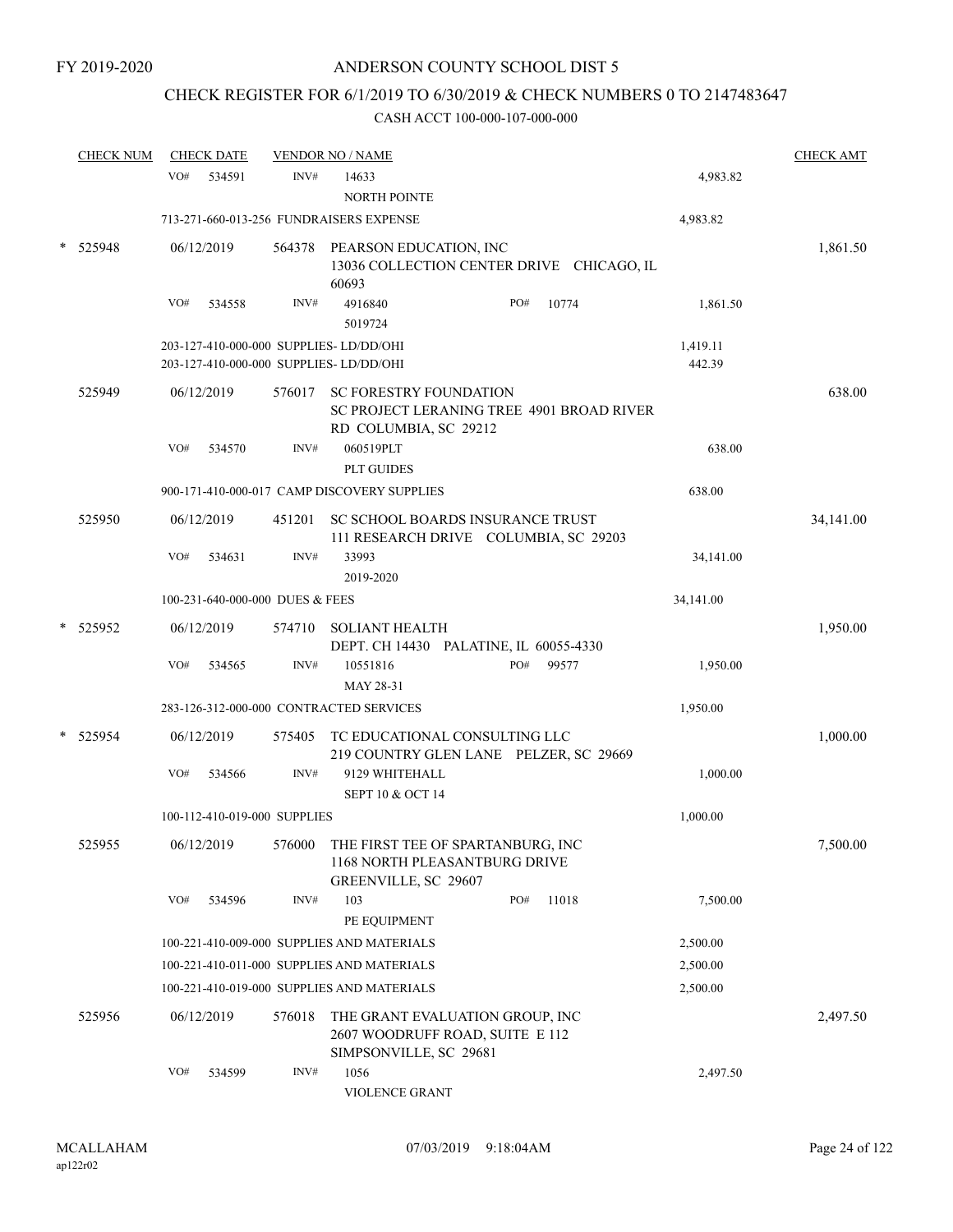# CHECK REGISTER FOR 6/1/2019 TO 6/30/2019 & CHECK NUMBERS 0 TO 2147483647

| <b>CHECK NUM</b> |            | <b>CHECK DATE</b>                                            |        | <b>VENDOR NO / NAME</b><br>100-221-312-000-001 GRANT WRITER PURCH. SERVICE                                           |     |       | 2,497.50           | <b>CHECK AMT</b> |
|------------------|------------|--------------------------------------------------------------|--------|----------------------------------------------------------------------------------------------------------------------|-----|-------|--------------------|------------------|
| 525957           | 06/12/2019 |                                                              | 575941 | TRIPLE P AMERICA<br>ATTN: KRISTIN PATTERSON, TRAINING COORDI<br>1201 LINCOLN STREET, SUITE 201 COLUMBIA, SC<br>29201 |     |       |                    | 3,050.00         |
|                  | VO#        | 534567                                                       | INV#   | <b>INTPA13501</b><br><b>MAY 2-3 TRAINING</b>                                                                         | PO# | 10704 | 3,050.00           |                  |
|                  |            | 201-188-333-000-000 TRIPS- PAT                               |        |                                                                                                                      |     |       | 3,050.00           |                  |
| 525958           | 06/12/2019 |                                                              | 510790 | US FOODSERVICE                                                                                                       |     |       |                    | 236,296.71       |
|                  | VO#        | 534598                                                       | INV#   | P O BOX 602292 CHARLOTTE, NC 28260-2292<br>20950515                                                                  |     |       | 236,296.71         |                  |
|                  |            |                                                              |        | <b>FOOD &amp; SUPPLIES</b>                                                                                           |     |       |                    |                  |
|                  |            | 600-256-410-002-000 SUPPLIES                                 |        |                                                                                                                      |     |       | 1,451.38           |                  |
|                  |            | 600-256-410-003-000 SUPPLIES                                 |        |                                                                                                                      |     |       | 2,315.12           |                  |
|                  |            | 600-256-410-005-000 SUPPLIES                                 |        |                                                                                                                      |     |       | 406.58             |                  |
|                  |            | 600-256-410-006-000 SUPPLIES                                 |        |                                                                                                                      |     |       | 2,600.15           |                  |
|                  |            | 600-256-410-007-000 SUPPLIES                                 |        |                                                                                                                      |     |       | 1,575.08           |                  |
|                  |            | 600-256-410-008-000 SUPPLIES                                 |        |                                                                                                                      |     |       | 906.74             |                  |
|                  |            | 600-256-410-009-000 SUPPLIES                                 |        |                                                                                                                      |     |       | 651.62             |                  |
|                  |            | 600-256-410-010-000 SUPPLIES                                 |        |                                                                                                                      |     |       | 808.68             |                  |
|                  |            | 600-256-410-011-000 SUPPLIES                                 |        |                                                                                                                      |     |       | 787.55             |                  |
|                  |            | 600-256-410-012-000 SUPPLIES<br>600-256-410-013-000 SUPPLIES |        |                                                                                                                      |     |       | 1,256.08<br>726.37 |                  |
|                  |            | 600-256-410-014-000 SUPPLIES                                 |        |                                                                                                                      |     |       | 782.27             |                  |
|                  |            | 600-256-410-015-000 SUPPLIES                                 |        |                                                                                                                      |     |       | 285.85             |                  |
|                  |            | 600-256-410-016-000 SUPPLIES                                 |        |                                                                                                                      |     |       | 579.77             |                  |
|                  |            | 600-256-410-017-000 SUPPLIES                                 |        |                                                                                                                      |     |       | 979.40             |                  |
|                  |            | 600-256-410-018-000 SUPPLIES                                 |        |                                                                                                                      |     |       | 89.21              |                  |
|                  |            | 600-256-410-019-000 SUPPLIES                                 |        |                                                                                                                      |     |       | 742.42             |                  |
|                  |            | 600-256-410-020-000 SUPPLIES                                 |        |                                                                                                                      |     |       | 1,694.06           |                  |
|                  |            | 600-256-410-021-000 SUPPLIES                                 |        |                                                                                                                      |     |       | 1,042.59           |                  |
|                  |            | 600-256-460-002-000 FOOD                                     |        |                                                                                                                      |     |       | 25,401.99          |                  |
|                  |            | 600-256-460-003-000 FOOD                                     |        |                                                                                                                      |     |       | 27,930.49          |                  |
|                  |            | 600-256-460-005-000 FOOD                                     |        |                                                                                                                      |     |       | 10,675.32          |                  |
|                  |            | 600-256-460-006-000 FOOD                                     |        |                                                                                                                      |     |       | 33,092.99          |                  |
|                  |            | 600-256-460-007-000 FOOD                                     |        |                                                                                                                      |     |       | 11,301.85          |                  |
|                  |            | 600-256-460-008-000 FOOD                                     |        |                                                                                                                      |     |       | 5,128.42           |                  |
|                  |            | 600-256-460-009-000 FOOD                                     |        |                                                                                                                      |     |       | 8,105.52           |                  |
|                  |            | 600-256-460-010-000 FOOD                                     |        |                                                                                                                      |     |       | 12,416.05          |                  |
|                  |            | 600-256-460-011-000 FOOD                                     |        |                                                                                                                      |     |       | 13,001.59          |                  |
|                  |            | 600-256-460-012-000 FOOD                                     |        |                                                                                                                      |     |       | 9,448.46           |                  |
|                  |            | 600-256-460-013-000 FOOD                                     |        |                                                                                                                      |     |       | 4,439.26           |                  |
|                  |            |                                                              |        |                                                                                                                      |     |       |                    |                  |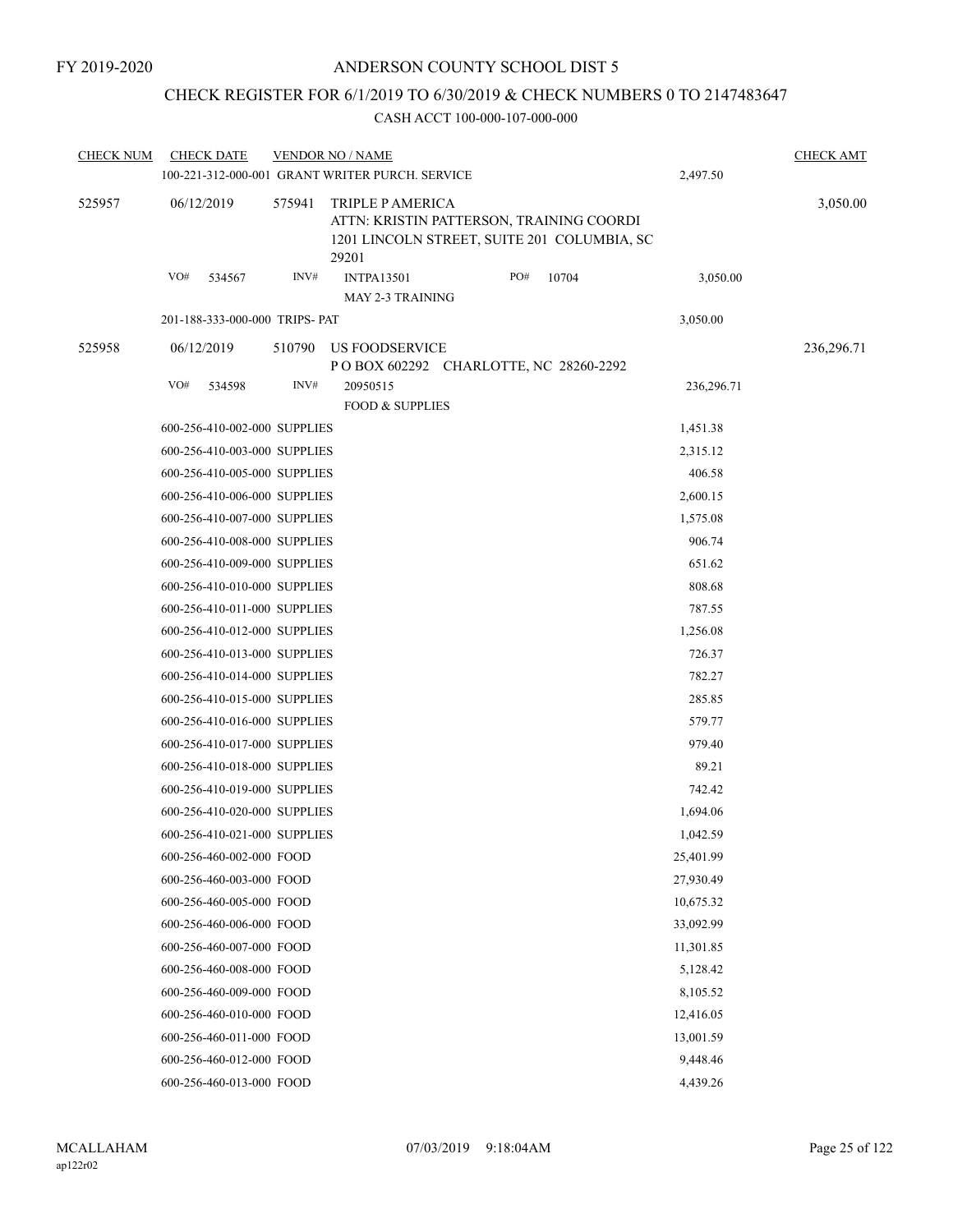### FY 2019-2020

# ANDERSON COUNTY SCHOOL DIST 5

# CHECK REGISTER FOR 6/1/2019 TO 6/30/2019 & CHECK NUMBERS 0 TO 2147483647

|   | <b>CHECK NUM</b> |     | <b>CHECK DATE</b>        |        | <b>VENDOR NO / NAME</b>                             |                                                                            |                                        |           | <b>CHECK AMT</b> |
|---|------------------|-----|--------------------------|--------|-----------------------------------------------------|----------------------------------------------------------------------------|----------------------------------------|-----------|------------------|
|   |                  |     | 600-256-460-014-000 FOOD |        |                                                     |                                                                            |                                        | 10,102.60 |                  |
|   |                  |     | 600-256-460-015-000 FOOD |        |                                                     |                                                                            |                                        | 2,369.43  |                  |
|   |                  |     | 600-256-460-016-000 FOOD |        |                                                     |                                                                            |                                        | 7,284.55  |                  |
|   |                  |     | 600-256-460-017-000 FOOD |        |                                                     |                                                                            |                                        | 7,189.62  |                  |
|   |                  |     | 600-256-460-018-000 FOOD |        |                                                     |                                                                            |                                        | 2,697.36  |                  |
|   |                  |     | 600-256-460-019-000 FOOD |        |                                                     |                                                                            |                                        | 11,204.26 |                  |
|   |                  |     | 600-256-460-020-000 FOOD |        |                                                     |                                                                            |                                        | 10,702.53 |                  |
|   |                  |     | 600-256-460-021-000 FOOD |        |                                                     |                                                                            |                                        | 4,123.50  |                  |
|   | 525959           |     | 06/12/2019               | 569972 | VICTORIA BONNETTE                                   | 125 EASY GAP RD ANDERSON, SC 29621                                         |                                        |           | 165.42           |
|   |                  | VO# | 534603                   | INV#   | <b>SAMS CLUB</b><br>REIMBURSEMENT                   |                                                                            |                                        | 165.42    |                  |
|   |                  |     |                          |        | 717-190-660-017-201 MISCELLANEOUS EXPENSE           |                                                                            |                                        | 33.62     |                  |
|   |                  |     |                          |        | 717-190-660-017-354 FIELD TRIPS GRADE 4 EXPENSE     |                                                                            |                                        | 131.80    |                  |
|   | 525960           |     | 06/12/2019               |        |                                                     | 573864 WELLS FARGO VENDOR FIN SERV<br>PO BOX 105710 ATLANTA, GA 30348-5710 |                                        |           | 460.10           |
|   |                  | VO# | 534597                   | INV#   | 69645229<br><b>COPIER</b>                           |                                                                            |                                        | 460.10    |                  |
|   |                  |     |                          |        | 100-113-410-005-VEN SUPPLY-ADDT'L FOR LOST VENDING  |                                                                            |                                        | 460.10    |                  |
|   | 525961           |     | 06/12/2019               | 569972 | WILLIAM GRAY                                        | 1506 MITCHELL ST ANDERSON, SC 29621                                        |                                        |           | 220.00           |
|   |                  | VO# | 534606                   | INV#   | FOOTBALL CAMP<br><b>REFUND</b>                      |                                                                            |                                        | 220.00    |                  |
|   |                  |     |                          |        | 705-271-660-005-674 FOOTBALL EXPENSE                |                                                                            |                                        | 220.00    |                  |
| * | 525963           |     | 06/13/2019               | 564507 |                                                     | AMERICAN CANCER SOCIETY                                                    | 154 MILESTONE WAY GREENVILLE, SC 29615 |           | 3,458.55         |
|   |                  | VO# | 534719                   | INV#   | <b>DONATION</b><br>WHITEHALL ELEM                   |                                                                            |                                        | 3,458.55  |                  |
|   |                  |     |                          |        | 719-271-660-019-302 RELAY FOR LIFE EXPENSE          |                                                                            |                                        | 3,458.55  |                  |
|   | 525964           |     | 06/13/2019               | 570950 | ANDERSON, SC 29623                                  | ANDERSON COUNTY SHERIFF'S OFFICE<br>ATTN: RICHARD BRYSON PO BOX 5497       |                                        |           | 630.00           |
|   |                  | VO# | 534722                   | INV#   | <b>JUNE 6</b><br><b>TLH GRADUATION</b>              |                                                                            |                                        | 525.00    |                  |
|   |                  |     |                          |        | 100-221-410-000-GRA GRADUATION COSTS                |                                                                            |                                        | 525.00    |                  |
|   |                  | VO# | 534835                   | INV#   | <b>JUNE 3</b><br><b>ROBERT ANDERSON</b>             |                                                                            |                                        | 105.00    |                  |
|   |                  |     |                          |        | 710-271-660-010-320 CHEERLEADER / STEP CLUB EXPENSE |                                                                            |                                        | 105.00    |                  |
|   | 525965           |     |                          |        |                                                     |                                                                            |                                        |           | 330.83           |
|   |                  |     | 06/13/2019               | 566091 |                                                     | ANDERSON'S IT'S ELEMENTARY                                                 | POBOX 1151 MINNEAPOLIS, MN 55440-1151  |           |                  |
|   |                  | VO# | 534723                   | INV#   | 7768424<br><b>PENCILS</b>                           |                                                                            | PO#<br>10647                           | 330.83    |                  |
|   |                  |     |                          |        | 201-112-410-014-000 SUPPLIES AND MATERIALS          |                                                                            |                                        | 330.83    |                  |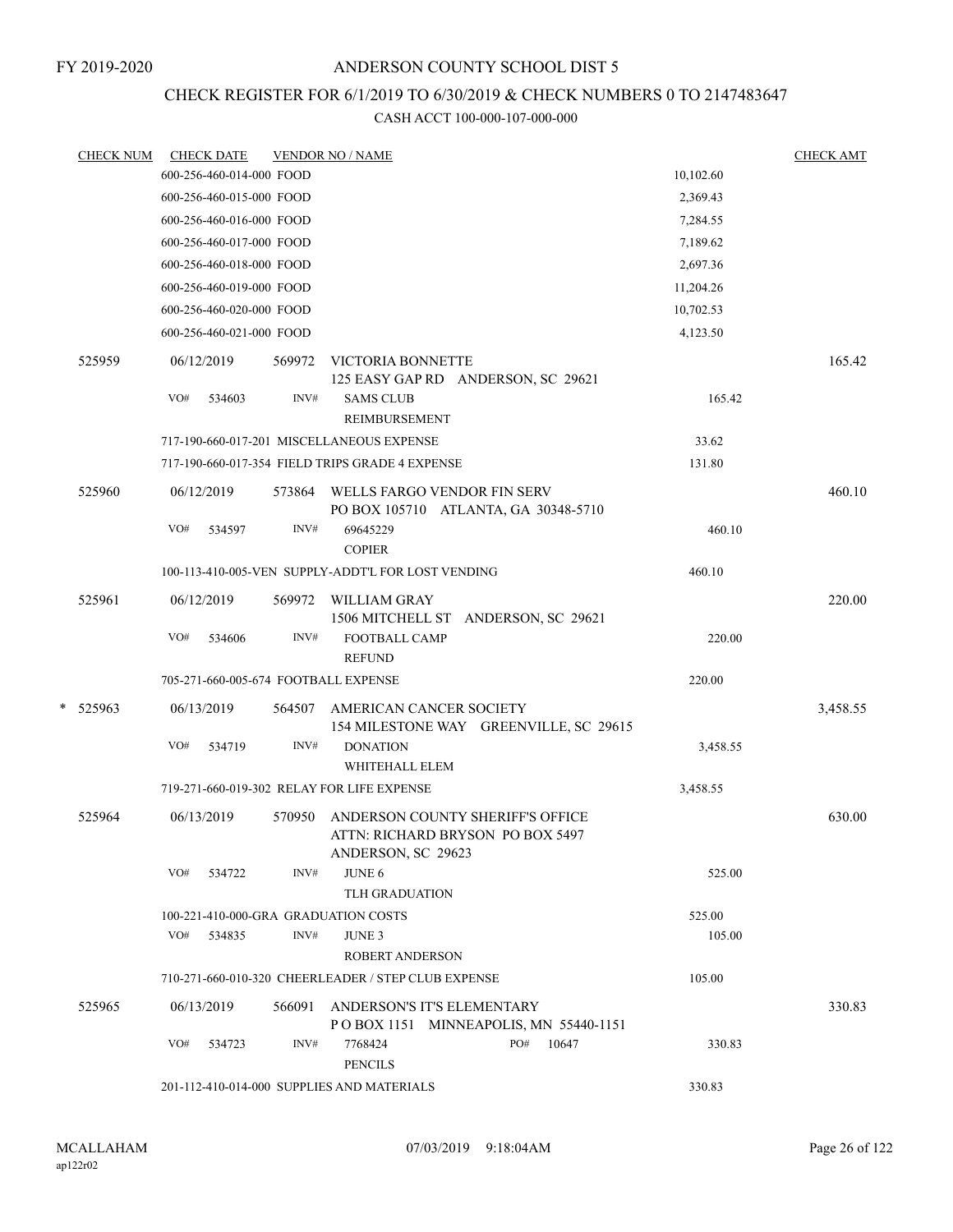# CHECK REGISTER FOR 6/1/2019 TO 6/30/2019 & CHECK NUMBERS 0 TO 2147483647

|   | <u>CHECK NUM</u> |     | <b>CHECK DATE</b>             |        | <b>VENDOR NO / NAME</b>                                                                                     |     |       |          | <b>CHECK AMT</b> |
|---|------------------|-----|-------------------------------|--------|-------------------------------------------------------------------------------------------------------------|-----|-------|----------|------------------|
|   |                  |     |                               |        | 201-112-410-014-000 SUPPLIES AND MATERIALS                                                                  |     |       | 2.45     |                  |
|   |                  |     |                               |        | 201-112-410-014-000 SUPPLIES AND MATERIALS                                                                  |     |       | $-2.45$  |                  |
|   |                  |     |                               |        | 201-112-410-014-000 SUPPLIES AND MATERIALS                                                                  |     |       | 35.00    |                  |
|   |                  |     |                               |        | 201-112-410-014-000 SUPPLIES AND MATERIALS                                                                  |     |       | $-35.00$ |                  |
| * | 525967           |     | 06/13/2019                    | 576024 | AP CV BOSTON HOTEL LLC<br>ALOFT BOSTON SEAPORT 401-403 D STREET<br>BOSTON, MA 02210                         |     |       |          | 3,992.08         |
|   |                  | VO# | 534877                        | INV#   | 91341883                                                                                                    | PO# | 11071 | 865.24   |                  |
|   |                  |     |                               |        | <b>JULY 17-20</b>                                                                                           |     |       |          |                  |
|   |                  |     |                               |        | 100-224-333-012-000 STAFF DEVELOPMENT                                                                       |     |       | 865.24   |                  |
|   |                  | VO# | 534878                        | INV#   | 91323195                                                                                                    | PO# | 11071 | 781.71   |                  |
|   |                  |     |                               |        | <b>JULY 17-20</b>                                                                                           |     |       |          |                  |
|   |                  |     |                               |        | 100-224-333-012-000 STAFF DEVELOPMENT                                                                       |     |       | 781.71   |                  |
|   |                  | VO# | 534879                        | INV#   | 91337553                                                                                                    | PO# | 11071 | 781.71   |                  |
|   |                  |     |                               |        | <b>JULY 17-20</b>                                                                                           |     |       |          |                  |
|   |                  |     |                               |        | 100-224-333-012-000 STAFF DEVELOPMENT                                                                       |     |       | 781.71   |                  |
|   |                  | VO# | 534880                        | INV#   | 91307370                                                                                                    | PO# | 11071 | 781.71   |                  |
|   |                  |     |                               |        | <b>JULY 17-20</b>                                                                                           |     |       |          |                  |
|   |                  |     |                               |        | 100-224-333-012-000 STAFF DEVELOPMENT                                                                       |     |       | 781.71   |                  |
|   |                  | VO# | 534881                        | INV#   | 91330115                                                                                                    | PO# | 11071 | 781.71   |                  |
|   |                  |     |                               |        | <b>JULY 17-20</b>                                                                                           |     |       |          |                  |
|   |                  |     |                               |        | 100-224-333-012-000 STAFF DEVELOPMENT                                                                       |     |       | 781.71   |                  |
|   | 525968           |     | 06/13/2019                    | 120095 | AP EXAMS<br>COLLEGE ENTRANCE EXAM BOARD PO BOX<br>21535 NEW YORK, NY 10087-1535                             |     |       |          | 870.00           |
|   |                  | VO# | 534871                        | INV#   | 410050 ORDER                                                                                                |     |       | 870.00   |                  |
|   |                  |     |                               |        | <b>TL HANNA</b>                                                                                             |     |       |          |                  |
|   |                  |     |                               |        | 702-271-660-002-522 PSAT TESTING EXPENSE                                                                    |     |       | 870.00   |                  |
| * | 525970           |     | 06/13/2019                    | 570003 | AT&T<br>$(803 M24-8701)$<br>PO BOX 9011 ATT: ACCOUNTS RECEIVABLE<br>CAROL STREAM, IL 60197                  |     |       |          | 2,140.84         |
|   |                  | VO# | 534836                        | INV#   | 803M248701701<br><b>PHONES</b>                                                                              |     |       | 2,140.84 |                  |
|   |                  |     | 100-266-340-000-000 TELEPHONE |        |                                                                                                             |     |       | 535.21   |                  |
|   |                  |     | 100-266-340-015-000 TELEPHONE |        |                                                                                                             |     |       | 535.21   |                  |
|   |                  |     | 100-266-340-018-000 TELEPHONE |        |                                                                                                             |     |       | 535.21   |                  |
|   |                  |     |                               |        |                                                                                                             |     |       |          |                  |
|   |                  |     | 100-266-340-023-000 TELEPHONE |        |                                                                                                             |     |       | 535.21   |                  |
|   | 525971           |     | 06/13/2019                    |        | 575063 BAYADA HOME HEALTH CARE, INC.<br>PO BOX 536446 PITTSBURGH, PA 15253-5906                             |     |       |          | 1,155.00         |
|   |                  | VO# | 534725                        | INV#   | 14616058<br>MAY 28-31                                                                                       | PO# | 99580 | 1,155.00 |                  |
|   |                  |     |                               |        | 203-215-313-000-000 O&M/ PT/ ESL SERVICES                                                                   |     |       | 1,155.00 |                  |
|   |                  |     |                               |        |                                                                                                             |     |       |          |                  |
|   | * 525973         |     | 06/13/2019                    | 575997 | <b>BALTIMORE HOTEL CORPORATION</b><br>HILTON BALTIMORE 36 SOUTH CHARLES STREET<br>#2100 BALTIMORE, MD 21201 |     |       |          | 7,808.00         |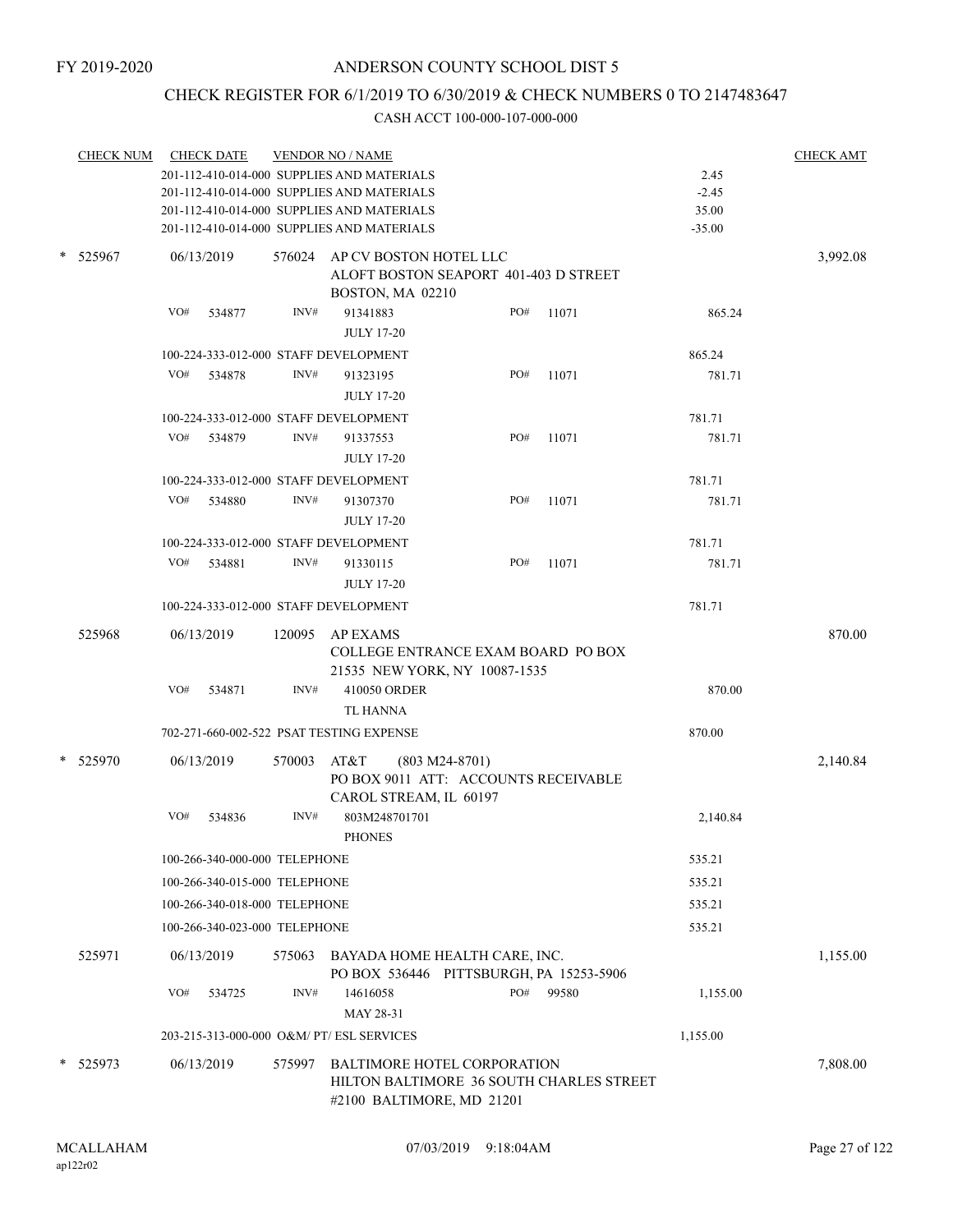# CHECK REGISTER FOR 6/1/2019 TO 6/30/2019 & CHECK NUMBERS 0 TO 2147483647

| <b>CHECK NUM</b> |     | <b>CHECK DATE</b>              |        | <b>VENDOR NO / NAME</b>                                                               |     |       |           | <b>CHECK AMT</b> |
|------------------|-----|--------------------------------|--------|---------------------------------------------------------------------------------------|-----|-------|-----------|------------------|
|                  | VO# | 534724                         | INV#   | <b>JULY 8-14</b><br><b>SREB CONFERENCE</b>                                            | PO# | 10972 | 7,808.00  |                  |
|                  |     |                                |        | 100-233-333-031-000 TRIPS AND CONFERENCES                                             |     |       | 1,366.36  |                  |
|                  |     |                                |        | 207-224-333-001-004 TRIPS AND CONFERENCES                                             |     |       | 6,441.64  |                  |
| * 525977         |     | 06/13/2019                     |        | 572113 BULL'S EYE BRANDS, INC.<br>P.O. BOX 638286 CINCINNATI, OH 45263-8286           |     |       |           | 11,277.21        |
|                  | VO# | 534727                         | INV#   | <b>MAY 2019</b><br><b>GLENVIEW</b>                                                    | PO# | 99507 | 2,552.88  |                  |
|                  |     | 600-256-410-020-000 SUPPLIES   |        |                                                                                       |     |       | 309.22    |                  |
|                  |     | 600-256-460-020-000 FOOD       |        |                                                                                       |     |       | 2,243.66  |                  |
|                  | VO# | 534728                         | INV#   | <b>MAY 2019</b><br><b>ROBERT ANDERSON</b>                                             | PO# | 99506 | 1,818.60  |                  |
|                  |     | 600-256-410-006-000 SUPPLIES   |        |                                                                                       |     |       | 288.61    |                  |
|                  |     | 600-256-460-006-000 FOOD       |        |                                                                                       |     |       | 1,529.99  |                  |
|                  | VO# | 534729                         | INV#   | MAY 2019<br><b>MCCANTS</b>                                                            | PO# | 99505 | 2,081.78  |                  |
|                  |     | 600-256-410-005-000 SUPPLIES   |        |                                                                                       |     |       | 247.38    |                  |
|                  |     | 600-256-460-005-000 FOOD       |        |                                                                                       |     |       | 1,834.40  |                  |
|                  | VO# | 534730                         | INV#   | MAY 2019<br><b>WESTSIDE</b>                                                           | PO# | 99504 | 2,507.87  |                  |
|                  |     | 600-256-410-003-000 SUPPLIES   |        |                                                                                       |     |       | 288.61    |                  |
|                  |     | 600-256-460-003-000 FOOD       |        |                                                                                       |     |       | 2,219.26  |                  |
|                  | VO# | 534731                         | INV#   | MAY 2019<br><b>TL HANNA</b>                                                           | PO# | 99503 | 2,316.08  |                  |
|                  |     | 600-256-410-002-000 SUPPLIES   |        |                                                                                       |     |       | 286.15    |                  |
|                  |     | 600-256-460-002-000 FOOD       |        |                                                                                       |     |       | 2,029.93  |                  |
| 525978           |     | 06/13/2019                     | 156900 | CAROLINA PRODUCE COMPANY<br>POBOX 3849 ATT: ACCOUNTS RECEIVABLE<br>ANDERSON, SC 29622 |     |       |           | 21,962.35        |
|                  | VO# | 534715                         | INV#   | MAY 2019<br><b>FOOD</b>                                                               |     |       | 21,962.35 |                  |
|                  |     | 600-256-460-002-000 FOOD       |        |                                                                                       |     |       | 39.00     |                  |
|                  |     | 600-256-460-003-000 FOOD       |        |                                                                                       |     |       | 589.50    |                  |
|                  |     | 600-256-460-005-000 FOOD       |        |                                                                                       |     |       | 313.25    |                  |
|                  |     | 600-256-460-006-000 FOOD       |        |                                                                                       |     |       | 333.50    |                  |
|                  |     | 600-256-460-007-000 FOOD       |        |                                                                                       |     |       | 475.50    |                  |
|                  |     | 600-256-460-008-000 FOOD       |        |                                                                                       |     |       | 78.00     |                  |
|                  |     | 600-256-460-010-000 FOOD       |        |                                                                                       |     |       | 114.00    |                  |
|                  |     | 600-256-460-011-000 FOOD       |        |                                                                                       |     |       | 1,878.50  |                  |
|                  |     | 600-256-460-011-FFV FOOD- FFVP |        |                                                                                       |     |       | 2,694.60  |                  |
|                  |     | 600-256-460-012-000 FOOD       |        |                                                                                       |     |       | 40.00     |                  |
|                  |     | 600-256-460-012-FFV FOOD-FFVP  |        |                                                                                       |     |       | 970.50    |                  |
|                  |     | 600-256-460-014-000 FOOD       |        |                                                                                       |     |       | 763.50    |                  |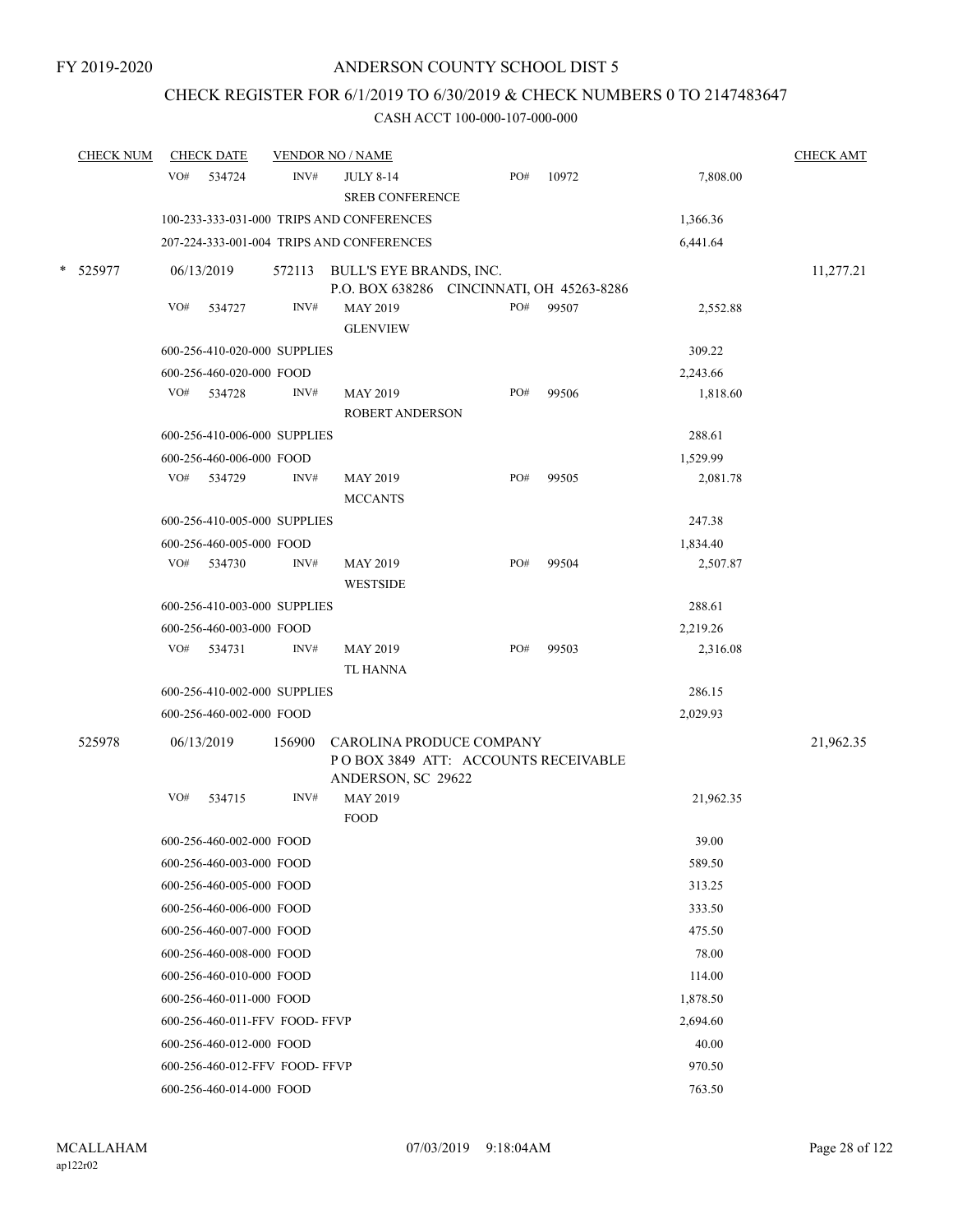# CHECK REGISTER FOR 6/1/2019 TO 6/30/2019 & CHECK NUMBERS 0 TO 2147483647

|   | <b>CHECK NUM</b> |     | <b>CHECK DATE</b>                              |        | <b>VENDOR NO / NAME</b>                                                                      |     |                                            |           | <b>CHECK AMT</b> |
|---|------------------|-----|------------------------------------------------|--------|----------------------------------------------------------------------------------------------|-----|--------------------------------------------|-----------|------------------|
|   |                  |     | 600-256-460-018-000 FOOD                       |        |                                                                                              |     |                                            | 176.50    |                  |
|   |                  |     | 600-256-460-019-FFV FOOD-FFVP                  |        |                                                                                              |     |                                            | 13,337.50 |                  |
|   |                  |     | 600-256-460-020-000 FOOD                       |        |                                                                                              |     |                                            | 158.50    |                  |
|   | 525979           |     | 06/13/2019                                     | 160602 | CDW GOVERNMENT<br>75 REMITTANCE DRIVE SUITE 1515 ATT:                                        |     | ACCOUNTS RECEIVABLE CHICAGO, IL 60675-1515 |           | 124.36           |
|   |                  | VO# | 534839                                         | INV#   | SNS2756<br><b>TECHNOLOGY</b>                                                                 | PO# | 10985                                      | 124.36    |                  |
|   |                  |     |                                                |        | 100-266-314-000-000 REPAIRS TO EQUIPMENT                                                     |     |                                            | 124.36    |                  |
| * | 525981           |     | 06/13/2019                                     |        | 174700 CLERK OF COURT<br>FAMILY COURT RECORD P O BOX 8002<br>ANDERSON, SC 29622              |     |                                            |           | 847.36           |
|   |                  | VO# | 534883                                         | INV#   | 6/14/19 PAYROLL<br><b>DEDUCTIONS</b>                                                         |     |                                            | 847.36    |                  |
|   |                  |     |                                                |        | 100-000-435-000-000 WAGE GARNISH/CH SUPPORT                                                  |     |                                            | 847.36    |                  |
|   | 525982           |     | 06/13/2019                                     |        | 574613 COCA-COLA BOTTLING CO CONSOLIDATED<br>PO BOX 602937 CHARLOTTE, NC 28260-2937          |     |                                            |           | 428.00           |
|   |                  | VO# | 534840                                         | INV#   | 18955200378<br><b>GLENVIEW MS</b>                                                            |     |                                            | 428.00    |                  |
|   |                  |     |                                                |        | 100-113-410-020-VEN SUPPLY-ADDT'L FOR LOST VENDING                                           |     |                                            | 428.00    |                  |
|   | * 525984         |     | 06/13/2019                                     |        | 565121 COOPER SAND & GRAVEL CO INC<br>EASLEY, SC 29642                                       |     | 332 COOPER LANE ATT: ACCOUNTS RECEIVABLE   |           | 299.60           |
|   |                  | VO# | 534733                                         | INV#   | 6493<br><b>STONE</b>                                                                         |     |                                            | 299.60    |                  |
|   |                  |     |                                                |        | 701-271-660-001-878 HORTICULTURE EXPENSE                                                     |     |                                            | 299.60    |                  |
|   | * 525987         |     | 06/13/2019                                     |        | 573901 DOLLAR DAYS INTERNATIONAL, INC.<br>3033 N. 44TH STREET SUITE 330 PHOENIX, AZ<br>85018 |     |                                            |           | 410.00           |
|   |                  | VO# | 534735                                         | INV#   | 2561147<br>ACCT #3538810                                                                     | PO# | 10559                                      | 410.00    |                  |
|   |                  |     | 201-113-410-006-AVD AVID SUPPLIES              |        |                                                                                              |     |                                            | 410.00    |                  |
|   | 525988           |     | 06/13/2019                                     | 576001 | DOTCOM COMPUTERS INC<br>45 THUNDER ROAD TAUNTON, MA 02780                                    |     |                                            |           | 407.07           |
|   |                  | VO# | 534842                                         | INV#   | 88453<br><b>SHORETEL</b>                                                                     | PO# | 10983                                      | 407.07    |                  |
|   |                  |     |                                                |        | 100-266-345-000-000 TECHNOLOGY INFRASTRUCTURE                                                |     |                                            | 407.07    |                  |
|   | 525989           |     | 06/13/2019                                     | 211302 | <b>DUKE ENERGY</b><br>PO BOX 70516 CHARLOTTE, NC 28272-0516                                  |     |                                            |           | 90,237.90        |
|   |                  | VO# | 534875                                         | INV#   | DUE 6/17<br><b>UTILITIES</b>                                                                 |     |                                            | 90,237.90 |                  |
|   |                  |     | 100-254-470-000-000 ENERGY-ELECTRICITY & WATER |        | 330.83                                                                                       |     |                                            |           |                  |
|   |                  |     | 100-254-470-000-000 ENERGY-ELECTRICITY & WATER |        | 618.63                                                                                       |     |                                            |           |                  |
|   |                  |     | 100-254-470-001-000 ENERGY-ELECTRICITY & WATER |        | 279.34                                                                                       |     |                                            |           |                  |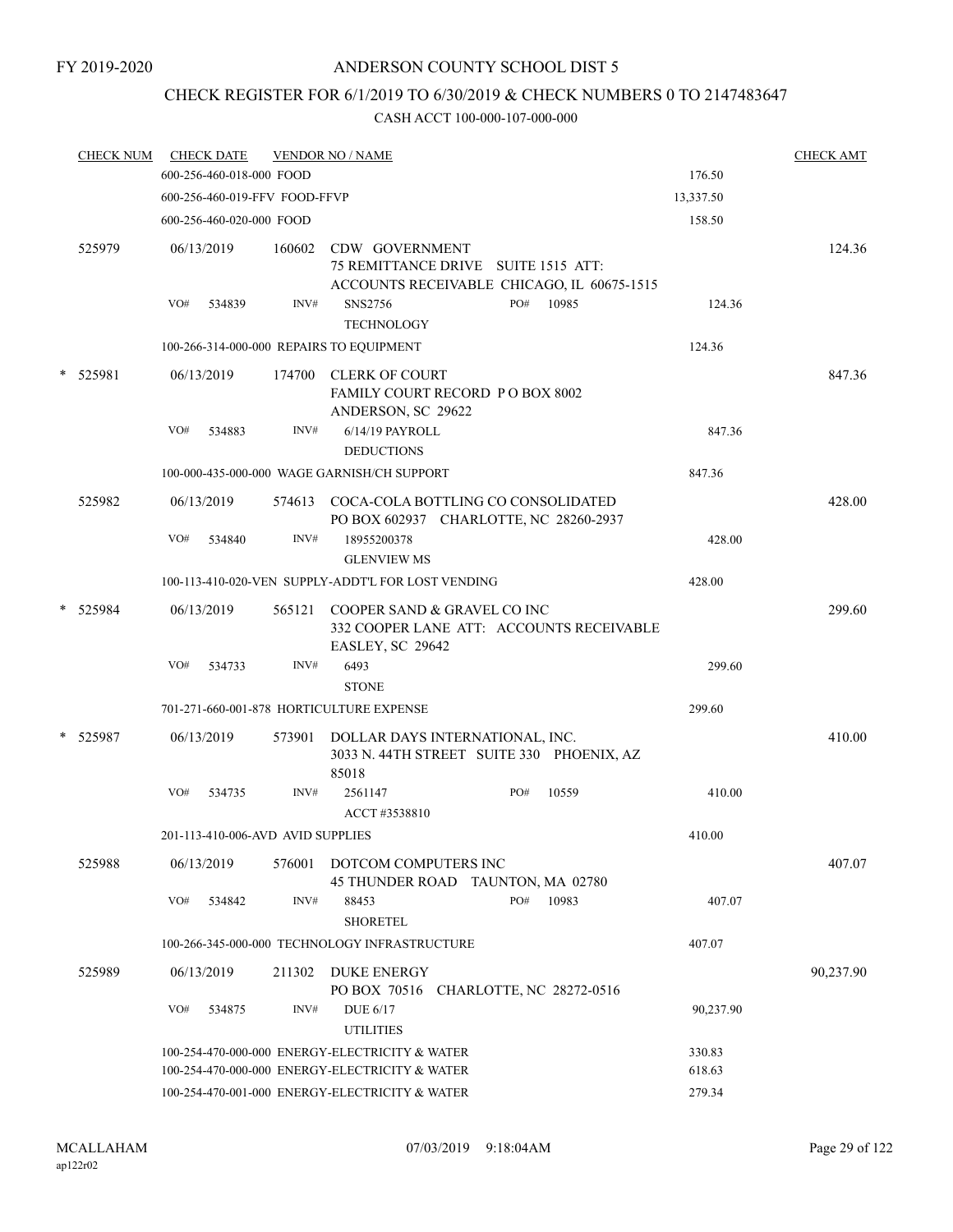# CHECK REGISTER FOR 6/1/2019 TO 6/30/2019 & CHECK NUMBERS 0 TO 2147483647

| <b>CHECK NUM</b> | <b>CHECK DATE</b>                       |        | <b>VENDOR NO / NAME</b>                                                                     |     |                     |           | <b>CHECK AMT</b> |
|------------------|-----------------------------------------|--------|---------------------------------------------------------------------------------------------|-----|---------------------|-----------|------------------|
|                  |                                         |        | 100-254-470-002-000 ENERGY-ELECTRICITY & WATER                                              |     |                     | 17.10     |                  |
|                  |                                         |        | 100-254-470-006-000 ENERGY-ELECTRICITY & WATER                                              |     |                     | 18,050.46 |                  |
|                  |                                         |        | 100-254-470-008-000 ENERGY-ELECTRICITY & WATER                                              |     |                     | 8,954.57  |                  |
|                  |                                         |        | 100-254-470-011-000 ENERGY-ELECTRICITY & WATER                                              |     |                     | 5,562.43  |                  |
|                  |                                         |        | 100-254-470-012-000 ENERGY-ELECTRICITY & WATER                                              |     |                     | 7,903.39  |                  |
|                  |                                         |        | 100-254-470-013-000 ENERGY-ELECTRICITY & WATER                                              |     |                     | 11,152.20 |                  |
|                  |                                         |        | 100-254-470-014-000 ENERGY-ELECTRICITY & WATER                                              |     |                     | 8,281.80  |                  |
|                  | 100-254-470-014-THR UTILITIES - THEATRE |        |                                                                                             |     |                     | 2,978.49  |                  |
|                  |                                         |        | 100-254-470-015-000 ENERGY-ELECTRICITY & WATER                                              |     |                     | 3,562.70  |                  |
|                  |                                         |        | 100-254-470-017-000 ENERGY-ELECTRICITY & WATER                                              |     |                     | 10,737.48 |                  |
|                  |                                         |        | 100-254-470-020-000 ENERGY-ELECTRICITY & WATER                                              |     |                     | 11,808.48 |                  |
| 525990           | 06/13/2019                              | 573962 | ECMC<br>LOCKBOX 7096 P.O. BOX 16478 ST. PAUL, MN<br>55116-0478                              |     |                     |           | 155.57           |
|                  | VO#<br>534813                           | INV#   | 6/14/19 PAYROLL                                                                             |     |                     | 155.57    |                  |
|                  |                                         |        | <b>DEDUCTIONS</b>                                                                           |     |                     |           |                  |
|                  | 100-000-441-000-000 MISCELLANEOUS       |        |                                                                                             |     |                     | 155.57    |                  |
| 525991           | 06/13/2019                              | 563495 | ELECTRIC CITY UTILITIES<br>CITY OF ANDERSON 601 SOUTH MAIN ST<br>ANDERSON, SC 29624         |     |                     |           | 6,931.88         |
|                  | VO#<br>534876                           | INV#   | <b>DUE 6/26</b><br><b>UTILITIES</b>                                                         |     |                     | 6,931.88  |                  |
|                  |                                         |        | 100-254-470-001-000 ENERGY-ELECTRICITY & WATER                                              |     |                     | 900.55    |                  |
|                  |                                         |        | 100-254-470-005-000 ENERGY-ELECTRICITY & WATER                                              |     |                     | 12.00     |                  |
|                  |                                         |        | 100-254-470-006-000 ENERGY-ELECTRICITY & WATER                                              |     |                     | 2,396.04  |                  |
|                  |                                         |        | 100-254-470-015-000 ENERGY-ELECTRICITY & WATER                                              |     |                     | 859.97    |                  |
|                  |                                         |        | 100-254-470-018-000 ENERGY-ELECTRICITY & WATER                                              |     |                     | 1,131.41  |                  |
|                  |                                         |        | 100-254-470-021-000 ENERGY-ELECTRICITY & WATER                                              |     |                     | 1,631.91  |                  |
| 525992           | 06/13/2019                              | 571070 | <b>EMBASSY SUITES</b><br>4955 KYNGS HEATH RD                                                |     | KISSIMMEE, FL 34746 |           | 481.80           |
|                  | VO#<br>534737                           | INV#   | <b>JUNE 22-26</b><br><b>LISA BUTLER</b>                                                     |     |                     | 481.80    |                  |
|                  |                                         |        | 394-114-410-063-000 SUPPLIES-SUCCESS CONN/ SUMMER                                           |     |                     | 481.80    |                  |
| 525993           | 06/13/2019                              | 573931 | <b>ENTERPRISE LEASING COMPANY</b><br>PO BOX 100243 ATLANTA, GA 30384-0243                   |     |                     |           | 275.29           |
|                  | VO#<br>534738                           | INV#   | 21230084<br>MAY 17-24                                                                       |     |                     | 275.29    |                  |
|                  | 328-115-312-001-000 PURCHASED SERVICES  |        |                                                                                             |     |                     | 275.29    |                  |
| 525994           | 06/13/2019                              | 563501 | FOOD EQUIPMENT COMPANY, INC<br>34 TEDWALL COURT ATT: ACCOUNTS<br>RECEIVABLE GREER, SC 29650 |     |                     |           | 30,109.71        |
|                  | VO#<br>534843                           | INV#   | 096933<br><b>OVENS</b>                                                                      | PO# | 10667               | 30,109.71 |                  |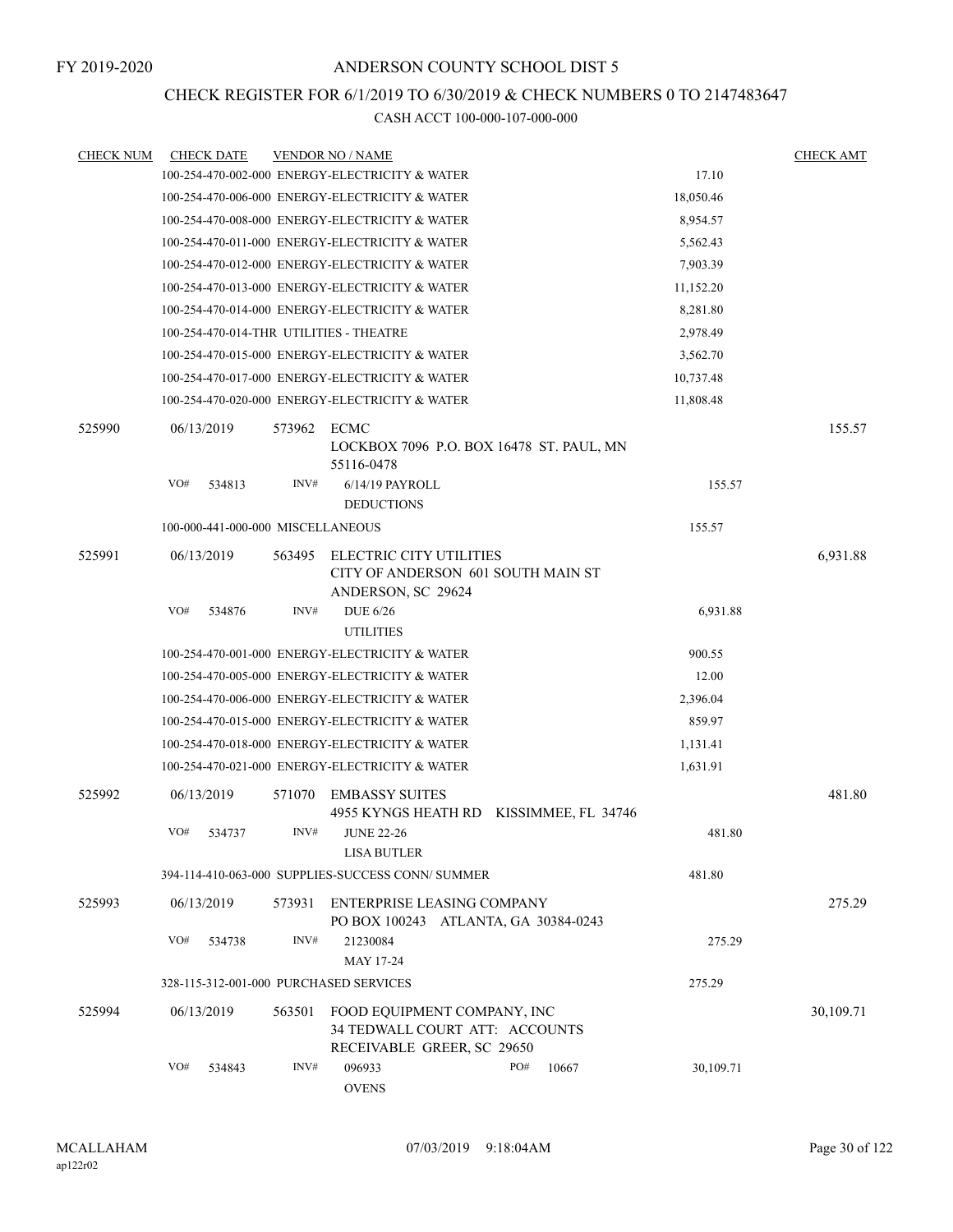# CHECK REGISTER FOR 6/1/2019 TO 6/30/2019 & CHECK NUMBERS 0 TO 2147483647

| <b>CHECK NUM</b> |     | <b>CHECK DATE</b>                    |        | <b>VENDOR NO / NAME</b>                                                                          |           | <b>CHECK AMT</b> |
|------------------|-----|--------------------------------------|--------|--------------------------------------------------------------------------------------------------|-----------|------------------|
|                  |     |                                      |        | 600-256-540-006-000 EQUIPMENT-EXPENDABLE                                                         | 5,109.71  |                  |
|                  |     |                                      |        | 600-256-541-006-CNP CNP SCHOOL MEALS EQUIPMENT                                                   | 25,000.00 |                  |
| 525996           |     | 06/13/2019                           | 572323 | <b>GB SHOES</b><br>5418 ASHEVILLE HWY HENDERSONVILLE, NC<br>28791                                |           | 1,401.05         |
|                  | VO# | 534745                               | INV#   | <b>MAY 2019</b>                                                                                  | 1,401.05  |                  |
|                  |     |                                      |        | <b>WORK SHOES</b>                                                                                |           |                  |
|                  |     | 600-256-410-000-000 SUPPLIES         |        |                                                                                                  | 1,401.05  |                  |
| 525998           |     | 06/13/2019                           | 259400 | HAMMOND WATER DISTRICT<br>250 MITCHELL ROAD ATT: ACCOUNTS<br>RECEIVABLE BELTON, SC 29627         |           | 12,056.27        |
|                  | VO# | 534815                               | INV#   | <b>MARCH-MAY</b><br><b>WATER &amp; SEWER</b>                                                     | 12,056.27 |                  |
|                  |     |                                      |        | 100-254-470-002-000 ENERGY-ELECTRICITY & WATER                                                   | 110.72    |                  |
|                  |     |                                      |        | 100-254-470-002-000 ENERGY-ELECTRICITY & WATER                                                   | 707.31    |                  |
|                  |     |                                      |        | 100-254-470-002-000 ENERGY-ELECTRICITY & WATER                                                   | 586.62    |                  |
|                  |     |                                      |        | 100-254-470-002-000 ENERGY-ELECTRICITY & WATER                                                   | 122.87    |                  |
|                  |     |                                      |        | 100-254-470-013-000 ENERGY-ELECTRICITY & WATER                                                   | 1,289.15  |                  |
|                  |     |                                      |        | 100-254-470-017-000 ENERGY-ELECTRICITY & WATER                                                   | 6,368.74  |                  |
|                  |     |                                      |        | 100-254-470-020-000 ENERGY-ELECTRICITY & WATER<br>100-254-470-020-000 ENERGY-ELECTRICITY & WATER | 110.72    |                  |
|                  |     |                                      |        |                                                                                                  | 2,760.14  |                  |
| 525999           |     | 06/13/2019                           | 573752 | HAMPTON INN - LEXINGTON<br>601 COLUMBIA AVE LEXINGTON, SC 29072                                  |           | 483.96           |
|                  | VO# | 534747                               | INV#   | <b>S. COLEMAN</b>                                                                                | 483.96    |                  |
|                  |     |                                      |        | CONF #92381886                                                                                   |           |                  |
|                  |     |                                      |        | 100-224-312-031-000 TEACHER TRAINING                                                             | 483.96    |                  |
| 526000           |     | 06/13/2019                           | 571340 | HILTON GARDEN INN BEAUFORT<br>1500 QUEEN STREET BEAUFORT, SC 29902                               |           | 523.60           |
|                  | VO# | 534850                               | INV#   | <b>JULY 16-18</b><br>CONF#3540715044                                                             | 261.80    |                  |
|                  |     |                                      |        | 100-224-312-031-000 TEACHER TRAINING                                                             | 261.80    |                  |
|                  | VO# | 534851                               | INV#   | <b>JULY 16-18</b><br>CONF#3540185842                                                             | 261.80    |                  |
|                  |     |                                      |        | 100-224-312-031-000 TEACHER TRAINING                                                             | 261.80    |                  |
| 526001           |     | 06/13/2019                           |        | 569972 JENIFER JONES<br>604 REGENCY CIRCLE ANDERSON, SC 29625                                    |           | 274.29           |
|                  | VO# | 534707                               | INV#   | PAPA JOHNS<br>REIMBURSEMENT                                                                      | 274.29    |                  |
|                  |     |                                      |        | 707-190-660-007-355 FIELD TRIPS GRADE 5 EXPENSE                                                  | 274.29    |                  |
| 526006           |     | 06/13/2019                           |        | 572859 LIFETOUCH NATIONAL SCHOOL STUDIOS<br>PO BOX 46993 EDEN PRAIRIE, MN 55344-9728             |           | 2,410.60         |
|                  | VO# | 534757                               | INV#   | STMT 31520931<br>ID 60789                                                                        | 2,410.60  |                  |
|                  |     | 710-271-660-010-240 YEARBOOK EXPENSE |        | 2,410.60                                                                                         |           |                  |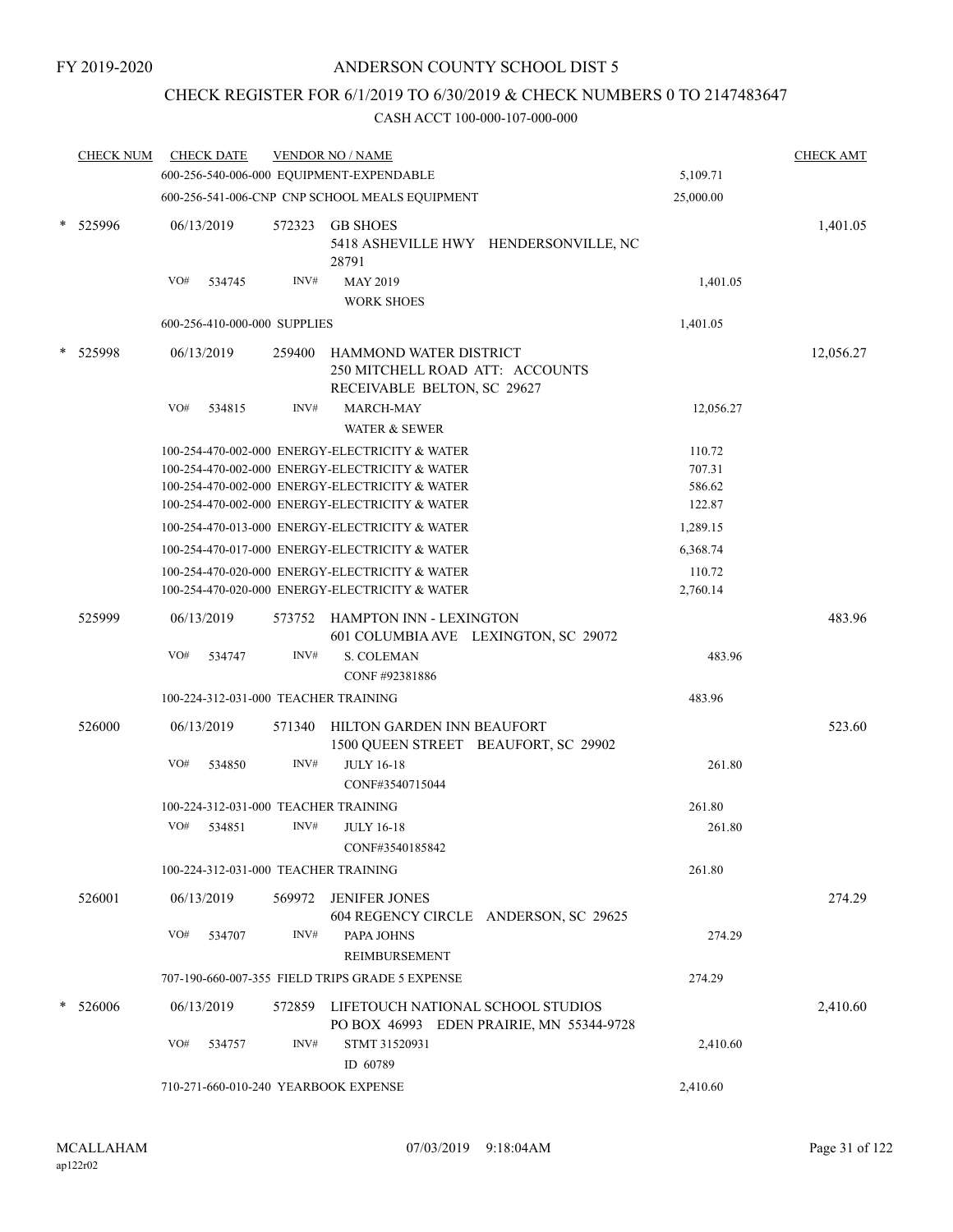# CHECK REGISTER FOR 6/1/2019 TO 6/30/2019 & CHECK NUMBERS 0 TO 2147483647

| <b>CHECK NUM</b> | <b>CHECK DATE</b>                      |      | <b>VENDOR NO / NAME</b>                                                                              |          | <b>CHECK AMT</b> |
|------------------|----------------------------------------|------|------------------------------------------------------------------------------------------------------|----------|------------------|
| * 526009         | 06/13/2019                             |      | 573745 MARCH OF DIMES<br>37 VILLA RD SUITE 317 B-123 GREENVILLE, SC<br>29615                         |          | 1,825.29         |
|                  | VO#<br>534758                          | INV# | <b>DONATION</b><br>WHITEHALL ELEM                                                                    | 1,825.29 |                  |
|                  |                                        |      | 719-271-660-019-397 MARCH OF DIMES EXPENSE                                                           | 1,825.29 |                  |
| 526010           | 06/13/2019                             |      | 567954 MARRIOTT SPRINGHILL SUITES<br>511 LADY STREET COLUMBIA, SC 29201                              |          | 691.36           |
|                  | VO# 534759                             | INV# | PO# 11050<br><b>CONF 88448880</b><br><b>CONF 88471397</b>                                            | 691.36   |                  |
|                  | 201-188-333-000-000 TRIPS- PAT         |      |                                                                                                      | 345.68   |                  |
|                  | 201-188-333-000-000 TRIPS- PAT         |      |                                                                                                      | 345.68   |                  |
| $*$ 526013       | 06/13/2019                             |      | 358500 MINUTEMAN PRESS<br>3308 NORTH MAIN STREET ATT: ACCOUNTS<br>RECEIVABLE ANDERSON, SC 29621-4108 |          | 277.53           |
|                  | VO#<br>534853                          | INV# | 87141<br>WHITEHALL ELEM                                                                              | 277.53   |                  |
|                  | 100-111-410-019-000 SUPPLIES           |      |                                                                                                      | 225.49   |                  |
|                  | 100-112-410-019-0RE RELATED ARTS       |      |                                                                                                      | 52.04    |                  |
| 526014           | 06/13/2019                             |      | 567126 MUSIC & ARTS CENTER<br>5295 WESTVIEW DR SUITE 300 ATTN: CA<br>FREDERICK, MD 21703             |          | 100.91           |
|                  | VO#<br>534854                          | INV# | 016785110<br><b>GLENVIEW MS</b>                                                                      | 100.91   |                  |
|                  | 720-271-660-020-601 BAND CLUB EXPENSE  |      |                                                                                                      | 100.91   |                  |
| 526015           | 06/13/2019                             |      | 564010 NC CHILD SUPPORT CENTRALIZED COLLECTNS<br>POBOX 900012 RALEIGH, NC 27675-9012                 |          | 305.50           |
|                  | VO#<br>534808                          | INV# | 6/14/19 PAYROLL<br><b>DEDUCTIONS</b>                                                                 | 305.50   |                  |
|                  |                                        |      | 100-000-435-000-000 WAGE GARNISH/CH SUPPORT                                                          | 305.50   |                  |
| 526016           | 06/13/2019                             |      | 569972 NICHOLE SIDERS<br>130 LANDAU LANE ANDERSON, SC 29625                                          |          | 101.00           |
|                  | VO#<br>534705                          | INV# | CNA EXAM<br><b>REFUND</b>                                                                            | 101.00   |                  |
|                  | 328-115-312-001-000 PURCHASED SERVICES |      |                                                                                                      | 101.00   |                  |
| 526017           | 06/13/2019                             |      | 389900 OFFICE DEPOT<br>POBOX 1413 CHARLOTTE, NC 28201-1413                                           |          | 2,510.39         |
|                  | VO#<br>534764                          | INV# | PO#<br>10880<br>319107564001<br>319110508001                                                         | 89.45    |                  |
|                  | 100-221-410-000-TST SUPPLIES-TESTING   |      |                                                                                                      | 55.19    |                  |
|                  | 100-221-410-000-TST SUPPLIES-TESTING   |      |                                                                                                      | 34.26    |                  |
|                  | VO#<br>534765                          | INV# | 10883<br>PO#<br>319660967001<br>9575001, 9576001                                                     | 329.25   |                  |
|                  |                                        |      | 100-213-410-000-000 SUPPLIES AND MATERIALS                                                           | 109.01   |                  |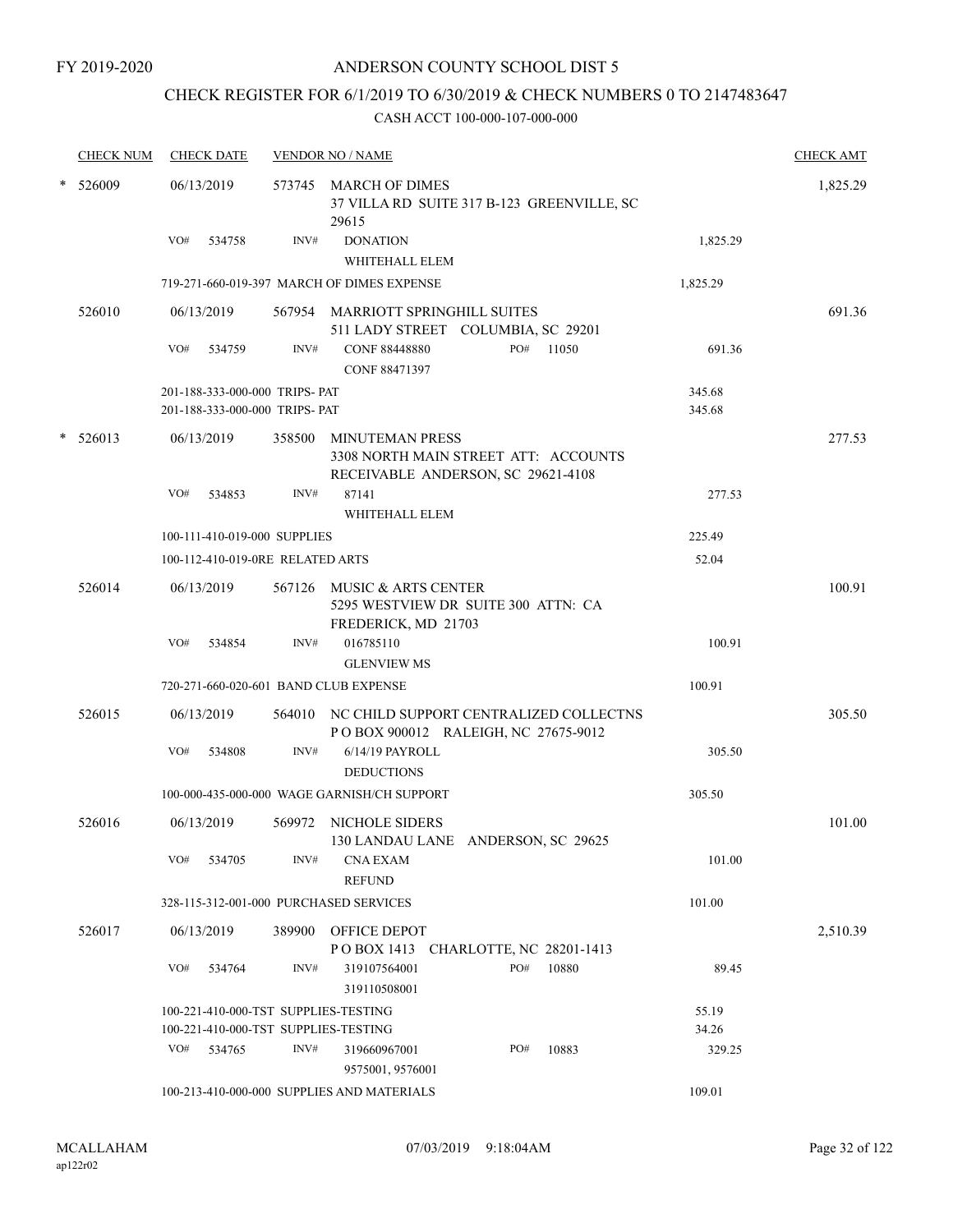# CHECK REGISTER FOR 6/1/2019 TO 6/30/2019 & CHECK NUMBERS 0 TO 2147483647

| <b>CHECK NUM</b> |     | <b>CHECK DATE</b>            | <b>VENDOR NO / NAME</b> |                                                                                        |     |       |                | <b>CHECK AMT</b> |
|------------------|-----|------------------------------|-------------------------|----------------------------------------------------------------------------------------|-----|-------|----------------|------------------|
|                  |     | 100-213-410-005-000 SUPPLIES |                         |                                                                                        |     |       | 19.16          |                  |
|                  |     | 100-213-410-010-000 SUPPLIES |                         |                                                                                        |     |       | 29.08          |                  |
|                  |     | 100-213-410-012-000 SUPPLIES |                         |                                                                                        |     |       | 49.15          |                  |
|                  |     | 100-213-410-013-000 SUPPLIES |                         |                                                                                        |     |       | 86.27          |                  |
|                  |     | 100-213-410-019-000 SUPPLIES |                         |                                                                                        |     |       | 36.58          |                  |
|                  |     | VO# 534766                   | INV#                    | 319294337001                                                                           |     |       | 70.41          |                  |
|                  |     |                              |                         | 319296516001                                                                           |     |       |                |                  |
|                  |     |                              |                         | 707-190-660-007-201 MISCELLANEOUS EXPENSE<br>707-190-660-007-201 MISCELLANEOUS EXPENSE |     |       | 48.39<br>22.02 |                  |
|                  |     | VO# 534767                   | INV#                    | 319653901001                                                                           |     |       | 3.46           |                  |
|                  |     |                              |                         | <b>SUPPLIES</b>                                                                        |     |       |                |                  |
|                  |     | 600-256-410-000-000 SUPPLIES |                         |                                                                                        |     |       | 3.46           |                  |
|                  |     | VO# 534768                   | INV#                    | 319652337001                                                                           |     |       | 317.75         |                  |
|                  |     |                              |                         | <b>SUPPLIES</b>                                                                        |     |       |                |                  |
|                  |     | 600-256-410-000-000 SUPPLIES |                         |                                                                                        |     |       | 317.75         |                  |
|                  |     | VO# 534769                   | INV#                    | 322931872001                                                                           |     |       | 1,091.43       |                  |
|                  |     |                              |                         | 322996026001                                                                           |     |       |                |                  |
|                  |     |                              |                         | 243-182-410-023-FLC SUPPLIES-FAMILY LITERACY                                           |     |       | 35.30          |                  |
|                  |     |                              |                         | 243-182-410-023-FLC SUPPLIES-FAMILY LITERACY                                           |     |       | 1,056.13       |                  |
|                  |     | VO# 534770                   | INV#                    | 320380906001<br><b>SUPPLIES</b>                                                        |     |       | 135.39         |                  |
|                  |     | 100-264-410-000-000 SUPPLIES |                         |                                                                                        |     |       | 135.39         |                  |
|                  |     | VO# 534771                   | INV#                    | 322521571001<br><b>SUPPLIES</b>                                                        |     |       | 148.72         |                  |
|                  |     |                              |                         | 719-271-660-019-201 MISCELLANEOUS EXPENSE                                              |     |       | 148.72         |                  |
|                  |     | VO# 534855                   | INV#                    | 319740200001<br>319741587001                                                           |     |       | 139.43         |                  |
|                  |     | 100-113-410-020-000 SUPPLIES |                         | 122.05                                                                                 |     |       |                |                  |
|                  |     | 100-113-410-020-000 SUPPLIES |                         |                                                                                        |     |       | 17.38          |                  |
|                  |     | VO# 534856                   | INV#                    | 317265911001<br><b>TONER</b>                                                           | PO# | 10847 | 185.10         |                  |
|                  |     | 100-257-410-000-000 SUPPLIES |                         |                                                                                        |     |       | 185.10         |                  |
| 526018           |     | 06/13/2019                   | 402400                  | PEACE EDUCATION FOUNDATION<br>11300 NE 2ND AVENUE ANDREAS BUILDING<br>MIAMI, FL 33161  |     |       |                | 131.85           |
|                  | VO# | 534772                       | INV#                    | 1288<br><b>SOUTH FANT</b>                                                              |     |       | 131.85         |                  |
|                  |     |                              |                         | 715-271-660-015-201 MISCELLANEOUS EXPENSE                                              |     |       | 131.85         |                  |
| $*$ 526020       |     | 06/13/2019                   |                         | 568036 PIEDMONT NATURAL GAS                                                            |     |       |                | 203.34           |
|                  | VO# | 534816                       | INV#                    | PO BOX 1246 CHARLOTTE, NC 28201-1246<br>9000769202001<br><b>NEVITT FOREST</b>          |     |       | 178.62         |                  |
|                  |     | 600-256-470-012-000 ENERGY   |                         | 178.62                                                                                 |     |       |                |                  |
|                  |     | VO# 534817                   | INV#                    | 4000769201001<br>NEVITT FOREST                                                         |     |       | 24.72          |                  |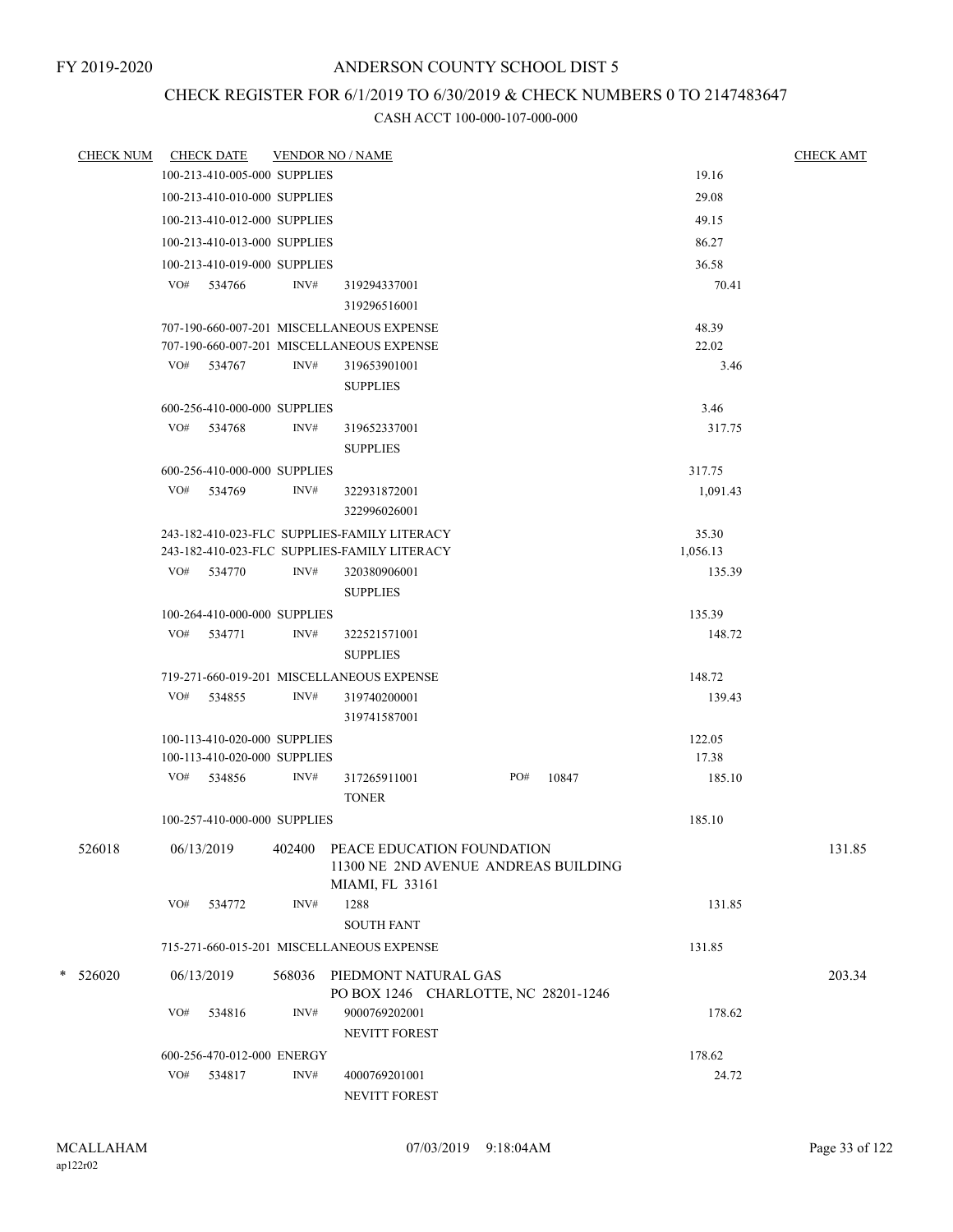# CHECK REGISTER FOR 6/1/2019 TO 6/30/2019 & CHECK NUMBERS 0 TO 2147483647

| <b>CHECK NUM</b> |     | <b>CHECK DATE</b><br>100-254-472-012-000 ENERGY-GAS |        | <b>VENDOR NO / NAME</b>                                                   |     |           | 24.72    | <b>CHECK AMT</b> |
|------------------|-----|-----------------------------------------------------|--------|---------------------------------------------------------------------------|-----|-----------|----------|------------------|
|                  |     |                                                     |        |                                                                           |     |           |          |                  |
| 526021           |     | 06/13/2019                                          |        | 572322 READ'S UNIFORMS, INC<br>4128 CLEMSON BLVD ANDERSON, SC 29621       |     |           |          | 600.00           |
|                  | VO# | 534773                                              | INV#   | <b>ACCT 6106-7</b><br><b>SHOES</b>                                        |     | 600.00    |          |                  |
|                  |     | 600-256-410-000-000 SUPPLIES                        |        |                                                                           |     |           | 600.00   |                  |
| 526022           |     | 06/13/2019                                          |        | 431095 REALLY GOOD STUFF, LLC<br>PO BOX 734329 CHICAGO, IL 60673-4329     |     |           |          | 721.75           |
|                  | VO# | 534774                                              | INV#   | 6867695<br>ACCT #0011057                                                  | PO# | 10639     | 421.03   |                  |
|                  |     |                                                     |        |                                                                           |     |           |          |                  |
|                  | VO# |                                                     | INV#   | 201-112-410-014-000 SUPPLIES AND MATERIALS                                |     |           | 421.03   |                  |
|                  |     | 534775                                              |        | 6895582<br>ACCT #9129189                                                  |     |           | 300.72   |                  |
|                  |     | 100-112-410-009-000 SUPPLIES                        |        |                                                                           |     |           | 300.72   |                  |
| 526023           |     | 06/13/2019                                          |        | 573390 RESCARE HOMECARE<br>PO BOX 2797 VALDOSTA, GA 31604-2797            |     |           |          | 5,133.36         |
|                  | VO# | 534776                                              | INV#   | 7606300105791                                                             | PO# | 99684     | 1,476.00 |                  |
|                  |     |                                                     |        | <b>APRIL 23-30</b>                                                        |     |           |          |                  |
|                  |     |                                                     |        | 203-215-313-000-000 O&M/ PT/ ESL SERVICES                                 |     |           | 1,476.00 |                  |
|                  |     | VO# 534777                                          | INV#   | 7606300105903<br><b>MAY 1-15</b>                                          | PO# | 99684     | 1,047.36 |                  |
|                  |     |                                                     |        | 203-215-313-000-000 O&M/ PT/ ESL SERVICES                                 |     |           | 1,047.36 |                  |
|                  |     | VO# 534778                                          | INV#   | 7606300106117                                                             | PO# | 99684     | 2,610.00 |                  |
|                  |     |                                                     |        | <b>MAY 1-15</b>                                                           |     |           |          |                  |
|                  |     |                                                     |        | 203-215-313-000-000 O&M/ PT/ ESL SERVICES                                 |     |           | 2,610.00 |                  |
| $*$ 526025       |     | 06/13/2019                                          |        | 567525 ROWLAND MECHANICAL<br>4035 HWY 24 ANDERSON, SC 29626               |     |           |          | 605.00           |
|                  | VO# | 534857                                              | INV#   | 9296                                                                      |     | PO# 11055 | 605.00   |                  |
|                  |     |                                                     |        | <b>BAND TRUCK</b>                                                         |     |           |          |                  |
|                  |     | 100-271-312-003-BAN BAND REPAIRS                    |        |                                                                           |     |           | 605.00   |                  |
| 526026           |     | 06/13/2019                                          |        | 575654 RR DONNELLEY & SONS COMPANY<br>PO BOX 538602 ATLANTA, GA 30353     |     |           |          | 267.50           |
|                  |     | VO# 534779                                          | INV#   | 564910807<br>CUST #967359                                                 |     |           | 267.50   |                  |
|                  |     | 100-112-410-019-000 SUPPLIES                        |        |                                                                           |     |           | 267.50   |                  |
|                  |     |                                                     |        |                                                                           |     |           |          |                  |
| 526027           |     | 06/13/2019                                          | 569972 | <b>SARAH GRAHAM</b><br>419 W WHITNER ST LOT 28 ANDERSON, SC<br>29624      |     |           |          | 101.00           |
|                  | VO# | 534704                                              | INV#   | <b>CNA EXAM</b><br><b>REFUND</b>                                          |     |           | 101.00   |                  |
|                  |     |                                                     |        | 328-115-312-001-000 PURCHASED SERVICES                                    |     |           | 101.00   |                  |
| 526028           |     | 06/13/2019                                          |        | 452202 SC DEPT OF REVENUE                                                 |     |           |          | 199.87           |
|                  |     |                                                     |        | POBOX 125 301 GERVAIS STREET CENTRAL<br>LEVY UNIT COLUMBIA, SC 29214-0213 |     |           |          |                  |
|                  |     |                                                     |        |                                                                           |     |           |          |                  |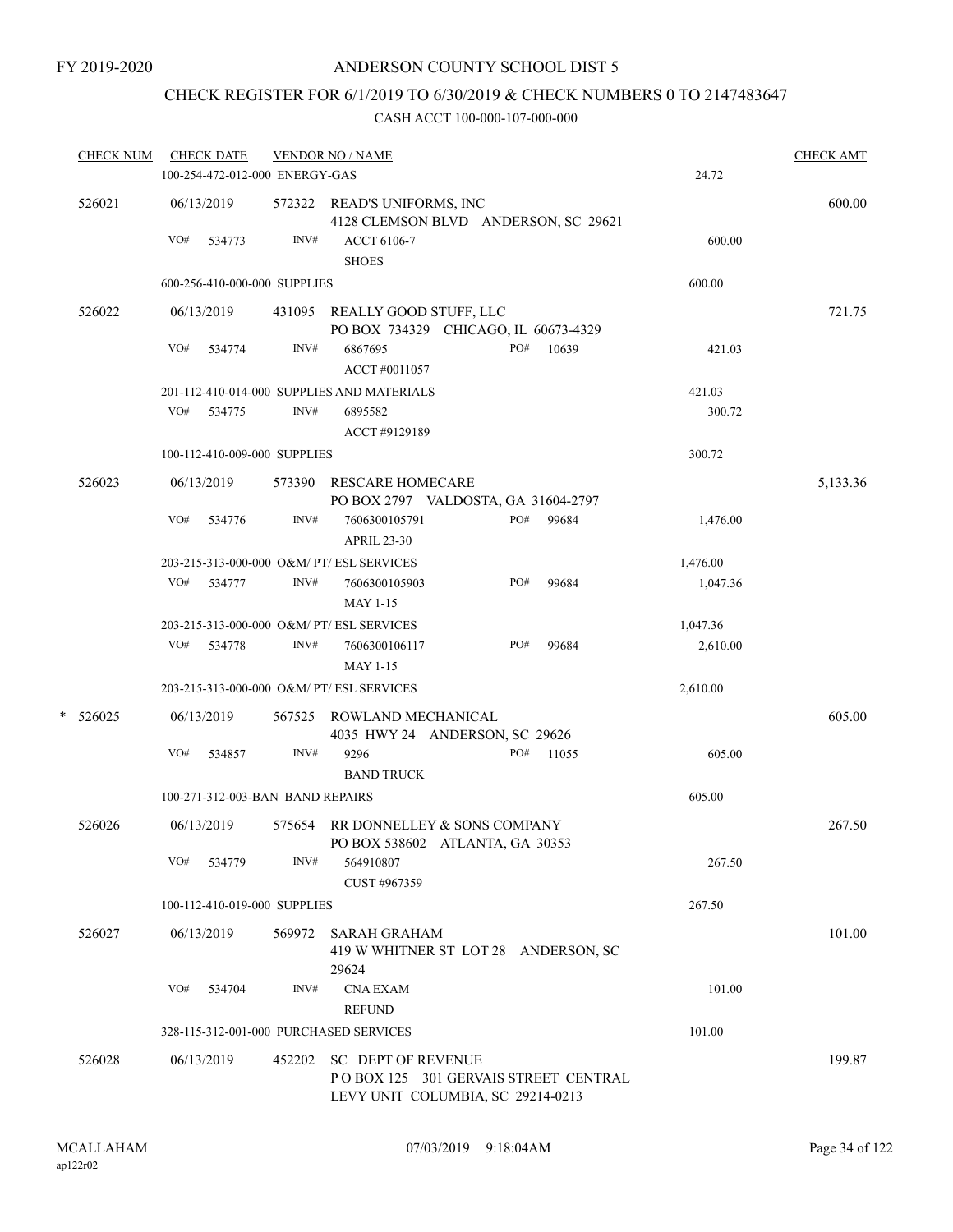# CHECK REGISTER FOR 6/1/2019 TO 6/30/2019 & CHECK NUMBERS 0 TO 2147483647

| <b>CHECK NUM</b> |     | <b>CHECK DATE</b>                  | <b>VENDOR NO / NAME</b> | <b>CHECK AMT</b>                                                                       |        |        |
|------------------|-----|------------------------------------|-------------------------|----------------------------------------------------------------------------------------|--------|--------|
|                  | VO# | 534809                             | INV#                    | 6/14/19 PAYROLL<br><b>DEDUCTIONS</b>                                                   | 199.87 |        |
|                  |     |                                    |                         | 100-000-440-000-000 SC STATE TAX LEVY                                                  | 199.87 |        |
| 526029           |     | 06/13/2019                         |                         | 450701 SC RETIREMENT SYSTEM (SPP)<br>POBOX 11960 CAPITOL STATION COLUMBIA, SC<br>29211 |        | 421.68 |
|                  | VO# | 534806                             | INV#                    | 6/14/19 PAYROLL                                                                        | 421.68 |        |
|                  |     |                                    |                         | <b>DEDUCTIONS</b>                                                                      |        |        |
|                  |     |                                    |                         | 100-000-438-000-000 RETIREMENT SERV PURCHASE                                           | 421.68 |        |
| 526030           |     | 06/13/2019                         |                         | 570059 SHARP BUSINESS SYSTEMS<br>DEPT 1216 PO BOX 121216 DALLAS, TX<br>75312-1216      |        | 910.01 |
|                  | VO# | 534784                             | INV#                    | 9001988929<br><b>COPIES</b>                                                            | 811.22 |        |
|                  |     | 100-115-410-003-000 SUPPLIES       |                         |                                                                                        | 811.22 |        |
|                  | VO# | 534785                             | INV#                    | 9002001481<br><b>COPIER</b>                                                            | 6.42   |        |
|                  |     | 717-190-660-017-362 COPIER EXPENSE |                         |                                                                                        | 6.42   |        |
|                  | VO# | 534786                             | INV#                    | 9002001415<br>9002014531                                                               | 27.04  |        |
|                  |     | 723-190-660-023-913 COPIER EXPENSE |                         |                                                                                        | 12.84  |        |
|                  |     | 723-190-660-023-913 COPIER EXPENSE |                         |                                                                                        | 14.20  |        |
|                  | VO# | 534787                             | INV#                    | 9002001480<br><b>COPIER</b>                                                            | 12.84  |        |
|                  |     | 708-271-660-008-362 COPIER EXPENSE |                         |                                                                                        | 12.84  |        |
|                  | VO# | 534788                             | INV#                    | 9001969738                                                                             | 52.49  |        |
|                  |     |                                    |                         | <b>COPIES</b>                                                                          |        |        |
|                  |     | 713-271-660-013-362 COPIER EXPENSE |                         |                                                                                        | 52.49  |        |
| 526031           |     | 06/13/2019                         | 568954                  | <b>SHRED A WAY</b><br>PO BOX 51132 ATT: ACCOUNTS RECEIVABLE<br>PIEDMONT, SC 29673      |        | 142.00 |
|                  | VO# | 534789                             | INV#                    | A70078<br><b>ADULT ED</b>                                                              | 28.00  |        |
|                  |     |                                    |                         | 723-190-660-023-911 MISCELLANEOUS- ADULT ED EXPENSE                                    | 28.00  |        |
|                  | VO# | 534790                             | INV#                    | 34678<br><b>MIDWAY</b>                                                                 | 48.00  |        |
|                  |     |                                    |                         | 717-190-660-017-201 MISCELLANEOUS EXPENSE                                              | 48.00  |        |
|                  | VO# | 534791                             | INV#                    | A70001<br><b>MCCANTS</b>                                                               | 33.00  |        |
|                  |     |                                    |                         | 705-271-660-005-411 MISCELLANEOUS EXPENSE                                              | 33.00  |        |
|                  | VO# | 534792                             | INV#                    | A70272<br><b>CONCORD</b>                                                               | 33.00  |        |
|                  |     |                                    |                         | 709-271-660-009-201 MISCELLANEOUS EXPENSE                                              | 33.00  |        |
| 526032           |     | 06/13/2019                         |                         | 571007 SIMPLIFIED OFFICE SYSTEMS                                                       |        | 155.43 |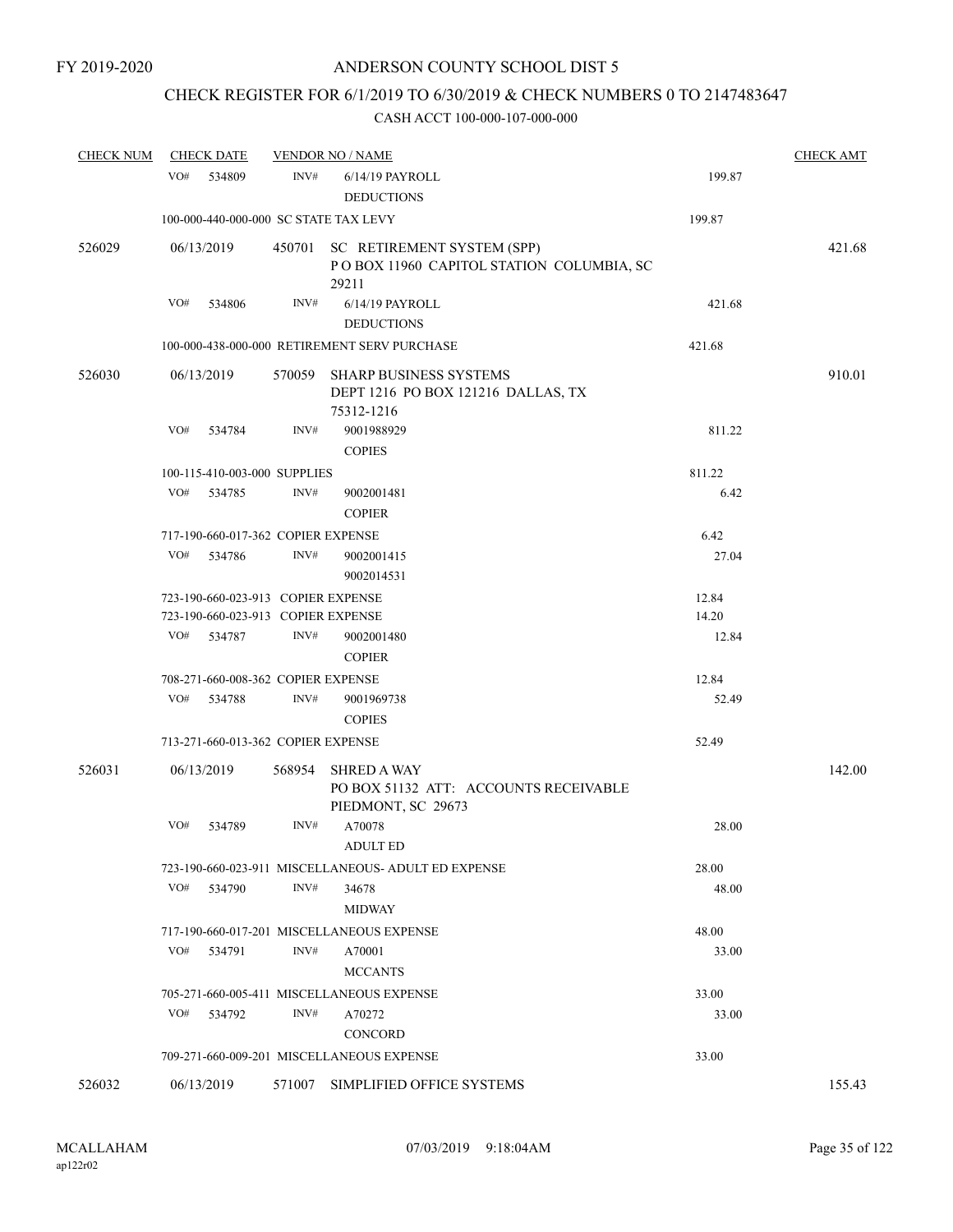# CHECK REGISTER FOR 6/1/2019 TO 6/30/2019 & CHECK NUMBERS 0 TO 2147483647

| <b>CHECK NUM</b> |     | <b>CHECK DATE</b>            |        | <b>VENDOR NO / NAME</b>                   |     |                        |          | <b>CHECK AMT</b> |
|------------------|-----|------------------------------|--------|-------------------------------------------|-----|------------------------|----------|------------------|
|                  |     |                              |        | 6220 BUSH RIVER ROAD COLUMBIA, SC 29212   |     |                        |          |                  |
|                  | VO# | 534793                       | INV#   | 190607-0029                               |     |                        | 121.78   |                  |
|                  |     |                              |        | <b>COPIES</b>                             |     |                        |          |                  |
|                  |     |                              |        | 201-112-490-016-000 OTHER/COPIER COST     |     |                        | 121.78   |                  |
|                  | VO# | 534794                       | INV#   | 190610-0009                               |     |                        | 33.65    |                  |
|                  |     |                              |        | <b>COPIES</b>                             |     |                        |          |                  |
|                  |     | 100-112-410-011-000 SUPPLIES |        |                                           |     |                        | 33.65    |                  |
| 526033           |     | 06/13/2019                   | 569589 | <b>SREB</b>                               |     |                        |          | 4,400.00         |
|                  |     |                              |        | 592 TENTH ST, NW ATTN: JAMES LEW ATLANTA, |     |                        |          |                  |
|                  |     |                              |        | GA 30318-5776                             |     |                        |          |                  |
|                  | VO# | 534798                       | INV#   | 2018190203-6                              |     |                        | 2,200.00 |                  |
|                  |     |                              |        | SEPT 11, 2018                             |     |                        |          |                  |
|                  |     |                              |        | 207-224-333-001-004 TRIPS AND CONFERENCES |     |                        | 2,200.00 |                  |
|                  | VO# | 534870                       | INV#   | 2018190203-9                              |     |                        | 2,200.00 |                  |
|                  |     |                              |        | MARCH 11, 2019                            |     |                        |          |                  |
|                  |     |                              |        | 207-224-333-001-004 TRIPS AND CONFERENCES |     |                        | 2,200.00 |                  |
| 526034           |     | 06/13/2019                   | 572156 | STREETMAN RESOURCES, INC                  |     |                        |          | 4,180.00         |
|                  |     |                              |        | 210 GOLD THREAD WAY TAYLORS, SC 29687     |     |                        |          |                  |
|                  | VO# | 534795                       | INV#   | 042219                                    | PO# | 11002                  | 4,180.00 |                  |
|                  |     |                              |        | <b>EVALUATIONS</b>                        |     |                        |          |                  |
|                  |     |                              |        | 600-256-323-002-000 REPAIRS TO EQUIPMENT  |     |                        | 220.00   |                  |
|                  |     |                              |        | 600-256-323-003-000 REPAIRS TO EQUIPMENT  |     |                        | 220.00   |                  |
|                  |     |                              |        | 600-256-323-005-000 REPAIRS TO EQUIPMENT  |     |                        | 220.00   |                  |
|                  |     |                              |        | 600-256-323-006-000 REPAIRS TO EQUIPMENT  |     |                        | 220.00   |                  |
|                  |     |                              |        | 600-256-323-007-000 REPAIRS TO EQUIPMENT  |     |                        | 220.00   |                  |
|                  |     |                              |        | 600-256-323-008-000 REPAIRS TO EQUIPMENT  |     |                        | 220.00   |                  |
|                  |     |                              |        | 600-256-323-009-000 REPAIRS TO EQUIPMENT  |     |                        | 220.00   |                  |
|                  |     |                              |        | 600-256-323-010-000 REPAIRS TO EQUIPMENT  |     |                        | 220.00   |                  |
|                  |     |                              |        | 600-256-323-011-000 REPAIRS TO EQUIPMENT  |     |                        | 220.00   |                  |
|                  |     |                              |        | 600-256-323-012-000 REPAIRS TO EQUIPMENT  |     |                        | 220.00   |                  |
|                  |     |                              |        | 600-256-323-013-000 REPAIRS TO EQUIPMENT  |     |                        | 220.00   |                  |
|                  |     |                              |        | 600-256-323-014-000 REPAIRS TO EQUIPMENT  |     |                        | 220.00   |                  |
|                  |     |                              |        | 600-256-323-015-000 REPAIRS TO EQUIPMENT  |     |                        | 220.00   |                  |
|                  |     |                              |        | 600-256-323-016-000 REPAIRS TO EQUIPMENT  |     |                        | 220.00   |                  |
|                  |     |                              |        | 600-256-323-017-000 REPAIRS TO EQUIPMENT  |     |                        | 220.00   |                  |
|                  |     |                              |        | 600-256-323-018-000 REPAIRS TO EQUIPMENT  |     |                        | 220.00   |                  |
|                  |     |                              |        | 600-256-323-019-000 REPAIRS TO EQUIPMENT  |     |                        | 220.00   |                  |
|                  |     |                              |        | 600-256-323-020-000 REPAIRS TO EQUIPMENT  |     |                        | 220.00   |                  |
|                  |     |                              |        | 600-256-323-021-000 REPAIRS TO EQUIPMENT  |     |                        | 220.00   |                  |
| 526035           |     | 06/13/2019                   | 572995 | <b>SUPPLYWORKS</b>                        |     |                        |          |                  |
|                  |     |                              |        | PO BOX 742604                             |     | ATLANTA, GA 30374-2604 |          | 13,844.52        |
|                  | VO# | 534863                       | INV#   | 490076270                                 | PO# | 10684                  | 9,653.54 |                  |
|                  |     |                              |        | <b>SUPPLIES</b>                           |     |                        |          |                  |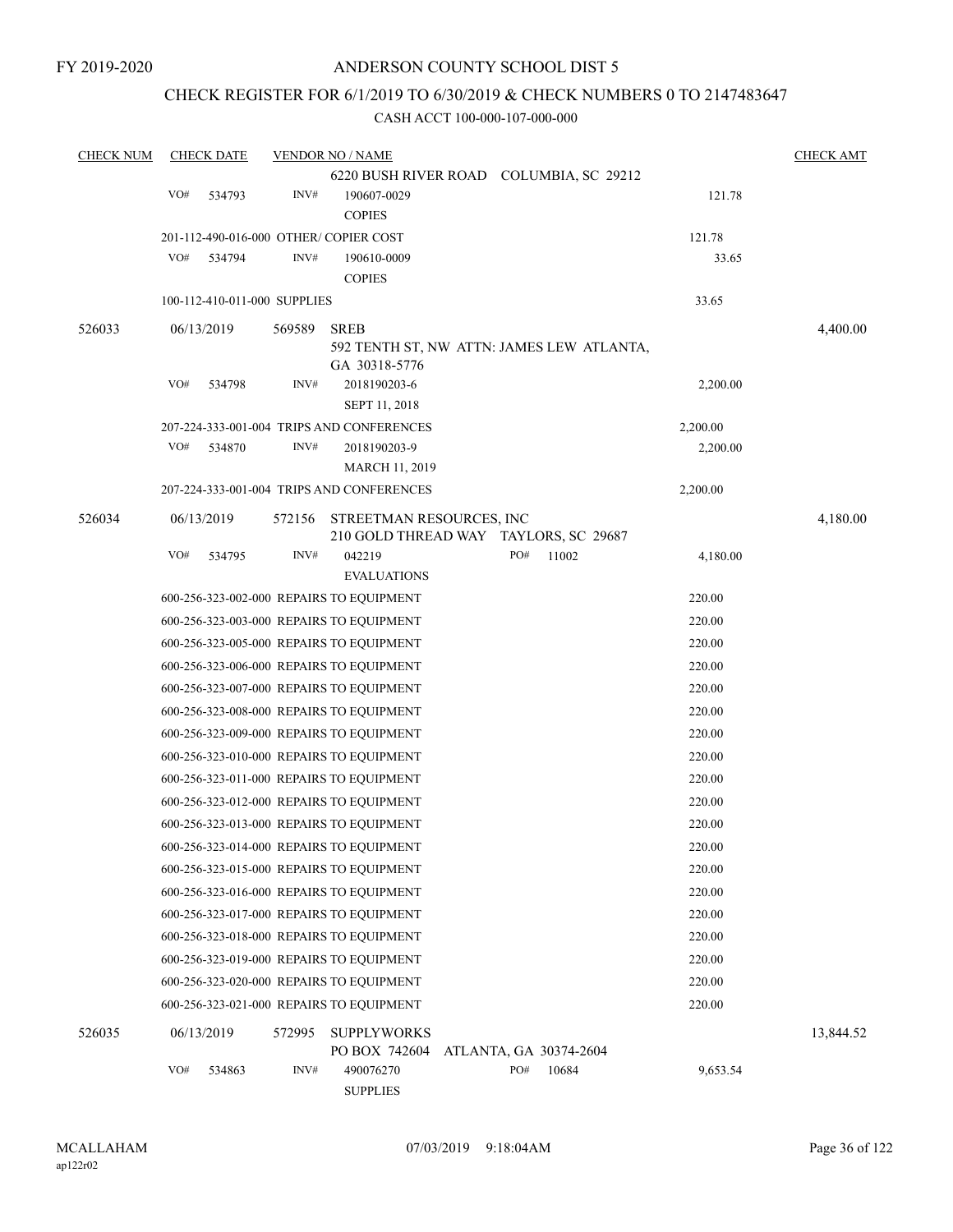### CHECK REGISTER FOR 6/1/2019 TO 6/30/2019 & CHECK NUMBERS 0 TO 2147483647

|   | <b>CHECK NUM</b> |     | <b>CHECK DATE</b>                 |        | <b>VENDOR NO / NAME</b>                                                                     |     |       |          | <b>CHECK AMT</b> |
|---|------------------|-----|-----------------------------------|--------|---------------------------------------------------------------------------------------------|-----|-------|----------|------------------|
|   |                  |     |                                   |        | 100-000-170-000-000 WAREHOUSE INVENTORY                                                     |     |       | 9,653.54 |                  |
|   |                  | VO# | 534864                            | INV#   | 491324422<br><b>SUPPLIES</b>                                                                | PO# | 10736 | 1,783.48 |                  |
|   |                  |     |                                   |        | 100-000-170-000-000 WAREHOUSE INVENTORY                                                     |     |       | 1,783.48 |                  |
|   |                  | VO# | 534865                            | INV#   | 491565388                                                                                   | PO# | 10768 | 2,407.50 |                  |
|   |                  |     |                                   |        | <b>SUPPLIES</b>                                                                             |     |       |          |                  |
|   |                  |     |                                   |        | 100-000-170-000-000 WAREHOUSE INVENTORY                                                     |     |       | 2,407.50 |                  |
|   | 526036           |     | 06/13/2019                        | 575405 | TC EDUCATIONAL CONSULTING LLC<br>219 COUNTRY GLEN LANE PELZER, SC 29669                     |     |       |          | 1,250.00         |
|   |                  | VO# | 534796                            | INV#   | <b>JUNE 10TH</b>                                                                            | PO# | 99595 | 250.00   |                  |
|   |                  |     |                                   |        | WHITEHALL ELEM                                                                              |     |       |          |                  |
|   |                  |     | 201-224-312-019-000 PD CONSULTANT |        |                                                                                             |     |       | 250.00   |                  |
|   |                  | VO# | 534866                            | INV#   | 6467                                                                                        |     |       | 1,000.00 |                  |
|   |                  |     |                                   |        | WHITEHALL ELEM                                                                              |     |       |          |                  |
|   |                  |     | 100-112-410-019-000 SUPPLIES      |        |                                                                                             |     |       | 742.25   |                  |
|   |                  |     | 100-112-410-019-0RE RELATED ARTS  |        |                                                                                             |     |       | 61.81    |                  |
|   |                  |     |                                   |        | 100-112-410-019-INQ INQUIRY BASED LEARNING                                                  |     |       | 141.36   |                  |
|   |                  |     |                                   |        | 719-271-660-019-201 MISCELLANEOUS EXPENSE                                                   |     |       | 54.58    |                  |
|   |                  |     |                                   |        |                                                                                             |     |       |          |                  |
|   | 526037           |     | 06/13/2019                        | 573957 | <b>TEAM FITZ GRAPHICS</b>                                                                   |     |       |          | 2,020.00         |
|   |                  | VO# | 534797                            | INV#   | 11320 MOSTELLER RD. CINCINNATI, OH 45249<br>16615                                           |     |       | 2,020.00 |                  |
|   |                  |     |                                   |        | <b>WESTSIDE HS</b>                                                                          |     |       |          |                  |
|   |                  |     |                                   |        | 100-114-410-003-VEN SUPPLY-ADDT'L FOR LOST VENDING                                          |     |       | 2,020.00 |                  |
| * | 526039           |     | 06/13/2019                        | 572503 | <b>TG</b>                                                                                   |     |       |          | 478.73           |
|   |                  |     |                                   |        | P O BOX 659601 SAN ANTONIO, TX 78265-9601                                                   |     |       |          |                  |
|   |                  | VO# | 534810                            | INV#   | 6/14/19 PAYROLL                                                                             |     |       | 478.73   |                  |
|   |                  |     |                                   |        | <b>DEDUCTIONS</b>                                                                           |     |       |          |                  |
|   |                  |     | 100-000-441-000-000 MISCELLANEOUS |        |                                                                                             |     |       | 478.73   |                  |
|   | 526040           |     | 06/13/2019                        | 566248 | THE BREAKERS RESORT<br>2006 NORTH OCEAN BLVD ATTN: DEBRA<br>GALLIGAN MYRTLE BEACH, SC 29577 |     |       |          | 500.00           |
|   |                  | VO# | 534799                            | INV#   | <b>DEPOSIT</b><br><b>SNA CONFERENCE</b>                                                     |     |       | 500.00   |                  |
|   |                  |     |                                   |        | 600-256-333-000-000 TRIPS AND CONFERENCES                                                   |     |       | 500.00   |                  |
|   | 526041           |     | 06/13/2019                        | 566496 | THE PEACE CENTER                                                                            |     |       |          | 342.50           |
|   |                  | VO# | 534802                            | INV#   | 300 SOUTH MAIN ST GREENVILLE, SC 29601<br>949438                                            |     |       | 342.50   |                  |
|   |                  |     |                                   |        | <b>CENTERVILLE ELEM</b>                                                                     |     |       |          |                  |
|   |                  |     |                                   |        | 707-190-660-007-355 FIELD TRIPS GRADE 5 EXPENSE                                             |     |       | 342.50   |                  |
|   | $* 526043$       |     | 06/13/2019                        |        | 564298 UNITED WAY OF ANDERSON COUNTY<br>POBOX 2067 ANDERSON, SC 29622                       |     |       |          | 2,053.58         |
|   |                  | VO# | 534807                            | INV#   | 6/14/19 PAYROLL<br><b>DEDUCTIONS</b>                                                        |     |       | 2,053.58 |                  |
|   |                  |     |                                   |        | 100-000-455-000-000 UNITED FUND - PAYABLE                                                   |     |       | 2,053.58 |                  |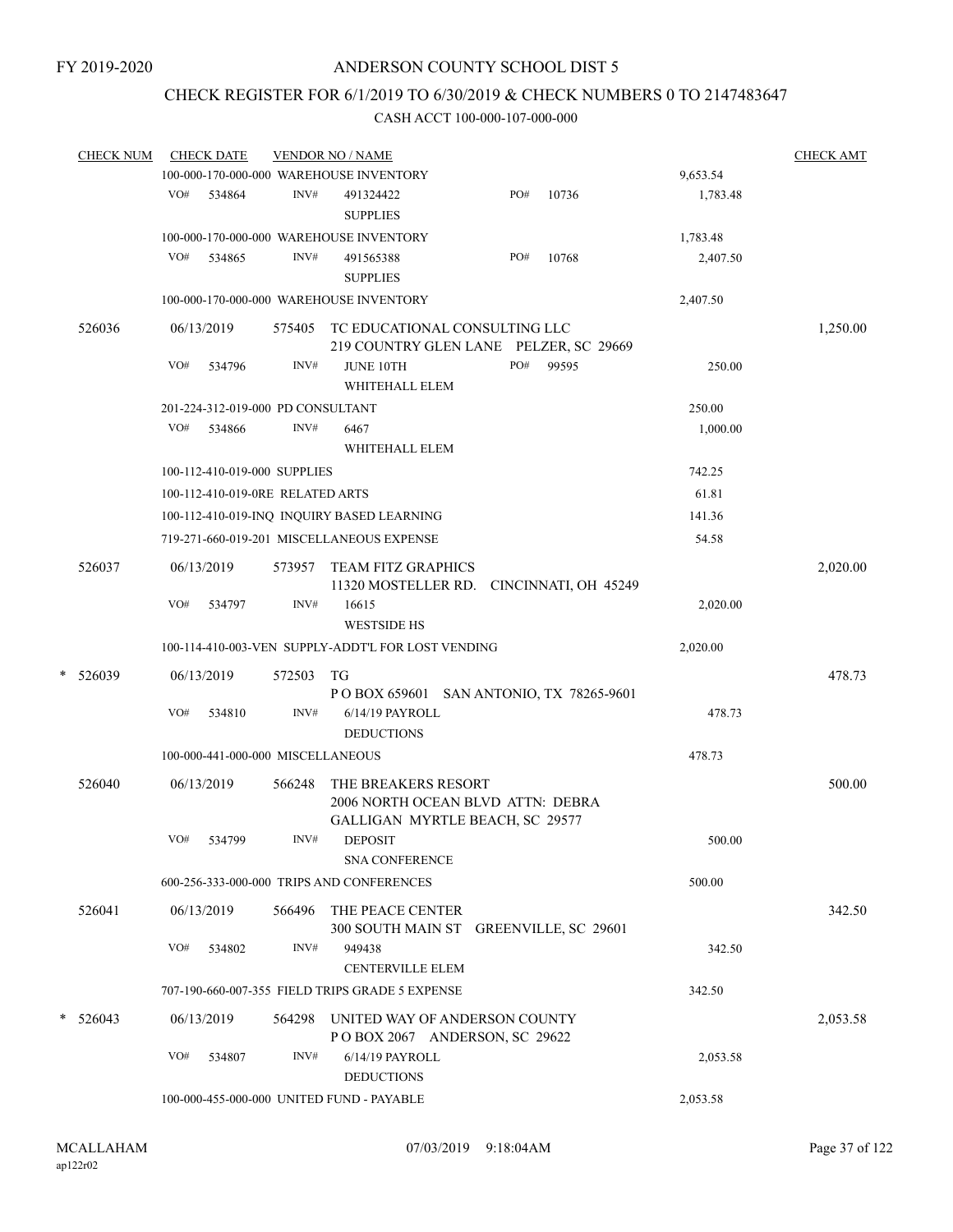### CHECK REGISTER FOR 6/1/2019 TO 6/30/2019 & CHECK NUMBERS 0 TO 2147483647

| <b>CHECK NUM</b> |     | <b>CHECK DATE</b>                  |        | <b>VENDOR NO / NAME</b>                                                                                   |     |       |               | <b>CHECK AMT</b> |
|------------------|-----|------------------------------------|--------|-----------------------------------------------------------------------------------------------------------|-----|-------|---------------|------------------|
| 526044           |     | 06/13/2019                         | 573903 | <b>UPSTATE AHEC</b><br>104 S. VENTURE DR. GREENVILLE, SC 29615                                            |     |       |               | 910.25           |
|                  | VO# | 534803                             | INV#   | 885<br>2019-2020 FEES                                                                                     |     |       | 110.25        |                  |
|                  |     |                                    |        | 203-127-410-000-000 SUPPLIES-LD/DD/OHI                                                                    |     |       | 110.25        |                  |
|                  |     | VO# 534872                         | INV#   | 886                                                                                                       |     |       | 800.00        |                  |
|                  |     |                                    |        | 2019-2020 FEES                                                                                            |     |       |               |                  |
|                  |     |                                    |        | 100-213-410-000-000 SUPPLIES AND MATERIALS                                                                |     |       | 800.00        |                  |
| 526045           |     | 06/13/2019                         |        | 572350 US DEPARTMENT OF EDUCATION AWG<br>NATIONAL PAYMENT CENTER PO BOX 790356 ST<br>LOUIS, MO 63179-0356 |     |       |               | 482.42           |
|                  | VO# | 534814                             | INV#   | 6/14/19 PAYROLL                                                                                           |     |       | 482.42        |                  |
|                  |     |                                    |        | <b>DEDUCTIONS</b>                                                                                         |     |       |               |                  |
|                  |     | 100-000-441-000-000 MISCELLANEOUS  |        |                                                                                                           |     |       | 482.42        |                  |
| 526046           |     | 06/13/2019                         |        | 573864 WELLS FARGO VENDOR FIN SERV<br>PO BOX 105710 ATLANTA, GA 30348-5710                                |     |       |               | 174.41           |
|                  | VO# | 534804                             | INV#   | 69685212<br><b>COPIER</b>                                                                                 |     |       | 174.41        |                  |
|                  |     | 723-190-660-023-913 COPIER EXPENSE |        |                                                                                                           |     |       | 174.41        |                  |
| 526047           |     | 06/13/2019                         | 576020 | WHEATON ACADEMY INSTITUTE<br>900 PRINCE CROSSING ROAD WEST CHICAGO, IL<br>60185                           |     |       |               | 400.00           |
|                  | VO# | 534805                             | INV#   | <b>JUNE 24-26</b><br><b>REGISTRATION</b>                                                                  | PO# | 11045 | 400.00        |                  |
|                  |     |                                    |        | 267-370-312-000-ACS PS-ANDERSON CHRISTIAN SCH                                                             |     |       | 400.00        |                  |
| $*$ 526050       |     |                                    |        | ASD5 GENERAL FUND PETTY CASH                                                                              |     |       |               | 235.32           |
|                  |     | 06/19/2019                         | 115205 |                                                                                                           |     |       |               |                  |
|                  | VO# | 534960                             | INV#   | <b>REIMBURSMENT</b><br>PETTY CASH                                                                         |     |       | 235.32        |                  |
|                  |     |                                    |        | 100-213-410-000-000 SUPPLIES AND MATERIALS                                                                |     |       | 5.80          |                  |
|                  |     |                                    |        | 100-213-410-000-000 SUPPLIES AND MATERIALS                                                                |     |       | 29.93         |                  |
|                  |     |                                    |        | 100-213-411-000-000 NURSING SERVICES - GASOLINE                                                           |     |       | 25.00         |                  |
|                  |     |                                    |        | 100-213-411-000-000 NURSING SERVICES - GASOLINE                                                           |     |       | 25.00         |                  |
|                  |     |                                    |        | 100-221-312-000-000 PURCHASED SERVICES                                                                    |     |       | 2.17          |                  |
|                  |     |                                    |        | 100-224-312-000-000 STAFF DEV. - PURCHASED SERVICES                                                       |     |       | 4.00          |                  |
|                  |     |                                    |        | 100-224-312-000-TEF TEACHER EFFECTIVENESS                                                                 |     |       | 5.45          |                  |
|                  |     |                                    |        | 100-224-410-000-TEF TEACHER EFFECTIVENESS SUPPLIES                                                        |     |       | 2.82          |                  |
|                  |     |                                    |        | 100-233-410-000-SMT SUPPLIES-STUDENT MGMT                                                                 |     |       | 5.35          |                  |
|                  |     |                                    |        | 100-254-323-000-600 MAINTENANCE SERVICES                                                                  |     |       | 24.00         |                  |
|                  |     |                                    |        | 100-254-410-000-000 CUSTODIAL SUPPLIES                                                                    |     |       | 64.07         |                  |
|                  |     |                                    |        | 100-264-312-000-ERP EMPLOYEE RECOGNITION PROGRAM<br>100-264-312-000-ERP EMPLOYEE RECOGNITION PROGRAM      |     |       | 5.35<br>14.24 |                  |
|                  |     | 394-224-333-063-000 TRIPS/PD       |        |                                                                                                           |     |       | 6.33          |                  |
|                  |     | 883-223-410-000-000 SUPPLIES       |        |                                                                                                           |     |       | 6.42          |                  |
|                  |     |                                    |        |                                                                                                           |     |       |               |                  |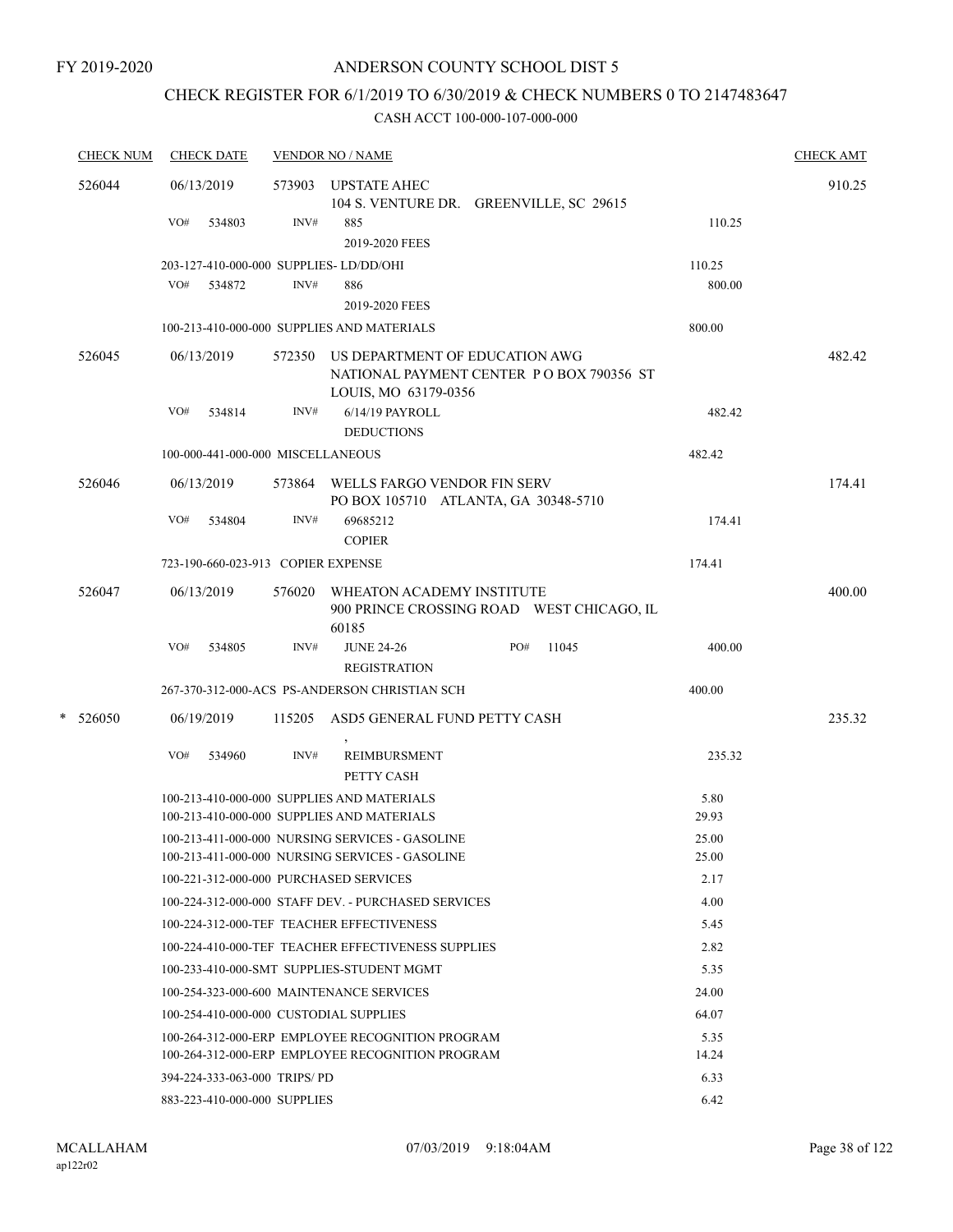### CHECK REGISTER FOR 6/1/2019 TO 6/30/2019 & CHECK NUMBERS 0 TO 2147483647

|   | <b>CHECK NUM</b> |     | <b>CHECK DATE</b><br>883-223-410-000-000 SUPPLIES |        | <b>VENDOR NO / NAME</b>                                                               |     |       | 9.39     | <b>CHECK AMT</b> |
|---|------------------|-----|---------------------------------------------------|--------|---------------------------------------------------------------------------------------|-----|-------|----------|------------------|
|   | 526051           |     | 06/19/2019                                        | 156900 | CAROLINA PRODUCE COMPANY<br>POBOX 3849 ATT: ACCOUNTS RECEIVABLE<br>ANDERSON, SC 29622 |     |       |          | 1,157.50         |
|   |                  | VO# | 534989                                            | INV#   | 904660<br><b>NEVITT FOREST</b>                                                        |     |       | 1,157.50 |                  |
|   |                  |     | 600-256-460-012-FFV FOOD- FFVP                    |        |                                                                                       |     |       | 1,157.50 |                  |
|   | 526052           |     | 06/19/2019                                        | 158800 | CARSON DELLOSA PUBLISHING<br>POBOX 35665 GREENSBORO, NC 28260-2674                    |     |       |          | 107.34           |
|   |                  | VO# | 534903                                            | INV#   | 229472<br><b>SUPPLIES</b>                                                             |     |       | 107.34   |                  |
|   |                  |     | 100-147-410-013-000 SUPPLIES                      |        |                                                                                       |     |       | 107.34   |                  |
| * | 526054           |     | 06/19/2019                                        | 565685 | <b>CORNER BAGEL SHOP</b><br>715 EAST GREENVILLE STREET ANDERSON, SC<br>29621          |     |       |          | 289.68           |
|   |                  | VO# | 534964                                            | INV#   | 1243<br><b>LUNCH</b>                                                                  |     |       | 289.68   |                  |
|   |                  |     | 883-223-410-000-000 SUPPLIES                      |        |                                                                                       |     |       | 289.68   |                  |
|   | 526055           |     | 06/19/2019                                        | 567489 | DE LAGE LANDEN<br>POBOX 41602 PHILADELPHIA, PA 19101-1602                             |     |       |          | 641.91           |
|   |                  | VO# | 534904                                            | INV#   | 11332024<br><b>PAYOFF</b>                                                             |     |       | 641.91   |                  |
|   |                  |     | 713-271-660-013-362 COPIER EXPENSE                |        |                                                                                       |     |       | 641.91   |                  |
|   | 526056           |     | 06/19/2019                                        | 198651 | DELL MARKETING LP<br>PO BOX 534118 ATT: ACCOUNTS RECEIVABLE<br>ATLANTA, GA 30353-4118 |     |       |          | 2,995.67         |
|   |                  | VO# | 534934                                            | INV#   | 10321052730<br>AA673070                                                               | PO# | 11019 | 2,995.67 |                  |
|   |                  |     |                                                   |        | 100-266-345-000-000 TECHNOLOGY INFRASTRUCTURE                                         |     |       | 2,995.67 |                  |
|   | 526057           |     | 06/19/2019                                        | 573378 | DIAMOND T PROMOTIONAL GEAR<br>PO BOX 125 FAIR PLAY, SC 29643                          |     |       |          | 888.28           |
|   |                  | VO# | 534985                                            | INV#   | 19857<br><b>SHIRTS</b>                                                                |     |       | 888.28   |                  |
|   |                  |     |                                                   |        | 714-271-660-014-201 MISCELLANEOUS EXPENSE                                             |     |       | 888.28   |                  |
|   | $*$ 526060       |     | 06/19/2019                                        | 566478 | GT SYSTEMS<br>166 PARNELL BRIDGE ROAD ATT: ACCOUNTS<br>RECEIVABLE MARIETTA, SC 29661  |     |       |          | 500.00           |
|   |                  | VO# | 534931                                            | INV#   | CV 132-133<br><b>INSTALL</b>                                                          |     |       | 500.00   |                  |
|   |                  |     |                                                   |        | 100-266-314-007-000 REPAIRS TO EQUIPMENT                                              |     |       | 500.00   |                  |
|   | 526061           |     | 06/19/2019                                        | 575999 | <b>HAMTPTON INN AUBURN</b><br>2430 COLLEGE STREET AUBURN, AL 36832                    |     |       |          | 1,274.64         |
|   |                  | VO# | 534929                                            | INV#   | 97719999<br><b>KYLE LOCKE</b>                                                         | PO# | 11005 | 1,274.64 |                  |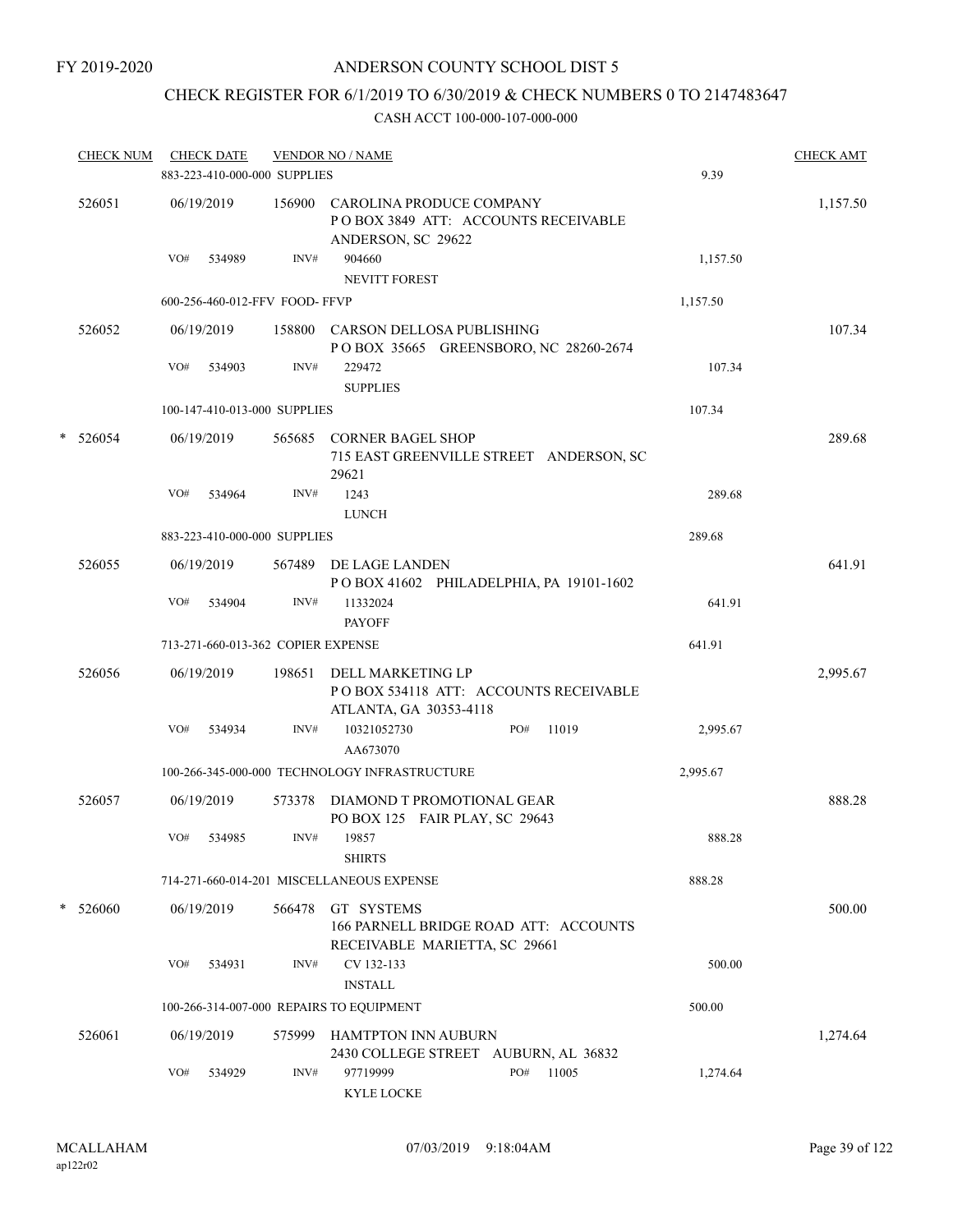### CHECK REGISTER FOR 6/1/2019 TO 6/30/2019 & CHECK NUMBERS 0 TO 2147483647

|   | <b>CHECK NUM</b> | <b>CHECK DATE</b>                                            |        | <b>VENDOR NO / NAME</b><br>100-233-333-031-000 TRIPS AND CONFERENCES                                    | 1,274.64         | <b>CHECK AMT</b> |
|---|------------------|--------------------------------------------------------------|--------|---------------------------------------------------------------------------------------------------------|------------------|------------------|
|   | 526062           | 06/19/2019                                                   | 576029 | HEAT TREATS LLC<br>PELICAN'S SNOWBALLS 1705 RUTLAND COURT<br>COLUMBIA, SC 29206                         |                  | 925.00           |
|   |                  | VO#<br>534889                                                | INV#   | 06/03/19<br><b>MCCANTS</b>                                                                              | 925.00           |                  |
|   |                  | 705-271-660-005-494 6TH GRADE EXPENSE                        |        |                                                                                                         | 329.00           |                  |
|   |                  | 705-271-660-005-495 7TH GRADE EXPENSE                        |        |                                                                                                         | 329.00           |                  |
|   |                  | 705-271-660-005-496 8TH GRADE EXPENSE                        |        |                                                                                                         | 267.00           |                  |
|   | 526063           | 06/19/2019                                                   |        | 576014 INCLUSIVE TLC<br>2206 LEGACY OAK DRIVE WAXHAW, NC 28173                                          |                  | 195.00           |
|   |                  | VO#<br>534909                                                | INV#   | PO#<br>11049<br>30008<br><b>SUPPLIES</b>                                                                | 195.00           |                  |
|   |                  | 203-127-410-000-000 SUPPLIES-LD/DD/OHI                       |        |                                                                                                         | 195.00           |                  |
| * | 526065           | 06/19/2019                                                   | 576023 | INSTRUCTURE, INC<br>6330 SOUTH 3000 EAST<br>SUITE 700 SALT LAKE<br>CITY, UT 84121                       |                  | 1,500.00         |
|   |                  | VO#<br>534932                                                | INV#   | MC2019-101993<br>PO#<br>11072<br><b>MASTERY CONNECT</b>                                                 | 1,500.00         |                  |
|   |                  | 100-221-312-000-000 PURCHASED SERVICES                       |        |                                                                                                         | 1,500.00         |                  |
|   | 526066           | 06/19/2019                                                   | 575582 | <b>INVENTORY TRADING COMPANY</b><br>X-GRAIN SPORTSWEAR PO BOX 47 PEOSTA, IA<br>52068                    |                  | 417.30           |
|   |                  | VO#<br>534939                                                | INV#   | 101320<br><b>SUPPLIES</b>                                                                               | 417.30           |                  |
|   |                  | 705-271-660-005-611 PEP CLUB EXPENSE                         |        |                                                                                                         | 417.30           |                  |
|   | 526067           | 06/19/2019                                                   | 304900 | KAPLAN EARLY LEARNING COMPANY<br>POBOX 890575 ATT: ACCOUNTS RECEIVABLE<br>CHARLOTTE, NC 28289-0575      |                  | 115.54           |
|   |                  | VO#<br>534898                                                | INV#   | 0005129421<br><b>SUPPLIES</b>                                                                           | 115.54           |                  |
|   |                  |                                                              |        | 713-271-660-013-201 MISCELLANEOUS EXPENSE                                                               | 115.54           |                  |
|   | 526068           | 06/19/2019                                                   | 565009 | K-LOG, INC<br>PO BOX 5 ZION, IL 60099-0005                                                              |                  | 3,390.49         |
|   |                  | VO#<br>534976                                                | INV#   | PO#<br>19-294543-1<br>10796<br><b>TABLES</b>                                                            | 3,390.49         |                  |
|   |                  | 397-113-410-014-000 SUPPLIES                                 |        |                                                                                                         | 3,390.49         |                  |
|   | 526069           | 06/19/2019                                                   | 313476 | LAKESHORE LEARNING MATERIALS<br>2695 EAST DOMINGUEZ STREET ATT: ACCOUNTS<br>RECEIVABLE CARSON, CA 90895 |                  | 1,014.62         |
|   |                  | VO#<br>534900                                                | INV#   | 3351350619<br><b>SUPPLIES</b>                                                                           | 1,014.62         |                  |
|   |                  | 100-147-410-013-000 SUPPLIES<br>100-147-410-013-000 SUPPLIES |        |                                                                                                         | 187.74<br>252.96 |                  |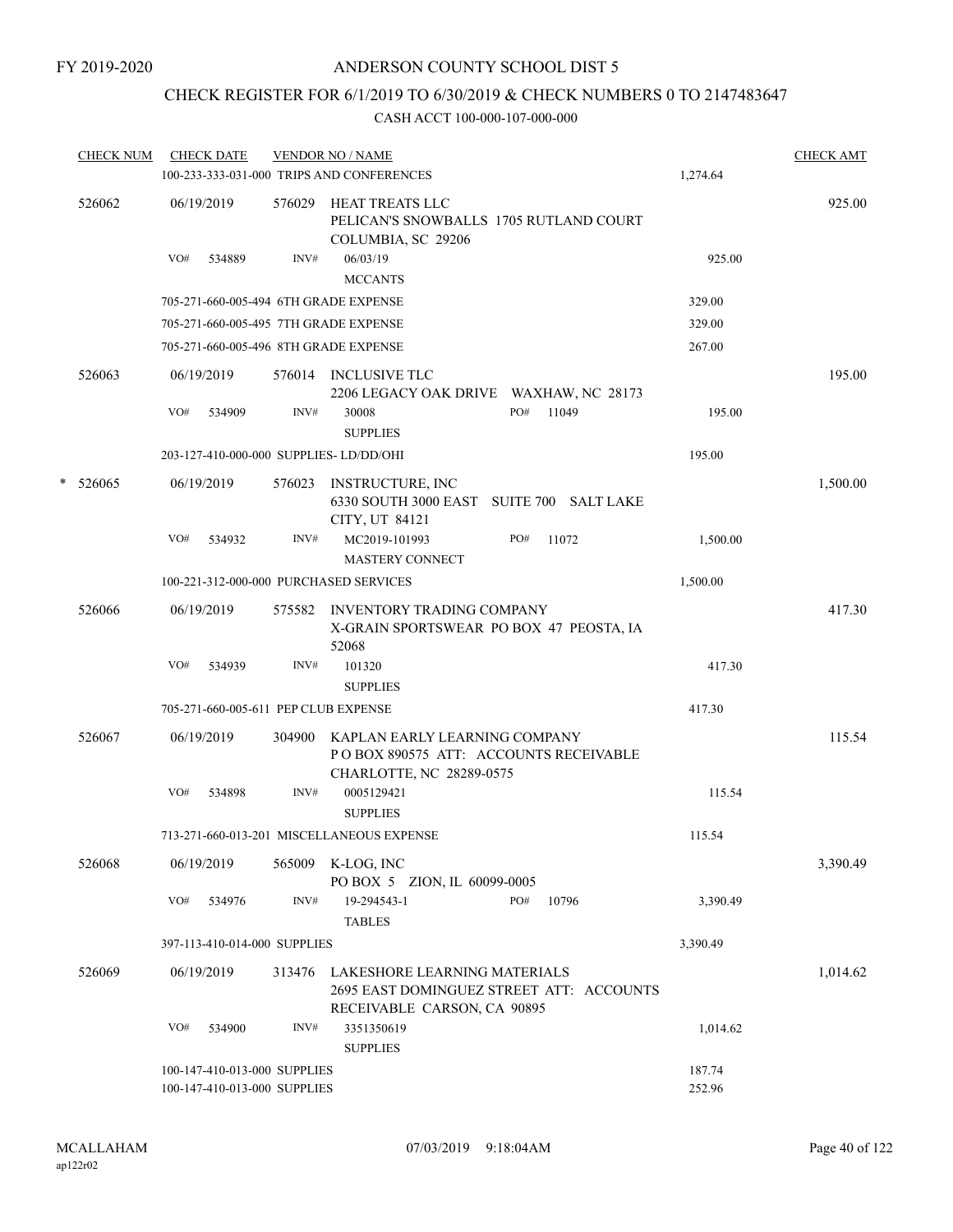## CHECK REGISTER FOR 6/1/2019 TO 6/30/2019 & CHECK NUMBERS 0 TO 2147483647

| <b>CHECK NUM</b> | <b>CHECK DATE</b>                      |        | <b>VENDOR NO / NAME</b>                                                                              |          | <b>CHECK AMT</b> |
|------------------|----------------------------------------|--------|------------------------------------------------------------------------------------------------------|----------|------------------|
|                  | 100-147-410-013-000 SUPPLIES           |        |                                                                                                      | 503.38   |                  |
|                  |                                        |        | 713-271-660-013-201 MISCELLANEOUS EXPENSE                                                            | 70.54    |                  |
| 526070           | 06/19/2019                             |        | 575976 MCCULLOUGH, DYLAN**<br>3507 ALLSTON STREET ANDERSON, SC 29624                                 |          | 440.00           |
|                  | VO#<br>534896                          | INV#   | PAYROLL<br><b>INTERNSHIP</b>                                                                         | 440.00   |                  |
|                  | 100-115-312-031-000 PURCHASED SERVICES |        |                                                                                                      | 440.00   |                  |
| 526071           | 06/19/2019                             | 575381 | MEGA DOUGH<br>130 KIROLI ROAD WEST MONROE, LA 71291                                                  |          | 1,231.20         |
|                  | VO#<br>534995                          | INV#   | 2024730<br><b>FUNDRAISER</b>                                                                         | 1,231.20 |                  |
|                  | 705-271-660-005-611 PEP CLUB EXPENSE   |        |                                                                                                      | 1,231.20 |                  |
| 526072           | 06/19/2019                             | 358500 | <b>MINUTEMAN PRESS</b><br>3308 NORTH MAIN STREET ATT: ACCOUNTS<br>RECEIVABLE ANDERSON, SC 29621-4108 |          | 323.49           |
|                  | VO#<br>534922                          | INV#   | 87156<br><b>PROGRAMS</b>                                                                             | 323.49   |                  |
|                  | 124-114-410-024-000 SUPPLIES           |        |                                                                                                      | 323.49   |                  |
| 526073           | 06/19/2019                             | 567126 | MUSIC & ARTS CENTER<br>5295 WESTVIEW DR SUITE 300 ATTN: CA<br>FREDERICK, MD 21703                    |          | 327.19           |
|                  | VO#<br>534913                          | INV#   | 017343866<br><b>SUPPLIES</b>                                                                         | 97.98    |                  |
|                  | 720-271-660-020-601 BAND CLUB EXPENSE  |        |                                                                                                      | 97.98    |                  |
|                  | VO#<br>534930                          | INV#   | 016527192                                                                                            | 229.21   |                  |
|                  |                                        |        | 016527180                                                                                            |          |                  |
|                  | 100-114-410-003-001 BAND SUPPLIES      |        |                                                                                                      | 229.21   |                  |
| 526074           | 06/19/2019                             | 389900 | OFFICE DEPOT<br>POBOX 1413 CHARLOTTE, NC 28201-1413                                                  |          | 1,299.68         |
|                  | VO#<br>534901                          | INV#   | 317277254001<br><b>SUPPLIES</b>                                                                      | 675.91   |                  |
|                  |                                        |        | 713-271-660-013-201 MISCELLANEOUS EXPENSE                                                            | 675.91   |                  |
|                  | VO#<br>534920                          | INV#   | 2305323926<br>317214631001                                                                           | 213.27   |                  |
|                  |                                        |        | 100-114-410-003-VEN SUPPLY-ADDT'L FOR LOST VENDING                                                   | 213.27   |                  |
|                  | VO#<br>534923                          | INV#   | 322225052001<br><b>SUPPLIES</b>                                                                      | 57.08    |                  |
|                  | 100-112-410-010-0RE RELATED ARTS       |        |                                                                                                      | 57.08    |                  |
|                  | VO#<br>534927                          | INV#   | 322289923001<br><b>SUPPLIES</b>                                                                      | 12.82    |                  |
|                  | 600-256-410-000-000 SUPPLIES           |        |                                                                                                      | 12.82    |                  |
|                  | VO#<br>534928                          | INV#   | 322290172001<br><b>SUPPLIES</b>                                                                      | 137.40   |                  |
|                  | 600-256-410-000-000 SUPPLIES           |        |                                                                                                      | 137.40   |                  |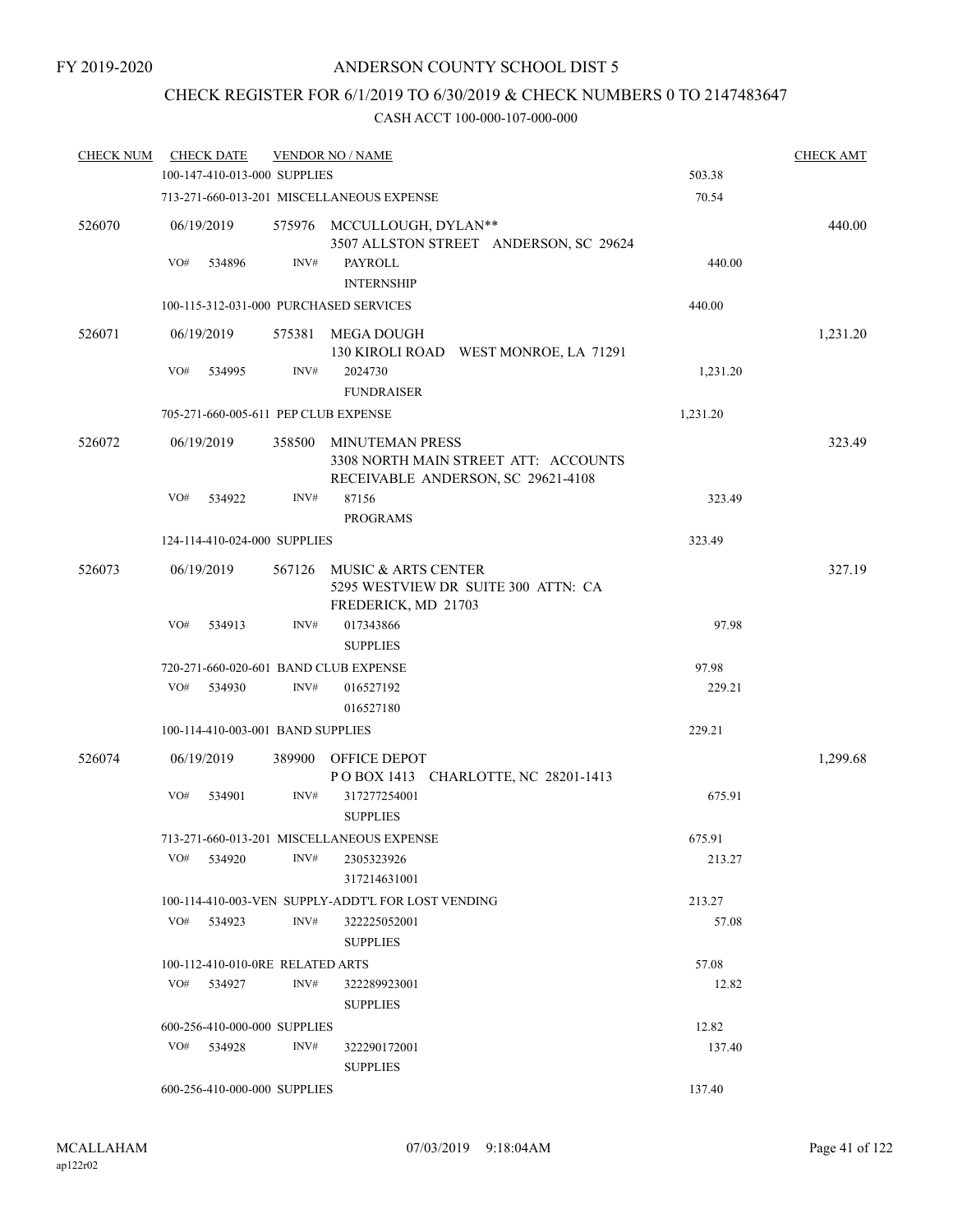## CHECK REGISTER FOR 6/1/2019 TO 6/30/2019 & CHECK NUMBERS 0 TO 2147483647

|        | <b>CHECK NUM</b> |            | <b>CHECK DATE</b> |                                        | <b>VENDOR NO / NAME</b>                                                                                  |          | <b>CHECK AMT</b> |
|--------|------------------|------------|-------------------|----------------------------------------|----------------------------------------------------------------------------------------------------------|----------|------------------|
|        |                  | VO# 534938 |                   | INV#                                   | 322074171001<br><b>SUPPLIES</b>                                                                          | 203.20   |                  |
|        |                  |            |                   | 100-112-410-012-000 SUPPLIES           |                                                                                                          | 203.20   |                  |
| *      | 526076           | 06/19/2019 |                   | 406300                                 | PHIL JEWELERS<br>116 NORTH MAIN STREET ANDERSON, SC 29621                                                |          | 235.40           |
|        |                  | VO#        | 534919            | INV#                                   | 327993<br><b>TRAY</b>                                                                                    | 68.48    |                  |
|        |                  |            |                   |                                        | 713-271-660-013-201 MISCELLANEOUS EXPENSE                                                                | 68.48    |                  |
|        |                  | VO#        | 534997            | INV#                                   | <b>CONCORD</b><br><b>GIFTS</b>                                                                           | 166.92   |                  |
|        |                  |            |                   |                                        | 709-271-660-009-375 FACULTY EXPENSE                                                                      | 166.92   |                  |
| $\ast$ | 526078           | 06/19/2019 |                   |                                        | 451500 SC STATE DEPARTMENT OF EDUCATION<br>1429 SENATE ST ROOM 1101 TRANSPORTATION<br>COLUMBIA, SC 29201 |          | 3,209.49         |
|        |                  | VO#        | 534978            | INV#                                   | MAY 2019<br><b>TRANSPORTATION</b>                                                                        | 1,397.85 |                  |
|        |                  |            |                   |                                        | 100-255-330-000-TRP TRANSITIONAL MILEAGE                                                                 | 1,397.85 |                  |
|        |                  | VO# 534979 |                   | INV#                                   | <b>JUNE 2019</b><br><b>TRANSPORTATION</b>                                                                | 1,590.55 |                  |
|        |                  |            |                   |                                        | 100-255-330-000-TRP TRANSITIONAL MILEAGE                                                                 | 1,590.55 |                  |
|        |                  | VO# 534980 |                   | INV#                                   | <b>MAY 2019</b><br><b>TRANSPORTATION</b>                                                                 | 221.09   |                  |
|        |                  |            |                   | 100-223-312-002-000 Purchased Services |                                                                                                          | 221.09   |                  |
|        | 526079           | 06/19/2019 |                   | 568954                                 | <b>SHRED A WAY</b><br>PO BOX 51132 ATT: ACCOUNTS RECEIVABLE<br>PIEDMONT, SC 29673                        |          | 199.00           |
|        |                  | VO#        | 534902            | INV#                                   | A70384<br><b>SHREDDING</b>                                                                               | 33.00    |                  |
|        |                  |            |                   |                                        | 713-271-660-013-201 MISCELLANEOUS EXPENSE                                                                | 33.00    |                  |
|        |                  | VO#        | 534921            | INV#                                   | 35329<br><b>SHREDDING</b>                                                                                | 138.00   |                  |
|        |                  |            |                   |                                        | 100-114-410-003-VEN SUPPLY-ADDT'L FOR LOST VENDING                                                       | 138.00   |                  |
|        |                  | VO#        | 534924            | INV#                                   | 35332<br><b>SHREDDING</b>                                                                                | 28.00    |                  |
|        |                  |            |                   | 100-113-410-006-000 SUPPLIES           |                                                                                                          | 28.00    |                  |
| $\ast$ | 526081           | 06/19/2019 |                   | 574710                                 | <b>SOLIANT HEALTH</b><br>DEPT. CH 14430 PALATINE, IL 60055-4330                                          |          | 1,950.00         |
|        |                  | VO#        | 534974            | INV#                                   | 10568481<br>PO#<br>99577<br><b>SERVICE</b>                                                               | 1,950.00 |                  |
|        |                  |            |                   |                                        | 283-126-312-000-000 CONTRACTED SERVICES                                                                  | 1,950.00 |                  |
|        | 526082           | 06/19/2019 |                   | 576030                                 | SOUTHEASTERN TEAM CAMP<br>1601 MAPLE STREET CARROLLTON, GA 30118                                         |          | 9,240.00         |
|        |                  | VO#        | 534999            | INV#                                   | FOOTBALL CAMP<br><b>GLENVIEW</b>                                                                         | 9,240.00 |                  |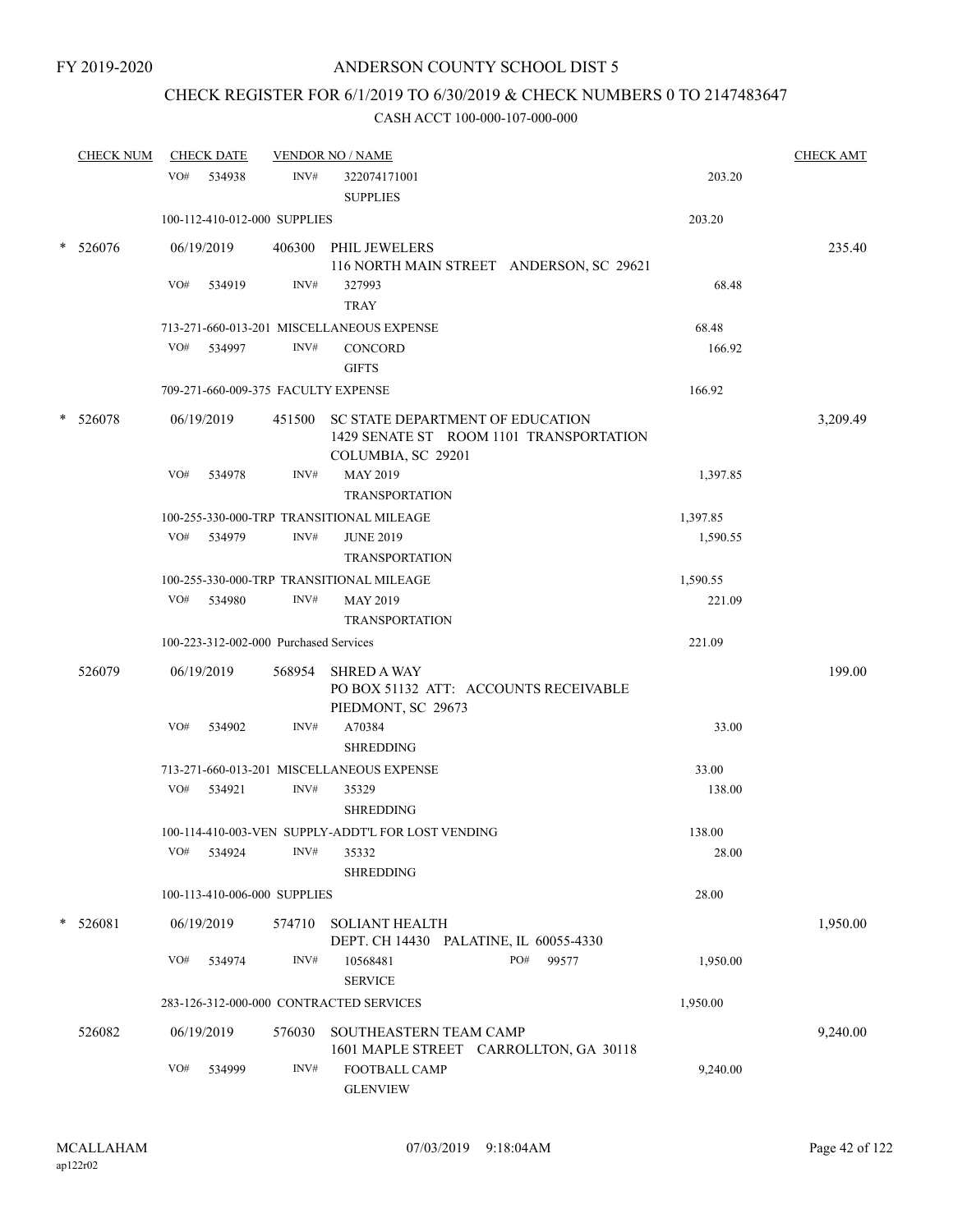## CHECK REGISTER FOR 6/1/2019 TO 6/30/2019 & CHECK NUMBERS 0 TO 2147483647

| <b>CHECK NUM</b> | <b>CHECK DATE</b>                                            |        | <b>VENDOR NO / NAME</b>                                                                                 |                 | <b>CHECK AMT</b> |
|------------------|--------------------------------------------------------------|--------|---------------------------------------------------------------------------------------------------------|-----------------|------------------|
|                  | 720-271-660-020-674 FOOTBALL EXPENSE                         |        |                                                                                                         | 9,240.00        |                  |
| 526083           | 06/19/2019                                                   | 576030 | SOUTHEASTERN TEAM CAMP<br>1601 MAPLE STREET CARROLLTON, GA 30118                                        |                 | 7,290.00         |
|                  | VO#<br>535000                                                | INV#   | FOOTBALL CAMP<br><b>MCCANTS</b>                                                                         | 7,290.00        |                  |
|                  | 705-271-660-005-674 FOOTBALL EXPENSE                         |        |                                                                                                         | 7,290.00        |                  |
| 526084           | 06/19/2019                                                   | 480850 | SOUTHERN EDUCATIONAL SYSTEMS                                                                            |                 | 1,239,057.33     |
|                  |                                                              |        | POBOX 170339 SPARTANBURG, SC 29301                                                                      |                 |                  |
|                  | VO#<br>534887                                                | INV#   | 19-1124<br>PO#<br>10145<br><b>FURNITURE</b>                                                             | 640,392.33      |                  |
|                  | 515-253-540-031-CAR EQUIPMENT                                |        |                                                                                                         | 640,392.33      |                  |
|                  | VO#<br>534888                                                | INV#   | PO#<br>10066<br>19-1125<br><b>MACHINE TOOL</b>                                                          | 598,665.00      |                  |
|                  | 515-253-540-031-CAR EQUIPMENT                                |        |                                                                                                         | 497,208.06      |                  |
|                  | 827-115-540-031-000 EQUIPMENT                                |        |                                                                                                         | 100,831.30      |                  |
|                  |                                                              |        | 900-115-410-000-024 ADVANCESC MACHINE TOOL SUPPLIES                                                     | 625.64          |                  |
| 526085           | 06/19/2019                                                   | 576028 | SUCCESS BY DESIGN INC<br>3741 LINDEN AVE SE WYOMING, MI 49548                                           |                 | 1,873.31         |
|                  | VO#<br>534890                                                | INV#   | 170877<br><b>PLANNERS</b>                                                                               | 1,873.31        |                  |
|                  | 100-112-410-009-000 SUPPLIES                                 |        |                                                                                                         | 1,873.31        |                  |
| 526086           | 06/19/2019                                                   | 501344 | THE GALLEY RESTAURANT<br>1629 MARINA RD @ PORTMAN MARINA ATT:<br>ACCOUNTS RECEIVABLE ANDERSON, SC 29625 |                 | 2,693.35         |
|                  | VO#<br>534936                                                | INV#   | <b>CATERING</b><br>PO#<br>10581<br><b>RETIRMENT</b>                                                     | 2,693.35        |                  |
|                  | 100-231-334-000-000 TRUSTEE EXPENSE                          |        |                                                                                                         | 2,693.35        |                  |
| 526087           | 06/19/2019                                                   | 573759 | UNIVERSAL CHEERLEADERS ASSOCIATION<br>6745 LENOX CENTER COURT, SUITE 300<br>MEMPHIS, TN 38115           |                 | 2,972.00         |
|                  | VO#<br>534908                                                | INV#   | 0010530506<br><b>MCCANTS</b>                                                                            | 2,972.00        |                  |
|                  | 705-271-660-005-611 PEP CLUB EXPENSE                         |        |                                                                                                         | 2,972.00        |                  |
| 526088           | 06/19/2019                                                   | 524353 | WAL-MART COMMUNITY/GEMB<br>PO BOX 530934 ATT: ACCOUNTS RECEIVABLE<br>ATLANTA, GA 30353-0934             |                 | 2,011.30         |
|                  | VO#<br>534977                                                | INV#   | 5316<br><b>SUPPLIES</b>                                                                                 | 2,011.30        |                  |
|                  | 100-113-410-006-000 SUPPLIES                                 |        |                                                                                                         | 21.14           |                  |
|                  | 100-212-410-006-000 SUPPLIES                                 |        |                                                                                                         | 439.02          |                  |
|                  | 100-212-410-006-000 SUPPLIES                                 |        |                                                                                                         | 23.92           |                  |
|                  | 100-212-410-006-000 SUPPLIES                                 |        |                                                                                                         | 5.96            |                  |
|                  | 100-212-410-006-000 SUPPLIES<br>100-212-410-006-000 SUPPLIES |        |                                                                                                         | 162.02<br>82.65 |                  |
|                  |                                                              |        |                                                                                                         |                 |                  |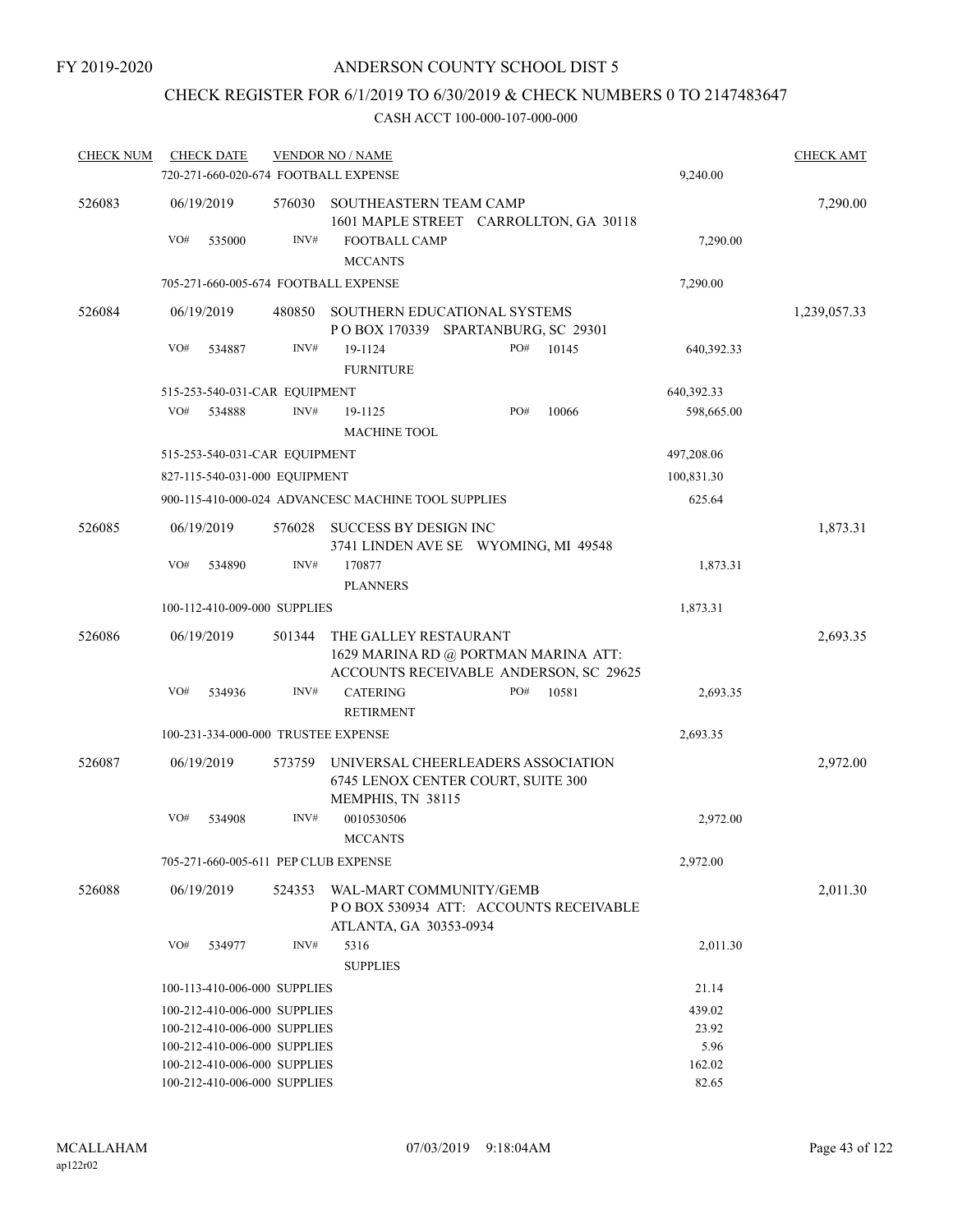### CHECK REGISTER FOR 6/1/2019 TO 6/30/2019 & CHECK NUMBERS 0 TO 2147483647

| <b>CHECK NUM</b> | <b>CHECK DATE</b>                       |        | <b>VENDOR NO / NAME</b>                                                                           |        | <b>CHECK AMT</b> |
|------------------|-----------------------------------------|--------|---------------------------------------------------------------------------------------------------|--------|------------------|
|                  | 706-271-660-006-429 FACULTY EXPENSE     |        |                                                                                                   | 130.11 |                  |
|                  |                                         |        | 706-271-660-006-587 FIELD TRIPS- GR. 8 EXPENSE                                                    | 745.76 |                  |
|                  | 706-271-660-006-607 DANCE EXPENSE       |        |                                                                                                   | 114.77 |                  |
|                  | 706-271-660-006-607 DANCE EXPENSE       |        |                                                                                                   | 8.91   |                  |
|                  | 706-271-660-006-607 DANCE EXPENSE       |        |                                                                                                   | 45.84  |                  |
|                  | 706-271-660-006-607 DANCE EXPENSE       |        |                                                                                                   | 97.57  |                  |
|                  | 706-271-660-006-607 DANCE EXPENSE       |        |                                                                                                   | 10.42  |                  |
|                  | 706-271-660-006-607 DANCE EXPENSE       |        |                                                                                                   | 8.77   |                  |
|                  | 706-271-660-006-607 DANCE EXPENSE       |        |                                                                                                   | 60.26  |                  |
|                  | 706-271-660-006-666 CONCESSIONS EXPENSE |        |                                                                                                   | 22.36  |                  |
|                  | 706-271-660-006-666 CONCESSIONS EXPENSE |        |                                                                                                   | 31.82  |                  |
| 526089           | 06/19/2019                              | 524353 | WAL-MART COMMUNITY/GEMB<br>PO BOX 530934 ATT: ACCOUNTS RECEIVABLE<br>ATLANTA, GA 30353-0934       |        | 450.88           |
|                  | VO#<br>534893                           | INV#   | 5308                                                                                              | 450.88 |                  |
|                  |                                         |        |                                                                                                   |        |                  |
|                  |                                         |        | <b>SUPPLIES</b>                                                                                   |        |                  |
|                  |                                         |        | 720-271-660-020-411 MISCELLANEOUS EXPENSE                                                         | 234.12 |                  |
|                  |                                         |        | 720-271-660-020-411 MISCELLANEOUS EXPENSE                                                         | 168.45 |                  |
|                  | 720-271-660-020-442 SPECIAL ED EXPENSE  |        |                                                                                                   | 48.31  |                  |
| 526090           | 06/19/2019                              |        | 524353 WAL-MART COMMUNITY/GEMB<br>POBOX 530934 ATT: ACCOUNTS RECEIVABLE<br>ATLANTA, GA 30353-0934 |        | 937.49           |
|                  | VO#<br>534914                           | INV#   | 1830                                                                                              | 937.49 |                  |
|                  |                                         |        | <b>SUPPLIES</b>                                                                                   |        |                  |
|                  | 717-190-660-017-211 SCIENCE EXPENSE     |        |                                                                                                   | 780.24 |                  |
|                  |                                         |        | 717-190-660-017-350 FIELD TRIPS KINDERGARTEN EXPENSE                                              | 48.62  |                  |
|                  |                                         |        | 717-190-660-017-351 FIELD TRIPS GRADE 1 EXPENSE                                                   | 108.63 |                  |
| $*$ 526092       | 06/20/2019                              |        | 573978 AAA SUPPLY INC                                                                             |        | 463.63           |
|                  | VO#                                     | INV#   | PO BOX 17769 GREENVILLE, SC 29606                                                                 |        |                  |
|                  | 535074                                  |        | 04-500810<br><b>SUPPLIES</b>                                                                      | 184.56 |                  |
|                  |                                         |        | 100-254-410-002-400 HVAC/ELECTRICAL/PLUMBING                                                      | 50.92  |                  |
|                  |                                         |        | 100-254-410-003-400 HVAC/ELECTRICAL/PLUMBING                                                      | 133.64 |                  |
|                  | VO#<br>535075                           | INV#   | 04-501560                                                                                         | 279.07 |                  |
|                  |                                         |        | <b>SUPPLIES</b>                                                                                   |        |                  |
|                  |                                         |        | 100-254-410-002-400 HVAC/ELECTRICAL/PLUMBING                                                      | 139.54 |                  |
|                  |                                         |        | 100-254-410-003-400 HVAC/ELECTRICAL/PLUMBING                                                      | 139.53 |                  |
| 526093           | 06/20/2019                              | 570950 | ANDERSON COUNTY SHERIFF'S OFFICE<br>ATTN: RICHARD BRYSON PO BOX 5497<br>ANDERSON, SC 29623        |        | 577.50           |
|                  | VO#<br>535109                           | INV#   | 06/06-06/07/19<br><b>GRADUATION</b>                                                               | 577.50 |                  |
|                  |                                         |        |                                                                                                   |        |                  |
|                  | 100-221-410-000-GRA GRADUATION COSTS    |        |                                                                                                   | 525.00 |                  |
|                  | 124-114-312-024-000 PURCHASED SERVICE   |        |                                                                                                   | 52.50  |                  |
| 526094           | 06/20/2019                              | 115100 | ANDERSON SCHOOL DISTRICT ONE                                                                      |        | 1,544.22         |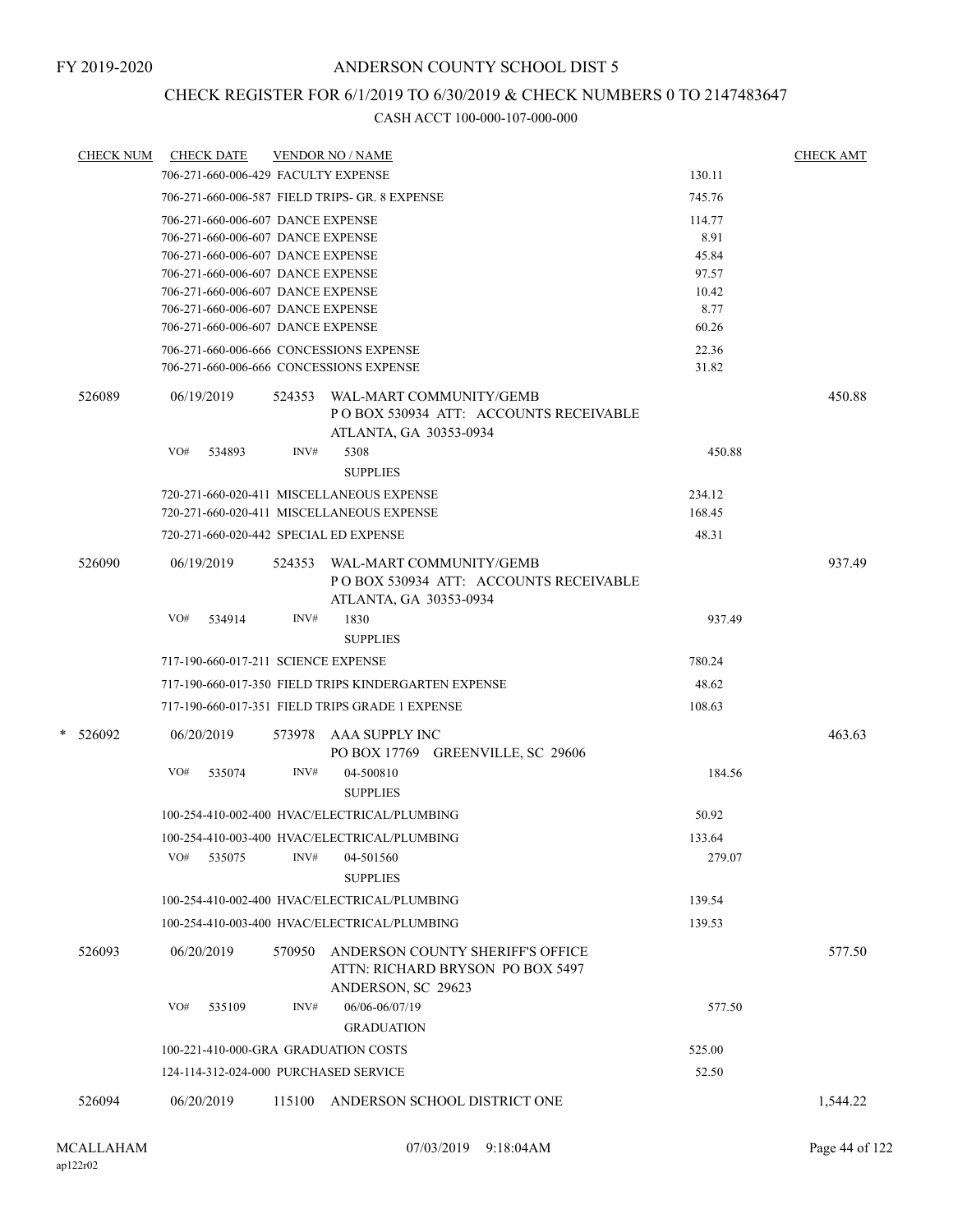### CHECK REGISTER FOR 6/1/2019 TO 6/30/2019 & CHECK NUMBERS 0 TO 2147483647

| <b>CHECK NUM</b> |     | <b>CHECK DATE</b> |                                   | <b>VENDOR NO / NAME</b>                                                                                   | <b>CHECK AMT</b> |
|------------------|-----|-------------------|-----------------------------------|-----------------------------------------------------------------------------------------------------------|------------------|
|                  |     |                   |                                   | CYNDI DURHAM 801 N. HAMILTON ST<br>WILLIAMSTON, SC 29697                                                  |                  |
|                  | VO# | 535103            | INV#                              | <b>PROVISO</b><br>2018-2019                                                                               | 1,544.22         |
|                  |     |                   |                                   | 100-412-720-000-000 PAYMENTS TO OTHER GOV'T UNITS<br>1,544.22                                             |                  |
| 526095           |     | 06/20/2019        | 568043                            | ANDERSON SCHOOL DISTRICT TWO<br>10990 BELTON-HONEA PATH HWY ATT: LAURA<br>PARNELL HONEA PATH, SC 29654    | 935.64           |
|                  | VO# | 535104            | INV#                              | <b>PROVISO</b><br>2018-2019                                                                               | 935.64           |
|                  |     |                   |                                   | 100-412-720-000-000 PAYMENTS TO OTHER GOV'T UNITS<br>935.64                                               |                  |
| 526096           |     | 06/20/2019        | 569220                            | <b>AUTECH</b><br>POBOX 248 ATT: ACCOUNTS RECEIVABLE<br>WILLIAMSTON, SC 29697                              | 150.00           |
|                  | VO# | 535073            | INV#                              | 7363<br><b>WESTSIDE</b>                                                                                   | 150.00           |
|                  |     |                   |                                   | 100-254-323-003-400 CONTR SERV-HVAC/ELECT/PLUMBING<br>150.00                                              |                  |
| 526097           |     | 06/20/2019        |                                   | 569972 BENSON<br>PO BOX 649 EASLEY, SC 29641                                                              | 643.69           |
|                  | VO# | 535141            | INV#                              | 439058<br><b>CUST NO 54178</b>                                                                            | 643.69           |
|                  |     |                   |                                   | 100-254-323-000-000 CUSTODIAL OUTSIDE SRVS.<br>643.69                                                     |                  |
| 526098           |     | 06/20/2019        |                                   | 567918 BERNHARDT HOUSE OF VIOLINS LLC<br>5 CATEECHEE AVE ATT: ACCOUNTS RECEIVABLE<br>GREENVILLE, SC 29605 | 431.21           |
|                  | VO# | 535137            | INV#                              | 173028<br><b>A5AC MUSIC</b>                                                                               | 431.21           |
|                  |     |                   | 817-113-410-021-000 SUPPLIES      | 431.21                                                                                                    |                  |
| $*$ 526100       |     | 06/20/2019        | 160602                            | CDW GOVERNMENT                                                                                            | 8,304.00         |
|                  |     |                   |                                   | 75 REMITTANCE DRIVE SUITE 1515 ATT:<br>ACCOUNTS RECEIVABLE CHICAGO, IL 60675-1515                         |                  |
|                  | VO# | 535131            | INV#                              | PO#<br>SHH3963<br>10789<br>CALCULATORS                                                                    | 7,704.00         |
|                  |     |                   | 100-114-410-002-MTH MATH SUPPLIES | 7,704.00                                                                                                  |                  |
|                  |     | VO# 535132        | INV#                              | PO#<br>10748<br><b>SMF4969</b><br>JAMBOARD                                                                | 600.00           |
|                  |     |                   |                                   | 805-221-445-000-000 TECHNOLOGY SUPPLIES/SOFTWARE<br>600.00                                                |                  |
| 526101           |     | 06/20/2019        | 566288                            | CES CITY ELECTRIC ACCTS<br>P.O. BOX 71465 ATT: ACCOUNTS RECEIVABLE<br>NORTH CHARLESTON, SC 29415          | 272.02           |
|                  | VO# | 535070            | INV#                              | 145637<br><b>SUPPLIES</b>                                                                                 | 23.00            |
|                  |     |                   |                                   | 100-254-410-000-001 MAINT. SUPPLIES-STRUCTURES                                                            | 23.00            |
|                  | VO# | 535071            | INV#                              | 145779<br><b>SUPPLIES</b>                                                                                 | 52.43            |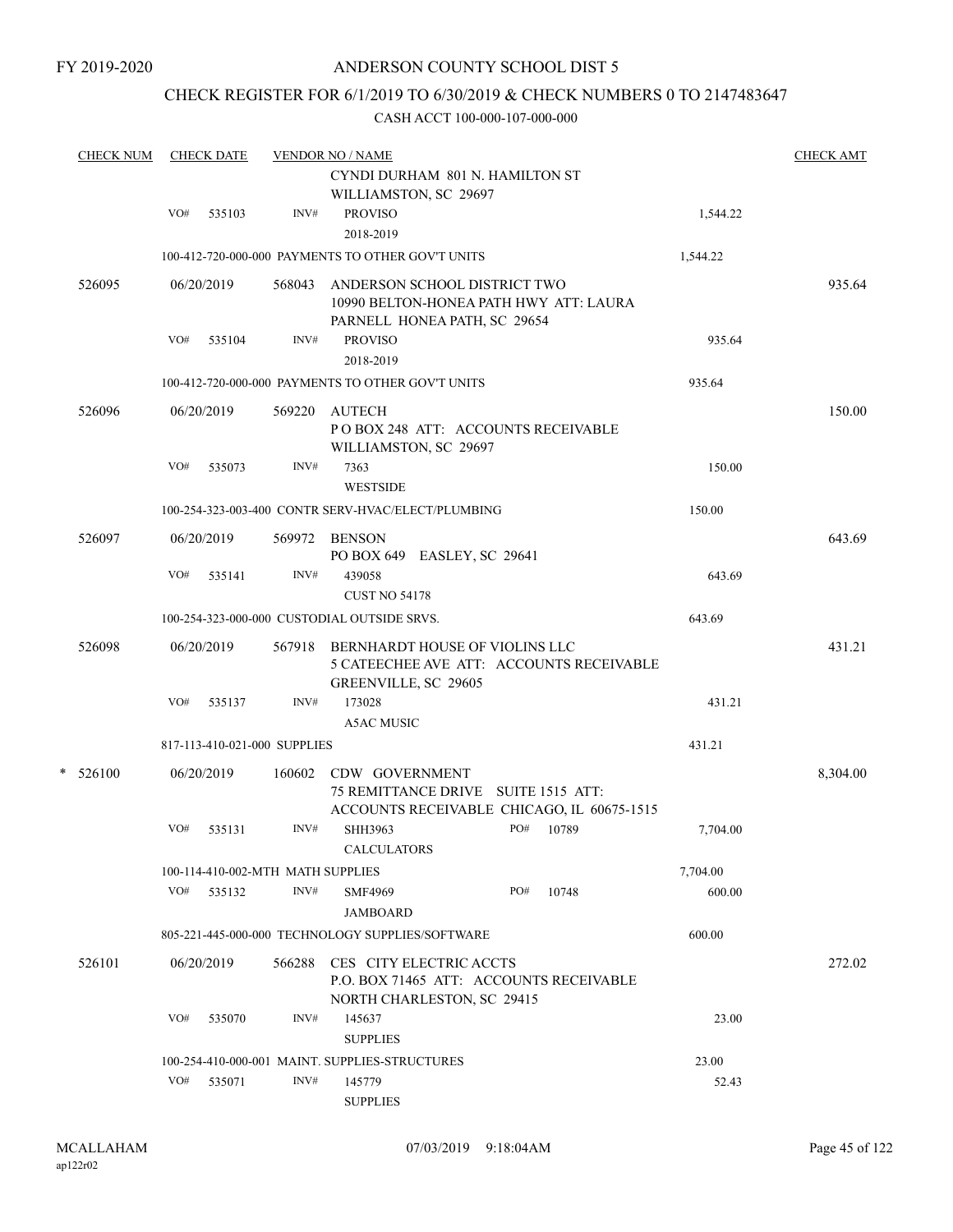### CHECK REGISTER FOR 6/1/2019 TO 6/30/2019 & CHECK NUMBERS 0 TO 2147483647

| <b>CHECK NUM</b> |     | <b>CHECK DATE</b>             |        | <b>VENDOR NO / NAME</b>                                                              |     |       |          | <b>CHECK AMT</b> |
|------------------|-----|-------------------------------|--------|--------------------------------------------------------------------------------------|-----|-------|----------|------------------|
|                  |     |                               |        | 100-254-410-009-400 HVAC/ELECTRICAL/PLUMBING                                         |     |       | 52.43    |                  |
|                  | VO# | 535072                        | INV#   | 145759<br><b>SUPPLIES</b>                                                            |     |       | 196.59   |                  |
|                  |     |                               |        | 100-254-410-017-400 HVAC/ELECTRICAL/PLUMBING                                         |     |       | 196.59   |                  |
| 526102           |     | 06/20/2019                    | 568558 | <b>CHARTER COMMUNICATIONS</b>                                                        |     |       |          | 241.99           |
|                  |     |                               |        | PO BOX 742614 ATT: ACCOUNTS RECEIVABLE                                               |     |       |          |                  |
|                  |     |                               |        | CINCINNATI, OH 45274-2614                                                            |     |       |          |                  |
|                  | VO# | 535117                        | INV#   | 0672778060619                                                                        |     |       | 94.98    |                  |
|                  |     |                               |        | <b>SERVICE</b>                                                                       |     |       |          |                  |
|                  |     | 100-266-340-000-000 TELEPHONE |        |                                                                                      |     |       | 94.98    |                  |
|                  | VO# | 535118                        | INV#   | 0663728060619<br><b>SERVICE</b>                                                      |     |       | 147.01   |                  |
|                  |     | 100-266-340-000-000 TELEPHONE |        |                                                                                      |     |       | 147.01   |                  |
| 526103           |     | 06/20/2019                    |        | 573587 CLASS A PRODUCTS<br>PO BOX 670493 NORTHFIELD, OH 44067                        |     |       |          | 680.01           |
|                  | VO# | 535013                        | INV#   | 982                                                                                  | PO# | 10968 | 680.01   |                  |
|                  |     |                               |        | <b>HALL PASS CARD</b>                                                                |     |       |          |                  |
|                  |     | 100-113-410-006-000 SUPPLIES  |        |                                                                                      |     |       | 680.01   |                  |
| 526104           |     | 06/20/2019                    |        | 569704 CONVERGED NETWORKS, LLC                                                       |     |       |          | 121.34           |
|                  |     |                               |        | 2 STILL SHADOW DRIVE SUITE G ATT:                                                    |     |       |          |                  |
|                  |     |                               | INV#   | ACCOUNTS RECEIVABLE CHARLESTON, SC 29414                                             | PO# |       |          |                  |
|                  | VO# | 535126                        |        | <b>MITEL PHONE</b><br>ROBERT ANDRERSON                                               |     | 11075 | 121.34   |                  |
|                  |     | 100-113-410-006-000 SUPPLIES  |        |                                                                                      |     |       | 121.34   |                  |
|                  |     |                               |        |                                                                                      |     |       |          |                  |
| 526105           |     | 06/20/2019                    | 198651 | DELL MARKETING LP<br>POBOX 534118 ATT: ACCOUNTS RECEIVABLE<br>ATLANTA, GA 30353-4118 |     |       |          | 259.19           |
|                  | VO# | 535092                        | INV#   | 10321655544                                                                          | PO# | 11041 | 259.19   |                  |
|                  |     |                               |        | <b>TONER</b>                                                                         |     |       |          |                  |
|                  |     | 100-264-410-000-000 SUPPLIES  |        |                                                                                      |     |       | 259.19   |                  |
| 526106           |     | 06/20/2019                    | 573320 | DISPLAYS2GO                                                                          |     |       |          | 2,159.14         |
|                  |     |                               |        | GEORGE PATTON ASSOCIATES 29253 NETWORK                                               |     |       |          |                  |
|                  |     |                               |        | PLACE CHICAGO, IL 60673-1292                                                         |     |       |          |                  |
|                  | VO# | 535134                        | INV#   | CC00137152<br><b>SUPPLIES</b>                                                        | PO# | 11026 | 2,159.14 |                  |
|                  |     |                               |        | 805-221-445-000-000 TECHNOLOGY SUPPLIES/SOFTWARE                                     |     |       | 2,159.14 |                  |
| 526107           |     | 06/20/2019                    | 211302 | DUKE ENERGY                                                                          |     |       |          | 6,988.57         |
|                  |     |                               |        | PO BOX 70516 CHARLOTTE, NC 28272-0516                                                |     |       |          |                  |
|                  | VO# | 535147                        | INV#   | 0002050044                                                                           |     |       | 6,901.10 |                  |
|                  |     |                               |        | <b>ELECTRICITY</b>                                                                   |     |       |          |                  |
|                  |     |                               |        | 100-254-470-018-000 ENERGY-ELECTRICITY & WATER                                       |     |       | 6,901.10 |                  |
|                  | VO# | 535148                        | INV#   | 1345197467                                                                           |     |       | 87.47    |                  |
|                  |     |                               |        | <b>ELECTRICITY</b>                                                                   |     |       |          |                  |
|                  |     |                               |        | 100-254-470-023-000 ENERGY-ELECTRICITY & WATER                                       |     |       | 87.47    |                  |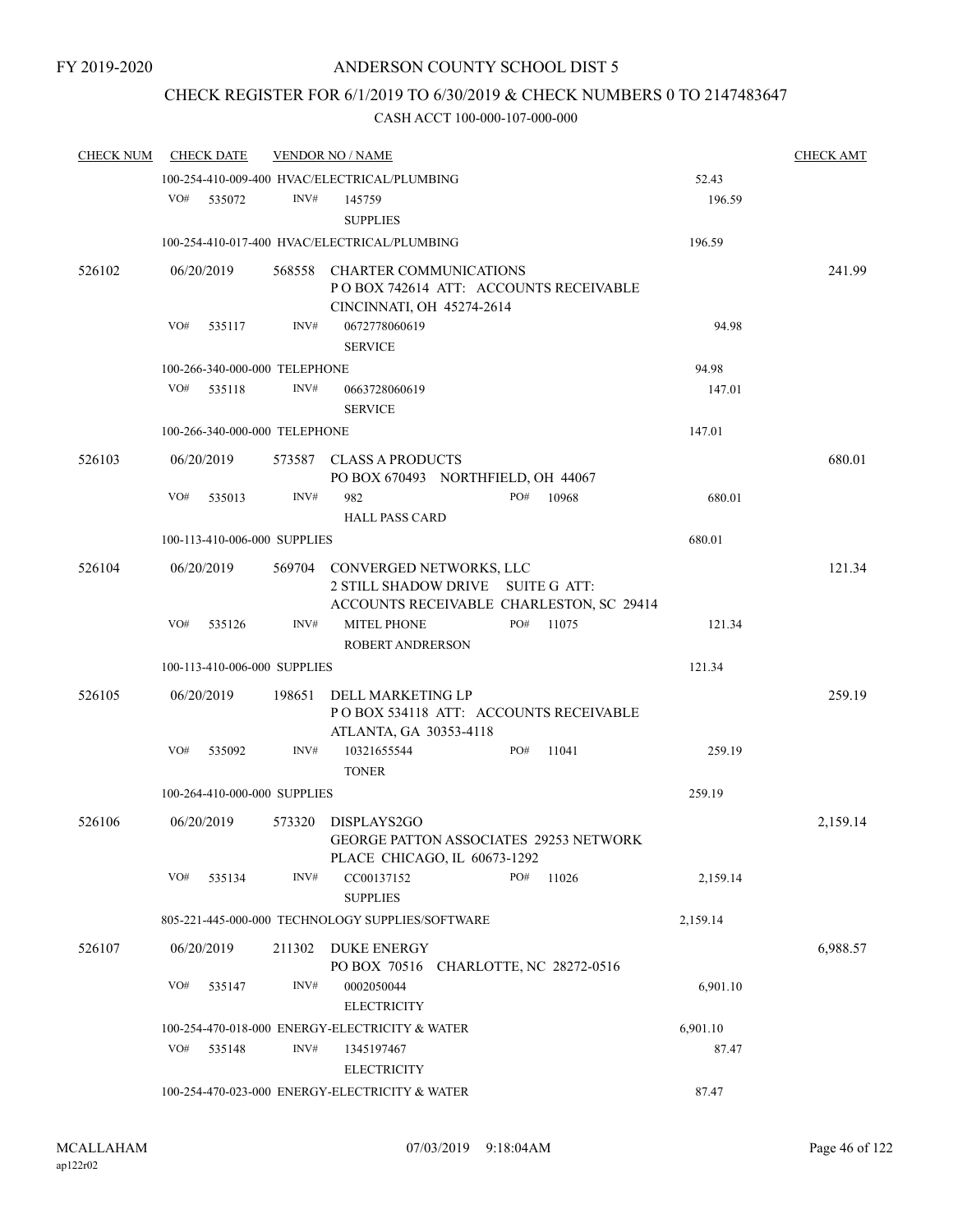## CHECK REGISTER FOR 6/1/2019 TO 6/30/2019 & CHECK NUMBERS 0 TO 2147483647

| <b>CHECK NUM</b> |     | <b>CHECK DATE</b>           |        | <b>VENDOR NO / NAME</b>                                                                                 |     |       |           | <b>CHECK AMT</b> |
|------------------|-----|-----------------------------|--------|---------------------------------------------------------------------------------------------------------|-----|-------|-----------|------------------|
| 526108           |     | 06/20/2019                  | 563495 | <b>ELECTRIC CITY UTILITIES</b><br>CITY OF ANDERSON 601 SOUTH MAIN ST<br>ANDERSON, SC 29624              |     |       |           | 1,609.79         |
|                  | VO# | 535150                      | INV#   | 235529711<br><b>WATER/SEWER</b>                                                                         |     |       | 1,609.79  |                  |
|                  |     |                             |        | 100-254-470-016-000 ENERGY-ELECTRICITY & WATER                                                          |     |       | 1,609.79  |                  |
| 526109           |     | 06/20/2019                  | 571671 | <b>ENABLING DEVICES</b><br>50 BROADWAY HAWTHORNE, NY 10532                                              |     |       |           | 124.90           |
|                  | VO# | 535100                      | INV#   | 0452140<br><b>SUPPLIES</b>                                                                              | PO# | 10924 | 124.90    |                  |
|                  |     |                             |        | 203-127-410-000-000 SUPPLIES-LD/DD/OHI                                                                  |     |       | 124.90    |                  |
| 526110           |     | 06/20/2019                  | 179840 | ENCORE TECHNOLOGY GROUP LLC<br>DEPT 720017 P.O. BOX 1335 CHARLOTTE, NC<br>28201-1335                    |     |       |           | 5,009.91         |
|                  | VO# | 535119                      | INV#   | 142407<br><b>CAREER CENTER</b>                                                                          | PO# | 10288 | 1,650.00  |                  |
|                  |     |                             |        | 515-253-520-031-CAR CAREER CENTER                                                                       |     |       | 1,650.00  |                  |
|                  | VO# | 535120                      | INV#   | 142406<br>142405                                                                                        | PO# | 11025 | 3,359.91  |                  |
|                  |     |                             |        | 515-253-520-031-CAR CAREER CENTER                                                                       |     |       | 3,359.91  |                  |
| 526111           |     | 06/20/2019                  | 566455 | <b>EPTING DISTRIBUTORS</b><br>300 INDUSTRIAL DR ATT: ACCOUNTS<br>RECEIVABLE LEXINGTON, SC 29072         |     |       |           | 243.44           |
|                  | VO# | 535063                      | INV#   | S100886882.001<br><b>SUPPLIES</b>                                                                       |     |       | 243.44    |                  |
|                  |     |                             |        | 100-254-410-012-400 HVAC/ELECTRICAL/PLUMBING                                                            |     |       | 243.44    |                  |
| 526112           |     | 06/20/2019                  | 575875 | FUSION SYSTEMS LLC<br>FUSION AUDIO VIDEO & FUSION COMMERCIAL A<br>119 N MARKLEY ST GREENVILLE, SC 29601 |     |       |           | 38,813.67        |
|                  | VO# | 535121                      | INV#   | 28691<br><b>TL HANNA</b>                                                                                | PO# | 10702 | 38,813.67 |                  |
|                  |     |                             |        | 505-253-520-002-000 AUDITORIUM - TLH                                                                    |     |       | 38,813.67 |                  |
| 526113           |     | 06/20/2019                  | 569372 | <b>GREAT AMERICA LEASING CORP</b><br>PO BOX 660831 ATT: ACCOUNTS RECEIVABLE<br>DALLAS, TX 75266-0831    |     |       |           | 1,641.62         |
|                  | VO# | 535081                      | INV#   | 24913444<br><b>COPIER</b>                                                                               | PO# | 99140 | 1,641.62  |                  |
|                  |     | 100-252-325-000-000 RENTALS |        |                                                                                                         |     |       | 1,641.62  |                  |
| 526114           |     | 06/20/2019                  | 573097 | HEALTHMASTER<br>2655 OAKLEY PARK RD. SUITE 100 WALLED<br>LAKE, MI 48390-1645                            |     |       |           | 7,325.26         |
|                  | VO# | 535139                      | INV#   | 0022449<br><b>CLAIMS FEE</b>                                                                            | PO# | 99283 | 7,325.26  |                  |
|                  |     |                             |        | 283-213-316-000-000 HEALTHMASTER DATA PROCESSING                                                        |     |       | 7,325.26  |                  |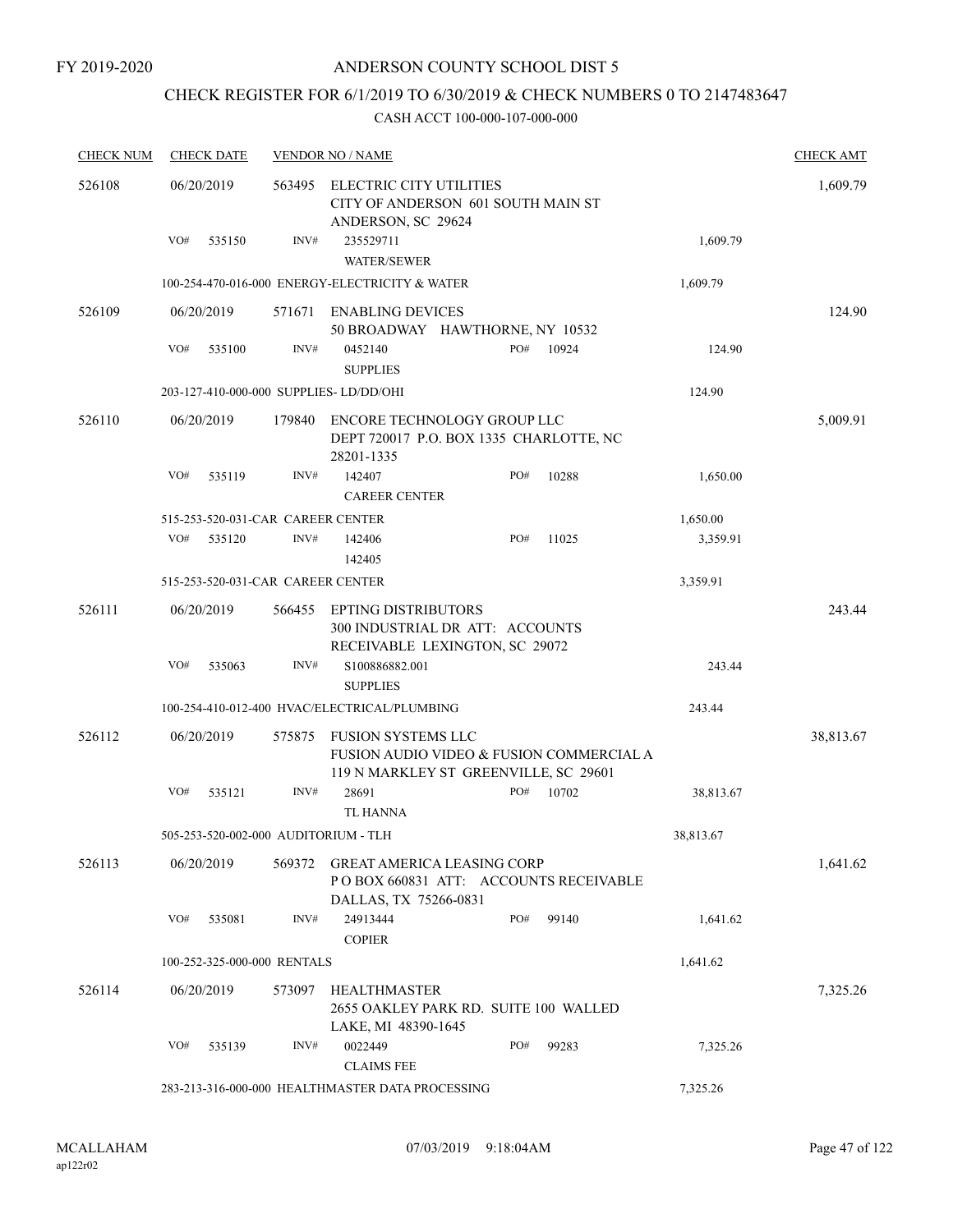### CHECK REGISTER FOR 6/1/2019 TO 6/30/2019 & CHECK NUMBERS 0 TO 2147483647

| <b>CHECK NUM</b> | <b>CHECK DATE</b>                   |        | <b>VENDOR NO / NAME</b>                                                                                   |          | <b>CHECK AMT</b> |
|------------------|-------------------------------------|--------|-----------------------------------------------------------------------------------------------------------|----------|------------------|
| 526115           | 06/20/2019                          |        | 576027 HOME DEPOT USA, INC<br>PO BOX 742604 ATLANTA, GA 30374-2604                                        |          | 12,013.43        |
|                  | VO#<br>535006                       | INV#   | PO#<br>10986<br>496411604<br><b>SUPPLIES</b>                                                              | 9,405.30 |                  |
|                  |                                     |        | 100-000-170-000-000 WAREHOUSE INVENTORY                                                                   | 9,405.30 |                  |
|                  | VO#<br>535007                       | INV#   | PO#<br>10951<br>495183147<br><b>SUPPLIES</b>                                                              | 2,608.13 |                  |
|                  |                                     |        | 100-000-170-000-000 WAREHOUSE INVENTORY                                                                   | 2,608.13 |                  |
| 526116           | 06/20/2019                          | 571483 | ISOM ELECTRIC, LLC<br>3300-D N. MAIN STREET PMB 325 ANDERSON, SC<br>29621                                 |          | 2,500.00         |
|                  | VO#<br>535060                       | INV#   | 9044<br><b>TLH PUMP</b>                                                                                   | 2,500.00 |                  |
|                  |                                     |        | 100-254-323-002-400 CONTR SERV-HVAC/ELECT/PLUMBING                                                        | 2,500.00 |                  |
| 526117           | 06/20/2019                          | 565823 | J H NEWTON SHOES, INC<br>116 WEST SHOCKLEY FERRY ROAD ATT:<br>ACCOUNTS RECEIVABLE ANDERSON, SC 29624      |          | 2,717.17         |
|                  | VO#<br>535110                       | INV#   | PO#<br>5241916<br>11090<br><b>SHOES</b>                                                                   | 2,717.17 |                  |
|                  | 600-256-410-000-000 SUPPLIES        |        |                                                                                                           | 2,717.17 |                  |
| 526118           | 06/20/2019                          | 313476 | LAKESHORE LEARNING MATERIALS<br>2695 EAST DOMINGUEZ STREET ATT: ACCOUNTS<br>RECEIVABLE CARSON, CA 90895   |          | 275.13           |
|                  | VO#<br>535014                       | INV#   | 3321970619<br>10981<br>PO#<br><b>PARTITION</b>                                                            | 109.77   |                  |
|                  | 100-112-410-012-0RE RELATED ARTS    |        |                                                                                                           | 109.77   |                  |
|                  | VO#<br>535021                       | INV#   | 10877<br>3070890519<br>PO#<br><b>BOOKS</b>                                                                | 165.36   |                  |
|                  | 100-112-410-012-000 SUPPLIES        |        |                                                                                                           | 165.36   |                  |
| 526119           | 06/20/2019                          | 316050 | LAURENS COUNTY SCHOOL DISTRICT 56<br>ATTN: TINA DANIELS 625 ELIZABETH STREET<br>CLINTON, SC 29325         |          | 691.55           |
|                  | VO#<br>535105                       | INV#   | <b>PROVISO</b><br>2018-2019                                                                               | 691.55   |                  |
|                  |                                     |        | 100-412-720-000-000 PAYMENTS TO OTHER GOV'T UNITS                                                         | 691.55   |                  |
| 526120           | 06/20/2019                          | 320795 | LESLEY COURTS AND PAVING, INC<br>3104 OLD WILLIAMSTON ROAD ATT: ACCOUNTS<br>RECEIVABLE ANDERSON, SC 29621 |          | 5,550.00         |
|                  | VO#<br>535080                       | INV#   | 3550<br>PO#<br>10820<br>NEW PROSPECT                                                                      | 5,550.00 |                  |
|                  | 100-254-323-010-CAR CAR LOOP REPAIR |        |                                                                                                           | 5,550.00 |                  |
| 526121           | 06/20/2019                          | 327600 | LOLLIS METALS, INC<br>POBOX 13042 ATT: ACCOUNTS RECEIVABLE<br>ANDERSON, SC 29624                          |          | 1,337.50         |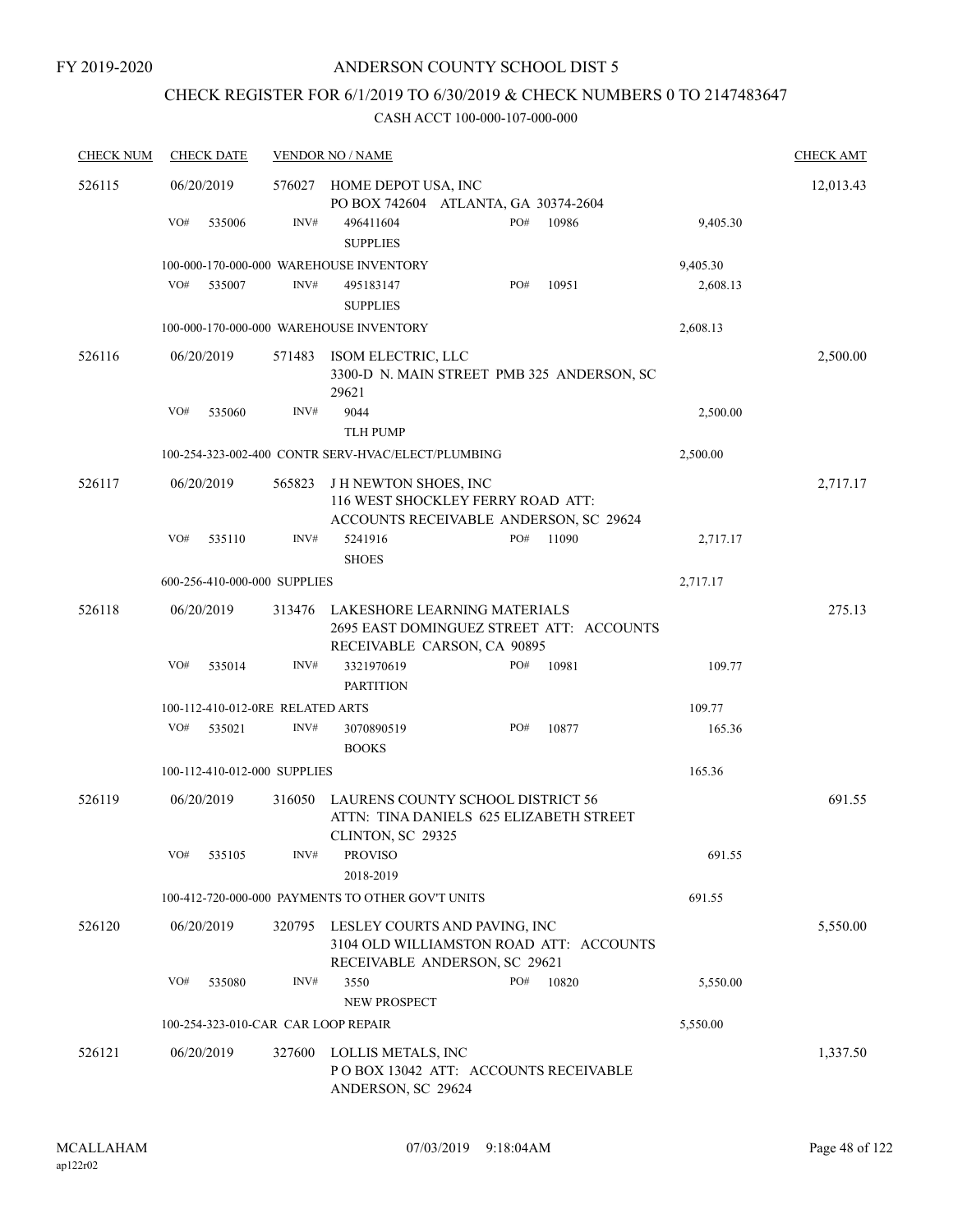## CHECK REGISTER FOR 6/1/2019 TO 6/30/2019 & CHECK NUMBERS 0 TO 2147483647

|   | <b>CHECK NUM</b> |     | <b>CHECK DATE</b> |                                   | <b>VENDOR NO / NAME</b>                                                                              |  |     |       |           |           |
|---|------------------|-----|-------------------|-----------------------------------|------------------------------------------------------------------------------------------------------|--|-----|-------|-----------|-----------|
|   |                  | VO# | 535052            | INV#                              | 81156<br><b>REPAIR</b>                                                                               |  |     |       | 1,337.50  |           |
|   |                  |     |                   | 100-254-323-000-001 CONTRACT SRVS |                                                                                                      |  |     |       | 1,337.50  |           |
| * | 526123           |     | 06/20/2019        |                                   | 574354 METEOR EDUCATION LLC<br>PO BOX 535519 ATLANTA, GA 30353-5519                                  |  |     |       |           | 17,778.18 |
|   |                  | VO# | 535078            | INV#                              | 100004<br>100003                                                                                     |  | PO# | 10459 | 5,999.66  |           |
|   |                  |     |                   |                                   | 505-271-540-002-BSC BASEBALL&SOFTBALL COMPLEX                                                        |  |     |       | 2,999.83  |           |
|   |                  |     |                   |                                   | 505-271-540-003-BSC BASEBALL&SOFTBALL COMPLEX                                                        |  |     |       | 2.999.83  |           |
|   |                  | VO# | 535079            | INV#                              | 100006<br><b>DOME BONNET</b>                                                                         |  | PO# | 10520 | 11,778.52 |           |
|   |                  |     |                   |                                   | 505-271-540-002-BSC BASEBALL&SOFTBALL COMPLEX                                                        |  |     |       | 2,646.37  |           |
|   |                  |     |                   |                                   | 505-271-540-003-BSC BASEBALL&SOFTBALL COMPLEX                                                        |  |     |       | 2,646.37  |           |
|   |                  |     |                   | 515-253-520-031-CAR CAREER CENTER |                                                                                                      |  |     |       | 6,485.78  |           |
|   | 526124           |     | 06/20/2019        | 358500                            | <b>MINUTEMAN PRESS</b><br>3308 NORTH MAIN STREET ATT: ACCOUNTS<br>RECEIVABLE ANDERSON, SC 29621-4108 |  |     |       |           | 134.25    |
|   |                  | VO# | 535108            | INV#                              | 87085<br><b>CASH SUMMARY SHEETS</b>                                                                  |  |     |       | 134.25    |           |
|   |                  |     |                   | 100-114-410-003-000 SUPPLIES      |                                                                                                      |  |     |       | 134.25    |           |
|   | 526125           |     | 06/20/2019        | 565137                            | NASSP<br>NATIONAL ASSOC SECONDARY SCH PRINCIPAL P<br>OBOX 417939 BOSTON, MA 02241-7939               |  |     |       |           | 2,725.00  |
|   |                  | VO# | 535154            | INV#                              | 7984<br><b>REGISTRATION</b>                                                                          |  | PO# | 11094 | 2,725.00  |           |
|   |                  |     |                   |                                   | 201-224-333-012-000 TRIPS AND CONFERENCES                                                            |  |     |       | 2,725.00  |           |
|   | 526126           |     | 06/20/2019        | 368530                            | NCS PEARSON, INC<br>13036 COLLECTION CENTER DRIVE ATT:<br>ACCOUNTS RECEIVABLE CHICAGO, IL 60693      |  |     |       |           | 1,162.50  |
|   |                  | VO# | 535028            | INV#                              | 005066758888<br><b>GED TEST VOUCHERS</b>                                                             |  |     |       | 1,162.50  |           |
|   |                  |     |                   |                                   | 243-182-410-023-FLC SUPPLIES-FAMILY LITERACY                                                         |  |     |       | 1,162.50  |           |
|   | 526127           |     | 06/20/2019        | 384915                            | NOBLITT REFRIGERATION<br>POBOX 4041 ATT: ACCOUNTS RECEIVABLE<br>ANDERSON, SC 29622                   |  |     |       |           | 105.00    |
|   |                  | VO# | 535049            | INV#                              | <b>DISTRICT OFFICE</b><br><b>ICE MACHINE</b>                                                         |  |     |       | 105.00    |           |
|   |                  |     |                   |                                   | 100-254-323-000-400 CONTRACT SRVS.-HVAC                                                              |  |     |       | 105.00    |           |
|   | 526128           |     | 06/20/2019        | 389900                            | <b>OFFICE DEPOT</b><br>POBOX 1413 CHARLOTTE, NC 28201-1413                                           |  |     |       |           | 2,337.58  |
|   |                  | VO# | 535016            | INV#                              | 32408105001<br><b>SUPPLIES</b>                                                                       |  | PO# | 10948 | 303.17    |           |
|   |                  |     |                   |                                   | 100-113-410-006-VEN SUPPLY-ADDT'L FOR LOST VENDING                                                   |  |     |       | 303.17    |           |
|   |                  | VO# | 535083            | INV#                              | 325520877001                                                                                         |  | PO# | 10993 | 550.74    |           |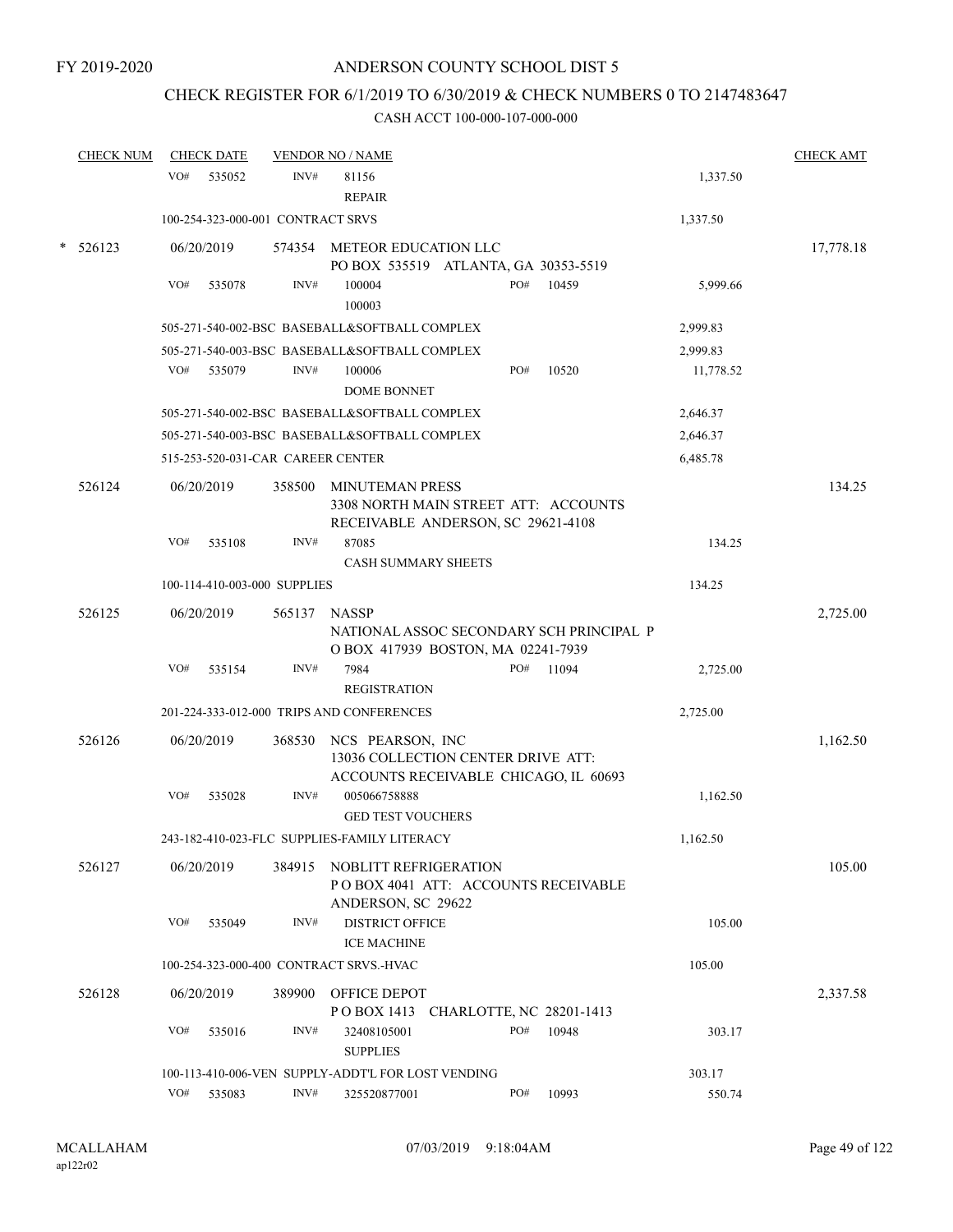FY 2019-2020

### ANDERSON COUNTY SCHOOL DIST 5

## CHECK REGISTER FOR 6/1/2019 TO 6/30/2019 & CHECK NUMBERS 0 TO 2147483647

| <b>CHECK NUM</b> |     | <b>CHECK DATE</b>                |                | <b>VENDOR NO / NAME</b>                                                     |     |       |           | <b>CHECK AMT</b> |
|------------------|-----|----------------------------------|----------------|-----------------------------------------------------------------------------|-----|-------|-----------|------------------|
|                  |     |                                  |                | <b>SUPPLIES</b>                                                             |     |       |           |                  |
|                  |     | 100-222-410-000-MDA MEDIA EBOOKS |                |                                                                             |     |       | 550.74    |                  |
|                  | VO# | 535087                           | INV#           | 325353295001<br>325350920001                                                | PO# | 10989 | 348.72    |                  |
|                  |     | 100-233-410-000-000 SUPPLIES     |                |                                                                             |     |       | 348.72    |                  |
|                  | VO# | 535093                           | INV#           | 323994350001<br><b>SUPPLIES</b>                                             |     |       | 120.00    |                  |
|                  |     |                                  |                | 713-271-660-013-201 MISCELLANEOUS EXPENSE                                   |     |       | 120.00    |                  |
|                  | VO# | 535094                           | INV#           | 2309903168<br><b>SUPPLIES</b>                                               |     |       | 74.88     |                  |
|                  |     |                                  |                | 707-190-660-007-201 MISCELLANEOUS EXPENSE                                   |     |       | 74.88     |                  |
|                  | VO# | 535112                           | INV#           | 326402530001<br><b>SUPPLIES</b>                                             |     |       | 766.58    |                  |
|                  |     | 100-111-410-017-000 SUPPLIES     |                |                                                                             |     |       | 274.19    |                  |
|                  |     | 100-112-410-017-000 SUPPLIES     |                |                                                                             |     |       | 492.39    |                  |
|                  | VO# | 535129                           | INV#           | 322472643001<br>313986410001                                                |     |       | 173.49    |                  |
|                  |     |                                  |                | 100-114-410-002-VEN SUPPLY-ADDT'L FOR LOST VENDING                          |     |       | $-107.05$ |                  |
|                  |     |                                  |                | 100-114-410-002-VEN SUPPLY-ADDT'L FOR LOST VENDING                          |     |       | 60.27     |                  |
|                  |     |                                  |                | 100-114-410-002-VEN SUPPLY-ADDT'L FOR LOST VENDING                          |     |       | 92.34     |                  |
|                  |     |                                  |                | 100-114-410-002-VEN SUPPLY-ADDT'L FOR LOST VENDING                          |     |       | 85.24     |                  |
|                  |     |                                  |                | 100-114-410-002-VEN SUPPLY-ADDT'L FOR LOST VENDING                          |     |       | 42.69     |                  |
| 526129           |     | 06/20/2019                       | 575911         | PERO COLLECTIONS, LLC<br>4132-B CLEMSON BLVD. ANDERSON, SC 29621            |     |       |           | 4,000.00         |
|                  | VO# | 535156                           | INV#           | ASC00932<br><b>MURAL</b>                                                    | PO# | 10635 | 4,000.00  |                  |
|                  |     | 100-233-410-010-PNT MURAL        |                |                                                                             |     |       | 4,000.00  |                  |
| 526130           |     | 06/20/2019                       |                | 568036 PIEDMONT NATURAL GAS<br>PO BOX 1246 CHARLOTTE, NC 28201-1246         |     |       |           | 236.07           |
|                  | VO# | 535149                           | INV#           | 7000758753003<br><b>NATURAL GAS</b>                                         |     |       | 236.07    |                  |
|                  |     | 600-256-470-018-000 ENERGY       |                |                                                                             |     |       | 236.07    |                  |
| 526131           |     | 06/20/2019                       | 575353         | PIXEL PRESS TECHNOLOGY, LLC<br>317 N. 11th ST. STE. 500 ST. LOUIS, MO 63101 |     |       |           | 939.46           |
|                  | VO# | 535133                           | INV#           | 3975<br><b>BLOXELS</b>                                                      | PO# | 11017 | 939.46    |                  |
|                  |     | 100-221-410-007-DIS SUPPLIES     |                |                                                                             |     |       | 939.46    |                  |
|                  |     |                                  |                |                                                                             |     |       |           |                  |
| 526132           | VO# | 06/20/2019<br>535127             | 572037<br>INV# | PLANBOOKEDU LLC<br>710 MARKET ST #14 CHAPEL HILL, NC 27516<br>2019-9680     |     |       | 1,536.00  | 1,536.00         |
|                  |     |                                  |                | <b>SUBSCRIPTION</b>                                                         |     |       |           |                  |
|                  |     |                                  |                | 100-113-410-006-INQ INQUIRY BASED LEARNING                                  |     |       | 1,536.00  |                  |
| $* 526134$       |     | 06/20/2019                       | 571496         | QUAVERMUSIC.COM, LLC<br>1706 GRAND AVENUE NASHVILLE, TN 37212               |     |       |           | 840.00           |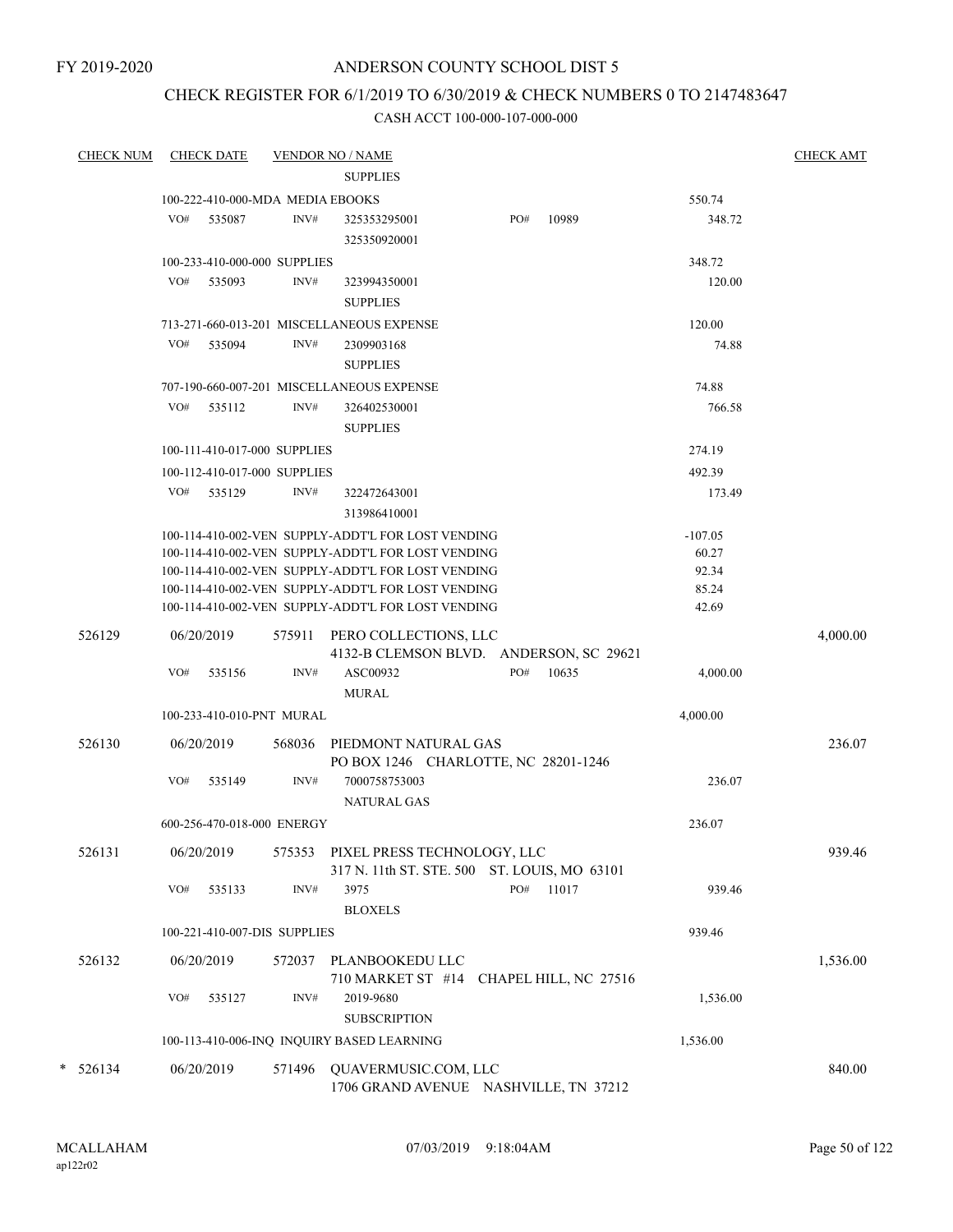## CHECK REGISTER FOR 6/1/2019 TO 6/30/2019 & CHECK NUMBERS 0 TO 2147483647

| <b>CHECK NUM</b> | <b>CHECK DATE</b>                    |        | <b>VENDOR NO / NAME</b>                                                                           |     |       |          | <b>CHECK AMT</b> |
|------------------|--------------------------------------|--------|---------------------------------------------------------------------------------------------------|-----|-------|----------|------------------|
|                  | VO#<br>535091                        | INV#   | 06/19/19<br><b>LICENSE</b>                                                                        |     |       | 840.00   |                  |
|                  |                                      |        | 100-113-410-005-COB CHORUS, ORCHESTRA & BAND                                                      |     |       | 840.00   |                  |
| 526135           | 06/20/2019                           |        | 565825 READY REFRESH<br>PO BOX 856192 LOUISVILLE, KY 40285-6192                                   |     |       |          | 226.34           |
|                  | VO#<br>535031                        | INV#   | 09F250009821<br><b>SERVICE</b>                                                                    |     |       | 226.34   |                  |
|                  |                                      |        | 100-255-323-000-000 CONTRACTED SERVICES                                                           |     |       | 226.34   |                  |
| 526136           | 06/20/2019                           | 573390 | RESCARE HOMECARE<br>PO BOX 2797 VALDOSTA, GA 31604-2797                                           |     |       |          | 1,833.94         |
|                  | VO#<br>535124                        | INV#   | 07606300106279<br><b>SERVICE</b>                                                                  | PO# | 99684 | 1,025.99 |                  |
|                  |                                      |        | 203-215-313-000-000 O&M/ PT/ ESL SERVICES                                                         |     |       | 1,025.99 |                  |
|                  | VO#<br>535125                        | INV#   | 07606300106266<br><b>SERVICE</b>                                                                  | PO# | 99684 | 807.95   |                  |
|                  |                                      |        | 203-215-313-000-000 O&M/ PT/ ESL SERVICES                                                         |     |       | 807.95   |                  |
| 526137           | 06/20/2019                           | 576032 | ROCK HILL SCHOOLS<br>YORK COUNTY DISTRICT THREE PO BOX 10072<br>ROCK HILL, SC 29731               |     |       |          | 517.50           |
|                  | VO#<br>535107                        | INV#   | <b>PROVISO</b><br>2018-2019                                                                       |     |       | 517.50   |                  |
|                  |                                      |        | 100-412-720-000-000 PAYMENTS TO OTHER GOV'T UNITS                                                 |     |       | 517.50   |                  |
| 526138           | 06/20/2019                           | 567525 | ROWLAND MECHANICAL<br>4035 HWY 24 ANDERSON, SC 29626                                              |     |       |          | 4,023.14         |
|                  | VO#<br>535029                        | INV#   | 9344-9357<br><b>REPAIRS</b>                                                                       | PO# | 99095 | 2,310.80 |                  |
|                  |                                      |        | 100-255-323-000-ACT ACTIVITY BUS CONTRACTED SERVICES                                              |     |       | 2,310.80 |                  |
|                  | VO#<br>535030                        | INV#   | 9358-9367<br><b>REPAIRS</b>                                                                       | PO# | 99095 | 1,712.34 |                  |
|                  |                                      |        | 100-255-323-000-ACT ACTIVITY BUS CONTRACTED SERVICES                                              |     |       | 1,712.34 |                  |
| 526139           | 06/20/2019                           | 451200 | SC SCHOOL BOARDS INSURANCE TRUST<br>SCSBA 111 RESEARCH DRIVE COLUMBIA, SC<br>29203                |     |       |          | 500.00           |
|                  | VO#<br>535142                        | INV#   | 3836                                                                                              |     |       | 500.00   |                  |
|                  |                                      |        | <b>GRADUATION LIABILITY</b>                                                                       |     |       |          |                  |
|                  | 100-221-410-000-GRA GRADUATION COSTS |        |                                                                                                   |     |       | 500.00   |                  |
| 526140           | 06/20/2019                           | 451500 | SC STATE DEPARTMENT OF EDUCATION<br>1429 SENATE ST ROOM 1101 TRANSPORTATION<br>COLUMBIA, SC 29201 |     |       |          | 2,078.24         |
|                  | VO#<br>535140                        | INV#   | MKV MILEAGE 2019<br><b>TRANSPORTATION</b>                                                         |     |       | 2,078.24 |                  |
|                  |                                      |        | 100-255-330-000-000 TRANSITIONAL MILEAGE                                                          |     |       | 2,078.24 |                  |
| 526141           | 06/20/2019                           | 570059 | SHARP BUSINESS SYSTEMS                                                                            |     |       |          | 289.97           |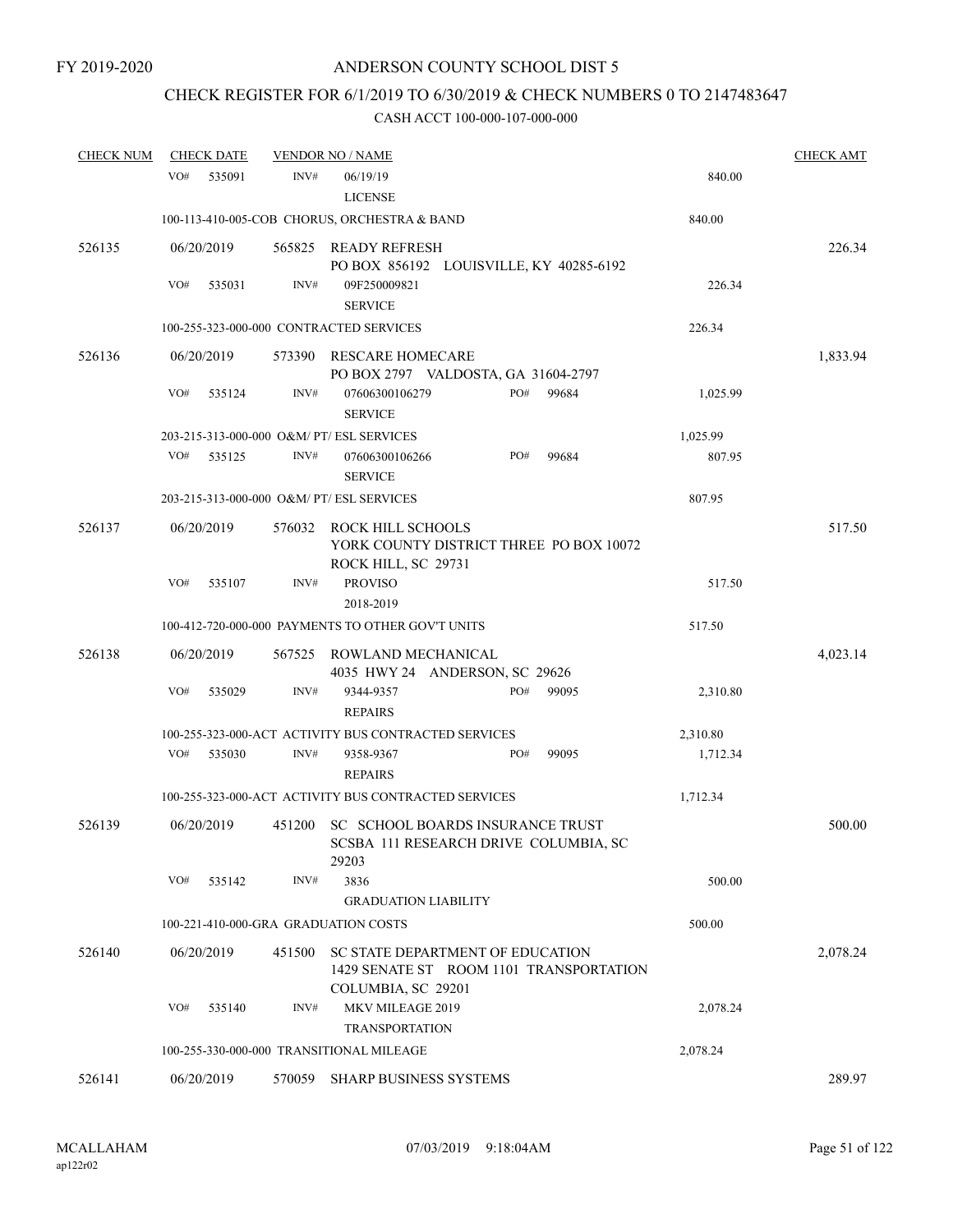### CHECK REGISTER FOR 6/1/2019 TO 6/30/2019 & CHECK NUMBERS 0 TO 2147483647

| <b>CHECK NUM</b> |     | <b>CHECK DATE</b> |                                         | <b>VENDOR NO / NAME</b>                        |     |       |           | <b>CHECK AMT</b> |
|------------------|-----|-------------------|-----------------------------------------|------------------------------------------------|-----|-------|-----------|------------------|
|                  |     |                   |                                         | DEPT 1216 PO BOX 121216 DALLAS, TX             |     |       |           |                  |
|                  |     |                   |                                         | 75312-1216                                     |     |       |           |                  |
|                  | VO# | 535022            | INV#                                    | 900021485                                      |     |       | 151.30    |                  |
|                  |     |                   |                                         | <b>NORTH POINTE</b>                            |     |       |           |                  |
|                  |     |                   | 713-271-660-013-362 COPIER EXPENSE      |                                                |     |       | 151.30    |                  |
|                  | VO# | 535023            | INV#                                    | 9002020449                                     |     |       | 60.62     |                  |
|                  |     |                   |                                         |                                                |     |       |           |                  |
|                  |     |                   |                                         | <b>MCLEES</b>                                  |     |       |           |                  |
|                  |     |                   | 708-271-660-008-362 COPIER EXPENSE      |                                                |     |       | 60.62     |                  |
|                  | VO# | 535024            | INV#                                    | 9002020460                                     |     |       | 58.79     |                  |
|                  |     |                   |                                         | <b>MCLEES</b>                                  |     |       |           |                  |
|                  |     |                   | 708-271-660-008-362 COPIER EXPENSE      |                                                |     |       | 58.79     |                  |
|                  | VO# | 535082            | INV#                                    | 9002001542                                     | PO# | 99373 | 19.26     |                  |
|                  |     |                   |                                         | <b>COPIER</b>                                  |     |       |           |                  |
|                  |     |                   | 100-114-410-002-000 SUPPLIES            |                                                |     |       | 19.26     |                  |
|                  |     |                   |                                         |                                                |     |       |           |                  |
| 526142           |     | 06/20/2019        | 569520                                  | SHI INTERNATIONAL CORP                         |     |       |           | 328.64           |
|                  |     |                   |                                         | POBOX 952121 ATT: ACCOUNTS RECEIVABLE          |     |       |           |                  |
|                  |     |                   |                                         | DALLAS, TX 75395-2121                          |     |       |           |                  |
|                  | VO# | 535115            | INV#                                    | 10053297                                       | PO# | 10958 | 328.64    |                  |
|                  |     |                   |                                         | <b>ADOBE</b>                                   |     |       |           |                  |
|                  |     |                   |                                         | 100-266-345-000-000 TECHNOLOGY INFRASTRUCTURE  |     |       | 328.64    |                  |
| 526143           |     | 06/20/2019        | 568954                                  | <b>SHRED A WAY</b>                             |     |       |           | 138.00           |
|                  |     |                   |                                         | PO BOX 51132 ATT: ACCOUNTS RECEIVABLE          |     |       |           |                  |
|                  |     |                   |                                         | PIEDMONT, SC 29673                             |     |       |           |                  |
|                  | VO# | 535027            | INV#                                    | A70603                                         |     |       | 138.00    |                  |
|                  |     |                   |                                         | <b>SHREDDING</b>                               |     |       |           |                  |
|                  |     |                   |                                         |                                                |     |       |           |                  |
|                  |     |                   |                                         | 713-271-660-013-201 MISCELLANEOUS EXPENSE      |     |       | 138.00    |                  |
| 526144           |     | 06/20/2019        | 575443                                  | SKC COMMUNICATIONS PRODUCTS, LLC               |     |       |           | 165.83           |
|                  |     |                   |                                         | 8320 HEDGE LANE TERRACE SHAWNEE                |     |       |           |                  |
|                  |     |                   |                                         | MISSION, KS 66227                              |     |       |           |                  |
|                  | VO# | 535116            | INV#                                    | 2530047                                        | PO# | 10959 | 165.83    |                  |
|                  |     |                   |                                         | <b>MIMIO</b>                                   |     |       |           |                  |
|                  |     |                   |                                         | 100-266-314-000-000 REPAIRS TO EQUIPMENT       |     |       | 165.83    |                  |
|                  |     |                   |                                         |                                                |     |       |           |                  |
| 526145           |     | 06/20/2019        | 481650                                  | SOUTHERN STATES #71029 - FARM PLAN             |     |       |           | 410.56           |
|                  |     |                   |                                         | 4010 SOUTH MURRAY AVENUE ATT: ACCOUNTS         |     |       |           |                  |
|                  |     |                   |                                         | RECEIVABLE ANDERSON, SC 02962-4429             |     |       |           |                  |
|                  | VO# | 535045            | INV#                                    | E362562                                        |     |       | 410.56    |                  |
|                  |     |                   |                                         | <b>WEED KILLER</b>                             |     |       |           |                  |
|                  |     |                   |                                         | 100-254-410-000-001 MAINT. SUPPLIES-STRUCTURES |     |       | 410.56    |                  |
| 526146           |     | 06/20/2019        | 572694                                  | SPECIALTY INSULATION, LLC                      |     |       |           | 22,200.00        |
|                  |     |                   |                                         | PO BOX 14398 GREENVILLE, SC 29610              |     |       |           |                  |
|                  | VO# | 535077            | INV#                                    | 2010612-AD                                     | PO# | 10295 | 22,200.00 |                  |
|                  |     |                   |                                         | <b>INSULATION REPAIRS</b>                      |     |       |           |                  |
|                  |     |                   |                                         | 100-254-323-006-DUC CONTRACTED SERVICES        |     |       |           |                  |
|                  |     |                   |                                         |                                                |     |       | 11,100.00 |                  |
|                  |     |                   | 100-254-323-020-DUC CONTRACTED SERVICES | 11,100.00                                      |     |       |           |                  |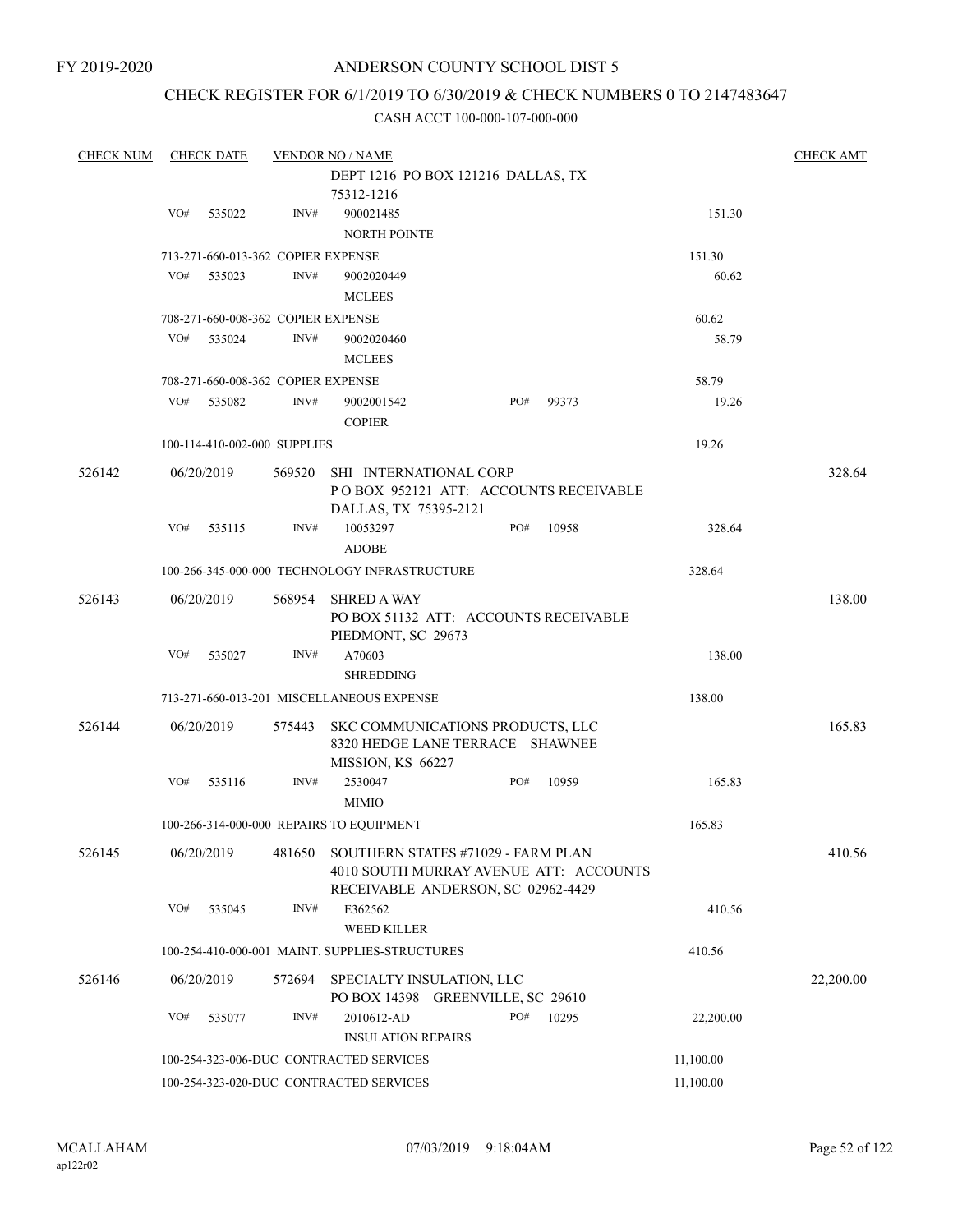### CHECK REGISTER FOR 6/1/2019 TO 6/30/2019 & CHECK NUMBERS 0 TO 2147483647

|   | <b>CHECK NUM</b> |            | <b>CHECK DATE</b>            |        | <b>VENDOR NO / NAME</b>                                                                                                       |     |       |                                  | <b>CHECK AMT</b> |
|---|------------------|------------|------------------------------|--------|-------------------------------------------------------------------------------------------------------------------------------|-----|-------|----------------------------------|------------------|
|   | 526147           | 06/20/2019 |                              | 569589 | <b>SREB</b><br>592 TENTH ST, NW ATTN: JAMES LEW ATLANTA,<br>GA 30318-5776                                                     |     |       |                                  | 3,250.00         |
|   |                  | VO#        | 535102                       | INV#   | 2019-SCAIT-ACADOPT<br><b>AEROSPACE</b>                                                                                        | PO# | 10997 | 3,250.00                         |                  |
|   |                  |            |                              |        | 515-253-323-031-AIT CONTRACTED SERVICES                                                                                       |     |       | 3,250.00                         |                  |
|   | 526148           | 06/20/2019 |                              | 572636 | SYSTEM ID WAREHOUSE<br>1400 10TH STREET PLANO, TX 75074                                                                       |     |       |                                  | 651.19           |
|   |                  | VO#        | 535123                       | INV#   | 521908132<br><b>LABELS</b>                                                                                                    | PO# | 10970 | 651.19                           |                  |
|   |                  |            |                              |        | 866-266-312-000-000 PURCHASED SERVICES                                                                                        |     |       | 651.19                           |                  |
|   | 526149           | 06/20/2019 |                              | 566284 | <b>TEACHER DIRECT</b><br>POBOX 12063 ATT: ACCOUNTS RECEIVABLE<br>BIRMINGHAM, AL 35202                                         |     |       |                                  | 399.36           |
|   |                  | VO#        | 535088                       | INV#   | 10994<br><b>PAPER</b>                                                                                                         | PO# | 10994 | 399.36                           |                  |
|   |                  |            | 201-112-410-019-000 Supplies |        |                                                                                                                               |     |       | 399.36                           |                  |
| * | 526152           | 06/20/2019 |                              | 565833 | <b>WEX BANK</b><br>WRIGHT EXPRESS FLEET SERVICES PO BOX 6293<br>CAROL STREAM, IL 60197-6293                                   |     |       |                                  | 5,083.67         |
|   |                  | VO#        | 535032                       | INV#   | 59687720<br><b>FUEL</b>                                                                                                       |     |       | 5,083.67                         |                  |
|   |                  |            | 100-255-411-000-000 GASOLINE |        |                                                                                                                               |     |       | 5,083.67                         |                  |
|   | 526153           | 06/20/2019 |                              | 570755 | WILSON & ASSOCIATES SPORTS TURF<br>1737 SOUTH LAKE DRIVE ATT: ACCOUNTS<br>RECEIVABLE LEXINGTON, SC 29073                      |     |       |                                  | 11,225.00        |
|   |                  | VO#        | 535041                       | INV#   | 15980<br><b>ROBERT ANDERSON</b>                                                                                               |     |       | 2,400.00                         |                  |
|   |                  |            |                              |        | 100-254-323-006-001 CONTRACTED SERVICES                                                                                       |     |       | 2,400.00                         |                  |
|   |                  | VO#        | 535076                       | INV#   | 15990, 15997<br>16001,15998                                                                                                   | PO# | 99386 | 8,825.00                         |                  |
|   |                  |            |                              |        | 100-254-323-002-001 CONTRACTED SERVICES<br>100-254-323-002-001 CONTRACTED SERVICES                                            |     |       | 2,200.00<br>1,120.00             |                  |
|   |                  |            |                              |        | 100-254-323-003-001 CONTRACTED SERVICES<br>100-254-323-003-001 CONTRACTED SERVICES<br>100-254-323-003-001 CONTRACTED SERVICES |     |       | 1,650.00<br>1,650.00<br>1,050.00 |                  |
|   |                  |            |                              |        | 100-254-323-005-001 CONTRACTED SERVICES                                                                                       |     |       | 405.00                           |                  |
|   |                  |            |                              |        | 100-254-323-006-001 CONTRACTED SERVICES                                                                                       |     |       | 125.00                           |                  |
|   |                  |            |                              |        | 100-254-323-020-001 CONTRACTED SERVICES                                                                                       |     |       | 625.00                           |                  |
|   | 526154           | 06/25/2019 |                              | 571975 | A3 COMMUNICATIONS<br>P.O. BOX 603037 CHARLOTTE, NC 28260                                                                      |     |       |                                  | 260.78           |
|   |                  | VO#        | 535238                       | INV#   | 65585<br><b>SUPPLIES</b>                                                                                                      | PO# | 11121 | 260.78                           |                  |
|   |                  |            |                              |        | 100-266-314-000-000 REPAIRS TO EQUIPMENT                                                                                      |     |       | 260.78                           |                  |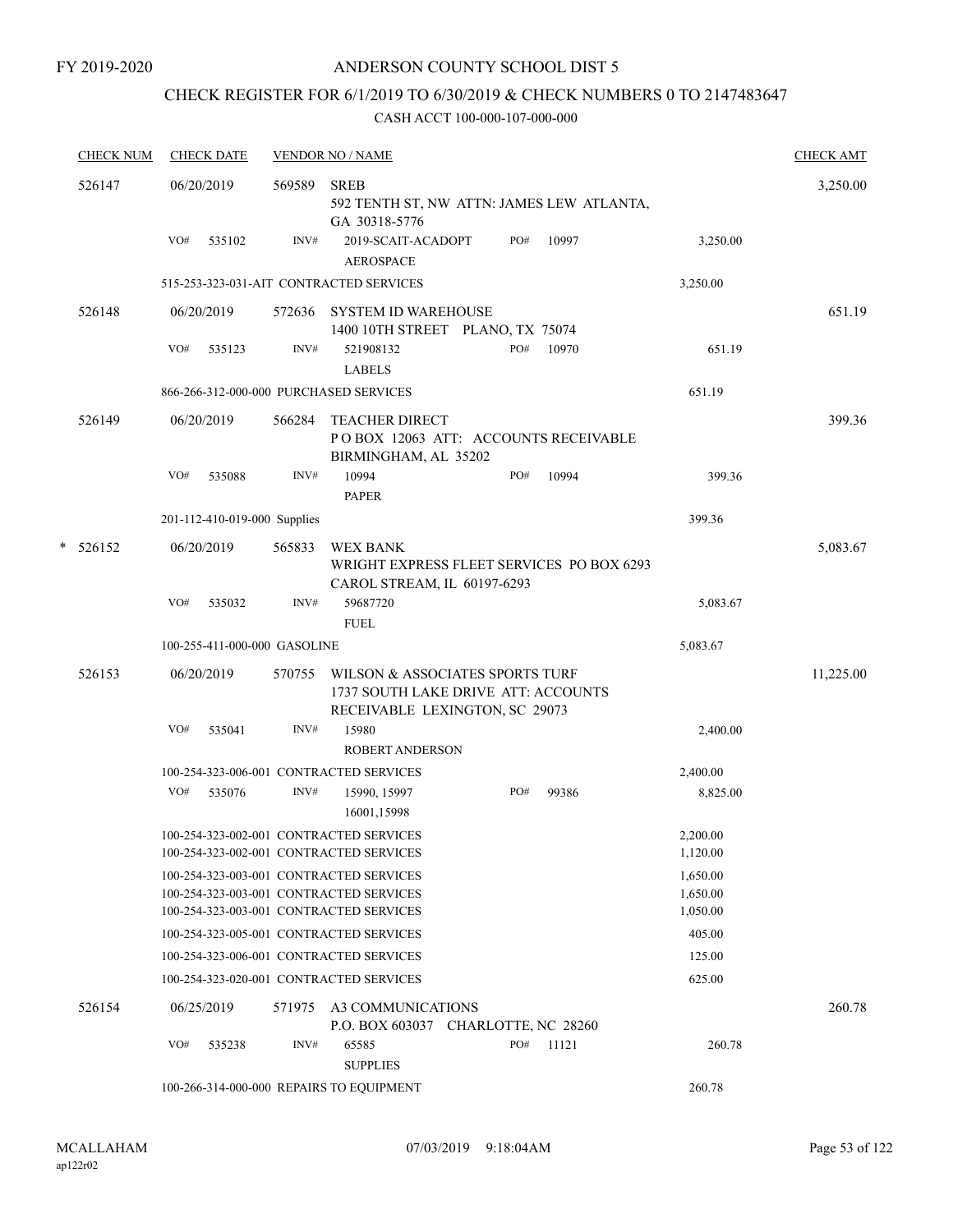### CHECK REGISTER FOR 6/1/2019 TO 6/30/2019 & CHECK NUMBERS 0 TO 2147483647

| <b>CHECK NUM</b> |     | <b>CHECK DATE</b> |                              | <b>VENDOR NO / NAME</b>                                                                                      |     |        |           | <b>CHECK AMT</b> |
|------------------|-----|-------------------|------------------------------|--------------------------------------------------------------------------------------------------------------|-----|--------|-----------|------------------|
| 526155           |     | 06/25/2019        | 574476                       | ALLEN, ADELL^^<br>ANOINTED HANDS CATERING 208 LOBLOLLY<br>DRIVE ANDERSON, SC 29625                           |     | 475.00 |           |                  |
|                  | VO# | 535171            | INV#                         | <b>JUNE 26</b>                                                                                               |     |        | 475.00    |                  |
|                  |     |                   |                              | <b>BLECKLEY INN</b>                                                                                          |     |        |           |                  |
|                  |     |                   |                              | 100-233-312-000-000 PURCHASED SERVICES                                                                       |     |        | 475.00    |                  |
| 526156           |     | 06/25/2019        | 112300                       | ANDERSON COUNTY ALTERNATIVE SCHOOL<br>805 EAST WHITNER STREET ATT: ACCOUNTS<br>RECEIVABLE ANDERSON, SC 29624 |     |        |           | 110,229.02       |
|                  | VO# | 535173            | INV#                         | 2018-2019                                                                                                    | PO# | 11097  | 86,539.02 |                  |
|                  |     |                   |                              | <b>ATTENDANCE</b>                                                                                            |     |        |           |                  |
|                  |     |                   | 338-412-720-000-ALT TRANSITS |                                                                                                              |     |        | 86,539.02 |                  |
|                  | VO# | 535174            | INV#                         | <b>EAA GRANT</b><br>REIMBURSEMENT                                                                            | PO# | 11098  | 23,690.00 |                  |
|                  |     |                   | 338-412-720-000-ALT TRANSITS |                                                                                                              |     |        | 23,690.00 |                  |
| 526157           |     | 06/25/2019        | 564421                       | ANDERSON SCHOOL DISTRICT THREE<br>PO BOX 118 ATT: MATTHEW MOORE IVA, SC<br>29655                             |     |        |           | 25,791.99        |
|                  | VO# | 535175            | INV#                         | 2018-2019<br><b>SALES TAX</b>                                                                                | PO# | 11112  | 25,791.99 |                  |
|                  |     |                   |                              | 515-253-520-ALT-FAC ALTERNATIVE SCHOOL FUNDING                                                               |     |        | 25,791.99 |                  |
| 526158           |     | 06/25/2019        |                              |                                                                                                              |     |        |           | 4,745.40         |
|                  |     |                   | 570168                       | APPLE, INC<br>PO BOX 281877 ATT: ACCOUNTS RECEIVABLE<br>ATLANTA, GA 30384-1877                               |     |        |           |                  |
|                  | VO# | 535239            | INV#                         | PO 10933<br>CUST #37478                                                                                      | PO# | 10933  | 4,362.34  |                  |
|                  |     |                   |                              | 207-115-410-001-006 SUPPLIES-IMPROVE PRGS                                                                    |     |        | 3,947.23  |                  |
|                  |     |                   |                              | 207-115-410-001-006 SUPPLIES-IMPROVE PRGS                                                                    |     |        | 84.53     |                  |
|                  |     |                   |                              | 207-115-410-001-006 SUPPLIES-IMPROVE PRGS                                                                    |     |        | 330.58    |                  |
|                  | VO# | 535240            | INV#                         | AA19854832<br>CUST #37478                                                                                    | PO# | 10849  | 383.06    |                  |
|                  |     |                   |                              | 100-114-410-003-VEN SUPPLY-ADDT'L FOR LOST VENDING                                                           |     |        | 383.06    |                  |
| 526159           |     | 06/25/2019        | 575868                       | AVEANNA HEALTHCARE<br>PO BOX 102714 ATLANTA, GA 30368-2714                                                   |     |        |           | 7,408.00         |
|                  | VO# | 535176            | INV#                         | 5873098<br>MAY 1 - JUNE 5                                                                                    | PO# | 10744  | 4,552.00  |                  |
|                  |     |                   |                              | 283-126-312-000-000 CONTRACTED SERVICES                                                                      |     |        | 4,552.00  |                  |
|                  | VO# | 535177            | INV#                         | 5861901                                                                                                      | PO# | 10744  | 2,856.00  |                  |
|                  |     |                   |                              | <b>APRIL 1 - 29</b>                                                                                          |     |        |           |                  |
|                  |     |                   |                              | 283-126-312-000-000 CONTRACTED SERVICES                                                                      |     |        | 2,856.00  |                  |
| 526160           |     | 06/25/2019        | 575161                       | AVID CENTER - SI PAYMENT                                                                                     |     |        |           | 11,620.00        |
|                  |     |                   |                              | DEPT 270 PO BOX 509015 SAN DIEGO, CA<br>92150-9015                                                           |     |        |           |                  |
|                  | VO# | 535178            | INV#                         | 41489<br>CUST #950144                                                                                        | PO# | 10671  | 11,620.00 |                  |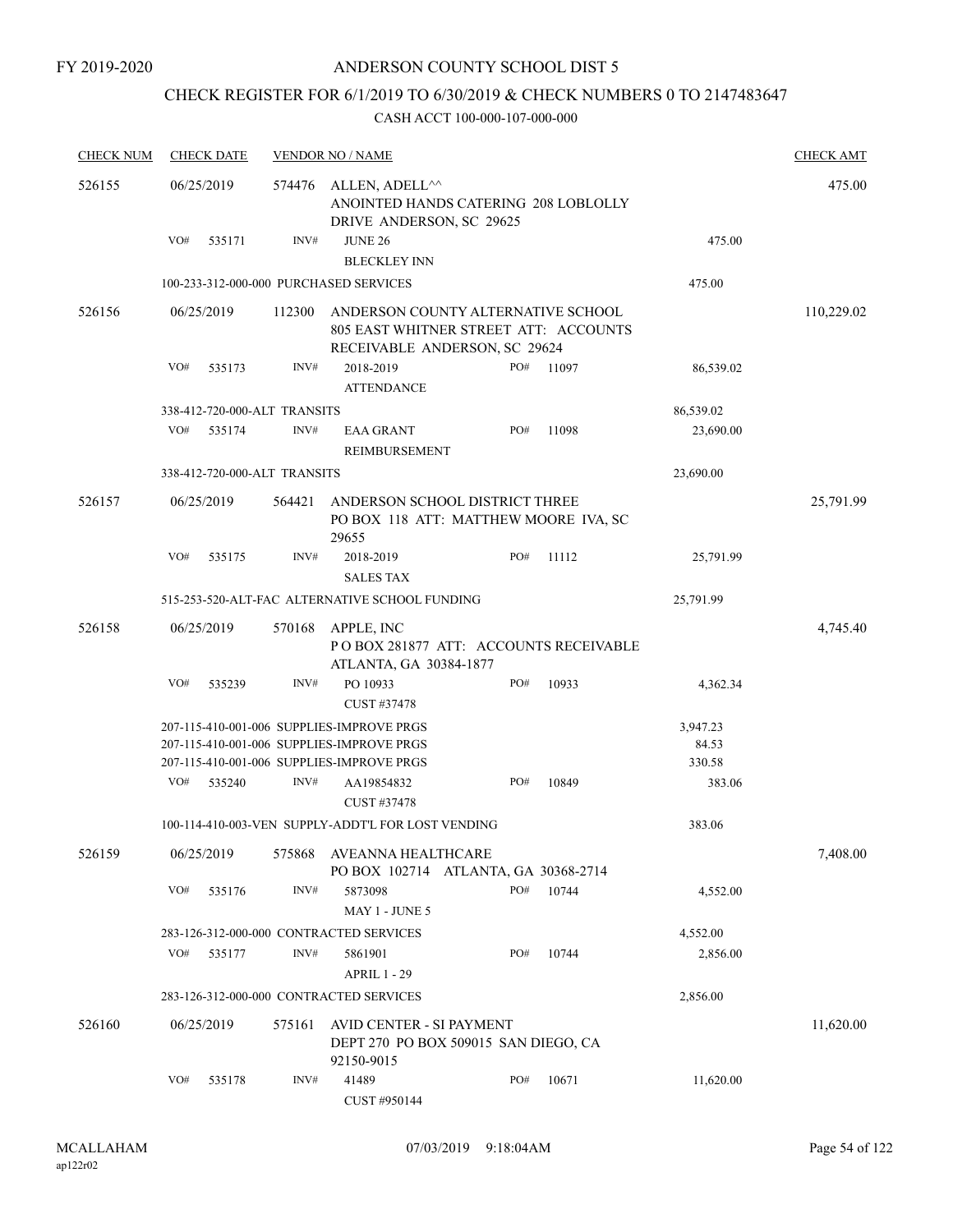## CHECK REGISTER FOR 6/1/2019 TO 6/30/2019 & CHECK NUMBERS 0 TO 2147483647

| <b>CHECK NUM</b> |     | <b>CHECK DATE</b>                 |        | <b>VENDOR NO / NAME</b>                                                                             |     |       |           | <b>CHECK AMT</b> |
|------------------|-----|-----------------------------------|--------|-----------------------------------------------------------------------------------------------------|-----|-------|-----------|------------------|
|                  |     |                                   |        | 201-224-333-006-000 TRIPS AND CONFERENCES                                                           |     |       | 5,845.00  |                  |
|                  |     | 267-224-333-002-PD1 TRIPS-AVID    |        |                                                                                                     |     |       | 825.00    |                  |
|                  |     | 267-224-333-006-PD1 TRIPS-AVID    |        |                                                                                                     |     |       | 4,950.00  |                  |
| 526161           |     | 06/25/2019                        | 573189 | BLACKBOARD INC.<br>PO BOX 200154 PITTSBURGH, PA 15251-0154                                          |     |       |           | 31,746.64        |
|                  | VO# | 535242                            | INV#   | 1322042<br><b>SOFTWARE</b>                                                                          | PO# | 11113 | 31,746.64 |                  |
|                  |     |                                   |        | 100-114-445-000-000 VIRTUAL COURSEWARE                                                              |     |       | 1,322.78  |                  |
|                  |     |                                   |        | 100-114-445-001-000 TECHNOLOGY SOFTWARE                                                             |     |       | 1,322.78  |                  |
|                  |     |                                   |        | 100-114-445-002-000 TECHNOLOGY SOFTWARE                                                             |     |       | 1,322.78  |                  |
|                  |     |                                   |        | 100-114-445-003-000 TECHNOLOGY SOFTWARE                                                             |     |       | 1,322.78  |                  |
|                  |     |                                   |        | 100-114-445-005-000 TECHNOLOGY SOFTWARE                                                             |     |       | 1,322.78  |                  |
|                  |     |                                   |        | 100-114-445-006-000 TECHNOLOGY SOFTWARE                                                             |     |       | 1,322.78  |                  |
|                  |     |                                   |        | 100-114-445-007-000 TECHNOLOGY SOFTWARE                                                             |     |       | 1,322.78  |                  |
|                  |     |                                   |        | 100-114-445-008-000 TECHNOLOGY SOFTWARE                                                             |     |       | 1,322.78  |                  |
|                  |     |                                   |        | 100-114-445-009-000 TECHNOLOGY SOFTWARE                                                             |     |       | 1,322.78  |                  |
|                  |     |                                   |        | 100-114-445-010-000 TECHNOLOGY SOFTWARE                                                             |     |       | 1,322.78  |                  |
|                  |     |                                   |        | 100-114-445-011-000 TECHNOLOGY SOFTWARE                                                             |     |       | 1,322.78  |                  |
|                  |     |                                   |        | 100-114-445-012-000 TECHNOLOGY SOFTWARE                                                             |     |       | 1,322.78  |                  |
|                  |     |                                   |        | 100-114-445-013-000 TECHNOLOGY SOFTWARE                                                             |     |       | 1,322.78  |                  |
|                  |     |                                   |        | 100-114-445-014-000 TECHNOLOGY SOFTWARE                                                             |     |       | 1,322.78  |                  |
|                  |     |                                   |        | 100-114-445-015-000 TECHNOLOGY SOFTWARE                                                             |     |       | 1,322.78  |                  |
|                  |     |                                   |        | 100-114-445-016-000 TECHNOLOGY SOFTWARE                                                             |     |       | 1,322.78  |                  |
|                  |     |                                   |        | 100-114-445-017-000 TECHNOLOGY SOFTWARE                                                             |     |       | 1,322.78  |                  |
|                  |     |                                   |        | 100-114-445-018-000 TECHNOLOGY SOFTWARE                                                             |     |       | 1,322.78  |                  |
|                  |     |                                   |        | 100-114-445-019-000 TECHNOLOGY SOFTWARE                                                             |     |       | 1,322.78  |                  |
|                  |     |                                   |        | 100-114-445-020-000 TECHNOLOGY SOFTWARE                                                             |     |       | 1,322.78  |                  |
|                  |     |                                   |        | 100-114-445-021-000 TECHNOLOGY SOFTWARE                                                             |     |       | 1,322.78  |                  |
|                  |     |                                   |        | 100-114-445-023-000 TECHNOLOGY SOFTWARE                                                             |     |       | 1,322.78  |                  |
|                  |     |                                   |        | 100-114-445-031-000 TECHNOLOGY SOFTWARE                                                             |     |       | 1,322.70  |                  |
|                  |     |                                   |        | 100-114-445-063-000 TECHNOLOGY SOFTWARE                                                             |     |       | 1,322.78  |                  |
| 526162           |     | 06/25/2019                        | 160602 | CDW GOVERNMENT<br>75 REMITTANCE DRIVE SUITE 1515 ATT:<br>ACCOUNTS RECEIVABLE CHICAGO, IL 60675-1515 |     |       |           | 2,260.86         |
|                  | VO# | 535181                            | INV#   | SJB3443                                                                                             | PO# | 10790 | 221.49    |                  |
|                  |     |                                   |        | <b>SRD0588</b>                                                                                      |     |       |           |                  |
|                  |     | 100-114-410-003-MTH MATH SUPPLIES |        |                                                                                                     |     |       | 147.66    |                  |
|                  |     | 100-114-410-003-MTH MATH SUPPLIES |        |                                                                                                     |     |       | 73.83     |                  |
|                  | VO# | 535182                            | INV#   | <b>SRD0590</b>                                                                                      | PO# | 10789 | 442.98    |                  |
|                  |     |                                   |        | <b>CALCULATORS</b>                                                                                  |     |       |           |                  |
|                  |     | 100-114-410-002-MTH MATH SUPPLIES |        |                                                                                                     |     |       | 442.98    |                  |
|                  | VO# | 535243                            | INV#   | <b>SRV6489</b><br><b>SRH7391</b>                                                                    | PO# | 11067 | 815.29    |                  |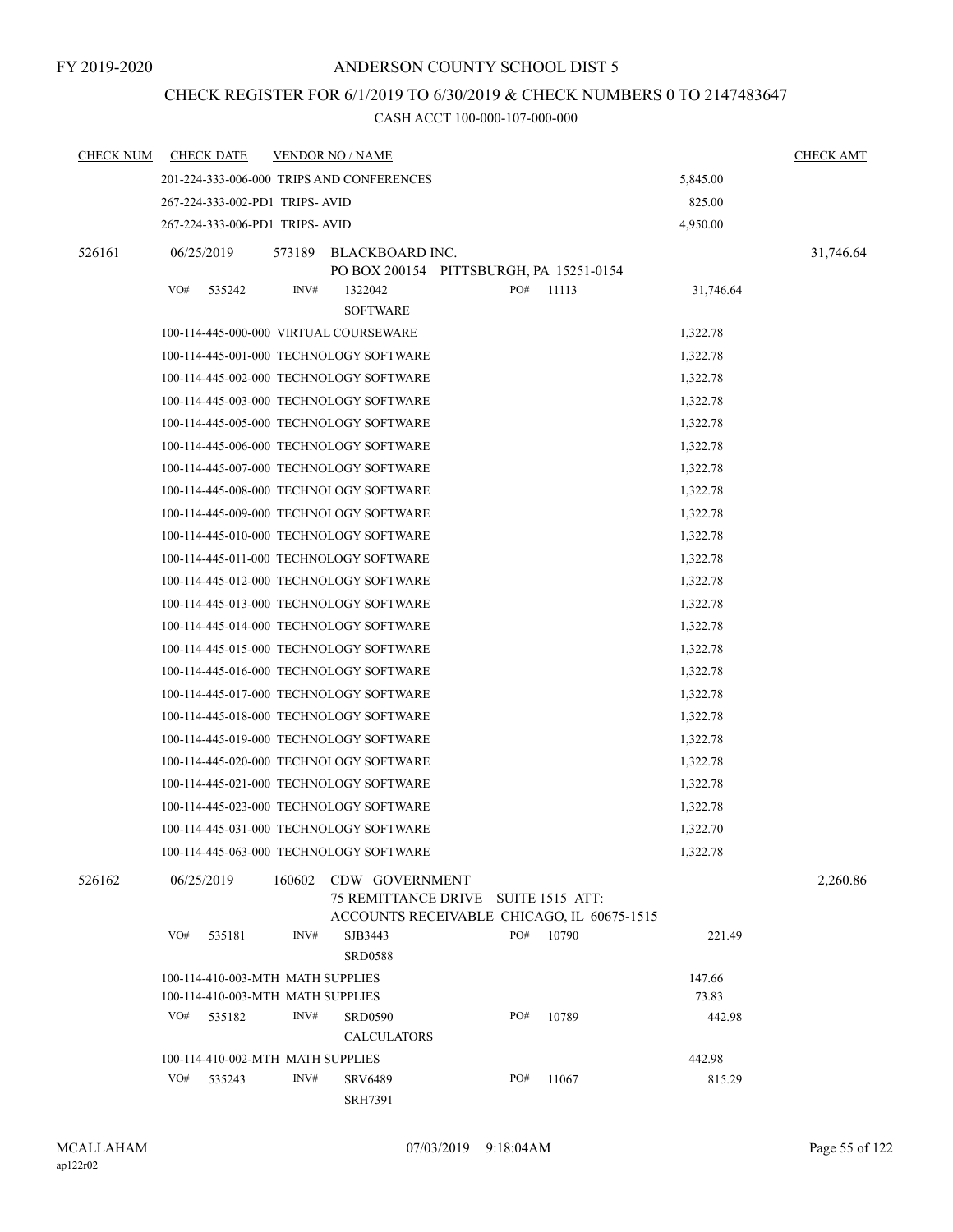### CHECK REGISTER FOR 6/1/2019 TO 6/30/2019 & CHECK NUMBERS 0 TO 2147483647

| <b>CHECK NUM</b> |     | <b>CHECK DATE</b>                  |                  | <b>VENDOR NO / NAME</b>                                                 |     |       |           | <b>CHECK AMT</b> |
|------------------|-----|------------------------------------|------------------|-------------------------------------------------------------------------|-----|-------|-----------|------------------|
|                  |     |                                    |                  | 100-266-314-000-000 REPAIRS TO EQUIPMENT                                |     |       | 60.29     |                  |
|                  |     |                                    |                  | 100-266-314-000-000 REPAIRS TO EQUIPMENT                                |     |       | 755.00    |                  |
|                  | VO# | 535244                             | $\mathrm{INV}\#$ | SSP9931<br><b>BATTERY</b>                                               | PO# | 11102 | 235.40    |                  |
|                  |     |                                    |                  | 100-266-314-000-000 REPAIRS TO EQUIPMENT                                |     |       | 235.40    |                  |
|                  | VO# | 535245                             | INV#             | <b>SKT1637</b><br><b>REPAIR PARTS</b>                                   | PO# | 10863 | 545.70    |                  |
|                  |     |                                    |                  | 207-115-410-001-006 SUPPLIES-IMPROVE PRGS                               |     |       | 545.70    |                  |
| 526163           |     | 06/25/2019                         | 573557           | CLAY-KING<br>125 BEN-ABI ROAD SPARTANBURG, SC<br>29307-5400             |     |       |           | 1,001.79         |
|                  | VO# | 535183                             | INV#             | 3807<br><b>SUPPLIES</b>                                                 | PO# | 10712 | 1,001.79  |                  |
|                  |     |                                    |                  | 100-114-410-002-VEN SUPPLY-ADDT'L FOR LOST VENDING                      |     |       | 1,001.79  |                  |
| 526164           |     | 06/25/2019                         |                  | 575936 COOPER, FLOYD <sup>^^</sup><br>938 HEATHER LANE EASTON, PA 18040 |     |       |           | 2,550.00         |
|                  | VO# | 535246                             | INV#             | <b>JUNE 25TH</b><br>WHITEHALL ELEM                                      | PO# | 11103 | 2,550.00  |                  |
|                  |     |                                    |                  | 357-171-312-000-000 PURCHASED SERVICES                                  |     |       | 2,550.00  |                  |
| 526165           |     | 06/25/2019                         | 572942           | CROMER, AIMEE**<br>1018 THORNEHILL DR ANDERSON, SC 29621                |     |       |           | 451.25           |
|                  | VO# | 535184                             | INV#             | TLH & WHS<br><b>GRADUATION</b>                                          |     |       | 451.25    |                  |
|                  |     |                                    |                  | 100-221-410-000-GRA GRADUATION COSTS                                    |     |       | 451.25    |                  |
| 526166           |     | 06/25/2019                         | 570167           | DAKTRONICS, INC<br>SDS-12-2222 POBOX 86 MINNEAPOLIS, MN 55486           |     |       |           | 23,020.00        |
|                  | VO# | 535247                             | INV#             | 6844397<br>2019-2020                                                    | PO# | 11109 | 23,020.00 |                  |
|                  |     |                                    |                  | 866-266-312-000-000 PURCHASED SERVICES                                  |     |       | 23,020.00 |                  |
| 526167           |     | 06/25/2019                         | 567489           | DE LAGE LANDEN<br>POBOX 41602 PHILADELPHIA, PA 19101-1602               |     |       |           | 679.41           |
|                  | VO# | 535187                             | INV#             | 64004207<br><b>COPIER</b>                                               | PO# | 99339 | 265.36    |                  |
|                  |     | 100-113-410-017-000 SUPPLIES       |                  |                                                                         |     |       | 265.36    |                  |
|                  | VO# | 535188                             | INV#             | 64049655<br><b>COPIER</b>                                               |     |       | 86.63     |                  |
|                  |     | 100-115-410-003-000 SUPPLIES       |                  |                                                                         |     |       | 86.63     |                  |
|                  |     | VO# 535189                         | INV#             | 64053037<br><b>COPIER</b>                                               | PO# | 99352 | 207.58    |                  |
|                  |     | 100-113-410-009-000 SUPPLIES       |                  |                                                                         |     |       | 207.58    |                  |
|                  | VO# | 535248                             | INV#             | 64052178<br><b>COPIER</b>                                               |     |       | 119.84    |                  |
|                  |     | 713-271-660-013-362 COPIER EXPENSE |                  |                                                                         |     |       | 119.84    |                  |
| 526168           |     | 06/25/2019                         |                  | 198651 DELL MARKETING LP                                                |     |       |           | 819.77           |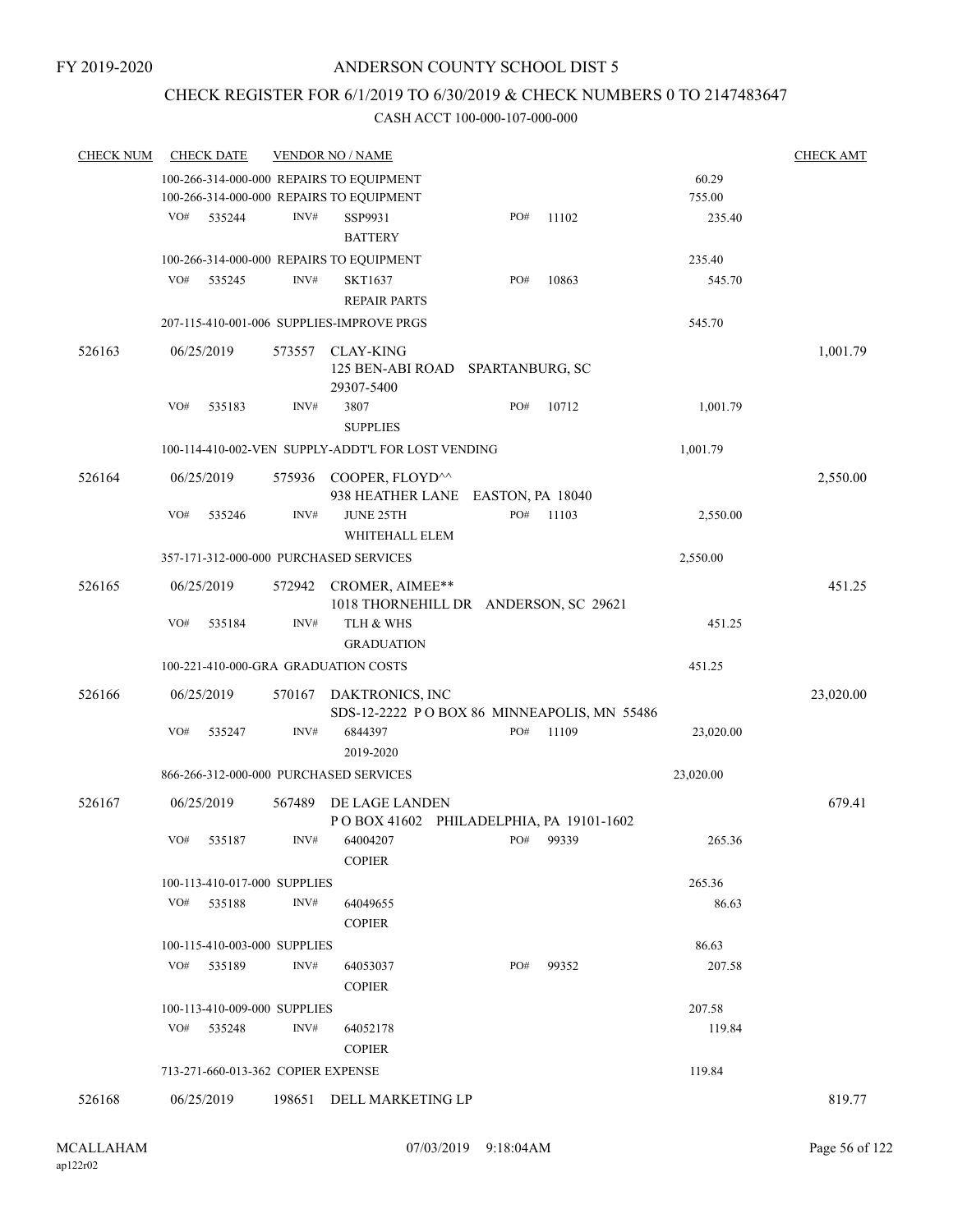### CHECK REGISTER FOR 6/1/2019 TO 6/30/2019 & CHECK NUMBERS 0 TO 2147483647

| <b>CHECK NUM</b> |     | <b>CHECK DATE</b>                 |        | <b>VENDOR NO / NAME</b>                                                              |     |       |          | <b>CHECK AMT</b> |
|------------------|-----|-----------------------------------|--------|--------------------------------------------------------------------------------------|-----|-------|----------|------------------|
|                  |     |                                   |        | PO BOX 534118 ATT: ACCOUNTS RECEIVABLE                                               |     |       |          |                  |
|                  |     |                                   |        | ATLANTA, GA 30353-4118                                                               |     |       |          |                  |
|                  | VO# | 535249                            | INV#   | 10322872772<br><b>TECH SUPPLIES</b>                                                  | PO# | 11122 | 819.77   |                  |
|                  |     |                                   |        | 100-266-314-000-000 REPAIRS TO EQUIPMENT                                             |     |       | 819.77   |                  |
|                  |     |                                   |        | DEPT OF ADMINISTRATION                                                               |     |       |          | 775.03           |
| 526169           |     | 06/25/2019                        | 573223 | SUITE 409 1200 SENATE STREET COLUMBIA, SC<br>29201                                   |     |       |          |                  |
|                  | VO# | 535250                            | INV#   | C130483                                                                              |     |       | 775.03   |                  |
|                  |     |                                   |        | SAP2000454226                                                                        |     |       |          |                  |
|                  |     | 100-266-340-000-000 TELEPHONE     |        |                                                                                      |     |       | 76.45    |                  |
|                  |     | 100-266-340-001-000 TELEPHONE     |        |                                                                                      |     |       | 38.81    |                  |
|                  |     | 100-266-340-005-000 TELEPHONE     |        |                                                                                      |     |       | 38.81    |                  |
|                  |     | 100-266-340-006-000 TELEPHONE     |        |                                                                                      |     |       | 38.81    |                  |
|                  |     | 100-266-340-007-000 TELEPHONE     |        |                                                                                      |     |       | 38.81    |                  |
|                  |     | 100-266-340-008-000 TELEPHONE     |        |                                                                                      |     |       | 38.81    |                  |
|                  |     | 100-266-340-009-000 TELEPHONE     |        |                                                                                      |     |       | 38.81    |                  |
|                  |     | 100-266-340-010-000 TELEPHONE     |        |                                                                                      |     |       | 38.81    |                  |
|                  |     | 100-266-340-011-000 TELEPHONE     |        |                                                                                      |     |       | 38.81    |                  |
|                  |     | 100-266-340-012-000 TELEPHONE     |        |                                                                                      |     |       | 38.81    |                  |
|                  |     | 100-266-340-013-000 TELEPHONE     |        |                                                                                      |     |       | 38.81    |                  |
|                  |     | 100-266-340-014-000 TELEPHONE     |        |                                                                                      |     |       | 38.81    |                  |
|                  |     | 100-266-340-016-000 TELEPHONE     |        |                                                                                      |     |       | 38.81    |                  |
|                  |     | 100-266-340-017-000 TELEPHONE     |        |                                                                                      |     |       | 38.81    |                  |
|                  |     | 100-266-340-019-000 TELEPHONE     |        |                                                                                      |     |       | 38.81    |                  |
|                  |     | 100-266-340-020-000 TELEPHONE     |        |                                                                                      |     |       | 38.81    |                  |
|                  |     | 100-266-340-021-000 TELEPHONE     |        |                                                                                      |     |       | 38.81    |                  |
|                  |     | 100-266-340-031-000 TELEPHONE     |        |                                                                                      |     |       | 38.81    |                  |
|                  |     | 100-266-340-063-000 TELEPHONE     |        |                                                                                      |     |       | 38.81    |                  |
| 526170           |     | 06/25/2019                        | 569972 | DR. HOWARD KIM<br>127 EASY GAP ROAD ANDERSON, SC 29621                               |     |       |          | 250.00           |
|                  | VO# | 535170                            | INV#   | <b>JUNE 20</b><br><b>SOUTHWOOD</b>                                                   |     |       | 250.00   |                  |
|                  |     |                                   |        | 817-113-312-021-000 ARTS IN RESIDENCE                                                |     |       | 250.00   |                  |
| 526171           |     | 06/25/2019                        | 179840 | ENCORE TECHNOLOGY GROUP LLC<br>DEPT 720017 P.O. BOX 1335 CHARLOTTE, NC<br>28201-1335 |     |       |          | 6,199.80         |
|                  | VO# | 535252                            | INV#   | 143322<br><b>TECH SUPPLIES</b>                                                       | PO# | 10943 | 6,199.80 |                  |
|                  |     | 515-253-520-031-CAR CAREER CENTER |        |                                                                                      |     |       | 6,199.80 |                  |
| 526172           |     | 06/25/2019                        | 573097 | HEALTHMASTER<br>2655 OAKLEY PARK RD. SUITE 100 WALLED<br>LAKE, MI 48390-1645         |     |       |          | 19,750.00        |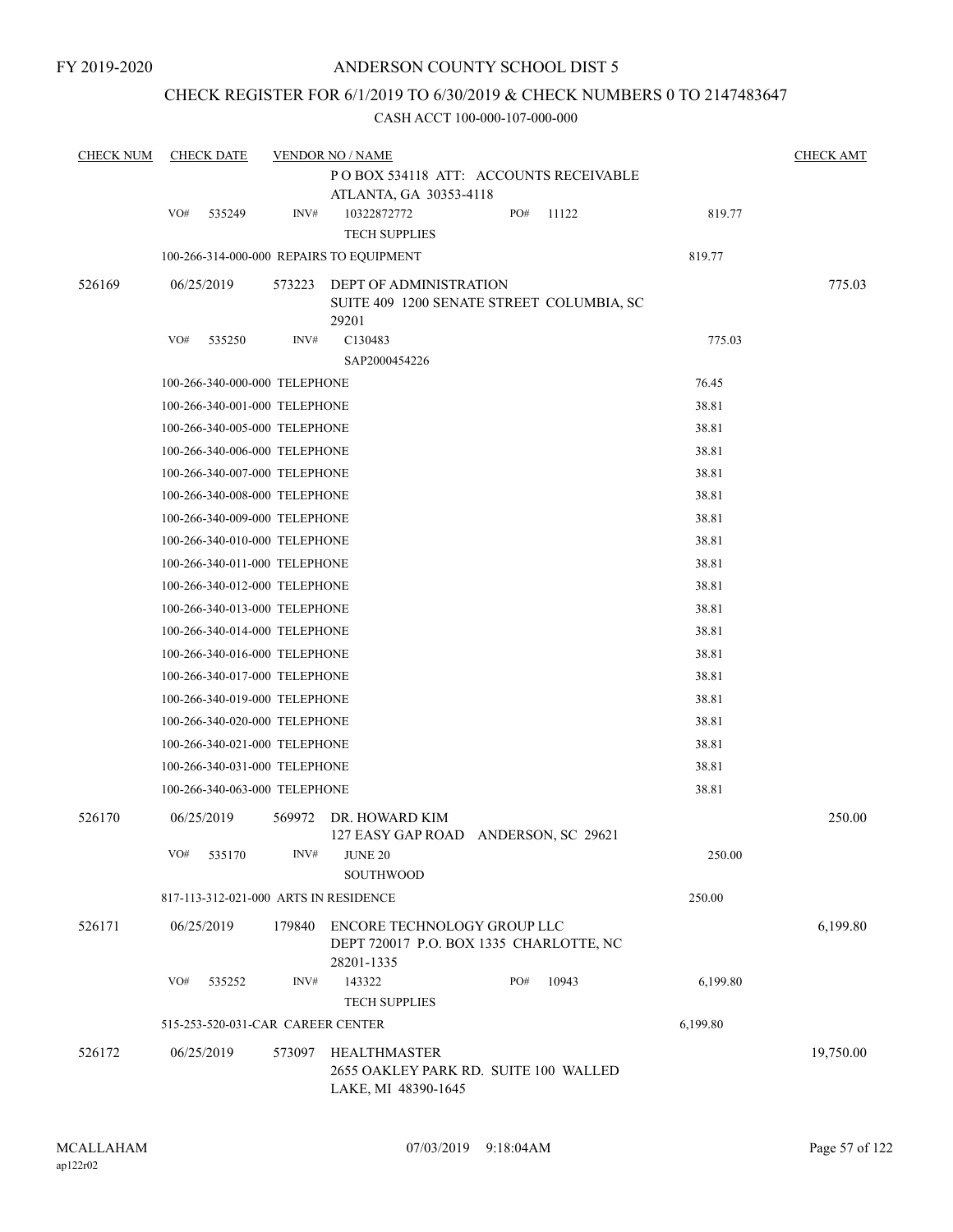## CHECK REGISTER FOR 6/1/2019 TO 6/30/2019 & CHECK NUMBERS 0 TO 2147483647

| <b>CHECK NUM</b> | <b>CHECK DATE</b> |                                        | <b>VENDOR NO / NAME</b>                                                                                     |     |       |           | <b>CHECK AMT</b> |
|------------------|-------------------|----------------------------------------|-------------------------------------------------------------------------------------------------------------|-----|-------|-----------|------------------|
|                  | VO#               | 535194<br>INV#                         | 22475<br><b>RENEWAL</b>                                                                                     | PO# | 11105 | 19,750.00 |                  |
|                  |                   |                                        | 283-213-316-000-000 HEALTHMASTER DATA PROCESSING                                                            |     |       | 19,750.00 |                  |
| 526173           | 06/25/2019        | 573808                                 | LOGO'S SIGNS AND SCREEN PRINTING, LLC<br>2704 NORTH MAIN STREET ANDERSON, SC 29621                          |     |       |           | 1,186.10         |
|                  | VO#               | INV#<br>535253                         | 2041<br>SOUTHWOOD                                                                                           |     |       | 1,186.10  |                  |
|                  |                   | 100-221-312-021-000 PURCHASED SERVICES |                                                                                                             |     |       | 1,186.10  |                  |
| 526174           | 06/25/2019        | 574428                                 | NEARPOD, INC<br>18305 BISCAYNE BOULEVARD SUITE 301<br>AVENTURA, FL 33160                                    |     |       |           | 55,014.40        |
|                  | VO#               | INV#<br>535205                         | 02060<br><b>LICENSE</b>                                                                                     | PO# | 11095 | 55,014.40 |                  |
|                  |                   |                                        | 338-221-445-000-EAR TECHNOLOGY SUPPLIES                                                                     |     |       | 55,014.40 |                  |
| 526175           | 06/25/2019        | 382750                                 | NEW FOUNDATIONS CHILDREN & FAM SVCS INC<br>2300 STANDRIDGE ROAD ATT: DONNA<br>HARRINGTON ANDERSON, SC 29625 |     |       |           | 9,013.44         |
|                  | VO#               | INV#<br>535206                         | 1664<br><b>APRIL SALARIES</b>                                                                               | PO# | 11117 | 4,122.91  |                  |
|                  |                   |                                        | 221-113-312-000-NFH ADMIN COORD/VOC FACIL/TUTORS                                                            |     |       | 4,122.91  |                  |
|                  | VO#               | INV#<br>535207                         | 1672<br><b>MAY SALARIES</b>                                                                                 | PO# | 11116 | 4,890.53  |                  |
|                  |                   |                                        | 221-113-312-000-NFH ADMIN COORD/VOC FACIL/TUTORS                                                            |     |       | 4,890.53  |                  |
| 526176           | 06/25/2019        | 573083                                 | <b>NEWSELA</b><br>475 10TH AVENUE, 4 FL NEW YORK, NY 10019                                                  |     |       |           | 72,201.20        |
|                  | VO#               | INV#<br>535254                         | 46619<br><b>LICENSE</b>                                                                                     | PO# | 11100 | 72,201.20 |                  |
|                  |                   |                                        | 338-221-445-000-EAR TECHNOLOGY SUPPLIES                                                                     |     |       | 72,201.20 |                  |
| 526177           | 06/25/2019        | 564531                                 | NIGP NATIONAL INST GOVT PURCHASING<br>2411 DULLES CORNER PARK SUITE #350<br>HERNDON, VA 20171               |     |       |           | 356.00           |
|                  | VO#               | INV#<br>535255                         | 2019-2020<br>MEMBERSHIP                                                                                     | PO# | 11149 | 356.00    |                  |
|                  |                   | 100-257-640-000-000 DUES AND FEES      |                                                                                                             |     |       | 356.00    |                  |
| 526178           | 06/25/2019        | 384915                                 | NOBLITT REFRIGERATION<br>PO BOX 4041 ATT: ACCOUNTS RECEIVABLE<br>ANDERSON, SC 29622                         |     |       |           | 657.35           |
|                  | VO#               | INV#<br>535208                         | 33493<br><b>NORTH POINTE</b>                                                                                |     |       | 190.60    |                  |
|                  |                   |                                        | 600-256-323-013-000 REPAIRS TO EQUIPMENT                                                                    |     |       | 190.60    |                  |
|                  | VO#               | 535209<br>INV#                         | 33480                                                                                                       |     |       | 466.75    |                  |
|                  |                   |                                        | <b>WESTSIDE</b>                                                                                             |     |       |           |                  |
|                  |                   |                                        | 600-256-323-003-000 REPAIRS TO EQUIPMENT                                                                    |     |       | 466.75    |                  |
| 526179           | 06/25/2019        |                                        | 563478 NORFOLK WIRE & ELECTRONICS                                                                           |     |       |           | 6,395.39         |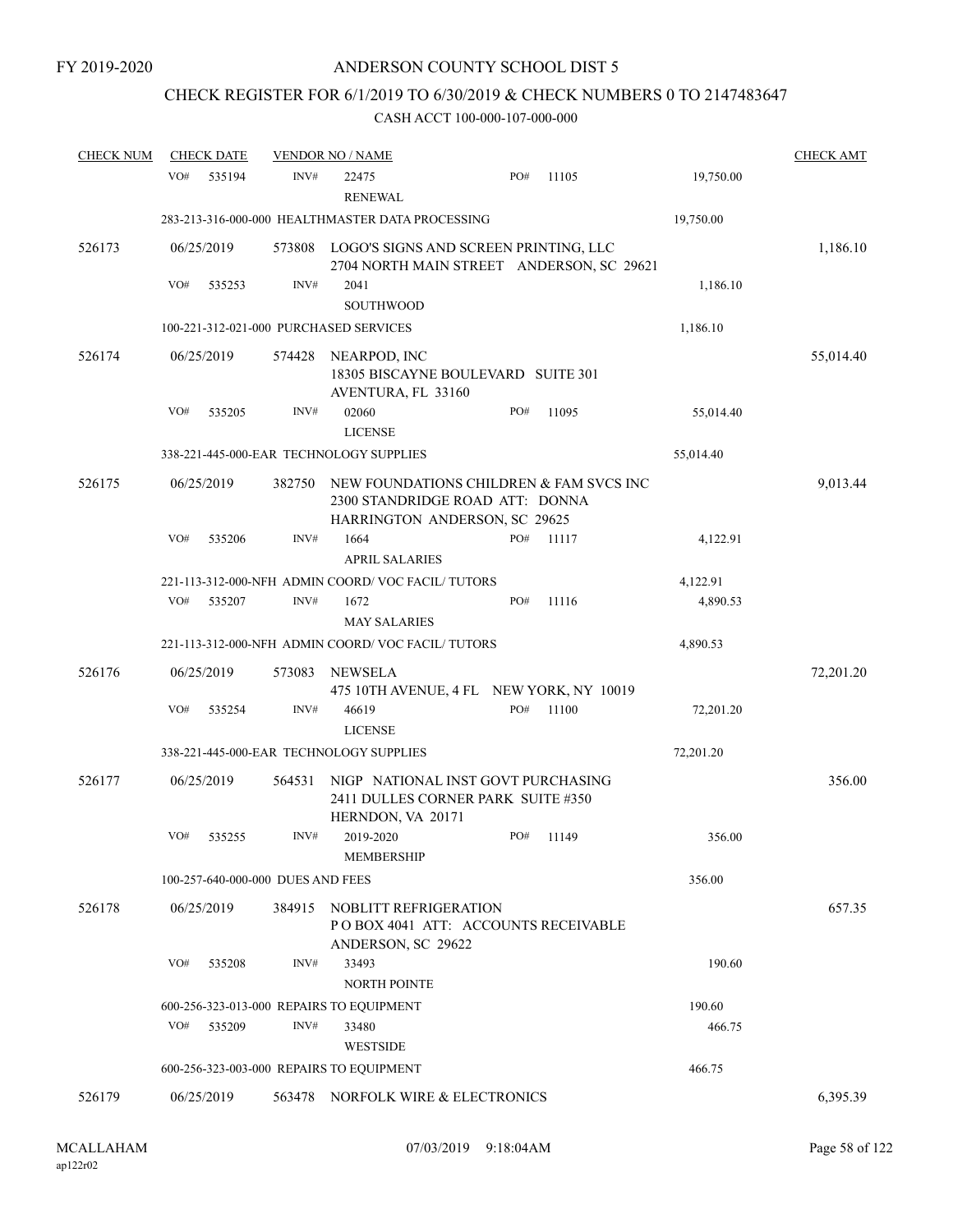### CHECK REGISTER FOR 6/1/2019 TO 6/30/2019 & CHECK NUMBERS 0 TO 2147483647

| <b>CHECK NUM</b> |     | <b>CHECK DATE</b>                                                      |        | <b>VENDOR NO / NAME</b>                                            |     |       |                      | <b>CHECK AMT</b> |
|------------------|-----|------------------------------------------------------------------------|--------|--------------------------------------------------------------------|-----|-------|----------------------|------------------|
|                  |     |                                                                        |        | PO BOX 890608 ATT: ACCOUNTS RECEIVABLE<br>CHARLOTTE, NC 28289-0608 |     |       |                      |                  |
|                  | VO# | 535256                                                                 | INV#   | 2542314, 2309<br><b>TECH SUPPLIES</b>                              | PO# | 10984 | 6,395.39             |                  |
|                  |     | 515-253-520-031-CAR CAREER CENTER<br>515-253-520-031-CAR CAREER CENTER |        |                                                                    |     |       | 2,141.07<br>4,254.32 |                  |
| 526180           |     | 06/25/2019                                                             | 389900 | OFFICE DEPOT<br>POBOX 1413 CHARLOTTE, NC 28201-1413                |     |       |                      | 1,826.26         |
|                  | VO# | 535257                                                                 | INV#   | 325279262001<br><b>SUPPLIES</b>                                    |     |       | 140.29               |                  |
|                  |     | 100-264-410-000-000 SUPPLIES                                           |        |                                                                    |     |       | 140.29               |                  |
|                  | VO# | 535258                                                                 | INV#   | 325291953001<br>325292159001                                       |     |       | 60.43                |                  |
|                  |     | 100-113-410-012-000 SUPPLIES                                           |        |                                                                    |     |       | 14.97                |                  |
|                  |     | 100-113-410-012-000 SUPPLIES                                           |        |                                                                    |     |       | 45.46                |                  |
|                  | VO# | 535259                                                                 | INV#   | 327867896001<br><b>SUPPLIES</b>                                    |     |       | 180.25               |                  |
|                  |     | 100-113-410-020-000 SUPPLIES                                           |        |                                                                    |     |       | 149.98               |                  |
|                  |     | 100-233-410-020-000 SUPPLIES                                           |        |                                                                    |     |       | 30.27                |                  |
|                  | VO# | 535260                                                                 | INV#   | 328629873001<br>328630759001                                       |     |       | 155.20               |                  |
|                  |     |                                                                        |        | 719-271-660-019-201 MISCELLANEOUS EXPENSE                          |     |       | 42.63                |                  |
|                  |     |                                                                        |        | 719-271-660-019-201 MISCELLANEOUS EXPENSE                          |     |       | 112.57               |                  |
|                  | VO# | 535261                                                                 | INV#   | 329006932001<br>329006531001                                       |     |       | 87.62                |                  |
|                  |     |                                                                        |        | 707-190-660-007-201 MISCELLANEOUS EXPENSE                          |     |       | 27.82                |                  |
|                  |     |                                                                        |        | 707-190-660-007-201 MISCELLANEOUS EXPENSE                          |     |       | 59.80                |                  |
|                  | VO# | 535262                                                                 | INV#   | 327484593001<br>326545485001                                       |     |       | 80.65                |                  |
|                  |     |                                                                        |        | 713-271-660-013-201 MISCELLANEOUS EXPENSE                          |     |       | 6.52                 |                  |
|                  |     |                                                                        |        | 713-271-660-013-201 MISCELLANEOUS EXPENSE                          |     |       | 74.13                |                  |
|                  | VO# | 535263                                                                 | INV#   | 327484889001<br><b>SUPPLIES</b>                                    |     |       | 247.30               |                  |
|                  |     |                                                                        |        | 713-271-660-013-201 MISCELLANEOUS EXPENSE                          |     |       | 247.30               |                  |
|                  | VO# | 535264                                                                 | INV#   | 327745526001<br><b>CREDIT</b>                                      |     |       | $-122.05$            |                  |
|                  |     | 100-113-410-020-000 SUPPLIES                                           |        |                                                                    |     |       | $-122.05$            |                  |
|                  | VO# | 535265                                                                 | INV#   | 328582920001<br><b>SUPPLIES</b>                                    | PO# | 11051 | 308.14               |                  |
|                  |     | 100-113-410-006-000 SUPPLIES                                           |        |                                                                    |     |       | 308.14               |                  |
|                  | VO# | 535266                                                                 | INV#   | 324862421001<br>324865715001,14001                                 |     |       | 688.43               |                  |
|                  |     |                                                                        |        | 100-113-410-020-VEN SUPPLY-ADDT'L FOR LOST VENDING                 |     |       | 61.97                |                  |
|                  |     |                                                                        |        | 100-113-410-020-VEN SUPPLY-ADDT'L FOR LOST VENDING                 |     |       | 155.46               |                  |
|                  |     | 100-212-410-020-000 SUPPLIES                                           |        |                                                                    |     |       | 90.09                |                  |
|                  |     | 100-212-410-020-000 SUPPLIES                                           |        |                                                                    |     |       | 380.91               |                  |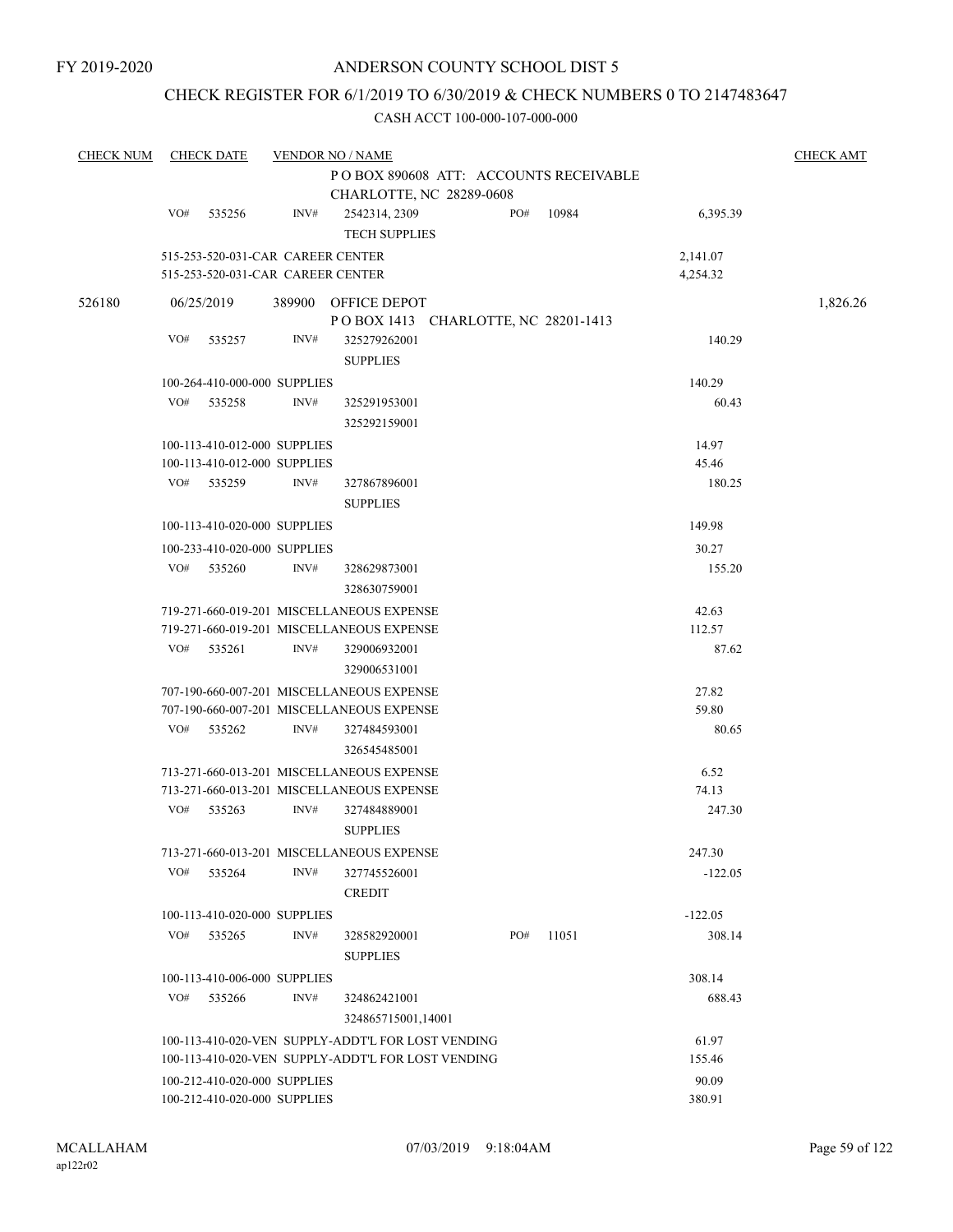### CHECK REGISTER FOR 6/1/2019 TO 6/30/2019 & CHECK NUMBERS 0 TO 2147483647

| <b>CHECK NUM</b> | <b>CHECK DATE</b>                       |        | <b>VENDOR NO / NAME</b>                                                                                        |              |                 | <b>CHECK AMT</b> |
|------------------|-----------------------------------------|--------|----------------------------------------------------------------------------------------------------------------|--------------|-----------------|------------------|
| 526181           | 06/25/2019                              | 572491 | PEARSON CLINICAL ASSESSMENT<br>13036 COLLECTION CENTER DIRVE CHICAGO, IL<br>60693                              |              |                 | 1,112.83         |
|                  | VO#<br>535204                           | INV#   | 5096958<br><b>SOUTH FANT</b>                                                                                   | 10921<br>PO# | 1,112.83        |                  |
|                  | 203-127-410-000-000 SUPPLIES- LD/DD/OHI |        |                                                                                                                |              | 1,112.83        |                  |
| 526182           | 06/25/2019                              | 406300 | PHIL JEWELERS                                                                                                  |              |                 | 162.64           |
|                  | VO#<br>535212                           | INV#   | 116 NORTH MAIN STREET ANDERSON, SC 29621<br>328042,328391<br>ACCT #2642029340                                  |              | 162.64          |                  |
|                  | 100-115-410-001-000 SUPPLIES            |        |                                                                                                                |              | 145.52          |                  |
|                  | 100-115-410-001-000 SUPPLIES            |        |                                                                                                                |              | 17.12           |                  |
| 526183           | 06/25/2019                              | 571496 | QUAVERMUSIC.COM, LLC<br>1706 GRAND AVENUE NASHVILLE, TN 37212                                                  |              |                 | 18,480.00        |
|                  | VO#<br>535267                           | INV#   | 2019-2020<br><b>LICENSE</b>                                                                                    | PO#<br>11087 | 18,480.00       |                  |
|                  | 100-221-312-007-MUS QUAVER              |        |                                                                                                                |              | 1,680.00        |                  |
|                  | 100-221-312-008-MUS QUAVER              |        |                                                                                                                |              | 1,680.00        |                  |
|                  | 100-221-312-009-MUS QUAVER              |        |                                                                                                                |              | 1,680.00        |                  |
|                  | 100-221-312-010-MUS QUAVER              |        |                                                                                                                |              | 1,680.00        |                  |
|                  | 100-221-312-011-MUS QUAVER              |        |                                                                                                                |              | 1,680.00        |                  |
|                  | 100-221-312-012-MUS QUAVER              |        |                                                                                                                |              | 1,680.00        |                  |
|                  | 100-221-312-013-MUS QUAVER              |        |                                                                                                                |              | 1,680.00        |                  |
|                  | 100-221-312-014-MUS QUAVER              |        |                                                                                                                |              | 1,680.00        |                  |
|                  | 100-221-312-016-MUS QUAVER              |        |                                                                                                                |              | 1,680.00        |                  |
|                  | 100-221-312-017-MUS QUAVER              |        |                                                                                                                |              | 1,680.00        |                  |
|                  | 100-221-312-019-MUS QUAVER              |        |                                                                                                                |              | 1,680.00        |                  |
| 526184           | 06/25/2019                              | 569018 | <b>SC FFA CENTER</b><br>BETSY HWANG 509 WESTINGHOUSE RD<br>PENDLETON, SC 29670                                 |              |                 | 1,428.75         |
|                  | VO#<br>535214                           | INV#   | <b>REGISTRATION</b><br><b>SUMMER CAMP</b>                                                                      |              | 1,160.00        |                  |
|                  |                                         |        | 207-115-312-001-010 STUDENT ORGANIZATIONS                                                                      |              | 1,160.00        |                  |
|                  | VO#<br>535215                           | INV#   | <b>CONVENTION</b><br><b>REGISTRATION</b>                                                                       |              | 268.75          |                  |
|                  |                                         |        | 207-115-312-001-010 STUDENT ORGANIZATIONS<br>207-115-312-001-010 STUDENT ORGANIZATIONS                         |              | 180.00<br>88.75 |                  |
| 526185           | 06/25/2019                              | 570300 | <b>SCHOOL DISTRICT OF PICKENS COUNTY</b><br>1348 GRIFFIN MILL ROAD ATTN: DANNY ROGERS<br>EASLEY, SC 29640-6997 |              |                 | 1,414.39         |
|                  | VO#<br>535216                           | INV#   | 2018-2019<br><b>PROVISO</b>                                                                                    |              | 1,414.39        |                  |
|                  |                                         |        | 100-412-720-000-000 PAYMENTS TO OTHER GOV'T UNITS                                                              |              | 1,414.39        |                  |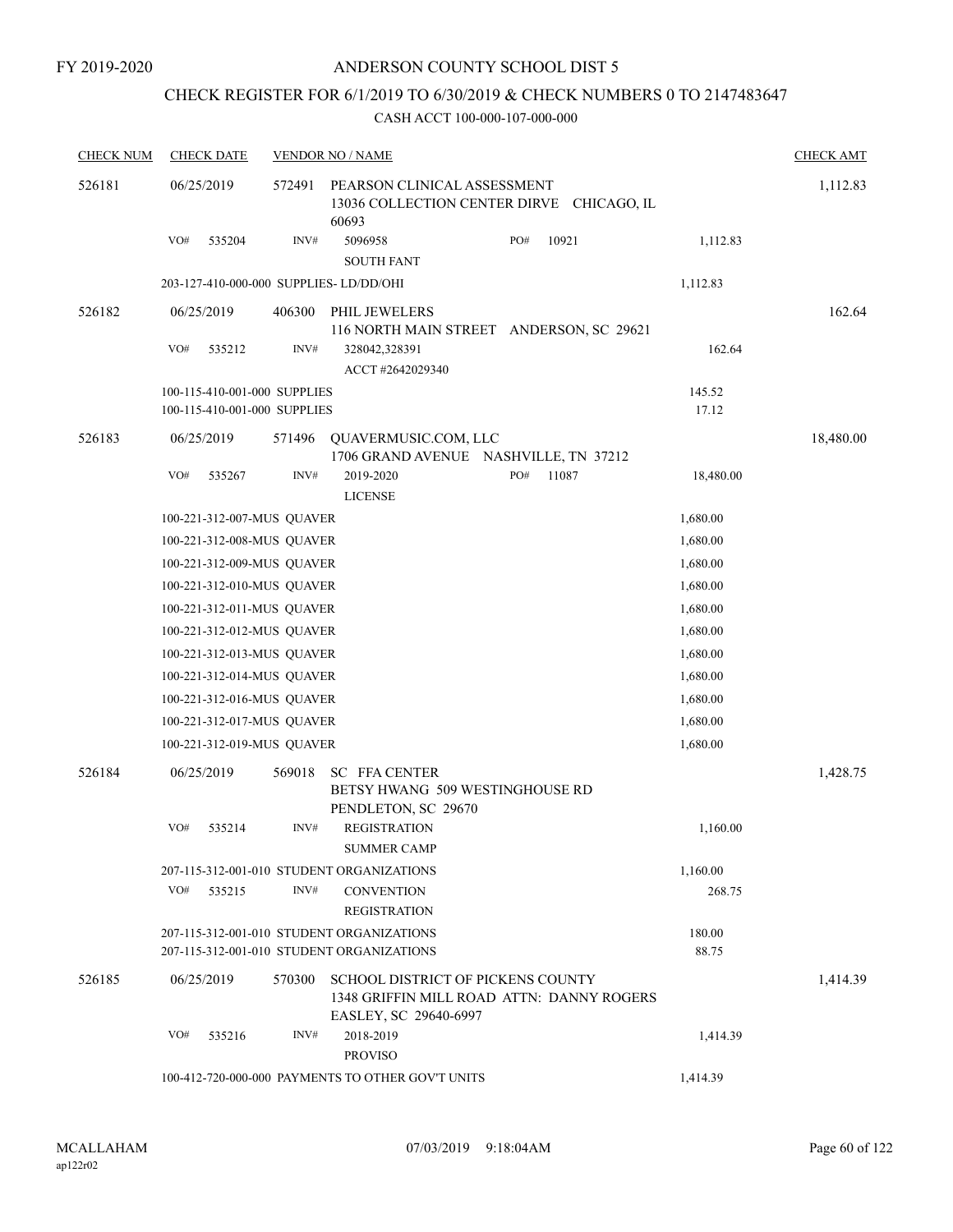#### FY 2019-2020

#### ANDERSON COUNTY SCHOOL DIST 5

## CHECK REGISTER FOR 6/1/2019 TO 6/30/2019 & CHECK NUMBERS 0 TO 2147483647

| <b>CHECK NUM</b> | <b>CHECK DATE</b><br><b>VENDOR NO / NAME</b> |        |                              |                                                                                            |     |       |           | <b>CHECK AMT</b> |
|------------------|----------------------------------------------|--------|------------------------------|--------------------------------------------------------------------------------------------|-----|-------|-----------|------------------|
| 526186           | 06/25/2019                                   |        | 463650                       | SCHOOL NURSE SUPPLY, INC<br>POBOX 68968 ATT: ACCOUNTS RECEIVABLE<br>SCHAUMBURG, IL 60168   |     |       |           | 2,274.00         |
|                  | VO#                                          | 535218 | INV#                         | 0733136<br><b>SUPPLIES</b>                                                                 | PO# | 10909 | 1,705.00  |                  |
|                  |                                              |        | 100-213-410-021-000 SUPPLIES |                                                                                            |     |       | 34.00     |                  |
|                  |                                              |        |                              | 283-213-410-000-000 NURSING SUPPLIES                                                       |     |       | 1,671.00  |                  |
|                  | VO#                                          | 535268 | INV#                         | 741230<br><b>SUPPLIES</b>                                                                  | PO# | 10971 | 569.00    |                  |
|                  |                                              |        | 100-255-410-000-000 SUPPLIES |                                                                                            |     |       | 569.00    |                  |
| 526187           | 06/25/2019                                   |        | 569589                       | <b>SREB</b><br>592 TENTH ST, NW ATTN: JAMES LEW ATLANTA,<br>GA 30318-5776                  |     |       |           | 2,200.00         |
|                  | VO#                                          | 535269 | INV#                         | 2018190203-11<br>APRIL 11                                                                  |     |       | 2,200.00  |                  |
|                  |                                              |        |                              | 207-224-333-001-004 TRIPS AND CONFERENCES                                                  |     |       | 1,328.33  |                  |
|                  |                                              |        |                              | 329-224-333-001-000 TRIPS-WBL/HSTW                                                         |     |       | 871.67    |                  |
| 526188           | 06/25/2019                                   |        | 571571                       | <b>TECHPOINT</b><br>144 PEARL INDUSTRIAL AVE HOSCHTON, GA<br>30548                         |     |       |           | 2,100.00         |
|                  | VO#                                          | 535270 | INV#                         | 2816<br><b>AIT INSTALLATION</b>                                                            | PO# | 11073 | 2,100.00  |                  |
|                  |                                              |        |                              | 515-253-520-031-CAR CAREER CENTER                                                          |     |       | 2,100.00  |                  |
| 526189           | 06/25/2019                                   |        | 575708                       | THEBOOKPC.COM, INC<br>1811 SARDIS ROAD N, STE 214 CHARLOTTE, NC<br>28270                   |     |       |           | 850.00           |
|                  | VO#                                          | 535271 | INV#                         | 19-30450<br><b>TECH SUPPLIES</b>                                                           | PO# | 11123 | 850.00    |                  |
|                  |                                              |        | 100-266-410-013-SGN SIGNAGE  |                                                                                            |     |       | 850.00    |                  |
| 526190           | 06/25/2019                                   |        | 576000                       | THE FIRST TEE OF SPARTANBURG, INC<br>1168 NORTH PLEASANTBURG DRIVE<br>GREENVILLE, SC 29607 |     |       |           | 12,000.00        |
|                  | VO#                                          | 535272 | INV#                         | 103<br>2019-2020                                                                           | PO# | 11110 | 12,000.00 |                  |
|                  |                                              |        | 937-113-410-007-000 SUPPLIES |                                                                                            |     |       | 1,500.00  |                  |
|                  |                                              |        | 937-113-410-008-000 SUPPLIES |                                                                                            |     |       | 1,500.00  |                  |
|                  |                                              |        | 937-113-410-010-000 SUPPLIES |                                                                                            |     |       | 1,500.00  |                  |
|                  |                                              |        | 937-113-410-012-000 SUPPLIES |                                                                                            |     |       | 1,500.00  |                  |
|                  |                                              |        | 937-113-410-013-000 SUPPLIES |                                                                                            |     |       | 1,500.00  |                  |
|                  |                                              |        | 937-113-410-014-000 SUPPLIES |                                                                                            |     |       | 1,500.00  |                  |
|                  |                                              |        | 937-113-410-016-000 SUPPLIES |                                                                                            |     |       | 1,500.00  |                  |
|                  |                                              |        | 937-113-410-017-000 SUPPLIES |                                                                                            |     |       | 1,500.00  |                  |
| 526191           | 06/25/2019                                   |        | 575941                       | <b>TRIPLE P AMERICA</b>                                                                    |     |       |           | 4,575.00         |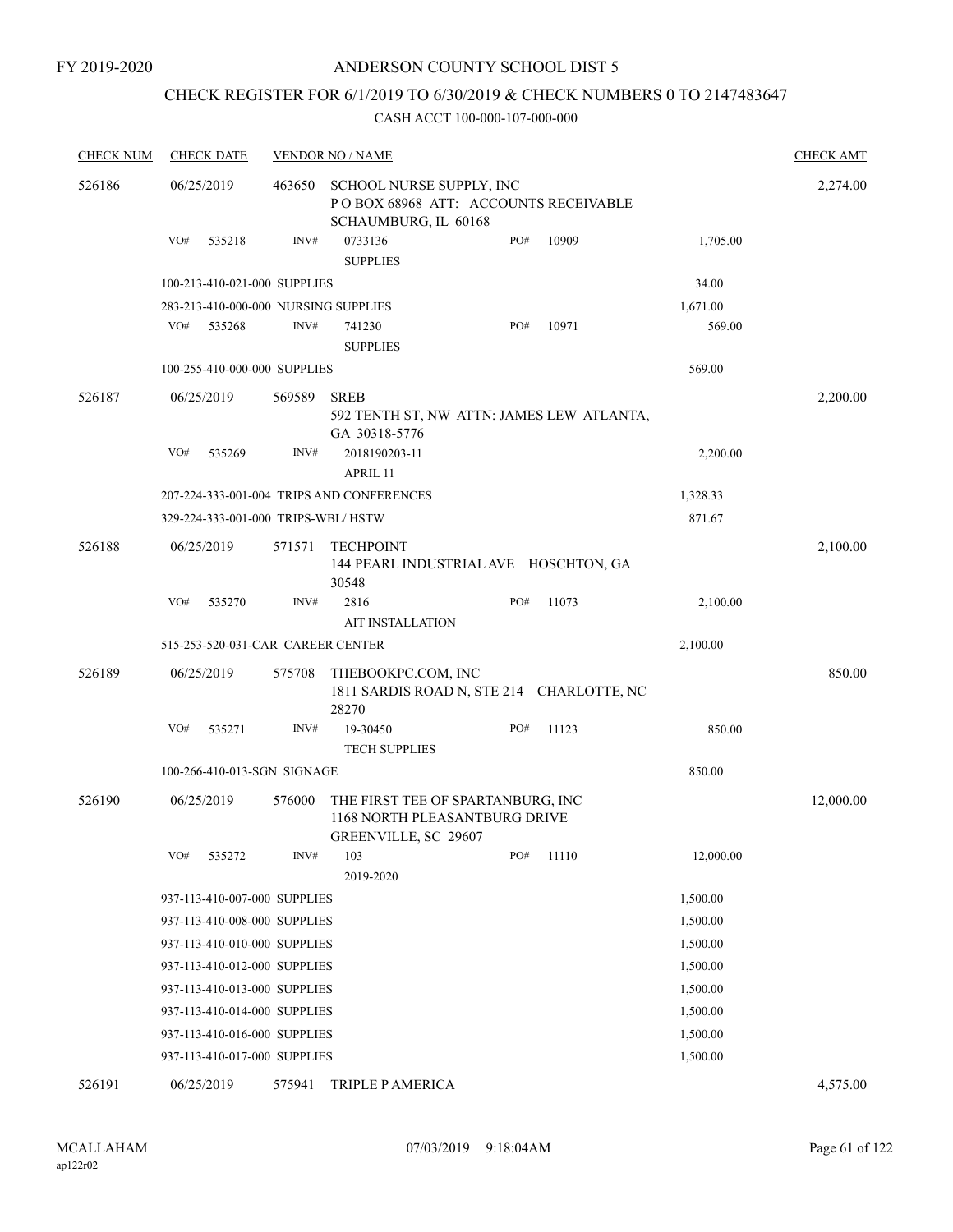### CHECK REGISTER FOR 6/1/2019 TO 6/30/2019 & CHECK NUMBERS 0 TO 2147483647

| <b>CHECK NUM</b> |                                          | <b>CHECK DATE</b> |                                     | <b>VENDOR NO / NAME</b>                                            |     |       |           | <b>CHECK AMT</b> |  |
|------------------|------------------------------------------|-------------------|-------------------------------------|--------------------------------------------------------------------|-----|-------|-----------|------------------|--|
|                  | ATTN: KRISTIN PATTERSON, TRAINING COORDI |                   |                                     |                                                                    |     |       |           |                  |  |
|                  |                                          |                   |                                     | 1201 LINCOLN STREET, SUITE 201 COLUMBIA, SC                        |     |       |           |                  |  |
|                  |                                          |                   |                                     | 29201                                                              |     |       |           |                  |  |
|                  | VO#                                      | 535220            | INV#                                | <b>JULY 11-12</b>                                                  | PO# | 11027 | 4,575.00  |                  |  |
|                  |                                          |                   |                                     | <b>RGISTRATION</b>                                                 |     |       |           |                  |  |
|                  |                                          |                   | 201-188-333-000-000 TRIPS- PAT      |                                                                    |     |       | 1,525.00  |                  |  |
|                  |                                          |                   | 201-188-333-000-000 TRIPS- PAT      |                                                                    |     |       | 1,525.00  |                  |  |
|                  |                                          |                   | 201-188-333-000-000 TRIPS- PAT      |                                                                    |     |       | 1,525.00  |                  |  |
| 526192           |                                          | 06/25/2019        | 563377                              |                                                                    |     |       |           | 205.00           |  |
|                  |                                          |                   |                                     | UNIFIED TECHNOLOGY SYSTEMS<br>PO BOX 161122 ATLANTA, GA 30321-1122 |     |       |           |                  |  |
|                  | VO#                                      | 535221            | INV#                                | 336949                                                             | PO# | 99995 | 205.00    |                  |  |
|                  |                                          |                   |                                     | <b>BALANCE DUE</b>                                                 |     |       |           |                  |  |
|                  |                                          |                   |                                     |                                                                    |     |       |           |                  |  |
|                  |                                          |                   |                                     | 100-266-312-000-ABT PURCHASED SERVICES                             |     |       | 205.00    |                  |  |
| 526193           |                                          | 06/25/2019        | 572513                              | UNITED LASER                                                       |     |       |           | 1,129.92         |  |
|                  |                                          |                   |                                     | P.O. BOX 6889 FLORENCE, SC 29501                                   |     |       |           |                  |  |
|                  | VO#                                      | 535222            | INV#                                | 181753                                                             | PO# | 10937 | 808.92    |                  |  |
|                  |                                          |                   |                                     | <b>TONER</b>                                                       |     |       |           |                  |  |
|                  |                                          |                   |                                     | 203-127-410-001-000 SUPPLIES-LD/DD/OHI                             |     |       | 808.92    |                  |  |
|                  | VO#                                      | 535223            | INV#                                | 181377                                                             |     |       | 321.00    |                  |  |
|                  |                                          |                   |                                     | <b>TONER</b>                                                       |     |       |           |                  |  |
|                  |                                          |                   | 600-256-410-000-000 SUPPLIES        |                                                                    |     |       | 321.00    |                  |  |
|                  |                                          |                   |                                     |                                                                    |     |       |           |                  |  |
| 526194           |                                          | 06/25/2019        | 524353                              | WAL-MART COMMUNITY/GEMB                                            |     |       |           | 877.64           |  |
|                  |                                          |                   |                                     | PO BOX 530934 ATT: ACCOUNTS RECEIVABLE                             |     |       |           |                  |  |
|                  |                                          |                   |                                     | ATLANTA, GA 30353-0934                                             |     |       |           |                  |  |
|                  | VO#                                      | 535274            | INV#                                | 2022 0159                                                          |     |       | 877.64    |                  |  |
|                  |                                          |                   |                                     | <b>SOUTHWOOD</b>                                                   |     |       |           |                  |  |
|                  |                                          |                   | 721-190-660-021-429 FACULTY EXPENSE |                                                                    |     |       | 376.26    |                  |  |
|                  |                                          |                   |                                     | 721-190-660-021-502 STUDENT GOV/COUNCIL EXPENSE                    |     |       | 501.38    |                  |  |
| 526195           |                                          | 06/25/2019        | 526450                              | WARD'S NATURAL SCIENCE                                             |     |       |           | 187.86           |  |
|                  |                                          |                   |                                     | POBOX 644312 ATT: ACCOUNTS RECEIVABLE                              |     |       |           |                  |  |
|                  |                                          |                   |                                     | PITTSBURGH, PA 15264-4312                                          |     |       |           |                  |  |
|                  | VO#                                      | 535224            | INV#                                | 8086482329                                                         |     |       | 187.86    |                  |  |
|                  |                                          |                   |                                     | <b>SUPPLIES</b>                                                    |     |       |           |                  |  |
|                  |                                          |                   |                                     |                                                                    |     |       |           |                  |  |
|                  |                                          |                   | 100-114-410-002-000 SUPPLIES        |                                                                    |     |       | 187.86    |                  |  |
| 526196           |                                          | 06/25/2019        |                                     | 573864 WELLS FARGO VENDOR FIN SERV                                 |     |       |           | 252.52           |  |
|                  |                                          |                   |                                     | PO BOX 105710 ATLANTA, GA 30348-5710                               |     |       |           |                  |  |
|                  | VO#                                      | 535225            | INV#                                | 69710383                                                           |     |       | 252.52    |                  |  |
|                  |                                          |                   |                                     | <b>COPIER</b>                                                      |     |       |           |                  |  |
|                  |                                          |                   | 723-190-660-023-913 COPIER EXPENSE  |                                                                    |     |       | 252.52    |                  |  |
| 526197           |                                          | 06/27/2019        | 563627 ACT                          |                                                                    |     |       |           | 20,142.00        |  |
|                  |                                          |                   |                                     | FINANCE P O BOX 4072 IOWA CITY, IA 52243-4072                      |     |       |           |                  |  |
|                  | VO#                                      | 535364            | INV#                                | 134479                                                             | PO# | 11138 | 20,142.00 |                  |  |
|                  |                                          |                   |                                     | <b>TESTING</b>                                                     |     |       |           |                  |  |
|                  |                                          |                   |                                     |                                                                    |     |       |           |                  |  |
|                  |                                          |                   |                                     | 319-221-312-000-000 PURCHASED SERVICES-TESTING                     |     |       | 20,142.00 |                  |  |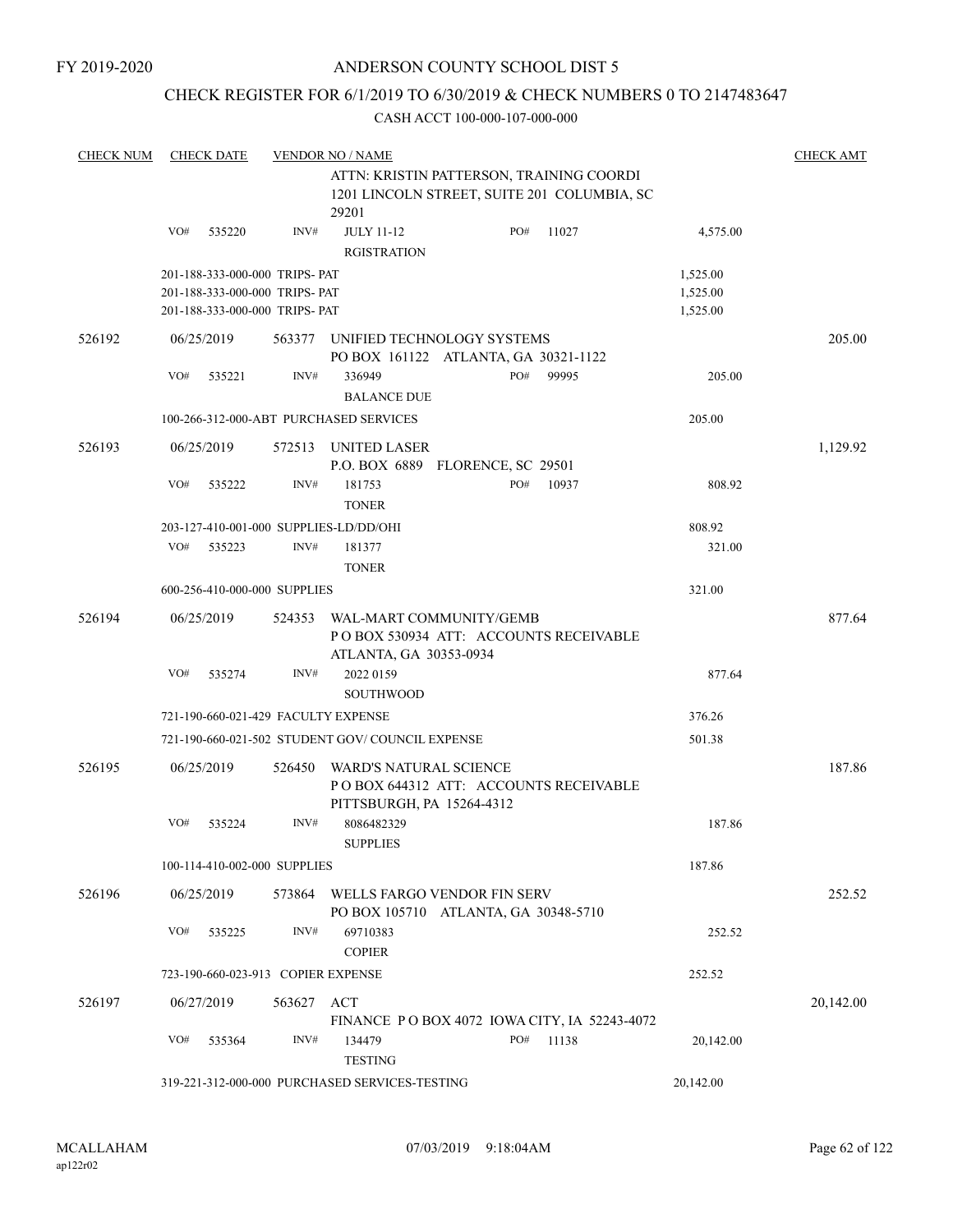## CHECK REGISTER FOR 6/1/2019 TO 6/30/2019 & CHECK NUMBERS 0 TO 2147483647

| <b>CHECK NUM</b> | <b>CHECK DATE</b>             | <b>VENDOR NO / NAME</b>                   |                                                                          |          | <b>CHECK AMT</b> |
|------------------|-------------------------------|-------------------------------------------|--------------------------------------------------------------------------|----------|------------------|
| 526198           | 06/27/2019                    | <b>AP EXAMS</b><br>574446<br>08541-6671   | AP PROGRAMS PO BOX 6671 PRINCETON, NJ                                    |          | 395.00           |
|                  | VO#<br>535380                 | INV#<br>419397                            |                                                                          | 395.00   |                  |
|                  |                               | <b>AP EXAMS</b>                           |                                                                          |          |                  |
|                  | 817-113-410-021-000 SUPPLIES  |                                           |                                                                          | 395.00   |                  |
| 526199           | 06/27/2019                    | AT&T<br>567907                            | $(864 M10-0346)$                                                         |          | 4,437.38         |
|                  |                               |                                           | POBOX 105503 ATT: ACCOUNTS RECEIVABLE<br>ATLANTA, GA 30348-5503          |          |                  |
|                  | VO#<br>535415                 | INV#<br>864M10-0346                       |                                                                          | 4,437.38 |                  |
|                  |                               | <b>PHONE</b>                              |                                                                          |          |                  |
|                  | 100-266-340-000-000 TELEPHONE |                                           |                                                                          | 133.96   |                  |
|                  | 100-266-340-000-000 TELEPHONE |                                           |                                                                          | 1,364.51 |                  |
|                  | 100-266-340-000-000 TELEPHONE |                                           |                                                                          | 95.00    |                  |
|                  | 100-266-340-000-000 TELEPHONE |                                           |                                                                          | 18.95    |                  |
|                  | 100-266-340-001-000 TELEPHONE |                                           |                                                                          | 79.40    |                  |
|                  | 100-266-340-002-000 TELEPHONE |                                           |                                                                          | 433.49   |                  |
|                  | 100-266-340-003-000 TELEPHONE |                                           |                                                                          | 439.82   |                  |
|                  | 100-266-340-005-000 TELEPHONE |                                           |                                                                          | 95.00    |                  |
|                  | 100-266-340-006-000 TELEPHONE |                                           |                                                                          | 79.07    |                  |
|                  | 100-266-340-007-000 TELEPHONE |                                           |                                                                          | 72.61    |                  |
|                  | 100-266-340-008-000 TELEPHONE |                                           |                                                                          | 64.04    |                  |
|                  | 100-266-340-009-000 TELEPHONE |                                           |                                                                          | 88.42    |                  |
|                  | 100-266-340-010-000 TELEPHONE |                                           |                                                                          | 79.07    |                  |
|                  | 100-266-340-011-000 TELEPHONE |                                           |                                                                          | 260.38   |                  |
|                  | 100-266-340-012-000 TELEPHONE |                                           |                                                                          | 110.16   |                  |
|                  | 100-266-340-013-000 TELEPHONE |                                           |                                                                          | 94.10    |                  |
|                  | 100-266-340-014-000 TELEPHONE |                                           |                                                                          | 95.00    |                  |
|                  | 100-266-340-015-000 TELEPHONE |                                           |                                                                          | 79.82    |                  |
|                  | 100-266-340-016-000 TELEPHONE |                                           |                                                                          | 102.61   |                  |
|                  | 100-266-340-017-000 TELEPHONE |                                           |                                                                          | 94.10    |                  |
|                  | 100-266-340-018-000 TELEPHONE |                                           |                                                                          | 94.10    |                  |
|                  | 100-266-340-019-000 TELEPHONE |                                           |                                                                          | 73.24    |                  |
|                  | 100-266-340-020-000 TELEPHONE |                                           |                                                                          | 64.04    |                  |
|                  | 100-266-340-021-000 TELEPHONE |                                           |                                                                          | 95.00    |                  |
|                  | 100-266-340-023-000 TELEPHONE |                                           |                                                                          | 49.47    |                  |
|                  | 124-266-340-024-000 TELEPHONE |                                           |                                                                          | 64.04    |                  |
|                  | 600-256-340-000-000 TELEPHONE |                                           |                                                                          | 117.98   |                  |
|                  |                               |                                           |                                                                          |          |                  |
| $*$ 526201       | 06/27/2019                    | 575063                                    | BAYADA HOME HEALTH CARE, INC.<br>PO BOX 536446 PITTSBURGH, PA 15253-5906 |          | 294.00           |
|                  | VO#<br>535389                 | INV#<br>14637196                          | PO#<br>99580                                                             | 294.00   |                  |
|                  |                               | <b>SERVICE</b>                            |                                                                          |          |                  |
|                  |                               | 203-215-313-000-000 O&M/ PT/ ESL SERVICES |                                                                          | 147.00   |                  |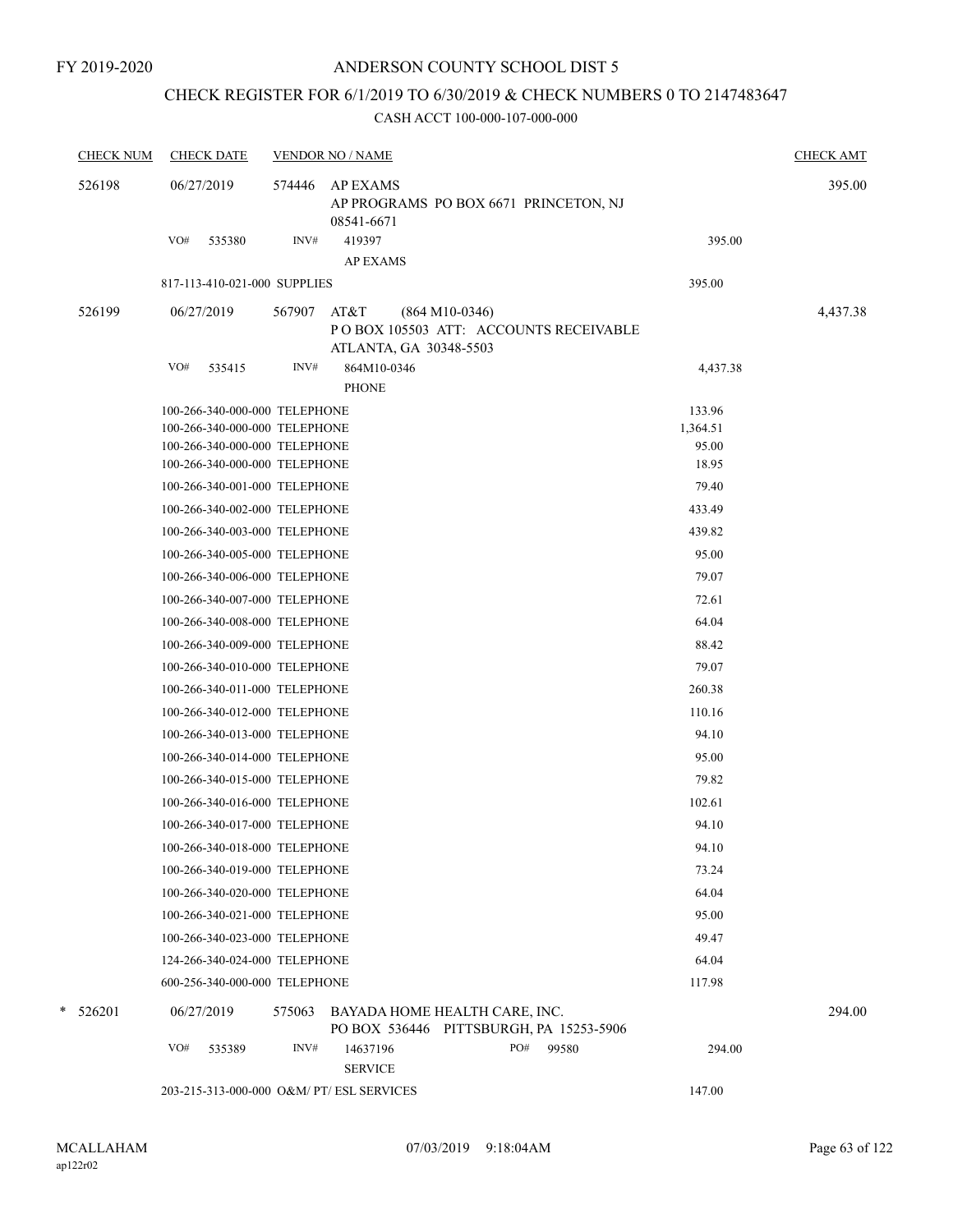## CHECK REGISTER FOR 6/1/2019 TO 6/30/2019 & CHECK NUMBERS 0 TO 2147483647

| <b>CHECK NUM</b> |     | <b>CHECK DATE</b> |        | <b>VENDOR NO / NAME</b>                                                                |     |       |          | <b>CHECK AMT</b> |
|------------------|-----|-------------------|--------|----------------------------------------------------------------------------------------|-----|-------|----------|------------------|
|                  |     |                   |        | 283-126-312-017-000 CONTRACTED SERVICES                                                |     |       | 147.00   |                  |
| 526202           |     | 06/27/2019        |        | 573265 BILL SANDERS MOVING, INC.<br>2 JUNE BUG LANE WILLIAMSTON, SC 29697              |     |       |          | 275.00           |
|                  | VO# | 535323            | INV#   | 5163                                                                                   |     |       | 275.00   |                  |
|                  |     |                   |        | <b>SOUTHWOOD</b>                                                                       |     |       |          |                  |
|                  |     |                   |        | 600-256-323-021-000 REPAIRS TO EQUIPMENT                                               |     |       | 275.00   |                  |
| * 526204         |     | 06/27/2019        | 156910 | CAROLINA TESOL                                                                         |     |       |          | 3,435.00         |
|                  |     |                   |        | PO BOX 6912 C/O REVAE BOSTWICK                                                         |     |       |          |                  |
|                  | VO# | 535360            | INV#   | STATESVILLE, NC 28687<br>08632                                                         |     |       | 505.00   |                  |
|                  |     |                   |        | 08633                                                                                  |     |       |          |                  |
|                  |     |                   |        | 264-224-333-005-000 PD/ TRIPS AND CONFERENCES                                          |     |       | 240.00   |                  |
|                  |     |                   |        | 264-224-333-016-000 PD/ TRIPS AND CONFERENCES                                          |     |       | 265.00   |                  |
|                  |     | VO# 535413        | INV#   | 08645<br><b>REGISTRATION</b>                                                           | PO# | 11154 | 2,930.00 |                  |
|                  |     |                   |        | 264-224-333-002-000 PD/ TRIPS AND CONFERENCES                                          |     |       | 295.00   |                  |
|                  |     |                   |        | 264-224-333-005-000 PD/ TRIPS AND CONFERENCES                                          |     |       | 275.00   |                  |
|                  |     |                   |        | 264-224-333-006-000 PD/ TRIPS AND CONFERENCES                                          |     |       | 590.00   |                  |
|                  |     |                   |        | 264-224-333-007-000 PD/ TRIPS AND CONFERENCES                                          |     |       | 295.00   |                  |
|                  |     |                   |        | 264-224-333-008-000 PD/TRIPS AND CONFERENCES                                           |     |       | 295.00   |                  |
|                  |     |                   |        | 264-224-333-009-000 PD/ TRIPS AND CONFERENCES                                          |     |       | 295.00   |                  |
|                  |     |                   |        | 264-224-333-011-000 PD/ TRIPS AND CONFERENCES                                          |     |       | 295.00   |                  |
|                  |     |                   |        | 264-224-333-016-000 PD/ TRIPS AND CONFERENCES                                          |     |       | 295.00   |                  |
|                  |     |                   |        | 264-224-333-017-000 PD/ TRIPS AND CONFERENCES                                          |     |       | 295.00   |                  |
| 526205           |     | 06/27/2019        | 160602 | CDW GOVERNMENT                                                                         |     |       |          | 2,776.65         |
|                  |     |                   |        | 75 REMITTANCE DRIVE SUITE 1515 ATT:                                                    |     |       |          |                  |
|                  |     |                   |        | ACCOUNTS RECEIVABLE CHICAGO, IL 60675-1515                                             |     |       |          |                  |
|                  | VO# | 535336            | INV#   | SQW8778                                                                                | PO# | 11038 | 2,776.65 |                  |
|                  |     |                   |        | STJ9323                                                                                |     |       |          |                  |
|                  |     |                   |        | 201-112-445-014-000 TECHNOLOGY SUPPLIES                                                |     |       | 2,776.65 |                  |
| 526206           |     | 06/27/2019        | 569437 | CHASTAIN, DENNIS L<br>CHASTAIN'S HEATING & AIR 3553 KEYS STREET<br>ANDERSON, SC 29624  |     |       |          | 195.00           |
|                  | VO# | 535390            | INV#   | 732589<br>PORTA POTTIES                                                                |     |       | 195.00   |                  |
|                  |     |                   |        | 100-255-323-000-000 CONTRACTED SERVICES                                                |     |       | 195.00   |                  |
|                  |     |                   |        |                                                                                        |     |       |          |                  |
| 526207           |     | 06/27/2019        | 174700 | <b>CLERK OF COURT</b><br><b>FAMILY COURT RECORD P O BOX 8002</b><br>ANDERSON, SC 29622 |     |       |          | 752.94           |
|                  | VO# | 535406            | INV#   | 6/28/19                                                                                |     |       | 752.94   |                  |
|                  |     |                   |        | PAYROLL                                                                                |     |       |          |                  |
|                  |     |                   |        | 100-000-435-000-000 WAGE GARNISH/CH SUPPORT                                            |     |       | 752.94   |                  |
| 526208           |     | 06/27/2019        | 202950 | DISCOUNT BARK COMPANY                                                                  |     |       |          | 8,260.40         |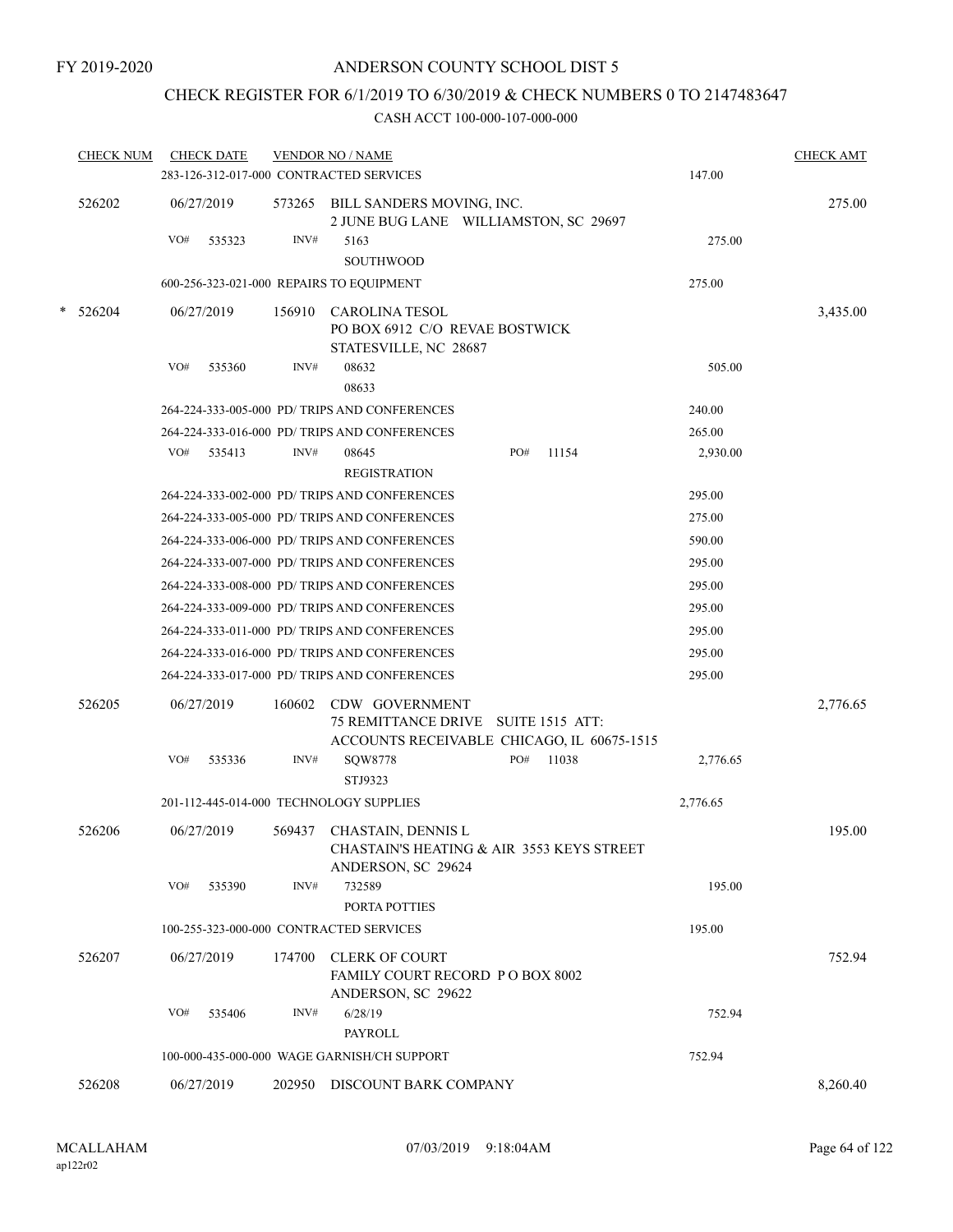FY 2019-2020

### ANDERSON COUNTY SCHOOL DIST 5

### CHECK REGISTER FOR 6/1/2019 TO 6/30/2019 & CHECK NUMBERS 0 TO 2147483647

| <b>CHECK NUM</b> | <b>CHECK DATE</b>                              |        | <b>VENDOR NO / NAME</b>                        |                                                                        |       |           | <b>CHECK AMT</b> |
|------------------|------------------------------------------------|--------|------------------------------------------------|------------------------------------------------------------------------|-------|-----------|------------------|
|                  |                                                |        |                                                | 1820 PEARMAN DAIRY ROAD ATT: ACCOUNTS<br>RECEIVABLE ANDERSON, SC 29625 |       |           |                  |
|                  | VO#<br>535318                                  | INV#   | 13350                                          | PO#                                                                    | 10808 | 8,260.40  |                  |
|                  |                                                |        | <b>RIVER SAND</b>                              |                                                                        |       |           |                  |
|                  | 100-254-323-002-001 CONTRACTED SERVICES        |        |                                                |                                                                        |       | 4,130.20  |                  |
|                  | 100-254-323-003-001 CONTRACTED SERVICES        |        |                                                |                                                                        |       | 1,032.56  |                  |
|                  | 100-254-323-006-001 CONTRACTED SERVICES        |        |                                                |                                                                        |       | 1,548.82  |                  |
|                  | 100-254-323-020-001 CONTRACTED SERVICES        |        |                                                |                                                                        |       | 1,548.82  |                  |
| 526209           | 06/27/2019                                     | 211302 | DUKE ENERGY                                    | PO BOX 70516 CHARLOTTE, NC 28272-0516                                  |       |           | 33,219.51        |
|                  | VO#<br>535457                                  | INV#   | DUE 7/5/19<br><b>UTILITIES</b>                 |                                                                        |       | 33,219.51 |                  |
|                  |                                                |        | 100-254-470-001-000 ENERGY-ELECTRICITY & WATER |                                                                        |       | 8,819.36  |                  |
|                  |                                                |        | 100-254-470-002-000 ENERGY-ELECTRICITY & WATER |                                                                        |       | 140.28    |                  |
|                  |                                                |        | 100-254-470-005-000 ENERGY-ELECTRICITY & WATER |                                                                        |       | 86.60     |                  |
|                  |                                                |        | 100-254-470-007-000 ENERGY-ELECTRICITY & WATER |                                                                        |       | 6,369.16  |                  |
|                  |                                                |        | 100-254-470-008-000 ENERGY-ELECTRICITY & WATER |                                                                        |       | 27.37     |                  |
|                  |                                                |        | 100-254-470-009-000 ENERGY-ELECTRICITY & WATER |                                                                        |       | 44.16     |                  |
|                  |                                                |        | 100-254-470-010-000 ENERGY-ELECTRICITY & WATER |                                                                        |       | 8,259.12  |                  |
|                  |                                                |        | 100-254-470-014-000 ENERGY-ELECTRICITY & WATER |                                                                        |       | 48.90     |                  |
|                  |                                                |        | 100-254-470-019-000 ENERGY-ELECTRICITY & WATER |                                                                        |       | 6,722.06  |                  |
|                  |                                                |        | 100-254-470-023-000 ENERGY-ELECTRICITY & WATER |                                                                        |       | 2,702.50  |                  |
| *<br>526211      | 06/27/2019                                     | 573962 | ECMC<br>55116-0478                             | LOCKBOX 7096 P.O. BOX 16478 ST. PAUL, MN                               |       |           | 230.27           |
|                  | VO#<br>535411                                  | INV#   | 6/28/19<br><b>PAYROLL</b>                      |                                                                        |       | 230.27    |                  |
|                  | 100-000-441-000-000 MISCELLANEOUS              |        |                                                |                                                                        |       | 230.27    |                  |
| 526212           | 06/27/2019                                     | 563495 | ELECTRIC CITY UTILITIES                        |                                                                        |       |           | 7,501.04         |
|                  |                                                |        | ANDERSON, SC 29624                             | CITY OF ANDERSON 601 SOUTH MAIN ST                                     |       |           |                  |
|                  | VO# 535456                                     | INV#   | DUE 7/10<br><b>WATER/SEWER</b>                 |                                                                        |       | 7,501.04  |                  |
|                  |                                                |        | 100-254-470-000-000 ENERGY-ELECTRICITY & WATER |                                                                        |       | 123.96    |                  |
|                  | 100-254-470-005-000 ENERGY-ELECTRICITY & WATER |        |                                                |                                                                        |       | 1,539.41  |                  |
|                  |                                                |        | 100-254-470-009-000 ENERGY-ELECTRICITY & WATER |                                                                        |       | 3,492.50  |                  |
|                  | 100-254-470-012-000 ENERGY-ELECTRICITY & WATER |        |                                                |                                                                        |       | 928.03    |                  |
|                  | 100-254-470-014-000 ENERGY-ELECTRICITY & WATER |        |                                                |                                                                        |       | 1,273.45  |                  |
|                  |                                                |        | 100-254-470-023-000 ENERGY-ELECTRICITY & WATER |                                                                        |       | 143.69    |                  |
| 526213           | 06/27/2019                                     | 566455 | <b>EPTING DISTRIBUTORS</b>                     | 300 INDUSTRIAL DR ATT: ACCOUNTS<br>RECEIVABLE LEXINGTON, SC 29072      |       |           | 243.44           |
|                  | VO#<br>535306                                  | INV#   | S100893344.001                                 |                                                                        |       | 243.44    |                  |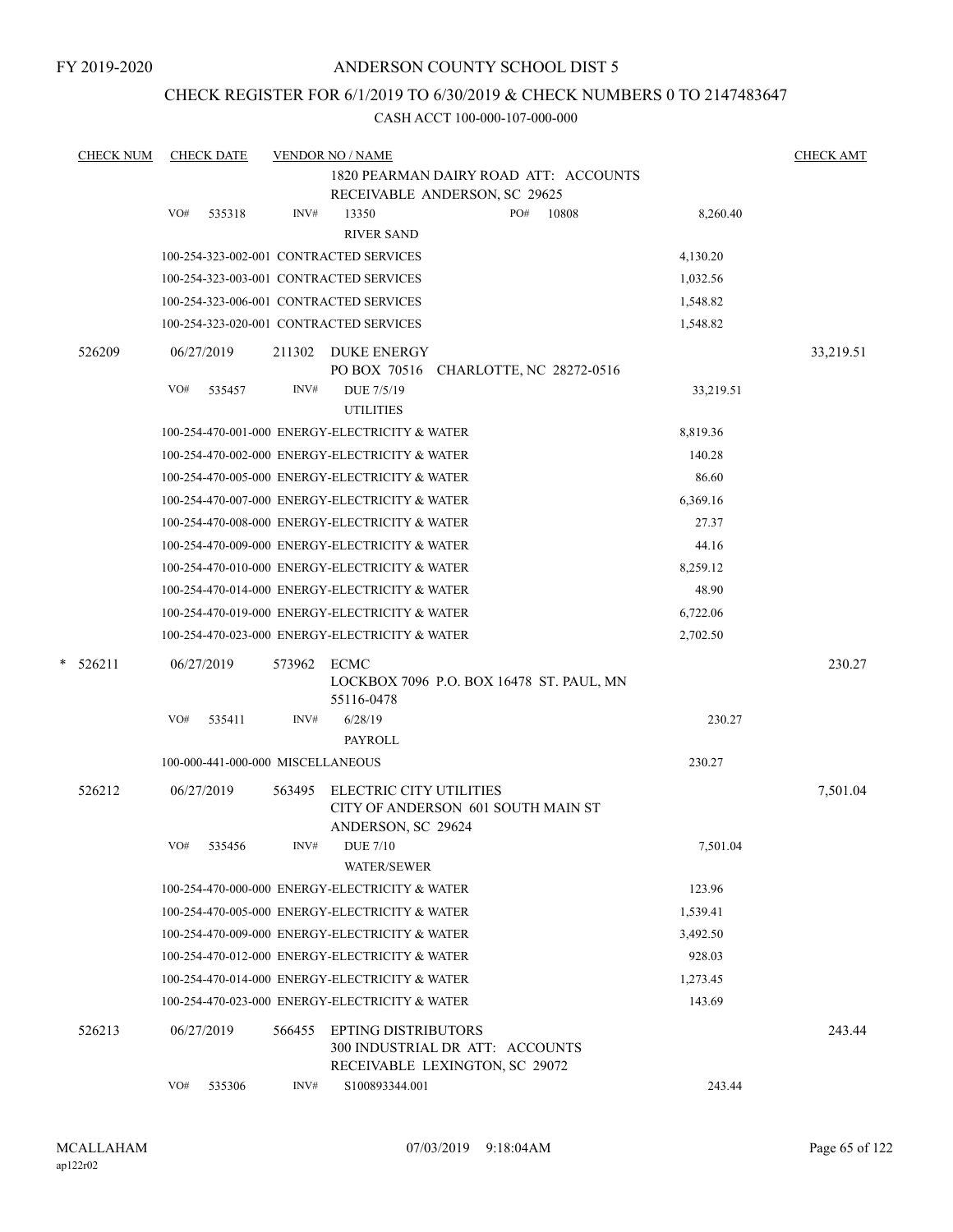### CHECK REGISTER FOR 6/1/2019 TO 6/30/2019 & CHECK NUMBERS 0 TO 2147483647

|        | <b>CHECK NUM</b> |     | <b>CHECK DATE</b>    |                                   | <b>VENDOR NO / NAME</b>                                                                                                     |     |       |           | <b>CHECK AMT</b> |
|--------|------------------|-----|----------------------|-----------------------------------|-----------------------------------------------------------------------------------------------------------------------------|-----|-------|-----------|------------------|
|        |                  |     |                      |                                   | <b>SUPPLIES</b>                                                                                                             |     |       |           |                  |
|        |                  |     |                      |                                   | 100-254-410-017-400 HVAC/ELECTRICAL/PLUMBING                                                                                |     |       | 243.44    |                  |
|        | 526214           |     | 06/27/2019           | 572593                            | FLOCABULARY<br>20 JAY STREET SUITE 520 BROOKLYN, NY<br>11201                                                                |     |       |           | 72,900.00        |
|        |                  | VO# | 535423               | INV#                              | 58939<br><b>LICENSE</b>                                                                                                     | PO# | 11096 | 72,900.00 |                  |
|        |                  |     |                      |                                   | 338-221-445-000-EAR TECHNOLOGY SUPPLIES                                                                                     |     |       | 72,900.00 |                  |
| $\ast$ | 526216           |     | 06/27/2019           |                                   | 569372 GREAT AMERICA LEASING CORP<br>PO BOX 660831 ATT: ACCOUNTS RECEIVABLE<br>DALLAS, TX 75266-0831                        |     |       |           | 119.84           |
|        |                  | VO# | 535375               | INV#                              | 24973369<br><b>MCCANTS</b>                                                                                                  | PO# | 99695 | 119.84    |                  |
|        |                  |     |                      | 100-113-410-005-000 SUPPLIES      |                                                                                                                             |     |       | 119.84    |                  |
|        | 526217           |     | 06/27/2019           | 572552                            | <b>GREAT LAKES HIGHER EDUC GUARANTY CORP</b><br>ADMINISTRATIVE WAGE GARNISHMENT UNIT PO<br>BOX 83230 CHICAGO, IL 60691-0230 |     |       |           | 221.53           |
|        |                  | VO# | 535410               | INV#                              | 6/28/19<br><b>PAYROLL</b>                                                                                                   |     |       | 221.53    |                  |
|        |                  |     |                      | 100-000-441-000-000 MISCELLANEOUS |                                                                                                                             |     |       | 221.53    |                  |
|        | 526218           |     | 06/27/2019           | 572471                            | <b>GREENVILLE ARENA DISTRICT</b><br>ATTN: ASHLEY DYAL 650 N ACADEMY STREET<br>GREENVILLE, SC 29601                          |     |       |           | 11,898.75        |
|        |                  | VO# | 535412               | INV#                              | 2941<br><b>GRADUATION</b>                                                                                                   | PO# | 11088 | 11,898.75 |                  |
|        |                  |     |                      |                                   | 100-221-410-000-GRA GRADUATION COSTS                                                                                        |     |       | 11,898.75 |                  |
|        | 526219           |     | 06/27/2019           | 573097                            | HEALTHMASTER<br>2655 OAKLEY PARK RD. SUITE 100 WALLED<br>LAKE, MI 48390-1645                                                |     |       |           | 4,132.66         |
|        |                  | VO# | 535275               | INV#                              | 0023053<br><b>FEE</b>                                                                                                       | PO# | 99283 | 2,106.80  |                  |
|        |                  |     |                      |                                   | 283-213-316-000-000 HEALTHMASTER DATA PROCESSING                                                                            |     |       | 2,106.80  |                  |
|        |                  | VO# | 535276               | INV#                              | 0023052<br><b>FEE</b>                                                                                                       | PO# | 99283 | 2,025.86  |                  |
|        |                  |     |                      |                                   | 283-213-316-000-000 HEALTHMASTER DATA PROCESSING                                                                            |     |       | 2,025.86  |                  |
|        | 526220           | VO# | 06/27/2019<br>535340 | 569080<br>INV#                    | <b>EMPLOYEE VENDOR</b><br>06/17-06/20/19<br><b>ATLANTA</b>                                                                  |     |       | 189.98    | 189.98           |
|        |                  |     |                      | 267-224-333-009-PD4 TRIPS- IB     |                                                                                                                             |     |       | 189.98    |                  |
|        | 526221           |     | 06/27/2019           | 576027                            | HOME DEPOT USA, INC<br>PO BOX 742604 ATLANTA, GA 30374-2604                                                                 |     |       |           | 24,178.34        |
|        |                  | VO# | 535443               | INV#                              | 497107433<br><b>SUPPLIES</b>                                                                                                | PO# | 11042 | 1,814.86  |                  |
|        |                  |     |                      |                                   | 100-000-170-000-000 WAREHOUSE INVENTORY                                                                                     |     |       | 1,814.86  |                  |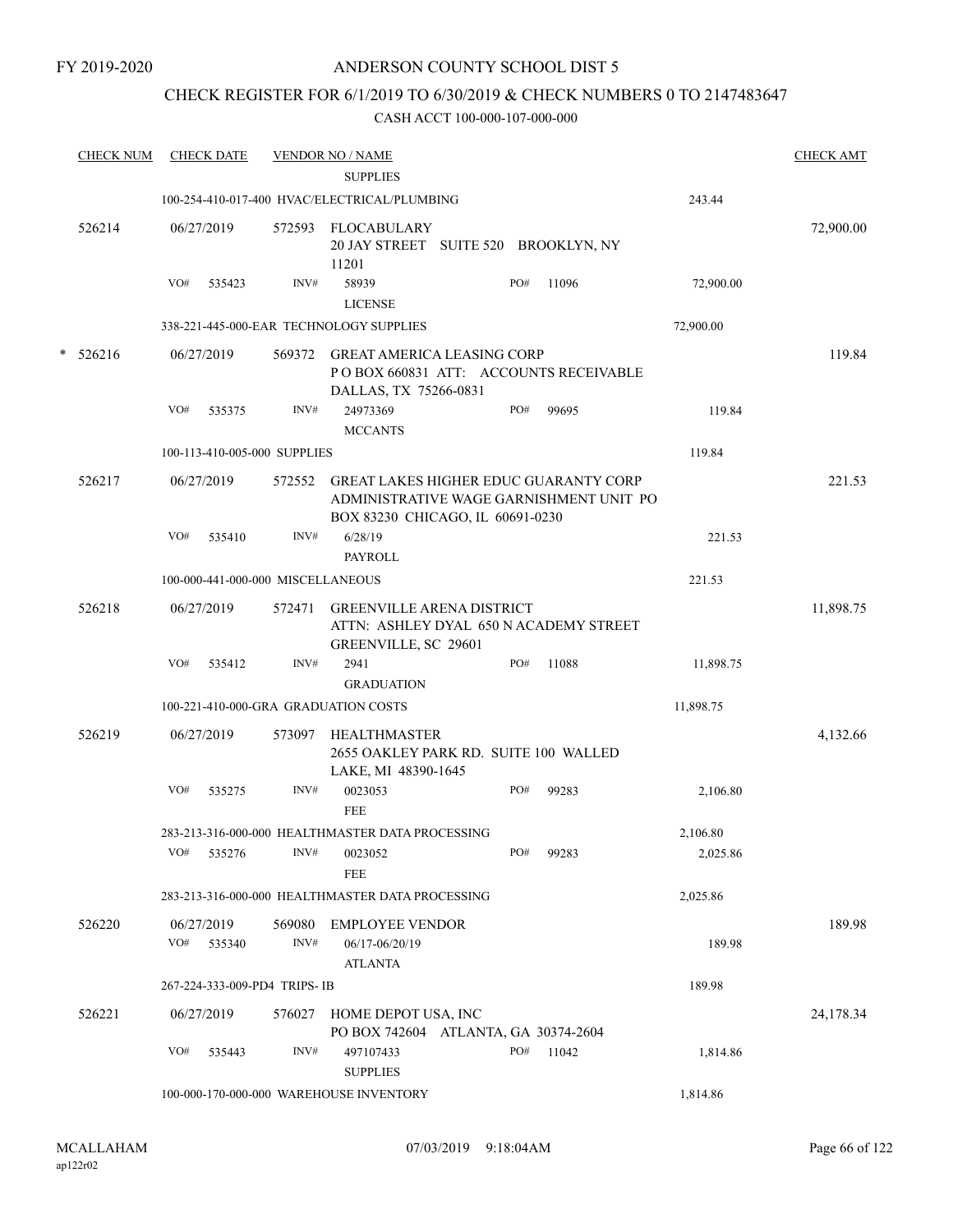### CHECK REGISTER FOR 6/1/2019 TO 6/30/2019 & CHECK NUMBERS 0 TO 2147483647

| <b>CHECK NUM</b> | <b>CHECK DATE</b>                    |        | <b>VENDOR NO / NAME</b>                                                                                 |                           |           |           | <b>CHECK AMT</b> |
|------------------|--------------------------------------|--------|---------------------------------------------------------------------------------------------------------|---------------------------|-----------|-----------|------------------|
|                  | VO#<br>535444                        | INV#   | PO 10792                                                                                                | PO#                       | 10792     | 22,634.73 |                  |
|                  |                                      |        | <b>SUPPLIES &amp; CREDIT</b>                                                                            |                           |           |           |                  |
|                  |                                      |        | 100-000-170-000-000 WAREHOUSE INVENTORY                                                                 |                           |           | 52.52     |                  |
|                  |                                      |        | 100-000-170-000-000 WAREHOUSE INVENTORY                                                                 |                           |           | 2,048.11  |                  |
|                  |                                      |        | 100-000-170-000-000 WAREHOUSE INVENTORY                                                                 |                           |           | $-52.02$  |                  |
|                  |                                      |        | 100-000-170-000-000 WAREHOUSE INVENTORY                                                                 |                           |           | 20,586.12 |                  |
|                  | VO#<br>535445                        | INV#   | 474714623<br><b>CREDIT</b>                                                                              |                           |           | $-271.25$ |                  |
|                  |                                      |        | 100-000-170-000-000 WAREHOUSE INVENTORY                                                                 |                           |           | $-271.25$ |                  |
| 526222           | 06/27/2019                           | 276400 | ID SHOP, INC<br>POBOX 49457 ATT: ACCOUNTS RECEIVABLE<br>GREENWOOD, SC 29649                             |                           |           |           | 10,615.96        |
|                  | VO#<br>535420                        | INV#   | 94030                                                                                                   | PO#                       | 10998     | 10,615.96 |                  |
|                  |                                      |        | <b>SOFTWARE</b>                                                                                         |                           |           |           |                  |
|                  |                                      |        | 100-266-345-000-000 TECHNOLOGY INFRASTRUCTURE                                                           |                           |           | 10,615.96 |                  |
| 526223           | 06/27/2019                           | 571483 | ISOM ELECTRIC, LLC<br>3300-D N. MAIN STREET PMB 325 ANDERSON, SC<br>29621                               |                           |           |           | 1,125.00         |
|                  | VO#<br>535301                        | INV#   | 9117                                                                                                    |                           |           | 1,125.00  |                  |
|                  |                                      |        | PARKING LOT LIGHTS                                                                                      |                           |           |           |                  |
|                  |                                      |        | 100-254-323-007-400 CONTR SERV-HVAC/ELECT/PLUMBING                                                      |                           |           | 375.00    |                  |
|                  |                                      |        | 100-254-323-015-400 CONTR SERV-HVAC/ELECT/PLUMBING                                                      |                           |           | 375.00    |                  |
|                  |                                      |        | 100-254-323-017-400 CONTR SERV-HVAC/ELECT/PLUMBING                                                      |                           |           | 375.00    |                  |
|                  |                                      |        |                                                                                                         |                           |           |           |                  |
| 526224           | 06/27/2019                           | 307795 | <b>KEPHART SERVICES</b><br>P O BOX 5748<br>ACCOUNTS RECEIVABLE ANDERSON, SC 29623                       | DBA RCI SERVICES INC ATT: |           |           | 1,450.00         |
|                  | VO#<br>535296                        | INV#   | <b>AVCC</b>                                                                                             |                           |           | 1,450.00  |                  |
|                  |                                      |        | <b>PAINTING</b>                                                                                         |                           |           |           |                  |
|                  |                                      |        | 100-254-323-001-001 CONTRACTED SERVICES                                                                 |                           |           | 1,450.00  |                  |
| 526225           | 06/27/2019                           | 313476 | LAKESHORE LEARNING MATERIALS<br>2695 EAST DOMINGUEZ STREET ATT: ACCOUNTS<br>RECEIVABLE CARSON, CA 90895 |                           |           |           | 17,282.79        |
|                  | VO# 535376                           | INV#   | 3235070619                                                                                              |                           | PO# 10857 | 17,282.79 |                  |
|                  |                                      |        | <b>SUPPLIES</b>                                                                                         |                           |           |           |                  |
|                  | 100-112-410-011-000 SUPPLIES         |        |                                                                                                         |                           |           | 0.00      |                  |
|                  | 100-112-410-011-BUD NEW CLASSROOMS   |        |                                                                                                         |                           |           | 17,282.79 |                  |
| 526226           | 06/27/2019                           | 329401 | LOWES BUSINESS ACCOUNT<br>PO BOX 530954 CREDIT SERVICES ATLANTA, GA<br>30353-0954                       |                           |           |           | 1,463.99         |
|                  | VO#<br>535455                        | INV#   | 7288008                                                                                                 |                           |           | 1,463.99  |                  |
|                  |                                      |        | <b>PURCHASES</b>                                                                                        |                           |           |           |                  |
|                  | 100-254-323-005-TRE TREE REMOVAL     |        |                                                                                                         |                           |           | 332.90    |                  |
|                  | 100-254-323-014-CAP CAPITAL PROJECTS |        |                                                                                                         |                           |           | 330.52    |                  |
|                  |                                      |        | 100-254-410-000-001 MAINT. SUPPLIES-STRUCTURES                                                          |                           |           | 468.81    |                  |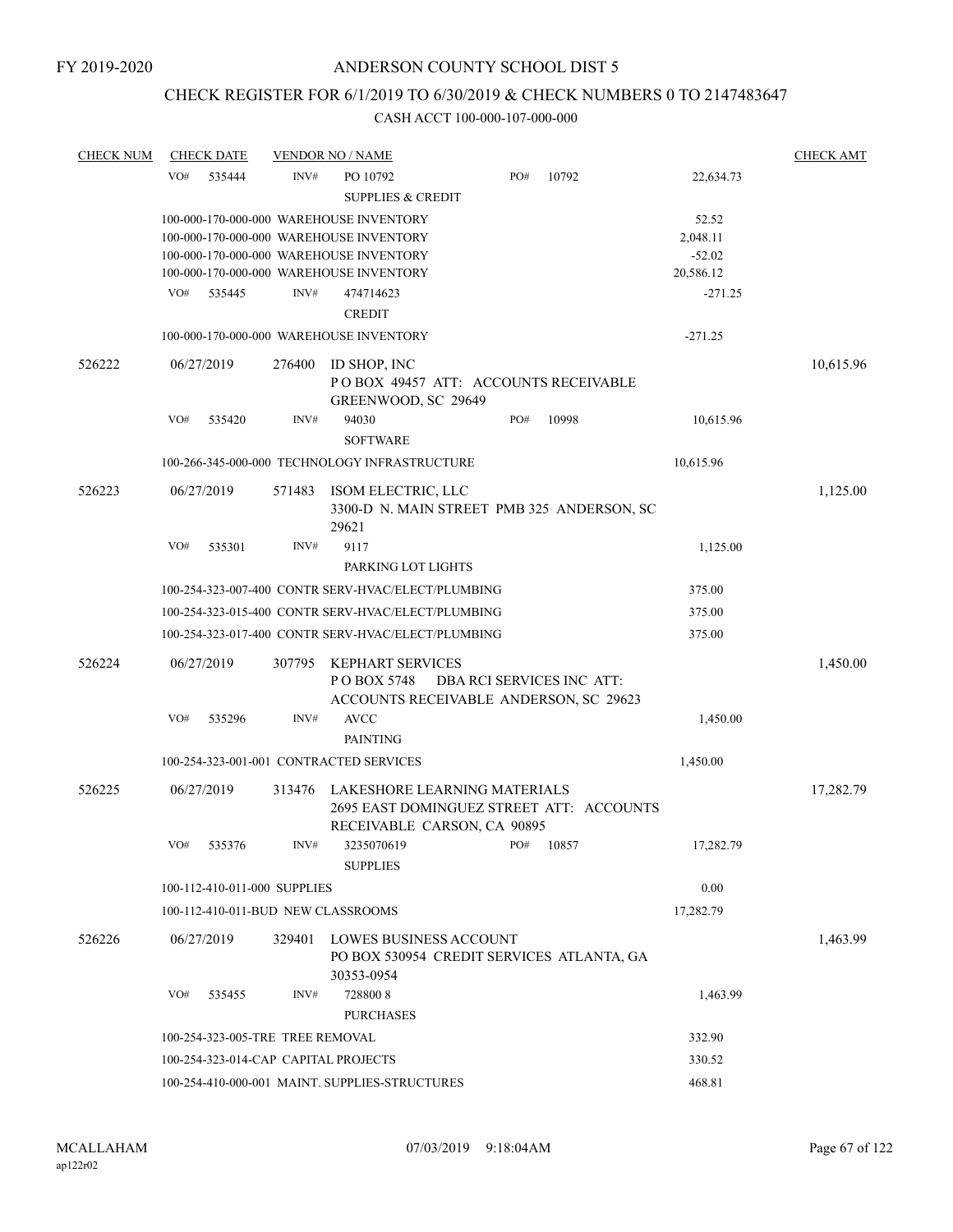# CHECK REGISTER FOR 6/1/2019 TO 6/30/2019 & CHECK NUMBERS 0 TO 2147483647

| <b>CHECK NUM</b> |     | <b>CHECK DATE</b>                 |        | <b>VENDOR NO / NAME</b>                                                                         |     |       |          | <b>CHECK AMT</b> |
|------------------|-----|-----------------------------------|--------|-------------------------------------------------------------------------------------------------|-----|-------|----------|------------------|
|                  |     |                                   |        | 100-254-410-000-500 PEST MANAGEMENT                                                             |     |       | 24.14    |                  |
|                  |     |                                   |        | 100-254-410-002-001 SUPPLIES - MAINTENANCE                                                      |     |       | 101.34   |                  |
|                  |     |                                   |        | 100-254-410-003-001 SUPPLIES - MAINTENANCE                                                      |     |       | 83.56    |                  |
|                  |     |                                   |        | 100-254-410-016-001 SUPPLIES - MAINTENANCE                                                      |     |       | 15.71    |                  |
|                  |     |                                   |        | 100-254-410-020-001 SUPPLIES - MAINTENANCE                                                      |     |       | 103.22   |                  |
|                  |     |                                   |        | 100-254-410-021-001 SUPPLIES - MAINTENANCE                                                      |     |       | 3.79     |                  |
| 526227           |     | 06/27/2019                        | 564827 | <b>MAC'S TIRE SERVICE</b><br>POBOX 78 ATT: ACCOUNTS RECEIVABLE<br>ANDERSON, SC 29622            |     |       |          | 172.53           |
|                  | VO# | 535295                            | INV#   | 094896<br><b>REPAIR</b>                                                                         |     |       | 172.53   |                  |
|                  |     |                                   |        | 100-254-410-000-001 MAINT. SUPPLIES-STRUCTURES                                                  |     |       | 172.53   |                  |
| 526228           |     | 06/27/2019                        | 575978 | MCDONALD, JOHN**<br>505 SUNSET DR ANDERSON, SC 29625                                            |     |       |          | 3,700.00         |
|                  | VO# | 535317                            | INV#   | 2019-176<br><b>CALHOUN</b>                                                                      | PO# | 10896 | 3,700.00 |                  |
|                  |     | 100-254-323-014-CAN CANOPY LIGHTS |        |                                                                                                 |     |       | 3,700.00 |                  |
| 526229           |     | 06/27/2019                        | 569988 | MCMILLAN PAZDAN SMITH, LLC<br>DEPT 999450 PO BOX 537044 ATLANTA, GA<br>30353-9450               |     |       |          | 18,856.83        |
|                  | VO# | 535351                            | INV#   | 01901672<br>015013.00                                                                           |     |       | 7,710.70 |                  |
|                  |     | 515-253-520-031-CAR CAREER CENTER |        |                                                                                                 |     |       | 7,710.70 |                  |
|                  | VO# | 535352                            | INV#   | 01901673<br>015013.01                                                                           |     |       | 625.00   |                  |
|                  |     | 515-253-520-031-CAR CAREER CENTER |        |                                                                                                 |     |       | 625.00   |                  |
|                  | VO# | 535353                            | INV#   | 01901718<br>018489.00                                                                           |     |       | 7,290.02 |                  |
|                  |     |                                   |        | 505-253-520-002-STD STADIUM RENOVATIONS                                                         |     |       | 7,290.02 |                  |
|                  | VO# | 535354                            | INV#   | 01901677<br>017396.00                                                                           |     |       | 3,231.11 |                  |
|                  |     |                                   |        | 505-271-540-002-BSC BASEBALL&SOFTBALL COMPLEX                                                   |     |       | 1,615.55 |                  |
|                  |     |                                   |        | 505-271-540-003-BSC BASEBALL&SOFTBALL COMPLEX                                                   |     |       | 1,615.56 |                  |
| $*$ 526231       |     | 06/27/2019                        |        | 564010 NC CHILD SUPPORT CENTRALIZED COLLECTNS<br>POBOX 900012 RALEIGH, NC 27675-9012            |     |       |          | 305.50           |
|                  | VO# | 535405                            | INV#   | 6/28/19<br><b>PAYROLL</b>                                                                       |     |       | 305.50   |                  |
|                  |     |                                   |        | 100-000-435-000-000 WAGE GARNISH/CH SUPPORT                                                     |     |       | 305.50   |                  |
| 526232           |     | 06/27/2019                        | 563478 | NORFOLK WIRE & ELECTRONICS<br>POBOX 890608 ATT: ACCOUNTS RECEIVABLE<br>CHARLOTTE, NC 28289-0608 |     |       |          | 349.76           |
|                  | VO# | 535422                            | INV#   | 2545179<br>2545181                                                                              | PO# | 11068 | 349.76   |                  |
|                  |     | 515-253-520-031-CAR CAREER CENTER |        |                                                                                                 |     |       | 349.76   |                  |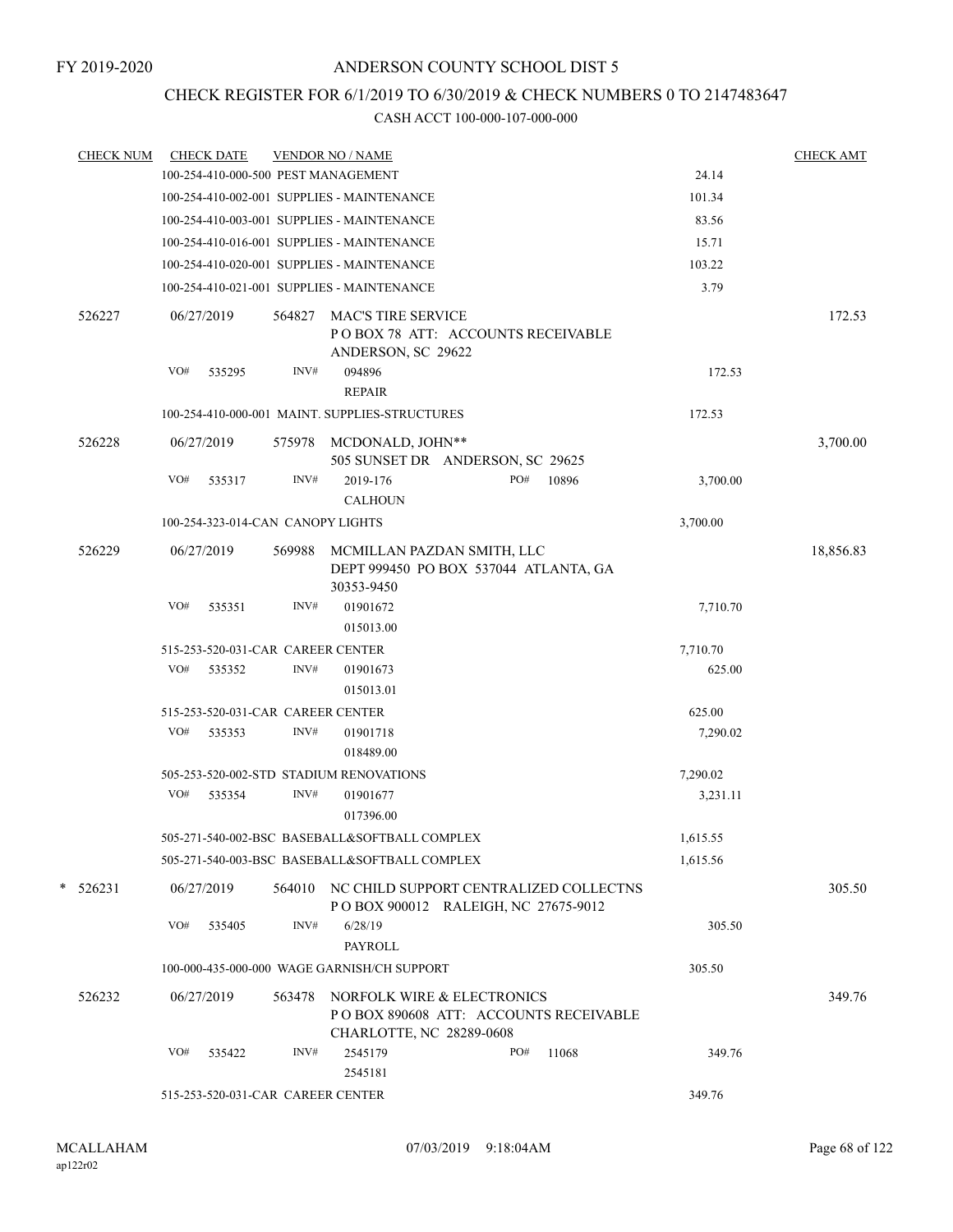## CHECK REGISTER FOR 6/1/2019 TO 6/30/2019 & CHECK NUMBERS 0 TO 2147483647

| <b>CHECK NUM</b> |     | <b>CHECK DATE</b>              |        | <b>VENDOR NO / NAME</b>                                                           | <b>CHECK AMT</b> |
|------------------|-----|--------------------------------|--------|-----------------------------------------------------------------------------------|------------------|
| 526234           |     | 06/27/2019                     |        | 568036 PIEDMONT NATURAL GAS<br>PO BOX 1246 CHARLOTTE, NC 28201-1246               | 16,065.95        |
|                  | VO# | 535458                         | INV#   | DUE 7/10/19<br>16,065.95<br><b>UTILITIES</b>                                      |                  |
|                  |     | 100-254-472-000-000 ENERGY-GAS |        | 23.54                                                                             |                  |
|                  |     | 100-254-472-000-000 ENERGY-GAS |        | 27.20                                                                             |                  |
|                  |     | 100-254-472-002-000 ENERGY-GAS |        | 687.00                                                                            |                  |
|                  |     | 100-254-472-003-000 ENERGY-GAS |        | 423.30                                                                            |                  |
|                  |     | 100-254-472-005-000 ENERGY-GAS |        | 144.26                                                                            |                  |
|                  |     | 100-254-472-006-000 ENERGY-GAS |        | 166.44                                                                            |                  |
|                  |     | 100-254-472-007-000 ENERGY-GAS |        | 23.54                                                                             |                  |
|                  |     | 100-254-472-009-000 ENERGY-GAS |        | 102.43                                                                            |                  |
|                  |     | 100-254-472-010-000 ENERGY-GAS |        | 23.54                                                                             |                  |
|                  |     | 100-254-472-013-000 ENERGY-GAS |        | 87.31                                                                             |                  |
|                  |     | 100-254-472-014-000 ENERGY-GAS |        | 82.60                                                                             |                  |
|                  |     | 100-254-472-019-000 ENERGY-GAS |        | 24.72                                                                             |                  |
|                  |     | 100-254-472-020-000 ENERGY-GAS |        | 139.32                                                                            |                  |
|                  |     | 100-254-472-023-000 ENERGY-GAS |        | 50.20                                                                             |                  |
|                  |     |                                |        | 13,099.76<br>100-254-472-031-000 ENERGY-NATURAL GAS                               |                  |
|                  |     | 600-256-470-002-000 ENERGY     |        | 66.04                                                                             |                  |
|                  |     | 600-256-470-003-000 ENERGY     |        | 23.54                                                                             |                  |
|                  |     | 600-256-470-005-000 ENERGY     |        | 117.05                                                                            |                  |
|                  |     | 600-256-470-007-000 ENERGY     |        | 95.36                                                                             |                  |
|                  |     | 600-256-470-008-000 ENERGY     |        | 133.46                                                                            |                  |
|                  |     | 600-256-470-009-000 ENERGY     |        | 24.72                                                                             |                  |
|                  |     | 600-256-470-010-000 ENERGY     |        | 159.11                                                                            |                  |
|                  |     | 600-256-470-014-000 ENERGY     |        | 103.20                                                                            |                  |
|                  |     | 600-256-470-017-000 ENERGY     |        | 131.27                                                                            |                  |
|                  |     | 600-256-470-019-000 ENERGY     |        | 107.04                                                                            |                  |
| $*$ 526236       |     | 06/27/2019                     | 573501 | <b>QUALITY CARE PRESSURE CLEANING</b><br>210 SPRINGSIDE CIRCLE ANDERSON, SC 29625 | 2,300.00         |
|                  | VO# | 535294                         | INV#   | 2,300.00<br>5368<br><b>GLENVIEW</b>                                               |                  |
|                  |     |                                |        | 100-254-323-020-000 CUSTODIAL OUTSIDE SERVICES<br>2,300.00                        |                  |
| 526237           |     | 06/27/2019                     | 567525 | ROWLAND MECHANICAL<br>4035 HWY 24 ANDERSON, SC 29626                              | 2,193.16         |
|                  | VO# | 535391                         | INV#   | 9368-9370<br>PO#<br>99095<br>2,193.16<br><b>REPAIRS</b>                           |                  |
|                  |     |                                |        | 100-255-323-000-ACT ACTIVITY BUS CONTRACTED SERVICES<br>2,193.16                  |                  |
| 526238           |     | 06/27/2019                     | 450701 | SC RETIREMENT SYSTEM (SPP)<br>POBOX 11960 CAPITOL STATION COLUMBIA, SC<br>29211   | 903.81           |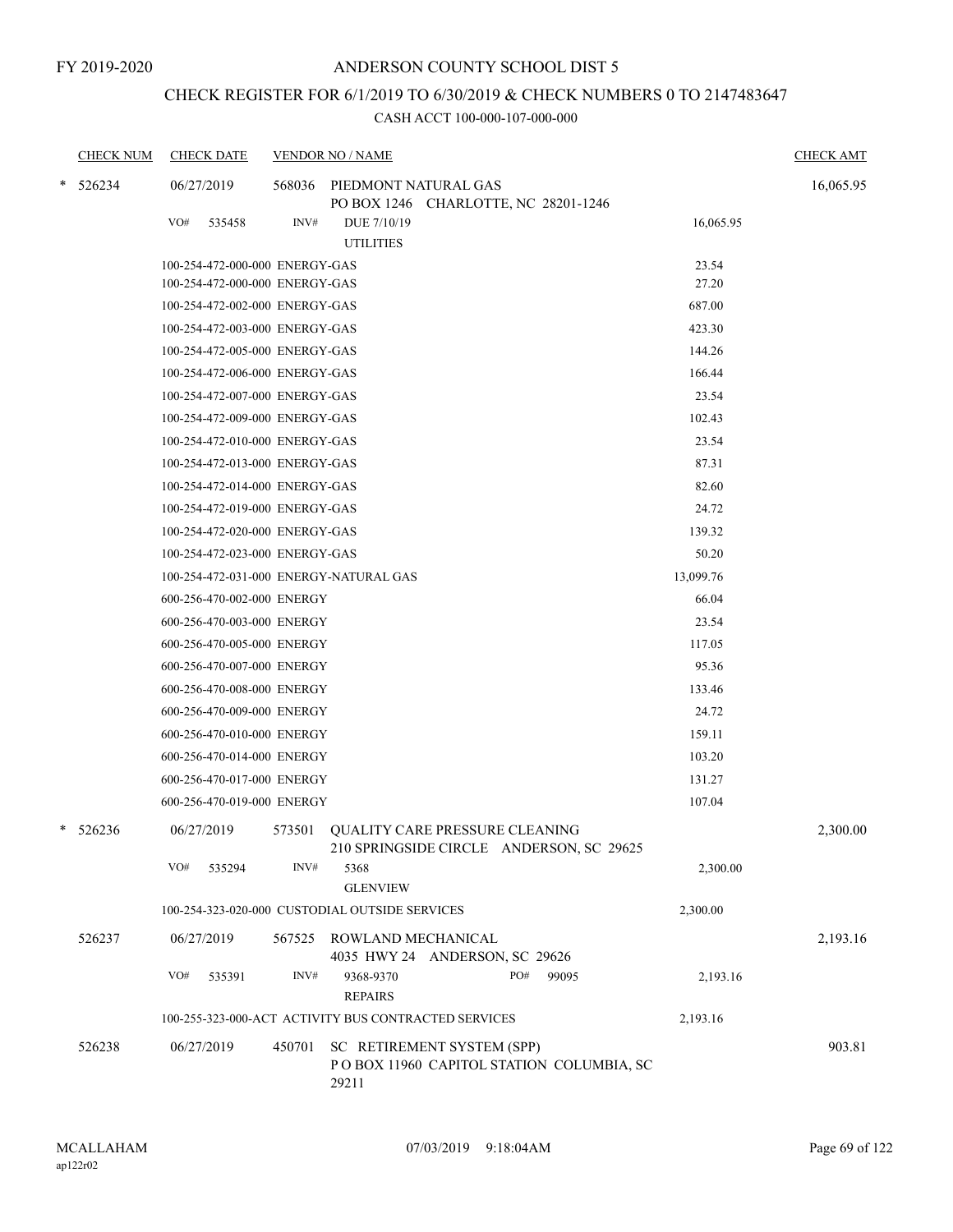## CHECK REGISTER FOR 6/1/2019 TO 6/30/2019 & CHECK NUMBERS 0 TO 2147483647

| <b>CHECK NUM</b> | <b>CHECK DATE</b> |                                     |      | <b>VENDOR NO / NAME</b>                                                                                  |        | <b>CHECK AMT</b> |
|------------------|-------------------|-------------------------------------|------|----------------------------------------------------------------------------------------------------------|--------|------------------|
|                  | VO#               | 535403                              | INV# | 6/28/19<br>PAYROLL                                                                                       | 903.81 |                  |
|                  |                   |                                     |      | 100-000-438-000-000 RETIREMENT SERV PURCHASE                                                             | 903.81 |                  |
| 526239           |                   | 06/27/2019                          |      | 451500 SC STATE DEPARTMENT OF EDUCATION<br>1429 SENATE ST ROOM 1101 TRANSPORTATION<br>COLUMBIA, SC 29201 |        | 131.07           |
|                  | VO#               | 535335                              | INV# | MAY 2019<br><b>RAMS AFTER SCHOOL</b>                                                                     | 131.07 |                  |
|                  |                   |                                     |      | 201-251-331-006-000 BUS MILEAGE- EXT DAY/YEAR                                                            | 131.07 |                  |
| 526240           |                   | 06/27/2019                          |      | 570059 SHARP BUSINESS SYSTEMS<br>DEPT 1216 PO BOX 121216 DALLAS, TX<br>75312-1216                        |        | 4,211.00         |
|                  | VO#               | 535319                              | INV# | 9002034479<br>9002034475                                                                                 | 183.71 |                  |
|                  |                   |                                     |      | 329-115-690-001-0CO OTHER OBJECTS-WBL (C/O)                                                              | 183.71 |                  |
|                  | VO#               | 535332                              | INV# | 9002009478<br><b>COPIES</b>                                                                              | 230.19 |                  |
|                  |                   | 201-112-490-012-000 COPIER COST     |      |                                                                                                          | 230.19 |                  |
|                  | VO#               | 535333                              | INV# | 9002018667<br><b>COPIES</b>                                                                              | 378.00 |                  |
|                  |                   | 201-112-490-010-000 COPIER COST     |      |                                                                                                          | 378.00 |                  |
|                  | VO#               | 535344                              | INV# | 9002033417<br><b>COPIES</b>                                                                              | 19.26  |                  |
|                  |                   | 707-190-660-007-362 COPIER EXPENSE  |      |                                                                                                          | 19.26  |                  |
|                  | VO#               | 535345                              | INV# | 9002041828<br><b>COPIES</b>                                                                              | 73.51  |                  |
|                  |                   | 713-271-660-013-362 COPIER EXPENSE  |      |                                                                                                          | 73.51  |                  |
|                  | VO#               | 535346                              | INV# | 9002001478<br><b>COPIES</b>                                                                              | 12.84  |                  |
|                  |                   | 705-271-660-005-562 COPIERS EXPENSE |      |                                                                                                          | 12.84  |                  |
|                  | VO#               | 535347                              | INV# | 9002037267<br><b>COPIES</b>                                                                              | 69.11  |                  |
|                  |                   | 100-147-410-018-000 SUPPLIES        |      |                                                                                                          | 69.11  |                  |
|                  | VO#               | 535348                              | INV# | 9002001453<br><b>COPIES</b>                                                                              | 12.84  |                  |
|                  |                   | 100-113-410-020-000 SUPPLIES        |      |                                                                                                          | 12.84  |                  |
|                  |                   | VO# 535349                          | INV# | 9002037283<br><b>COPIES</b>                                                                              | 170.44 |                  |
|                  |                   | 100-113-410-020-000 SUPPLIES        |      |                                                                                                          | 170.44 |                  |
|                  | VO#               | 535368                              | INV# | 9002001485<br><b>COPIES</b>                                                                              | 12.84  |                  |
|                  |                   | 201-112-490-010-000 COPIER COST     |      |                                                                                                          | 12.84  |                  |
|                  | VO#               | 535369                              | INV# | 9002033419<br><b>COPIES</b>                                                                              | 19.26  |                  |
|                  |                   | 201-112-490-014-000 COPIER COST     |      |                                                                                                          | 19.26  |                  |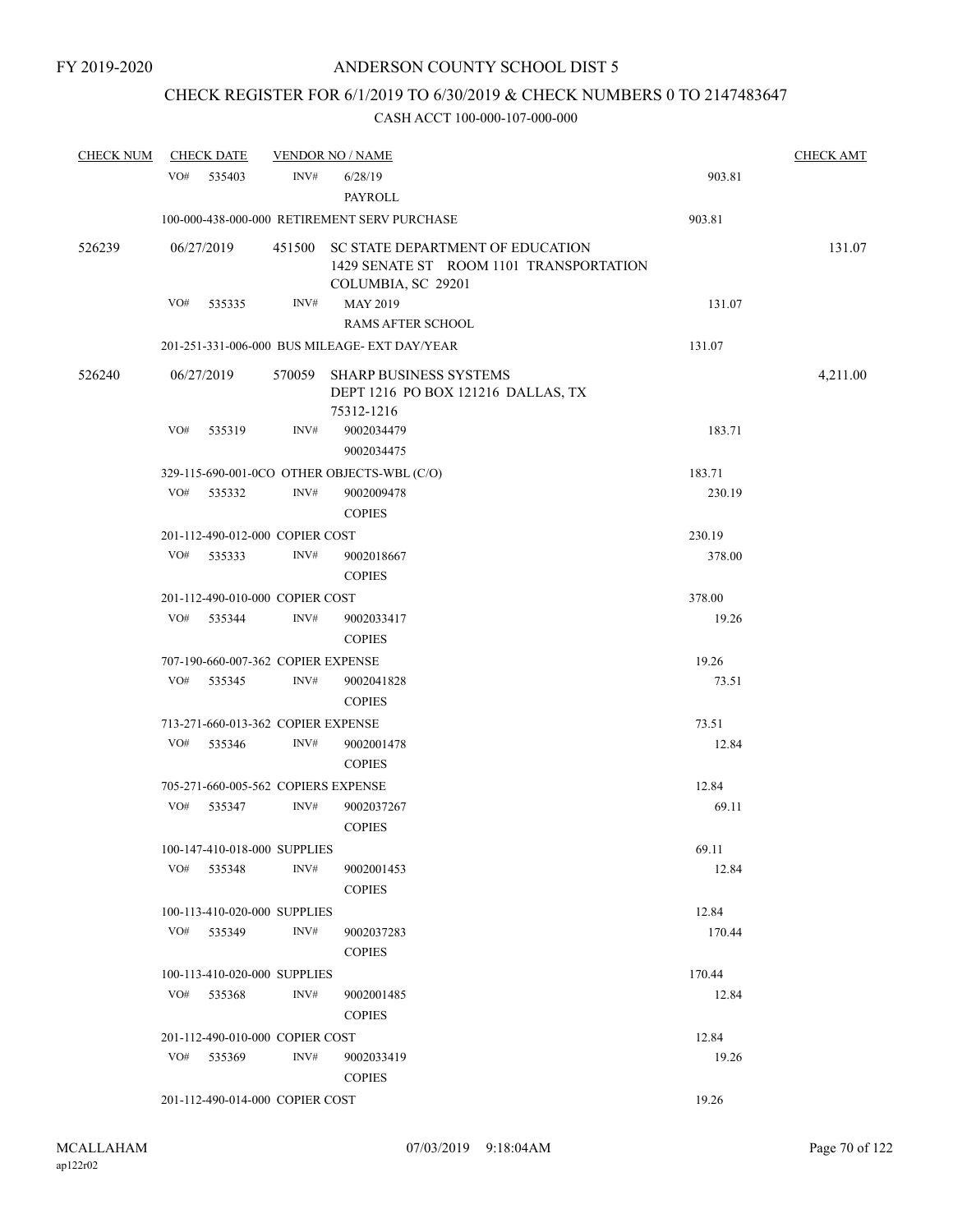## CHECK REGISTER FOR 6/1/2019 TO 6/30/2019 & CHECK NUMBERS 0 TO 2147483647

| <b>CHECK NUM</b> | <b>CHECK DATE</b> |                                                              | <b>VENDOR NO / NAME</b>                                                                  |     |                  |                | <b>CHECK AMT</b> |
|------------------|-------------------|--------------------------------------------------------------|------------------------------------------------------------------------------------------|-----|------------------|----------------|------------------|
|                  | VO#<br>535370     | INV#                                                         | 90020119373<br><b>COPIES</b>                                                             |     |                  | 250.56         |                  |
|                  |                   | 201-113-490-006-000 COPIER COST                              |                                                                                          |     |                  | 250.56         |                  |
|                  | VO#<br>535382     | INV#                                                         | 9002041890<br>9002041908                                                                 | PO# | 99373            | 2,017.38       |                  |
|                  |                   | 100-114-410-002-000 SUPPLIES                                 |                                                                                          |     |                  | 2,017.38       |                  |
|                  | VO#<br>535388     | INV#                                                         | 9002034516<br><b>COPIER</b>                                                              |     |                  | 169.85         |                  |
|                  |                   | 721-190-660-021-562 COPIERS EXPENSE                          |                                                                                          |     |                  | 169.85         |                  |
|                  | VO#<br>535417     | INV#                                                         | 11962634<br>NEVITT FOREST                                                                | PO# | 11053            | 518.95         |                  |
|                  |                   |                                                              | 100-266-345-012-000 TECHNOLOGY PURCHASED SERV                                            |     |                  | 518.95         |                  |
|                  | VO#<br>535451     | INV#                                                         | 9002029304<br>9002029307                                                                 | PO# | 99373            | 72.26          |                  |
|                  |                   | 100-114-410-002-000 SUPPLIES<br>100-114-410-002-000 SUPPLIES |                                                                                          |     |                  | 43.48<br>28.78 |                  |
| 526241           | 06/27/2019        | 569520                                                       | SHI INTERNATIONAL CORP<br>POBOX 952121 ATT: ACCOUNTS RECEIVABLE<br>DALLAS, TX 75395-2121 |     |                  |                | 1,255.38         |
|                  | VO#<br>535357     | INV#                                                         | B09986317<br><b>CREATIVE CLOUD</b>                                                       | PO# | 10801            | 1,255.38       |                  |
|                  |                   |                                                              | 100-266-445-000-000 SOFTWARE TECHNOLOGY                                                  |     |                  | 1,255.38       |                  |
| 526242           | 06/27/2019        | 571007                                                       | SIMPLIFIED OFFICE SYSTEMS<br>6220 BUSH RIVER ROAD COLUMBIA, SC 29212                     |     |                  |                | 479.63           |
|                  | VO#               | INV#<br>535334                                               | 190613-0008<br>190613-0009                                                               |     |                  | 479.63         |                  |
|                  |                   | 201-113-490-006-000 COPIER COST                              |                                                                                          |     |                  | 479.63         |                  |
| 526243           | 06/27/2019        | 573721                                                       | SSBT AS TTEE FOR SCORP MM61953-001-042<br>MASS MUTUAL RETIREMENT SERVICES PO BOX         |     |                  |                | 20,285.23        |
|                  | VO#<br>535400     | INV#                                                         | 219062 KANSAS CITY, MO 64121<br>6/28/19<br>PAYROLL                                       |     |                  | 20,285.23      |                  |
|                  |                   |                                                              | 100-000-468-000-000 OPTIONAL RETIREMENT PLAN                                             |     |                  | 13,040.50      |                  |
|                  |                   |                                                              | 100-000-484-000-000 EMPLOYER RETIREMENT PAYABLE                                          |     |                  | 7,244.73       |                  |
| 526244           | 06/27/2019        | 566402                                                       | <b>STARFALL EDUCATION</b><br>PO BOX 359 ATT: ACCOUNTS RECEIVABLE                         |     |                  |                | 540.00           |
|                  | VO#<br>535428     | INV#                                                         | BOULDER, CO 80306<br>S2890287<br><b>MEMBERSHIP</b>                                       | PO# | 11066            | 540.00         |                  |
|                  |                   | 201-139-410-000-000 SUPPLIES- PK SCHOOL                      |                                                                                          |     |                  | 540.00         |                  |
| 526245           | 06/27/2019        | 575839                                                       | <b>TESTING SERVICES (TSI) LLC</b><br><b>817 SHOWALTER AVENUE</b>                         |     | DALTON, GA 30721 |                | 6,450.00         |
|                  | VO#               | INV#<br>535316                                               | 176300<br><b>TESTING</b>                                                                 | PO# | 10365            | 6,450.00       |                  |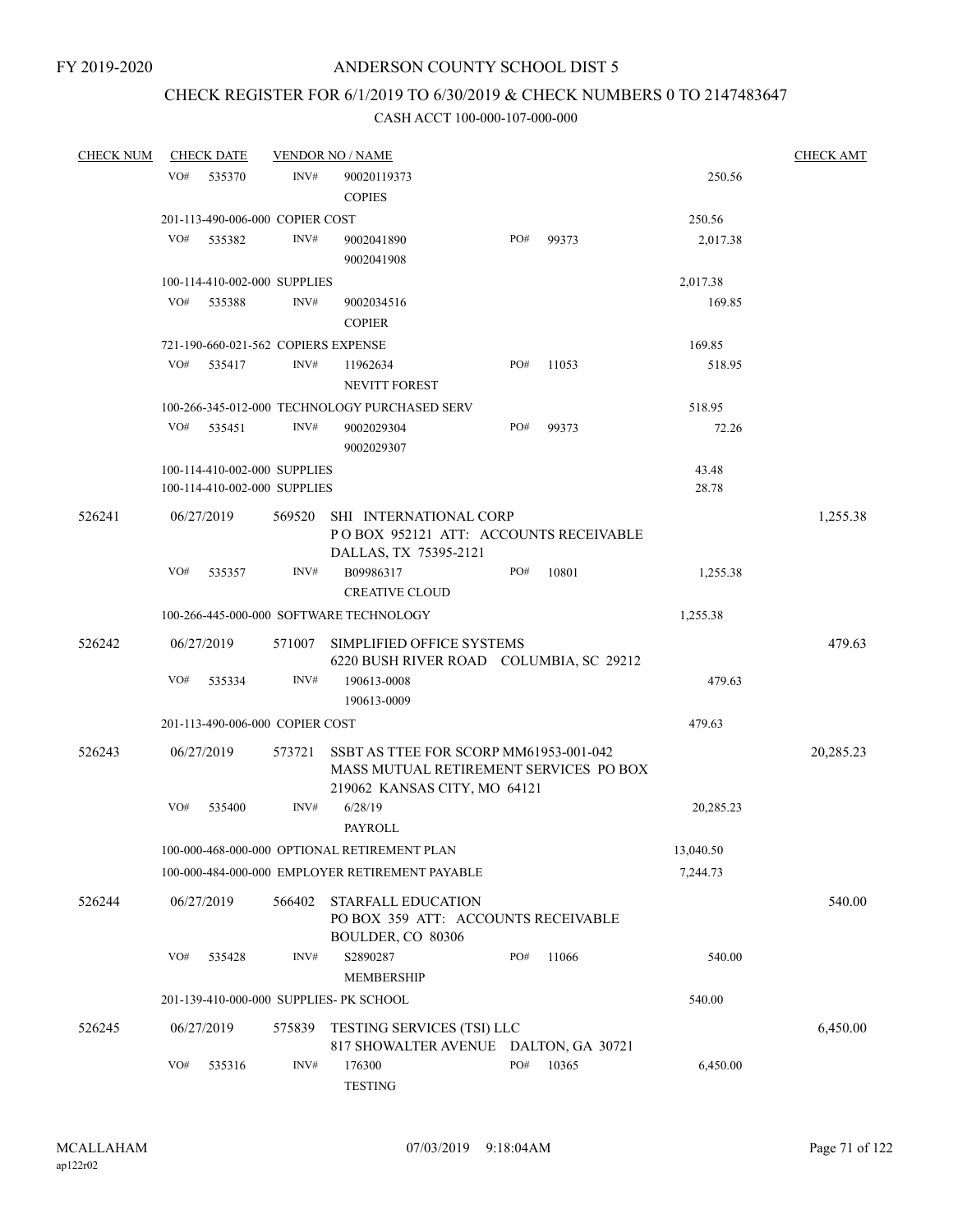## CHECK REGISTER FOR 6/1/2019 TO 6/30/2019 & CHECK NUMBERS 0 TO 2147483647

| <b>CHECK NUM</b> | <b>CHECK DATE</b>                       |                | <b>VENDOR NO / NAME</b>                                                    |     |       |           | <b>CHECK AMT</b> |
|------------------|-----------------------------------------|----------------|----------------------------------------------------------------------------|-----|-------|-----------|------------------|
|                  | 100-254-323-002-001 CONTRACTED SERVICES |                |                                                                            |     |       | 3,225.00  |                  |
|                  | 100-254-323-003-001 CONTRACTED SERVICES |                |                                                                            |     |       | 3,225.00  |                  |
| 526246           | 06/27/2019<br>VO#<br>535407             | 572503<br>INV# | TG<br>P O BOX 659601 SAN ANTONIO, TX 78265-9601<br>6/28/19                 |     |       | 478.73    | 478.73           |
|                  | 100-000-441-000-000 MISCELLANEOUS       |                | PAYROLL                                                                    |     |       | 478.73    |                  |
|                  |                                         |                |                                                                            |     |       |           |                  |
| 526247           | 06/27/2019                              | 501311         | THE COLLEGE BOARD<br>411 LAFAYETTE STREET, SUITE 201 NEW YORK,<br>NY 10003 |     |       |           | 24,172.00        |
|                  | VO#<br>535363                           | INV#           | EA87493264<br>EA87495262                                                   | PO# | 11089 | 24,172.00 |                  |
|                  |                                         |                | 319-221-312-000-000 PURCHASED SERVICES-TESTING                             |     |       | 24,172.00 |                  |
| 526248           | 06/27/2019                              | 504890         | <b>TIAA-CREF</b><br>POBOX 105316 ATLANTA, GA 30348-5316                    |     |       |           | 23,669.91        |
|                  | VO#<br>535402                           | INV#           | 6/28/19<br>PAYROLL                                                         |     |       | 23,669.91 |                  |
|                  |                                         |                | 100-000-468-000-000 OPTIONAL RETIREMENT PLAN                               |     |       | 15,216.37 |                  |
|                  |                                         |                | 100-000-484-000-000 EMPLOYER RETIREMENT PAYABLE                            |     |       | 8,453.54  |                  |
| 526249           | 06/27/2019                              | 563377         | UNIFIED TECHNOLOGY SYSTEMS<br>PO BOX 161122 ATLANTA, GA 30321-1122         |     |       |           | 5,007.13         |
|                  | VO#<br>535416                           | INV#           | 37630<br>WHITEHALL                                                         | PO# | 11147 | 5,007.13  |                  |
|                  | 100-266-410-019-CLR CLEARTOUCH SCREEN   |                |                                                                            |     |       | 5,007.13  |                  |
| 526250           | 06/27/2019                              | 573815         | UNITED REFRIGERATION, INC<br>PO BOX 740703 ATLANTA, GA 30374-0703          |     |       |           | 460.08           |
|                  | VO#<br>535284                           | INV#           | 68302705<br><b>SUPPLIES</b>                                                |     |       | 170.61    |                  |
|                  |                                         |                | 100-254-410-012-400 HVAC/ELECTRICAL/PLUMBING                               |     |       | 170.61    |                  |
|                  | VO#<br>535285                           | INV#           | 68299315<br><b>SUPPLIES</b>                                                |     |       | 84.92     |                  |
|                  |                                         |                | 100-254-410-005-400 HVAC/ELECTRICAL/PLUMBING                               |     |       | 84.92     |                  |
|                  | VO#<br>535286                           | INV#           | 68332064<br><b>SUPPLIES</b>                                                |     |       | 11.21     |                  |
|                  |                                         |                | 100-254-410-020-400 HVAC/ELECTRICAL/PLUMBING                               |     |       | 11.21     |                  |
|                  | VO#<br>535287                           | INV#           | 68369385<br><b>SUPPLIES</b>                                                |     |       | 89.77     |                  |
|                  |                                         |                | 100-254-410-020-400 HVAC/ELECTRICAL/PLUMBING                               |     |       | 89.77     |                  |
|                  | VO#<br>535288                           | INV#           | 68423315<br><b>SUPPLIES</b>                                                |     |       | 42.21     |                  |
|                  |                                         |                | 100-254-410-006-400 HVAC/ELECTRICAL/PLUMBING                               |     |       | 42.21     |                  |
|                  | VO#<br>535289                           | INV#           | 68395662<br><b>SUPPLIES</b>                                                |     |       | 32.36     |                  |
|                  |                                         |                | 100-254-410-006-400 HVAC/ELECTRICAL/PLUMBING                               |     |       | 32.36     |                  |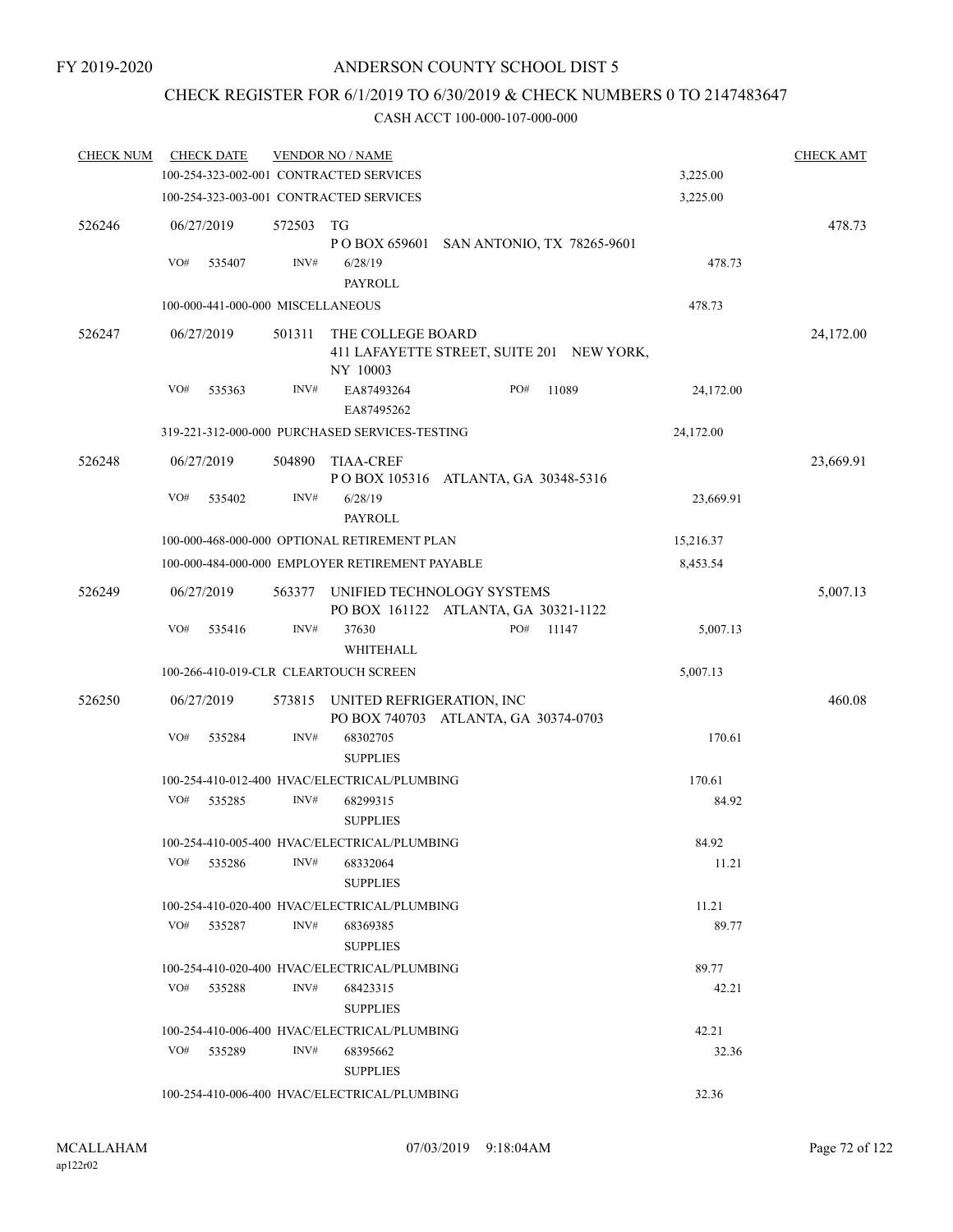## CHECK REGISTER FOR 6/1/2019 TO 6/30/2019 & CHECK NUMBERS 0 TO 2147483647

| <b>CHECK NUM</b> |     | <b>CHECK DATE</b> |                                   | <b>VENDOR NO / NAME</b>                                                                            |     |       |           | <b>CHECK AMT</b> |
|------------------|-----|-------------------|-----------------------------------|----------------------------------------------------------------------------------------------------|-----|-------|-----------|------------------|
|                  | VO# | 535290            | INV#                              | 68424518<br><b>SUPPLIES</b>                                                                        |     |       | 29.00     |                  |
|                  |     |                   | 100-254-410-000-400 HVAC SUPPLIES |                                                                                                    |     |       | 29.00     |                  |
| 526251           |     | 06/27/2019        | 564298                            | UNITED WAY OF ANDERSON COUNTY<br>POBOX 2067 ANDERSON, SC 29622                                     |     |       |           | 2,053.58         |
|                  | VO# | 535404            | INV#                              | 6/28/19                                                                                            |     |       | 2,053.58  |                  |
|                  |     |                   |                                   | PAYROLL                                                                                            |     |       |           |                  |
|                  |     |                   |                                   | 100-000-455-000-000 UNITED FUND - PAYABLE                                                          |     |       | 2,053.58  |                  |
| 526252           |     | 06/27/2019        | 565988                            | UNIVERSITY INSTRUCTORS<br>POBOX 3074 ATT: GAIL NEWLAN STAUNTON,<br>VA 24402                        |     |       |           | 23,548.00        |
|                  | VO# | 535426            | INV#                              | 19-0955                                                                                            | PO# | 10936 | 3,864.00  |                  |
|                  |     |                   |                                   | <b>READING CAMP</b>                                                                                |     |       |           |                  |
|                  |     |                   |                                   | 201-172-312-000-000 PURCHASED SERVICES                                                             |     |       | 3,864.00  |                  |
|                  | VO# | 535427            | INV#                              | 19-0954                                                                                            | PO# | 10794 | 19,684.00 |                  |
|                  |     |                   |                                   | <b>READING CAMP</b>                                                                                |     |       |           |                  |
|                  |     |                   |                                   | 201-172-312-000-000 PURCHASED SERVICES                                                             |     |       | 19,684.00 |                  |
| 526253           |     | 06/27/2019        | 572350                            | US DEPARTMENT OF EDUCATION AWG<br>NATIONAL PAYMENT CENTER PO BOX 790356 ST<br>LOUIS, MO 63179-0356 |     |       |           | 568.55           |
|                  | VO# | 535408            | INV#                              | 6/28/19                                                                                            |     |       | 568.55    |                  |
|                  |     |                   |                                   | <b>PAYROLL</b>                                                                                     |     |       |           |                  |
|                  |     |                   | 100-000-441-000-000 MISCELLANEOUS |                                                                                                    |     |       | 568.55    |                  |
| 526254           |     | 06/27/2019        | 575086                            | <b>VALIC</b><br>C/O JP MORGAN CHASE PO BOX 301701<br>DALLAS, TX 75303-1701                         |     |       |           | 45,522.78        |
|                  | VO# | 535401            | INV#                              | 6/28/19                                                                                            |     |       | 45,522.78 |                  |
|                  |     |                   |                                   | PAYROLL                                                                                            |     |       |           |                  |
|                  |     |                   |                                   | 100-000-468-000-000 OPTIONAL RETIREMENT PLAN                                                       |     |       | 29,264.65 |                  |
|                  |     |                   |                                   | 100-000-484-000-000 EMPLOYER RETIREMENT PAYABLE                                                    |     |       | 16,258.13 |                  |
| 526255           |     | 06/27/2019        | 576021                            | VAR RESOURCES LLC<br>2330 INTERSTATE 30 MESQUITE, TX 75150                                         |     |       |           | 2,951.67         |
|                  | VO# | 535418            | INV#                              | 00288<br>VEEAM LIC                                                                                 | PO# | 11070 | 2,951.67  |                  |
|                  |     |                   |                                   | 100-266-445-000-000 SOFTWARE TECHNOLOGY                                                            |     |       | 2,951.67  |                  |
| 526256           |     | 06/27/2019        | 524353                            | WAL-MART COMMUNITY/GEMB<br>POBOX 530934 ATT: ACCOUNTS RECEIVABLE<br>ATLANTA, GA 30353-0934         |     |       |           | 267.44           |
|                  | VO# | 535321            | INV#                              | 4069<br>WHITEHALL                                                                                  |     |       | 267.44    |                  |
|                  |     |                   |                                   | 719-271-660-019-201 MISCELLANEOUS EXPENSE                                                          |     |       | 267.44    |                  |
| 526257           |     | 06/27/2019        | 524353                            | WAL-MART COMMUNITY/GEMB<br>PO BOX 530934 ATT: ACCOUNTS RECEIVABLE<br>ATLANTA, GA 30353-0934        |     |       |           | 558.88           |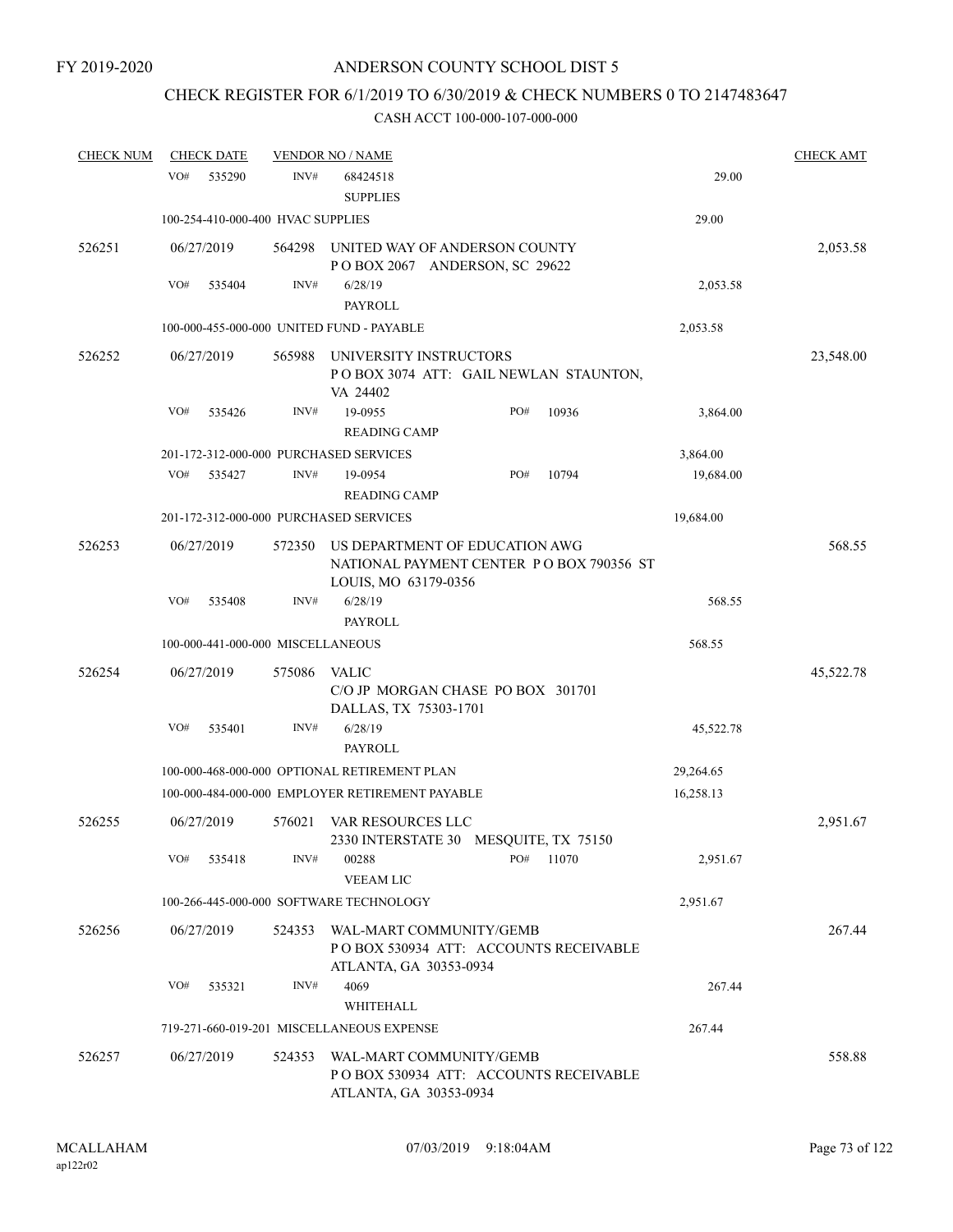## CHECK REGISTER FOR 6/1/2019 TO 6/30/2019 & CHECK NUMBERS 0 TO 2147483647

| <b>CHECK NUM</b> |     | <b>CHECK DATE</b>            |        | <b>VENDOR NO / NAME</b>                                                                                                             |     |       |                          | <b>CHECK AMT</b> |  |
|------------------|-----|------------------------------|--------|-------------------------------------------------------------------------------------------------------------------------------------|-----|-------|--------------------------|------------------|--|
|                  | VO# | 535322                       | INV#   | 8962<br>NORTH POINTE                                                                                                                |     |       | 558.88                   |                  |  |
|                  |     |                              |        | 713-271-660-013-201 MISCELLANEOUS EXPENSE<br>713-271-660-013-201 MISCELLANEOUS EXPENSE<br>713-271-660-013-201 MISCELLANEOUS EXPENSE |     |       | 398.71<br>24.43<br>11.88 |                  |  |
|                  |     |                              |        | 713-271-660-013-305 LIBRARY EXPENSE                                                                                                 |     |       | 55.26                    |                  |  |
|                  |     |                              |        | 713-271-660-013-360 SCHOOL STORE/COUNCIL EXPENSE                                                                                    |     |       | 31.74                    |                  |  |
|                  |     |                              |        | 713-271-660-013-375 FACULTY EXPENSE<br>713-271-660-013-375 FACULTY EXPENSE                                                          |     |       | 14.40<br>22.46           |                  |  |
| 526258           |     | 06/27/2019                   | 540615 | WORTHINGTON DIRECT<br>PO BOX 140038 ATT: ACCOUNTS RECEIVABLE<br>DALLAS, TX 75214-0038                                               |     |       |                          | 5,166.53         |  |
|                  | VO# | 535377                       | INV#   | 336525AND002<br><b>SUPPLIES</b>                                                                                                     | PO# | 10908 | 5,166.53                 |                  |  |
|                  |     |                              |        | 100-221-410-013-000 SUPPLIES AND MATERIALS                                                                                          |     |       | 5,166.53                 |                  |  |
| 526259           |     | 06/27/2019                   |        | 574864 HATLEY, CRAIG MARKUS<br>XERVANT 29520 COMMUNITY ROAD<br>ALBEMARLE, NC 28001                                                  |     |       |                          | 2,500.00         |  |
|                  | VO# | 535419                       | INV#   | 2019-INV1194<br><b>SECURITY TEST</b>                                                                                                | PO# | 10862 | 2,500.00                 |                  |  |
|                  |     |                              |        | 100-266-345-000-000 TECHNOLOGY INFRASTRUCTURE                                                                                       |     |       | 2,500.00                 |                  |  |
| * 7678           |     | 06/04/2019                   | 566562 | ANDERSON OUTDOOR POWER EQUIPMENT<br>110 MIRACLE MILE DRIVE ATT: ACCOUNTS<br>RECEIVABLE ANDERSON, SC 29621                           |     |       |                          | 589.99 E         |  |
|                  | VO# | 534193                       | INV#   | 218020<br><b>SUPPLIES</b>                                                                                                           |     |       | 163.06                   |                  |  |
|                  |     |                              |        | 100-254-410-000-001 MAINT. SUPPLIES-STRUCTURES                                                                                      |     |       | 163.06                   |                  |  |
|                  | VO# | 534194                       | INV#   | 217692<br><b>MOWER</b>                                                                                                              |     |       | 426.93                   |                  |  |
|                  |     |                              |        | 100-254-410-003-001 SUPPLIES - MAINTENANCE                                                                                          |     |       | 426.93                   |                  |  |
| * 7680           |     | 06/04/2019                   | 126675 | ATTAWAY INC<br>PO BOX 302 ATT: ACCOUNTS RECEIVABLE<br>ANDERSON, SC 29622                                                            |     |       |                          | 389.59 E         |  |
|                  | VO# | 534203                       | INV#   | 221752,221722<br><b>WESTSIDE</b>                                                                                                    |     |       | 137.07                   |                  |  |
|                  |     |                              |        | 100-114-410-003-VEN SUPPLY-ADDT'L FOR LOST VENDING<br>100-114-410-003-VEN SUPPLY-ADDT'L FOR LOST VENDING                            |     |       | 24.72<br>112.35          |                  |  |
|                  |     | VO# 534204                   | INV#   | 222006<br><b>TL HANNA</b>                                                                                                           |     |       | 252.52                   |                  |  |
|                  |     | 100-233-410-002-000 SUPPLIES |        |                                                                                                                                     |     |       | 252.52                   |                  |  |
| $* 7684$         |     | 06/04/2019                   | 155900 | CAROLINA BIOLOGICAL SUPPLY<br>PO BOX 60232 ATT: ACCOUNTS RECEIVABLE<br>CHARLOTTE, NC 28260-0232                                     |     |       |                          | 693.36 E         |  |
|                  | VO# | 534206                       | INV#   | 50668445<br>MICROSCOPE                                                                                                              | PO# | 10601 | 693.36                   |                  |  |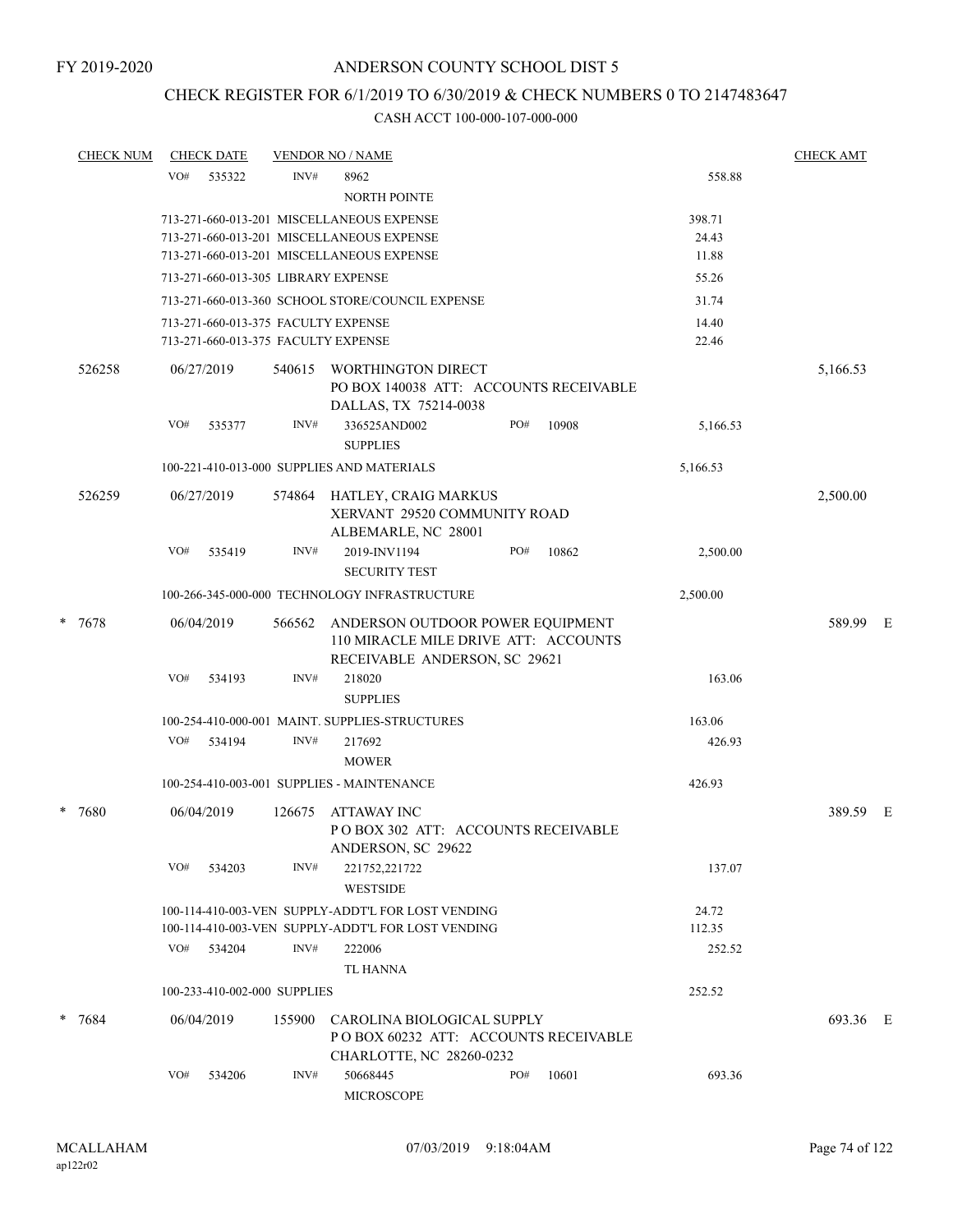## CHECK REGISTER FOR 6/1/2019 TO 6/30/2019 & CHECK NUMBERS 0 TO 2147483647

| <b>CHECK NUM</b> | <b>CHECK DATE</b>                                     |                                   | <b>VENDOR NO / NAME</b><br>201-112-410-014-000 SUPPLIES AND MATERIALS                                     |  |     |       | 693.36   | <b>CHECK AMT</b> |  |  |
|------------------|-------------------------------------------------------|-----------------------------------|-----------------------------------------------------------------------------------------------------------|--|-----|-------|----------|------------------|--|--|
| * 7686           | 06/04/2019                                            |                                   | 574859 EMPLOYEE VENDOR                                                                                    |  |     |       |          | 127.01 E         |  |  |
|                  | VO# 534148                                            | INV#                              | <b>SUPPLIES</b><br><b>REIMBURSESMENT</b>                                                                  |  |     |       | 127.01   |                  |  |  |
|                  |                                                       |                                   | 100-263-410-000-000 SUPPLIES AND MATERIALS                                                                |  |     |       | 127.01   |                  |  |  |
| 7687             | 06/04/2019                                            |                                   | 569032 CORRUGATED CONTAINERS, INC<br>1040 ROGERS BRIDGE ROAD ATT: ACCOUNTS<br>RECEIVABLE DUNCAN, SC 29334 |  |     |       |          | 449.40 E         |  |  |
|                  | VO#<br>534185                                         | INV#                              | 1587667<br><b>BOXES</b>                                                                                   |  |     |       | 449.40   |                  |  |  |
|                  |                                                       |                                   | 100-254-323-031-MOV AVCC MOVE TO AIT                                                                      |  |     |       | 449.40   |                  |  |  |
| 7688             | 06/04/2019                                            | 187300                            | CRESCENT SUPPLY CO, INC                                                                                   |  |     |       |          | 549.41 E         |  |  |
|                  |                                                       |                                   | POBOX 8798 ATT: ACCOUNTS RECEIVABLE<br>GREENVILLE, SC 29604                                               |  |     |       |          |                  |  |  |
|                  | VO#<br>534180                                         | INV#                              | 395744<br><b>SUPPLIES</b>                                                                                 |  |     |       | 32.86    |                  |  |  |
|                  |                                                       |                                   | 100-254-410-014-400 HVAC/ELECTRICAL/PLUMBING                                                              |  |     |       | 32.86    |                  |  |  |
|                  | VO#<br>534181                                         | INV#                              | 35743<br><b>SUPPLIES</b>                                                                                  |  |     |       | 267.50   |                  |  |  |
|                  |                                                       | 100-254-410-000-400 HVAC SUPPLIES |                                                                                                           |  |     |       | 267.50   |                  |  |  |
|                  | VO# 534182                                            | INV#                              | 395741<br><b>SUPPLIES</b>                                                                                 |  |     |       | 110.25   |                  |  |  |
|                  |                                                       |                                   | 100-254-410-002-400 HVAC/ELECTRICAL/PLUMBING                                                              |  |     |       | 22.47    |                  |  |  |
|                  | 100-254-410-003-400 HVAC/ELECTRICAL/PLUMBING<br>20.37 |                                   |                                                                                                           |  |     |       |          |                  |  |  |
|                  | 100-254-410-012-400 HVAC/ELECTRICAL/PLUMBING<br>22.47 |                                   |                                                                                                           |  |     |       |          |                  |  |  |
|                  | 100-254-410-013-400 HVAC/ELECTRICAL/PLUMBING<br>22.47 |                                   |                                                                                                           |  |     |       |          |                  |  |  |
|                  |                                                       |                                   | 100-254-410-018-400 HVAC/ELECTRICAL/PLUMBING                                                              |  |     |       | 22.47    |                  |  |  |
|                  | VO# 534183                                            | INV#                              | 395742<br><b>SUPPLIES</b>                                                                                 |  |     |       | 101.79   |                  |  |  |
|                  |                                                       | 100-254-410-000-400 HVAC SUPPLIES |                                                                                                           |  |     |       | 101.79   |                  |  |  |
|                  | VO#<br>534184                                         | INV#                              | 395740<br><b>SUPPLIES</b>                                                                                 |  |     |       | 37.01    |                  |  |  |
|                  |                                                       | 100-254-410-000-400 HVAC SUPPLIES |                                                                                                           |  |     |       | 37.01    |                  |  |  |
| 7689             | 06/04/2019                                            | 572679                            | DEFENDER SERVICES, INC.<br>PO BOX 1775 COLUMBIA, SC 29202                                                 |  |     |       |          | 830.00 E         |  |  |
|                  | VO#<br>534212                                         | INV#                              | 740115<br><b>ADULT ED</b>                                                                                 |  | PO# | 10397 | 830.00   |                  |  |  |
|                  |                                                       |                                   | 100-181-312-023-000 PURCHASED SERVICES                                                                    |  |     |       | 830.00   |                  |  |  |
| 7690             | 06/04/2019                                            | 198800                            | DELTA EDUCATION<br>32656 COLLECTION CENTER DR ATT: ACCOUNTS<br>RECEIVABLE CHICAGO, IL 60693-0326          |  |     |       |          | 2,251.46 E       |  |  |
|                  | VO#<br>534273                                         | INV#                              | 202501656114<br><b>SUPPLIES</b>                                                                           |  | PO# | 10772 | 2,251.46 |                  |  |  |
|                  |                                                       |                                   | 326-113-410-000-000 SCIENCE KITS SUPPLIES                                                                 |  |     |       | 2,251.46 |                  |  |  |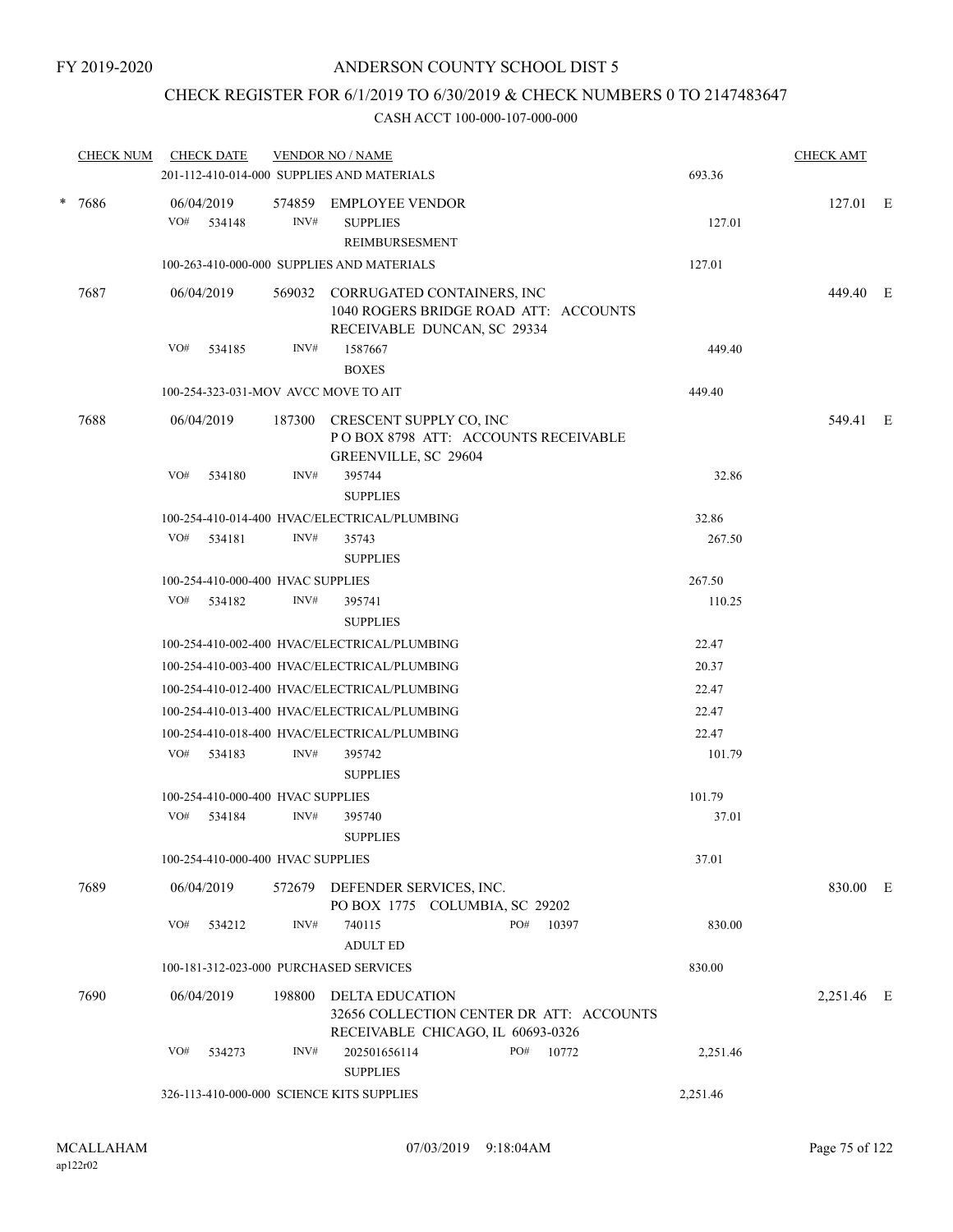## CHECK REGISTER FOR 6/1/2019 TO 6/30/2019 & CHECK NUMBERS 0 TO 2147483647

| <b>CHECK NUM</b> | <b>CHECK DATE</b>                                            |        |      | <b>VENDOR NO / NAME</b>                                                                                                  |     |       |                  | <b>CHECK AMT</b> |  |
|------------------|--------------------------------------------------------------|--------|------|--------------------------------------------------------------------------------------------------------------------------|-----|-------|------------------|------------------|--|
| 7691             | 06/04/2019                                                   |        |      | 569982 DSCS HOLDINGS, LLC<br>D/B/A VIRTUAL IMAGE TECHNOLOGY PO BOX<br>2200 CHARLOTTE, NC 28241-2200                      |     |       |                  | 697.00 E         |  |
|                  | VO#                                                          | 534217 | INV# | 286030<br><b>SERVICE</b>                                                                                                 |     |       | 697.00           |                  |  |
|                  |                                                              |        |      | 100-114-410-003-VEN SUPPLY-ADDT'L FOR LOST VENDING                                                                       |     |       | 697.00           |                  |  |
| 7692             | 06/04/2019                                                   |        |      | 213300 EBS, INC<br>615 EAST RIVER STREET ATT: ACCOUNTS<br>RECEIVABLE ANDERSON, SC 29624                                  |     |       |                  | $112.04$ E       |  |
|                  | VO#                                                          | 534178 | INV# | 105287<br><b>MCCANTS</b>                                                                                                 |     |       | 80.00            |                  |  |
|                  |                                                              |        |      | 100-254-323-005-001 CONTRACTED SERVICES                                                                                  |     |       | 80.00            |                  |  |
|                  | VO#                                                          | 534179 | INV# | 105274<br><b>MCCANTS</b>                                                                                                 |     |       | 32.04            |                  |  |
|                  |                                                              |        |      | 100-254-323-005-001 CONTRACTED SERVICES                                                                                  |     |       | 32.04            |                  |  |
| 7693             | 06/04/2019                                                   |        |      | 569871 FOLLETT SCHOOL SOLUTIONS, INC<br>91826 COLLECTION CENTER DRIVE ATT:<br>ACCOUNTS RECEIVABLE CHICAGO, IL 60693-0918 |     |       |                  | 1,159.54 E       |  |
|                  | VO#                                                          | 534218 | INV# | 416969<br>CUST #3902470                                                                                                  | PO# | 10298 | 1,084.05         |                  |  |
|                  | 100-222-410-002-000 SUPPLIES<br>100-222-410-002-000 SUPPLIES |        |      |                                                                                                                          |     |       | 601.19<br>482.86 |                  |  |
|                  | VO#                                                          | 534219 | INV# | 400997<br>CUST #3902470                                                                                                  | PO# | 10177 | 75.49            |                  |  |
|                  | 100-222-410-003-000 SUPPLIES                                 |        |      |                                                                                                                          |     |       | 75.49            |                  |  |
| 7694             | 06/04/2019                                                   |        |      | 237555 FORMS & SUPPLY<br>POBOX 563953 ATT: ACCOUNTS RECEIVABLE<br>CHARLOTTE, NC 28256                                    |     |       |                  | 5,568.01 E       |  |
|                  | VO#                                                          | 534220 | INV# | 5042785<br><b>SUPPLIES</b>                                                                                               |     |       | 143.85           |                  |  |
|                  |                                                              |        |      | 714-271-660-014-328 PRODUCTIONS EXPENSE                                                                                  |     |       | 143.85           |                  |  |
|                  | VO#                                                          | 534221 | INV# | 5019974<br>$\mbox{CENTERVILLE}$                                                                                          | PO# | 10694 | 4,641.07         |                  |  |
|                  | 100-233-410-007-FUR FURNITURE                                |        |      |                                                                                                                          |     |       | 4,641.07         |                  |  |
|                  | VO#                                                          | 534222 | INV# | 5050959<br><b>SUPPLIES</b>                                                                                               |     |       | 307.40           |                  |  |
|                  |                                                              |        |      | 715-271-660-015-201 MISCELLANEOUS EXPENSE                                                                                |     |       | 307.40           |                  |  |
|                  | VO#                                                          | 534223 | INV# | 5044047<br><b>SUPPLIES</b>                                                                                               | PO# | 10869 | 156.59           |                  |  |
|                  | 100-266-410-000-000 SUPPLIES                                 |        |      |                                                                                                                          |     |       | 156.59           |                  |  |
|                  | VO# 534224                                                   |        | INV# | 5048056,50456<br><b>SUPPLIES</b>                                                                                         |     |       | 319.10           |                  |  |
|                  | 100-113-410-012-000 SUPPLIES<br>100-113-410-012-000 SUPPLIES |        |      |                                                                                                                          |     |       | 21.44<br>297.66  |                  |  |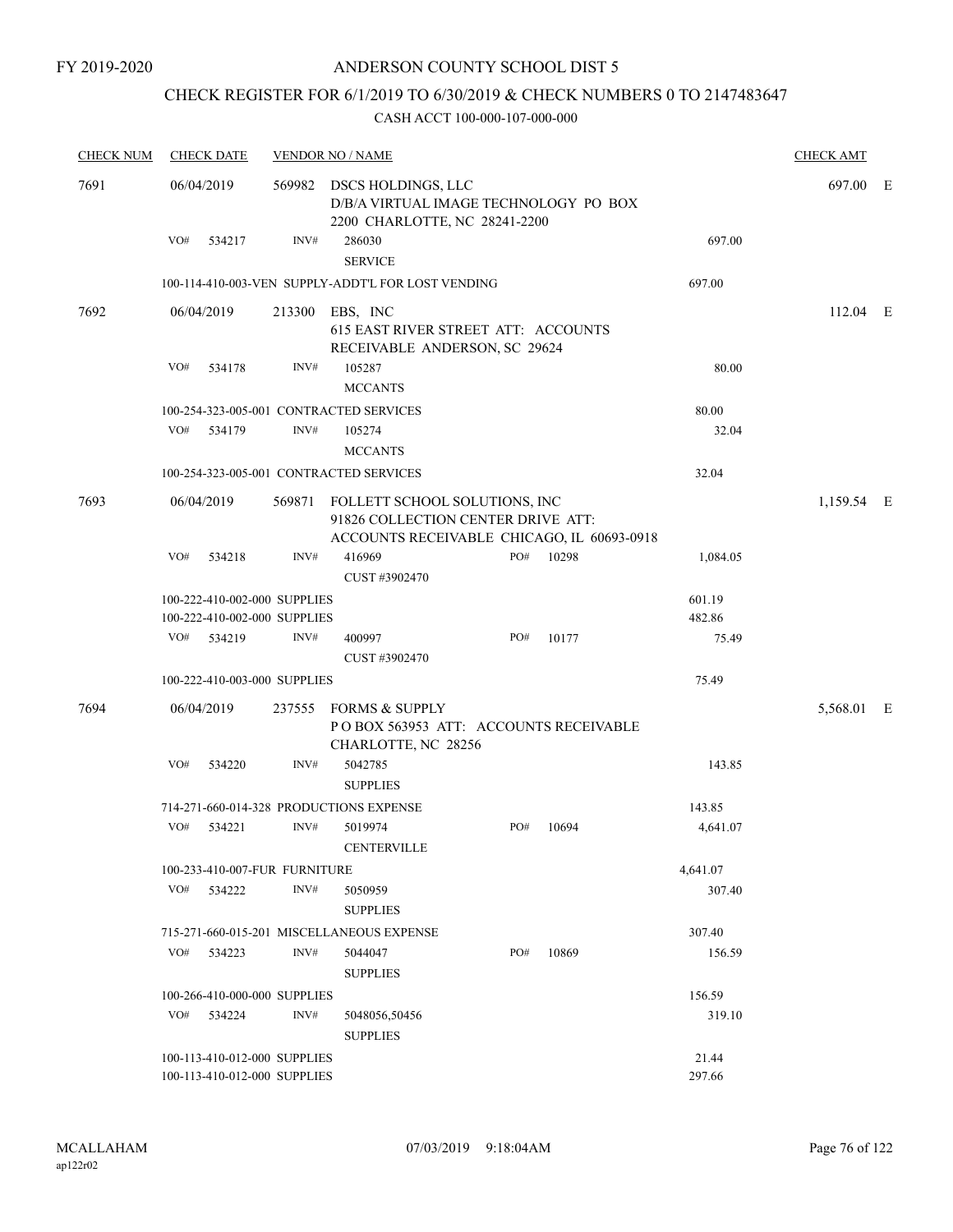## CHECK REGISTER FOR 6/1/2019 TO 6/30/2019 & CHECK NUMBERS 0 TO 2147483647

| <b>CHECK NUM</b> | <b>CHECK DATE</b>                        |                | <b>VENDOR NO / NAME</b>                                                                          |        |            |  |  |  |
|------------------|------------------------------------------|----------------|--------------------------------------------------------------------------------------------------|--------|------------|--|--|--|
| 7695             | 06/04/2019<br>VO#<br>534278              | 572643<br>INV# | <b>EMPLOYEE VENDOR</b><br>PIZZA<br>REIMBURSEMENT                                                 | 341.58 | 341.58 E   |  |  |  |
|                  | 712-271-660-012-317 FIELD DAY EXPENSE    |                |                                                                                                  | 341.58 |            |  |  |  |
| 7696             | 06/04/2019<br>VO# 534143                 | INV#           | 574297 EMPLOYEE VENDOR<br><b>EOY PARTY</b><br><b>REIMBURSESMENT</b>                              | 210.98 | 210.98 E   |  |  |  |
|                  |                                          |                | 717-190-660-017-353 FIELD TRIPS GRADE 3 EXPENSE                                                  | 210.98 |            |  |  |  |
| 7697             | 06/04/2019                               | 251600         | GOPHER SPORT<br>POBOX 1450 NW5634 ATT: ACCOUNTS<br>RECEIVABLE MINNEAPOLIS, MN 55485-5634         |        | $100.02$ E |  |  |  |
|                  | VO#<br>534226                            | INV#           | 9596689                                                                                          | 100.02 |            |  |  |  |
|                  |                                          |                | <b>TL HANNA</b><br>100-114-410-002-VEN SUPPLY-ADDT'L FOR LOST VENDING                            | 100.02 |            |  |  |  |
| 7698             |                                          |                |                                                                                                  |        |            |  |  |  |
|                  | 06/04/2019<br>VO#<br>534138              | 565738<br>INV# | EMPLOYEE VENDOR<br><b>APRIL-MAY</b><br><b>MILEAGE</b>                                            | 79.84  | 563.89 E   |  |  |  |
|                  | 100-254-333-000-OPS TRIPS-OPERATIONS     |                |                                                                                                  | 79.84  |            |  |  |  |
|                  | VO#<br>534275                            | INV#           | MAY 28-29<br><b>ATLANTA</b>                                                                      | 484.05 |            |  |  |  |
|                  | 100-254-333-000-OPS TRIPS-OPERATIONS     |                |                                                                                                  | 484.05 |            |  |  |  |
| * 7700           | 06/04/2019<br>VO# 534280                 | INV#           | 573954 EMPLOYEE VENDOR<br><b>MAY 2019</b><br><b>MILEAGE</b>                                      | 111.35 | 111.35 E   |  |  |  |
|                  | 203-223-332-000-000 TRAVEL/IN-DISTRICT   |                |                                                                                                  | 111.35 |            |  |  |  |
| $*$ 7702         | 06/04/2019                               | 570057         | HERITAGE FOOD SERVICE GROUP<br>P.O. BOX 71595 ATT: ACCOUNTS RECEIVABLE<br>CHICAGO, IL 60694-1595 |        | 263.13 E   |  |  |  |
|                  | VO#<br>534267                            | INV#           | 5782506<br><b>REPAIR PARTS</b>                                                                   | 206.68 |            |  |  |  |
|                  |                                          |                | 600-256-323-012-000 REPAIRS TO EQUIPMENT                                                         | 206.68 |            |  |  |  |
|                  | VO#<br>534268                            | INV#           | 5794970<br><b>REPAIR PARTS</b>                                                                   | 56.45  |            |  |  |  |
|                  | 600-256-323-009-000 REPAIRS TO EQUIPMENT |                |                                                                                                  | 56.45  |            |  |  |  |
| 7703             | 06/04/2019                               | 272800         | HOUSE OF TROPHIES<br>616 NORTH MURRAY AVENUE ATT: ACCOUNTS<br>RECEIVABLE ANDERSON, SC 29625-4311 |        | 388.95 E   |  |  |  |
|                  | VO#<br>534229                            | INV#           | 32392<br><b>WESTSIDE</b>                                                                         | 388.95 |            |  |  |  |
|                  |                                          |                | 100-114-410-003-VEN SUPPLY-ADDT'L FOR LOST VENDING                                               | 388.95 |            |  |  |  |
| 7704             | 06/04/2019<br>VO#<br>534140              | 573295<br>INV# | <b>EMPLOYEE VENDOR</b><br><b>MAY 2019</b><br><b>MILEAGE</b>                                      | 116.36 | 116.36 E   |  |  |  |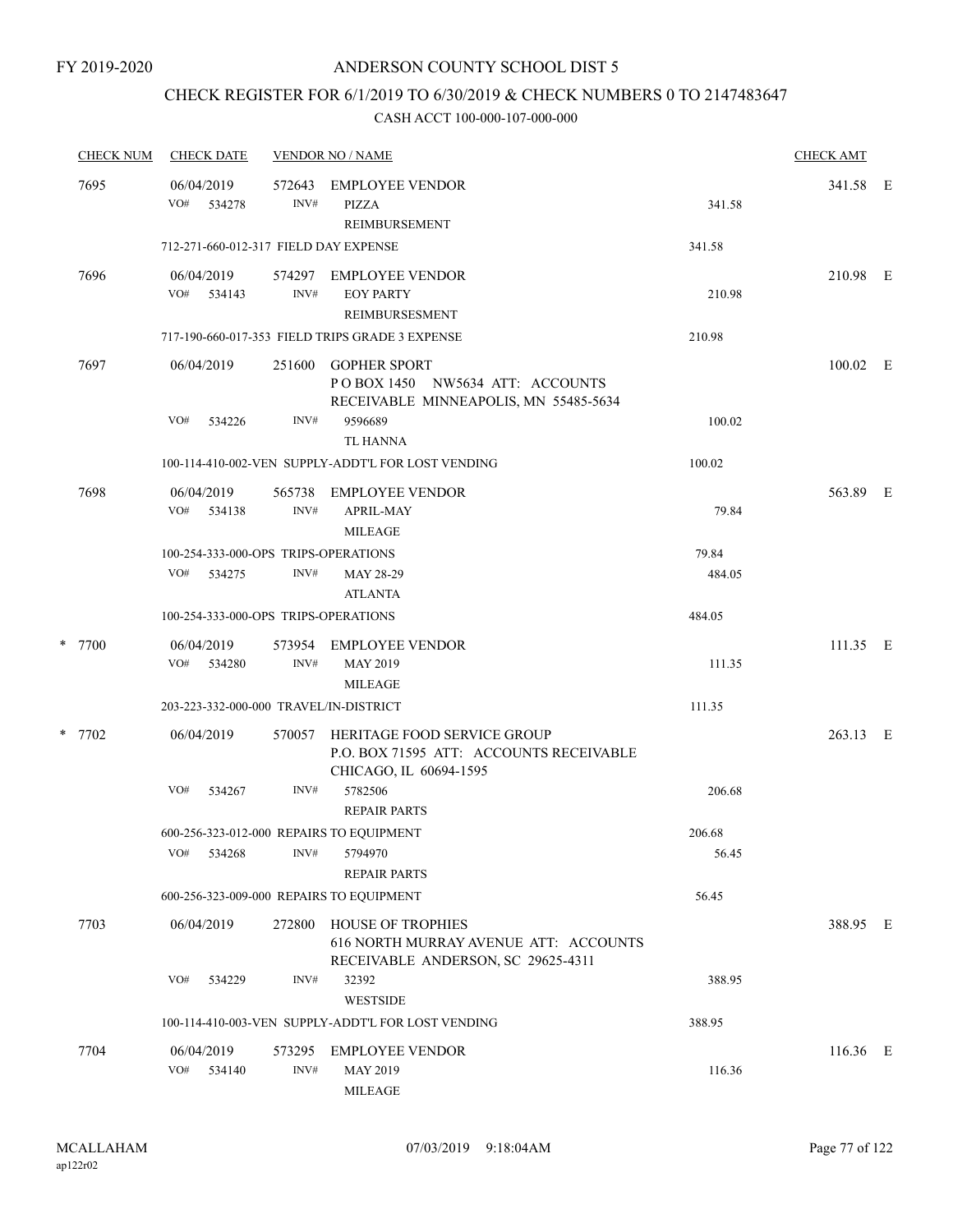## CHECK REGISTER FOR 6/1/2019 TO 6/30/2019 & CHECK NUMBERS 0 TO 2147483647

|          |                   |                              |                | 100-266-332-000-000 IN-DISTRICT TRAVEL                                                                     | 116.36   |            |  |
|----------|-------------------|------------------------------|----------------|------------------------------------------------------------------------------------------------------------|----------|------------|--|
| 7705     | 06/04/2019        |                              | 281825         | ISTE<br>621 SW MORRISON ST. SUITE 800 PORTLAND, OR<br>97205                                                |          | 115.00 E   |  |
|          | VO#               | 534230                       | INV#           | #267637<br><b>BEN WILLIS</b>                                                                               | 115.00   |            |  |
|          |                   |                              |                | 100-266-333-000-000 TRIPS & CONFERENCES                                                                    | 115.00   |            |  |
| * 7707   | 06/04/2019        |                              | 564696         | JOHNSTONE SUPPLY<br>POBOX 17466 GREENVILLE, SC 29606                                                       |          | 336.08 E   |  |
|          | VO#               | 534174                       | INV#           | 4009726a<br><b>REPAIR PARTS</b>                                                                            | 208.33   |            |  |
|          |                   |                              |                | 100-254-410-007-400 HVAC/ELECTRICAL/PLUMBING                                                               | 208.33   |            |  |
|          | VO#               | 534175                       | INV#           | 4009884<br><b>SUPPLIES</b>                                                                                 | 28.79    |            |  |
|          |                   |                              |                | 100-254-410-006-400 HVAC/ELECTRICAL/PLUMBING                                                               | 28.79    |            |  |
|          | VO#               | 534176                       | INV#           | 4009898<br><b>REPAIR PARTS</b>                                                                             | 98.96    |            |  |
|          |                   |                              |                | 100-254-410-006-400 HVAC/ELECTRICAL/PLUMBING                                                               | 98.96    |            |  |
| $*$ 7710 | 06/04/2019        |                              | 570294         | MARIANNA INDUSTRIES<br>11222 "I" STREET ATT: ACCOUNTS RECEIVABLE<br>OMAHA, NE 68137-1296                   |          | 1,312.39 E |  |
|          | VO#               | 534233                       | INV#           | 001-083734-19<br><b>SUPPLIES</b>                                                                           | 1,312.39 |            |  |
|          |                   |                              |                | 701-271-660-001-823 COSMETOLOGY EXPENSE                                                                    | 1,312.39 |            |  |
| $*$ 7712 | 06/04/2019        |                              | 349250         | <b>EMPLOYEE VENDOR</b>                                                                                     |          | 411.11 E   |  |
|          | VO#               | 534133                       | INV#           | <b>MAY 22</b><br><b>JEKYLL ISLAND</b>                                                                      | 411.11   |            |  |
|          |                   |                              |                | 705-271-660-005-582 JEKYLL ISLAND TRIP EXPENSE                                                             | 411.11   |            |  |
| 7713     | 06/04/2019        |                              | 352100         | <b>MEREDITH BATTERY SERVICE</b><br>1802 WEST WHITNER STREET ATT: ACCOUNTS<br>RECEIVABLE ANDERSON, SC 29624 |          | 369.65 E   |  |
|          | VO#               | 534172                       | INV#           | 101447<br><b>BATTERY</b>                                                                                   | 108.95   |            |  |
|          |                   |                              |                | 100-254-410-000-001 MAINT. SUPPLIES-STRUCTURES                                                             | 108.95   |            |  |
|          | VO#               | 534173                       | INV#           | 101449<br><b>BATTERIES</b>                                                                                 | 260.70   |            |  |
|          |                   | 100-254-410-018-000 SUPPLIES |                |                                                                                                            | 260.70   |            |  |
| 7714     | 06/04/2019<br>VO# | 534276                       | 572025<br>INV# | EMPLOYEE VENDOR<br>MAY 28-29                                                                               | 352.16   | 352.16 E   |  |
|          |                   |                              |                | <b>ATLANTA</b>                                                                                             |          |            |  |
|          |                   |                              |                | 100-263-333-000-000 TRIPS AND CONFERENCES                                                                  | 352.16   |            |  |
| 7715     | 06/04/2019        |                              | 391100         | OLD STONE TRACTOR CO, INC<br>PO BOX 13565 ATT: ACCOUNTS RECEIVABLE<br>ANDERSON, SC 29624                   |          | 730.47 E   |  |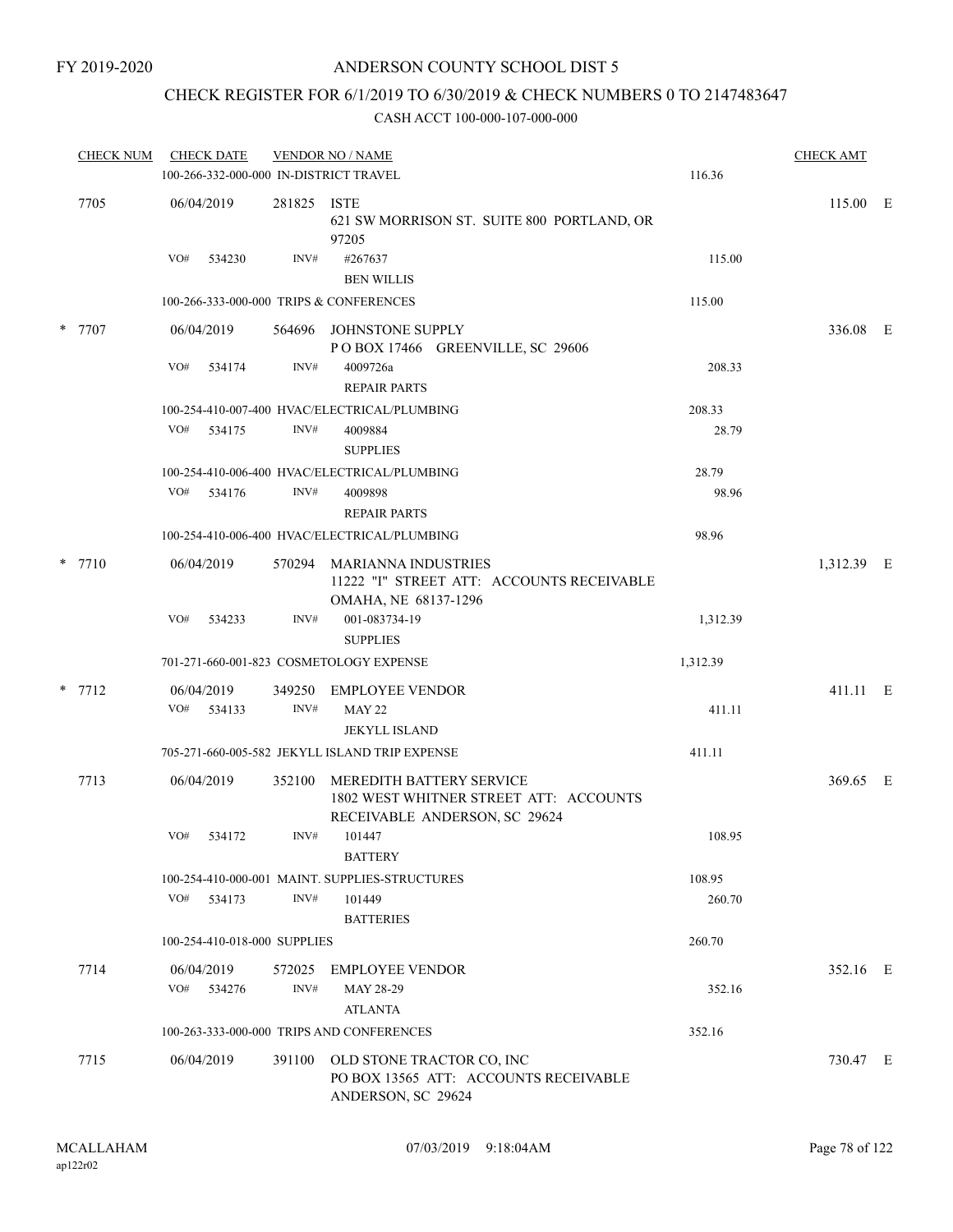## CHECK REGISTER FOR 6/1/2019 TO 6/30/2019 & CHECK NUMBERS 0 TO 2147483647

| <b>CHECK NUM</b> |     | <b>CHECK DATE</b>                 |        | <b>VENDOR NO / NAME</b>                                                                                  |          | <b>CHECK AMT</b> |  |
|------------------|-----|-----------------------------------|--------|----------------------------------------------------------------------------------------------------------|----------|------------------|--|
|                  | VO# | 534170                            | INV#   | 00722<br><b>REPAIR PARTS</b>                                                                             | 123.90   |                  |  |
|                  |     |                                   |        | 100-254-410-000-001 MAINT. SUPPLIES-STRUCTURES                                                           | 123.90   |                  |  |
|                  | VO# | 534171                            | INV#   | 37342<br><b>MOWER REPAIR</b>                                                                             | 606.57   |                  |  |
|                  |     | 100-254-323-000-001 CONTRACT SRVS |        |                                                                                                          | 606.57   |                  |  |
| $* 7718$         |     | 06/04/2019                        | 572848 | RISE VISION<br>PO BOX 505331 ST. LOUIS, MO 63150-5331                                                    |          | 192.00 E         |  |
|                  | VO# | 534249                            | INV#   | 16038<br><b>TECHNOLOGY</b>                                                                               | 192.00   |                  |  |
|                  |     |                                   |        | 100-266-445-000-000 SOFTWARE TECHNOLOGY                                                                  | 192.00   |                  |  |
| 7719             |     | 06/04/2019                        |        | 440950 ROCHESTER 100 INC<br>POBOX 92801 ATT: ACCOUNTS RECEIVABLE<br>ROCHESTER, NY 14692                  |          | 380.00 E         |  |
|                  | VO# | 534250                            | INV#   | 11003<br><b>SOUTH FANT</b>                                                                               | 380.00   |                  |  |
|                  |     |                                   |        | 715-271-660-015-201 MISCELLANEOUS EXPENSE                                                                | 380.00   |                  |  |
| 7723             |     | 06/04/2019                        | 570099 | SCHOOL SPECIALTY, INC.<br>32656 COLLECTION CENTER DR. ATT:<br>ACCOUNTS RECEIVABLE CHICAGO, IL 60693-0656 |          | 1,858.49 E       |  |
|                  | VO# | 534255                            | INV#   | 208122882505<br><b>SUPPLIES</b>                                                                          | 1,858.49 |                  |  |
|                  |     | 100-114-410-002-OPE PE SUPPLIES   |        |                                                                                                          | 454.08   |                  |  |
|                  |     |                                   |        | 100-114-410-002-VEN SUPPLY-ADDT'L FOR LOST VENDING                                                       | 1,404.41 |                  |  |
| 7727             |     | 06/04/2019                        |        | 567862 USA TESTPREP INC<br>PO BOX 2906 TUCKER, GA 30085                                                  |          | 375.00 E         |  |
|                  | VO# | 534262                            | INV#   | PO#<br>39580<br>10733<br>WHITEHALL                                                                       | 375.00   |                  |  |
|                  |     | 201-112-410-019-000 Supplies      |        |                                                                                                          | 375.00   |                  |  |
| 7728             |     | 06/04/2019                        | 573363 | VARSITY SPIRIT FASHION<br>PO BOX 751210 MEMPHIS, TN 38175-1210                                           |          | 4,657.76 E       |  |
|                  |     | VO# 534263                        | INV#   | 12689062<br><b>MCCANTS</b>                                                                               | 4,657.76 |                  |  |
|                  |     |                                   |        | 705-271-660-005-611 PEP CLUB EXPENSE                                                                     | 4,657.76 |                  |  |
| $*$ 7730         |     | 06/04/2019                        |        | 529275 WESTAR TIRE<br>P O BOX 400<br>715 NORTH MURRAY ATT:<br>ACCOUNTS RECEIVABLE ANDERSON, SC 29622     |          | 277.92 E         |  |
|                  | VO# | 534155                            | INV#   | 152765<br><b>TIRES</b>                                                                                   | 277.92   |                  |  |
|                  |     |                                   |        | 100-254-410-000-001 MAINT. SUPPLIES-STRUCTURES                                                           | 277.92   |                  |  |
| 7731             |     | 06/04/2019                        |        | 532300 WHITE JONES ACE HARDWARE<br>POBOX 13012 ATT: ACCOUNTS RECEIVABLE<br>ANDERSON, SC 29624            |          | $120.23$ E       |  |
|                  | VO# | 534152                            | INV#   | 397959                                                                                                   | 35.42    |                  |  |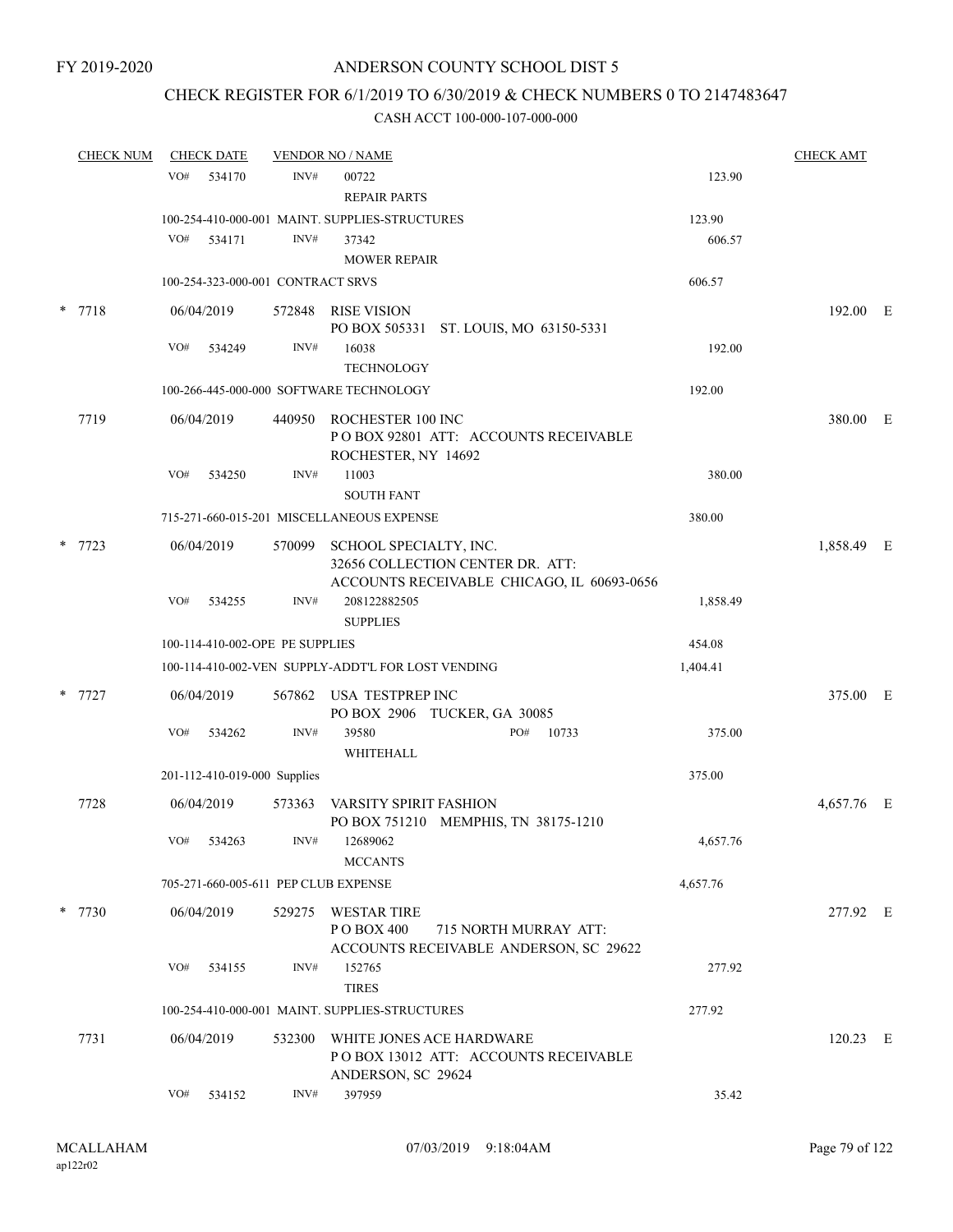FY 2019-2020

## ANDERSON COUNTY SCHOOL DIST 5

## CHECK REGISTER FOR 6/1/2019 TO 6/30/2019 & CHECK NUMBERS 0 TO 2147483647

|      |                          |                  |                                                                                                                                           |                          |                                                                                                                                                                                                                                                                                                                                                                                                                                                                                                                                                                                                                                                                                                                              |       |                                                                                                                                        | <b>CHECK AMT</b>                                                                                                              |                        |
|------|--------------------------|------------------|-------------------------------------------------------------------------------------------------------------------------------------------|--------------------------|------------------------------------------------------------------------------------------------------------------------------------------------------------------------------------------------------------------------------------------------------------------------------------------------------------------------------------------------------------------------------------------------------------------------------------------------------------------------------------------------------------------------------------------------------------------------------------------------------------------------------------------------------------------------------------------------------------------------------|-------|----------------------------------------------------------------------------------------------------------------------------------------|-------------------------------------------------------------------------------------------------------------------------------|------------------------|
|      |                          |                  |                                                                                                                                           | <b>SUPPLIES</b>          |                                                                                                                                                                                                                                                                                                                                                                                                                                                                                                                                                                                                                                                                                                                              |       |                                                                                                                                        |                                                                                                                               |                        |
|      |                          |                  |                                                                                                                                           |                          |                                                                                                                                                                                                                                                                                                                                                                                                                                                                                                                                                                                                                                                                                                                              |       | 35.42                                                                                                                                  |                                                                                                                               |                        |
|      | VO#                      |                  | INV#                                                                                                                                      | 882264                   |                                                                                                                                                                                                                                                                                                                                                                                                                                                                                                                                                                                                                                                                                                                              |       | 71.84                                                                                                                                  |                                                                                                                               |                        |
|      |                          |                  |                                                                                                                                           | <b>SUPPLIES</b>          |                                                                                                                                                                                                                                                                                                                                                                                                                                                                                                                                                                                                                                                                                                                              |       |                                                                                                                                        |                                                                                                                               |                        |
|      |                          |                  |                                                                                                                                           |                          |                                                                                                                                                                                                                                                                                                                                                                                                                                                                                                                                                                                                                                                                                                                              |       | 15.74                                                                                                                                  |                                                                                                                               |                        |
|      |                          |                  |                                                                                                                                           |                          |                                                                                                                                                                                                                                                                                                                                                                                                                                                                                                                                                                                                                                                                                                                              |       | 28.05                                                                                                                                  |                                                                                                                               |                        |
|      |                          |                  |                                                                                                                                           |                          |                                                                                                                                                                                                                                                                                                                                                                                                                                                                                                                                                                                                                                                                                                                              |       | 28.05                                                                                                                                  |                                                                                                                               |                        |
|      |                          |                  | INV#                                                                                                                                      | 882197                   |                                                                                                                                                                                                                                                                                                                                                                                                                                                                                                                                                                                                                                                                                                                              |       | 12.97                                                                                                                                  |                                                                                                                               |                        |
|      |                          |                  |                                                                                                                                           | <b>SUPPLIES</b>          |                                                                                                                                                                                                                                                                                                                                                                                                                                                                                                                                                                                                                                                                                                                              |       |                                                                                                                                        |                                                                                                                               |                        |
|      |                          |                  |                                                                                                                                           |                          |                                                                                                                                                                                                                                                                                                                                                                                                                                                                                                                                                                                                                                                                                                                              |       | 12.97                                                                                                                                  |                                                                                                                               |                        |
|      |                          |                  | 463575                                                                                                                                    |                          |                                                                                                                                                                                                                                                                                                                                                                                                                                                                                                                                                                                                                                                                                                                              |       |                                                                                                                                        | 8,820.98 E                                                                                                                    |                        |
|      | VO#                      | 534285           | INV#                                                                                                                                      | 3573206                  | PO#                                                                                                                                                                                                                                                                                                                                                                                                                                                                                                                                                                                                                                                                                                                          | 10987 | 8,820.98                                                                                                                               |                                                                                                                               |                        |
|      |                          |                  |                                                                                                                                           | <b>AED DEVICE</b>        |                                                                                                                                                                                                                                                                                                                                                                                                                                                                                                                                                                                                                                                                                                                              |       |                                                                                                                                        |                                                                                                                               |                        |
|      |                          |                  |                                                                                                                                           |                          |                                                                                                                                                                                                                                                                                                                                                                                                                                                                                                                                                                                                                                                                                                                              |       | 8,820.98                                                                                                                               |                                                                                                                               |                        |
|      |                          |                  |                                                                                                                                           |                          |                                                                                                                                                                                                                                                                                                                                                                                                                                                                                                                                                                                                                                                                                                                              |       |                                                                                                                                        |                                                                                                                               |                        |
|      | VO#                      |                  |                                                                                                                                           |                          |                                                                                                                                                                                                                                                                                                                                                                                                                                                                                                                                                                                                                                                                                                                              |       |                                                                                                                                        |                                                                                                                               |                        |
|      |                          |                  |                                                                                                                                           |                          |                                                                                                                                                                                                                                                                                                                                                                                                                                                                                                                                                                                                                                                                                                                              |       |                                                                                                                                        |                                                                                                                               |                        |
|      |                          |                  |                                                                                                                                           |                          |                                                                                                                                                                                                                                                                                                                                                                                                                                                                                                                                                                                                                                                                                                                              |       | 125.00                                                                                                                                 |                                                                                                                               |                        |
|      |                          |                  |                                                                                                                                           |                          |                                                                                                                                                                                                                                                                                                                                                                                                                                                                                                                                                                                                                                                                                                                              |       |                                                                                                                                        |                                                                                                                               |                        |
|      |                          |                  |                                                                                                                                           |                          |                                                                                                                                                                                                                                                                                                                                                                                                                                                                                                                                                                                                                                                                                                                              |       |                                                                                                                                        |                                                                                                                               |                        |
|      | VO#                      | 534317           | INV#                                                                                                                                      | <b>MIDWAY</b>            |                                                                                                                                                                                                                                                                                                                                                                                                                                                                                                                                                                                                                                                                                                                              |       | 9.63                                                                                                                                   |                                                                                                                               |                        |
|      |                          |                  |                                                                                                                                           | <b>TROPHY</b>            |                                                                                                                                                                                                                                                                                                                                                                                                                                                                                                                                                                                                                                                                                                                              |       |                                                                                                                                        |                                                                                                                               |                        |
|      |                          |                  |                                                                                                                                           |                          |                                                                                                                                                                                                                                                                                                                                                                                                                                                                                                                                                                                                                                                                                                                              |       | 9.63                                                                                                                                   |                                                                                                                               |                        |
|      | VO#                      |                  | INV#                                                                                                                                      | <b>MCCANTS</b>           |                                                                                                                                                                                                                                                                                                                                                                                                                                                                                                                                                                                                                                                                                                                              |       | 62.36                                                                                                                                  |                                                                                                                               |                        |
|      |                          |                  |                                                                                                                                           | <b>PLAQUES</b>           |                                                                                                                                                                                                                                                                                                                                                                                                                                                                                                                                                                                                                                                                                                                              |       |                                                                                                                                        |                                                                                                                               |                        |
|      |                          |                  |                                                                                                                                           |                          |                                                                                                                                                                                                                                                                                                                                                                                                                                                                                                                                                                                                                                                                                                                              |       | 62.36                                                                                                                                  |                                                                                                                               |                        |
|      | VO#                      |                  | INV#                                                                                                                                      | <b>MCCANTS</b>           |                                                                                                                                                                                                                                                                                                                                                                                                                                                                                                                                                                                                                                                                                                                              |       | 1,274.90                                                                                                                               |                                                                                                                               |                        |
|      |                          |                  |                                                                                                                                           | <b>AWARDS</b>            |                                                                                                                                                                                                                                                                                                                                                                                                                                                                                                                                                                                                                                                                                                                              |       |                                                                                                                                        |                                                                                                                               |                        |
|      |                          |                  |                                                                                                                                           |                          |                                                                                                                                                                                                                                                                                                                                                                                                                                                                                                                                                                                                                                                                                                                              |       | 1,274.90                                                                                                                               |                                                                                                                               |                        |
|      | VO#                      | 534434           | INV#                                                                                                                                      | <b>GLENVIEW</b>          |                                                                                                                                                                                                                                                                                                                                                                                                                                                                                                                                                                                                                                                                                                                              |       | 453.68                                                                                                                                 |                                                                                                                               |                        |
|      |                          |                  |                                                                                                                                           | <b>AWARDS</b>            |                                                                                                                                                                                                                                                                                                                                                                                                                                                                                                                                                                                                                                                                                                                              |       |                                                                                                                                        |                                                                                                                               |                        |
|      |                          |                  |                                                                                                                                           |                          |                                                                                                                                                                                                                                                                                                                                                                                                                                                                                                                                                                                                                                                                                                                              |       | 453.68                                                                                                                                 |                                                                                                                               |                        |
| 7737 |                          |                  | 566562                                                                                                                                    |                          |                                                                                                                                                                                                                                                                                                                                                                                                                                                                                                                                                                                                                                                                                                                              |       |                                                                                                                                        | 461.93 E                                                                                                                      |                        |
|      | VO#                      | 534395           | INV#                                                                                                                                      | 218672                   |                                                                                                                                                                                                                                                                                                                                                                                                                                                                                                                                                                                                                                                                                                                              |       | 445.24                                                                                                                                 |                                                                                                                               |                        |
|      |                          |                  |                                                                                                                                           | <b>REPAIR</b>            |                                                                                                                                                                                                                                                                                                                                                                                                                                                                                                                                                                                                                                                                                                                              |       |                                                                                                                                        |                                                                                                                               |                        |
|      |                          |                  |                                                                                                                                           |                          |                                                                                                                                                                                                                                                                                                                                                                                                                                                                                                                                                                                                                                                                                                                              |       | 445.24                                                                                                                                 |                                                                                                                               |                        |
|      | VO#                      |                  | INV#                                                                                                                                      | 218673                   |                                                                                                                                                                                                                                                                                                                                                                                                                                                                                                                                                                                                                                                                                                                              |       | 16.69                                                                                                                                  |                                                                                                                               |                        |
|      |                          |                  |                                                                                                                                           | <b>SUPPLIES</b>          |                                                                                                                                                                                                                                                                                                                                                                                                                                                                                                                                                                                                                                                                                                                              |       |                                                                                                                                        |                                                                                                                               |                        |
|      |                          |                  |                                                                                                                                           |                          |                                                                                                                                                                                                                                                                                                                                                                                                                                                                                                                                                                                                                                                                                                                              |       | 16.69                                                                                                                                  |                                                                                                                               |                        |
|      | * 7733<br>7734<br>* 7736 | <b>CHECK NUM</b> | <b>CHECK DATE</b><br>534153<br>VO# 534154<br>06/05/2019<br>06/06/2019<br>534493<br>06/06/2019<br>534318<br>534319<br>06/06/2019<br>534396 | 572519<br>INV#<br>111125 | <b>VENDOR NO / NAME</b><br>100-254-410-020-001 SUPPLIES - MAINTENANCE<br>100-254-410-000-001 MAINT. SUPPLIES-STRUCTURES<br>100-254-410-002-001 SUPPLIES - MAINTENANCE<br>100-254-410-003-001 SUPPLIES - MAINTENANCE<br>100-254-410-017-001 SUPPLIES - MANTENANCE<br>CHICAGO, IL 60678-1067<br>100-252-410-000-INS INSURANCE GRANT<br><b>EMPLOYEE VENDOR</b><br>05/20-05/25/19<br>ROSWELL, GA<br>328-115-312-001-000 PURCHASED SERVICES<br><b>ANDERSON AWARDS</b><br>717-190-660-017-201 MISCELLANEOUS EXPENSE<br>705-271-660-005-602 BETA CLUB EXPENSE<br>705-271-660-005-602 BETA CLUB EXPENSE<br>100-113-410-020-000 SUPPLIES<br>100-254-323-003-001 CONTRACTED SERVICES<br>100-254-410-000-001 MAINT. SUPPLIES-STRUCTURES |       | <b>SCHOOL HEALTH CORPORATION</b><br>716 WHITEHALL ROAD ATT: ACCOUNTS<br>RECEIVABLE ANDERSON, SC 29625<br>RECEIVABLE ANDERSON, SC 29621 | 6764 EAGLE WAY ATT: ACCOUNTS RECEIVABLE<br>125.00<br>ANDERSON OUTDOOR POWER EQUIPMENT<br>110 MIRACLE MILE DRIVE ATT: ACCOUNTS | 125.00 E<br>1,800.57 E |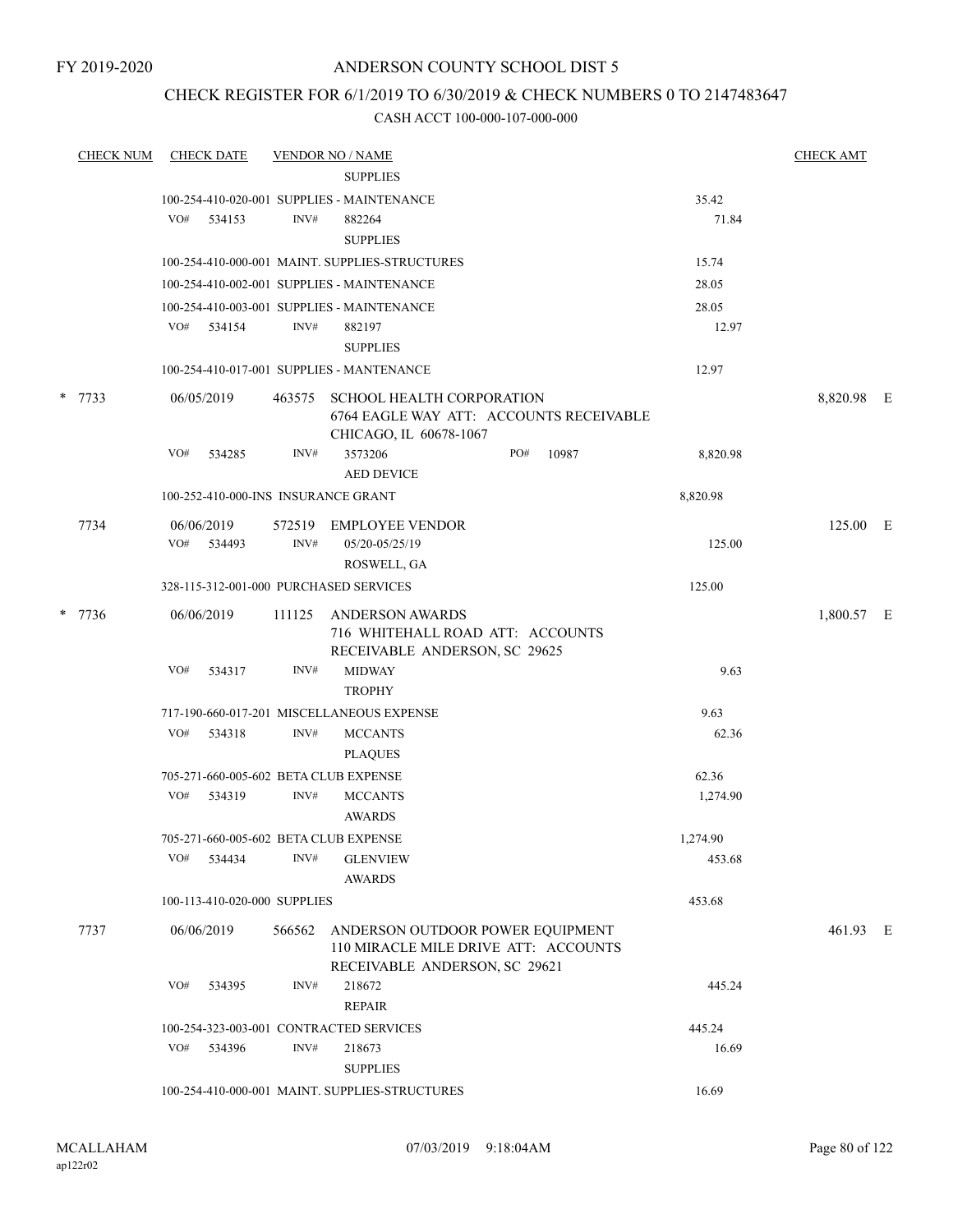## CHECK REGISTER FOR 6/1/2019 TO 6/30/2019 & CHECK NUMBERS 0 TO 2147483647

| <b>CHECK NUM</b> | <b>CHECK DATE</b> |                              |                | <b>VENDOR NO / NAME</b>                                                   |     |                                        |          | <b>CHECK AMT</b> |  |
|------------------|-------------------|------------------------------|----------------|---------------------------------------------------------------------------|-----|----------------------------------------|----------|------------------|--|
| $* 7743$         | 06/06/2019<br>VO# | 534295                       | 141325<br>INV# | <b>EMPLOYEE VENDOR</b><br><b>PIZZA</b><br>REIMBURSEMENT                   |     |                                        | 179.85   | 179.85 E         |  |
|                  |                   |                              |                | 717-190-660-017-354 FIELD TRIPS GRADE 4 EXPENSE                           |     |                                        | 179.85   |                  |  |
| * 7748           | 06/06/2019        |                              |                | 572778 CAROLINA CAMPUS SUPPLY, INC<br>PO BOX 172573 SPARTANBURG, SC 29301 |     |                                        |          | 374.50 E         |  |
|                  | VO#               | 534440                       | INV#           | 3157<br><b>SUPPLIES</b>                                                   |     |                                        | 160.50   |                  |  |
|                  |                   |                              |                | 100-114-410-003-VEN SUPPLY-ADDT'L FOR LOST VENDING                        |     |                                        | 160.50   |                  |  |
|                  | VO#               | 534441                       | INV#           | 3153<br><b>SUPPLIES</b>                                                   |     |                                        | 214.00   |                  |  |
|                  |                   |                              |                | 724-271-660-024-464 HONOR STOLES EXPENSE                                  |     |                                        | 214.00   |                  |  |
| * 7750           | 06/06/2019        |                              | 159050         | <b>EMPLOYEE VENDOR</b>                                                    |     |                                        |          | 119.70 E         |  |
|                  | VO#               | 534309                       | INV#           | <b>RUNNING CLUB</b><br><b>REIMBURSEMENT</b>                               |     |                                        | 119.70   |                  |  |
|                  |                   |                              |                | 709-271-660-009-310 RUNNING CLUB EXPENSE                                  |     |                                        | 119.70   |                  |  |
| * 7753           | 06/06/2019        |                              | 170630         | CINTAS CORPORATION #216<br>CINCINNATI, OH 45263-0803                      |     | PO BOX 630803 ATT: ACCOUNTS RECEIVABLE |          | 2,137.64 E       |  |
|                  | VO#               | 534286                       | INV#           | 12966569<br><b>DUST MOPS</b>                                              | PO# | 99160                                  | 2,137.64 |                  |  |
|                  |                   | 100-254-410-001-000 SUPPLIES |                |                                                                           |     |                                        | 118.26   |                  |  |
|                  |                   | 100-254-410-002-000 SUPPLIES |                |                                                                           |     |                                        | 169.06   |                  |  |
|                  |                   | 100-254-410-003-000 SUPPLIES |                |                                                                           |     |                                        | 174.92   |                  |  |
|                  |                   | 100-254-410-005-000 SUPPLIES |                |                                                                           |     |                                        | 126.60   |                  |  |
|                  |                   | 100-254-410-006-000 SUPPLIES |                |                                                                           |     |                                        | 190.86   |                  |  |
|                  |                   | 100-254-410-007-000 SUPPLIES |                |                                                                           |     |                                        | 54.50    |                  |  |
|                  |                   | 100-254-410-008-000 SUPPLIES |                |                                                                           |     |                                        | 126.88   |                  |  |
|                  |                   | 100-254-410-009-000 SUPPLIES |                |                                                                           |     |                                        | 92.90    |                  |  |
|                  |                   | 100-254-410-010-000 SUPPLIES |                |                                                                           |     |                                        | 74.08    |                  |  |
|                  |                   | 100-254-410-011-000 SUPPLIES |                |                                                                           |     |                                        | 54.22    |                  |  |
|                  |                   | 100-254-410-012-000 SUPPLIES |                |                                                                           |     |                                        | 54.86    |                  |  |
|                  |                   | 100-254-410-013-000 SUPPLIES |                |                                                                           |     |                                        | 85.30    |                  |  |
|                  |                   | 100-254-410-014-000 SUPPLIES |                |                                                                           |     |                                        | 80.10    |                  |  |
|                  |                   | 100-254-410-015-000 SUPPLIES |                |                                                                           |     |                                        | 63.00    |                  |  |
|                  |                   | 100-254-410-016-000 SUPPLIES |                |                                                                           |     |                                        | 63.00    |                  |  |
|                  |                   | 100-254-410-017-000 SUPPLIES |                |                                                                           |     |                                        | 164.10   |                  |  |
|                  |                   | 100-254-410-018-000 SUPPLIES |                |                                                                           |     |                                        | 70.66    |                  |  |
|                  |                   | 100-254-410-019-000 SUPPLIES |                |                                                                           |     |                                        | 93.18    |                  |  |
|                  |                   | 100-254-410-020-000 SUPPLIES |                |                                                                           |     |                                        | 94.88    |                  |  |
|                  |                   | 100-254-410-021-000 SUPPLIES |                |                                                                           |     |                                        | 145.84   |                  |  |
|                  |                   | 100-254-410-023-000 SUPPLIES |                |                                                                           |     |                                        | 40.44    |                  |  |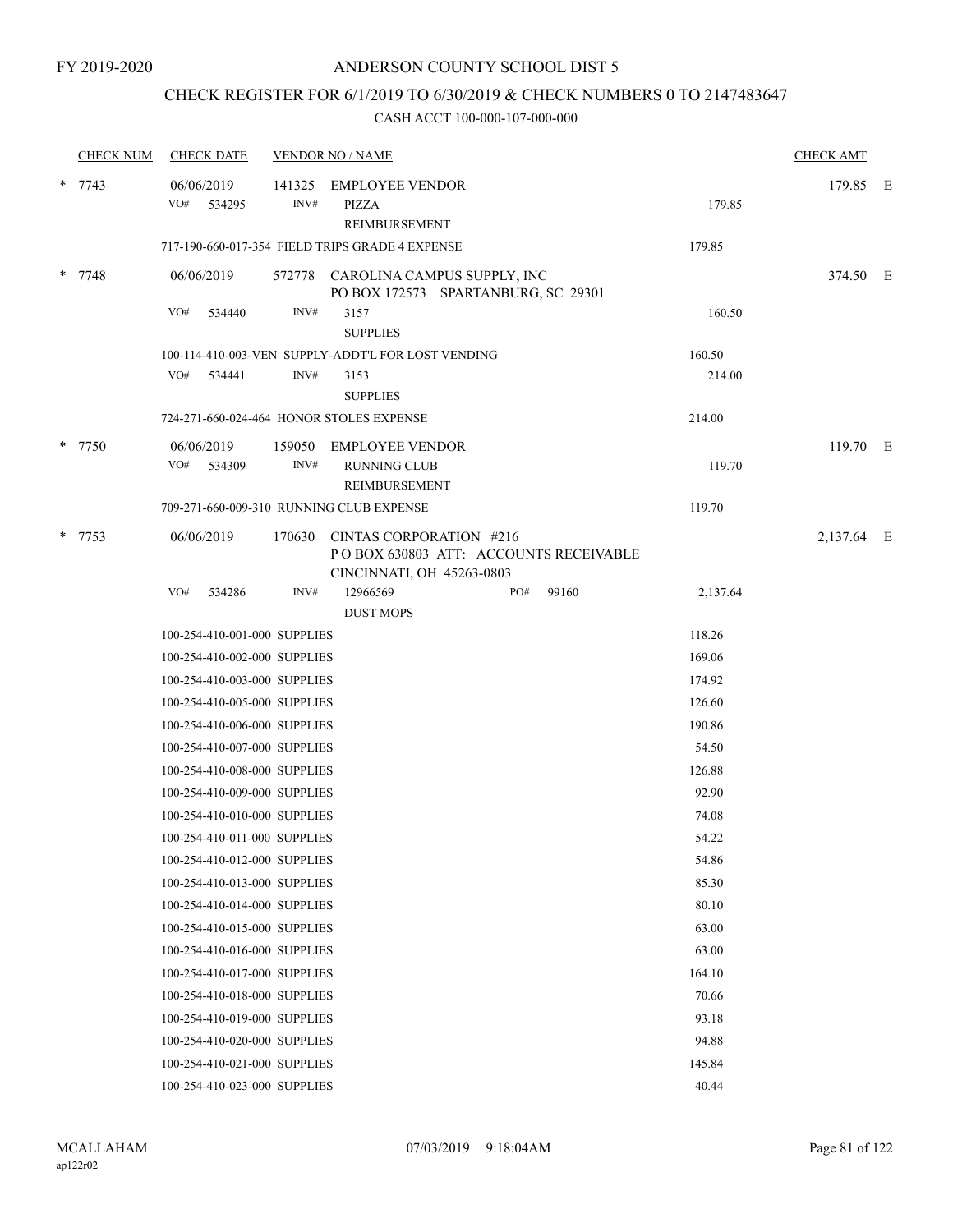## CHECK REGISTER FOR 6/1/2019 TO 6/30/2019 & CHECK NUMBERS 0 TO 2147483647

| <b>CHECK NUM</b> | <b>CHECK DATE</b> |                                        | <b>VENDOR NO / NAME</b>                                                                      |                                                                                                                   |     |          |          |            |  |
|------------------|-------------------|----------------------------------------|----------------------------------------------------------------------------------------------|-------------------------------------------------------------------------------------------------------------------|-----|----------|----------|------------|--|
| * 7755           |                   | 06/06/2019                             | 187300                                                                                       | CRESCENT SUPPLY CO, INC<br>POBOX 8798 ATT: ACCOUNTS RECEIVABLE<br>GREENVILLE, SC 29604                            |     |          |          | 377.75 E   |  |
|                  |                   | VO#<br>534387                          | INV#                                                                                         | 395862<br><b>BULBS</b>                                                                                            |     |          | 267.50   |            |  |
|                  |                   | 100-254-410-000-400 HVAC SUPPLIES      |                                                                                              |                                                                                                                   |     |          | 267.50   |            |  |
|                  |                   | VO# 534388                             | INV#                                                                                         | 395858<br><b>SUPPLIES</b>                                                                                         |     |          | 110.25   |            |  |
|                  |                   |                                        |                                                                                              | 100-254-410-003-400 HVAC/ELECTRICAL/PLUMBING                                                                      |     |          | 110.25   |            |  |
|                  | 7756              | 06/06/2019                             |                                                                                              | 572679 DEFENDER SERVICES, INC.<br>PO BOX 1775 COLUMBIA, SC 29202                                                  |     |          |          | 830.00 E   |  |
|                  |                   | VO#<br>534445                          | INV#                                                                                         | 740244<br><b>ADULT ED</b>                                                                                         | PO# | 10397    | 830.00   |            |  |
|                  |                   | 100-181-312-023-000 PURCHASED SERVICES | 830.00                                                                                       |                                                                                                                   |     |          |          |            |  |
| 7757             | 06/06/2019        | 202600                                 | DILLARD'S SPORTS CENTER<br>708 WHITEHALL ROAD ATT: ACCOUNTS<br>RECEIVABLE ANDERSON, SC 29625 |                                                                                                                   |     | 136.95 E |          |            |  |
|                  |                   | VO#<br>534418                          | INV#                                                                                         | 103014<br><b>TLH NET</b>                                                                                          |     |          | 90.95    |            |  |
|                  |                   |                                        |                                                                                              | 100-254-410-002-001 SUPPLIES - MAINTENANCE                                                                        |     |          | 90.95    |            |  |
|                  |                   | VO# 534419                             | INV#                                                                                         | 103299<br><b>PAINT</b>                                                                                            |     |          | 46.00    |            |  |
|                  |                   |                                        |                                                                                              | 100-254-410-002-001 SUPPLIES - MAINTENANCE                                                                        |     |          | 46.00    |            |  |
|                  | * 7761            | 06/06/2019                             | 569871                                                                                       | FOLLETT SCHOOL SOLUTIONS, INC<br>91826 COLLECTION CENTER DRIVE ATT:<br>ACCOUNTS RECEIVABLE CHICAGO, IL 60693-0918 |     |          |          | 1,448.83 E |  |
|                  |                   | VO#<br>534448                          | INV#                                                                                         | 482834<br><b>MIDWAY ELEM</b>                                                                                      | PO# | 10734    | 1,448.83 |            |  |
|                  |                   | 100-222-410-017-000 SUPPLIES           |                                                                                              |                                                                                                                   |     |          | 614.95   |            |  |
|                  |                   | 100-222-410-017-000 SUPPLIES           |                                                                                              |                                                                                                                   |     |          | 833.88   |            |  |
|                  | 7762              | 06/06/2019<br>VO# 534428               | 575994<br>INV#                                                                               | <b>EMPLOYEE VENDOR</b><br><b>EOY PARTY</b><br>REIMBURSEMENT                                                       |     |          | 196.88   | 196.88 E   |  |
|                  |                   |                                        |                                                                                              | 708-271-660-008-351 FIELD TRIPS GRADE 1 EXPENSE                                                                   |     |          | 196.88   |            |  |
|                  | 7763              | 06/06/2019                             | 237555                                                                                       | FORMS & SUPPLY<br>POBOX 563953 ATT: ACCOUNTS RECEIVABLE                                                           |     |          |          | 6,735.48 E |  |
|                  |                   | VO#<br>534324                          | INV#                                                                                         | CHARLOTTE, NC 28256<br>5037762<br><b>SUPPLIES</b>                                                                 | PO# | 10843    | 96.81    |            |  |
|                  |                   | 100-111-410-019-000 SUPPLIES           |                                                                                              |                                                                                                                   |     |          | 22.49    |            |  |
|                  |                   | 100-147-410-019-000 SUPPLIES           |                                                                                              |                                                                                                                   |     |          | 74.32    |            |  |
|                  |                   | VO# 534325                             | INV#                                                                                         | 5045551<br><b>SUPPLIES</b>                                                                                        | PO# | 10901    | 476.70   |            |  |
|                  |                   | 100-112-410-019-0RE RELATED ARTS       |                                                                                              |                                                                                                                   |     |          | 76.32    |            |  |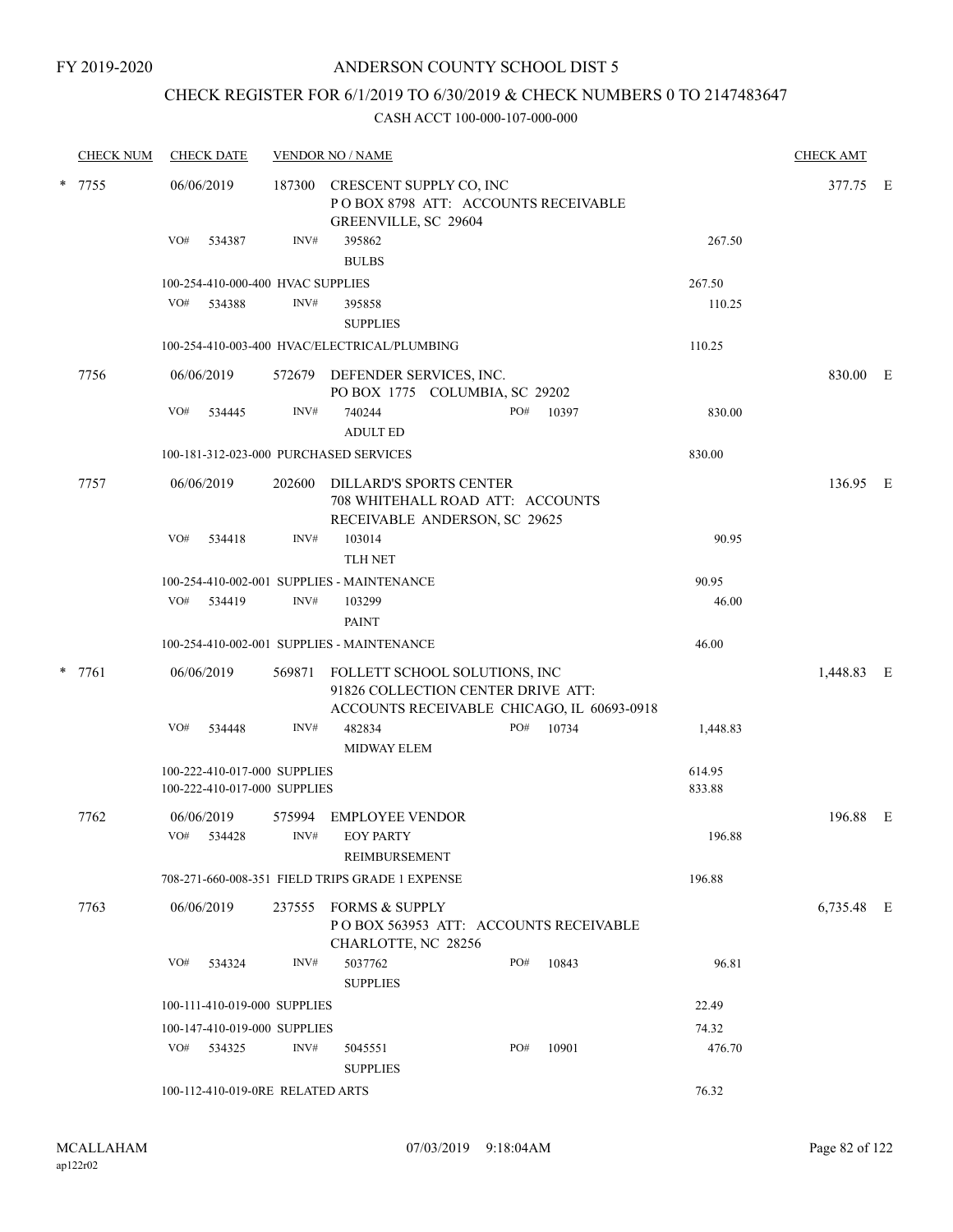# CHECK REGISTER FOR 6/1/2019 TO 6/30/2019 & CHECK NUMBERS 0 TO 2147483647

| <b>CHECK NUM</b> |     | <b>CHECK DATE</b>                 |        | <b>VENDOR NO / NAME</b>                                                                          |     |       |                    | <b>CHECK AMT</b> |  |
|------------------|-----|-----------------------------------|--------|--------------------------------------------------------------------------------------------------|-----|-------|--------------------|------------------|--|
|                  |     |                                   |        | 100-112-410-019-INQ INQUIRY BASED LEARNING                                                       |     |       | 49.82              |                  |  |
|                  |     | 100-113-410-019-000 SUPPLIES      |        |                                                                                                  |     |       | 2.76               |                  |  |
|                  |     | 100-212-410-019-000 SUPPLIES      |        |                                                                                                  |     |       | 106.77             |                  |  |
|                  |     | 100-233-410-019-000 SUPPLIES      |        |                                                                                                  |     |       | 241.03             |                  |  |
|                  |     | VO# 534326                        | INV#   | 4988294                                                                                          | PO# | 10579 | 2,622.57           |                  |  |
|                  |     |                                   |        | <b>LAMINATOR</b>                                                                                 |     |       |                    |                  |  |
|                  |     |                                   |        | 201-112-410-014-000 SUPPLIES AND MATERIALS<br>201-112-410-014-000 SUPPLIES AND MATERIALS         |     |       | 2,372.19<br>250.38 |                  |  |
|                  |     | VO# 534327                        | INV#   | 4919736<br><b>SOUTHWOOD</b>                                                                      | PO# | 10239 | 3,481.78           |                  |  |
|                  |     |                                   |        | 805-221-445-000-000 TECHNOLOGY SUPPLIES/SOFTWARE                                                 |     |       | 3,481.78           |                  |  |
|                  | VO# | 534449                            | INV#   | 5048938<br><b>SUPPLIES</b>                                                                       |     |       | 57.62              |                  |  |
|                  |     |                                   |        | 711-271-660-011-201 MISCELLANEOUS EXPENSE                                                        |     |       | 57.62              |                  |  |
| * 7765           |     | 06/06/2019                        | 564911 | EMPLOYEE VENDOR                                                                                  |     |       |                    | 145.25 E         |  |
|                  |     | VO# 534306                        | INV#   | <b>KARATE BELTS</b><br>REIMBURSEMENT                                                             |     |       | 145.25             |                  |  |
|                  |     |                                   |        | 717-190-660-017-346 KARATE CLUB EXPENSE                                                          |     |       | 145.25             |                  |  |
| $*$ 7767         |     | 06/06/2019                        |        | 574595 EMPLOYEE VENDOR                                                                           |     |       |                    | $160.00$ E       |  |
|                  |     | VO# 534373                        | INV#   | <b>EOY PARTY</b><br>REIMBURSEMENT                                                                |     |       | 160.00             |                  |  |
|                  |     |                                   |        | 717-190-660-017-351 FIELD TRIPS GRADE 1 EXPENSE                                                  |     |       | 160.00             |                  |  |
| $* 7774$         |     | 06/06/2019                        | 272800 | HOUSE OF TROPHIES<br>616 NORTH MURRAY AVENUE ATT: ACCOUNTS<br>RECEIVABLE ANDERSON, SC 29625-4311 |     |       |                    | 152.48 E         |  |
|                  | VO# | 534453                            | INV#   | 32411<br><b>CHARTER SCHOOL</b>                                                                   |     |       | 136.43             |                  |  |
|                  |     | 124-114-410-024-000 SUPPLIES      |        |                                                                                                  |     |       | 136.43             |                  |  |
|                  |     | VO# 534454                        | INV#   | 32410                                                                                            |     |       | 16.05              |                  |  |
|                  |     |                                   |        | WHITEHALL ELEM                                                                                   |     |       |                    |                  |  |
|                  |     | 719-271-660-019-220 MUSIC EXPENSE |        |                                                                                                  |     |       | 16.05              |                  |  |
| 7776             |     | 06/06/2019                        | 281825 | <b>ISTE</b><br>621 SW MORRISON ST. SUITE 800 PORTLAND, OR<br>97205                               |     |       |                    | 11,505.00 E      |  |
|                  | VO# | 534328                            | INV#   | 774253<br><b>REGISTRATION</b>                                                                    | PO# | 10383 | 11,505.00          |                  |  |
|                  |     |                                   |        | 100-222-333-000-MDA MEDIA SPECIALIST TRAVEL                                                      |     |       | 1,100.00           |                  |  |
|                  |     |                                   |        | 201-224-333-012-000 TRIPS AND CONFERENCES                                                        |     |       | 2,245.00           |                  |  |
|                  |     |                                   |        | 267-224-333-007-P11 TRIPS AND CONFERENCES                                                        |     |       | 1,100.00           |                  |  |
|                  |     |                                   |        | 267-224-333-020-P11 TRIPS AND CONFERENCES                                                        |     |       | 1,100.00           |                  |  |
|                  |     |                                   |        | 311-224-333-000-TEC TRIPS AND CONFERENCES                                                        |     |       | 5,960.00           |                  |  |
| 7777             |     | 06/06/2019                        | 572967 | <b>EMPLOYEE VENDOR</b>                                                                           |     |       |                    | 118.19 E         |  |
|                  | VO# | 534308                            | INV#   | <b>TARGET</b>                                                                                    |     |       | 118.19             |                  |  |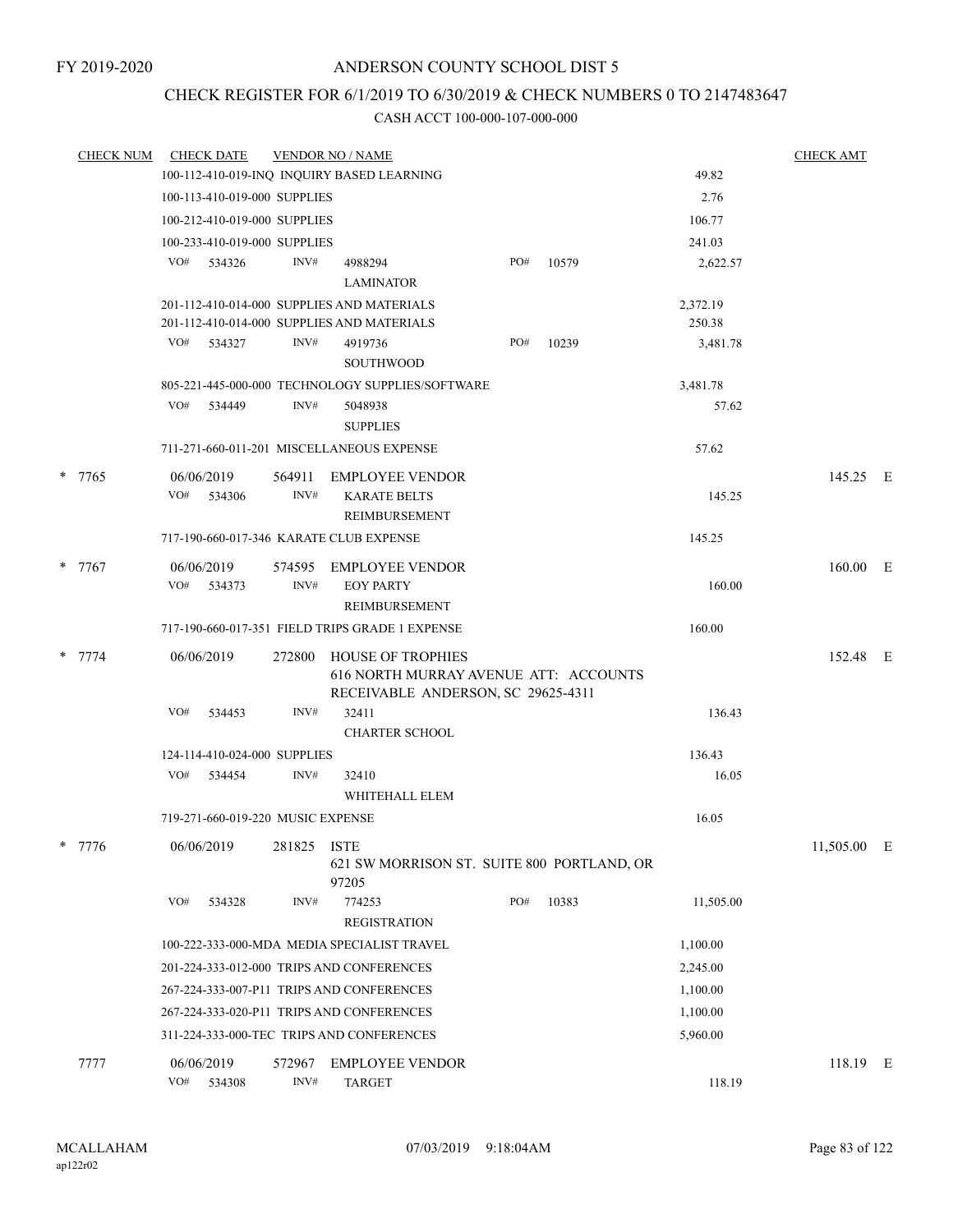## CHECK REGISTER FOR 6/1/2019 TO 6/30/2019 & CHECK NUMBERS 0 TO 2147483647

| <b>CHECK NUM</b> | <b>CHECK DATE</b>                      |                | <b>VENDOR NO / NAME</b>                                                                         |              |          | <b>CHECK AMT</b> |  |
|------------------|----------------------------------------|----------------|-------------------------------------------------------------------------------------------------|--------------|----------|------------------|--|
|                  |                                        |                | REIMBURSEMENT                                                                                   |              |          |                  |  |
|                  |                                        |                | 709-271-660-009-360 SCHOOL STORE/COUNCIL EXPENSE                                                |              | 118.19   |                  |  |
| 7779             | 06/06/2019                             |                | 564696 JOHNSTONE SUPPLY<br>POBOX 17466 GREENVILLE, SC 29606                                     |              |          | 243.01 E         |  |
|                  | VO#<br>534410                          | INV#           | 4009991<br><b>SUPPLIES</b>                                                                      |              | 199.49   |                  |  |
|                  |                                        |                | 100-254-410-012-400 HVAC/ELECTRICAL/PLUMBING                                                    |              | 199.49   |                  |  |
|                  | VO#<br>534411                          | INV#           | 4009724<br><b>REPAIR PARTS</b>                                                                  |              | 43.52    |                  |  |
|                  |                                        |                | 100-254-410-006-400 HVAC/ELECTRICAL/PLUMBING                                                    |              | 43.52    |                  |  |
| * 7782           | 06/06/2019<br>VO#<br>534363            | INV#           | 574514 EMPLOYEE VENDOR<br><b>MAY 2019</b>                                                       |              | 205.31   | 205.31 E         |  |
|                  | 100-266-332-000-000 IN-DISTRICT TRAVEL |                | <b>MILEAGE</b>                                                                                  |              | 205.31   |                  |  |
|                  |                                        |                |                                                                                                 |              |          |                  |  |
| 7785             | 06/06/2019                             |                | 570294 MARIANNA INDUSTRIES<br>11222 "I" STREET ATT: ACCOUNTS RECEIVABLE<br>OMAHA, NE 68137-1296 |              |          | 297.71 E         |  |
|                  | VO#<br>534331                          | INV#           | 084158-19<br><b>SUPPLIES</b>                                                                    | PO#<br>10898 | 297.71   |                  |  |
|                  |                                        |                | 394-114-410-063-000 SUPPLIES-SUCCESS CONN/ SUMMER                                               |              | 297.71   |                  |  |
| 7786             | 06/06/2019<br>VO#<br>534510            | 576012<br>INV# | <b>EMPLOYEE VENDOR</b><br>05/20-05/25/19                                                        |              | 160.00   | 160.00 E         |  |
|                  | 328-115-312-001-000 PURCHASED SERVICES |                | ROSWELL, GA                                                                                     |              | 160.00   |                  |  |
|                  |                                        |                |                                                                                                 |              |          |                  |  |
| 7788             | 06/06/2019<br>VO#<br>534432            | 576008<br>INV# | <b>EMPLOYEE VENDOR</b><br><b>CELEBRATION</b><br>REIMBURSEMENT                                   |              | 122.41   | 122.41 E         |  |
|                  |                                        |                | 719-271-660-019-201 MISCELLANEOUS EXPENSE                                                       |              | 22.41    |                  |  |
|                  |                                        |                | 719-271-660-019-292 5th GRADE CELEBRATION EXPENSE                                               |              | 100.00   |                  |  |
| 7790             | 06/06/2019<br>VO#<br>534310            | 346650<br>INV# | <b>EMPLOYEE VENDOR</b><br><b>STUCO</b>                                                          |              | 173.40   | 173.40 E         |  |
|                  |                                        |                | REIMBURSEMENT<br>705-271-660-005-502 STUDENT GOV/COUNCIL EXPENSE                                |              | 173.40   |                  |  |
| 7791             | 06/06/2019<br>VO#<br>534372            | 573789<br>INV# | <b>EMPLOYEE VENDOR</b><br><b>SUPPLIES</b>                                                       |              | 1,069.43 | $1,069.43$ E     |  |
|                  |                                        |                | REIMBURSEMENT                                                                                   |              |          |                  |  |
|                  | 100-233-410-010-000 SUPPLIES           |                |                                                                                                 |              | 69.43    |                  |  |
|                  |                                        |                | 900-112-416-010-LMM LINDSAY MCKAY 19/20 SUPPLIES                                                |              | 1,000.00 |                  |  |
| 7792             | 06/06/2019<br>VO#<br>534305            | 571837<br>INV# | <b>EMPLOYEE VENDOR</b><br>ROCKING CHAIR<br>REIMBURSEMENT                                        |              | 127.33   | 127.33 E         |  |
|                  |                                        |                | 717-190-660-017-201 MISCELLANEOUS EXPENSE                                                       |              | 127.33   |                  |  |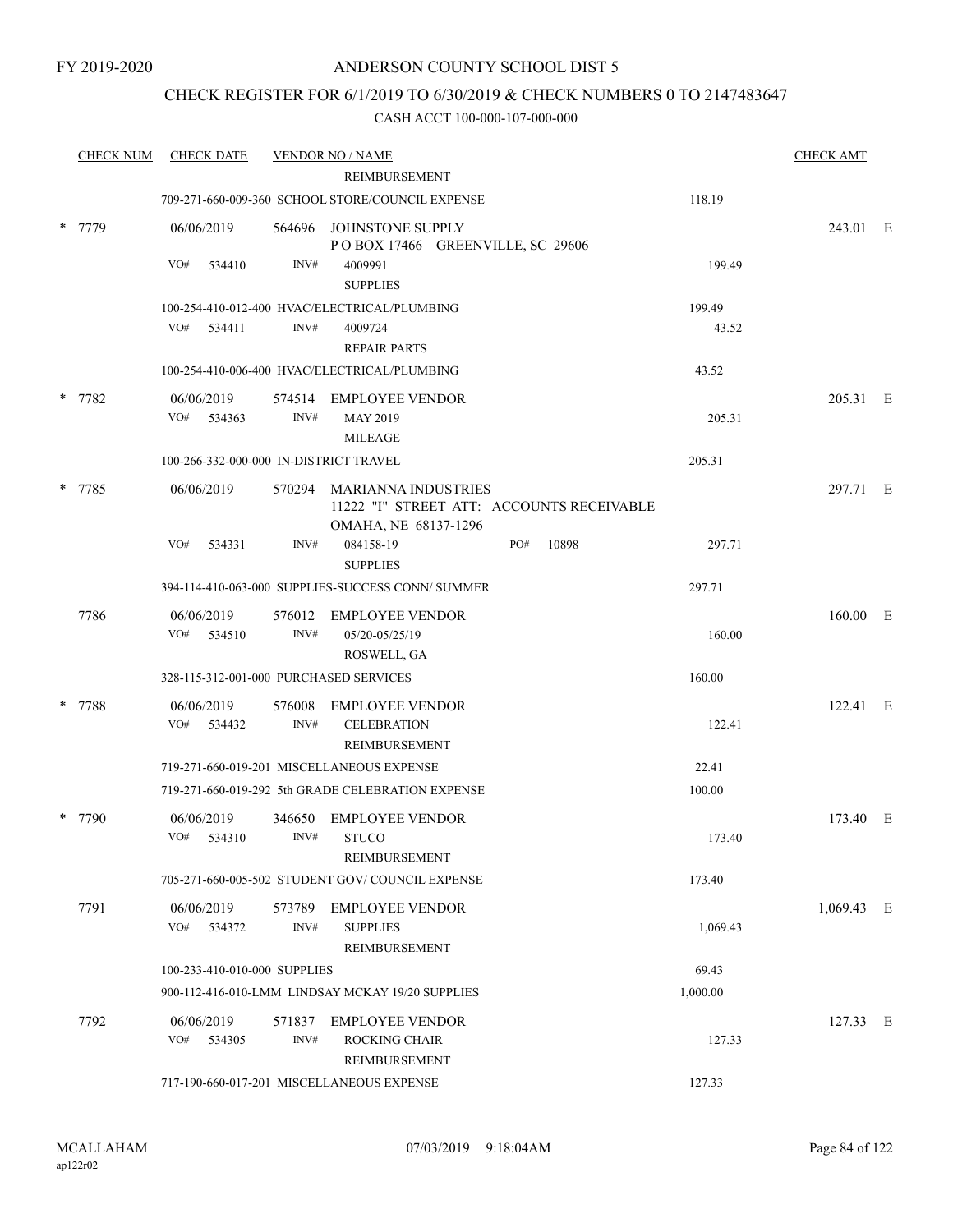## CHECK REGISTER FOR 6/1/2019 TO 6/30/2019 & CHECK NUMBERS 0 TO 2147483647

| <b>CHECK NUM</b> | <b>CHECK DATE</b>               |                | <b>VENDOR NO / NAME</b>                                                                                |     |          |          | <b>CHECK AMT</b> |  |  |
|------------------|---------------------------------|----------------|--------------------------------------------------------------------------------------------------------|-----|----------|----------|------------------|--|--|
| * 7795           | 06/06/2019                      | 570673         | NATIONAL DROPOUT PREVENTION NETWORK<br>713 E. GREENVILLE ST SUITE D #108 ANDERSON,<br>SC 29621         |     |          |          | 5,495.00 E       |  |  |
|                  | VO#<br>534335                   | INV#           | 201937TSS<br>J. CUSHMAN                                                                                | PO# | 10636    | 495.00   |                  |  |  |
|                  |                                 |                | 395-212-333-000-000 TRIPS AND CONFERENCES                                                              |     |          | 495.00   |                  |  |  |
|                  | VO#<br>534336                   | INV#           | 18-107-SPN<br>PROF DEVELOPMENT                                                                         | PO# | 10809    | 5,000.00 |                  |  |  |
|                  |                                 |                | 394-114-410-063-000 SUPPLIES-SUCCESS CONN/SUMMER                                                       |     |          | 0.00     |                  |  |  |
|                  | 394-224-333-063-000 TRIPS/PD    |                |                                                                                                        |     |          | 5,000.00 |                  |  |  |
| 7796             | 06/06/2019                      |                | 569877 NATIONAL FFA ORGANIZATION<br>POBOX 631363 ATT: ACCOUNTS RECEIVABLE<br>CINCINNATI, OH 45263-1363 |     |          |          | 131.50 E         |  |  |
|                  | VO#<br>534462                   | INV#           | MDS180765<br><b>SUPPLIES</b>                                                                           |     |          | 131.50   |                  |  |  |
|                  | 701-271-660-001-850 FFA EXPENSE |                |                                                                                                        |     |          | 131.50   |                  |  |  |
| 7797             | 06/06/2019                      | 391100         | OLD STONE TRACTOR CO, INC<br>PO BOX 13565 ATT: ACCOUNTS RECEIVABLE                                     |     |          |          | 132.08 E         |  |  |
|                  | VO#<br>534409                   | INV#           | ANDERSON, SC 29624<br>CT00573<br><b>REPAIR PARTS</b>                                                   |     |          | 132.08   |                  |  |  |
|                  |                                 |                | 100-254-410-000-001 MAINT. SUPPLIES-STRUCTURES                                                         |     |          | 132.08   |                  |  |  |
| * 7800           | 06/06/2019                      | 570443         | PROJECT LEAD THE WAY<br>3939 PRIORITY WAY SOUTH DRIVE SUITE 400<br>INDIANAPOLIS, IN 46240              |     |          |          | 8,750.00 E       |  |  |
|                  | VO#<br>534341                   | INV#           | PO 10942<br>2019-2020                                                                                  | PO# | 10942    | 8,750.00 |                  |  |  |
|                  | 100-115-410-031-000 SUPPLIES    |                |                                                                                                        |     | 5,000.00 |          |                  |  |  |
|                  |                                 |                | 100-221-410-005-PLW PROJECT LEAD THE WAY                                                               |     |          | 750.00   |                  |  |  |
|                  |                                 |                | 100-221-410-006-PLW PROJECT LEAD THE WAY                                                               |     |          | 750.00   |                  |  |  |
|                  |                                 |                | 100-221-410-011-PLW PROJECT LEAD THE WAY                                                               |     |          | 750.00   |                  |  |  |
|                  |                                 |                | 100-221-410-017-PLW PROJECT LEAD THE WAY                                                               |     |          | 750.00   |                  |  |  |
|                  |                                 |                | 100-221-410-020-PLW PROJECT LEAD THE WAY                                                               |     |          | 750.00   |                  |  |  |
| 7801             | 06/06/2019<br>VO#<br>534378     | 574606<br>INV# | <b>EMPLOYEE VENDOR</b><br>PIZZA<br><b>REIMBURSEMENT</b>                                                |     |          | 236.37   | 236.37 E         |  |  |
|                  |                                 |                | 712-271-660-012-324 POSTIVE BEHAVIOR I.S. EXPENSE                                                      |     |          | 236.37   |                  |  |  |
| 7802             | 06/06/2019<br>VO#<br>534364     | 574513<br>INV# | <b>EMPLOYEE VENDOR</b><br><b>MAY 2019</b><br>MILEAGE                                                   |     |          | 159.85   | 159.85 E         |  |  |
|                  | 100-221-332-000-000 TRAVEL      |                |                                                                                                        |     |          | 159.85   |                  |  |  |
| * 7805           | 06/06/2019                      | 462725         | SCHOLASTIC BOOK CLUBS, INC                                                                             |     |          |          | 113.00 E         |  |  |
|                  |                                 |                |                                                                                                        |     |          |          |                  |  |  |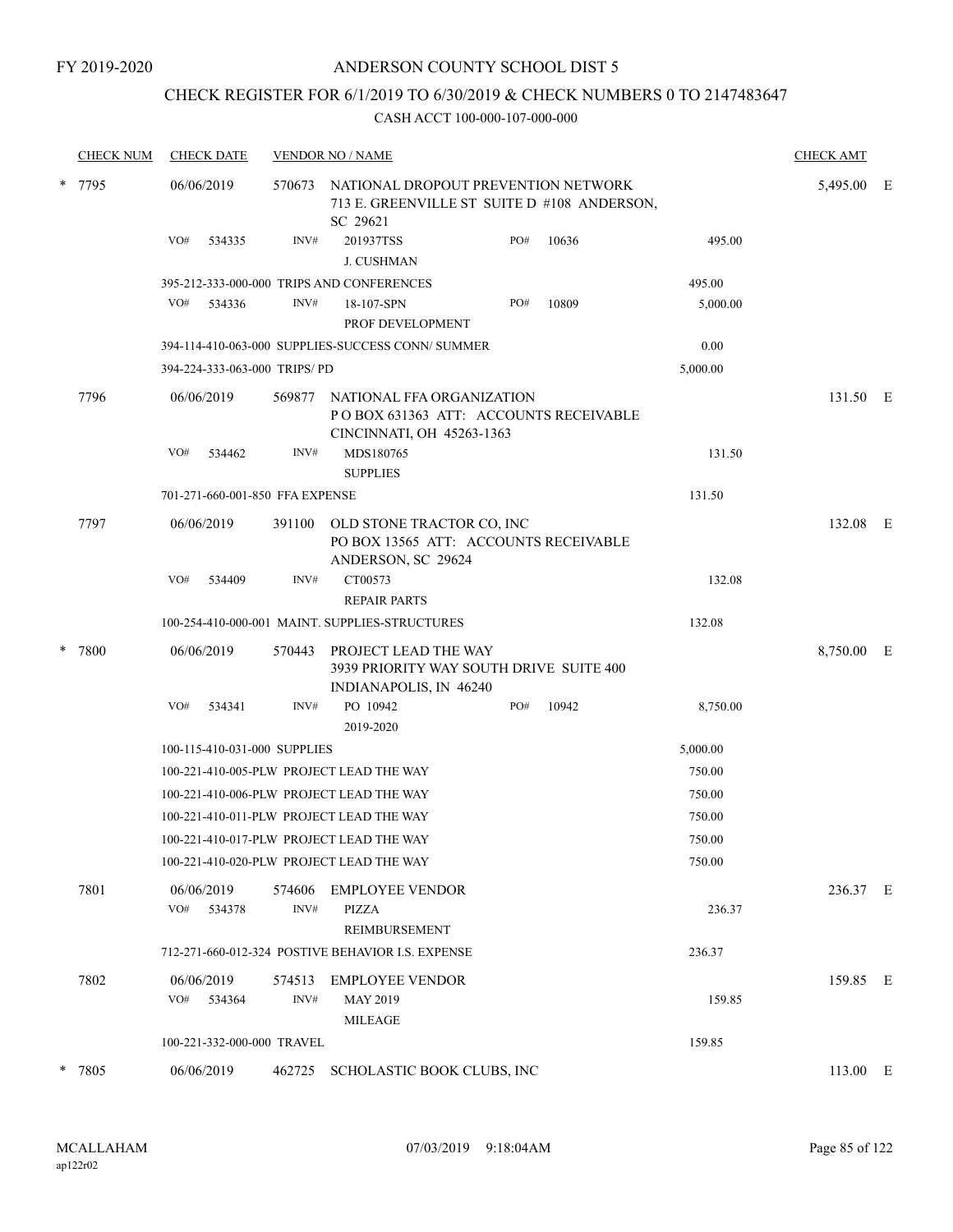FY 2019-2020

## ANDERSON COUNTY SCHOOL DIST 5

# CHECK REGISTER FOR 6/1/2019 TO 6/30/2019 & CHECK NUMBERS 0 TO 2147483647

|   | <b>CHECK NUM</b> |     | <b>CHECK DATE</b> |                                 | <b>VENDOR NO / NAME</b>                         |        | <b>CHECK AMT</b> |  |
|---|------------------|-----|-------------------|---------------------------------|-------------------------------------------------|--------|------------------|--|
|   |                  |     |                   |                                 | POBOX 3745 ATT: ACCOUNTS RECEIVABLE             |        |                  |  |
|   |                  |     |                   |                                 | JEFFERSON CITY, MO 65102-3720                   |        |                  |  |
|   |                  | VO# | 534346            | INV#                            | 73528885-8890                                   | 69.00  |                  |  |
|   |                  |     |                   |                                 | <b>NEVITT FOREST</b>                            |        |                  |  |
|   |                  |     |                   | 100-112-410-012-000 SUPPLIES    |                                                 | 4.00   |                  |  |
|   |                  |     |                   | 100-112-410-012-000 SUPPLIES    |                                                 | 12.00  |                  |  |
|   |                  |     |                   | 100-112-410-012-000 SUPPLIES    |                                                 | 30.00  |                  |  |
|   |                  |     |                   | 100-112-410-012-000 SUPPLIES    |                                                 | 15.00  |                  |  |
|   |                  |     |                   | 100-112-410-012-000 SUPPLIES    |                                                 | 8.00   |                  |  |
|   |                  |     | VO# 534479        | INV#                            | ACCT29621122                                    | 44.00  |                  |  |
|   |                  |     |                   |                                 | <b>BOOKS</b>                                    |        |                  |  |
|   |                  |     |                   | 100-112-410-012-000 SUPPLIES    |                                                 | 8.00   |                  |  |
|   |                  |     |                   | 100-112-410-012-000 SUPPLIES    |                                                 | 1.00   |                  |  |
|   |                  |     |                   | 100-112-410-012-000 SUPPLIES    |                                                 | 30.55  |                  |  |
|   |                  |     |                   | 100-112-410-012-000 SUPPLIES    |                                                 | 4.00   |                  |  |
|   |                  |     |                   | 100-112-410-012-000 SUPPLIES    |                                                 | 0.45   |                  |  |
|   |                  |     |                   |                                 |                                                 |        |                  |  |
|   | 7806             |     | 06/06/2019        | 463005                          | <b>SCHOLASTIC TEACHERS STORE</b>                |        | 269.78 E         |  |
|   |                  |     |                   |                                 | PO BOX 3720 ATT: ACCOUNTS RECEIVABLE            |        |                  |  |
|   |                  |     |                   |                                 | JEFFERSON CITY, MO 65102-3720                   |        |                  |  |
|   |                  | VO# | 534345            | INV#                            | PO#<br>19438592<br>10850                        | 269.78 |                  |  |
|   |                  |     |                   |                                 | <b>NEVITT FOREST</b>                            |        |                  |  |
|   |                  |     |                   |                                 | 100-112-410-012-INQ INQUIRY BASED LEARNING      | 269.78 |                  |  |
|   | 7807             |     | 06/06/2019        | 570099                          | SCHOOL SPECIALTY, INC.                          |        | 196.77 E         |  |
|   |                  |     |                   |                                 | 32656 COLLECTION CENTER DR. ATT:                |        |                  |  |
|   |                  |     |                   |                                 | ACCOUNTS RECEIVABLE CHICAGO, IL 60693-0656      |        |                  |  |
|   |                  | VO# | 534347            | INV#                            | 308103299598                                    | 196.77 |                  |  |
|   |                  |     |                   |                                 | <b>SUPPLIES</b>                                 |        |                  |  |
|   |                  |     |                   |                                 |                                                 |        |                  |  |
|   |                  |     |                   | 709-271-660-009-228 ART EXPENSE |                                                 | 196.77 |                  |  |
|   | 7808             |     | 06/06/2019        | 337875                          | <b>SC STATE MUSEUM</b>                          |        | 437.00 E         |  |
|   |                  |     |                   |                                 | 301 GERVAIS STREET COLUMBIA, SC 29201           |        |                  |  |
|   |                  | VO# | 534344            | INV#                            | 32251                                           | 437.00 |                  |  |
|   |                  |     |                   |                                 | <b>CALHOUN ELEM</b>                             |        |                  |  |
|   |                  |     |                   |                                 | 714-271-660-014-353 FIELD TRIPS GRADE 3 EXPENSE | 437.00 |                  |  |
|   |                  |     |                   |                                 |                                                 |        |                  |  |
| * | 7810             |     | 06/06/2019        | 565412                          | <b>EMPLOYEE VENDOR</b>                          |        | 225.43 E         |  |
|   |                  | VO# | 534426            | INV#                            | <b>SUPPLIES</b>                                 | 225.43 |                  |  |
|   |                  |     |                   |                                 | REIMBURSEMENT                                   |        |                  |  |
|   |                  |     |                   | 100-113-410-020-000 SUPPLIES    |                                                 | 50.00  |                  |  |
|   |                  |     |                   |                                 | 720-271-660-020-604 CHORUS CLUB EXPENSE         | 175.43 |                  |  |
|   |                  |     |                   |                                 |                                                 |        |                  |  |
|   | $* 7813$         |     | 06/06/2019        | 507850                          | <b>TRANE</b>                                    |        | 389.29 E         |  |
|   |                  |     |                   |                                 | POBOX 406469 ATT: ACCOUNTS RECEIVABLE           |        |                  |  |
|   |                  |     |                   |                                 | ATLANTA, GA 30384-6469                          |        |                  |  |
|   |                  | VO# | 534401            | INV#                            | 6158195                                         | 389.29 |                  |  |
|   |                  |     |                   |                                 | <b>BLOWER MOTOR</b>                             |        |                  |  |
|   |                  |     |                   |                                 | 100-254-410-015-400 HVAC/ELECTRICAL/PLUMBING    | 389.29 |                  |  |
|   |                  |     |                   |                                 |                                                 |        |                  |  |
|   | * 7815           |     | 06/06/2019        |                                 | 570855 ULINE - ATLANTA                          |        | 473.34 E         |  |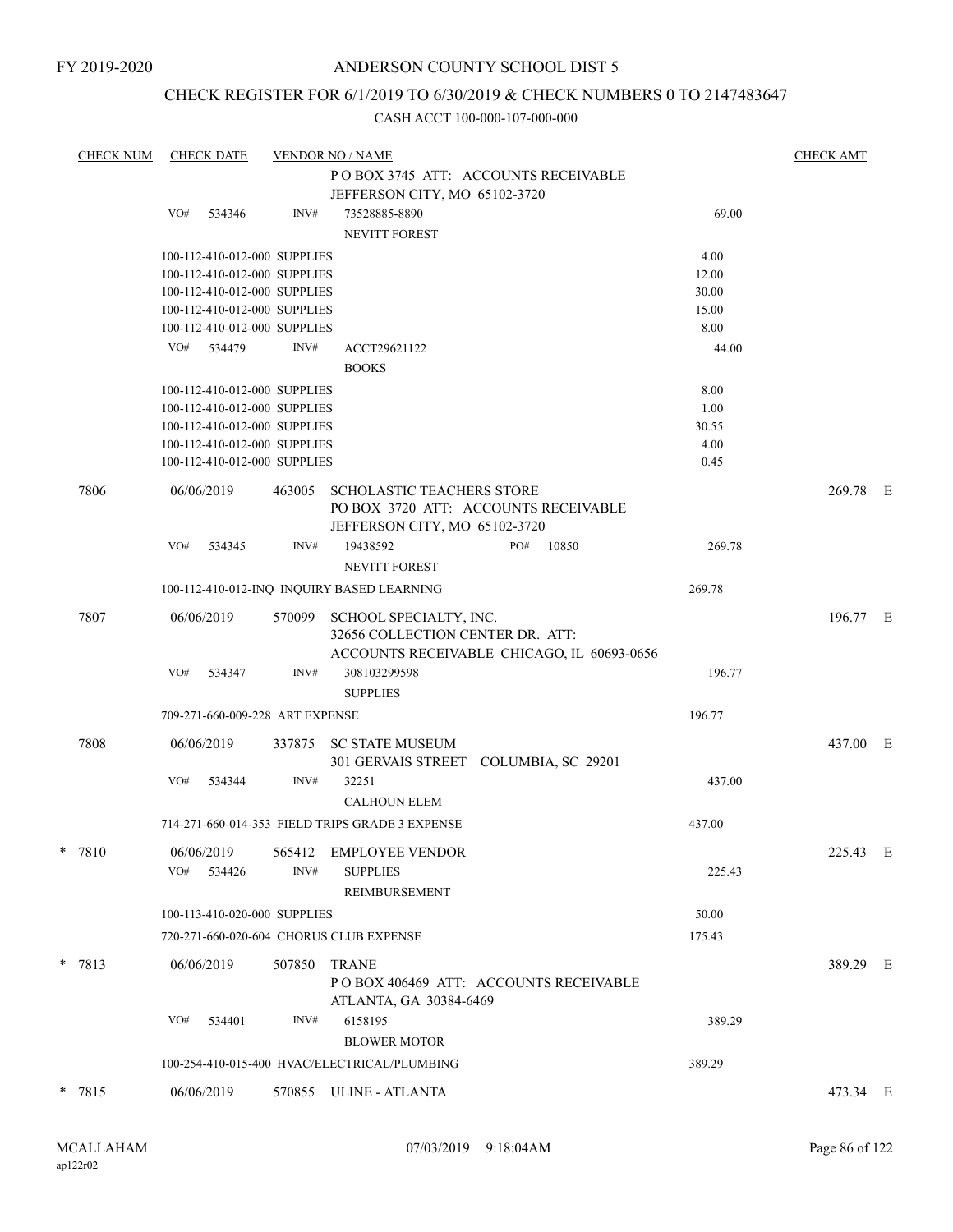## CHECK REGISTER FOR 6/1/2019 TO 6/30/2019 & CHECK NUMBERS 0 TO 2147483647

| <b>CHECK NUM</b> | <b>CHECK DATE</b>                     | <b>CHECK AMT</b> |                                                                |                                          |        |          |  |
|------------------|---------------------------------------|------------------|----------------------------------------------------------------|------------------------------------------|--------|----------|--|
|                  |                                       |                  | P.O. BOX 88741 ATT: ACCOUNTS RECEIVABLE                        |                                          |        |          |  |
|                  |                                       |                  | CHICAGO, IL 60680-1741                                         |                                          |        |          |  |
|                  | VO#<br>534504                         | INV#             | 108771723<br><b>SUPPLIES</b>                                   |                                          | 473.34 |          |  |
|                  |                                       |                  | 100-266-345-000-000 TECHNOLOGY INFRASTRUCTURE                  |                                          | 473.34 |          |  |
| 7816             | 06/06/2019                            | 569789           | UNIFIRST CORPORATION<br>RECEIVABLE SIMPSONVILLE, SC 29680      | 322 STANDING SPRINGS COURT ATT: ACCOUNTS |        | 909.05 E |  |
|                  | VO#<br>534505                         | INV#             | 1198414<br><b>UNIFORMS</b>                                     | PO#<br>99425                             | 909.05 |          |  |
|                  | 100-254-410-000-075 UNIFORM PURCHASES |                  |                                                                |                                          | 0.00   |          |  |
|                  | 100-254-410-001-075 UNIFORM PURCHASES |                  |                                                                |                                          | 0.00   |          |  |
|                  | 100-254-410-002-075 UNIFORM PURCHASES |                  |                                                                |                                          | 0.00   |          |  |
|                  | 100-254-410-003-075 UNIFORM PURCHASES |                  |                                                                |                                          | 350.77 |          |  |
|                  | 100-254-410-005-075 UNIFORM PURCHASES |                  |                                                                |                                          | 0.00   |          |  |
|                  | 100-254-410-006-075 UNIFORM PURCHASES |                  |                                                                |                                          | 158.74 |          |  |
|                  | 100-254-410-007-075 UNIFORM PURCHASES |                  |                                                                |                                          | 0.00   |          |  |
|                  | 100-254-410-008-075 UNIFORM PURCHASES |                  |                                                                |                                          | 0.00   |          |  |
|                  | 100-254-410-009-075 UNIFORM PURCHASES |                  |                                                                |                                          | 0.00   |          |  |
|                  | 100-254-410-010-075 UNIFORM PURCHASES |                  |                                                                |                                          | 0.00   |          |  |
|                  | 100-254-410-011-075 UNIFORM PURCHASES |                  |                                                                |                                          | 0.00   |          |  |
|                  | 100-254-410-012-075 UNIFORM PURCHASES |                  |                                                                |                                          | 73.30  |          |  |
|                  | 100-254-410-013-075 UNIFORM PURCHASES |                  |                                                                |                                          | 0.00   |          |  |
|                  | 100-254-410-014-075 UNIFORM PURCHASES |                  |                                                                |                                          | 158.37 |          |  |
|                  | 100-254-410-015-075 UNIFORM PURCHASES |                  |                                                                |                                          | 0.00   |          |  |
|                  | 100-254-410-016-075 UNIFORM PURCHASES |                  |                                                                |                                          | 0.00   |          |  |
|                  | 100-254-410-017-075 UNIFORM PURCHASES |                  |                                                                |                                          | 167.87 |          |  |
|                  | 100-254-410-018-075 UNIFORM PURCHASES |                  |                                                                |                                          | 0.00   |          |  |
|                  | 100-254-410-019-075 UNIFORM PURCHASES |                  |                                                                |                                          | 0.00   |          |  |
|                  | 100-254-410-020-075 UNIFORM PURCHASES |                  |                                                                |                                          | 0.00   |          |  |
|                  | 100-254-410-021-075 UNIFORM PURCHASES |                  |                                                                |                                          | 0.00   |          |  |
|                  | 100-254-410-023-075 UNIFORM PURCHASES |                  |                                                                |                                          | 0.00   |          |  |
|                  | 100-257-410-000-000 SUPPLIES          |                  |                                                                |                                          | 0.00   |          |  |
| * 7818           | 06/06/2019<br>VO#<br>534491           | 575603<br>INV#   | <b>EMPLOYEE VENDOR</b><br>05/25-05/28/19<br><b>HILTON HEAD</b> |                                          | 396.53 | 396.53 E |  |
|                  | 100-271-410-002-000 SUPPLIES          |                  |                                                                |                                          | 396.53 |          |  |
| 7819             | 06/06/2019                            | 519795           | <b>EMPLOYEE VENDOR</b>                                         |                                          |        | 155.35 E |  |
|                  | VO#<br>534296                         | INV#             | <b>ETSY</b>                                                    |                                          | 93.09  |          |  |
|                  |                                       |                  | REIMBURSEMENT                                                  |                                          |        |          |  |
|                  |                                       |                  | 717-190-660-017-201 MISCELLANEOUS EXPENSE                      |                                          | 93.09  |          |  |
|                  | VO#<br>534303                         | INV#             | <b>EOY PARTY</b>                                               |                                          | 62.26  |          |  |
|                  |                                       |                  | REIMBURSEMENT                                                  |                                          |        |          |  |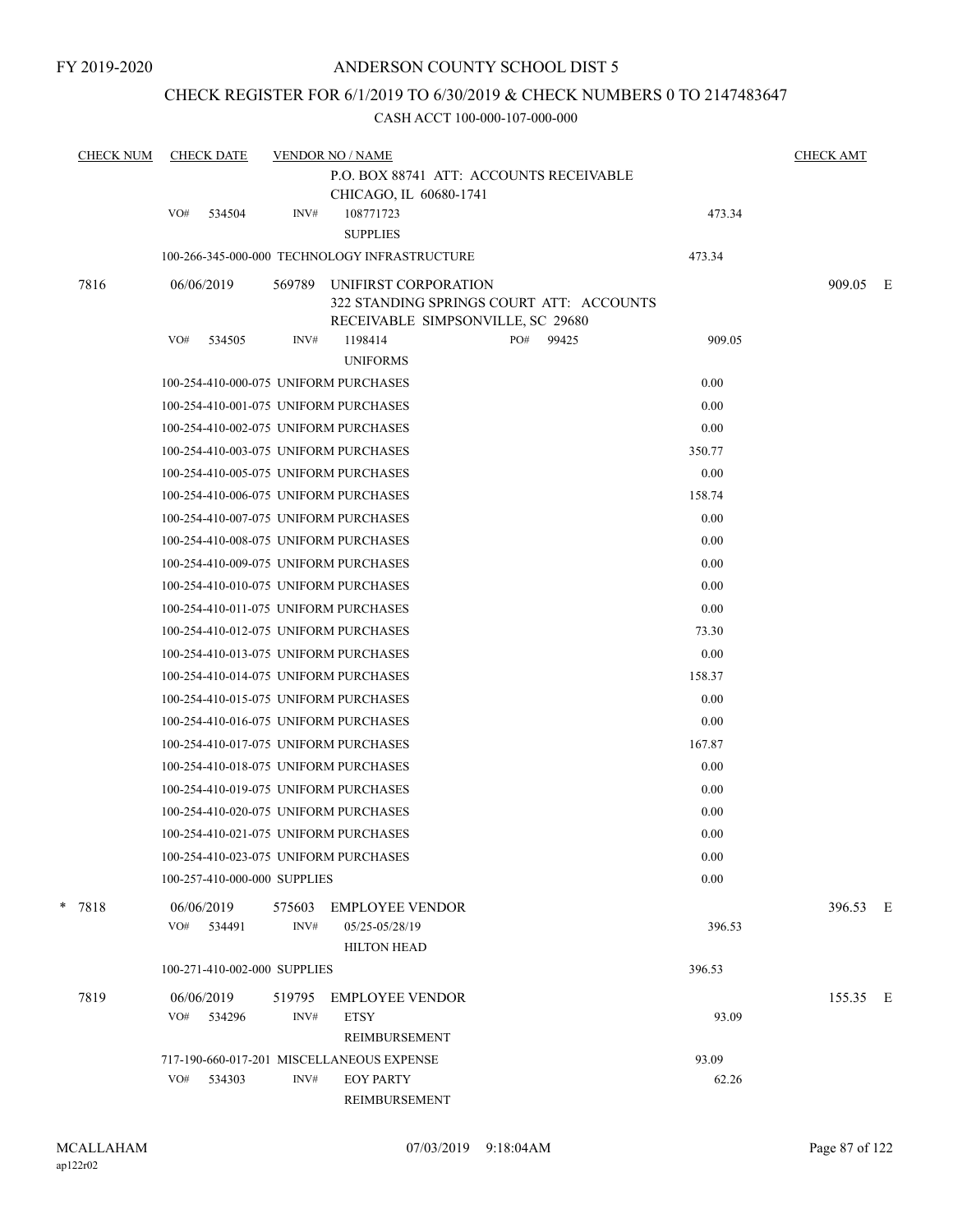## CHECK REGISTER FOR 6/1/2019 TO 6/30/2019 & CHECK NUMBERS 0 TO 2147483647

|        | <b>CHECK NUM</b> | <b>CHECK DATE</b>                        |                | <b>VENDOR NO / NAME</b>                                                                                   |              |                | <b>CHECK AMT</b> |  |
|--------|------------------|------------------------------------------|----------------|-----------------------------------------------------------------------------------------------------------|--------------|----------------|------------------|--|
|        |                  |                                          |                | 717-190-660-017-350 FIELD TRIPS KINDERGARTEN EXPENSE                                                      |              | 62.26          |                  |  |
| $\ast$ | 7822             | 06/06/2019<br>VO#<br>534297              | INV#           | 574654 EMPLOYEE VENDOR<br><b>VISTAPRINT</b><br>REIMBURSEMENT<br>710-271-660-010-201 MISCELLANEOUS EXPENSE |              | 95.63<br>95.63 | 265.63 E         |  |
|        |                  | VO#<br>534312                            | INV#           | <b>WALMART</b><br>REIMBURSEMENT                                                                           |              | 170.00         |                  |  |
|        |                  |                                          |                | 710-271-660-010-201 MISCELLANEOUS EXPENSE                                                                 |              | 170.00         |                  |  |
|        | 7823             | 06/06/2019<br>VO#<br>534367              | INV#           | 574618 EMPLOYEE VENDOR<br><b>MAY 29</b><br><b>COLUMBIA</b>                                                |              | 144.89         | 144.89 E         |  |
|        |                  |                                          |                | 809-224-333-000-000 TRIPS AND CONFERENCES                                                                 |              | 144.89         |                  |  |
| *      | 7826             | 06/06/2019<br>VO# 534429                 | 564702<br>INV# | <b>EMPLOYEE VENDOR</b><br><b>EOY PARTY</b><br><b>REIMBURSEMENT</b>                                        |              | 310.68         | 310.68 E         |  |
|        |                  |                                          |                | 708-271-660-008-350 FIELD TRIPS KINDERGARTEN EXPENSE                                                      |              | 310.68         |                  |  |
|        | 7827             | 06/07/2019                               |                | 571719 REPUBLIC SERVICES #744<br>PO BOX 9001099 LOUISVILLE, KY 40290-1099                                 |              |                | 8,172.75 E       |  |
|        |                  | VO#<br>534518                            | INV#           | 001875063<br><b>JUNE 2019</b>                                                                             | PO#<br>99114 | 8,172.75       |                  |  |
|        |                  |                                          |                | 100-254-323-000-600 MAINTENANCE SERVICES                                                                  |              | 556.21         |                  |  |
|        |                  |                                          |                | 100-254-323-001-600 MAINTENANCE SERVICES                                                                  |              | 656.92         |                  |  |
|        |                  |                                          |                | 100-254-323-002-600 MAINTENANCE SERVICES                                                                  |              | 619.15         |                  |  |
|        |                  |                                          |                | 100-254-323-003-600 MAINTENANCE SERVICES                                                                  |              | 689.86         |                  |  |
|        |                  |                                          |                | 100-254-323-005-600 MAINTENANCE SERVICES                                                                  |              | 583.80         |                  |  |
|        |                  |                                          |                | 100-254-323-006-600 MAINTENANCE SERVICES                                                                  |              | 475.61         |                  |  |
|        |                  |                                          |                | 100-254-323-007-600 MAINTENANCE SERVICES                                                                  |              | 237.81         |                  |  |
|        |                  |                                          |                | 100-254-323-008-600 MAINTENANCE SERVICES                                                                  |              | 286.01         |                  |  |
|        |                  |                                          |                | 100-254-323-009-600 MAINTENANCE SERVICES                                                                  |              | 237.81         |                  |  |
|        |                  |                                          |                | 100-254-323-010-600 MAINTENANCE SERVICES                                                                  |              | 237.81         |                  |  |
|        |                  | 100-254-323-011-600 MAINTENANCE SERVICES |                |                                                                                                           |              | 237.81         |                  |  |
|        |                  |                                          |                | 100-254-323-012-600 MAINTENANCE SERVICES                                                                  |              | 416.70         |                  |  |
|        |                  |                                          |                | 100-254-323-013-600 MAINTENANCE SERVICES                                                                  |              | 237.81         |                  |  |
|        |                  |                                          |                | 100-254-323-014-600 MAINTENANCE SERVICES                                                                  |              | 237.81         |                  |  |
|        |                  |                                          |                | 100-254-323-015-600 MAINTENANCE SERVICES                                                                  |              | 237.81         |                  |  |
|        |                  |                                          |                | 100-254-323-016-600 MAINTENANCE SERVICES                                                                  |              | 237.81         |                  |  |
|        |                  |                                          |                | 100-254-323-017-600 MAINTENANCE SERVICES                                                                  |              | 286.01         |                  |  |
|        |                  |                                          |                | 100-254-323-018-600 MAINTENANCE SERVICES                                                                  |              | 237.81         |                  |  |
|        |                  |                                          |                | 100-254-323-019-600 MAINTENANCE SERVICES                                                                  |              | 237.81         |                  |  |
|        |                  |                                          |                | 100-254-323-020-600 MAINTENANCE SERVICES                                                                  |              | 475.61         |                  |  |
|        |                  |                                          |                | 100-254-323-021-600 MAINTENANCE SERVICES                                                                  |              | 570.95         |                  |  |
|        |                  |                                          |                | 100-254-323-023-600 MAINTENANCE SERVICES                                                                  |              | 177.82         |                  |  |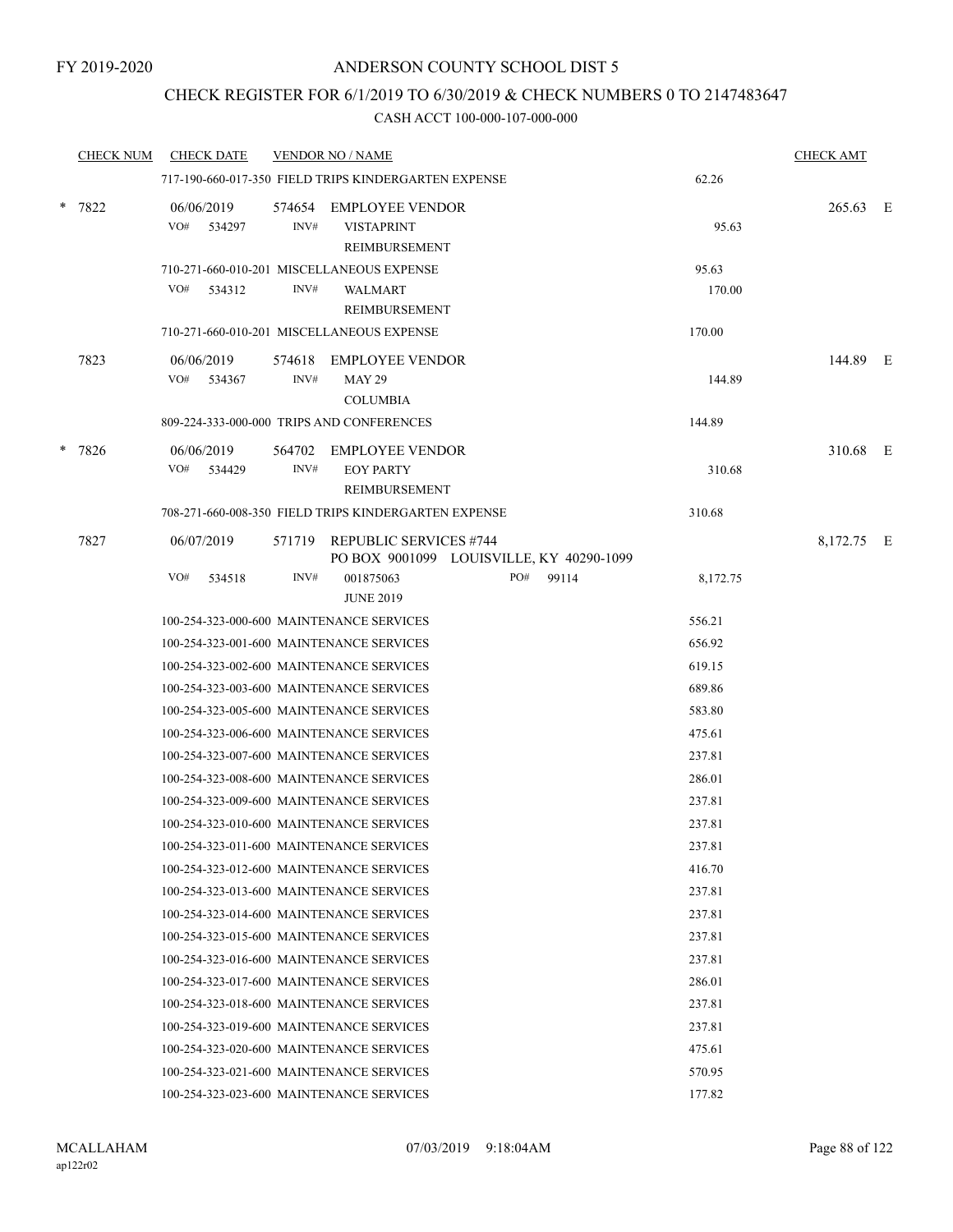## CHECK REGISTER FOR 6/1/2019 TO 6/30/2019 & CHECK NUMBERS 0 TO 2147483647

|  | <b>CHECK NUM</b> | <b>CHECK DATE</b>                         |                | <b>VENDOR NO / NAME</b>                                                                           |        |            |  |  |  |
|--|------------------|-------------------------------------------|----------------|---------------------------------------------------------------------------------------------------|--------|------------|--|--|--|
|  | 7828             | 06/12/2019<br>VO#<br>534638               | 246225<br>INV# | <b>EMPLOYEE VENDOR</b><br><b>SUPPLIES</b><br>REIMBURSEMENT                                        | 239.45 | 239.45 E   |  |  |  |
|  |                  | 100-212-410-009-000 SUPPLIES              |                |                                                                                                   | 239.45 |            |  |  |  |
|  | 7829             | 06/12/2019<br>VO# 534626                  | 563665<br>INV# | EMPLOYEE VENDOR<br><b>SUPPLIES</b><br>REIMBURSEMENT                                               | 186.86 | 186.86 E   |  |  |  |
|  |                  |                                           |                | 900-121-416-005-PMA PATRINA ALEXANDER 19/20 SUPPLIES                                              | 186.86 |            |  |  |  |
|  | * 7832           | 06/12/2019<br>VO# 534529                  | INV#           | 574534 EMPLOYEE VENDOR<br><b>SNACKS</b><br>REIMBURSEMENT                                          | 265.40 | 265.40 E   |  |  |  |
|  |                  | 100-224-312-000-TEF TEACHER EFFECTIVENESS | 265.40         |                                                                                                   |        |            |  |  |  |
|  | 7833             | 06/12/2019<br>VO#<br>534613               | 139700<br>INV# | EMPLOYEE VENDOR<br><b>MAY 10</b><br><b>COLUMBIA</b>                                               | 138.43 | 138.43 E   |  |  |  |
|  |                  | 705-271-660-005-602 BETA CLUB EXPENSE     |                |                                                                                                   | 138.43 |            |  |  |  |
|  | 7834             | 06/12/2019<br>VO#<br>534619               | 574767<br>INV# | EMPLOYEE VENDOR<br><b>ART SUPPLIES</b><br>REIMBURSEMENT                                           | 239.49 | 239.49 E   |  |  |  |
|  |                  | 713-271-660-013-228 ART EXPENSE           |                |                                                                                                   | 239.49 |            |  |  |  |
|  | 7835             | 06/12/2019                                | 201391         | BLICK ART MATERIALS<br>6910 EAGLE WAY CHICAGO, IL 60670-1069                                      |        | 282.76 E   |  |  |  |
|  |                  | VO#<br>534536                             | INV#           | 1594111<br>PO#<br>10868<br>WHITEHALL ELEM                                                         | 282.76 |            |  |  |  |
|  |                  | 100-112-410-019-0RE RELATED ARTS          |                |                                                                                                   | 282.76 |            |  |  |  |
|  | * 7837           | 06/12/2019                                | 564662         | <b>BRADY'S SCREEN PRINTING</b><br>106 CONCORD ROAD ATT: ACCOUNTS<br>RECEIVABLE ANDERSON, SC 29621 |        | 675.44 E   |  |  |  |
|  |                  | VO#<br>534537                             | INV#           | PO#<br>10979<br>35285<br>YASHICA LEE                                                              | 675.44 |            |  |  |  |
|  |                  |                                           |                | 394-114-410-063-000 SUPPLIES-SUCCESS CONN/ SUMMER                                                 | 675.44 |            |  |  |  |
|  | 7838             | 06/12/2019<br>VO# 534629                  | INV#           | 147625 EMPLOYEE VENDOR<br><b>GIFTS</b><br>REIMBURSEMENT                                           | 212.29 | 212.29 E   |  |  |  |
|  |                  | 707-190-660-007-375 FACULTY EXPENSE       |                |                                                                                                   | 212.29 |            |  |  |  |
|  | 7839             | 06/12/2019<br>VO# 534528                  | INV#           | 149150 EMPLOYEE VENDOR<br><b>AMAZON</b><br>REIMBURSEMENT                                          | 346.65 | 346.65 E   |  |  |  |
|  |                  |                                           |                | 900-171-410-000-017 CAMP DISCOVERY SUPPLIES                                                       | 346.65 |            |  |  |  |
|  | * 7841           | 06/12/2019                                |                | 572787 CC&I SERVICES LLC<br>4795 S CHURCH ST EXT SUITE 2 ROEBUCK, SC<br>29376                     |        | 5,770.25 E |  |  |  |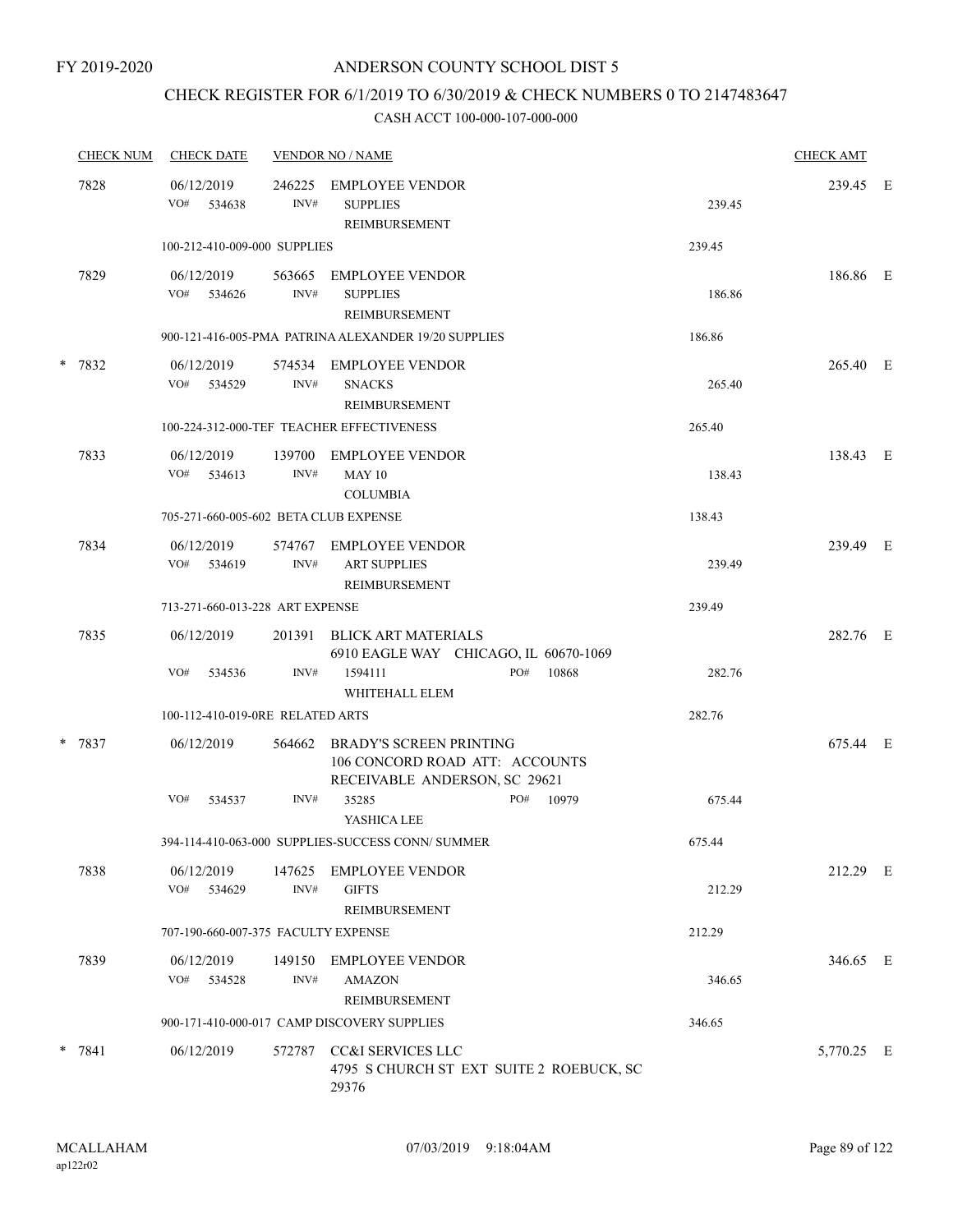## CHECK REGISTER FOR 6/1/2019 TO 6/30/2019 & CHECK NUMBERS 0 TO 2147483647

#### CASH ACCT 100-000-107-000-000

| <b>CHECK NUM</b> |     | <b>CHECK DATE</b>                                            |                | <b>CHECK AMT</b><br><b>VENDOR NO / NAME</b>                                                                       |     |       |                     |             |  |
|------------------|-----|--------------------------------------------------------------|----------------|-------------------------------------------------------------------------------------------------------------------|-----|-------|---------------------|-------------|--|
|                  | VO# | 534538                                                       | INV#           | 4606<br><b>FINE ARTS CTR</b>                                                                                      | PO# | 99365 | 1,425.75            |             |  |
|                  |     | 515-253-520-000-ART FINE ARTS CENTER                         |                |                                                                                                                   |     |       | 1,425.75            |             |  |
|                  | VO# | 534539                                                       | INV#           | 4608<br><b>WESTSIDE</b>                                                                                           | PO# | 98318 | 500.00              |             |  |
|                  |     |                                                              |                | 505-271-540-003-BSC BASEBALL&SOFTBALL COMPLEX                                                                     |     |       | 500.00              |             |  |
|                  | VO# | 534641                                                       | INV#           | 4607<br>TL HANNA                                                                                                  | PO# | 98317 | 500.00              |             |  |
|                  |     |                                                              |                | 505-271-540-002-BSC BASEBALL&SOFTBALL COMPLEX                                                                     |     |       | 500.00              |             |  |
|                  | VO# | 534642                                                       | INV#           | 4605<br><b>AIT CAMPUS</b>                                                                                         | PO# | 96454 | 3,344.50            |             |  |
|                  |     | 515-253-520-031-CAR CAREER CENTER                            |                |                                                                                                                   |     |       | 3,344.50            |             |  |
| 7842             | VO# | 06/12/2019<br>534618                                         | 574083<br>INV# | <b>EMPLOYEE VENDOR</b><br><b>SUPPLIES</b><br>REIMBURSEMENT                                                        |     |       | 541.18              | 541.18 E    |  |
|                  |     |                                                              |                | 713-271-660-013-201 MISCELLANEOUS EXPENSE<br>713-271-660-013-201 MISCELLANEOUS EXPENSE                            |     |       | 2.34<br>124.23      |             |  |
|                  |     |                                                              |                | 900-233-416-013-WDC WALLACE COBBS 19/20 SUPPLIES                                                                  |     |       | 414.61              |             |  |
| 7843             |     | 06/12/2019                                                   | 187300         | CRESCENT SUPPLY CO, INC<br>POBOX 8798 ATT: ACCOUNTS RECEIVABLE<br>GREENVILLE, SC 29604                            |     |       |                     | 2,375.40 E  |  |
|                  | VO# | 534541                                                       | INV#           | 395637<br><b>SUPPLIES</b>                                                                                         | PO# | 10661 | 2,375.40            |             |  |
|                  |     |                                                              |                | 100-000-170-000-000 WAREHOUSE INVENTORY                                                                           |     |       | 2,375.40            |             |  |
| * 7846           |     | 06/12/2019                                                   | 575698         | <b>EMPLOYEE VENDOR</b>                                                                                            |     |       |                     | 212.12 E    |  |
|                  | VO# | 534607                                                       | INV#           | <b>APRIL-MAY</b><br><b>MILEAGE</b>                                                                                |     |       | 212.12              |             |  |
|                  |     | 100-221-332-000-000 TRAVEL                                   |                |                                                                                                                   |     |       | 212.12              |             |  |
| * 7849           |     | 06/12/2019                                                   | 568037         | <b>EXPLORE LEARNING</b><br>23939 NETWORK PLACE ATT: ACCOUNTS<br>RECEIVABLE CHICAGO, IL 60673-1239                 |     |       |                     | 16,375.00 E |  |
|                  | VO# | 534547                                                       | INV#           | 2107371<br><b>EXTEACH LICENSE</b>                                                                                 | PO# | 10915 | 16,375.00           |             |  |
|                  |     |                                                              |                | 338-221-445-000-EAR TECHNOLOGY SUPPLIES                                                                           |     |       | 16,375.00           |             |  |
| 7850             |     | 06/12/2019                                                   | 569871         | FOLLETT SCHOOL SOLUTIONS, INC<br>91826 COLLECTION CENTER DRIVE ATT:<br>ACCOUNTS RECEIVABLE CHICAGO, IL 60693-0918 |     |       |                     | 25,833.61 E |  |
|                  | VO# | 534548                                                       | INV#           | 488952<br><b>WESTSIDE</b>                                                                                         | PO# | 10800 | 1,891.46            |             |  |
|                  |     | 100-222-410-003-000 SUPPLIES<br>100-222-410-003-000 SUPPLIES |                |                                                                                                                   |     |       | 1,541.77<br>45.97   |             |  |
|                  | VO# | 100-222-410-003-000 SUPPLIES<br>534549                       | INV#           | 466004                                                                                                            | PO# | 10631 | 303.72<br>23,942.15 |             |  |
|                  |     |                                                              |                | 0.0022110000                                                                                                      |     |       |                     |             |  |

ROBERT ANDERSON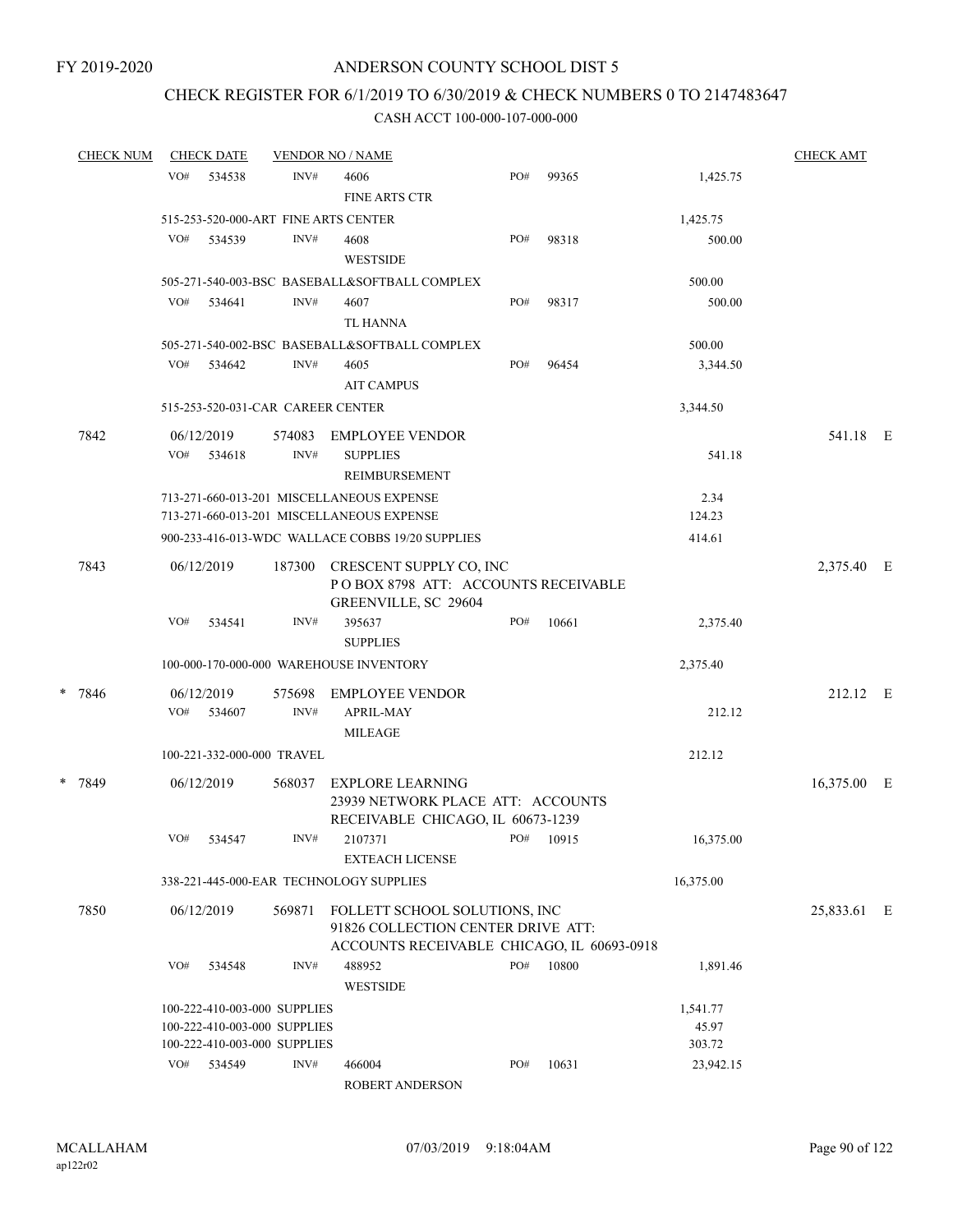## CHECK REGISTER FOR 6/1/2019 TO 6/30/2019 & CHECK NUMBERS 0 TO 2147483647

| <b>CHECK NUM</b> |      | <b>CHECK DATE</b> |                              | <b>VENDOR NO / NAME</b> |                                                                                                  |     |       | <b>CHECK AMT</b>   |             |  |
|------------------|------|-------------------|------------------------------|-------------------------|--------------------------------------------------------------------------------------------------|-----|-------|--------------------|-------------|--|
|                  |      |                   |                              |                         | 100-222-430-006-001 LIBRARY ALLOCATION<br>100-222-430-006-001 LIBRARY ALLOCATION                 |     |       | 47.99<br>23,894.16 |             |  |
|                  | 7851 |                   | 06/12/2019                   | 237555                  | <b>FORMS &amp; SUPPLY</b><br>PO BOX 563953 ATT: ACCOUNTS RECEIVABLE<br>CHARLOTTE, NC 28256       |     |       |                    | 12,130.39 E |  |
|                  |      | VO#               | 534550                       | INV#                    | 5049735<br><b>SUPPLIES</b>                                                                       | PO# | 10830 | 881.08             |             |  |
|                  |      |                   |                              |                         | 203-127-410-008-000 SUPPLIES - LD/DD/OHI                                                         |     |       | 881.08             |             |  |
|                  |      | VO#               | 534551                       | INV#                    | 5028730<br><b>SUPPLIES</b>                                                                       | PO# | 10770 | 10,357.60          |             |  |
|                  |      |                   |                              |                         | 100-000-170-000-000 WAREHOUSE INVENTORY                                                          |     |       | 10,357.60          |             |  |
|                  |      | VO#               | 534630                       | INV#                    | 5063175<br><b>SHELVING</b>                                                                       | PO# | 11004 | 855.39             |             |  |
|                  |      |                   |                              |                         | 805-221-445-000-000 TECHNOLOGY SUPPLIES/SOFTWARE                                                 |     |       | 855.39             |             |  |
|                  |      | VO#               | 534637                       | INV#                    | 5052684<br><b>SUPPLIES</b>                                                                       |     |       | 36.32              |             |  |
|                  |      |                   | 100-233-410-009-000 SUPPLIES |                         |                                                                                                  |     |       | 36.32              |             |  |
|                  | 7852 |                   | 06/12/2019                   | 565398                  | <b>EMPLOYEE VENDOR</b>                                                                           |     |       |                    | 223.06 E    |  |
|                  |      | VO#               | 534615                       | INV#                    | <b>VISTA PRINT</b><br><b>REIMBURSEMENT</b>                                                       |     |       | 78.75              |             |  |
|                  |      |                   | 100-113-410-020-000 SUPPLIES |                         |                                                                                                  |     |       | 78.75              |             |  |
|                  |      | VO#               | 534636                       | INV#                    | <b>BRKFST &amp; CAKE</b><br><b>CAREER CAMPUS</b>                                                 |     |       | 144.31             |             |  |
|                  |      |                   | 100-211-410-006-000 SUPPLIES |                         |                                                                                                  |     |       | 144.31             |             |  |
| *                | 7859 |                   | 06/12/2019                   | 566000                  | <b>HOUGHTON MIFFLIN HARCOURT</b><br>14046 COLLECTIONS CENTER DRIVE CHICAGO,<br>IL 60693          |     |       |                    | 1,489.26 E  |  |
|                  |      | VO#               | 534554                       | INV#                    | 710149442<br><b>MATERIALS</b>                                                                    | PO# | 10848 | 1,489.26           |             |  |
|                  |      |                   |                              |                         | 203-127-410-000-000 SUPPLIES- LD/DD/OHI<br>203-127-410-000-000 SUPPLIES- LD/DD/OHI               |     |       | 1,347.75<br>141.51 |             |  |
|                  | 7860 |                   | 06/12/2019                   | 272800                  | HOUSE OF TROPHIES<br>616 NORTH MURRAY AVENUE ATT: ACCOUNTS<br>RECEIVABLE ANDERSON, SC 29625-4311 |     |       |                    | 148.03 E    |  |
|                  |      | VO#               | 534583                       | INV#                    | 32419<br>MIDWAY ELEM                                                                             |     |       | 10.00              |             |  |
|                  |      |                   |                              |                         | 717-190-660-017-244 SCHOOL/CLASS DONATIONS EXPENSE                                               |     |       | 10.00              |             |  |
|                  |      | VO#               | 534635                       | INV#                    | 32418<br><b>CAREER CAMPUS</b>                                                                    |     |       | 138.03             |             |  |
|                  |      |                   | 100-115-410-001-000 SUPPLIES |                         |                                                                                                  |     |       | 138.03             |             |  |
|                  | 7861 |                   | 06/12/2019                   |                         | 276355 IPC SUPPLY, INC<br>POBOX 1987 ATT: ACCOUNTS RECEIVABLE<br>ANDERSON, SC 29622              |     |       |                    | 946.95 E    |  |
|                  |      | VO#               | 534555                       | INV#                    | 38447,38713<br><b>SUPPLIES</b>                                                                   | PO# | 10662 | 946.95             |             |  |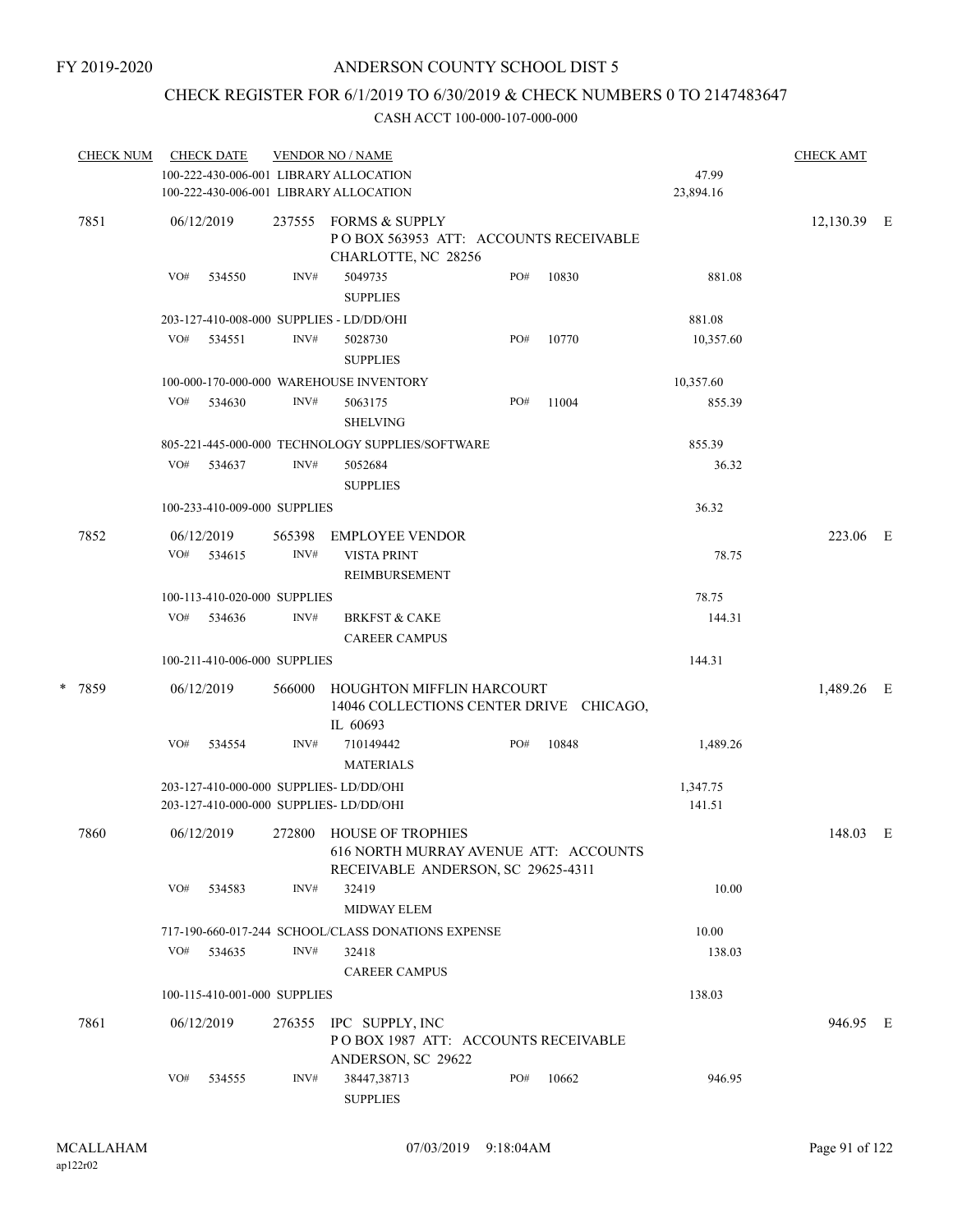## CHECK REGISTER FOR 6/1/2019 TO 6/30/2019 & CHECK NUMBERS 0 TO 2147483647

|   | <b>CHECK NUM</b> |     | <b>CHECK DATE</b>            |                                                              | <b>VENDOR NO / NAME</b>                                                                               |     |       |                  | <b>CHECK AMT</b> |  |
|---|------------------|-----|------------------------------|--------------------------------------------------------------|-------------------------------------------------------------------------------------------------------|-----|-------|------------------|------------------|--|
|   |                  |     |                              |                                                              | 100-000-170-000-000 WAREHOUSE INVENTORY                                                               |     |       | 378.78           |                  |  |
|   |                  |     |                              |                                                              | 100-000-170-000-000 WAREHOUSE INVENTORY                                                               |     |       | 568.17           |                  |  |
| * | 7864             | VO# | 06/12/2019<br>534623         | 574152<br>INV#                                               | <b>EMPLOYEE VENDOR</b><br><b>EXPENSES</b>                                                             |     |       | 389.31           | 389.31 E         |  |
|   |                  |     |                              | 713-271-660-013-220 MUSIC EXPENSE                            | REIMBURSEMENT                                                                                         |     |       | 389.31           |                  |  |
|   |                  |     | 06/12/2019                   |                                                              | 571737 EMPLOYEE VENDOR                                                                                |     |       |                  | 250.00 E         |  |
|   | 7869             | VO# | 534634                       | INV#                                                         | <b>SWEET TOOTH</b><br>REIMBURSEMENT                                                                   |     |       | 250.00           |                  |  |
|   |                  |     |                              | 100-115-410-001-000 SUPPLIES                                 | 250.00                                                                                                |     |       |                  |                  |  |
|   | 7870             | VO# | 06/12/2019<br>534527         | 574558<br>INV#                                               | <b>EMPLOYEE VENDOR</b><br><b>ILL EXPENSES</b><br>REIMBURSEMENT                                        |     |       | 172.26           | 172.26 E         |  |
|   |                  |     | 100-221-410-017-DIS SUPPLIES | 172.26                                                       |                                                                                                       |     |       |                  |                  |  |
|   | 7871             |     | 06/12/2019                   |                                                              | 570673 NATIONAL DROPOUT PREVENTION NETWORK<br>713 E. GREENVILLE ST SUITE D #108 ANDERSON,<br>SC 29621 |     |       |                  | 950.00 E         |  |
|   |                  | VO# | 534557                       | INV#                                                         | 201906DEN<br><b>REGISTRATION</b>                                                                      | PO# | 10949 | 950.00           |                  |  |
|   |                  |     |                              | 394-224-333-063-000 TRIPS/PD<br>394-224-333-063-000 TRIPS/PD |                                                                                                       |     |       | 475.00<br>475.00 |                  |  |
|   | 7878             |     | 06/12/2019                   | 463590                                                       | <b>SCHOOLMATE.COM</b><br>PO BOX 2110 ATT: ACCOUNTS RECEIVABLE<br>KEARNEY, NE 68848-2110               |     |       |                  | 1,920.00 E       |  |
|   |                  | VO# | 534560                       | INV#                                                         | 513697                                                                                                | PO# | 10832 | 1,920.00         |                  |  |
|   |                  |     |                              |                                                              | <b>PLANNERS</b>                                                                                       |     |       |                  |                  |  |
|   |                  |     |                              |                                                              | 201-112-410-012-000 SUPPLIES AND MATERIALS                                                            |     |       | 1,920.00         |                  |  |
|   | 7879             |     | 06/12/2019                   | 570099                                                       | SCHOOL SPECIALTY, INC.<br>32656 COLLECTION CENTER DR. ATT:                                            |     |       |                  | 513.16 E         |  |
|   |                  | VO# | 534561                       | INV#                                                         | ACCOUNTS RECEIVABLE CHICAGO, IL 60693-0656<br>208122909998<br>WHITEHALL ELEM                          | PO# | 10871 | 257.87           |                  |  |
|   |                  |     |                              | 100-112-410-019-0RE RELATED ARTS                             |                                                                                                       |     |       | 257.87           |                  |  |
|   |                  |     | VO# 534592                   | INV#                                                         | 208122933208<br><b>SUPPLIES</b>                                                                       | PO# | 10922 | 62.76            |                  |  |
|   |                  |     |                              |                                                              | 203-127-410-000-000 SUPPLIES-LD/DD/OHI                                                                |     |       | 62.76            |                  |  |
|   |                  |     | VO# 534593                   | INV#                                                         | 208122910308<br><b>SUPPLIES</b>                                                                       |     |       | 192.53           |                  |  |
|   |                  |     |                              | 100-147-410-013-000 SUPPLIES                                 |                                                                                                       |     |       | 192.53           |                  |  |
|   | 7880             |     | 06/12/2019                   | 575651                                                       | <b>EMPLOYEE VENDOR</b>                                                                                |     |       |                  | 127.33 E         |  |
|   |                  |     | $VO#$ 534624                 | INV#                                                         | LOWES<br>REIMBURSEMENT                                                                                |     |       | 127.33           |                  |  |
|   |                  |     |                              |                                                              | 717-190-660-017-201 MISCELLANEOUS EXPENSE                                                             |     |       | 127.33           |                  |  |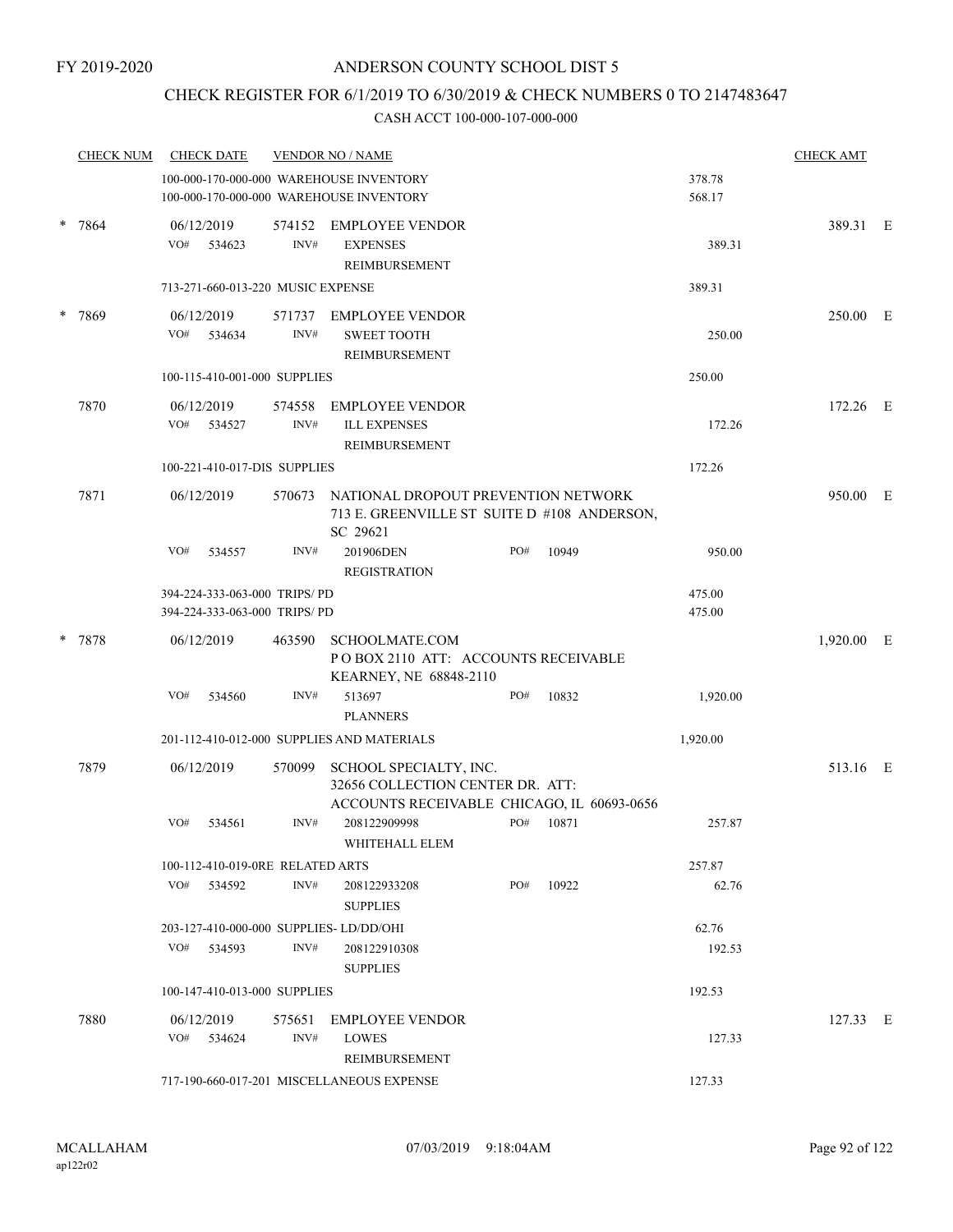#### FY 2019-2020

## ANDERSON COUNTY SCHOOL DIST 5

## CHECK REGISTER FOR 6/1/2019 TO 6/30/2019 & CHECK NUMBERS 0 TO 2147483647

|   | <b>CHECK NUM</b> | <b>CHECK DATE</b><br><b>VENDOR NO / NAME</b> |        |                                                                                     |  |     |                                          |          |            |   |
|---|------------------|----------------------------------------------|--------|-------------------------------------------------------------------------------------|--|-----|------------------------------------------|----------|------------|---|
|   | 7881             | 06/12/2019                                   | 476700 | SMITH & JONES JANITORIAL<br>WEST COLUMBIA, SC 29170                                 |  |     | 1 BILOXI SQUARE ATT: ACCOUNTS RECEIVABLE |          | 5,136.00   | E |
|   |                  | VO#<br>534563                                | INV#   | 193202<br><b>SUPPLIES</b>                                                           |  | PO# | 10599                                    | 2,568.00 |            |   |
|   |                  | 100-000-170-000-000 WAREHOUSE INVENTORY      |        |                                                                                     |  |     |                                          | 2,568.00 |            |   |
|   |                  | VO#<br>534564                                | INV#   | 193714<br><b>SUPPLIES</b>                                                           |  | PO# | 10755                                    | 2,568.00 |            |   |
|   |                  | 100-000-170-000-000 WAREHOUSE INVENTORY      |        |                                                                                     |  |     |                                          | 2,568.00 |            |   |
|   | 7882             | 06/12/2019                                   | 567940 | STRAWBRIDGE STUDIOS, INC<br>POBOX 3005 ATT: ACCOUNTS RECEIVABLE<br>DURHAM, NC 27715 |  |     |                                          |          | 1,085.00   | E |
|   |                  | VO#<br>534595                                | INV#   | 108964-6213<br><b>WEST MARKET</b>                                                   |  |     |                                          | 1,085.00 |            |   |
|   |                  | 718-271-660-018-240 YEARBOOK EXPENSE         |        |                                                                                     |  |     |                                          | 1,085.00 |            |   |
| * | 7885             | 06/12/2019                                   | 520900 | VIRCO INC<br>PO BOX 5000 CONWAY, AR 72033                                           |  |     |                                          |          | 898.80     | E |
|   |                  | VO#<br>534568                                | INV#   | 91872147<br><b>WEST MARKET</b>                                                      |  | PO# | 10861                                    | 898.80   |            |   |
|   |                  | 100-233-410-018-FUR FURNITURE                |        |                                                                                     |  |     |                                          | 898.80   |            |   |
|   | * 7888           | 06/13/2019                                   | 573966 | ALCO SOAP AND SUPPLY<br>PO BOX 1086 MOORESVILLE, NC 28115                           |  |     |                                          |          | 3,343.03 E |   |
|   |                  | VO#<br>534718                                | INV#   | 20-ANDE500<br><b>SUPPLIES</b>                                                       |  |     |                                          | 3,343.03 |            |   |
|   |                  | 600-256-410-002-CHE CHEMICAL SUPPLIES        |        |                                                                                     |  |     |                                          | 275.14   |            |   |
|   |                  | 600-256-410-003-CHE CHEMICAL SUPPLIES        |        |                                                                                     |  |     |                                          | 132.95   |            |   |
|   |                  | 600-256-410-005-CHE CHEMICAL SUPPLIES        |        |                                                                                     |  |     |                                          | 214.15   |            |   |
|   |                  | 600-256-410-005-CHE CHEMICAL SUPPLIES        |        |                                                                                     |  |     |                                          | $-35.10$ |            |   |
|   |                  | 600-256-410-006-CHE CHEMICAL SUPPLIES        |        |                                                                                     |  |     |                                          | 75.62    |            |   |
|   |                  | 600-256-410-007-CHE CHEMICAL SUPPLIES        |        |                                                                                     |  |     |                                          | 130.72   |            |   |
|   |                  | 600-256-410-008-CHE CHEMICAL SUPPLIES        |        |                                                                                     |  |     |                                          | 135.38   |            |   |
|   |                  | 600-256-410-009-CHE CHEMICAL SUPPLIES        |        |                                                                                     |  |     |                                          | 130.72   |            |   |
|   |                  | 600-256-410-010-CHE CHEMICAL SUPPLIES        |        |                                                                                     |  |     |                                          | 275.64   |            |   |
|   |                  | 600-256-410-011-CHE CHEMICAL SUPPLIES        |        |                                                                                     |  |     |                                          | 347.26   |            |   |
|   |                  | 600-256-410-012-CHE CHEMICAL SUPPLIES        |        |                                                                                     |  |     |                                          | 130.72   |            |   |
|   |                  | 600-256-410-013-CHE CHEMICAL SUPPLIES        |        |                                                                                     |  |     |                                          | 199.52   |            |   |
|   |                  | 600-256-410-014-CHE CHEMICAL SUPPLIES        |        |                                                                                     |  |     |                                          | 130.72   |            |   |
|   |                  | 600-256-410-015-CHE CHEMICAL SUPPLIES        |        |                                                                                     |  |     |                                          | 130.72   |            |   |
|   |                  | 600-256-410-016-CHE CHEMICAL SUPPLIES        |        |                                                                                     |  |     |                                          | 97.85    |            |   |
|   |                  | 600-256-410-017-CHE CHEMICAL SUPPLIES        |        |                                                                                     |  |     |                                          | 216.14   |            |   |
|   |                  | 600-256-410-018-CHE CHEMICAL SUPPLIES        |        |                                                                                     |  |     |                                          | 211.92   |            |   |
|   |                  | 600-256-410-019-CHE CHEMICAL SUPPLIES        |        |                                                                                     |  |     |                                          | 130.72   |            |   |
|   |                  | 600-256-410-020-CHE CHEMICAL SUPPLIES        |        |                                                                                     |  |     |                                          | 281.52   |            |   |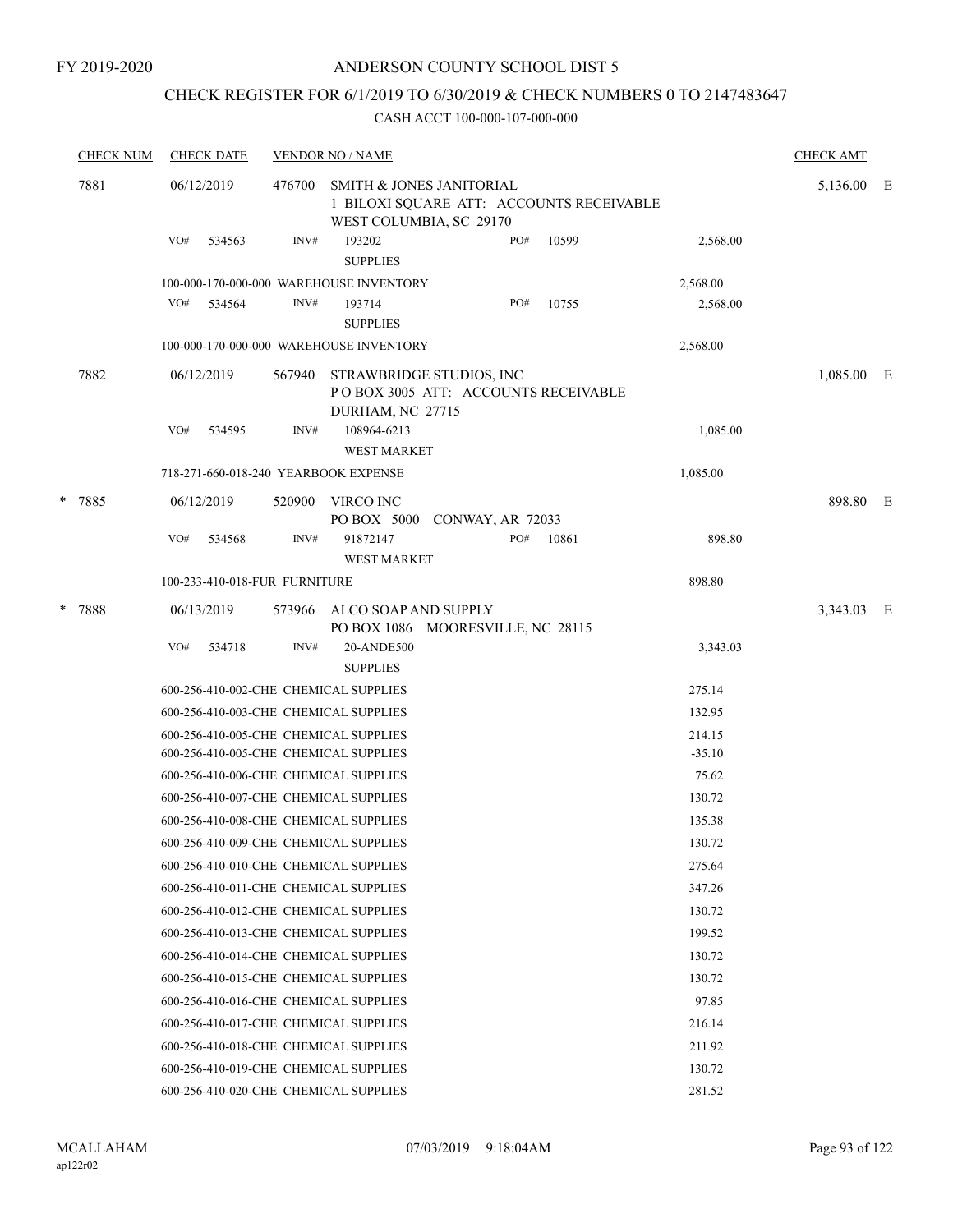## CHECK REGISTER FOR 6/1/2019 TO 6/30/2019 & CHECK NUMBERS 0 TO 2147483647

| <b>CHECK NUM</b> | <b>CHECK DATE</b> |                              |        | <b>VENDOR NO / NAME</b><br>600-256-410-021-CHE CHEMICAL SUPPLIES                            | 130.72   | <b>CHECK AMT</b> |  |
|------------------|-------------------|------------------------------|--------|---------------------------------------------------------------------------------------------|----------|------------------|--|
| 7889             | 06/13/2019        |                              | 111125 | <b>ANDERSON AWARDS</b><br>716 WHITEHALL ROAD ATT: ACCOUNTS<br>RECEIVABLE ANDERSON, SC 29625 |          | 303.08 E         |  |
|                  | VO#               | 534721                       | INV#   | <b>AWARDS</b><br><b>CONCORD ELEM</b>                                                        | 303.08   |                  |  |
|                  |                   |                              |        | 709-271-660-009-201 MISCELLANEOUS EXPENSE                                                   | 32.10    |                  |  |
|                  |                   |                              |        | 709-271-660-009-201 MISCELLANEOUS EXPENSE                                                   | 44.94    |                  |  |
|                  |                   |                              |        | 709-271-660-009-201 MISCELLANEOUS EXPENSE                                                   | 140.44   |                  |  |
|                  |                   |                              |        | 709-271-660-009-201 MISCELLANEOUS EXPENSE                                                   | 32.10    |                  |  |
|                  |                   |                              |        | 709-271-660-009-201 MISCELLANEOUS EXPENSE                                                   | 32.10    |                  |  |
|                  |                   |                              |        | 709-271-660-009-246 ELROD MEMORIAL EXPENSE                                                  | 21.40    |                  |  |
| 7890             | 06/13/2019        |                              | 572893 | ANDERSON MAGAZINE<br>POBOX 3848 ANDERSON, SC 29622                                          |          | 235.00 E         |  |
|                  | VO#               | 534720                       | INV#   | 11043<br><b>ADVERTISING</b>                                                                 | 235.00   |                  |  |
|                  |                   |                              |        | 100-263-360-000-000 PRINTING AND BINDING                                                    | 235.00   |                  |  |
| 7891             | 06/13/2019        |                              | 572720 | <b>EMPLOYEE VENDOR</b>                                                                      |          | 112.72 E         |  |
|                  | VO# 534716        |                              | INV#   | <b>INCENTIVES</b><br>REIMBURSEMENT                                                          | 112.72   |                  |  |
|                  |                   |                              |        | 283-127-410-006-000 SUPPLIES-LD/DD/OHI                                                      | 112.72   |                  |  |
| * 7893           | 06/13/2019        |                              | 574673 | <b>EMPLOYEE VENDOR</b>                                                                      |          | 662.80 E         |  |
|                  | VO# 534684        |                              | INV#   | <b>EXPENSES</b>                                                                             | 662.80   |                  |  |
|                  |                   |                              |        | REIMBURSEMENT                                                                               |          |                  |  |
|                  |                   | 100-115-410-001-000 SUPPLIES |        |                                                                                             | 212.80   |                  |  |
|                  |                   |                              |        | 701-271-660-001-823 COSMETOLOGY EXPENSE                                                     | 450.00   |                  |  |
| * 7896           | 06/13/2019        |                              | 143760 | EMPLOYEE VENDOR                                                                             |          | 314.36 E         |  |
|                  | VO# 534824        |                              | INV#   | <b>EOY LUNCH</b>                                                                            | 314.36   |                  |  |
|                  |                   |                              |        | <b>REIMBURSEMENT</b>                                                                        |          |                  |  |
|                  |                   |                              |        | 711-271-660-011-222 BUSINESS PARTNERSHIP EXPENSE                                            | 314.36   |                  |  |
| * 7904           | 06/13/2019        |                              |        | 572778 CAROLINA CAMPUS SUPPLY, INC<br>PO BOX 172573 SPARTANBURG, SC 29301                   |          | 154.76 E         |  |
|                  | VO#               | 534732                       | INV#   | 3147<br><b>ADULT ED</b>                                                                     | 154.76   |                  |  |
|                  |                   |                              |        | 723-190-660-023-911 MISCELLANEOUS- ADULT ED EXPENSE                                         | 154.76   |                  |  |
|                  |                   |                              |        |                                                                                             |          |                  |  |
| 7905             | 06/13/2019        |                              | 574515 | <b>EMPLOYEE VENDOR</b>                                                                      |          | 119.63 E         |  |
|                  | VO# 534663        |                              | INV#   | MAY-JUNE                                                                                    | 119.63   |                  |  |
|                  |                   |                              |        | <b>MILEAGE</b><br>600-256-333-000-000 TRIPS AND CONFERENCES                                 | 119.63   |                  |  |
|                  |                   |                              |        |                                                                                             |          |                  |  |
| 7906             | 06/13/2019        |                              | 568574 | CCP CROWE'S CORPORATE PROMOTIONS<br>PO BOX 2647 ANDERSON, SC 29622                          |          | 2,462.41 E       |  |
|                  | VO#               | 534838                       | INV#   | 13897<br><b>KEY HOLDERS</b>                                                                 | 2,462.41 |                  |  |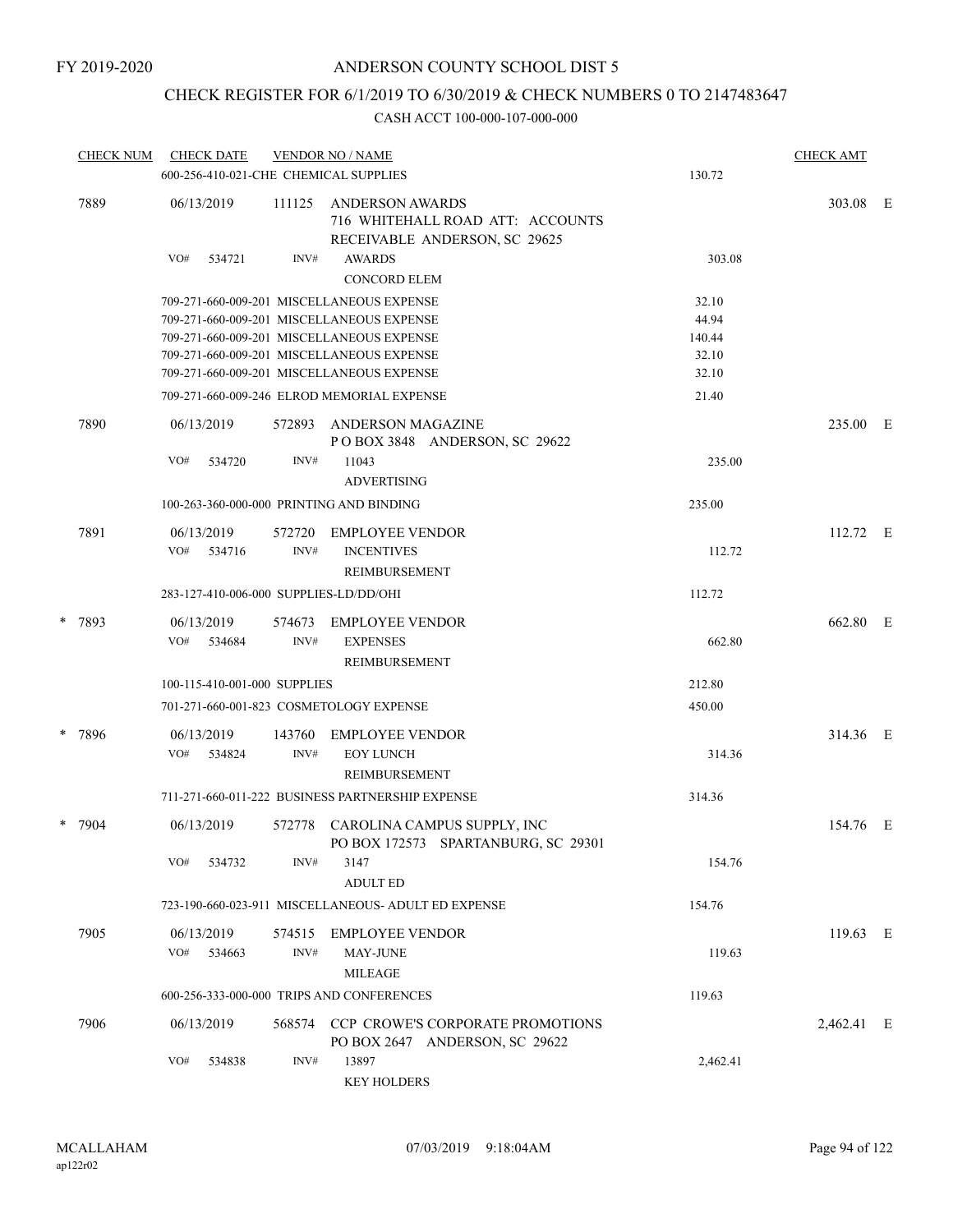## CHECK REGISTER FOR 6/1/2019 TO 6/30/2019 & CHECK NUMBERS 0 TO 2147483647

| <b>CHECK NUM</b> |     | <b>CHECK DATE</b><br>100-115-410-031-000 SUPPLIES            |                | <b>VENDOR NO / NAME</b>                                                                                           |     |       | 2,462.41       | <b>CHECK AMT</b> |  |
|------------------|-----|--------------------------------------------------------------|----------------|-------------------------------------------------------------------------------------------------------------------|-----|-------|----------------|------------------|--|
|                  |     |                                                              |                |                                                                                                                   |     |       |                |                  |  |
| * 7912           | VO# | 06/13/2019<br>534714                                         | 576022<br>INV# | EMPLOYEE VENDOR<br><b>JUNE 3-5</b><br><b>WARE SHOALS</b>                                                          |     |       | 170.17         | 170.17 E         |  |
|                  |     |                                                              |                | 267-224-333-000-PD5 TRIPS- SC STANDARDS                                                                           |     |       | 170.17         |                  |  |
| * 7915           |     | 06/13/2019                                                   |                | 569982 DSCS HOLDINGS, LLC<br>D/B/A VIRTUAL IMAGE TECHNOLOGY PO BOX<br>2200 CHARLOTTE, NC 28241-2200               |     |       |                | 2,900.00 E       |  |
|                  | VO# | 534736                                                       | INV#           | 286344<br><b>SERVICE</b>                                                                                          | PO# | 10999 | 2,900.00       |                  |  |
|                  |     | 283-126-312-000-000 CONTRACTED SERVICES                      |                | 2,900.00                                                                                                          |     |       |                |                  |  |
| 7916             |     | 06/13/2019<br>VO# 534683                                     | 226585<br>INV# | EMPLOYEE VENDOR<br><b>LOWES</b><br><b>REIMBURSEMENT</b>                                                           |     |       | 158.20         | 158.20 E         |  |
|                  |     |                                                              |                | 705-271-660-005-411 MISCELLANEOUS EXPENSE                                                                         |     |       | 158.20         |                  |  |
| 7917             |     | 06/13/2019                                                   | 569871         | FOLLETT SCHOOL SOLUTIONS, INC<br>91826 COLLECTION CENTER DRIVE ATT:<br>ACCOUNTS RECEIVABLE CHICAGO, IL 60693-0918 |     |       |                | 981.26 E         |  |
|                  | VO# | 534739                                                       | INV#           | 489876F<br>SOUTHWOOD                                                                                              |     |       | 981.26         |                  |  |
|                  |     | 100-222-410-021-000 SUPPLIES                                 |                |                                                                                                                   |     |       | 51.93          |                  |  |
|                  |     | 721-190-660-021-519 LIBRARY EXPENSE                          |                |                                                                                                                   |     |       | 929.33         |                  |  |
| 7918             |     | 06/13/2019                                                   |                | 237555 FORMS & SUPPLY<br>POBOX 563953 ATT: ACCOUNTS RECEIVABLE<br>CHARLOTTE, NC 28256                             |     |       |                | 20,150.62 E      |  |
|                  | VO# | 534740                                                       | INV#           | 5059572<br><b>SUPPLIES</b>                                                                                        |     |       | 84.26          |                  |  |
|                  |     |                                                              |                | 715-271-660-015-201 MISCELLANEOUS EXPENSE                                                                         |     |       | 84.26          |                  |  |
|                  | VO# | 534741                                                       | INV#           | 5061681<br><b>SUPPLIES</b>                                                                                        |     |       | 129.13         |                  |  |
|                  |     | 708-271-660-008-362 COPIER EXPENSE                           |                |                                                                                                                   |     |       | 129.13         |                  |  |
|                  | VO# | 534742                                                       | INV#           | CUST#2605105<br><b>SUPPLIES</b>                                                                                   |     |       | 1,557.64       |                  |  |
|                  |     | 100-112-410-009-000 SUPPLIES                                 |                |                                                                                                                   |     |       | 1,029.88       |                  |  |
|                  |     | 100-233-410-009-000 SUPPLIES<br>100-233-410-009-000 SUPPLIES |                |                                                                                                                   |     |       | 87.10<br>24.42 |                  |  |
|                  |     | 100-233-410-009-000 SUPPLIES                                 |                |                                                                                                                   |     |       | 69.09          |                  |  |
|                  |     | 100-233-410-009-000 SUPPLIES                                 |                |                                                                                                                   |     |       | 307.50         |                  |  |
|                  |     | 100-233-410-009-000 SUPPLIES<br>100-233-410-009-000 SUPPLIES |                |                                                                                                                   |     |       | 27.26<br>12.39 |                  |  |
|                  | VO# | 534743                                                       | INV#           | 498858                                                                                                            |     |       | 663.38         |                  |  |
|                  |     |                                                              |                | <b>SUPPLIES</b>                                                                                                   |     |       |                |                  |  |
|                  |     |                                                              |                |                                                                                                                   |     |       |                |                  |  |
|                  | VO# |                                                              | INV#           | 100-114-410-003-VEN SUPPLY-ADDT'L FOR LOST VENDING                                                                | PO# |       | 663.38         |                  |  |
|                  |     | 534844                                                       |                | 4983221,83045<br><b>SUPPLIES</b>                                                                                  |     | 10546 | 6,919.85       |                  |  |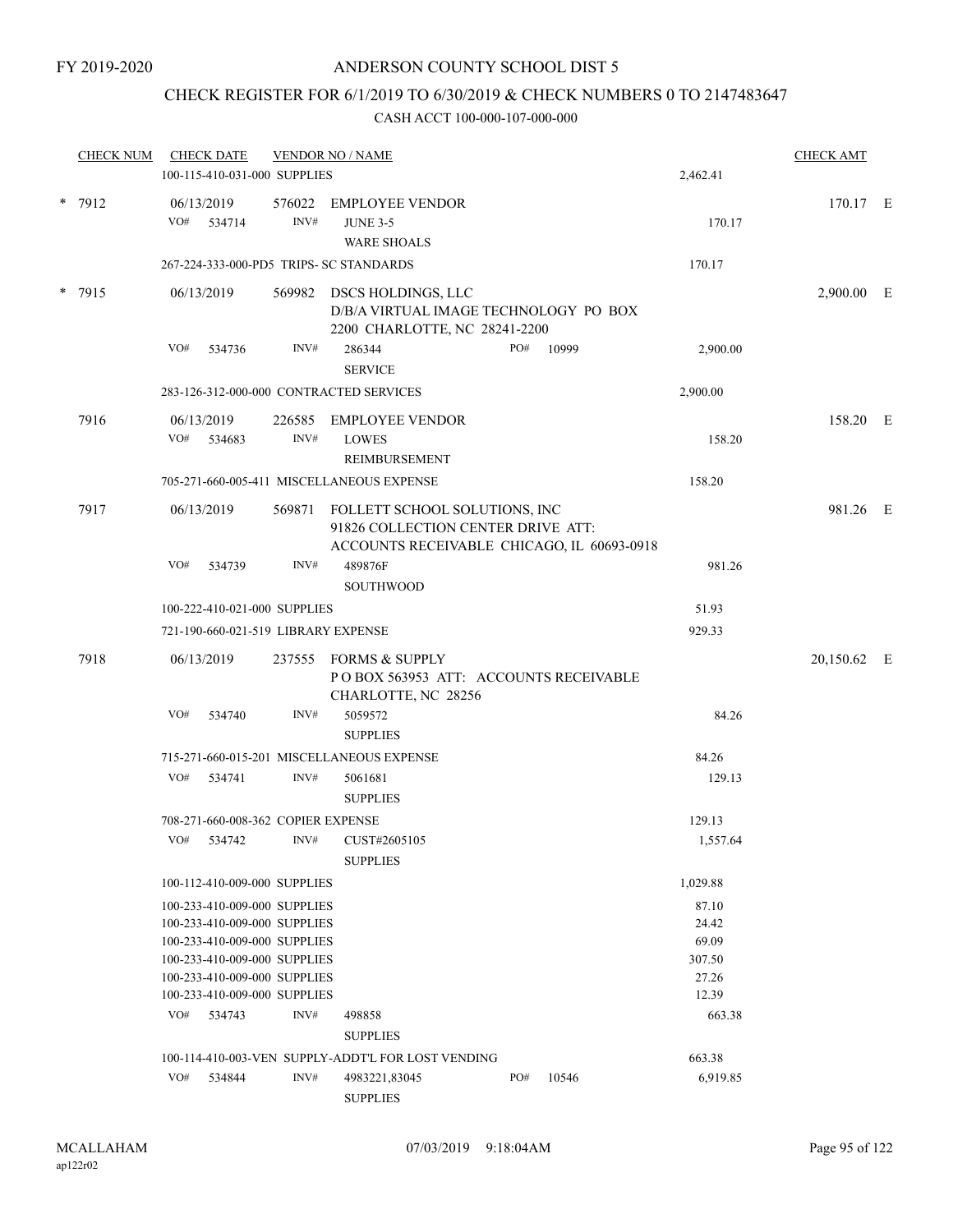# CHECK REGISTER FOR 6/1/2019 TO 6/30/2019 & CHECK NUMBERS 0 TO 2147483647

|   | <b>CHECK NUM</b> | <b>CHECK DATE</b>                       |        | <b>VENDOR NO / NAME</b>                                                                           |     |       |           | <b>CHECK AMT</b> |     |
|---|------------------|-----------------------------------------|--------|---------------------------------------------------------------------------------------------------|-----|-------|-----------|------------------|-----|
|   |                  | 100-000-170-000-000 WAREHOUSE INVENTORY |        |                                                                                                   |     |       | 378.65    |                  |     |
|   |                  | 100-000-170-000-000 WAREHOUSE INVENTORY |        |                                                                                                   |     |       | 6,541.20  |                  |     |
|   |                  | VO#<br>534845                           | INV#   | 5035864<br><b>SUPPLIES</b>                                                                        | PO# | 10813 | 1,414.01  |                  |     |
|   |                  |                                         |        | 201-112-410-016-000 SUPPLIES AND MATERIALS                                                        |     |       | 1,414.01  |                  |     |
|   |                  | VO#<br>534846                           | INV#   | PO 10528                                                                                          | PO# | 10528 | 4,546.43  |                  |     |
|   |                  |                                         |        | <b>WHSE SUPPLIES</b>                                                                              |     |       |           |                  |     |
|   |                  | 100-000-170-000-000 WAREHOUSE INVENTORY |        |                                                                                                   |     |       | 1,283.91  |                  |     |
|   |                  | 100-000-170-000-000 WAREHOUSE INVENTORY |        |                                                                                                   |     |       | 169.92    |                  |     |
|   |                  | 100-000-170-000-000 WAREHOUSE INVENTORY |        |                                                                                                   |     |       | 485.01    |                  |     |
|   |                  | 100-000-170-000-000 WAREHOUSE INVENTORY |        |                                                                                                   |     |       | 908.43    |                  |     |
|   |                  | 100-000-170-000-000 WAREHOUSE INVENTORY |        |                                                                                                   |     |       | 1,699.16  |                  |     |
|   |                  | 100-000-170-000-000 WAREHOUSE INVENTORY |        |                                                                                                   |     |       | $-424.79$ |                  |     |
|   |                  | 100-000-170-000-000 WAREHOUSE INVENTORY |        |                                                                                                   |     |       | 424.79    |                  |     |
|   |                  | VO#<br>534847                           | INV#   | 4995535<br><b>WHSE SUPPLIES</b>                                                                   | PO# | 10611 | 4,818.85  |                  |     |
|   |                  | 100-000-170-000-000 WAREHOUSE INVENTORY |        |                                                                                                   |     |       | 497.55    |                  |     |
|   |                  | 100-000-170-000-000 WAREHOUSE INVENTORY |        |                                                                                                   |     |       | 4,321.30  |                  |     |
|   |                  | VO#<br>534867                           | INV#   | 5052783                                                                                           |     |       | 17.07     |                  |     |
|   |                  |                                         |        | <b>SUPPLIES</b>                                                                                   |     |       |           |                  |     |
|   |                  |                                         |        | 719-271-660-019-201 MISCELLANEOUS EXPENSE                                                         |     |       | 17.07     |                  |     |
| * | 7920             | 06/13/2019                              | 565398 | <b>EMPLOYEE VENDOR</b>                                                                            |     |       |           | 319.04 E         |     |
|   |                  | VO#<br>534832                           | INV#   | <b>EYEGLASSES</b>                                                                                 |     |       | 319.04    |                  |     |
|   |                  |                                         |        | REIMBURSEMENT                                                                                     |     |       |           |                  |     |
|   |                  | 706-271-660-006-461 ANGEL TREE EXPENSE  |        |                                                                                                   |     |       | 319.04    |                  |     |
|   | 7921             | 06/13/2019                              | 564031 | <b>GLOVES PLUS INC</b><br>227 NEELY FERRY ROAD ATT: ACCOUNTS<br>RECEIVABLE SIMPSONVILLE, SC 29680 |     |       |           | 1,781.20 E       |     |
|   |                  | VO#<br>534848                           | INV#   | 139311<br><b>WHSE SUPPLIES</b>                                                                    | PO# | 10737 | 1,781.20  |                  |     |
|   |                  | 100-000-170-000-000 WAREHOUSE INVENTORY |        |                                                                                                   |     |       | 1,776.20  |                  |     |
|   |                  | 100-000-170-000-000 WAREHOUSE INVENTORY |        |                                                                                                   |     |       | 5.00      |                  |     |
|   | 7922             | 06/13/2019                              | 251600 | <b>GOPHER SPORT</b>                                                                               |     |       |           | 1,015.16         | – E |
|   |                  |                                         |        | POBOX 1450 NW5634 ATT: ACCOUNTS<br>RECEIVABLE MINNEAPOLIS, MN 55485-5634                          |     |       |           |                  |     |
|   |                  | VO#<br>534746                           | INV#   | 9609292                                                                                           |     |       | 1,015.16  |                  |     |
|   |                  |                                         |        | <b>SUPPLIES</b>                                                                                   |     |       |           |                  |     |
|   |                  | 100-113-410-020-000 SUPPLIES            |        |                                                                                                   |     |       | 15.16     |                  |     |
|   |                  | 100-113-410-020-OPE PE SUPPLIES         |        |                                                                                                   |     |       | 1,000.00  |                  |     |
|   | * 7924           | 06/13/2019                              | 572395 | <b>EMPLOYEE VENDOR</b>                                                                            |     |       |           | 112.82 E         |     |
|   |                  | VO#<br>534669                           | INV#   | <b>FEB-JUNE</b>                                                                                   |     |       | 112.82    |                  |     |
|   |                  |                                         |        | <b>MILEAGE</b>                                                                                    |     |       |           |                  |     |
|   |                  | 283-223-333-000-000 TRIPS/MILEAGE       |        |                                                                                                   |     |       | 112.82    |                  |     |
|   | * 7926           | 06/13/2019                              |        | 573279 HERSHEY CREAMERY COMPANY                                                                   |     |       |           | 530.46 E         |     |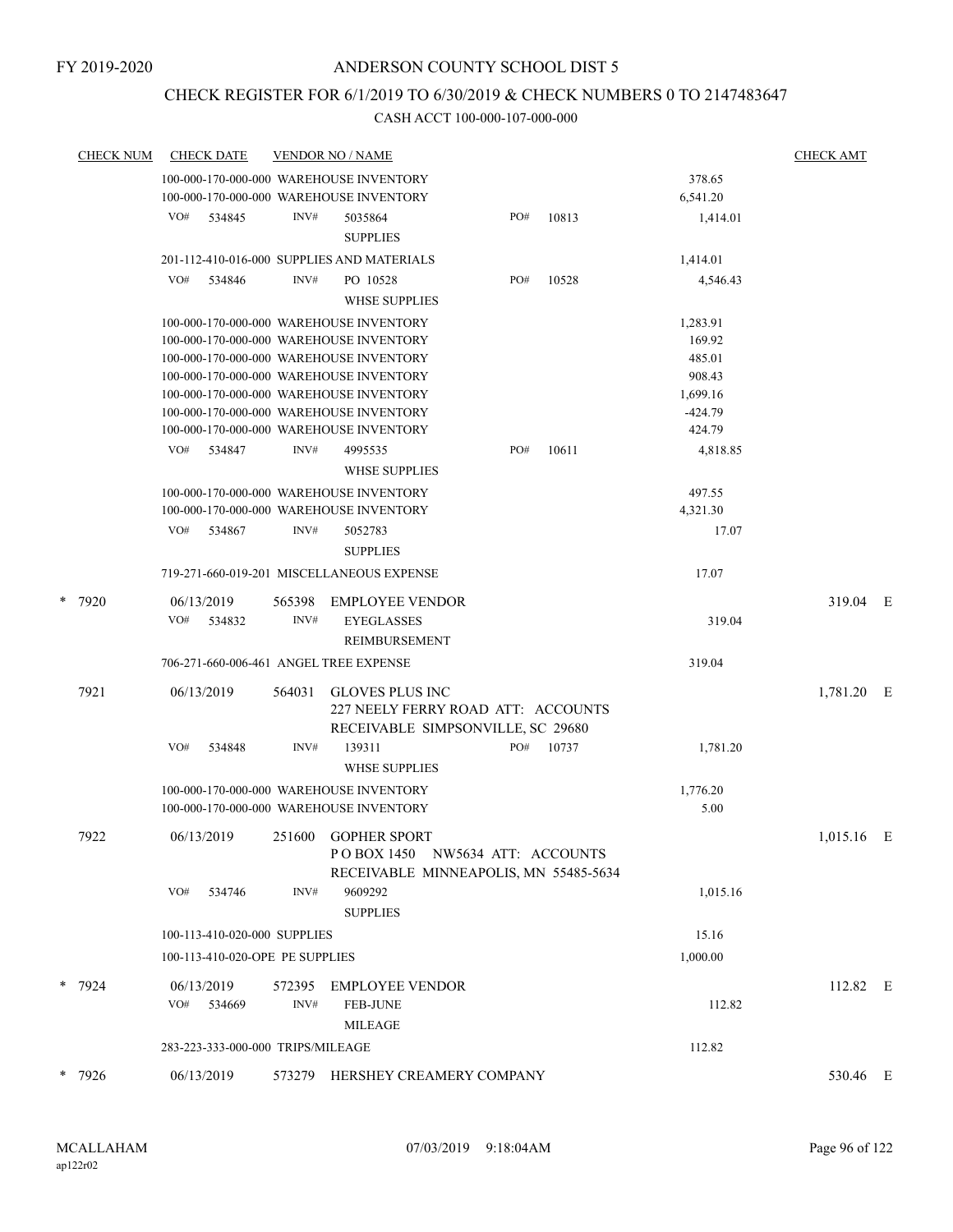## CHECK REGISTER FOR 6/1/2019 TO 6/30/2019 & CHECK NUMBERS 0 TO 2147483647

| <b>CHECK NUM</b> | <b>CHECK DATE</b>                    |        | <b>VENDOR NO / NAME</b>                             |          | <b>CHECK AMT</b> |  |
|------------------|--------------------------------------|--------|-----------------------------------------------------|----------|------------------|--|
|                  |                                      |        | 301 S CAMERON STREET HARRISBURG, PA                 |          |                  |  |
|                  |                                      |        | 17101-2815                                          |          |                  |  |
|                  | VO#<br>534748                        | INV#   | MAY 2019                                            | 332.64   |                  |  |
|                  |                                      |        | <b>ROBERT ANDERSON</b>                              |          |                  |  |
|                  | 600-256-460-006-000 FOOD             |        |                                                     | 243.84   |                  |  |
|                  | 600-256-460-006-000 FOOD             |        |                                                     | 88.80    |                  |  |
|                  | VO# 534749                           | INV#   | <b>MAY 2019</b>                                     | 105.60   |                  |  |
|                  |                                      |        | <b>MCLEES ELEM</b>                                  |          |                  |  |
|                  | 600-256-460-008-000 FOOD             |        |                                                     | 105.60   |                  |  |
|                  | VO#<br>534750                        | INV#   | <b>MAY 2019</b>                                     | 42.24    |                  |  |
|                  |                                      |        | <b>MCCANTS</b>                                      |          |                  |  |
|                  | 600-256-460-005-000 FOOD             |        |                                                     | 42.24    |                  |  |
|                  | VO# 534751                           | INV#   | <b>MAY 2019</b>                                     | 49.98    |                  |  |
|                  |                                      |        | <b>GLENVIEW</b>                                     |          |                  |  |
|                  | 600-256-460-020-000 FOOD             |        |                                                     | 49.98    |                  |  |
| * 7930           | 06/13/2019                           | 300176 | <b>JOSTENS INC</b>                                  |          | 16,097.36 E      |  |
|                  |                                      |        | 21336 NETWORK PLACE ATT: ACCOUNTS                   |          |                  |  |
|                  |                                      |        | RECEIVABLE CHICAGO, IL 60673                        |          |                  |  |
|                  | VO#<br>534753                        | INV#   | 1172882                                             | 7,050.99 |                  |  |
|                  |                                      |        | GLENVIEW #43661                                     |          |                  |  |
|                  | 720-271-660-020-552 YEARBOOK EXPENSE |        |                                                     | 7,050.99 |                  |  |
|                  | VO#<br>534754                        | INV#   | 1167520                                             | 7,391.32 |                  |  |
|                  |                                      |        | <b>CENTERVILLE</b>                                  |          |                  |  |
|                  | 707-190-660-007-240 YEARBOOK EXPENSE |        |                                                     | 7,391.32 |                  |  |
|                  | VO#<br>534755                        | INV#   | 23342215                                            | 1.90     |                  |  |
|                  |                                      |        | <b>DIPLOMAS</b>                                     |          |                  |  |
|                  |                                      |        | 100-114-410-000-000 SUPPLIES AND MATERIALS          | 1.90     |                  |  |
|                  | VO# 534756                           | INV#   | 23315661                                            | 1,653.15 |                  |  |
|                  |                                      |        | <b>ADULT ED</b>                                     |          |                  |  |
|                  |                                      |        | 723-190-660-023-911 MISCELLANEOUS- ADULT ED EXPENSE | 1,653.15 |                  |  |
|                  |                                      |        |                                                     |          |                  |  |
| * 7937           | 06/13/2019                           | 565441 | <b>EMPLOYEE VENDOR</b>                              |          | 101.44 E         |  |
|                  | VO#<br>534686                        | INV#   | <b>LOWES</b>                                        | 101.44   |                  |  |
|                  |                                      |        | REIMBURSEMENT                                       |          |                  |  |
|                  |                                      |        | 701-271-660-001-833 ENGINEERING - LOCKE EXPENSE     | 101.44   |                  |  |
| * 7939           | 06/13/2019                           | 340065 | EMPLOYEE VENDOR                                     |          | 208.00 E         |  |
|                  | VO# 534819                           | INV#   | <b>JUNE 5-6</b>                                     | 70.66    |                  |  |
|                  |                                      |        | <b>GRADUATION</b>                                   |          |                  |  |
|                  | 100-221-333-000-TST TESTING TRAVEL   |        |                                                     | 70.66    |                  |  |
|                  | VO# 534820                           | INV#   | JUNE 10                                             | 137.34   |                  |  |
|                  |                                      |        | <b>COLUMBIA</b>                                     |          |                  |  |
|                  | 100-221-333-000-TST TESTING TRAVEL   |        |                                                     | 137.34   |                  |  |
|                  |                                      |        |                                                     |          |                  |  |
| 7940             | 06/13/2019                           |        | 346070 EMPLOYEE VENDOR                              |          | 382.14 E         |  |
|                  | VO# 534691                           | INV#   | PIZZA                                               | 382.14   |                  |  |
|                  |                                      |        | REIMBURSEMENT                                       |          |                  |  |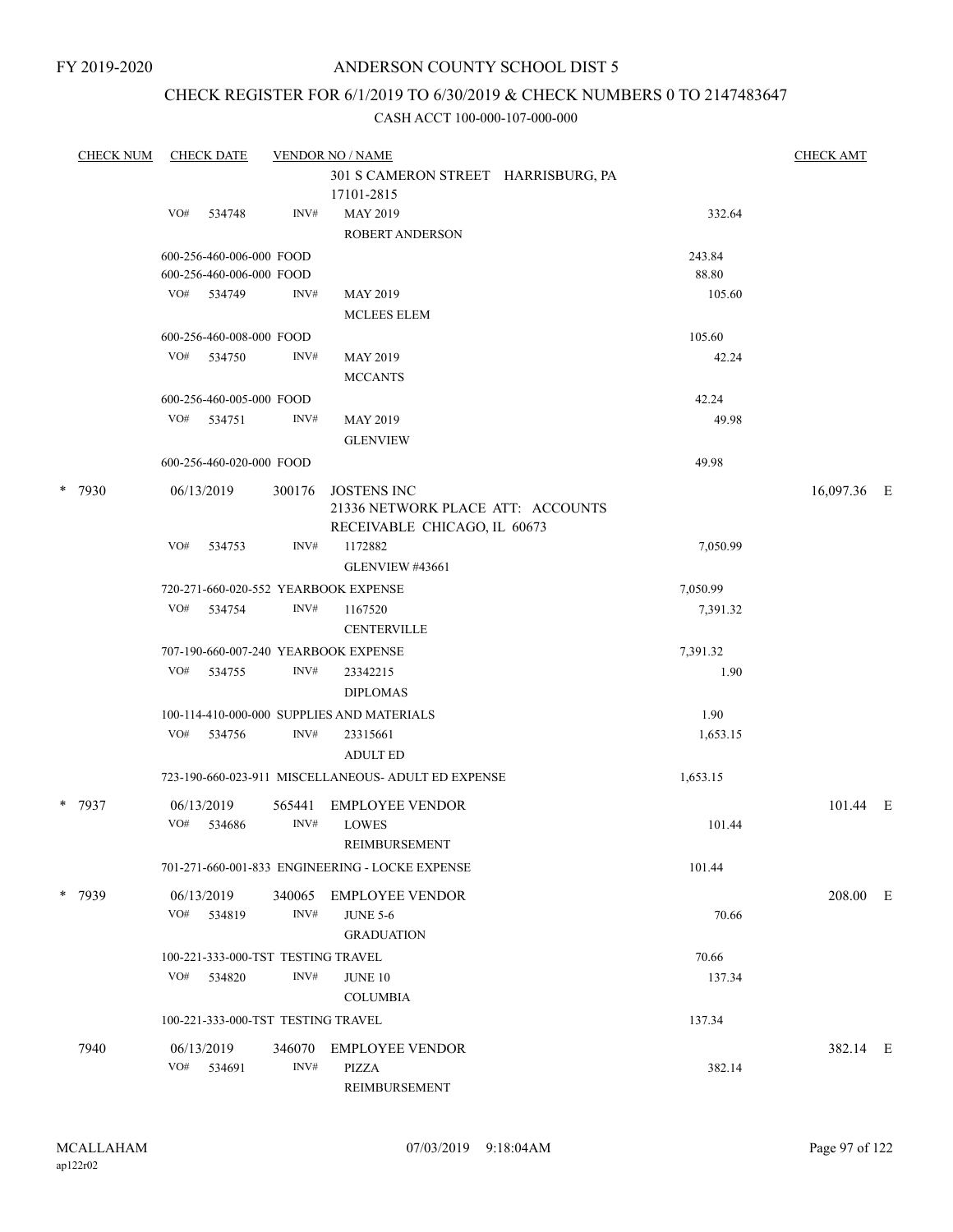## CHECK REGISTER FOR 6/1/2019 TO 6/30/2019 & CHECK NUMBERS 0 TO 2147483647

|   | <b>CHECK NUM</b> | <b>CHECK DATE</b>                    |                | <b>VENDOR NO / NAME</b><br>710-271-660-010-201 MISCELLANEOUS EXPENSE                                        | 382.14          | <b>CHECK AMT</b> |  |  |
|---|------------------|--------------------------------------|----------------|-------------------------------------------------------------------------------------------------------------|-----------------|------------------|--|--|
|   | 7941             | 06/13/2019                           |                | 568354 MCKAY, ZORN & ASSOCIATES, PA<br>110 FEDERAL STREET STE 5-C ANDERSON, SC<br>29625                     |                 | 7,883.36 E       |  |  |
|   |                  | VO#<br>534761                        | INV#           | 1465.0519<br><b>SOUTHWOOD</b>                                                                               | 7,883.36        |                  |  |  |
|   |                  | 515-253-520-000-ART FINE ARTS CENTER |                |                                                                                                             | 7,883.36        |                  |  |  |
|   | 7942             | 06/13/2019<br>VO# 534685             | 575326<br>INV# | EMPLOYEE VENDOR<br><b>EOY SUPPLIES</b><br>REIMBURSEMENT                                                     | 304.64          | 304.64 E         |  |  |
|   |                  |                                      |                | 709-271-660-009-201 MISCELLANEOUS EXPENSE                                                                   | 304.64          |                  |  |  |
| * | 7944             | 06/13/2019<br>VO#<br>534693          | 363600<br>INV# | <b>EMPLOYEE VENDOR</b><br><b>JUNE 10</b><br><b>COLUMBIA</b>                                                 | 106.82          | 106.82 E         |  |  |
|   |                  |                                      |                | 201-223-333-000-000 TRIPS- ADMIN/ HOMELESS LIAISON                                                          | 106.82          |                  |  |  |
|   | $* 7946$         | 06/13/2019<br>VO#<br>534873          | 572025<br>INV# | EMPLOYEE VENDOR<br><b>ONLINE COURSE</b><br>REIMBURSEMENT                                                    | 645.00          | 729.00 E         |  |  |
|   |                  | VO#<br>534874                        | INV#           | 100-224-312-000-000 STAFF DEV. - PURCHASED SERVICES<br><b>MANUALS</b><br>REIMBURSEMENT                      | 645.00<br>84.00 |                  |  |  |
|   |                  |                                      |                | 100-224-312-000-000 STAFF DEV. - PURCHASED SERVICES                                                         | 84.00           |                  |  |  |
|   | 7947             | 06/13/2019<br>VO#<br>534834          | 572183<br>INV# | <b>EMPLOYEE VENDOR</b><br><b>EXPENSES</b><br>REIMBURSEMENT                                                  | 472.06          | 472.06 E         |  |  |
|   |                  |                                      |                | 100-221-410-000-000 SUPPLIES AND MATERIALS                                                                  | 295.27          |                  |  |  |
|   |                  |                                      |                | 100-221-410-000-SNA MEETING SNACKS/SUPPLIES                                                                 | 176.79          |                  |  |  |
|   | * 7953           | 06/13/2019<br>VO#<br>534677          | 574905<br>INV# | <b>EMPLOYEE VENDOR</b><br><b>MARCH-JUNE</b><br><b>MILEAGE</b>                                               | 104.21          | 104.21 E         |  |  |
|   |                  |                                      |                | 100-213-333-000-000 TRIPS AND CONFERENCES                                                                   | 104.21          |                  |  |  |
|   | * 7957           | 06/13/2019                           |                | 462725 SCHOLASTIC BOOK CLUBS, INC<br>POBOX 3745 ATT: ACCOUNTS RECEIVABLE<br>JEFFERSON CITY, MO 65102-3720   |                 | 5,807.43 E       |  |  |
|   |                  | VO#<br>534780                        | INV#           | W3972695BF<br><b>CONCORD ELEM</b>                                                                           | 5,807.43        |                  |  |  |
|   |                  | 709-271-660-009-305 LIBRARY EXPENSE  |                |                                                                                                             | 5,807.43        |                  |  |  |
|   | 7958             | 06/13/2019                           | 463000         | SCHOLASTIC INC/SCHOLASTIC MAGAZINES<br>POBOX 3725 ATT: ACCOUNTS RECEIVABLE<br>JEFFERSON CITY, MO 65102-3725 |                 | 9,290.22 E       |  |  |
|   |                  | VO#<br>534781                        | INV#           | M6753977 5<br>PO#<br>10656<br>ACCT 29622705                                                                 | 9,290.22        |                  |  |  |
|   |                  |                                      |                | 201-112-410-014-000 SUPPLIES AND MATERIALS                                                                  | 9,290.22        |                  |  |  |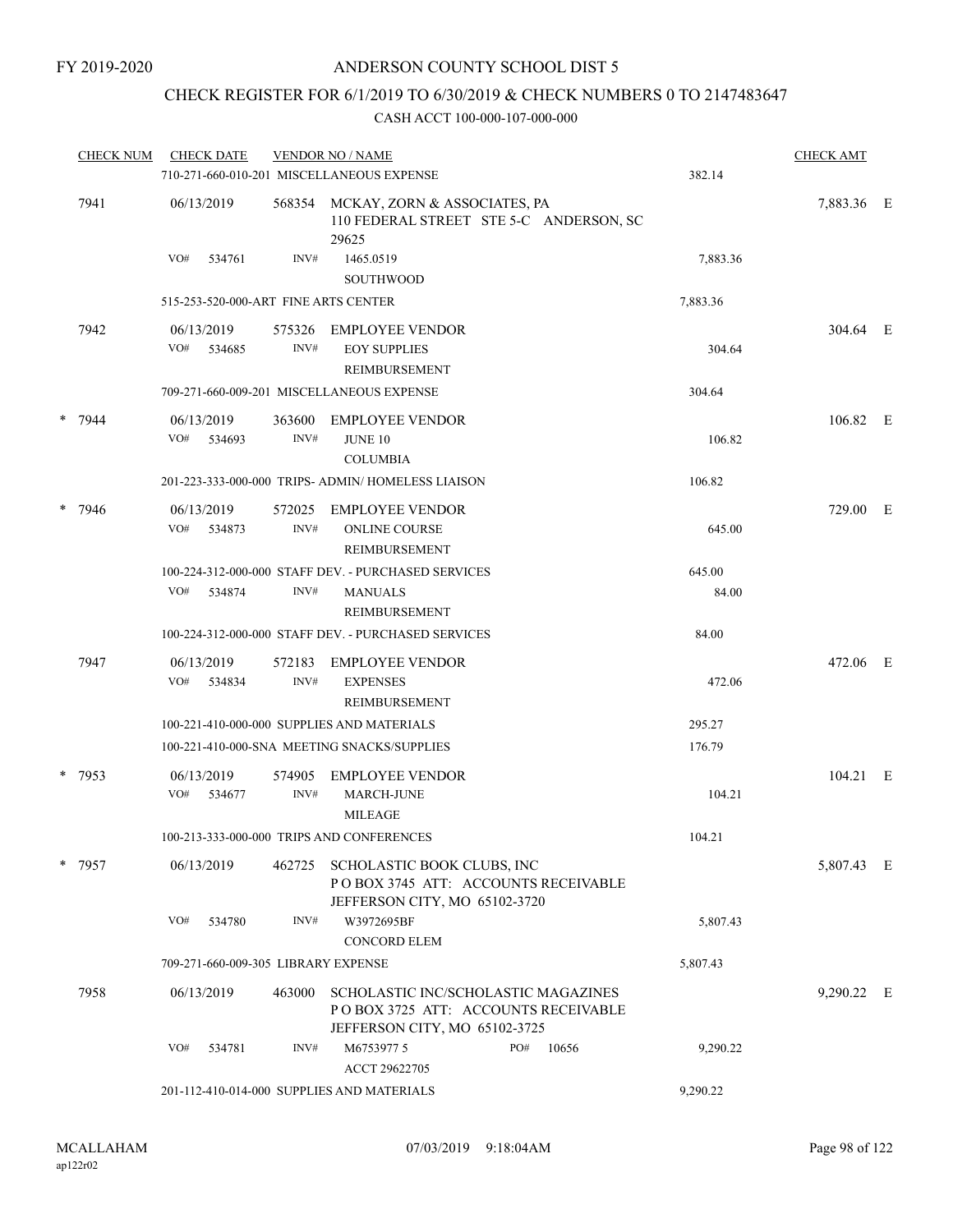## CHECK REGISTER FOR 6/1/2019 TO 6/30/2019 & CHECK NUMBERS 0 TO 2147483647

|        | <b>CHECK NUM</b> | <b>CHECK DATE</b>                      |                                                                                                            | <b>VENDOR NO / NAME</b>                                                                      | <b>CHECK AMT</b> |           |          |              |  |
|--------|------------------|----------------------------------------|------------------------------------------------------------------------------------------------------------|----------------------------------------------------------------------------------------------|------------------|-----------|----------|--------------|--|
|        | 7959             | 06/13/2019                             |                                                                                                            | 566032 SCHOOL OUTFITTERS<br>PO BOX 638517 CINCINNATI, OH 45263-8517                          |                  |           |          | 628.95 E     |  |
|        |                  | VO#<br>534782                          | INV#                                                                                                       | 11206021<br><b>SOUTH FANT</b>                                                                | PO#              | 10892     | 628.95   |              |  |
|        |                  | 203-127-410-000-000 SUPPLIES-LD/DD/OHI |                                                                                                            |                                                                                              |                  |           | 628.95   |              |  |
|        | 7960             | 06/13/2019                             | 570099                                                                                                     | SCHOOL SPECIALTY, INC.<br>32656 COLLECTION CENTER DR. ATT:                                   |                  |           |          | 299.60 E     |  |
|        |                  |                                        |                                                                                                            | ACCOUNTS RECEIVABLE CHICAGO, IL 60693-0656                                                   |                  |           |          |              |  |
|        |                  | VO#<br>534783                          | INV#                                                                                                       | 208122953809<br>CONCORD                                                                      |                  |           | 299.60   |              |  |
|        |                  | 100-111-410-009-000 SUPPLIES           |                                                                                                            |                                                                                              |                  |           | 299.60   |              |  |
|        | 7961             | 06/13/2019                             | 468850                                                                                                     | <b>EMPLOYEE VENDOR</b>                                                                       |                  |           |          | 313.15 E     |  |
|        |                  | VO#<br>534692                          | INV#                                                                                                       | <b>SKINS</b><br><b>REIMBURSEMENT</b>                                                         |                  |           | 313.15   |              |  |
|        |                  |                                        |                                                                                                            | 714-271-660-014-201 MISCELLANEOUS EXPENSE                                                    |                  |           | 313.15   |              |  |
|        | $* 7963$         | 06/13/2019                             |                                                                                                            | 574734 EMPLOYEE VENDOR                                                                       |                  |           |          | 244.66 E     |  |
|        |                  | VO# 534670                             | INV#                                                                                                       | <b>MAY-JUNE</b><br><b>MILEAGE</b>                                                            |                  |           | 244.66   |              |  |
|        |                  | 283-223-333-000-000 TRIPS/MILEAGE      |                                                                                                            |                                                                                              |                  |           | 244.66   |              |  |
| * 7965 | 06/13/2019       | 476700                                 | <b>SMITH &amp; JONES JANITORIAL</b><br>1 BILOXI SQUARE ATT: ACCOUNTS RECEIVABLE<br>WEST COLUMBIA, SC 29170 |                                                                                              |                  |           | 885.96 E |              |  |
|        |                  | VO#<br>534859                          | INV#                                                                                                       | 193794<br><b>WHSE SUPPLIES</b>                                                               | PO#              | 10741     | 885.96   |              |  |
|        |                  |                                        |                                                                                                            | 100-000-170-000-000 WAREHOUSE INVENTORY                                                      |                  |           | 885.96   |              |  |
|        | 7966             | 06/13/2019                             | 563982                                                                                                     | <b>SOUTHEASTERN PAPER GROUP</b>                                                              |                  |           |          | $1,065.27$ E |  |
|        |                  |                                        |                                                                                                            | PO BOX 890671 ATT: ACCOUNTS RECEIVABLE<br>CHARLOTTE, NC 28289-0671                           |                  |           |          |              |  |
|        |                  | VO#<br>534860                          | INV#                                                                                                       | 4520644<br><b>SUPPLIES</b>                                                                   | PO#              | 10952     | 1,000.36 |              |  |
|        |                  |                                        |                                                                                                            | 100-000-170-000-000 WAREHOUSE INVENTORY                                                      |                  |           | 1,000.36 |              |  |
|        |                  | VO# 534861                             |                                                                                                            | $INV#$ 4461162<br><b>SUPPLIES</b>                                                            |                  | PO# 10548 | 142.27   |              |  |
|        |                  |                                        |                                                                                                            | 100-000-170-000-000 WAREHOUSE INVENTORY                                                      |                  |           | 142.27   |              |  |
|        |                  | VO#<br>534862                          | INV#                                                                                                       | 4292339<br><b>CREDIT</b>                                                                     |                  |           | $-77.36$ |              |  |
|        |                  |                                        |                                                                                                            | 100-000-170-000-000 WAREHOUSE INVENTORY                                                      |                  |           | $-77.36$ |              |  |
|        | * 7969           | 06/13/2019                             | 568718                                                                                                     | THE READING WAREHOUSE<br>PO BOX 41328 ATT: ACCOUNTS RECEIVABLE<br>NORTH CHARLESTON, SC 29423 |                  |           |          | 17,136.00 E  |  |
|        |                  | VO#<br>534800                          | INV#                                                                                                       | 192519<br>WHITEHALL ELEM                                                                     | PO#              | 10584     | 8,464.00 |              |  |
|        |                  | 201-188-410-000-000 SUPPLIES- PAT      |                                                                                                            |                                                                                              |                  |           | 8,464.00 |              |  |
|        |                  | VO# 534801                             | INV#                                                                                                       | 192520                                                                                       | PO#              | 10585     | 8,672.00 |              |  |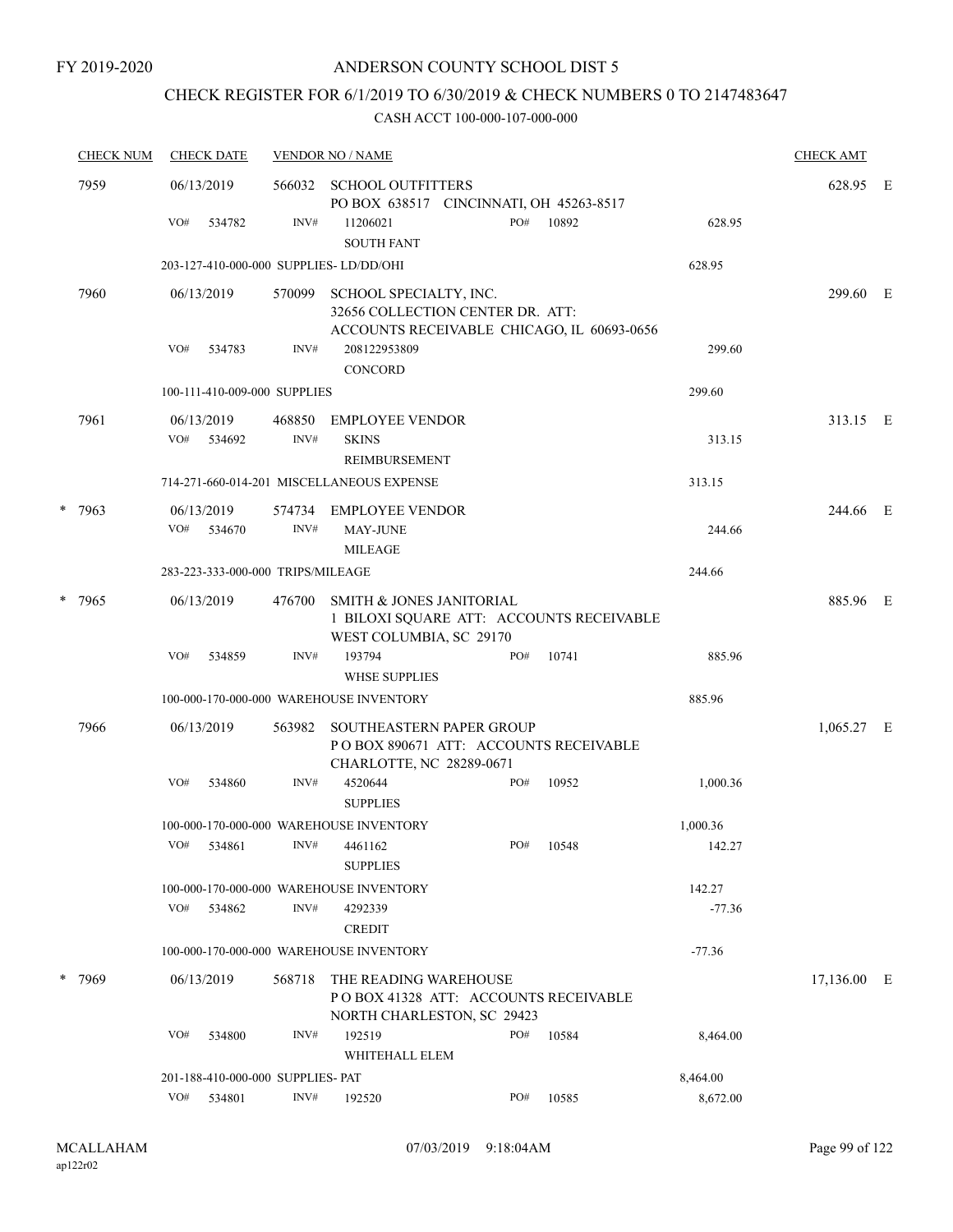## CHECK REGISTER FOR 6/1/2019 TO 6/30/2019 & CHECK NUMBERS 0 TO 2147483647

|        | <b>CHECK NUM</b> | <b>CHECK DATE</b>                 |                | <b>VENDOR NO / NAME</b>                                                                                 |          | <b>CHECK AMT</b> |  |
|--------|------------------|-----------------------------------|----------------|---------------------------------------------------------------------------------------------------------|----------|------------------|--|
|        |                  |                                   |                | NEVITT FOREST                                                                                           |          |                  |  |
|        |                  | 201-188-410-000-000 SUPPLIES- PAT |                |                                                                                                         | 8,672.00 |                  |  |
|        | * 7972           | 06/13/2019<br>VO# 534830          | 574608<br>INV# | EMPLOYEE VENDOR<br><b>STAFF LUNCH</b><br>REIMBURSEMENT                                                  | 124.32   | 124.32 E         |  |
|        |                  | 100-113-410-020-000 SUPPLIES      |                |                                                                                                         | 124.32   |                  |  |
|        | * 7975           | 06/13/2019<br>VO#<br>534665       | 574771<br>INV# | <b>EMPLOYEE VENDOR</b><br><b>MAY-JUNE</b><br><b>MILEAGE</b>                                             | 120.99   | 120.99 E         |  |
|        |                  | 283-223-333-000-000 TRIPS/MILEAGE |                |                                                                                                         | 120.99   |                  |  |
| $\ast$ | 7978             | 06/19/2019                        |                | 572731 ACCO BRANDS USA LLC<br>PO BOX 203412 DALLAS, TX 75320-3412                                       |          | 929.19 E         |  |
|        |                  | VO#<br>534897                     | INV#           | 2838459<br><b>LAMINATING FILM</b>                                                                       | 929.19   |                  |  |
|        |                  |                                   |                | 708-271-660-008-201 MISCELLANEOUS EXPENSE                                                               | 929.19   |                  |  |
|        | 7979             | 06/19/2019                        | 111125         | ANDERSON AWARDS<br>716 WHITEHALL ROAD ATT: ACCOUNTS<br>RECEIVABLE ANDERSON, SC 29625                    |          | 279.27 E         |  |
|        |                  | VO#<br>534910                     | INV#           | $06-11-19$<br><b>GLENVIEW</b>                                                                           | 38.52    |                  |  |
|        |                  |                                   |                | 720-271-660-020-411 MISCELLANEOUS EXPENSE                                                               | 38.52    |                  |  |
|        |                  | VO#<br>534966                     | INV#           | 05/20/19<br>AWARD                                                                                       | 240.75   |                  |  |
|        |                  | 100-114-410-003-001 BAND SUPPLIES |                |                                                                                                         | 240.75   |                  |  |
| $\ast$ | 7981             | 06/19/2019                        | 114225         | ANDERSON RESTAURANT EQUIPMENT<br>112 EAST MAULDIN STREET ATT: ACCOUNTS<br>RECEIVABLE ANDERSON, SC 29621 |          | 320.53 E         |  |
|        |                  | VO#<br>534925                     | INV#           | 55463<br><b>SUPPLIES</b>                                                                                | 279.98   |                  |  |
|        |                  | 600-256-410-000-000 SUPPLIES      |                |                                                                                                         | 279.98   |                  |  |
|        |                  | VO#<br>534926                     | INV#           | 55116<br><b>SUPPLIES</b>                                                                                | 40.55    |                  |  |
|        |                  | 600-256-410-003-000 SUPPLIES      |                |                                                                                                         | 40.55    |                  |  |
|        | 7982             | 06/19/2019                        | 126675         | <b>ATTAWAY INC</b><br>POBOX 302 ATT: ACCOUNTS RECEIVABLE<br>ANDERSON, SC 29622                          |          | 1,904.60 E       |  |
|        |                  | VO#<br>534918                     | INV#           | 00-222290<br><b>PROGRAMS</b>                                                                            | 1,904.60 |                  |  |
|        |                  |                                   |                | 100-114-410-003-VEN SUPPLY-ADDT'L FOR LOST VENDING                                                      | 1,904.60 |                  |  |
|        | 7983             | 06/19/2019                        | 575109         | <b>EMPLOYEE VENDOR</b>                                                                                  |          | 910.71 E         |  |
|        |                  | VO#<br>534990                     | INV#           | 06/03-06/06/19<br><b>CHARLESTON</b>                                                                     | 910.71   |                  |  |
|        |                  |                                   |                | 880-224-333-000-000 TRIPS AND CONFERENCES                                                               | 910.71   |                  |  |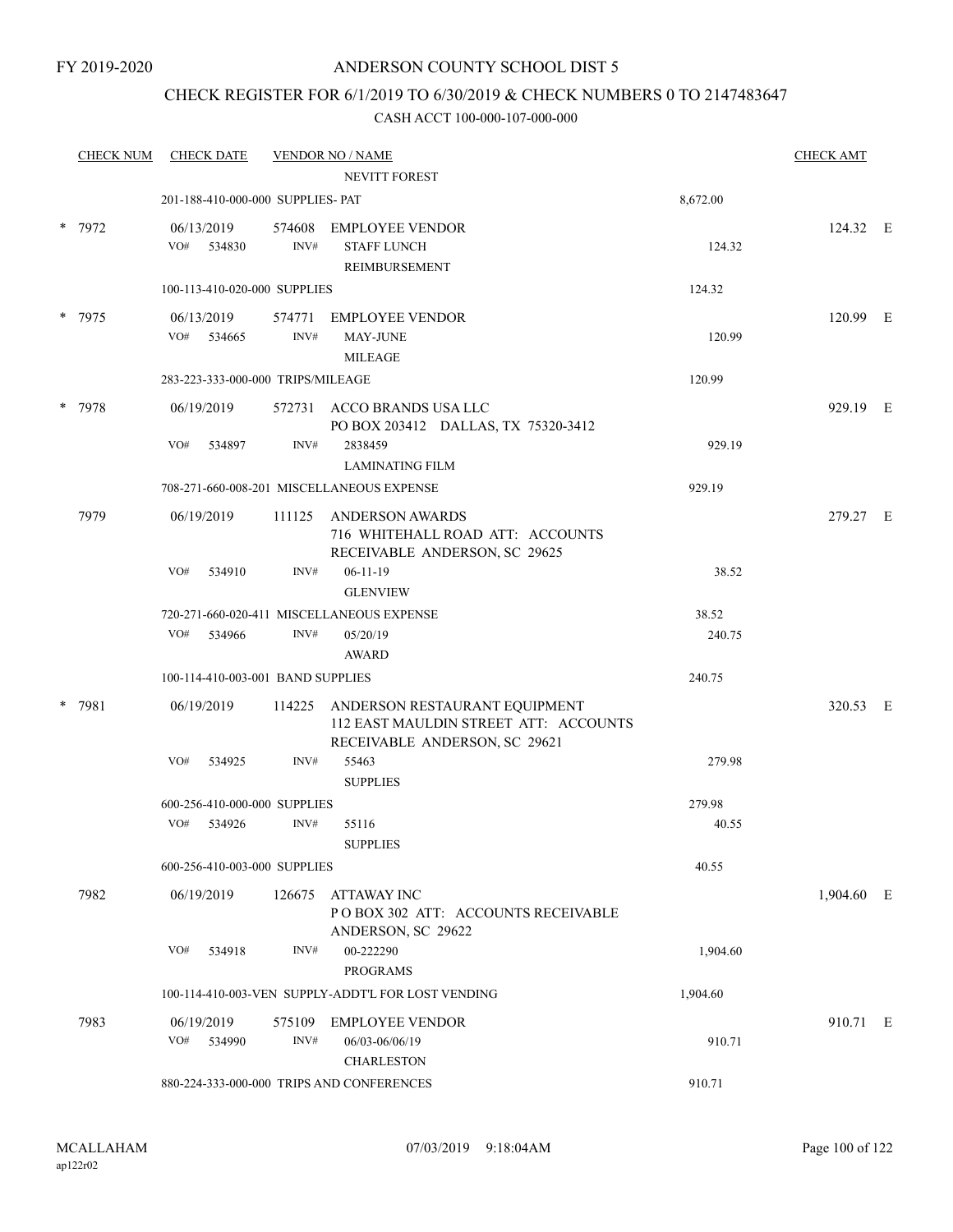## CHECK REGISTER FOR 6/1/2019 TO 6/30/2019 & CHECK NUMBERS 0 TO 2147483647

| <b>CHECK NUM</b> |            | <b>CHECK DATE</b>            |      | <b>VENDOR NO / NAME</b>                                                                               |  |           |        | <b>CHECK AMT</b> |  |
|------------------|------------|------------------------------|------|-------------------------------------------------------------------------------------------------------|--|-----------|--------|------------------|--|
| 7984             |            | 06/19/2019                   |      | 155900 CAROLINA BIOLOGICAL SUPPLY<br>POBOX 60232 ATT: ACCOUNTS RECEIVABLE<br>CHARLOTTE, NC 28260-0232 |  |           |        | 264.89 E         |  |
|                  |            | VO# 534885                   | INV# | 50684530<br><b>SUPPLIES</b>                                                                           |  | PO# 10699 | 264.89 |                  |  |
|                  |            |                              |      | 201-112-410-012-000 SUPPLIES AND MATERIALS                                                            |  |           | 264.89 |                  |  |
| 7985             | 06/19/2019 |                              |      | 170630 CINTAS CORPORATION #216<br>POBOX 630803 ATT: ACCOUNTS RECEIVABLE<br>CINCINNATI, OH 45263-0803  |  |           |        | 753.28 E         |  |
|                  |            | VO# 534941                   | INV# | 12969757                                                                                              |  |           | 42.80  |                  |  |
|                  |            |                              |      | <b>TOWELS</b>                                                                                         |  |           |        |                  |  |
|                  |            | 600-256-410-021-000 SUPPLIES |      |                                                                                                       |  |           | 42.80  |                  |  |
|                  |            | VO# 534942                   | INV# | 12969457<br><b>TOWELS</b>                                                                             |  |           | 34.24  |                  |  |
|                  |            | 600-256-410-020-000 SUPPLIES |      |                                                                                                       |  |           | 34.24  |                  |  |
|                  |            | VO# 534943                   | INV# | 12969444                                                                                              |  |           | 34.24  |                  |  |
|                  |            |                              |      | <b>TOWELS</b>                                                                                         |  |           |        |                  |  |
|                  |            | 600-256-410-019-000 SUPPLIES |      |                                                                                                       |  |           | 34.24  |                  |  |
|                  |            | VO# 534944                   | INV# | 12969929                                                                                              |  |           | 42.80  |                  |  |
|                  |            |                              |      | <b>TOWELS</b>                                                                                         |  |           |        |                  |  |
|                  |            | 600-256-410-018-000 SUPPLIES |      |                                                                                                       |  |           | 42.80  |                  |  |
|                  |            | VO# 534945                   | INV# | 12969479                                                                                              |  |           | 34.24  |                  |  |
|                  |            |                              |      | <b>TOWELS</b>                                                                                         |  |           |        |                  |  |
|                  |            | 600-256-410-017-000 SUPPLIES |      |                                                                                                       |  |           | 34.24  |                  |  |
|                  |            | VO# 534946                   | INV# | 12969849                                                                                              |  |           | 42.80  |                  |  |
|                  |            |                              |      | <b>TOWELS</b>                                                                                         |  |           |        |                  |  |
|                  |            | 600-256-410-016-000 SUPPLIES |      |                                                                                                       |  |           | 42.80  |                  |  |
|                  |            | VO# 534947                   | INV# | 12969780                                                                                              |  |           | 34.24  |                  |  |
|                  |            |                              |      | <b>TOWELS</b>                                                                                         |  |           |        |                  |  |
|                  |            | 600-256-410-015-000 SUPPLIES |      |                                                                                                       |  |           | 34.24  |                  |  |
|                  |            | VO# 534948                   | INV# | 12969813                                                                                              |  |           | 34.24  |                  |  |
|                  |            |                              |      | <b>TOWELS</b>                                                                                         |  |           |        |                  |  |
|                  |            | 600-256-410-014-000 SUPPLIES |      |                                                                                                       |  |           | 34.24  |                  |  |
|                  |            | VO# 534949                   | INV# | 13318417                                                                                              |  |           | 34.24  |                  |  |
|                  |            |                              |      | <b>TOWELS</b>                                                                                         |  |           |        |                  |  |
|                  |            | 600-256-410-014-000 SUPPLIES |      |                                                                                                       |  |           | 34.24  |                  |  |
|                  |            | VO# 534950                   | INV# | 12969860                                                                                              |  |           | 42.80  |                  |  |
|                  |            |                              |      | <b>TOWELS</b>                                                                                         |  |           |        |                  |  |
|                  |            | 600-256-410-012-000 SUPPLIES |      |                                                                                                       |  |           | 42.80  |                  |  |
|                  |            | VO# 534951                   | INV# | 12969418                                                                                              |  |           | 64.20  |                  |  |
|                  |            |                              |      | <b>TOWELS</b>                                                                                         |  |           |        |                  |  |
|                  |            | 600-256-410-011-000 SUPPLIES |      |                                                                                                       |  |           | 64.20  |                  |  |
|                  |            | VO# 534952                   | INV# | 12969842                                                                                              |  |           | 34.24  |                  |  |
|                  |            |                              |      | <b>TOWELS</b>                                                                                         |  |           |        |                  |  |
|                  |            | 600-256-410-010-000 SUPPLIES |      |                                                                                                       |  |           | 34.24  |                  |  |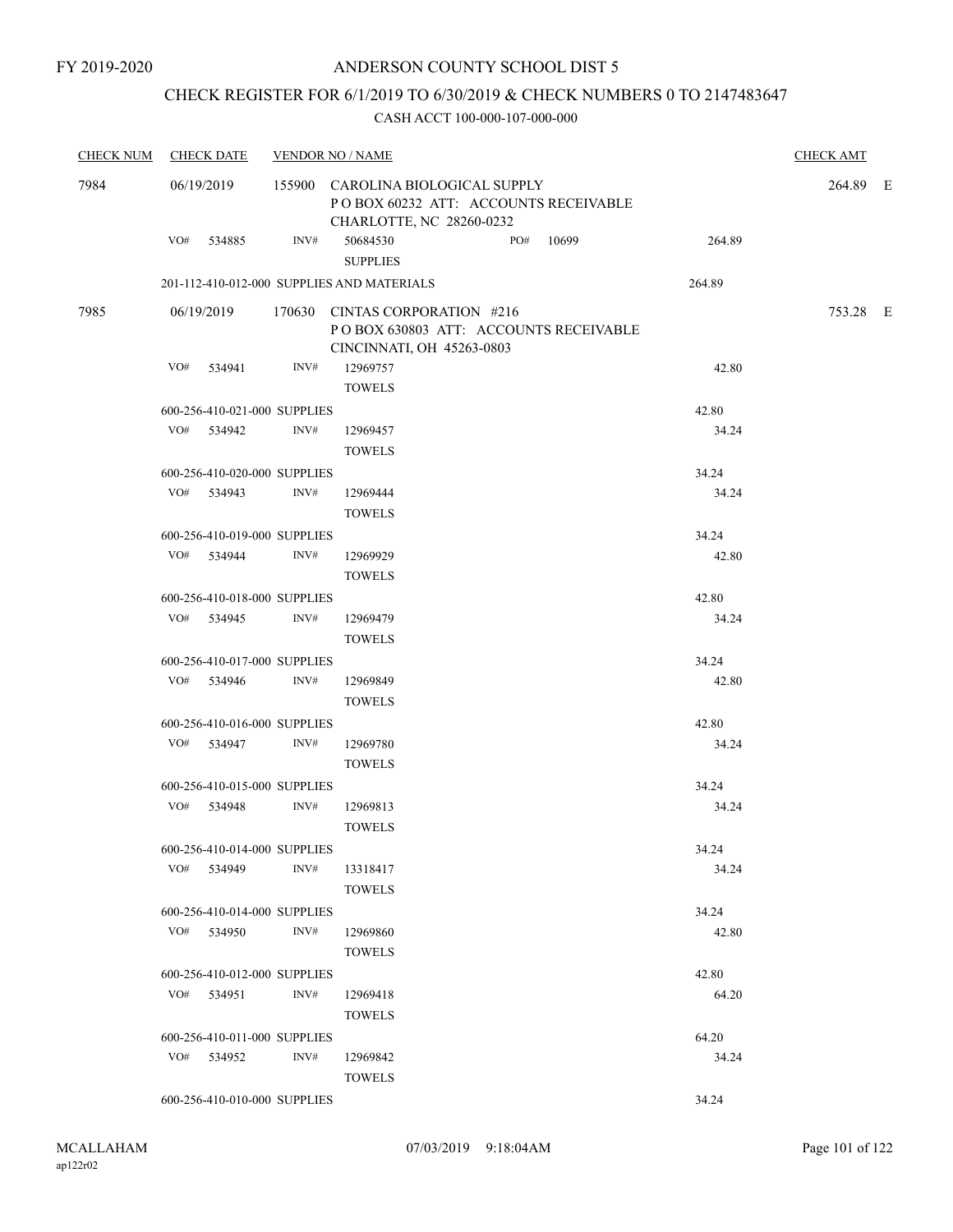# CHECK REGISTER FOR 6/1/2019 TO 6/30/2019 & CHECK NUMBERS 0 TO 2147483647

| <b>CHECK NUM</b> |     | <b>CHECK DATE</b>               |      | <b>VENDOR NO / NAME</b>                    |     |           |          | <b>CHECK AMT</b> |  |
|------------------|-----|---------------------------------|------|--------------------------------------------|-----|-----------|----------|------------------|--|
|                  |     | VO# 534953                      | INV# | 12969483                                   |     |           | 34.24    |                  |  |
|                  |     |                                 |      | <b>TOWELS</b>                              |     |           |          |                  |  |
|                  |     | 600-256-410-009-000 SUPPLIES    |      |                                            |     |           | 34.24    |                  |  |
|                  |     | VO# 534954                      | INV# | 12969501                                   |     |           | 34.24    |                  |  |
|                  |     |                                 |      | <b>TOWELS</b>                              |     |           |          |                  |  |
|                  |     | 600-256-410-008-000 SUPPLIES    |      |                                            |     |           | 34.24    |                  |  |
|                  |     | VO# 534955                      | INV# | 12969800                                   |     |           | 34.24    |                  |  |
|                  |     |                                 |      | <b>TOWELS</b>                              |     |           |          |                  |  |
|                  |     | 600-256-410-007-000 SUPPLIES    |      |                                            |     |           | 34.24    |                  |  |
|                  |     | VO# 534956                      | INV# | 12969794                                   |     |           | 64.20    |                  |  |
|                  |     |                                 |      | <b>TOWELS</b>                              |     |           |          |                  |  |
|                  |     | 600-256-410-006-000 SUPPLIES    |      |                                            |     |           | 64.20    |                  |  |
|                  |     | VO# 534957                      | INV# | 12969523                                   |     |           | 34.24    |                  |  |
|                  |     |                                 |      | <b>TOWELS</b>                              |     |           |          |                  |  |
|                  |     | 600-256-410-005-000 SUPPLIES    |      |                                            |     |           | 34.24    |                  |  |
|                  |     | VO# 534958                      | INV# | 12969891                                   |     |           | 42.80    |                  |  |
|                  |     |                                 |      | <b>TOWELS</b>                              |     |           |          |                  |  |
|                  |     | 600-256-410-003-000 SUPPLIES    |      |                                            |     |           | 42.80    |                  |  |
|                  |     | VO# 534959                      | INV# | 12969874                                   |     |           | 34.24    |                  |  |
|                  |     |                                 |      | <b>TOWELS</b>                              |     |           |          |                  |  |
|                  |     | 600-256-410-002-000 SUPPLIES    |      |                                            |     |           | 34.24    |                  |  |
| * 7987           |     | 06/19/2019                      |      | 568037 EXPLORE LEARNING                    |     |           |          | 3,295.00 E       |  |
|                  |     |                                 |      |                                            |     |           |          |                  |  |
|                  |     |                                 |      | RECEIVABLE CHICAGO, IL 60673-1239          |     |           |          |                  |  |
|                  |     | VO# 534967                      | INV# | 00076541                                   |     | PO# 11013 | 3,295.00 |                  |  |
|                  |     |                                 |      | <b>REFLEX</b>                              |     |           |          |                  |  |
|                  |     | 100-113-410-020-000 SUPPLIES    |      |                                            |     |           | 3,295.00 |                  |  |
| * 7990           |     | 06/19/2019                      |      | 113700 INDEPENDENT MAIL                    |     |           |          | 1,367.35 E       |  |
|                  |     |                                 |      | PO BOX 1411 CHARLOTTE, NC 28201-1411       |     |           |          |                  |  |
|                  |     | VO# 534961                      | INV# | 0003585941                                 |     | PO# 10954 | 452.40   |                  |  |
|                  |     |                                 |      | <b>PUBLIC NOTICE</b>                       |     |           |          |                  |  |
|                  |     |                                 |      | 100-252-410-000-000 SUPPLIES AND MATERIALS |     |           | 452.40   |                  |  |
|                  | VO# | 534962                          | INV# | 0003536970                                 | PO# | 10716     | 72.50    |                  |  |
|                  |     |                                 |      | <b>BID</b>                                 |     |           |          |                  |  |
|                  |     | 100-257-350-000-000 ADVERTISING |      |                                            |     |           | 72.50    |                  |  |
|                  |     | VO# 534968                      | INV# | 0003545210                                 | PO# | 10811     | 81.20    |                  |  |
|                  |     |                                 |      | <b>BID</b>                                 |     |           |          |                  |  |
|                  |     | 100-257-350-000-000 ADVERTISING |      |                                            |     |           | 81.20    |                  |  |
|                  |     | VO# 534969                      | INV# | 0003490508                                 | PO# | 10607     | 130.50   |                  |  |
|                  |     |                                 |      | <b>BID</b>                                 |     |           |          |                  |  |
|                  |     | 100-257-350-000-000 ADVERTISING |      |                                            |     |           | 130.50   |                  |  |
|                  |     | VO# 534970                      | INV# | 0003435977                                 | PO# | 10606     | 116.00   |                  |  |
|                  |     |                                 |      | <b>BID</b>                                 |     |           |          |                  |  |
|                  |     | 100-257-350-000-000 ADVERTISING |      |                                            |     |           | 116.00   |                  |  |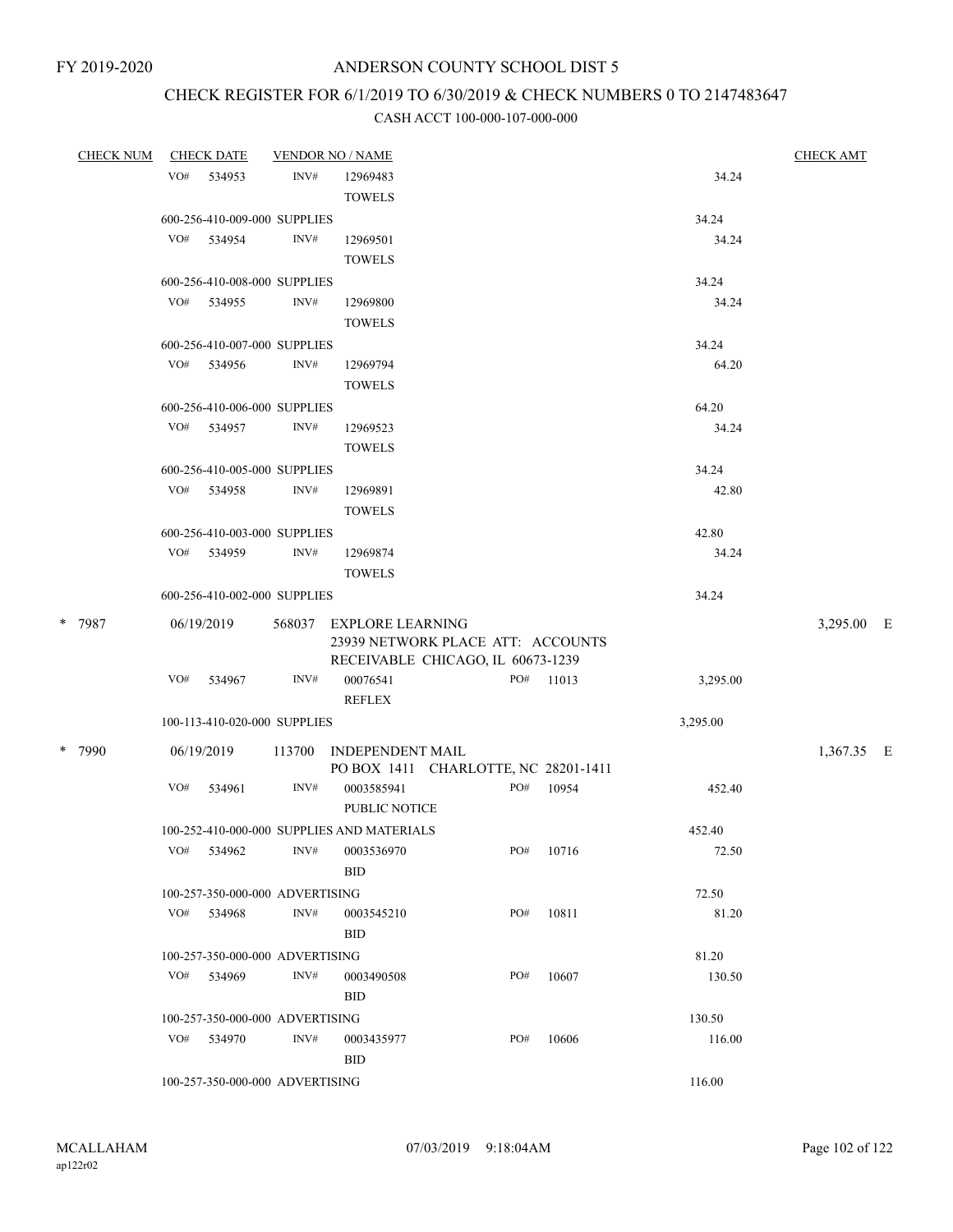## CHECK REGISTER FOR 6/1/2019 TO 6/30/2019 & CHECK NUMBERS 0 TO 2147483647

|        | <b>CHECK NUM</b>                                                                                                           |        | <b>CHECK DATE</b> |                                 | <b>VENDOR NO / NAME</b>                                                                                |     |        |            | <b>CHECK AMT</b> |  |
|--------|----------------------------------------------------------------------------------------------------------------------------|--------|-------------------|---------------------------------|--------------------------------------------------------------------------------------------------------|-----|--------|------------|------------------|--|
|        |                                                                                                                            | VO#    | 534972            | INV#                            | 0003588211<br><b>BID</b>                                                                               | PO# | 10926  | 307.40     |                  |  |
|        |                                                                                                                            |        |                   | 100-257-350-000-000 ADVERTISING |                                                                                                        |     |        | 307.40     |                  |  |
|        |                                                                                                                            | VO#    | 534973            | INV#                            | 0003601179<br><b>BID</b>                                                                               | PO# | 10966  | 98.60      |                  |  |
|        |                                                                                                                            |        |                   | 100-257-350-000-000 ADVERTISING |                                                                                                        |     |        | 98.60      |                  |  |
|        |                                                                                                                            | VO#    | 534998            | INV#                            | 0003526882<br>bid                                                                                      | PO# | 10716  | 108.75     |                  |  |
|        |                                                                                                                            |        |                   | 100-257-350-000-000 ADVERTISING |                                                                                                        |     |        | 108.75     |                  |  |
| *      | 7994                                                                                                                       |        | 06/19/2019        | 575011                          | <b>EMPLOYEE VENDOR</b>                                                                                 |     |        |            | 149.00 E         |  |
|        |                                                                                                                            | VO#    | 534991            | INV#                            | 06/03-06/06/19<br><b>CHARLESTON</b>                                                                    |     |        | 149.00     |                  |  |
|        |                                                                                                                            |        |                   |                                 | 880-224-333-000-000 TRIPS AND CONFERENCES                                                              |     |        | 149.00     |                  |  |
| * 7997 | 06/19/2019<br>SCHOLASTIC BOOK CLUBS, INC<br>462725<br>POBOX 3745 ATT: ACCOUNTS RECEIVABLE<br>JEFFERSON CITY, MO 65102-3720 |        |                   |                                 |                                                                                                        |     |        | 1,690.96 E |                  |  |
|        | VO#                                                                                                                        | 534892 | INV#              | 0799255666                      |                                                                                                        |     | 218.00 |            |                  |  |
|        |                                                                                                                            |        |                   | <b>BOOKS</b>                    |                                                                                                        |     |        |            |                  |  |
|        |                                                                                                                            |        |                   |                                 | 707-190-660-007-288 LITERACY EXPENSE                                                                   |     |        | 218.00     |                  |  |
|        |                                                                                                                            | VO#    | 534986            | INV#                            | 19169835<br><b>SUPPLIES</b>                                                                            | PO# | 10553  | 1,472.96   |                  |  |
|        |                                                                                                                            |        |                   |                                 | 201-112-410-014-000 SUPPLIES AND MATERIALS                                                             |     |        | 1,472.96   |                  |  |
|        | 7998                                                                                                                       |        | 06/19/2019        | 574624                          | SCHOLASTIC CLASSROOM MAGAZINES<br>PO BOX 3710 JEFFERSON CITY, MO 65102-9733                            |     |        |            | 1,245.38 E       |  |
|        |                                                                                                                            | VO#    | 534988            | INV#                            | 19195047<br><b>SUPPLIES</b>                                                                            | PO# | 10439  | 1,245.38   |                  |  |
|        |                                                                                                                            |        |                   | 201-112-410-010-000 SUPPLIES    | 1,245.38                                                                                               |     |        |            |                  |  |
|        | 7999                                                                                                                       |        | 06/19/2019        | 570099                          | SCHOOL SPECIALTY, INC.<br>32656 COLLECTION CENTER DR. ATT:                                             |     |        |            | 176.67 E         |  |
|        |                                                                                                                            | VO#    | 534899            | INV#                            | ACCOUNTS RECEIVABLE CHICAGO, IL 60693-0656<br>208122970813<br><b>SUPPLIES</b>                          |     |        | 176.67     |                  |  |
|        |                                                                                                                            |        |                   |                                 | 713-271-660-013-201 MISCELLANEOUS EXPENSE                                                              |     |        | 176.67     |                  |  |
|        | 8000                                                                                                                       |        | 06/19/2019        | 470900                          | <b>SHAR PRODUCTS COMPANY</b><br>2465 S. INDUSTRIAL HWY ATT: ACCOUNTS<br>RECEIVABLE ANN ARBOR, MI 48104 |     |        |            | 499.33 E         |  |
|        |                                                                                                                            | VO#    | 534994            | INV#                            | 183469900018<br><b>SUPPLIES</b>                                                                        |     |        | 499.33     |                  |  |
|        |                                                                                                                            |        |                   |                                 | 100-113-410-005-COB CHORUS, ORCHESTRA & BAND                                                           |     |        | 499.33     |                  |  |
|        | * 8002                                                                                                                     |        | 06/19/2019        | 565412                          | <b>EMPLOYEE VENDOR</b>                                                                                 |     |        |            | 130.76 E         |  |
|        |                                                                                                                            | VO#    | 534911            | INV#                            | <b>REIMBURSEMENT</b><br><b>CAROWINDS</b>                                                               |     |        | 130.76     |                  |  |
|        |                                                                                                                            |        |                   |                                 | 705-271-660-005-604 CHORUS CLUB EXPENSE                                                                |     |        | 130.76     |                  |  |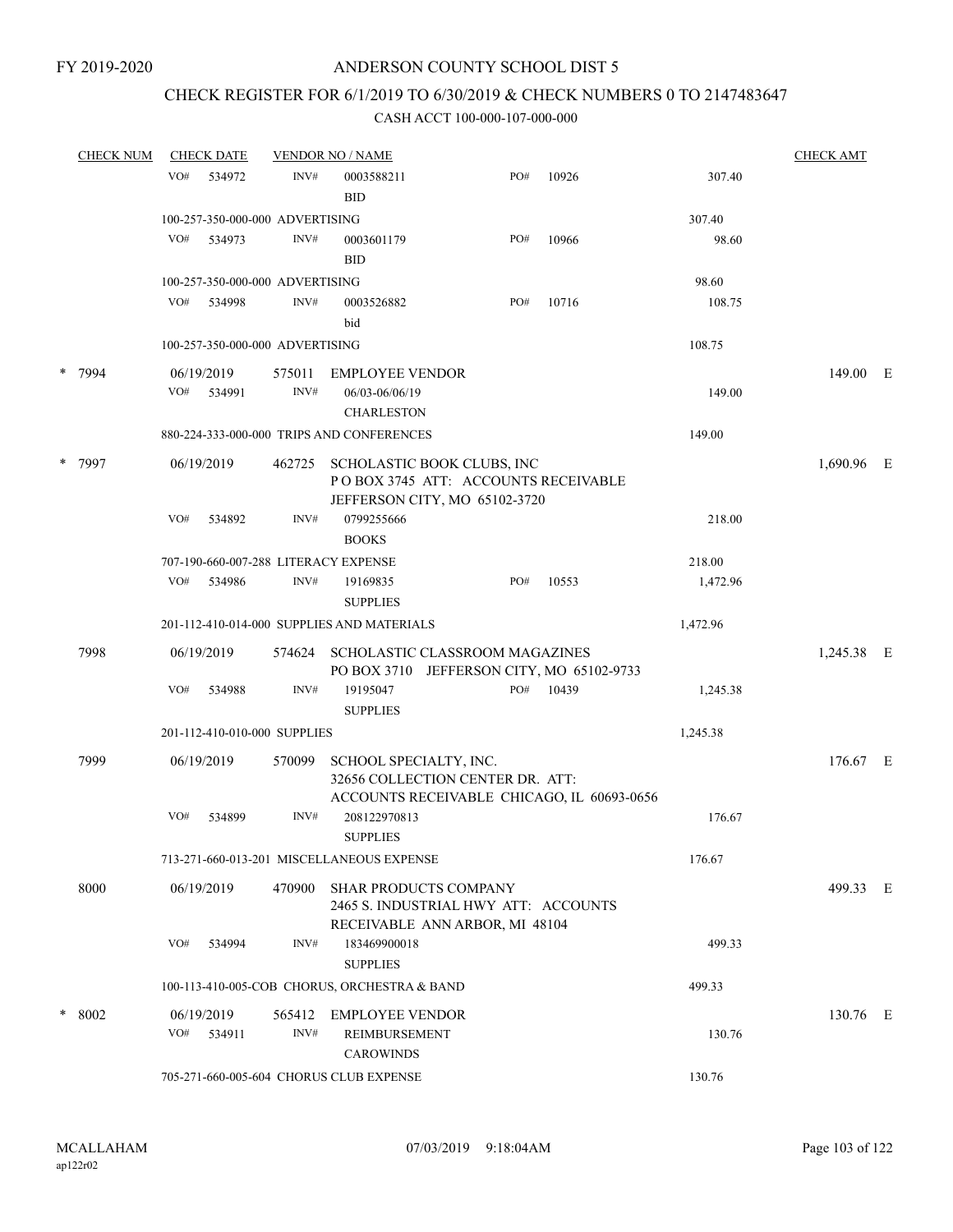## CHECK REGISTER FOR 6/1/2019 TO 6/30/2019 & CHECK NUMBERS 0 TO 2147483647

| <b>CHECK NUM</b> | <b>CHECK DATE</b>                        |                | <b>VENDOR NO / NAME</b>                                             |              |           | <b>CHECK AMT</b> |    |
|------------------|------------------------------------------|----------------|---------------------------------------------------------------------|--------------|-----------|------------------|----|
| 8003             | 06/19/2019<br>VO#<br>534895              | 574784<br>INV# | <b>EMPLOYEE VENDOR</b><br>REIMBURSMENT                              |              | 171.20    | 171.20           | ΞE |
|                  |                                          |                | <b>PLAQUES</b>                                                      |              |           |                  |    |
|                  |                                          |                | 201-113-410-006-000 SUPPLIES AND MATERIALS                          |              | 171.20    |                  |    |
| 8004             | 06/19/2019                               | 570642         | <b>UPSTATE SEPTIC TANK</b><br>200 FORD ST GREER, SC 29650           |              |           | 13,300.00 E      |    |
|                  | VO#<br>534912                            | INV#           | <b>GREASE TRAP</b><br><b>JUNE 2019</b>                              |              | 13,300.00 |                  |    |
|                  | 600-256-323-002-000 REPAIRS TO EQUIPMENT |                |                                                                     |              | 600.00    |                  |    |
|                  | 600-256-323-003-000 REPAIRS TO EQUIPMENT |                |                                                                     |              | 550.00    |                  |    |
|                  | 600-256-323-005-000 REPAIRS TO EQUIPMENT |                |                                                                     |              | 400.00    |                  |    |
|                  | 600-256-323-006-000 REPAIRS TO EQUIPMENT |                |                                                                     |              | 800.00    |                  |    |
|                  | 600-256-323-007-000 REPAIRS TO EQUIPMENT |                |                                                                     |              | 600.00    |                  |    |
|                  | 600-256-323-008-000 REPAIRS TO EQUIPMENT |                |                                                                     |              | 400.00    |                  |    |
|                  | 600-256-323-009-000 REPAIRS TO EQUIPMENT |                |                                                                     |              | 600.00    |                  |    |
|                  | 600-256-323-010-000 REPAIRS TO EQUIPMENT |                |                                                                     |              | 400.00    |                  |    |
|                  | 600-256-323-011-000 REPAIRS TO EQUIPMENT |                |                                                                     |              | 600.00    |                  |    |
|                  | 600-256-323-012-000 REPAIRS TO EQUIPMENT |                |                                                                     |              | 400.00    |                  |    |
|                  | 600-256-323-013-000 REPAIRS TO EQUIPMENT |                |                                                                     |              | 4,000.00  |                  |    |
|                  | 600-256-323-014-000 REPAIRS TO EQUIPMENT |                |                                                                     |              | 400.00    |                  |    |
|                  | 600-256-323-015-000 REPAIRS TO EQUIPMENT |                |                                                                     |              | 400.00    |                  |    |
|                  | 600-256-323-016-000 REPAIRS TO EQUIPMENT |                |                                                                     |              | 400.00    |                  |    |
|                  | 600-256-323-017-000 REPAIRS TO EQUIPMENT |                |                                                                     |              | 400.00    |                  |    |
|                  | 600-256-323-018-000 REPAIRS TO EQUIPMENT |                |                                                                     |              | 600.00    |                  |    |
|                  | 600-256-323-019-000 REPAIRS TO EQUIPMENT |                |                                                                     |              | 550.00    |                  |    |
|                  | 600-256-323-020-000 REPAIRS TO EQUIPMENT |                |                                                                     |              | 600.00    |                  |    |
|                  | 600-256-323-021-000 REPAIRS TO EQUIPMENT |                |                                                                     |              | 600.00    |                  |    |
| *<br>8006        | 06/20/2019                               | 100075         | 4IMPRINT<br>25303 NETWORK PLACE CHICAGO, IL 60673-1253              |              |           | 555.79 E         |    |
|                  | VO#<br>535111                            | INV#           | 7395901<br><b>COFFEE MUGS</b>                                       | PO#<br>10886 | 555.79    |                  |    |
|                  | 100-115-410-001-000 SUPPLIES             |                |                                                                     |              | 555.79    |                  |    |
| 8007             | 06/20/2019                               | 112485         | ANDERSON COUNTY SEWER<br>P.O. BOX 13666 ANDERSON, SC 29624          |              |           | 3,238.50 E       |    |
|                  | VO#<br>535151                            | INV#           | 4931<br><b>WATER/SEWER</b>                                          |              | 50.85     |                  |    |
|                  |                                          |                | 100-254-470-002-000 ENERGY-ELECTRICITY & WATER                      |              | 50.85     |                  |    |
|                  | VO#<br>535152                            | INV#           | 8                                                                   |              | 3,187.65  |                  |    |
|                  |                                          |                | <b>WATER/SEWER</b>                                                  |              |           |                  |    |
|                  |                                          |                | 100-254-470-002-000 ENERGY-ELECTRICITY & WATER                      |              | 3,187.65  |                  |    |
| * 8009           | 06/20/2019                               | 201391         | <b>BLICK ART MATERIALS</b><br>6910 EAGLE WAY CHICAGO, IL 60670-1069 |              |           | 1,115.06 E       |    |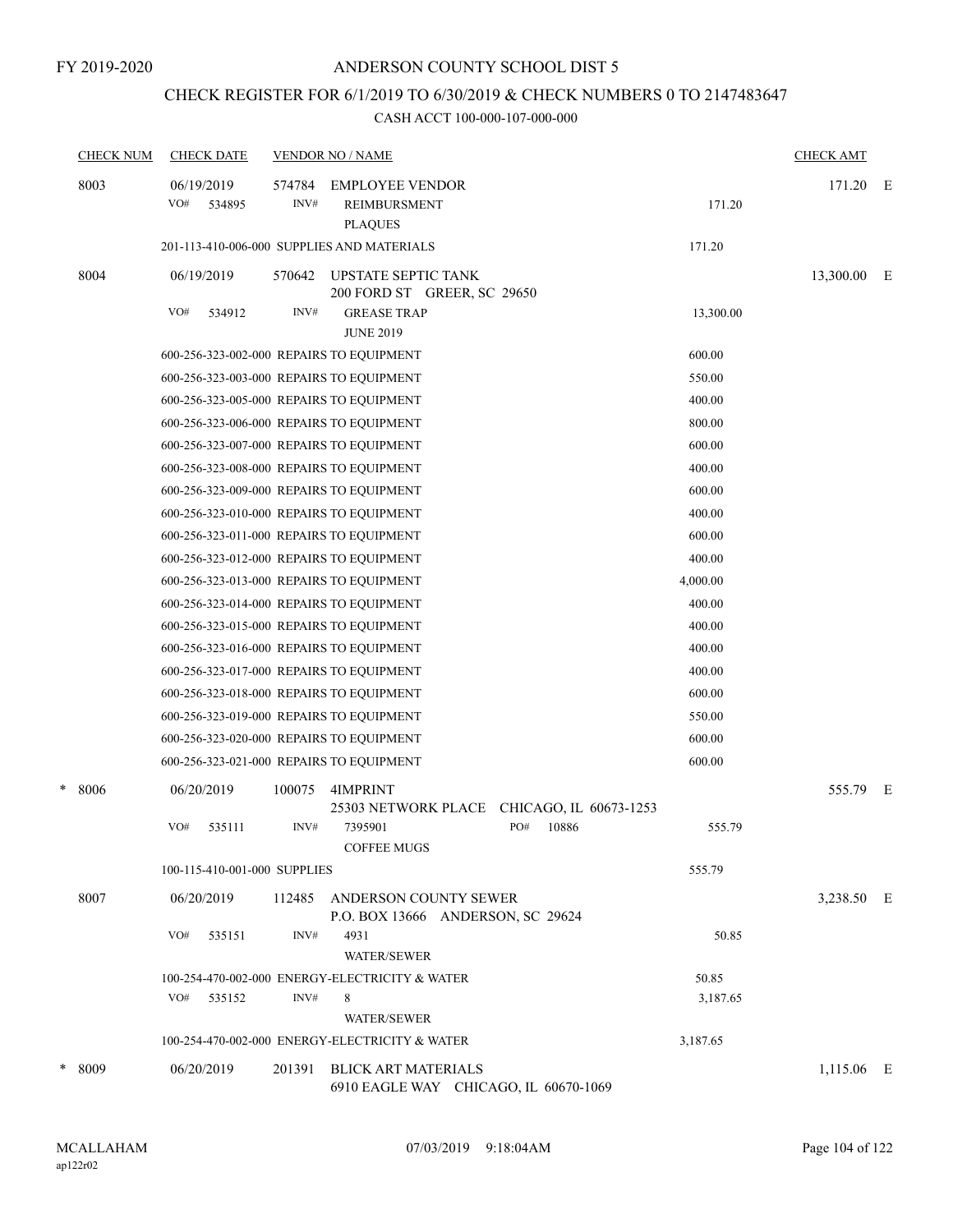## CHECK REGISTER FOR 6/1/2019 TO 6/30/2019 & CHECK NUMBERS 0 TO 2147483647

| <b>CHECK NUM</b> |     | <b>CHECK DATE</b>        |                              | <b>VENDOR NO / NAME</b>                                                                               |     |       |        | <b>CHECK AMT</b> |  |
|------------------|-----|--------------------------|------------------------------|-------------------------------------------------------------------------------------------------------|-----|-------|--------|------------------|--|
|                  | VO# | 535012                   | INV#                         | 1611713<br>1641628                                                                                    | PO# | 10917 | 696.57 |                  |  |
|                  |     |                          |                              | 309-113-410-021-000 SUPPLIES AND MATERIALS                                                            |     |       | 652.36 |                  |  |
|                  |     |                          |                              | 309-113-410-021-000 SUPPLIES AND MATERIALS                                                            |     |       | 44.21  |                  |  |
|                  | VO# | 535018                   | INV#                         | 1633913                                                                                               | PO# | 10963 | 418.49 |                  |  |
|                  |     |                          |                              | <b>SUPPLIES</b>                                                                                       |     |       |        |                  |  |
|                  |     |                          | 817-113-410-021-000 SUPPLIES |                                                                                                       |     |       | 418.49 |                  |  |
| 8010             |     | 06/20/2019               | 564662                       | <b>BRADY'S SCREEN PRINTING</b><br>106 CONCORD ROAD ATT: ACCOUNTS<br>RECEIVABLE ANDERSON, SC 29621     |     |       |        | 757.56 E         |  |
|                  | VO# | 535130                   | INV#                         | 35260<br><b>ROTC SHIRTS</b>                                                                           |     |       | 757.56 |                  |  |
|                  |     |                          |                              | 100-114-410-002-VEN SUPPLY-ADDT'L FOR LOST VENDING                                                    |     |       | 757.56 |                  |  |
| 8011             |     | 06/20/2019               |                              | 155900 CAROLINA BIOLOGICAL SUPPLY<br>POBOX 60232 ATT: ACCOUNTS RECEIVABLE<br>CHARLOTTE, NC 28260-0232 |     |       |        | 600.58 E         |  |
|                  | VO# | 535114                   | INV#                         | 50678151<br><b>SUPPLIES</b>                                                                           | PO# | 10675 | 600.58 |                  |  |
|                  |     |                          |                              | 100-114-410-002-VEN SUPPLY-ADDT'L FOR LOST VENDING                                                    |     |       | 600.58 |                  |  |
| 8012             |     | 06/20/2019<br>VO# 535106 | INV#                         | 574553 EMPLOYEE VENDOR<br>06/4-06/08/19                                                               |     |       | 698.50 | 698.50 E         |  |
|                  |     |                          |                              | <b>TEXAS</b><br>201-224-333-019-000 TRIPS AND CONFERENCES                                             |     |       | 698.50 |                  |  |
|                  |     |                          |                              |                                                                                                       |     |       |        |                  |  |
| 8013             |     | 06/20/2019               |                              | 566330 CLEAN CARE OF ANDERSON<br>P.O. BOX 1563 ATT: ACCOUNTS RECEIVABLE<br>ANDERSON, SC 29622         |     |       |        | 675.00 E         |  |
|                  | VO# | 535069                   | INV#                         | 26041<br><b>SOUTHWOOD</b>                                                                             |     |       | 675.00 |                  |  |
|                  |     |                          |                              | 100-254-323-021-001 CONTRACTED SERVICES                                                               |     |       | 675.00 |                  |  |
| 8014             |     | 06/20/2019               |                              | 187300 CRESCENT SUPPLY CO, INC<br>POBOX 8798 ATT: ACCOUNTS RECEIVABLE<br>GREENVILLE, SC 29604         |     |       |        | 415.52 E         |  |
|                  | VO# | 535064                   | INV#                         | 396008<br><b>SUPPLIES</b>                                                                             |     |       | 144.38 |                  |  |
|                  |     |                          |                              | 100-254-410-001-400 HVAC/ELECTRICAL/PLUMBING                                                          |     |       | 72.19  |                  |  |
|                  |     |                          |                              | 100-254-410-003-400 HVAC/ELECTRICAL/PLUMBING                                                          |     |       | 72.19  |                  |  |
|                  |     | VO# 535065               | INV#                         | 396006<br><b>SUPPLIES</b>                                                                             |     |       | 81.32  |                  |  |
|                  |     |                          |                              | 100-254-410-002-400 HVAC/ELECTRICAL/PLUMBING                                                          |     |       | 81.32  |                  |  |
|                  |     | VO# 535066               | INV#                         | 396007<br><b>SUPPLIES</b>                                                                             |     |       | 58.21  |                  |  |
|                  |     |                          |                              | 100-254-410-017-400 HVAC/ELECTRICAL/PLUMBING                                                          |     |       | 58.21  |                  |  |
|                  | VO# | 535067                   | INV#                         | 395966<br><b>SUPPLIES</b>                                                                             |     |       | 21.40  |                  |  |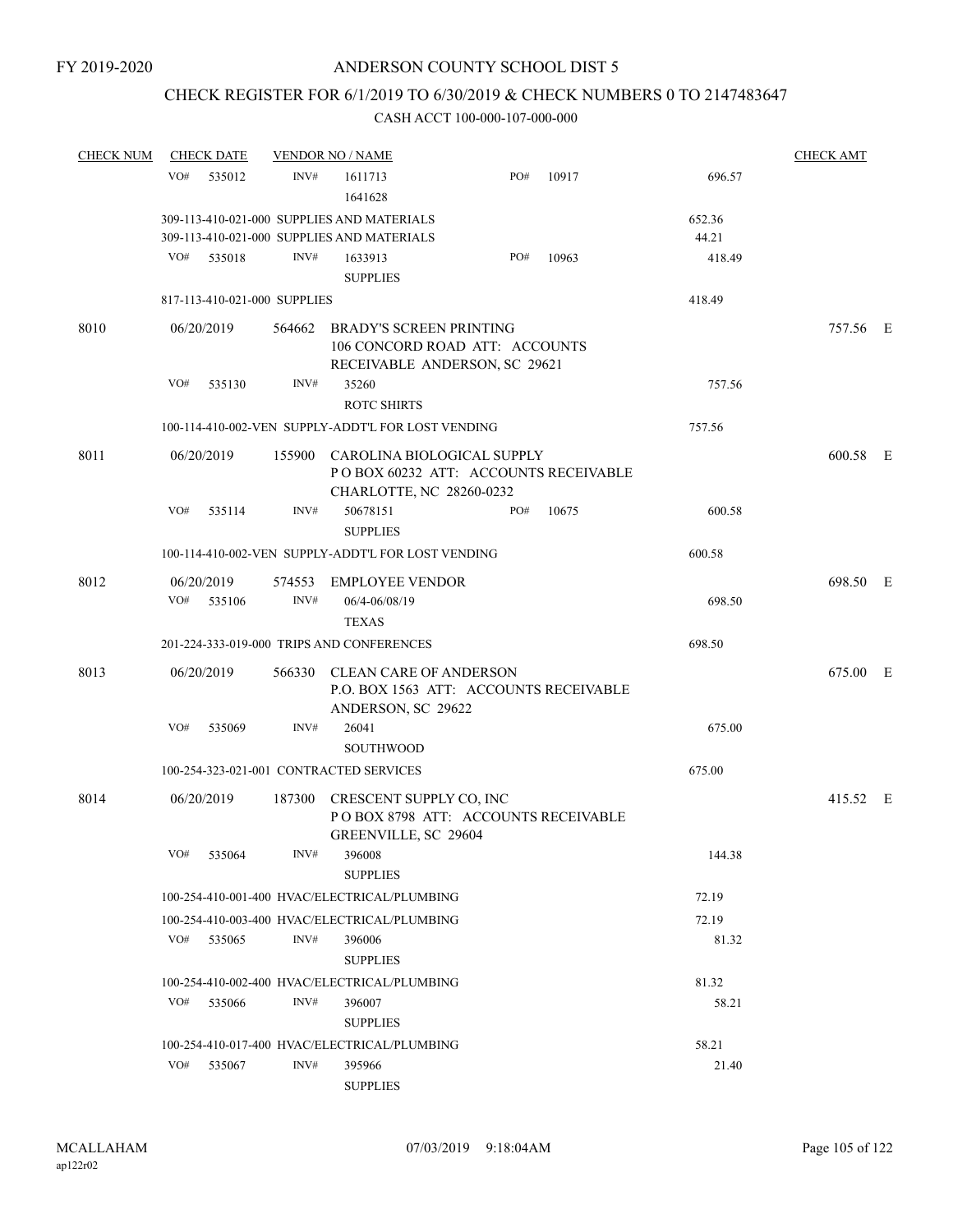## CHECK REGISTER FOR 6/1/2019 TO 6/30/2019 & CHECK NUMBERS 0 TO 2147483647

|   | <b>CHECK NUM</b> |     | <b>CHECK DATE</b>                 |                | <b>VENDOR NO / NAME</b>                                                                   |       |                                       |           | <b>CHECK AMT</b> |  |
|---|------------------|-----|-----------------------------------|----------------|-------------------------------------------------------------------------------------------|-------|---------------------------------------|-----------|------------------|--|
|   |                  |     | 100-254-410-000-400 HVAC SUPPLIES |                |                                                                                           |       |                                       | 21.40     |                  |  |
|   |                  |     | VO# 535068                        | INV#           | 395925<br><b>SUPPLIES</b>                                                                 |       |                                       | 110.21    |                  |  |
|   |                  |     |                                   |                | 100-254-410-013-400 HVAC/ELECTRICAL/PLUMBING                                              |       |                                       | 110.21    |                  |  |
|   | 8015             |     | 06/20/2019                        |                | 199000 DEMCO, INC<br>POBOX 8048 MADISON, WI 53708-8048                                    |       |                                       |           | 481.42 E         |  |
|   |                  | VO# | 535086                            | INV#           | 6627465<br><b>SUPPLIES</b>                                                                |       | PO# 10982                             | 481.42    |                  |  |
|   |                  |     | 100-112-410-012-0RE RELATED ARTS  |                |                                                                                           |       |                                       | 481.42    |                  |  |
| * | 8017             |     | 06/20/2019                        |                | 237555 FORMS & SUPPLY                                                                     |       |                                       |           | 2,195.63 E       |  |
|   |                  |     |                                   |                | CHARLOTTE, NC 28256                                                                       |       | POBOX 563953 ATT: ACCOUNTS RECEIVABLE |           |                  |  |
|   |                  | VO# | 535008                            | INV#           | 5056825-0<br><b>SUPPLIES</b>                                                              | PO#   | 10940                                 | 32.10     |                  |  |
|   |                  |     | 100-233-410-008-000 SUPPLIES      |                |                                                                                           |       |                                       | 32.10     |                  |  |
|   |                  | VO# | 535009                            | INV#           | 5056817-0                                                                                 | PO#   | 10938                                 | 156.07    |                  |  |
|   |                  |     |                                   |                | <b>SUPPLIES</b>                                                                           |       |                                       |           |                  |  |
|   |                  |     | 100-233-410-008-000 SUPPLIES      |                |                                                                                           |       |                                       | 156.07    |                  |  |
|   |                  | VO# | 535015                            | INV#           | 5063253-0<br><b>SUPPLIES</b>                                                              | PO#   | 11035                                 | 1,418.87  |                  |  |
|   |                  |     |                                   |                | 100-252-410-000-000 SUPPLIES AND MATERIALS                                                |       |                                       | 1,418.87  |                  |  |
|   |                  |     | VO# 535128                        | INV#           | 5061606-1<br><b>CASH TRAYS</b>                                                            |       |                                       | 224.09    |                  |  |
|   |                  |     |                                   |                | 100-114-410-002-VEN SUPPLY-ADDT'L FOR LOST VENDING                                        |       |                                       | 224.09    |                  |  |
|   |                  | VO# | 535136                            | INV#           | 5065932-0<br><b>SUPPLIES</b>                                                              |       |                                       | 345.81    |                  |  |
|   |                  |     | 100-112-410-012-000 SUPPLIES      |                |                                                                                           |       |                                       | 203.85    |                  |  |
|   |                  |     |                                   |                | 100-112-410-012-INQ INQUIRY BASED LEARNING                                                | 44.27 |                                       |           |                  |  |
|   |                  |     | 100-222-410-012-000 SUPPLIES      |                |                                                                                           |       | 97.69                                 |           |                  |  |
|   |                  |     | VO# 535153                        | INV#           | 5058716-0<br><b>SUPPLIES</b>                                                              | PO#   | 10992                                 | 18.69     |                  |  |
|   |                  |     |                                   |                | 100-252-410-000-000 SUPPLIES AND MATERIALS                                                |       |                                       | 18.69     |                  |  |
|   | * 8021           | VO# | 06/20/2019<br>535145              | 573862<br>INV# | <b>EMPLOYEE VENDOR</b><br>06/15-06/20/19<br><b>SCASA</b>                                  |       |                                       | 1,098.88  | 1,098.88 E       |  |
|   |                  |     |                                   |                | 100-224-333-000-000 TRIPS/CONFERENCES                                                     |       |                                       | 1,098.88  |                  |  |
|   | 8022             |     | 06/20/2019                        | 264114         | HEINEMANN<br>15963 COLLECTIONS CENTER DRIVE ATT:<br>ACCOUNTS RECEIVABLE CHICAGO, IL 60693 |       |                                       |           | 14,643.70 E      |  |
|   |                  | VO# | 535001                            | INV#           | 7059475<br><b>SUPPLIES</b>                                                                | PO#   | 10570                                 | 14,643.70 |                  |  |
|   |                  |     |                                   |                | 201-112-410-014-000 SUPPLIES AND MATERIALS                                                |       |                                       | 1,147.20  |                  |  |
|   |                  |     |                                   |                | 201-112-410-014-000 SUPPLIES AND MATERIALS                                                |       |                                       | 13,496.50 |                  |  |
|   | 8023             |     | 06/20/2019                        | 564696         | JOHNSTONE SUPPLY                                                                          |       |                                       |           | 914.47 E         |  |
|   |                  |     |                                   |                |                                                                                           |       |                                       |           |                  |  |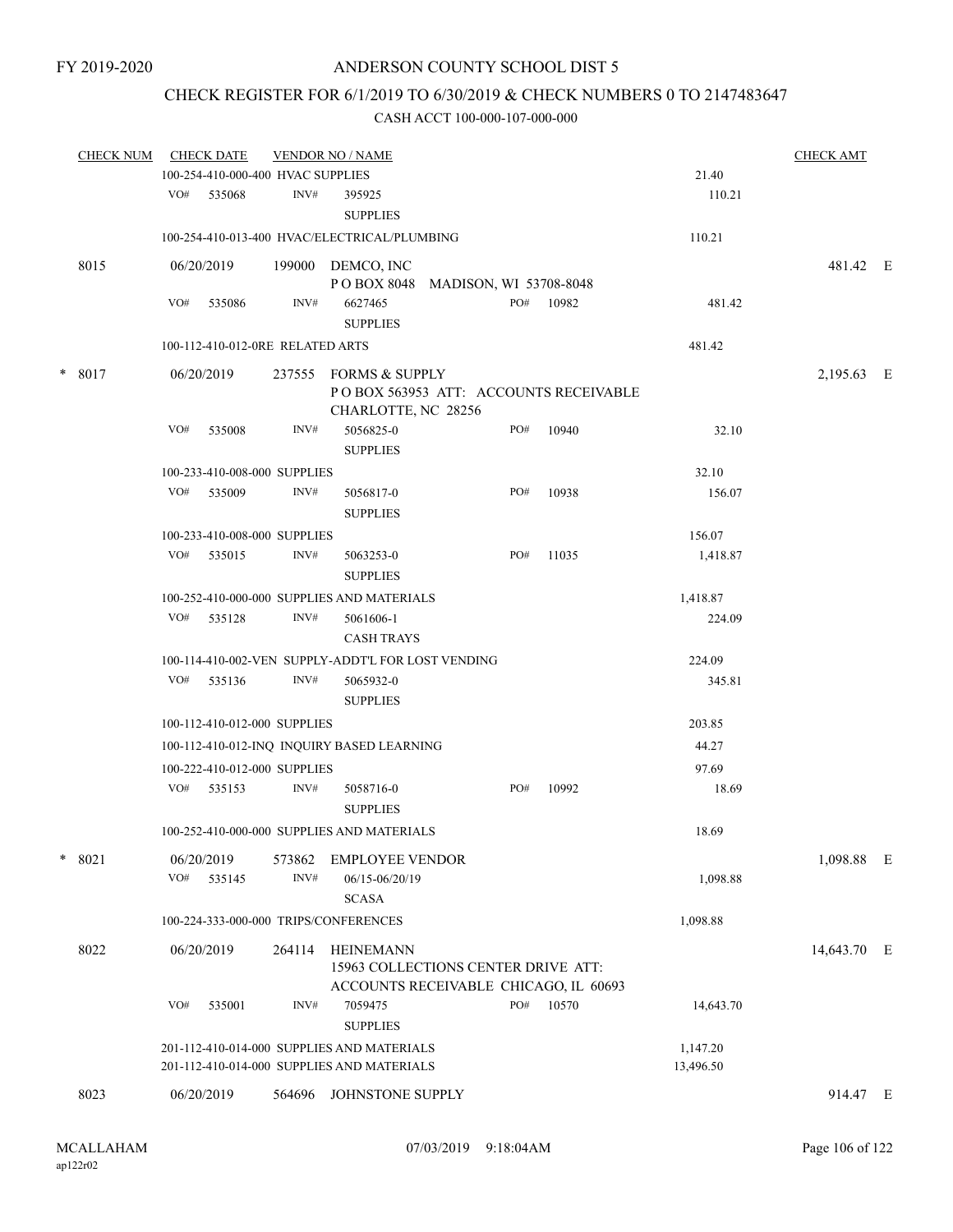# CHECK REGISTER FOR 6/1/2019 TO 6/30/2019 & CHECK NUMBERS 0 TO 2147483647

| <b>CHECK NUM</b> | <b>CHECK DATE</b> |                                   |        | <b>VENDOR NO / NAME</b>                        |     |       |          | <b>CHECK AMT</b> |  |
|------------------|-------------------|-----------------------------------|--------|------------------------------------------------|-----|-------|----------|------------------|--|
|                  |                   |                                   |        | POBOX 17466 GREENVILLE, SC 29606               |     |       |          |                  |  |
|                  | VO#               | 535053                            | INV#   | 4010170                                        |     |       | 19.69    |                  |  |
|                  |                   |                                   |        | <b>TOWEL BUCKET</b>                            |     |       |          |                  |  |
|                  |                   |                                   |        | 100-254-410-000-001 MAINT. SUPPLIES-STRUCTURES |     |       | 19.69    |                  |  |
|                  | VO#               | 535054                            | INV#   | 4010073                                        |     |       | 205.09   |                  |  |
|                  |                   |                                   |        | <b>SUPPLIES</b>                                |     |       |          |                  |  |
|                  |                   |                                   |        | 100-254-410-012-400 HVAC/ELECTRICAL/PLUMBING   |     |       | 205.09   |                  |  |
|                  | VO#               | 535055                            | INV#   | 4009893                                        |     |       | 71.67    |                  |  |
|                  |                   |                                   |        | <b>SUPPLIES</b>                                |     |       |          |                  |  |
|                  |                   |                                   |        | 100-254-410-006-400 HVAC/ELECTRICAL/PLUMBING   |     |       | 71.67    |                  |  |
|                  | VO#               | 535056                            | INV#   | 4010072                                        |     |       | 156.74   |                  |  |
|                  |                   |                                   |        | <b>SUPPLIES</b>                                |     |       |          |                  |  |
|                  |                   |                                   |        | 100-254-410-006-400 HVAC/ELECTRICAL/PLUMBING   |     |       | 156.74   |                  |  |
|                  | VO#               | 535057                            | INV#   | 4010116                                        |     |       | 5.38     |                  |  |
|                  |                   |                                   |        | <b>SUPPLIES</b>                                |     |       |          |                  |  |
|                  |                   |                                   |        | 100-254-410-012-400 HVAC/ELECTRICAL/PLUMBING   |     |       | 5.38     |                  |  |
|                  | VO#               | 535058                            | INV#   | 4009648                                        |     |       | 12.82    |                  |  |
|                  |                   |                                   |        | <b>SUPPLIES</b>                                |     |       |          |                  |  |
|                  |                   |                                   |        | 100-254-410-006-400 HVAC/ELECTRICAL/PLUMBING   |     |       | 12.82    |                  |  |
|                  | VO#               | 535059                            | INV#   | 4009838                                        |     |       | 443.08   |                  |  |
|                  |                   |                                   |        | <b>SUPPLIES</b>                                |     |       |          |                  |  |
|                  |                   |                                   |        | 100-254-410-008-400 HVAC/ELECTRICAL/PLUMBING   |     |       | 443.08   |                  |  |
| 8024             | 06/20/2019        |                                   |        | 563608 JW PEPPER & SON, INC                    |     |       |          | 337.16 E         |  |
|                  |                   |                                   |        | POBOX 642 ATT: ACCOUNTS RECEIVABLE             |     |       |          |                  |  |
|                  |                   |                                   |        | <b>EXTON, PA 19341</b>                         |     |       |          |                  |  |
|                  | VO#               | 535138                            | INV#   | 155933798                                      |     |       | 337.16   |                  |  |
|                  |                   |                                   |        | 155946678                                      |     |       |          |                  |  |
|                  |                   | 817-113-410-021-000 SUPPLIES      |        |                                                |     |       | 337.16   |                  |  |
| 8025             | 06/20/2019        |                                   | 305300 | KATHY'S ENTERPRISES                            |     |       |          | 1,496.93 E       |  |
|                  |                   |                                   |        | 500 MT LEBANON CHURCH ROAD ATT:                |     |       |          |                  |  |
|                  |                   |                                   |        | ACCOUNTS RECEIVABLE GREER, SC 29651            |     |       |          |                  |  |
|                  | VO#               | 535017                            | INV#   | 5078                                           | PO# | 10950 | 1,496.93 |                  |  |
|                  |                   |                                   |        | MEGAVOX                                        |     |       |          |                  |  |
|                  |                   | 100-114-410-002-001 BAND SUPPLIES |        |                                                |     |       | 1,496.93 |                  |  |
| 8026             |                   | 06/20/2019                        |        | 307650 EMPLOYEE VENDOR                         |     |       |          | 128.27 E         |  |
|                  | VO# 535146        |                                   | INV#   | REIMBURSEMENT                                  |     |       | 94.67    |                  |  |
|                  |                   |                                   |        | <b>BREAKFAST</b>                               |     |       |          |                  |  |
|                  |                   |                                   |        | 100-221-410-000-000 SUPPLIES AND MATERIALS     |     |       | 94.67    |                  |  |
|                  | VO#               | 535155                            | INV#   | REIMBURSEMENT                                  |     |       | 33.60    |                  |  |
|                  |                   |                                   |        | <b>SUPPLIES</b>                                |     |       |          |                  |  |
|                  |                   | 357-171-410-000-000 SUPPLIES      |        |                                                |     |       | 33.60    |                  |  |
| 8027             | 06/20/2019        |                                   | 575453 | <b>EMPLOYEE VENDOR</b>                         |     |       |          | 1,418.66 E       |  |
|                  | VO# 535097        |                                   | INV#   | 06/04-06/08/19                                 |     |       | 1,418.66 |                  |  |
|                  |                   |                                   |        | <b>TEXAS</b>                                   |     |       |          |                  |  |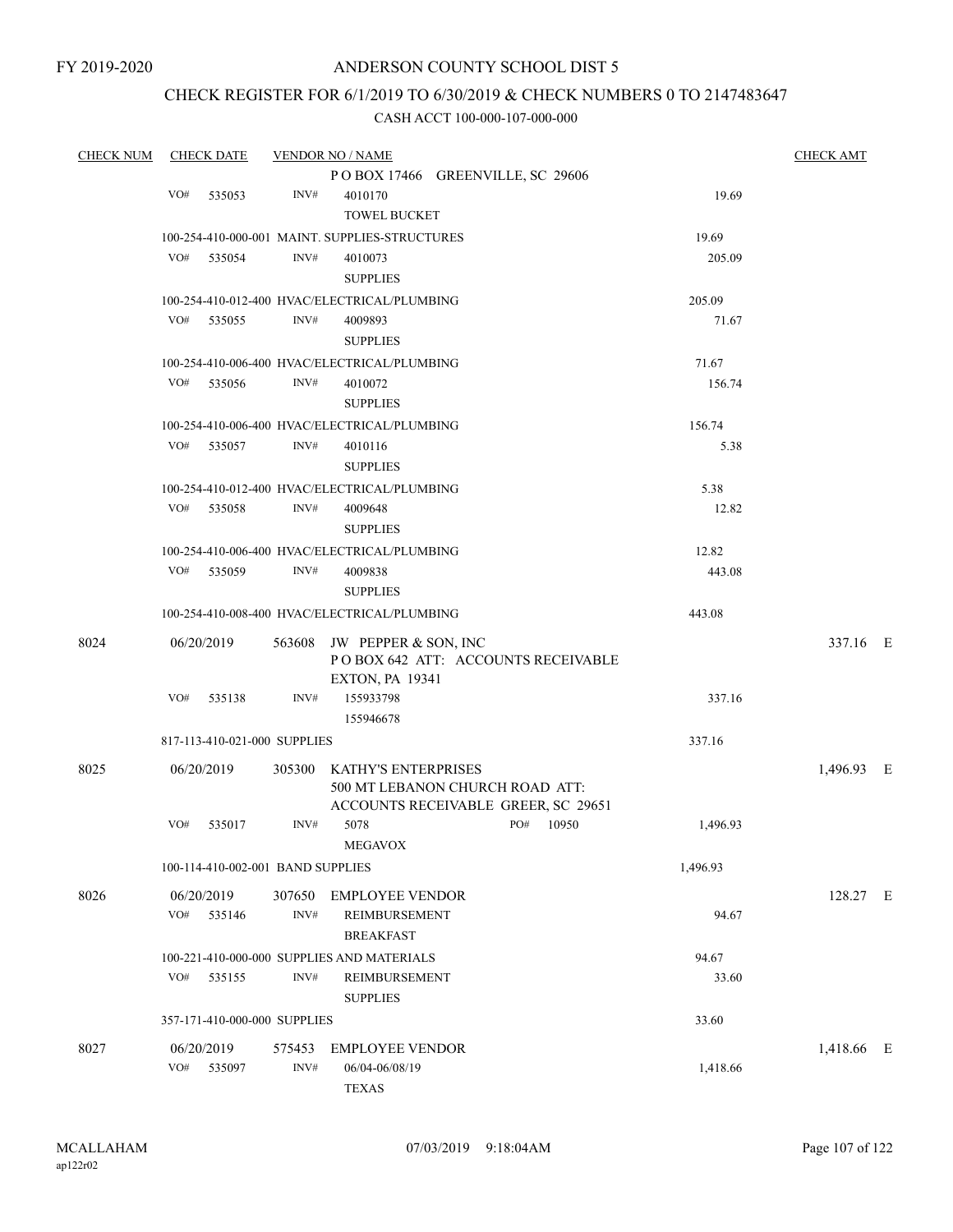## CHECK REGISTER FOR 6/1/2019 TO 6/30/2019 & CHECK NUMBERS 0 TO 2147483647

| <b>CHECK NUM</b> | <b>CHECK DATE</b> |                              | <b>VENDOR NO / NAME</b> |                                                                                                  | <b>CHECK AMT</b> |            |  |
|------------------|-------------------|------------------------------|-------------------------|--------------------------------------------------------------------------------------------------|------------------|------------|--|
|                  |                   |                              |                         | 201-224-333-019-000 TRIPS AND CONFERENCES                                                        | 1,418.66         |            |  |
|                  | 8028              | 06/20/2019<br>VO# 535098     | 575469<br>INV#          | <b>EMPLOYEE VENDOR</b><br>06/04-06/08/19<br><b>TEXAS</b>                                         | 153.00           | 153.00 E   |  |
|                  |                   |                              |                         | 201-224-333-019-000 TRIPS AND CONFERENCES                                                        | 153.00           |            |  |
| $\ast$           | 8030              | 06/20/2019<br>VO# 535026     | INV#                    | 575456 EMPLOYEE VENDOR<br><b>REIMBURSEMENT</b><br><b>SUPPLIES</b>                                | 1,166.70         | 1,292.60 E |  |
|                  |                   |                              |                         | 900-113-416-020-ELL ELINOR LISTER 19/20 SUPPLIES                                                 | 1,166.70         |            |  |
|                  |                   | VO# 535135                   | INV#                    | 06/11/19<br><b>LEXINGTON</b>                                                                     | 125.90           |            |  |
|                  |                   |                              |                         | 100-264-333-000-TOY TRIPS & CONF.-TEACHER OF THE YEAR                                            | 125.90           |            |  |
|                  | 8031              | 06/20/2019<br>VO#<br>535143  | 574462<br>INV#          | <b>EMPLOYEE VENDOR</b><br><b>REIMBURSEMENT</b><br><b>SUMMER LUNCH</b>                            | 36.21            | 179.17 E   |  |
|                  |                   | 852-252-410-000-000 SUPPLIES |                         |                                                                                                  | 36.21            |            |  |
|                  |                   | VO# 535144                   | INV#                    | 06/11/19<br><b>COLUMBIA</b>                                                                      | 142.96           |            |  |
|                  |                   |                              |                         | 100-252-333-000-000 TRIPS AND CONFERENCES                                                        | 142.96           |            |  |
| *<br>8033        |                   | 06/20/2019                   | 349701                  | MED CENTRAL HEALTH RESOURCES<br>3424 CLEMSON BLVD ATT: ACCOUNTS<br>RECEIVABLE ANDERSON, SC 29621 |                  | 320.00 E   |  |
|                  |                   | VO#<br>535033                | INV#                    | 19992<br><b>MORGAN</b>                                                                           | 85.00            |            |  |
|                  |                   |                              |                         | 100-255-323-000-000 CONTRACTED SERVICES                                                          | 85.00            |            |  |
|                  |                   | VO# 535034                   | INV#                    | 18450<br>CARROLL                                                                                 | 65.00            |            |  |
|                  |                   |                              |                         | 100-255-323-000-000 CONTRACTED SERVICES                                                          | 65.00            |            |  |
|                  |                   | VO# 535035                   | INV#                    | 35621<br><b>SMITH</b>                                                                            | 85.00            |            |  |
|                  |                   |                              |                         | 100-255-323-000-000 CONTRACTED SERVICES                                                          | 85.00            |            |  |
|                  |                   | VO# 535036 INV# 16819        |                         | LEE                                                                                              | 85.00            |            |  |
|                  |                   |                              |                         | 100-255-323-000-000 CONTRACTED SERVICES                                                          | 85.00            |            |  |
|                  | 8034              | 06/20/2019                   |                         | 574388 NAPA AUTO PARTS<br>508 SOUTH MAIN ST ANDERSON, SC 29624                                   |                  | 155.52 E   |  |
|                  |                   | VO#<br>535050                | INV#                    | 715558<br><b>SUPPLIES</b>                                                                        | 32.53            |            |  |
|                  |                   |                              |                         | 100-254-410-000-001 MAINT. SUPPLIES-STRUCTURES                                                   | 32.53            |            |  |
|                  |                   | VO# 535051                   | INV#                    | 715511<br><b>SUPPLIES</b>                                                                        | 122.99           |            |  |
|                  |                   |                              |                         | 100-254-410-006-400 HVAC/ELECTRICAL/PLUMBING                                                     | 122.99           |            |  |
| $\ast$           | 8036              | 06/20/2019                   |                         | 574687 PRIORITY ONE SECURITY                                                                     |                  | 1,282.00 E |  |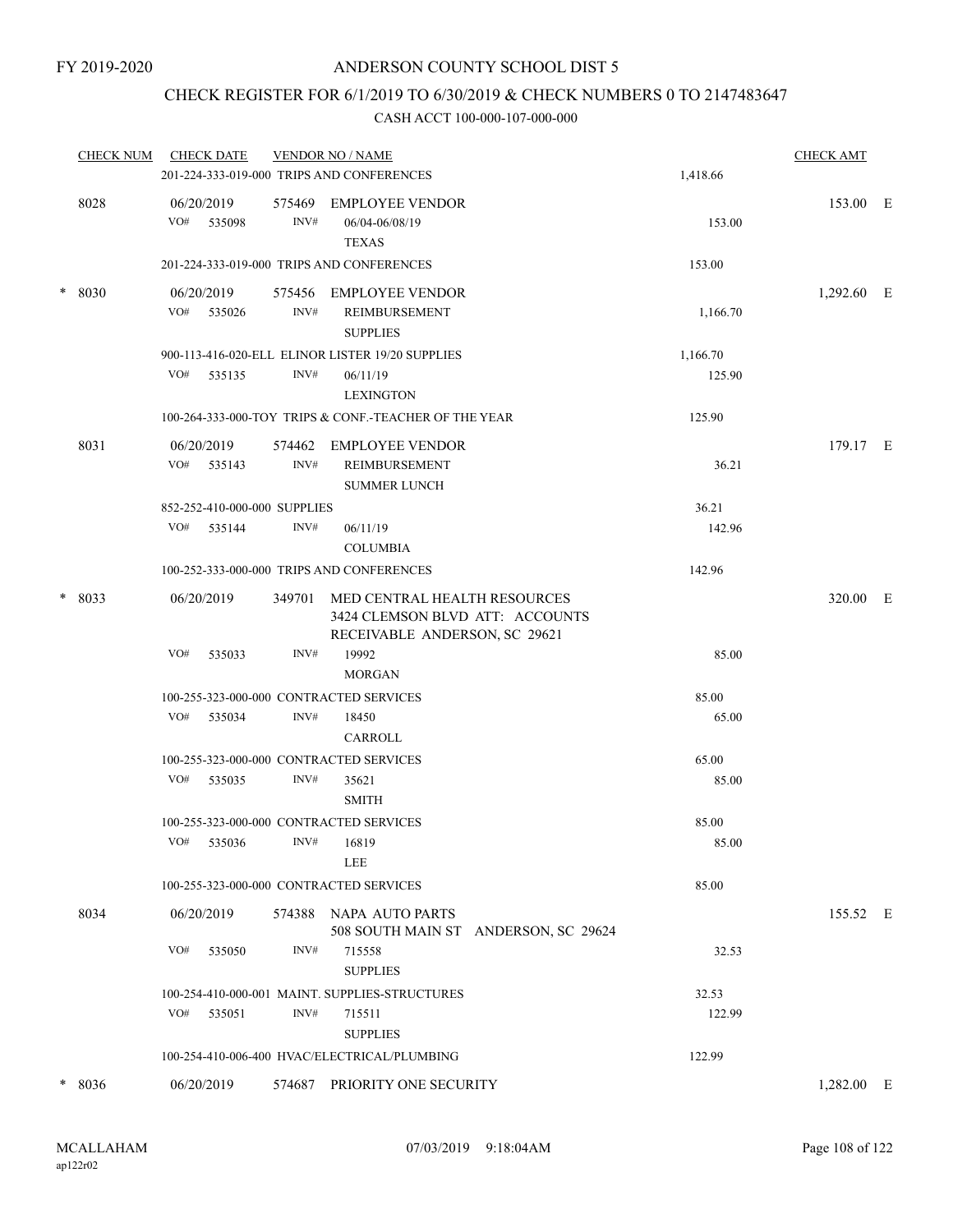FY 2019-2020

## ANDERSON COUNTY SCHOOL DIST 5

# CHECK REGISTER FOR 6/1/2019 TO 6/30/2019 & CHECK NUMBERS 0 TO 2147483647

| <b>CHECK NUM</b> |                                                       | <b>CHECK DATE</b>            |        | <b>VENDOR NO / NAME</b>                                                                                      |  |              |  |          | <b>CHECK AMT</b> |  |
|------------------|-------------------------------------------------------|------------------------------|--------|--------------------------------------------------------------------------------------------------------------|--|--------------|--|----------|------------------|--|
|                  | 18 INTERCHANGE BLVD., SUITE B GREENVILLE,<br>SC 29607 |                              |        |                                                                                                              |  |              |  |          |                  |  |
|                  | VO#                                                   | 535090                       | INV#   | 1840321                                                                                                      |  | PO#<br>99112 |  | 1,282.00 |                  |  |
|                  |                                                       |                              |        | <b>SECURITY</b>                                                                                              |  |              |  |          |                  |  |
|                  |                                                       |                              |        | 100-254-323-000-600 MAINTENANCE SERVICES                                                                     |  |              |  | 92.00    |                  |  |
|                  |                                                       |                              |        | 100-254-323-001-600 MAINTENANCE SERVICES                                                                     |  |              |  | 46.00    |                  |  |
|                  |                                                       |                              |        | 100-254-323-002-600 MAINTENANCE SERVICES                                                                     |  |              |  | 168.00   |                  |  |
|                  |                                                       |                              |        | 100-254-323-003-600 MAINTENANCE SERVICES                                                                     |  |              |  | 102.00   |                  |  |
|                  |                                                       |                              |        | 100-254-323-005-600 MAINTENANCE SERVICES                                                                     |  |              |  | 46.00    |                  |  |
|                  |                                                       |                              |        | 100-254-323-006-600 MAINTENANCE SERVICES                                                                     |  |              |  | 69.00    |                  |  |
|                  |                                                       |                              |        | 100-254-323-007-600 MAINTENANCE SERVICES                                                                     |  |              |  | 46.00    |                  |  |
|                  |                                                       |                              |        | 100-254-323-008-600 MAINTENANCE SERVICES                                                                     |  |              |  | 46.00    |                  |  |
|                  |                                                       |                              |        | 100-254-323-009-600 MAINTENANCE SERVICES                                                                     |  |              |  | 46.00    |                  |  |
|                  |                                                       |                              |        | 100-254-323-010-600 MAINTENANCE SERVICES                                                                     |  |              |  | 46.00    |                  |  |
|                  |                                                       |                              |        | 100-254-323-011-600 MAINTENANCE SERVICES                                                                     |  |              |  | 46.00    |                  |  |
|                  |                                                       |                              |        | 100-254-323-012-600 MAINTENANCE SERVICES                                                                     |  |              |  | 46.00    |                  |  |
|                  |                                                       |                              |        | 100-254-323-013-600 MAINTENANCE SERVICES                                                                     |  |              |  | 46.00    |                  |  |
|                  |                                                       |                              |        | 100-254-323-014-600 MAINTENANCE SERVICES                                                                     |  |              |  | 46.00    |                  |  |
|                  |                                                       |                              |        | 100-254-323-015-600 MAINTENANCE SERVICES                                                                     |  |              |  | 46.00    |                  |  |
|                  |                                                       |                              |        | 100-254-323-016-600 MAINTENANCE SERVICES                                                                     |  |              |  | 46.00    |                  |  |
|                  |                                                       |                              |        | 100-254-323-017-600 MAINTENANCE SERVICES                                                                     |  |              |  | 46.00    |                  |  |
|                  |                                                       |                              |        | 100-254-323-018-600 MAINTENANCE SERVICES                                                                     |  |              |  | 46.00    |                  |  |
|                  |                                                       |                              |        | 100-254-323-019-600 MAINTENANCE SERVICES                                                                     |  |              |  | 46.00    |                  |  |
|                  |                                                       |                              |        | 100-254-323-020-600 MAINTENANCE SERVICES                                                                     |  |              |  | 46.00    |                  |  |
|                  |                                                       |                              |        | 100-254-323-021-600 MAINTENANCE SERVICES                                                                     |  |              |  | 46.00    |                  |  |
|                  |                                                       |                              |        | 100-254-323-023-600 MAINTENANCE SERVICES                                                                     |  |              |  | 69.00    |                  |  |
| 8037             |                                                       | 06/20/2019                   | 440950 | ROCHESTER 100 INC<br>PO BOX 92801 ATT: ACCOUNTS RECEIVABLE<br>ROCHESTER, NY 14692                            |  |              |  |          | 810.00 E         |  |
|                  | VO#                                                   | 535113                       | INV#   | 13876<br><b>FOLDER</b>                                                                                       |  |              |  | 810.00   |                  |  |
|                  |                                                       | 100-111-410-009-000 SUPPLIES |        |                                                                                                              |  |              |  | 810.00   |                  |  |
|                  |                                                       |                              |        |                                                                                                              |  |              |  |          |                  |  |
| * 8039           |                                                       | 06/20/2019                   | 463000 | SCHOLASTIC INC/SCHOLASTIC MAGAZINES<br>PO BOX 3725 ATT: ACCOUNTS RECEIVABLE<br>JEFFERSON CITY, MO 65102-3725 |  |              |  |          | 2,506.13 E       |  |
|                  | VO#                                                   | 535039                       | INV#   | 19459261<br><b>SUPPLIES</b>                                                                                  |  | PO#<br>10829 |  | 2,506.13 |                  |  |
|                  |                                                       |                              |        | 900-112-410-019-043 DUKE ENERGY - READING CAMP                                                               |  |              |  | 2,506.13 |                  |  |
| 8040             |                                                       | 06/20/2019                   | 566032 | <b>SCHOOL OUTFITTERS</b><br>PO BOX 638517 CINCINNATI, OH 45263-8517                                          |  |              |  |          | 2,075.45 E       |  |
|                  | VO#                                                   | 535084                       | INV#   | 13139290<br><b>SUPPLIES</b>                                                                                  |  | PO#<br>10786 |  | 2,075.45 |                  |  |
|                  |                                                       | 397-112-410-014-000 SUPPLIES |        |                                                                                                              |  |              |  | 2,075.45 |                  |  |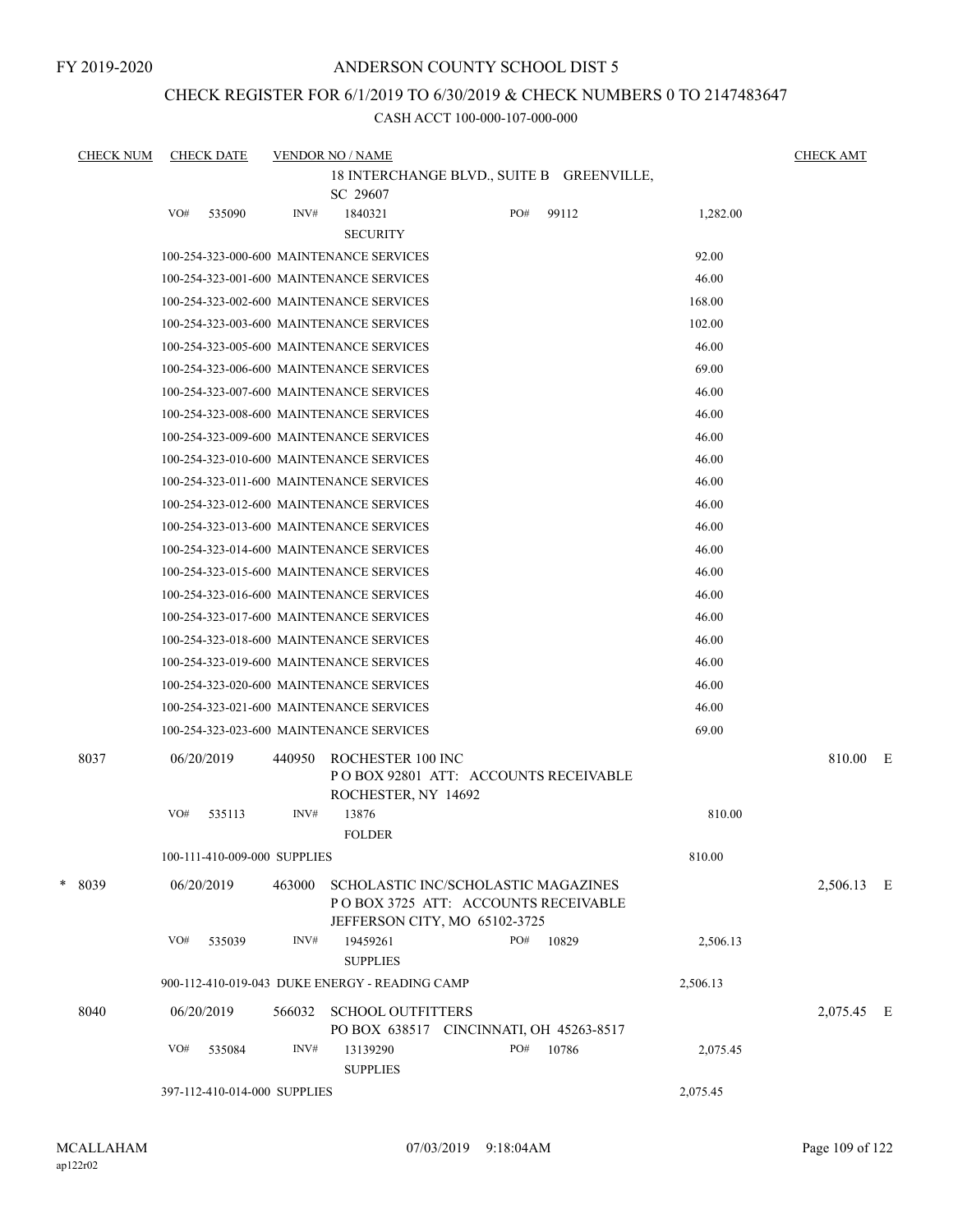# CHECK REGISTER FOR 6/1/2019 TO 6/30/2019 & CHECK NUMBERS 0 TO 2147483647

|   | <b>CHECK NUM</b> | <b>CHECK DATE</b>                                                                 |                | <b>VENDOR NO / NAME</b>                                                                                  |                 | <b>CHECK AMT</b> |  |
|---|------------------|-----------------------------------------------------------------------------------|----------------|----------------------------------------------------------------------------------------------------------|-----------------|------------------|--|
|   | 8041             | 06/20/2019                                                                        | 570099         | SCHOOL SPECIALTY, INC.<br>32656 COLLECTION CENTER DR. ATT:<br>ACCOUNTS RECEIVABLE CHICAGO, IL 60693-0656 |                 | 743.84 E         |  |
|   |                  | VO#<br>535011                                                                     | INV#           | PO#<br>208122958072<br>10902<br>208122923629                                                             | 743.84          |                  |  |
|   |                  | 203-127-410-000-000 SUPPLIES-LD/DD/OHI<br>203-127-410-000-000 SUPPLIES- LD/DD/OHI |                |                                                                                                          | 689.92<br>53.92 |                  |  |
|   | 8042             | 06/20/2019<br>VO#<br>535095                                                       | 470850<br>INV# | EMPLOYEE VENDOR<br>06/04-06/08/19<br><b>TEXAS</b>                                                        | 2,115.66        | 2,115.66 E       |  |
|   |                  |                                                                                   |                | 201-224-333-019-000 TRIPS AND CONFERENCES                                                                | 2,115.66        |                  |  |
|   | 8043             | 06/20/2019                                                                        | 472700         | <b>SHERWIN WILLIAMS</b><br>613 NORTH MURRAY AVENUE ATT: ACCOUNTS<br>RECEIVABLE ANDERSON, SC 29625        |                 | 137.18 E         |  |
|   |                  | VO#<br>535046                                                                     | INV#           | 2903-3<br><b>PAINT</b>                                                                                   | 102.22          |                  |  |
|   |                  |                                                                                   |                | 100-254-410-005-001 SUPPLIES - MAINTENANCE                                                               | 102.22          |                  |  |
|   |                  | VO#<br>535047                                                                     | INV#           | 9574-6<br><b>PAINT</b>                                                                                   | 34.96           |                  |  |
|   |                  |                                                                                   |                | 100-254-410-005-001 SUPPLIES - MAINTENANCE                                                               | 34.96           |                  |  |
|   | 8044             | 06/20/2019<br>VO#<br>535096                                                       | 575452<br>INV# | EMPLOYEE VENDOR<br>06/04-06/08/19<br><b>TEXAS</b>                                                        | 1,492.16        | 1,492.16 E       |  |
|   |                  |                                                                                   |                | 201-224-333-019-000 TRIPS AND CONFERENCES                                                                | 1,492.16        |                  |  |
| * | 8046             | 06/20/2019                                                                        | 573363         | VARSITY SPIRIT FASHION<br>PO BOX 751210 MEMPHIS, TN 38175-1210                                           |                 | 1,246.82 E       |  |
|   |                  | VO#<br>535004                                                                     | INV#           | 41603453<br><b>SUPPLIES</b>                                                                              | 1,246.82        |                  |  |
|   |                  | 720-271-660-020-611 PEP CLUB EXPENSE                                              |                |                                                                                                          | 1,246.82        |                  |  |
|   | 8047             | 06/20/2019                                                                        | 520900         | VIRCO INC<br>PO BOX 5000<br>CONWAY, AR 72033                                                             |                 | 1,113.66 E       |  |
|   |                  | VO# 535085                                                                        | INV#           | 91873343<br>PO# 10784<br><b>TABLE</b>                                                                    | 1,113.66        |                  |  |
|   |                  | 397-112-410-008-000 SUPPLIES                                                      |                |                                                                                                          | 1,113.66        |                  |  |
|   | $* 8051$         | 06/25/2019<br>VO# 535164                                                          | INV#           | 110835 EMPLOYEE VENDOR<br><b>JUNE 12-14</b><br><b>COLUMBIA</b>                                           | 161.36          | 161.36 E         |  |
|   |                  |                                                                                   |                | 100-221-333-000-000 TRIPS AND CONFERENCES                                                                | 161.36          |                  |  |
|   | * 8053           | 06/25/2019<br>VO# 535233                                                          | 141800<br>INV# | EMPLOYEE VENDOR<br><b>JUNE 16-19</b>                                                                     | 985.01          | 985.01 E         |  |
|   |                  |                                                                                   |                | <b>MYRTLE BEACH</b>                                                                                      |                 |                  |  |
|   |                  |                                                                                   |                | 207-224-333-001-004 TRIPS AND CONFERENCES                                                                | 985.01          |                  |  |
|   | * 8055           | 06/25/2019                                                                        |                | 564276 EMPLOYEE VENDOR                                                                                   |                 | 417.26 E         |  |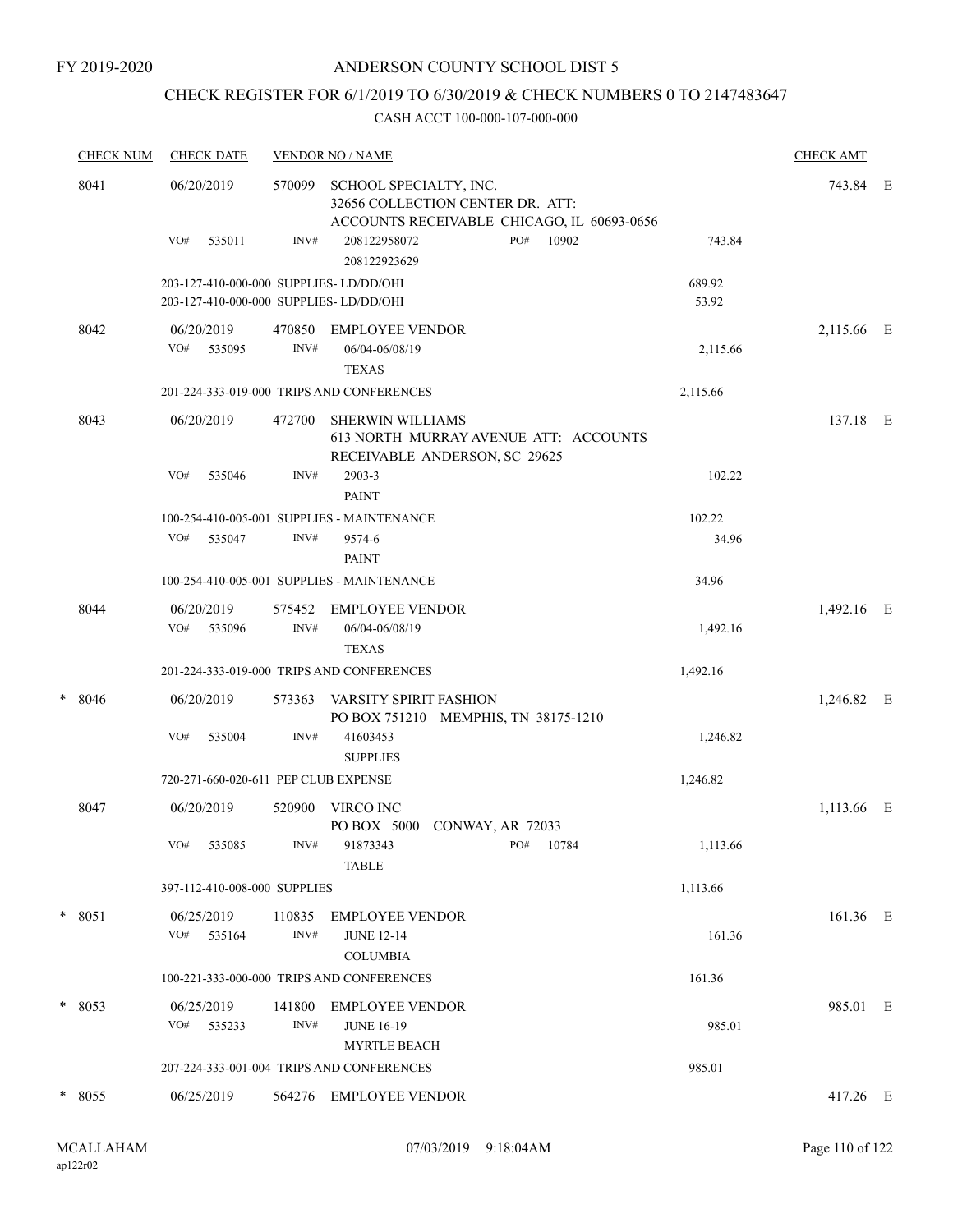## CHECK REGISTER FOR 6/1/2019 TO 6/30/2019 & CHECK NUMBERS 0 TO 2147483647

|   | <b>CHECK NUM</b> |     | <b>CHECK DATE</b>        |                                  | <b>VENDOR NO / NAME</b>                                                                        |     |       |          | <b>CHECK AMT</b> |   |
|---|------------------|-----|--------------------------|----------------------------------|------------------------------------------------------------------------------------------------|-----|-------|----------|------------------|---|
|   |                  | VO# | 535234                   | INV#                             | <b>CHAIRS</b><br><b>REIMBURSEMENT</b>                                                          |     |       | 417.26   |                  |   |
|   |                  |     |                          |                                  | 100-112-410-011-BUD NEW CLASSROOMS                                                             |     |       | 417.26   |                  |   |
|   | 8056             |     | 06/25/2019<br>VO# 535167 | 147625<br>INV#                   | EMPLOYEE VENDOR<br><b>JUNE 12-14</b><br><b>COLUMBIA</b>                                        |     |       | 166.80   | 166.80 E         |   |
|   |                  |     |                          |                                  | 100-221-333-000-000 TRIPS AND CONFERENCES                                                      |     |       | 166.80   |                  |   |
|   | 8057             |     | 06/25/2019               |                                  | 564176 BSN SPORTS, LLC<br>PO BOX 660176 DALLAS, TX 75209-0176                                  |     |       |          | 520.73 E         |   |
|   |                  | VO# | 535179                   | INV#                             | 905283965<br><b>MCCANTS</b>                                                                    | PO# | 10535 | 520.73   |                  |   |
|   |                  |     |                          | 100-113-410-005-0RE RELATED ARTS |                                                                                                |     |       | 520.73   |                  |   |
|   | 8058             |     | 06/25/2019               | 155900                           | CAROLINA BIOLOGICAL SUPPLY<br>POBOX 60232 ATT: ACCOUNTS RECEIVABLE<br>CHARLOTTE, NC 28260-0232 |     |       |          | 387.26 E         |   |
|   |                  | VO# | 535180                   | INV#                             | 50727315<br><b>SUPPLIES</b>                                                                    | PO# | 11132 | 387.26   |                  |   |
|   |                  |     |                          |                                  | 326-111-410-000-000 SCIENCE KITS SUPPLIES                                                      |     |       | 387.26   |                  |   |
| * | 8060             |     | 06/25/2019               |                                  | 572679 DEFENDER SERVICES, INC.<br>PO BOX 1775 COLUMBIA, SC 29202                               |     |       |          | 1,328.00 E       |   |
|   |                  | VO# | 535185                   | INV#                             | 740411<br><b>SECURITY</b>                                                                      | PO# | 10397 | 664.00   |                  |   |
|   |                  |     |                          |                                  | 100-181-312-023-000 PURCHASED SERVICES                                                         |     |       | 664.00   |                  |   |
|   |                  | VO# | 535186                   | INV#                             | 740613<br><b>SECURITY</b>                                                                      | PO# | 10397 | 664.00   |                  |   |
|   |                  |     |                          |                                  | 100-181-312-023-000 PURCHASED SERVICES                                                         |     |       | 664.00   |                  |   |
| * | 8062             |     | 06/25/2019               | 571838                           | EKAHAU<br>1925 ISAAC NEWTON SQUARE E. SUITE 200<br>RESTON, VA 20190                            |     |       |          | 999.00           | Ε |
|   |                  | VO# | 535251                   | INV#                             | 47670<br><b>RENEWAL</b>                                                                        | PO# | 11130 | 999.00   |                  |   |
|   |                  |     |                          |                                  | 100-266-445-000-000 SOFTWARE TECHNOLOGY                                                        |     |       | 999.00   |                  |   |
|   | 8063             |     | 06/25/2019               | 237555                           | <b>FORMS &amp; SUPPLY</b><br>POBOX 563953 ATT: ACCOUNTS RECEIVABLE<br>CHARLOTTE, NC 28256      |     |       |          | 4,273.57 E       |   |
|   |                  | VO# | 535191                   | INV#                             | 5062996<br><b>SUPPLIES</b>                                                                     |     |       | 101.46   |                  |   |
|   |                  |     |                          | 100-233-410-002-000 SUPPLIES     |                                                                                                |     |       | 101.46   |                  |   |
|   |                  |     | VO# 535192               | INV#                             | 5040872<br>HOMELAND PARK                                                                       | PO# | 10818 | 4,172.11 |                  |   |
|   |                  |     |                          | 397-112-410-011-000 SUPPLIES     |                                                                                                |     |       | 4,172.11 |                  |   |
|   | 8064             |     | 06/25/2019               | 564815                           | <b>EMPLOYEE VENDOR</b>                                                                         |     |       |          | 124.69 E         |   |
|   |                  |     | VO# 535158               | INV#                             | <b>MARCH - JUNE</b><br><b>MILEAGE</b>                                                          |     |       | 124.69   |                  |   |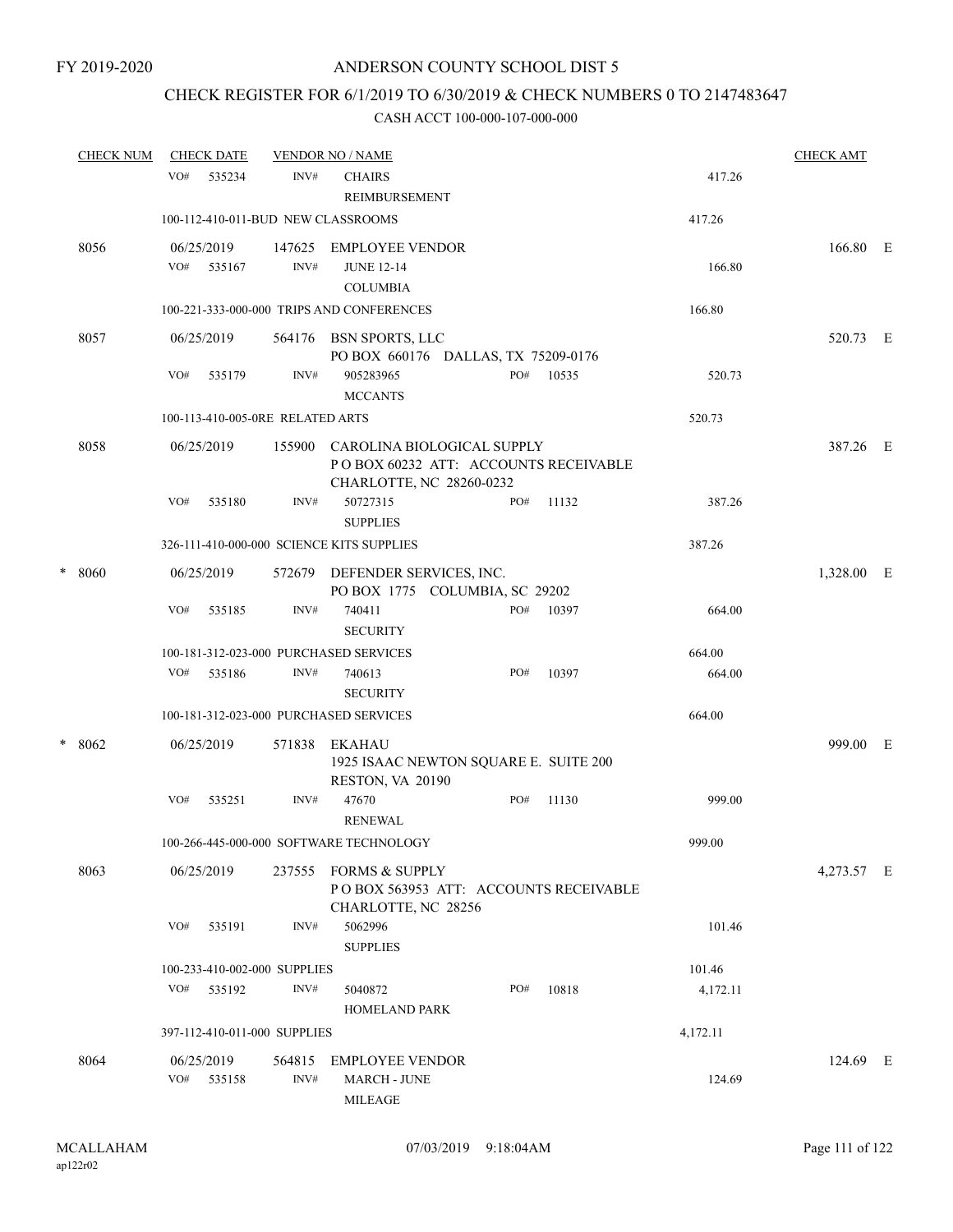# CHECK REGISTER FOR 6/1/2019 TO 6/30/2019 & CHECK NUMBERS 0 TO 2147483647

| <b>CHECK NUM</b> |     | <b>CHECK DATE</b>            |        | <b>VENDOR NO / NAME</b>                                                                              |     |       |           | <b>CHECK AMT</b> |  |
|------------------|-----|------------------------------|--------|------------------------------------------------------------------------------------------------------|-----|-------|-----------|------------------|--|
|                  |     |                              |        | 721-190-660-021-411 MISCELLANEOUS EXPENSE                                                            |     |       | 124.69    |                  |  |
| 8065             |     | 06/25/2019                   | 570057 | HERITAGE FOOD SERVICE GROUP<br>P.O. BOX 71595 ATT: ACCOUNTS RECEIVABLE<br>CHICAGO, IL 60694-1595     |     |       |           | 1,409.17 E       |  |
|                  | VO# | 535195                       | INV#   | 5832793<br><b>REPAIR PARTS</b>                                                                       |     |       | 17.98     |                  |  |
|                  |     |                              |        | 600-256-323-020-000 REPAIRS TO EQUIPMENT                                                             |     |       | 17.98     |                  |  |
|                  |     | VO# 535196                   | INV#   | 5820406<br><b>REPAIR PARTS</b>                                                                       |     |       | 256.49    |                  |  |
|                  |     |                              |        | 600-256-323-006-000 REPAIRS TO EQUIPMENT                                                             |     |       | 225.00    |                  |  |
|                  |     |                              |        | 600-256-323-020-000 REPAIRS TO EQUIPMENT                                                             |     |       | 31.49     |                  |  |
|                  | VO# | 535197                       | INV#   | 5821202<br><b>REPAIR PARTS</b>                                                                       |     |       | 131.32    |                  |  |
|                  |     |                              |        | 600-256-323-003-000 REPAIRS TO EQUIPMENT                                                             |     |       | 131.32    |                  |  |
|                  | VO# | 535198                       | INV#   | 5821028<br><b>REPAIR PARTS</b>                                                                       |     |       | 1,003.38  |                  |  |
|                  |     |                              |        | 600-256-323-002-000 REPAIRS TO EQUIPMENT                                                             |     |       | 1,003.38  |                  |  |
| 8066             |     | 06/25/2019                   | 571865 | INFOSOURCE, INC<br>1300 CITY VIEW CENTER DEPARTMENT 202<br>OVIEDO, FL 32765                          |     |       |           | 40,517.00 E      |  |
|                  | VO# | 535199                       | INV#   | 041796<br><b>RENEWAL</b>                                                                             | PO# | 11106 | 40,517.00 |                  |  |
|                  |     |                              |        | 267-224-312-000-P11 CONTRACT TECHNOLOGY/MINI GRANT                                                   |     |       | 40,517.00 |                  |  |
| 8067             |     | 06/25/2019                   | 566745 | <b>JUNIOR LIBRARY GUILD</b><br>P.O. BOX 6308 ATT: ACCOUNTS RECEIVABLE<br>CAROL STREAM, IL 60197-6308 |     |       |           | 148.10 E         |  |
|                  | VO# | 535200                       | INV#   | 463075<br><b>MCCANTS</b>                                                                             | PO# | 10686 | 148.10    |                  |  |
|                  |     | 100-222-410-005-000 SUPPLIES |        |                                                                                                      |     |       | 148.10    |                  |  |
| $*8071$          |     | 06/25/2019                   | 572165 | MCGRAW-HILL SCHOOL EDUCATION, LLC<br>BMO HARRIS BANK, N.A. LOCKBOX 71545<br>CHICAGO, IL 60694-1545   |     |       |           | 2,888.68 E       |  |
|                  | VO# | 535201                       | INV#   | 108426518001<br>ACCT#181140                                                                          |     |       | 2,087.03  |                  |  |
|                  |     |                              |        | 243-182-410-023-FLC SUPPLIES-FAMILY LITERACY                                                         |     |       | 2,087.03  |                  |  |
|                  | VO# | 535202                       | INV#   | 108419959001<br>ACCT#181140                                                                          |     |       | 801.65    |                  |  |
|                  |     |                              |        | 243-182-410-023-FLC SUPPLIES-FAMILY LITERACY                                                         |     |       | 801.65    |                  |  |
| 8072             |     | 06/25/2019                   | 489480 | <b>EMPLOYEE VENDOR</b>                                                                               |     |       |           | 482.70 E         |  |
|                  | VO# | 535161                       | INV#   | <b>JUNE 16-19</b><br><b>MYRTLE BEACH</b>                                                             |     |       | 348.60    |                  |  |
|                  |     |                              |        | 716-271-660-016-201 MISCELLANEOUS EXPENSE                                                            |     |       | 348.60    |                  |  |
|                  | VO# | 535163                       | INV#   | <b>JUNE 12-14</b><br><b>COLUMBIA</b>                                                                 |     |       | 134.10    |                  |  |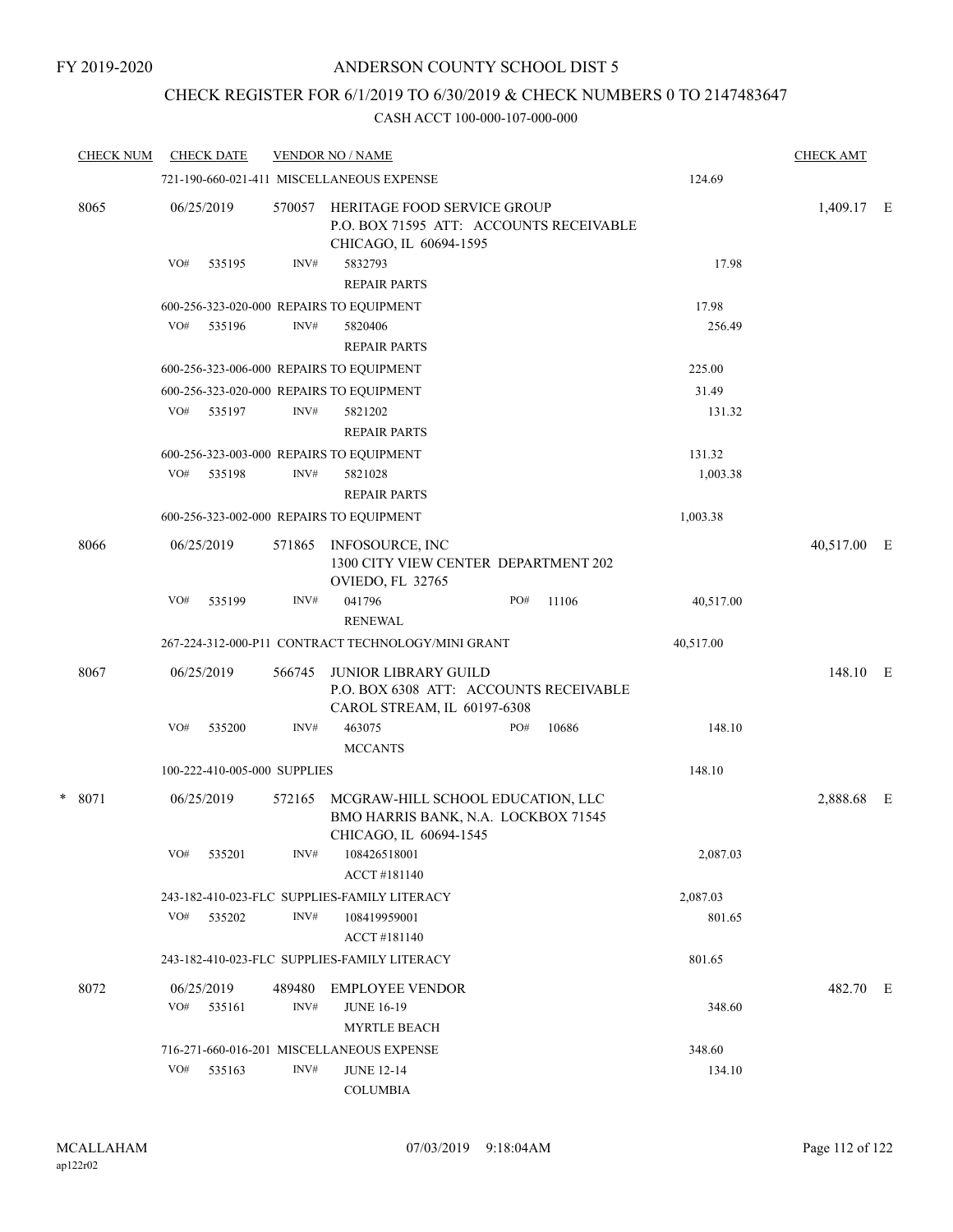# CHECK REGISTER FOR 6/1/2019 TO 6/30/2019 & CHECK NUMBERS 0 TO 2147483647

|        | <b>CHECK NUM</b> |            | <b>CHECK DATE</b>    |                                                                                                | <b>VENDOR NO / NAME</b><br>100-221-333-000-000 TRIPS AND CONFERENCES                                   |     |        | 134.10             | <b>CHECK AMT</b> |  |
|--------|------------------|------------|----------------------|------------------------------------------------------------------------------------------------|--------------------------------------------------------------------------------------------------------|-----|--------|--------------------|------------------|--|
| * 8074 |                  | 06/25/2019 | 570673               | NATIONAL DROPOUT PREVENTION NETWORK<br>713 E. GREENVILLE ST SUITE D #108 ANDERSON,<br>SC 29621 |                                                                                                        |     |        | 475.00 E           |                  |  |
|        |                  | VO#        | 535203               | INV#                                                                                           | 201947TSS<br><b>LISA BUTLER</b>                                                                        | PO# | 10996  | 475.00             |                  |  |
|        |                  |            |                      | 394-224-333-063-000 TRIPS/ PD                                                                  |                                                                                                        |     |        | 475.00             |                  |  |
|        | 8075             |            | 06/25/2019           | 574670                                                                                         | <b>EMPLOYEE VENDOR</b>                                                                                 |     |        |                    | 161.36 E         |  |
|        |                  | VO# 535165 | INV#                 | <b>JUNE 12-14</b><br><b>COLUMBIA</b>                                                           |                                                                                                        |     | 161.36 |                    |                  |  |
|        |                  |            |                      | 100-221-333-000-000 TRIPS AND CONFERENCES                                                      |                                                                                                        |     | 161.36 |                    |                  |  |
| 8076   |                  | 06/25/2019 | 426200               | POBOX 37600 ATT: ACCOUNTS RECEIVABLE                                                           | $111.62 \quad E$                                                                                       |     |        |                    |                  |  |
|        |                  | VO#        | 535210               | INV#                                                                                           | 8023984<br><b>SUPPLIES</b>                                                                             | PO# | 11059  | 19.55              |                  |  |
|        |                  |            |                      | 100-115-410-001-000 SUPPLIES                                                                   |                                                                                                        |     |        | 19.55              |                  |  |
|        |                  | VO#        | 535211               | INV#                                                                                           | 7999889<br><b>SUPPLIES</b>                                                                             | PO# | 11059  | 92.07              |                  |  |
|        |                  |            |                      | 100-115-410-001-000 SUPPLIES                                                                   |                                                                                                        |     |        | 92.07              |                  |  |
|        | * 8078           |            | 06/25/2019           | 440950                                                                                         | ROCHESTER 100 INC<br>POBOX 92801 ATT: ACCOUNTS RECEIVABLE<br>ROCHESTER, NY 14692                       |     |        |                    | $1,080.00$ E     |  |
|        |                  | VO#        | 535213               | INV#                                                                                           | 14262<br><b>FOLDERS</b>                                                                                |     |        | 1,080.00           |                  |  |
|        |                  |            |                      |                                                                                                | 717-190-660-017-201 MISCELLANEOUS EXPENSE                                                              |     |        | 1,080.00           |                  |  |
|        | 8079             |            | 06/25/2019           | 573043                                                                                         | SCHOOL DISTRICT OF OCONEE COUNTY<br>414 S. PINE ST. ATTN: ANDREA BRANER<br>WALHALLA, SC 29691          |     |        |                    | 2,078.28 E       |  |
|        |                  | VO#        | 535217               | INV#                                                                                           | 2018-2019<br><b>PROVISO</b>                                                                            |     |        | 2,078.28           |                  |  |
|        |                  |            |                      |                                                                                                | 100-412-720-000-000 PAYMENTS TO OTHER GOV'T UNITS<br>100-412-720-000-000 PAYMENTS TO OTHER GOV'T UNITS |     |        | 1,610.46<br>467.82 |                  |  |
|        | 8080             |            | 06/25/2019           | 469975                                                                                         | EMPLOYEE VENDOR                                                                                        |     |        |                    | 204.94 E         |  |
|        |                  |            | VO# 535166           | INV#                                                                                           | <b>JUNE 13-14</b><br><b>COLUMBIA</b>                                                                   |     |        | 204.94             |                  |  |
|        |                  |            |                      |                                                                                                | 100-221-333-000-000 TRIPS AND CONFERENCES                                                              |     |        | 204.94             |                  |  |
|        | 8081             | VO#        | 06/25/2019<br>535235 | 574599<br>INV#                                                                                 | <b>EMPLOYEE VENDOR</b><br><b>MISC EXPENSES</b><br>REIMBURSEMENT                                        |     |        | 809.78             | 809.78 E         |  |
|        |                  |            |                      |                                                                                                | 100-113-410-021-VEN SUPPLY-ADDT'L FOR LOST VENDING                                                     |     |        | 517.78             |                  |  |
|        |                  |            |                      |                                                                                                | 721-190-660-021-411 MISCELLANEOUS EXPENSE                                                              |     |        | 22.00              |                  |  |
|        |                  |            |                      | 817-113-312-021-000 ARTS IN RESIDENCE                                                          | 270.00                                                                                                 |     |        |                    |                  |  |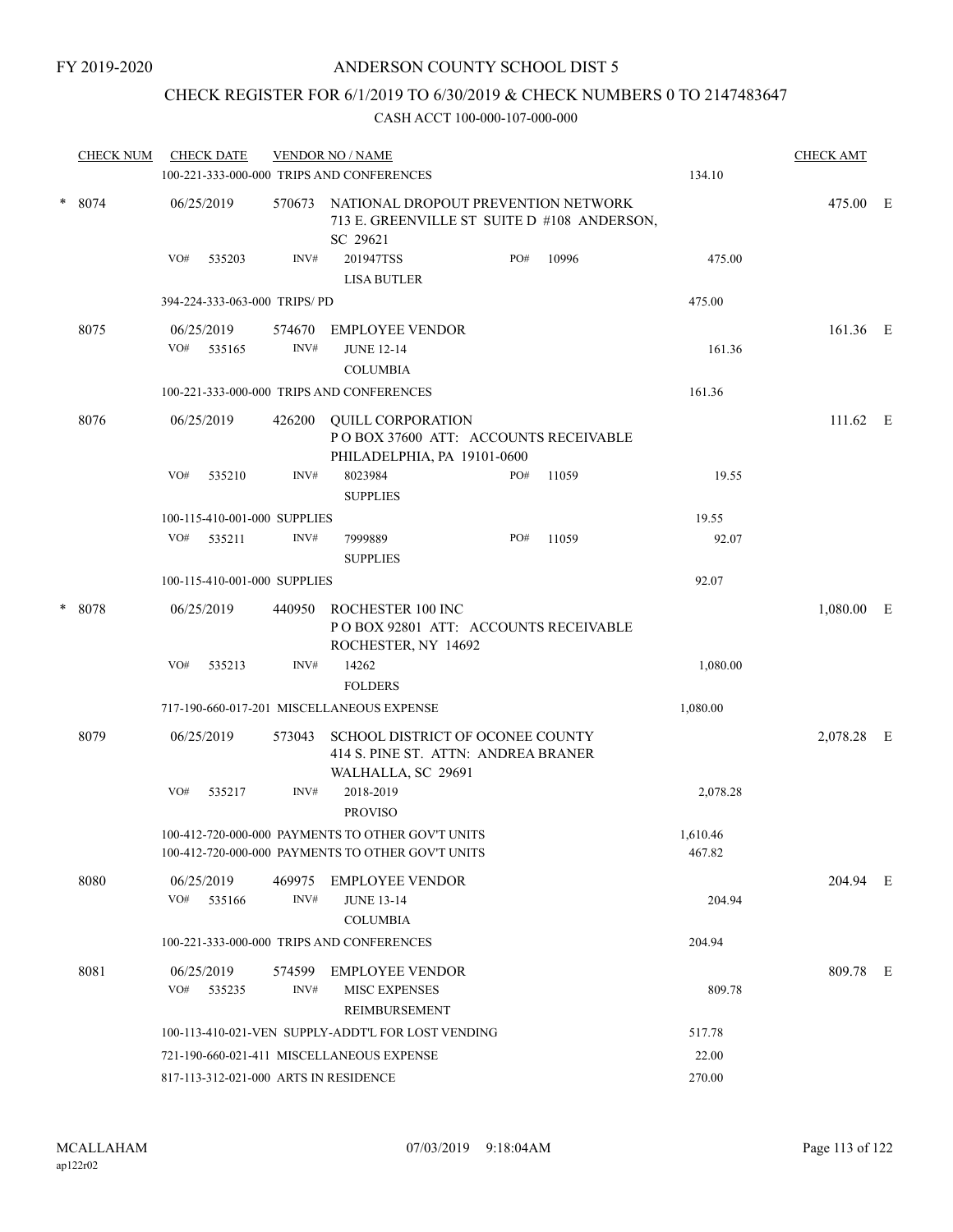# CHECK REGISTER FOR 6/1/2019 TO 6/30/2019 & CHECK NUMBERS 0 TO 2147483647

|   | <b>CHECK NUM</b> | <b>CHECK DATE</b>                    |                | <b>VENDOR NO / NAME</b>                                                                         |       |          | <b>CHECK AMT</b> |  |
|---|------------------|--------------------------------------|----------------|-------------------------------------------------------------------------------------------------|-------|----------|------------------|--|
|   | 8082             | 06/25/2019<br>VO#<br>535229          | 576033<br>INV# | <b>EMPLOYEE VENDOR</b><br><b>JUNE 12-14</b><br><b>COLUMBIA</b>                                  |       | 166.80   | 166.80 E         |  |
|   |                  |                                      |                | 100-221-333-000-000 TRIPS AND CONFERENCES                                                       |       | 166.80   |                  |  |
|   | 8083             | 06/25/2019                           | 568718         | THE READING WAREHOUSE<br>POBOX 41328 ATT: ACCOUNTS RECEIVABLE<br>NORTH CHARLESTON, SC 29423     |       |          | 589.05 E         |  |
|   |                  | VO#<br>535219                        | INV#           | 194838<br>PO#<br><b>SUPPLIES</b>                                                                | 11063 | 589.05   |                  |  |
|   |                  | 900-390-410-000-040 TOLBERT DONATION |                |                                                                                                 |       | 589.05   |                  |  |
|   | * 8085           | 06/25/2019                           | 570855         | ULINE - ATLANTA<br>P.O. BOX 88741 ATT: ACCOUNTS RECEIVABLE<br>CHICAGO, IL 60680-1741            |       |          | 150.56 E         |  |
|   |                  | VO#<br>535273                        | INV#           | 109458772                                                                                       |       | 150.56   |                  |  |
|   |                  |                                      |                | <b>VESTS</b>                                                                                    |       |          |                  |  |
|   |                  | 515-253-520-031-CAR CAREER CENTER    |                |                                                                                                 |       | 150.56   |                  |  |
| * | 8088             | 06/25/2019                           | 332750         | WILLIAM V MACGILL & CO<br>1000 NORTH LOMBARD ROAD ATT: ACCOUNTS<br>RECEIVABLE LOMBARD, IL 60148 |       |          | $1,164.71$ E     |  |
|   |                  | VO#<br>535226                        | INV#           | 0678921<br>PO#<br><b>SUPPLIES</b>                                                               | 10865 | 1,164.71 |                  |  |
|   |                  |                                      |                | 100-213-410-000-000 SUPPLIES AND MATERIALS                                                      |       | 69.79    |                  |  |
|   |                  | 100-213-410-005-000 SUPPLIES         |                |                                                                                                 |       | 135.00   |                  |  |
|   |                  | 100-213-410-006-000 SUPPLIES         |                |                                                                                                 |       | 172.80   |                  |  |
|   |                  |                                      |                | 100-213-410-008-000 SUPPLIES AND MATERIALS                                                      |       | 187.12   |                  |  |
|   |                  | 100-213-410-010-000 SUPPLIES         |                |                                                                                                 |       | 49.94    |                  |  |
|   |                  | 100-213-410-011-000 SUPPLIES         |                |                                                                                                 |       | 45.74    |                  |  |
|   |                  | 100-213-410-013-000 SUPPLIES         |                |                                                                                                 |       | 69.07    |                  |  |
|   |                  | 100-213-410-016-000 SUPPLIES         |                |                                                                                                 |       | 86.45    |                  |  |
|   |                  | 100-213-410-017-000 SUPPLIES         |                |                                                                                                 |       | 178.57   |                  |  |
|   |                  | 100-213-410-019-000 SUPPLIES         |                |                                                                                                 |       | 93.75    |                  |  |
|   |                  | 100-213-410-020-000 SUPPLIES         |                |                                                                                                 |       | 76.48    |                  |  |
|   | 8089             | 06/25/2019<br>VO#<br>535162          | 574537<br>INV# | EMPLOYEE VENDOR<br><b>JUNE 15-19</b>                                                            |       | 2,362.44 | 2,362.44 E       |  |
|   |                  |                                      |                | <b>MYRTLE BEACH</b><br>100-232-333-000-000 TRIPS AND CONFERENCES                                |       |          |                  |  |
|   |                  |                                      |                |                                                                                                 |       | 2,362.44 |                  |  |
|   | * 8091           | 06/27/2019                           | 111125         | <b>ANDERSON AWARDS</b><br>716 WHITEHALL ROAD ATT: ACCOUNTS<br>RECEIVABLE ANDERSON, SC 29625     |       |          | 117.70 E         |  |
|   |                  | VO#<br>535337                        | INV#           | 05/01/19<br><b>VARENNES</b>                                                                     |       | 117.70   |                  |  |
|   |                  |                                      |                | 716-271-660-016-201 MISCELLANEOUS EXPENSE                                                       |       | 117.70   |                  |  |
|   | 8092             | 06/27/2019                           | 566562         | ANDERSON OUTDOOR POWER EQUIPMENT                                                                |       |          | 523.78 E         |  |
|   |                  |                                      |                |                                                                                                 |       |          |                  |  |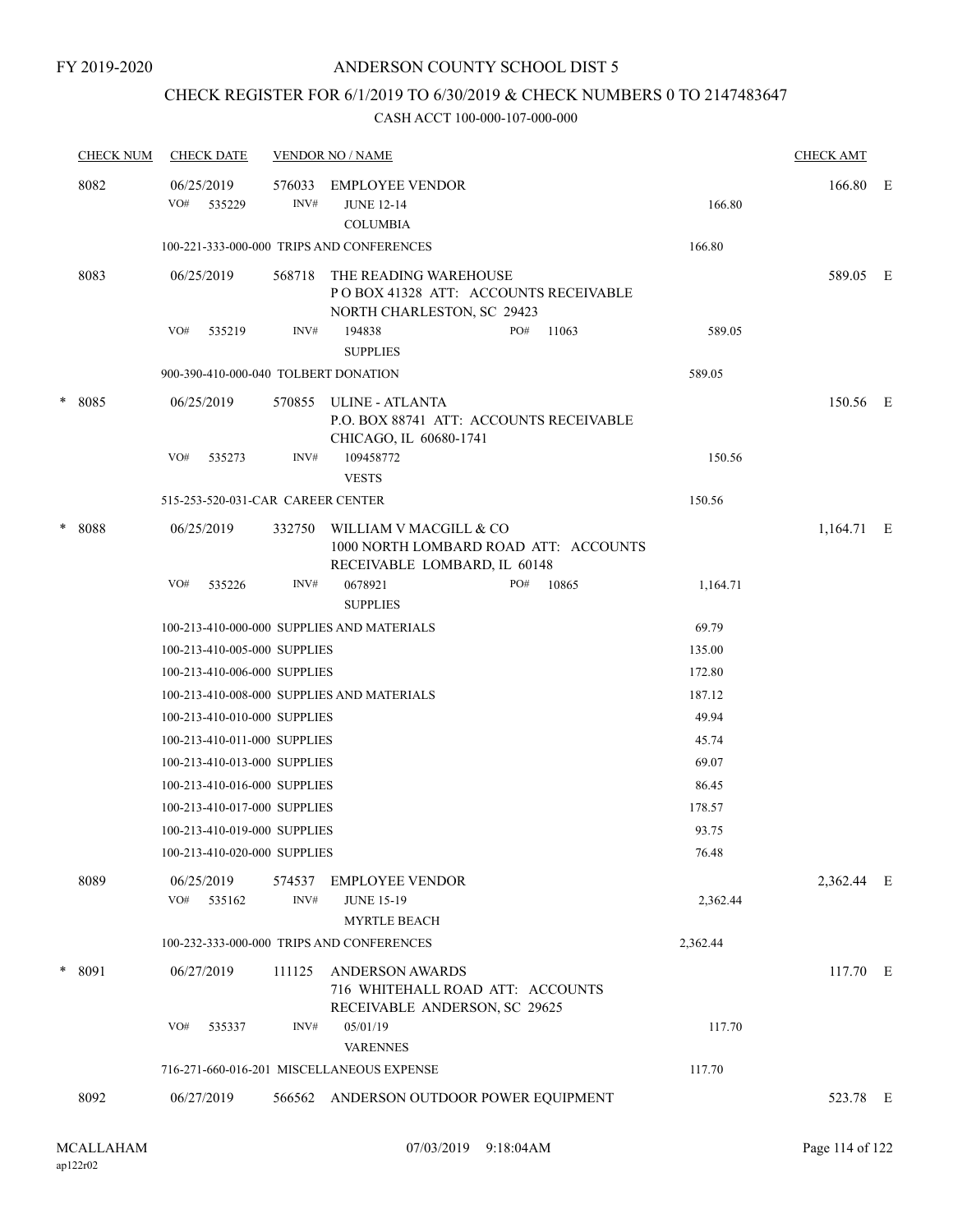# CHECK REGISTER FOR 6/1/2019 TO 6/30/2019 & CHECK NUMBERS 0 TO 2147483647

|   | <b>CHECK NUM</b> |     | <b>CHECK DATE</b>                 |        | <b>VENDOR NO / NAME</b>                                                                |     |       |          | <b>CHECK AMT</b> |  |
|---|------------------|-----|-----------------------------------|--------|----------------------------------------------------------------------------------------|-----|-------|----------|------------------|--|
|   |                  |     |                                   |        | 110 MIRACLE MILE DRIVE ATT: ACCOUNTS                                                   |     |       |          |                  |  |
|   |                  |     |                                   |        | RECEIVABLE ANDERSON, SC 29621                                                          |     |       |          |                  |  |
|   |                  | VO# | 535312                            | INV#   | 219156<br><b>SUPPLIES</b>                                                              |     |       | 27.49    |                  |  |
|   |                  |     |                                   |        | 100-254-410-000-001 MAINT. SUPPLIES-STRUCTURES                                         |     |       | 27.49    |                  |  |
|   |                  | VO# | 535313                            | INV#   | 219077                                                                                 |     |       | 203.84   |                  |  |
|   |                  |     |                                   |        | <b>SUPPLIES</b>                                                                        |     |       |          |                  |  |
|   |                  |     |                                   |        | 100-254-410-000-001 MAINT. SUPPLIES-STRUCTURES                                         |     |       | 203.84   |                  |  |
|   |                  | VO# | 535314                            | INV#   | 219179                                                                                 |     |       | 88.44    |                  |  |
|   |                  |     |                                   |        | <b>SUPPLIES</b>                                                                        |     |       |          |                  |  |
|   |                  |     | 100-254-323-000-001 CONTRACT SRVS |        |                                                                                        |     |       | 88.44    |                  |  |
|   |                  |     | VO# 535315                        | INV#   | 219860                                                                                 |     |       | 204.01   |                  |  |
|   |                  |     |                                   |        | <b>SUPPLIES</b>                                                                        |     |       |          |                  |  |
|   |                  |     | 100-254-323-000-001 CONTRACT SRVS |        |                                                                                        |     |       | 204.01   |                  |  |
|   |                  |     |                                   |        |                                                                                        |     |       |          |                  |  |
| * | 8094             |     | 06/27/2019                        | 126675 | ATTAWAY INC<br>POBOX 302 ATT: ACCOUNTS RECEIVABLE<br>ANDERSON, SC 29622                |     |       |          | 5,866.98 E       |  |
|   |                  | VO# | 535350                            | INV#   | 00222607<br><b>BUSINESS CARDS</b>                                                      | PO# | 10840 | 80.25    |                  |  |
|   |                  |     | 100-266-410-000-000 SUPPLIES      |        |                                                                                        |     |       | 80.25    |                  |  |
|   |                  | VO# | 535358                            | INV#   | 00-222542                                                                              |     |       | 2,653.60 |                  |  |
|   |                  |     |                                   |        | 00-222543                                                                              |     |       |          |                  |  |
|   |                  |     |                                   |        | 100-221-360-000-000 PRINTING AND BINDING                                               |     |       | 2,653.60 |                  |  |
|   |                  | VO# | 535433                            | INV#   | 220358                                                                                 | PO# | 10285 | 1,741.21 |                  |  |
|   |                  |     |                                   |        | <b>WHSE SUPPLIES</b>                                                                   |     |       |          |                  |  |
|   |                  |     |                                   |        | 100-000-170-000-000 WAREHOUSE INVENTORY                                                |     |       | 1,741.21 |                  |  |
|   |                  | VO# | 535434                            | INV#   | PO 10547                                                                               | PO# | 10547 | 1,391.92 |                  |  |
|   |                  |     |                                   |        | <b>WHSE SUPPLIES</b>                                                                   |     |       |          |                  |  |
|   |                  |     |                                   |        | 100-000-170-000-000 WAREHOUSE INVENTORY                                                |     |       | 224.38   |                  |  |
|   |                  |     |                                   |        | 100-000-170-000-000 WAREHOUSE INVENTORY                                                |     |       | 1,115.48 |                  |  |
|   |                  |     |                                   |        | 100-000-170-000-000 WAREHOUSE INVENTORY                                                |     |       | 52.06    |                  |  |
|   | 8095             |     | 06/27/2019                        | 574512 | <b>EMPLOYEE VENDOR</b>                                                                 |     |       |          | 2,347.61 E       |  |
|   |                  |     | VO# 535339                        | INV#   | 06/14-06/19/19                                                                         |     |       | 2,347.61 |                  |  |
|   |                  |     |                                   |        | <b>SCASA</b>                                                                           |     |       |          |                  |  |
|   |                  |     |                                   |        | 311-224-333-000-TEC TRIPS AND CONFERENCES                                              |     |       | 2,347.61 |                  |  |
|   | 8096             |     | 06/27/2019                        | 571755 | <b>EMPLOYEE VENDOR</b>                                                                 |     |       |          | 137.48 E         |  |
|   |                  |     | VO# 535372                        | INV#   | 06/20/19                                                                               |     |       | 137.48   |                  |  |
|   |                  |     |                                   |        | <b>COLUMBIA</b>                                                                        |     |       |          |                  |  |
|   |                  |     | 201-188-333-000-000 TRIPS- PAT    |        |                                                                                        |     |       | 137.48   |                  |  |
|   |                  |     |                                   |        |                                                                                        |     |       |          |                  |  |
|   | 8097             |     | 06/27/2019                        | 569307 | CAROLINA PCO SUPPLY CO. INC<br>PO BOX 3517 ATT: ACCOUNTS RECEIVABLE<br>CAYCE, SC 29171 |     |       |          | 124.12 E         |  |
|   |                  | VO# | 535310                            | INV#   | 002215<br><b>SUPPLIES</b>                                                              |     |       | 124.12   |                  |  |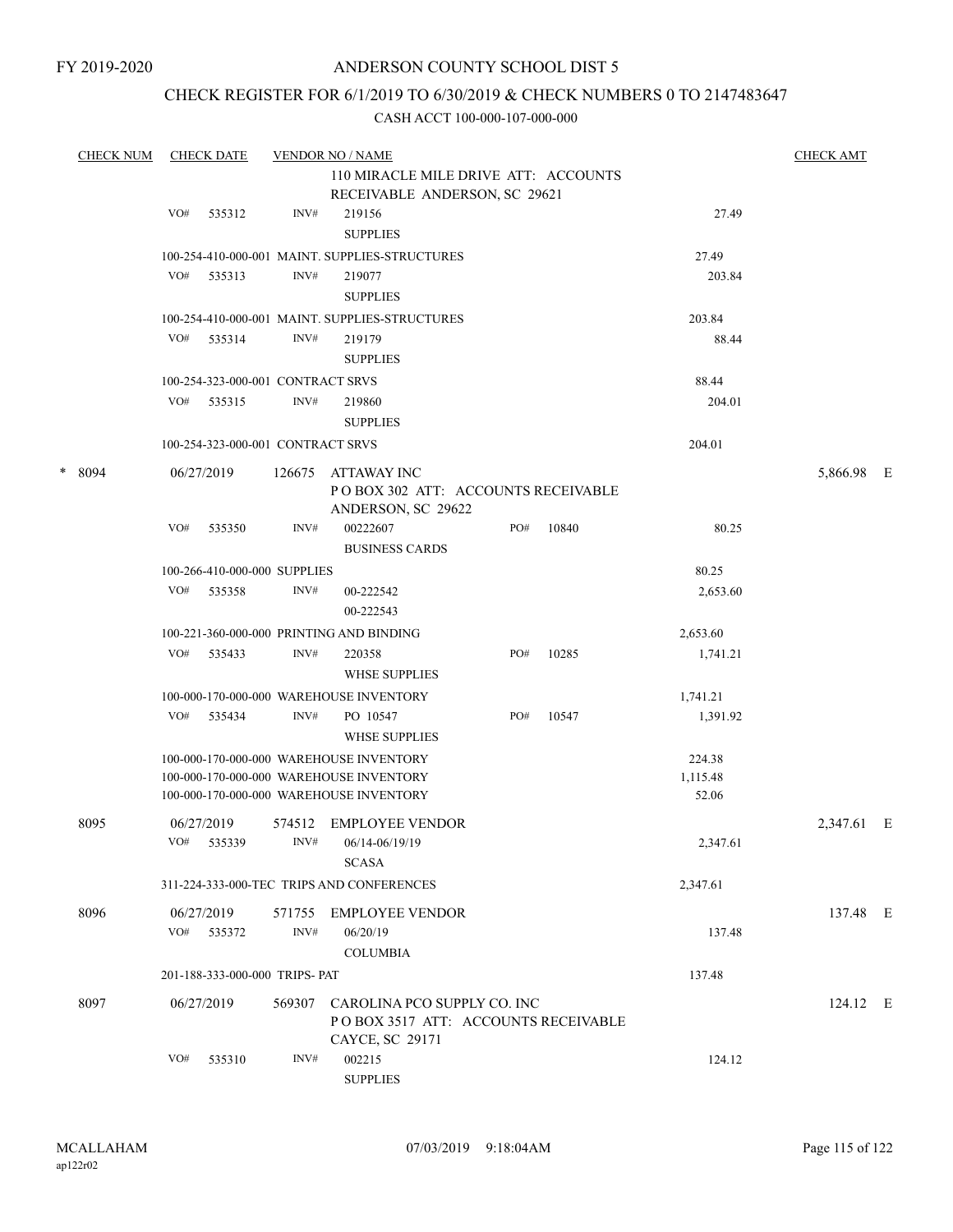# CHECK REGISTER FOR 6/1/2019 TO 6/30/2019 & CHECK NUMBERS 0 TO 2147483647

|          | <b>CHECK NUM</b> |            | <b>CHECK DATE</b>            |                                                                                                                   | <b>VENDOR NO / NAME</b>                                                                      |     |       |            | <b>CHECK AMT</b> |  |
|----------|------------------|------------|------------------------------|-------------------------------------------------------------------------------------------------------------------|----------------------------------------------------------------------------------------------|-----|-------|------------|------------------|--|
|          |                  |            |                              |                                                                                                                   | 100-254-410-000-500 PEST MANAGEMENT                                                          |     |       | 124.12     |                  |  |
|          | 8098             |            | 06/27/2019                   | 565763                                                                                                            | <b>CONVERSE COLLEGE</b><br>580 EAST MAIN STREET ATT: PAMELA BRADLEY<br>SPARTANBURG, SC 29302 |     |       |            | 11,875.00 E      |  |
|          |                  | VO#        | 535361                       | INV#                                                                                                              | 2612<br>EDU 591 - DOVER                                                                      | PO# | 11062 | 5,875.00   |                  |  |
|          |                  |            |                              |                                                                                                                   | 397-224-333-000-0GT TRIPS- GT REGIONAL                                                       |     |       | 5,875.00   |                  |  |
|          |                  | VO#        | 535362                       | INV#                                                                                                              | 2622<br>EDU 592.Y2 - DOVER                                                                   | PO# | 11145 | 6,000.00   |                  |  |
|          |                  |            |                              |                                                                                                                   | 397-224-333-000-0GT TRIPS- GT REGIONAL                                                       |     |       | 6,000.00   |                  |  |
|          | 8099             |            | 06/27/2019                   | 211400                                                                                                            | <b>EMPLOYEE VENDOR</b>                                                                       |     |       |            | 2,320.03 E       |  |
|          |                  | VO#        | 535397                       | INV#                                                                                                              | 0814-06/06/19<br><b>MILEAGE</b>                                                              |     |       | 205.30     |                  |  |
|          |                  |            | 100-221-332-000-000 TRAVEL   |                                                                                                                   |                                                                                              |     |       | 205.30     |                  |  |
|          |                  | VO#        | 535431                       | INV#                                                                                                              | <b>JUNE 15-19</b><br><b>MYRTLE BEACH</b>                                                     |     |       | 2,114.73   |                  |  |
|          |                  |            |                              |                                                                                                                   | 100-221-333-000-000 TRIPS AND CONFERENCES                                                    |     |       | 2,114.73   |                  |  |
| $* 8101$ |                  | 06/27/2019 | 569871                       | FOLLETT SCHOOL SOLUTIONS, INC<br>91826 COLLECTION CENTER DRIVE ATT:<br>ACCOUNTS RECEIVABLE CHICAGO, IL 60693-0918 |                                                                                              |     |       | 5,141.56 E |                  |  |
|          |                  | VO#        | 535378                       | INV#                                                                                                              | 500874F<br><b>BOOKS</b>                                                                      | PO# | 10980 | 142.46     |                  |  |
|          |                  |            | 100-222-410-019-000 SUPPLIES |                                                                                                                   |                                                                                              |     |       | 142.46     |                  |  |
|          |                  | VO#        | 535379                       | INV#                                                                                                              | 480888A<br><b>BOOKS</b>                                                                      | PO# | 10693 | 4,999.10   |                  |  |
|          |                  |            |                              |                                                                                                                   | 100-222-430-017-001 LIBRARY ALLOCATION                                                       |     |       | 4,999.10   |                  |  |
|          | 8102             |            | 06/27/2019                   | 237555                                                                                                            | FORMS & SUPPLY<br>POBOX 563953 ATT: ACCOUNTS RECEIVABLE<br>CHARLOTTE, NC 28256               |     |       |            | 68,197.92 E      |  |
|          |                  | VO#        | 535305                       | INV#                                                                                                              | 5028820-0<br><b>SUPPLIES</b>                                                                 |     |       | 1,390.47   |                  |  |
|          |                  |            | 100-254-410-005-000 SUPPLIES |                                                                                                                   |                                                                                              |     |       | 1,390.47   |                  |  |
|          |                  | VO#        | 535328                       | INV#                                                                                                              | 5063915<br><b>SUPPLIES</b>                                                                   |     |       | 936.54     |                  |  |
|          |                  |            | 100-113-410-009-000 SUPPLIES |                                                                                                                   |                                                                                              |     |       | 936.54     |                  |  |
|          |                  | VO#        | 535356                       | INV#                                                                                                              | 5065929-0<br><b>SUPPLIES</b>                                                                 | PO# | 11044 | 40.96      |                  |  |
|          |                  |            |                              |                                                                                                                   | 203-127-410-000-000 SUPPLIES-LD/DD/OHI                                                       |     |       | 40.96      |                  |  |
|          |                  | VO#        | 535384                       | INV#                                                                                                              | 5063645-0<br><b>SUPPLIES</b>                                                                 |     |       | 289.30     |                  |  |
|          |                  |            | 100-233-410-009-000 SUPPLIES |                                                                                                                   |                                                                                              |     |       | 289.30     |                  |  |
|          |                  |            | VO# 535385                   | INV#                                                                                                              | 5070262-0<br><b>SUPPLIES</b>                                                                 |     |       | 34.30      |                  |  |
|          |                  |            |                              |                                                                                                                   | 719-271-660-019-201 MISCELLANEOUS EXPENSE                                                    |     |       | 34.30      |                  |  |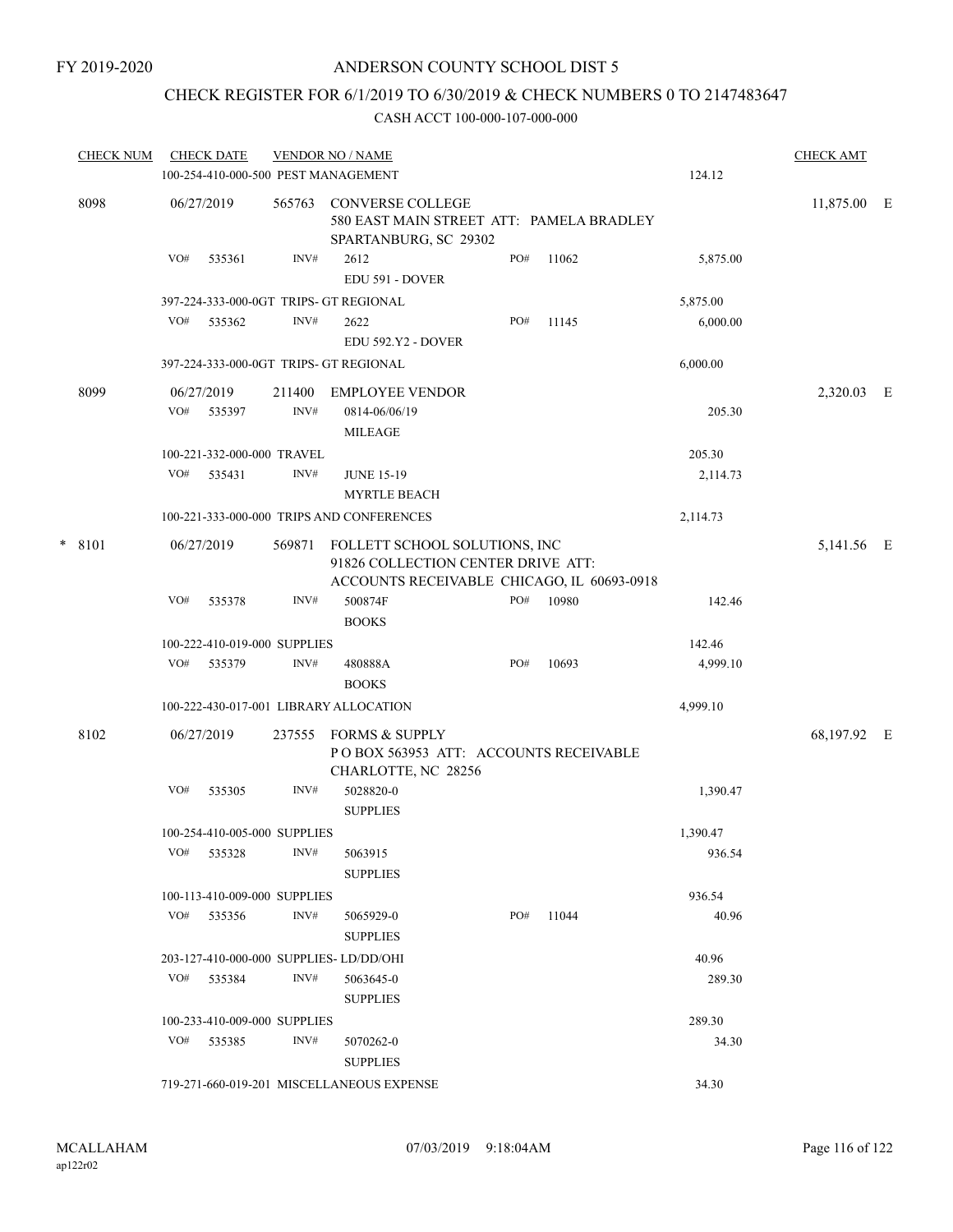# CHECK REGISTER FOR 6/1/2019 TO 6/30/2019 & CHECK NUMBERS 0 TO 2147483647

| <b>CHECK NUM</b> |     | <b>CHECK DATE</b>                 |        | <b>VENDOR NO / NAME</b>                                                                                                                                                  |     |       |                                          | <b>CHECK AMT</b> |
|------------------|-----|-----------------------------------|--------|--------------------------------------------------------------------------------------------------------------------------------------------------------------------------|-----|-------|------------------------------------------|------------------|
|                  | VO# | 535386                            | INV#   | 5067985<br><b>SUPPLIES</b>                                                                                                                                               |     |       | 30.47                                    |                  |
|                  |     |                                   |        | 719-271-660-019-201 MISCELLANEOUS EXPENSE                                                                                                                                |     |       | 30.47                                    |                  |
|                  | VO# | 535387                            | INV#   | 5065967<br><b>SUPPLIES</b>                                                                                                                                               |     |       | 22.51                                    |                  |
|                  |     |                                   |        | 719-271-660-019-201 MISCELLANEOUS EXPENSE                                                                                                                                |     |       | 22.51                                    |                  |
|                  | VO# | 535437                            | INV#   | 5031964<br><b>SUPPLIES</b>                                                                                                                                               | PO# | 10787 | 52,483.50                                |                  |
|                  |     |                                   |        | 100-000-170-000-000 WAREHOUSE INVENTORY<br>100-000-170-000-000 WAREHOUSE INVENTORY                                                                                       |     |       | 29,390.76<br>23,092.74                   |                  |
|                  | VO# | 535438                            | INV#   | 5025026<br><b>WHSE SUPPLIES</b>                                                                                                                                          | PO# | 10740 | 4,895.25                                 |                  |
|                  |     |                                   |        | 100-000-170-000-000 WAREHOUSE INVENTORY<br>100-000-170-000-000 WAREHOUSE INVENTORY                                                                                       |     |       | 216.35<br>4,678.90                       |                  |
|                  | VO# | 535439                            | INV#   | 5054513<br><b>WHSE SUPPLIES</b>                                                                                                                                          | PO# | 10961 | 1,014.36                                 |                  |
|                  |     |                                   |        | 100-000-170-000-000 WAREHOUSE INVENTORY<br>100-000-170-000-000 WAREHOUSE INVENTORY                                                                                       |     |       | 211.86<br>802.50                         |                  |
|                  | VO# | 535441                            | INV#   | 4948143<br><b>SUPPLIES</b>                                                                                                                                               | PO# | 11166 | 83.86                                    |                  |
|                  |     | 100-257-410-000-000 SUPPLIES      |        |                                                                                                                                                                          |     |       | 83.86                                    |                  |
|                  | VO# | 535442                            | INV#   | 5014632<br><b>WHSE SUPPLIES</b>                                                                                                                                          | PO# | 10663 | 6,976.40                                 |                  |
|                  |     |                                   |        | 100-000-170-000-000 WAREHOUSE INVENTORY<br>100-000-170-000-000 WAREHOUSE INVENTORY<br>100-000-170-000-000 WAREHOUSE INVENTORY<br>100-000-170-000-000 WAREHOUSE INVENTORY |     |       | 3,413.30<br>924.48<br>439.77<br>2,198.85 |                  |
| $\ast$<br>8104   |     | 06/27/2019                        | 570843 | <b>GATEWAY SUPPLY CO</b><br>CORPORATE OFFICES P.O. BOX 2826 COLUMBIA,                                                                                                    |     |       |                                          | 601.07 E         |
|                  | VO# | 535303                            | INV#   | SC 29202<br>S4587327.001<br><b>SUPPLIES</b>                                                                                                                              |     |       | 128.71                                   |                  |
|                  |     | 100-254-410-000-400 HVAC SUPPLIES |        |                                                                                                                                                                          |     |       | 19.85                                    |                  |
|                  |     |                                   |        | 100-254-410-002-400 HVAC/ELECTRICAL/PLUMBING                                                                                                                             |     |       | 13.54                                    |                  |
|                  |     |                                   |        | 100-254-410-003-400 HVAC/ELECTRICAL/PLUMBING                                                                                                                             |     |       | 48.92                                    |                  |
|                  |     |                                   |        | 100-254-410-005-400 HVAC/ELECTRICAL/PLUMBING                                                                                                                             |     |       | 17.32                                    |                  |
|                  |     |                                   |        | 100-254-410-010-400 HVAC/ELECTRICAL/PLUMBING                                                                                                                             |     |       | 16.04                                    |                  |
|                  |     |                                   |        | 100-254-410-017-400 HVAC/ELECTRICAL/PLUMBING                                                                                                                             |     |       | 13.04                                    |                  |
|                  | VO# | 535304                            | INV#   | S4584518.001<br><b>SUPPLIES</b>                                                                                                                                          |     |       | 472.36                                   |                  |
|                  |     |                                   |        | 100-254-410-010-400 HVAC/ELECTRICAL/PLUMBING                                                                                                                             |     |       | 472.36                                   |                  |
| 8105             |     | 06/27/2019                        | 252650 | <b>GRAINGER</b><br>DEPT 867098550 ATT: ACCOUNTS RECEIVABLE                                                                                                               |     |       |                                          | 895.78 E         |
|                  | VO# | 535302                            | INV#   | PALATINE, IL 60038-0001<br>9189278568                                                                                                                                    |     |       | 895.78                                   |                  |
|                  |     |                                   |        |                                                                                                                                                                          |     |       |                                          |                  |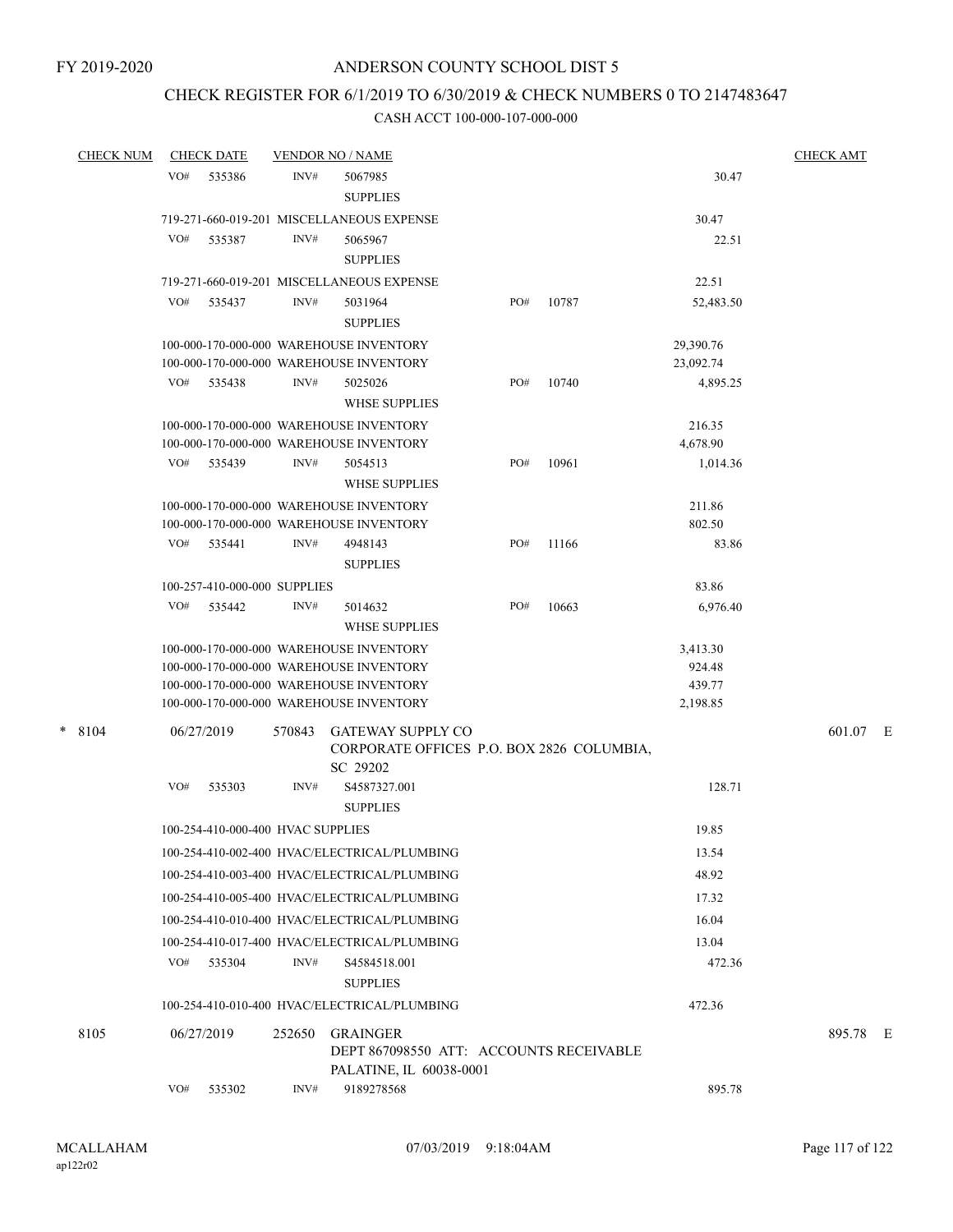## CHECK REGISTER FOR 6/1/2019 TO 6/30/2019 & CHECK NUMBERS 0 TO 2147483647

|   | <b>CHECK NUM</b> | <b>CHECK DATE</b>                 |                | <b>VENDOR NO / NAME</b><br><b>SUPPLIES</b>                                               |     |       |          | <b>CHECK AMT</b> |  |
|---|------------------|-----------------------------------|----------------|------------------------------------------------------------------------------------------|-----|-------|----------|------------------|--|
|   |                  | 100-254-410-000-400 HVAC SUPPLIES |                |                                                                                          |     |       | 895.78   |                  |  |
|   | 8106             | 06/27/2019<br>VO# 535365          | 565738<br>INV# | EMPLOYEE VENDOR<br>06/15-06/19/19<br><b>SCASA</b>                                        |     |       | 2,403.61 | 2,403.61 E       |  |
|   |                  |                                   |                | 850-266-410-000-000 SUPPLIES AND MATERIALS                                               |     |       | 2,403.61 |                  |  |
|   | 8107             | 06/27/2019<br>VO#<br>535341       | INV#           | 575127 EMPLOYEE VENDOR<br>06/17-06/20/19<br><b>ATLANTA</b>                               |     |       | 189.98   | 189.98 E         |  |
|   |                  | 267-224-333-009-PD4 TRIPS- IB     |                |                                                                                          |     |       | 189.98   |                  |  |
| * | 8109             | 06/27/2019<br>VO#<br>535355       | 572115<br>INV# | <b>EMPLOYEE VENDOR</b><br>REIMBURSEMENT<br><b>AMAZON</b>                                 |     |       | 134.73   | 134.73 E         |  |
|   |                  | 600-256-410-000-000 SUPPLIES      |                |                                                                                          |     |       | 134.73   |                  |  |
|   | 8110             | 06/27/2019                        |                | 571162 INTERNATIONAL BACCALAUREATE ORGANIZATION<br>P.O. BOX 5950 NEW YORK, NY 10087-5950 |     |       |          | 8,520.00 E       |  |
|   |                  | VO#<br>535430                     | INV#           | 11648337<br><b>CONCORD</b>                                                               | PO# | 11139 | 8,520.00 |                  |  |
|   |                  | 100-221-640-009-IBO DUES AND FEES |                |                                                                                          |     |       | 8,520.00 |                  |  |
|   | 8111             | 06/27/2019                        |                | 276355 IPC SUPPLY, INC<br>POBOX 1987 ATT: ACCOUNTS RECEIVABLE<br>ANDERSON, SC 29622      |     |       |          | 378.78 E         |  |
|   |                  | VO#<br>535446                     | INV#           | 39158<br><b>WHSE SUPPLIES</b>                                                            | PO# | 11079 | 378.78   |                  |  |
|   |                  |                                   |                | 100-000-170-000-000 WAREHOUSE INVENTORY                                                  |     |       | 378.78   |                  |  |
|   | 8112             | 06/27/2019                        | 564696         | JOHNSTONE SUPPLY<br>POBOX 17466 GREENVILLE, SC 29606                                     |     |       |          | 420.51 E         |  |
|   |                  | VO#<br>535297                     | INV#           | 4010273<br><b>SUPPLIES</b>                                                               |     |       | 12.51    |                  |  |
|   |                  |                                   |                | 100-254-410-010-400 HVAC/ELECTRICAL/PLUMBING                                             |     |       | 12.51    |                  |  |
|   |                  | VO#<br>535298                     | INV#           | 4010279<br><b>SUPPLIES</b>                                                               |     |       | 64.46    |                  |  |
|   |                  |                                   |                | 100-254-410-010-400 HVAC/ELECTRICAL/PLUMBING                                             |     |       | 64.46    |                  |  |
|   |                  | VO#<br>535299                     | INV#           | 4010130<br><b>SUPPLIES</b>                                                               |     |       | 143.34   |                  |  |
|   |                  |                                   |                | 100-254-410-006-400 HVAC/ELECTRICAL/PLUMBING                                             |     |       | 143.34   |                  |  |
|   |                  | VO#<br>535300                     | INV#           | 4010178<br><b>SUPPLIES</b>                                                               |     |       | 200.20   |                  |  |
|   |                  | 100-254-410-000-400 HVAC SUPPLIES |                |                                                                                          |     |       | 200.20   |                  |  |
|   | $*$ 8115         | 06/27/2019<br>VO#<br>535432       | 575128<br>INV# | EMPLOYEE VENDOR<br><b>JUNE 16-19</b>                                                     |     |       | 375.84   | 375.84 E         |  |
|   |                  |                                   |                | <b>MYRTLE BEACH</b><br>716-271-660-016-201 MISCELLANEOUS EXPENSE                         |     |       | 375.84   |                  |  |
|   |                  |                                   |                |                                                                                          |     |       |          |                  |  |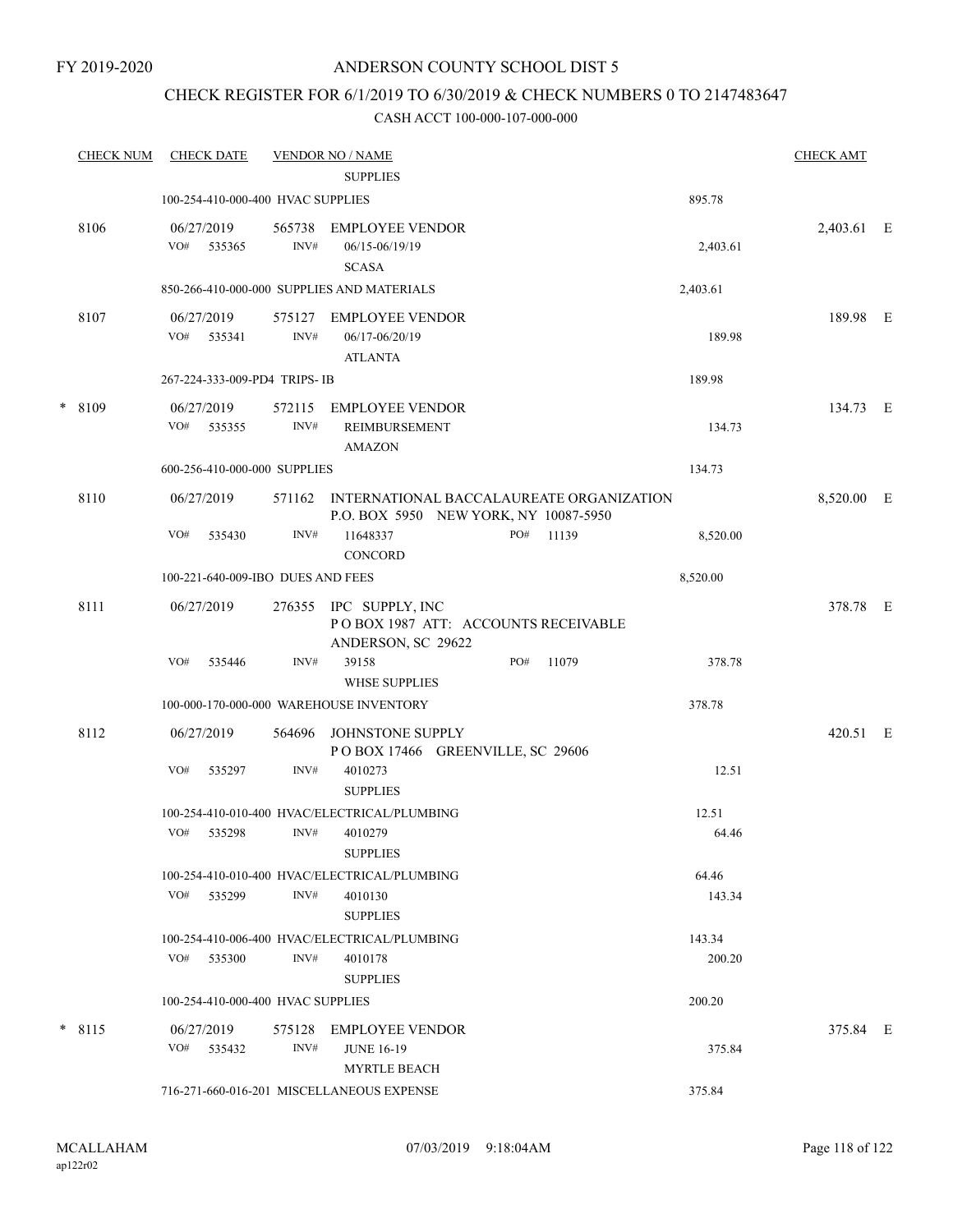# CHECK REGISTER FOR 6/1/2019 TO 6/30/2019 & CHECK NUMBERS 0 TO 2147483647

| <b>CHECK NUM</b> | <b>CHECK DATE</b>                       |                | <b>VENDOR NO / NAME</b>                                                                                 |              |           | <b>CHECK AMT</b> |  |
|------------------|-----------------------------------------|----------------|---------------------------------------------------------------------------------------------------------|--------------|-----------|------------------|--|
| $* 8117$         | 06/27/2019<br>VO#<br>535277             | 340065<br>INV# | <b>EMPLOYEE VENDOR</b><br>06/16-06/19/19<br><b>SCASA</b>                                                |              | 392.66    | 392.66 E         |  |
|                  |                                         |                | 100-221-333-000-000 TRIPS AND CONFERENCES                                                               |              | 392.66    |                  |  |
| * 8119           | 06/27/2019<br>VO# 535327                | INV#           | 345710 EMPLOYEE VENDOR<br>01/10-06/18/19<br><b>MILEAGE</b>                                              |              | 146.45    | 146.45 E         |  |
|                  |                                         |                | 100-264-333-000-000 TRIPS AND CONFERENCES                                                               |              | 146.45    |                  |  |
| 8120             | 06/27/2019<br>VO# 535424                | INV#           | 349300 EMPLOYEE VENDOR<br>06/24-06/25/19<br><b>COLUMBIA</b>                                             |              | 402.14    | 402.14 E         |  |
|                  |                                         |                | 201-224-333-006-000 TRIPS AND CONFERENCES                                                               |              | 402.14    |                  |  |
| 8121             | 06/27/2019                              |                | 349701 MED CENTRAL HEALTH RESOURCES<br>3424 CLEMSON BLVD ATT: ACCOUNTS<br>RECEIVABLE ANDERSON, SC 29621 |              |           | 360.00 E         |  |
|                  | VO#<br>535392                           | INV#           | 55454<br><b>BOWEN</b>                                                                                   |              | 20.00     |                  |  |
|                  | 100-255-323-000-000 CONTRACTED SERVICES |                |                                                                                                         |              | 20.00     |                  |  |
|                  | VO#<br>535393                           | INV#           | 55450<br><b>MANDEVILLE</b>                                                                              |              | 85.00     |                  |  |
|                  | 100-255-323-000-000 CONTRACTED SERVICES |                |                                                                                                         |              | 85.00     |                  |  |
|                  | VO#<br>535394                           | INV#           | 55450<br><b>MANDEVILLE</b>                                                                              |              | 20.00     |                  |  |
|                  | 100-255-323-000-000 CONTRACTED SERVICES |                |                                                                                                         |              | 20.00     |                  |  |
|                  | VO#<br>535395                           | INV#           | 54307<br><b>WILLIAMS</b>                                                                                |              | 85.00     |                  |  |
|                  | 100-255-323-000-000 CONTRACTED SERVICES |                |                                                                                                         |              | 85.00     |                  |  |
|                  | VO#<br>535396                           | INV#           | 55454<br><b>BOWEN</b>                                                                                   |              | 85.00     |                  |  |
|                  | 100-255-323-000-000 CONTRACTED SERVICES |                |                                                                                                         |              | 85.00     |                  |  |
|                  | VO#<br>535447                           | INV#           | 54300<br><b>SNELL</b>                                                                                   |              | 65.00     |                  |  |
|                  | 100-255-323-000-000 CONTRACTED SERVICES |                |                                                                                                         |              | 65.00     |                  |  |
| 8122             | 06/27/2019                              |                | 574549 NETOP<br>220 NW SECOND AVE SUITE 940 PORTLAND, OR<br>97209                                       |              |           | 55,389.60 E      |  |
|                  | VO#<br>535448                           | INV#           | <b>IUS0146068</b><br>2019-2022 RENEWAL                                                                  | PO#<br>11153 | 55,389.60 |                  |  |
|                  |                                         |                | 338-221-445-000-EAR TECHNOLOGY SUPPLIES                                                                 |              | 55,389.60 |                  |  |
| 8123             | 06/27/2019<br>VO# 535338                | 572025<br>INV# | <b>EMPLOYEE VENDOR</b><br>05/08-06/24/19                                                                |              | 46.54     | 2,630.42 E       |  |
|                  |                                         |                | <b>MILEAGE</b><br>100-263-333-000-000 TRIPS AND CONFERENCES                                             |              | 46.54     |                  |  |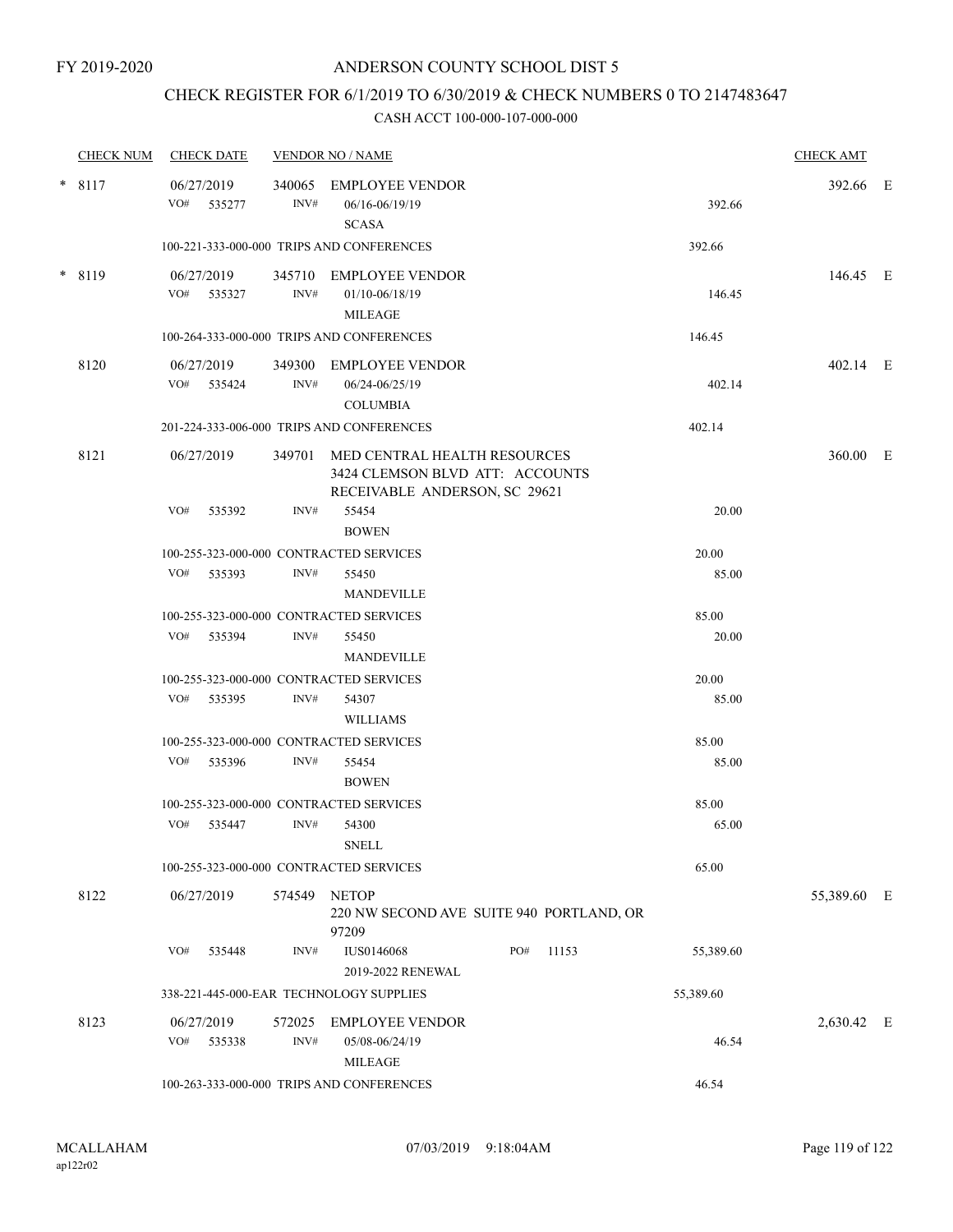## CHECK REGISTER FOR 6/1/2019 TO 6/30/2019 & CHECK NUMBERS 0 TO 2147483647

| <b>CHECK NUM</b> |     | <b>CHECK DATE</b> |                                                              | <b>VENDOR NO / NAME</b>                                                                                  |                 | <b>CHECK AMT</b> |  |
|------------------|-----|-------------------|--------------------------------------------------------------|----------------------------------------------------------------------------------------------------------|-----------------|------------------|--|
|                  | VO# | 535366            | INV#                                                         | 06/15-06/19/19<br><b>SCASA</b>                                                                           | 2,411.59        |                  |  |
|                  |     |                   |                                                              | 100-263-333-000-000 TRIPS AND CONFERENCES                                                                | 2,411.59        |                  |  |
|                  | VO# | 535373            | INV#                                                         | REIMBURSEMENT<br><b>MEALS</b>                                                                            | 97.29           |                  |  |
|                  |     |                   |                                                              | 100-263-410-000-000 SUPPLIES AND MATERIALS                                                               | 97.29           |                  |  |
|                  |     | VO# 535374        | INV#                                                         | <b>REIMBURSEMENT</b><br><b>UNITED WAY</b>                                                                | 75.00           |                  |  |
|                  |     |                   |                                                              | 100-390-410-000-000 SUPPLIES AND MATERIALS                                                               | 75.00           |                  |  |
| 8124             |     | 06/27/2019        |                                                              | 389900 OFFICE DEPOT<br>POBOX 1413 CHARLOTTE, NC 28201-1413                                               |                 | 424.91 E         |  |
|                  | VO# | 535320            | INV#                                                         | 328460535001<br>328460535001                                                                             | 424.91          |                  |  |
|                  |     |                   |                                                              | 720-271-660-020-411 MISCELLANEOUS EXPENSE                                                                | 424.91          |                  |  |
| 8125             |     | 06/27/2019        |                                                              | 426200 QUILL CORPORATION                                                                                 |                 | 163.68 E         |  |
|                  |     |                   |                                                              | PO BOX 37600 ATT: ACCOUNTS RECEIVABLE<br>PHILADELPHIA, PA 19101-0600                                     |                 |                  |  |
|                  | VO# | 535371            | INV#                                                         | 8132828<br>PO#<br>11092<br><b>SUPPLIES</b>                                                               | 163.68          |                  |  |
|                  |     |                   | 100-115-410-001-000 SUPPLIES                                 |                                                                                                          | 163.68          |                  |  |
| 8126             |     | 06/27/2019        |                                                              | 440950 ROCHESTER 100 INC<br>POBOX 92801 ATT: ACCOUNTS RECEIVABLE<br>ROCHESTER, NY 14692                  |                 | 762.75 E         |  |
|                  | VO# | 535367            | INV#                                                         | 14562<br><b>FOLDERS</b>                                                                                  | 762.75          |                  |  |
|                  |     |                   |                                                              | 713-271-660-013-201 MISCELLANEOUS EXPENSE                                                                | 762.75          |                  |  |
| 8127             |     | 06/27/2019        |                                                              | 567435 SCHOLASTIC INC<br>POBOX 3720 ATT: ACCOUNTS RECEIVABLE<br>JEFFERSON CITY, MO 65102-3720            |                 | 849.98 E         |  |
|                  | VO# | 535278            | INV#                                                         | 10841<br>19399415<br>PO#<br><b>BOOKS</b>                                                                 | 849.98          |                  |  |
|                  |     |                   | 357-171-410-000-000 SUPPLIES<br>357-171-410-000-000 SUPPLIES |                                                                                                          | 779.80<br>70.18 |                  |  |
| 8128             |     | 06/27/2019        | 570099                                                       | SCHOOL SPECIALTY, INC.<br>32656 COLLECTION CENTER DR. ATT:<br>ACCOUNTS RECEIVABLE CHICAGO, IL 60693-0656 |                 | 12,945.79 E      |  |
|                  | VO# | 535326            | INV#                                                         | PO#<br>10873<br>308103313377<br>supplies                                                                 | 981.90          |                  |  |
|                  |     |                   | 100-112-410-017-0RE RELATED ARTS                             |                                                                                                          | 981.90          |                  |  |
|                  | VO# | 535329            | INV#                                                         | 208123002271<br><b>SUPPLIES</b>                                                                          | 1,439.39        |                  |  |
|                  |     |                   |                                                              | 707-190-660-007-201 MISCELLANEOUS EXPENSE                                                                | 1,439.39        |                  |  |
|                  | VO# | 535330            | INV#                                                         | 208123003621                                                                                             | 489.50          |                  |  |
|                  |     |                   |                                                              | <b>SUPPLIES</b>                                                                                          |                 |                  |  |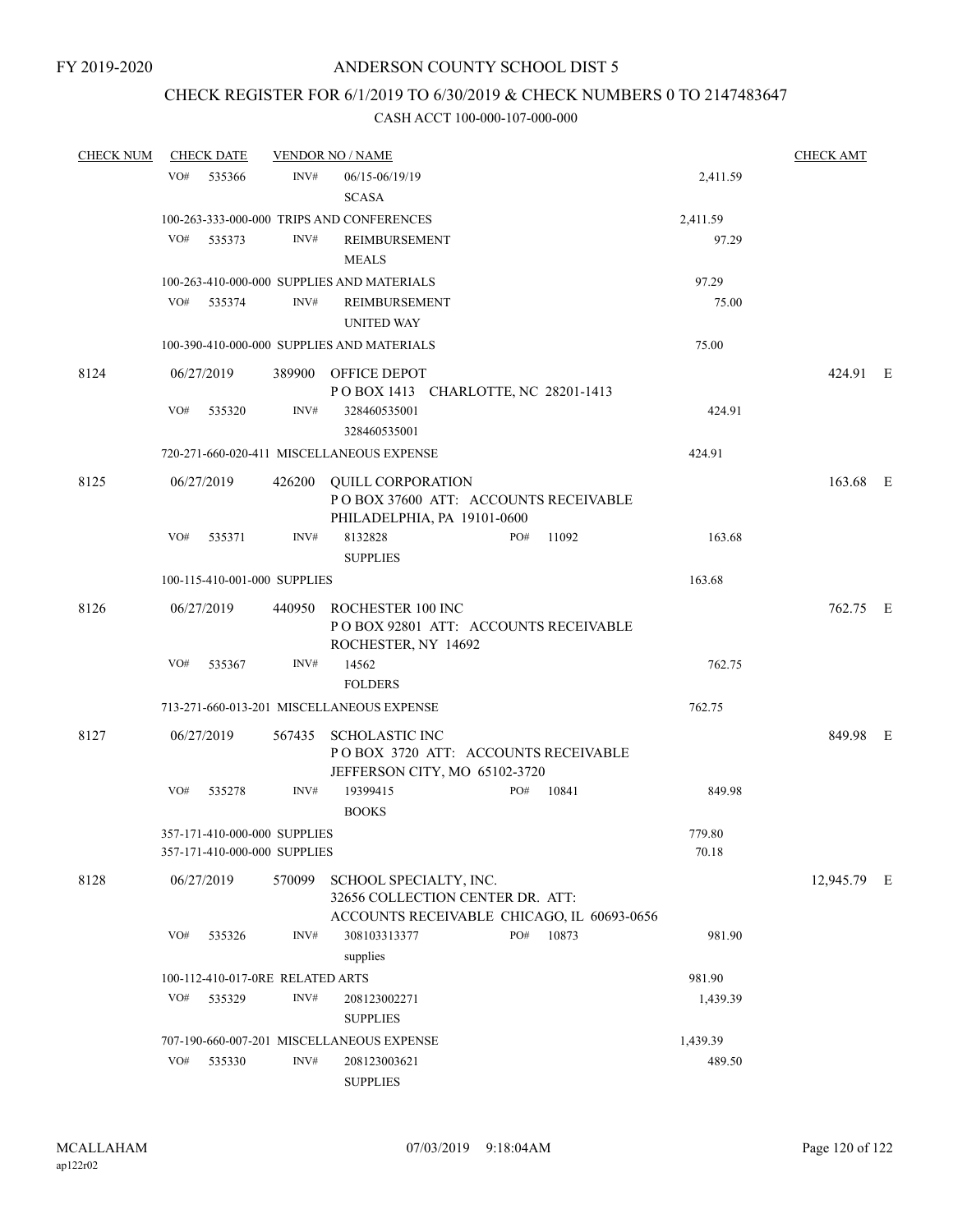## CHECK REGISTER FOR 6/1/2019 TO 6/30/2019 & CHECK NUMBERS 0 TO 2147483647

| <b>CHECK NUM</b> | <b>CHECK DATE</b>                                            |                | <b>VENDOR NO / NAME</b>                                                                                                                                                                                             |     |       |                                               | <b>CHECK AMT</b> |  |
|------------------|--------------------------------------------------------------|----------------|---------------------------------------------------------------------------------------------------------------------------------------------------------------------------------------------------------------------|-----|-------|-----------------------------------------------|------------------|--|
|                  | 100-113-410-012-000 SUPPLIES                                 |                |                                                                                                                                                                                                                     |     |       | 489.50                                        |                  |  |
|                  | VO#<br>535425                                                | INV#           | 208122934332<br><b>SUPPLIES</b>                                                                                                                                                                                     | PO# | 10757 | 3,454.39                                      |                  |  |
|                  | 397-112-410-010-000 SUPPLIES                                 |                | 3,454.39                                                                                                                                                                                                            |     |       |                                               |                  |  |
|                  | VO#<br>535450                                                | INV#           | 208122740946<br><b>SUPPLIES</b>                                                                                                                                                                                     | PO# | 10598 | 6,580.61                                      |                  |  |
|                  |                                                              |                | 100-000-170-000-000 WAREHOUSE INVENTORY                                                                                                                                                                             |     |       | 6,580.61                                      |                  |  |
| 8129             | 06/27/2019                                                   | 472700         | <b>SHERWIN WILLIAMS</b><br>613 NORTH MURRAY AVENUE ATT: ACCOUNTS<br>RECEIVABLE ANDERSON, SC 29625                                                                                                                   |     |       |                                               | 315.81 E         |  |
|                  | VO#<br>535291                                                | INV#           | 9989-6<br><b>PAINT</b>                                                                                                                                                                                              |     |       | 125.69                                        |                  |  |
|                  |                                                              |                | 100-254-410-020-001 SUPPLIES - MAINTENANCE                                                                                                                                                                          |     |       | 125.69                                        |                  |  |
|                  | VO#<br>535292                                                | INV#           | $3071 - 8$<br><b>PAINT</b>                                                                                                                                                                                          |     |       | 110.21                                        |                  |  |
|                  |                                                              |                | 100-254-410-015-001 SUPPLIES - MAINTENANCE                                                                                                                                                                          |     |       | 110.21                                        |                  |  |
|                  | VO#<br>535293                                                | INV#           | 9971-4<br><b>PAINT</b>                                                                                                                                                                                              |     |       | 79.91                                         |                  |  |
|                  |                                                              |                | 100-254-410-005-001 SUPPLIES - MAINTENANCE                                                                                                                                                                          |     |       | 79.91                                         |                  |  |
| 8130             | 06/27/2019                                                   | 563982         | SOUTHEASTERN PAPER GROUP<br>POBOX 890671 ATT: ACCOUNTS RECEIVABLE<br>CHARLOTTE, NC 28289-0671                                                                                                                       |     |       |                                               | 2,224.68 E       |  |
|                  | VO#<br>535452                                                | INV#           | PO 10769<br><b>SUPPLIES</b>                                                                                                                                                                                         | PO# | 10769 | 2,224.68                                      |                  |  |
|                  |                                                              |                | 100-000-170-000-000 WAREHOUSE INVENTORY<br>100-000-170-000-000 WAREHOUSE INVENTORY<br>100-000-170-000-000 WAREHOUSE INVENTORY<br>100-000-170-000-000 WAREHOUSE INVENTORY<br>100-000-170-000-000 WAREHOUSE INVENTORY |     |       | 865.74<br>225.21<br>580.31<br>495.70<br>57.72 |                  |  |
| 8131             | 06/27/2019                                                   | 568718         | THE READING WAREHOUSE<br>PO BOX 41328 ATT: ACCOUNTS RECEIVABLE<br>NORTH CHARLESTON, SC 29423                                                                                                                        |     |       |                                               | 5,277.32 E       |  |
|                  | VO#<br>535279                                                | INV#           | 194035<br>194036                                                                                                                                                                                                    | PO# | 10913 | 5,277.32                                      |                  |  |
|                  | 357-171-410-000-000 SUPPLIES<br>357-171-410-000-000 SUPPLIES |                | 4,200.00<br>1,077.32                                                                                                                                                                                                |     |       |                                               |                  |  |
| 8132             | 06/27/2019<br>VO#<br>535383                                  | 509430<br>INV# | <b>EMPLOYEE VENDOR</b><br>06/20/19<br><b>COLUMBIA</b>                                                                                                                                                               |     |       | 145.43                                        | 145.43 E         |  |
|                  | 201-188-333-000-000 TRIPS- PAT                               |                |                                                                                                                                                                                                                     |     |       | 145.43                                        |                  |  |
| 8133             | 06/27/2019                                                   | 570855         | ULINE - ATLANTA<br>P.O. BOX 88741 ATT: ACCOUNTS RECEIVABLE<br>CHICAGO, IL 60680-1741                                                                                                                                |     |       |                                               | 1,039.54 E       |  |
|                  | VO#<br>535421                                                | INV#           | 109415019<br><b>SUPPLIES</b>                                                                                                                                                                                        |     |       | 839.56                                        |                  |  |